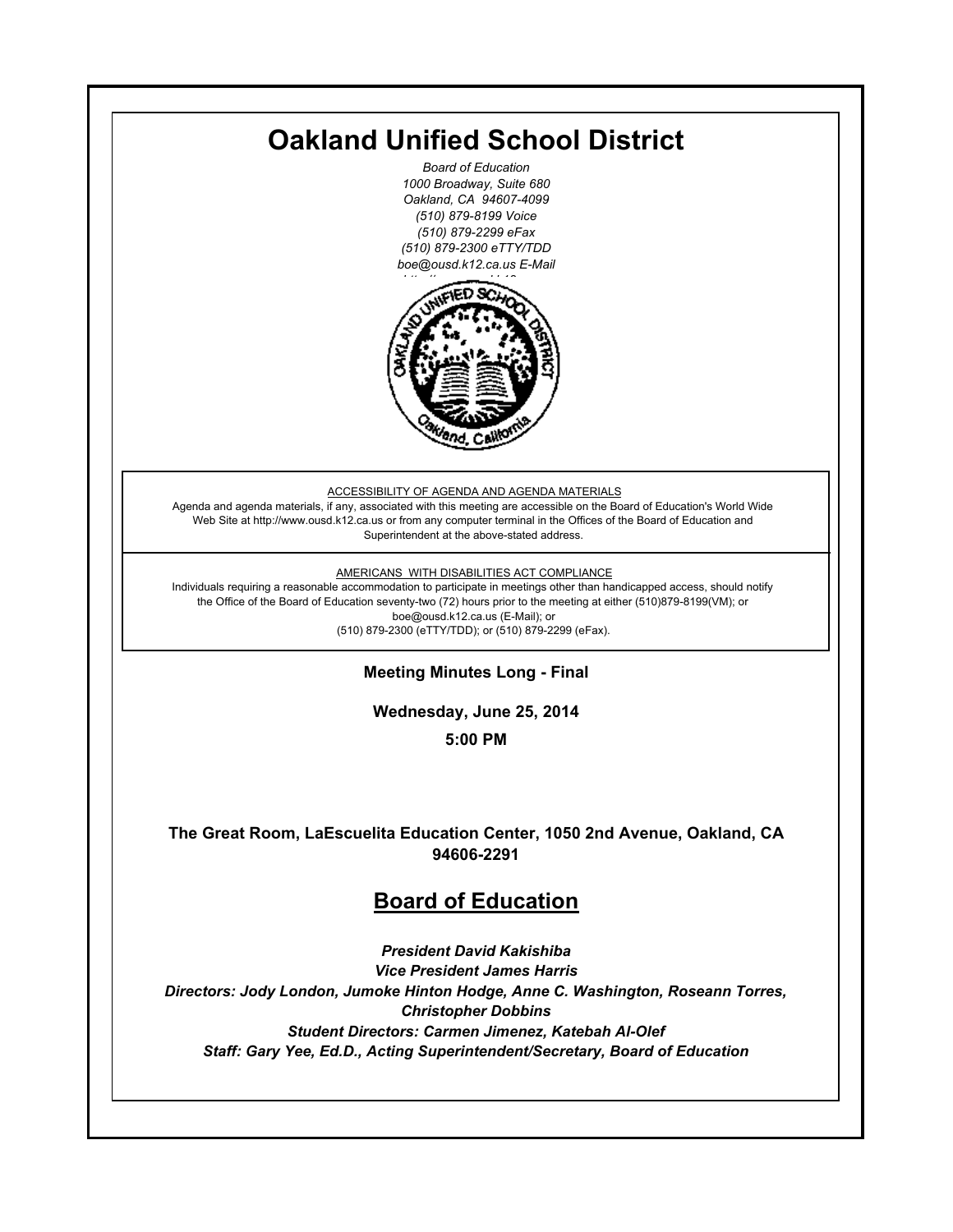## **A. Call To Order**

*President David Kakishiba called the meeting to order at 5:05 P.M.*

## **B. Roll Call**

| <b>Present</b> 4 - Director Anne Washington |
|---------------------------------------------|
| Vice President James Harris                 |
| Director Jumoke Hodge                       |
| President David Kakishiba                   |
| Student Director Carmen Jimenez             |
| Student Director Katebah Al-Olef            |
| Director Jody London                        |
| Director Roseann Torres                     |
| Director Christopher Dobbins                |
|                                             |

# **C. Pledge of Allegiance**

*The Pledge of Allegiance was recited in unison by all in attendance.*

## **Roll Call (Secretary's Observation)**

*Student Director Kateba Al-Olef present at 5:06 P.M.*

| <b>Present</b> 5 – | Student Director Katebah Al-Olef |
|--------------------|----------------------------------|
|                    | Director Anne Washington         |
|                    | Vice President James Harris      |
|                    | Director Jumoke Hodge            |
|                    | President David Kakishiba        |
| Absent 4 -         | Student Director Carmen Jimenez  |
|                    | Director Jody London             |
|                    | Director Roseann Torres          |
|                    | Director Christopher Dobbins     |

# **D. Special Order(s) of the Day**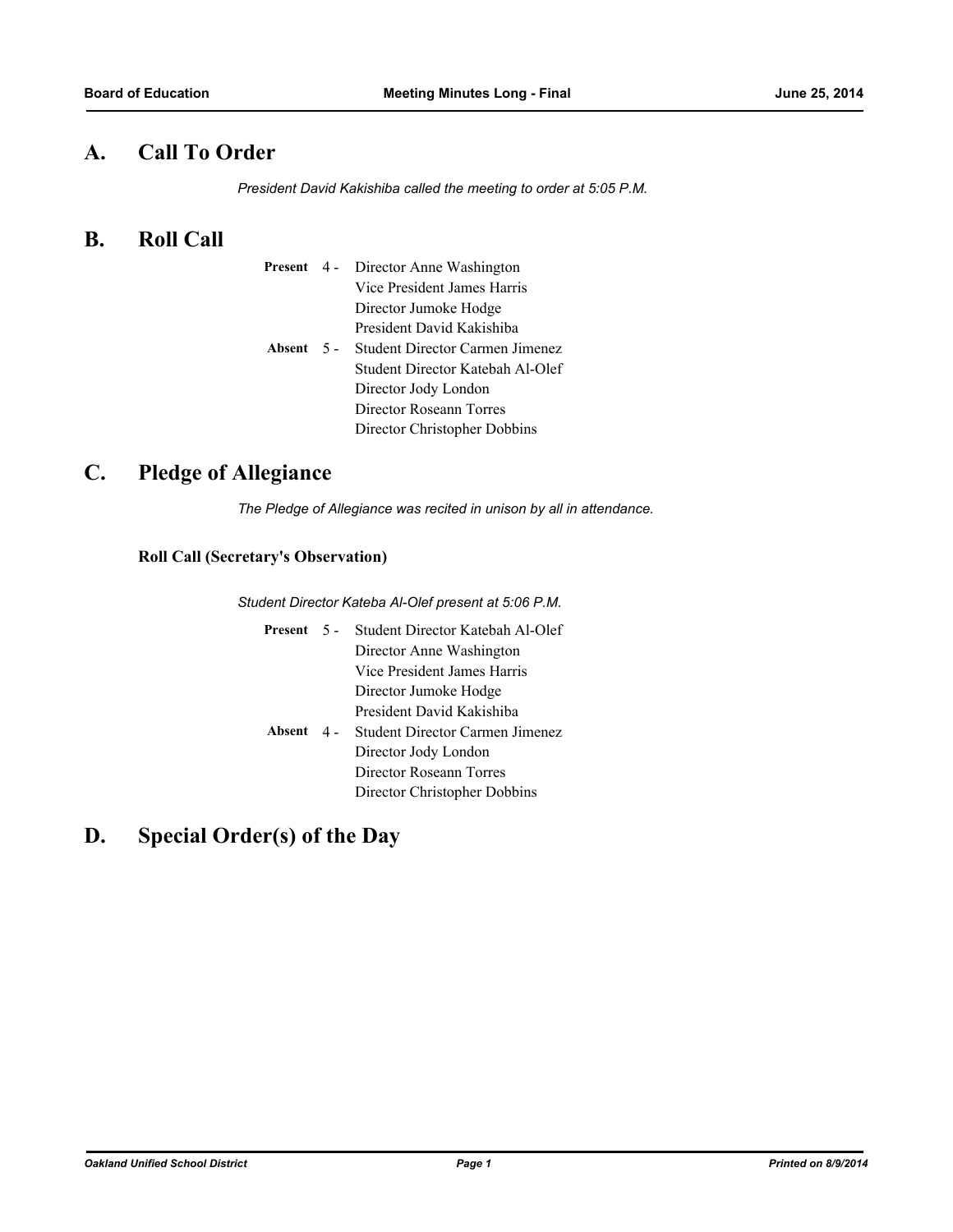#### 昏 **[14-1509](http://ousd.legistar.com/gateway.aspx?m=l&id=/matter.aspx?key=33185) In Memorium - Rosella Jackson - Retired Principal, Grass Valley Elementary School**

Adoption by the Board of Education of Resolution No. 1314-1170 - Memorial Tribute - Rosella Jackson, Retired Principal, Grass Valley Elementary School.

[14-1509 In Memorium - Rosella Jackson - Retired Principal, Grass](http://ousd.legistar.com/gateway.aspx?M=F&ID=76437.pdf)  Valley Elementary School *Attachments:*

*Acting Superintendent Gary Yee made some brief remarks regarding Mrs. Jackson, whom he said he knew personally in many settings. Acting Superintendent Yee and Board Vice President James Harris read the Resolution into the record and afterwards presented it to her husband and brother.*

*Public Comments: Tammy Rose Lauran Waters*

**A motion was made by Director Hodge, seconded by Vice President Harris, that Resolution No. 1314-1170 - Memorial Tribute - Rosella Jackson, Retired Principal, Grass Valley Elementary School, be Adopted . The motion carried by the following vote.**

|              | Aye: 4 - Director Anne Washington      |
|--------------|----------------------------------------|
|              | Vice President James Harris            |
|              | Director Jumoke Hodge                  |
|              | President David Kakishiba              |
| Absent: $4-$ | <b>Student Director Carmen Jimenez</b> |
|              | Director Jody London                   |
|              | Director Roseann Torres                |
|              | Director Christopher Dobbins           |
| Non-voting:  | 1 - Student Director Katebah Al-Olef   |

Enactment No: 14-1022

### **[14-1302](http://ousd.legistar.com/gateway.aspx?m=l&id=/matter.aspx?key=32982) Report - Oakland Athletic League**

Report to the Board of Education by the Superintendent of Schools on the Oakland Athletic League.

[14-1302 Report - Oakland Athletic League](http://ousd.legistar.com/gateway.aspx?M=F&ID=76354.pptx) [14-1302 OAL Handouts-Final](http://ousd.legistar.com/gateway.aspx?M=F&ID=76413.pdf) *Attachments:*

*Staff presentation by Russell White, OAL Commissioner. Mr. White is to provide an update to the Board in the fall.*

#### **Presentation/Acknowledgment Made**

### **Roll Call (Secretary's Observation)**

*Director Roseann Torres present at 5:20 P.M.*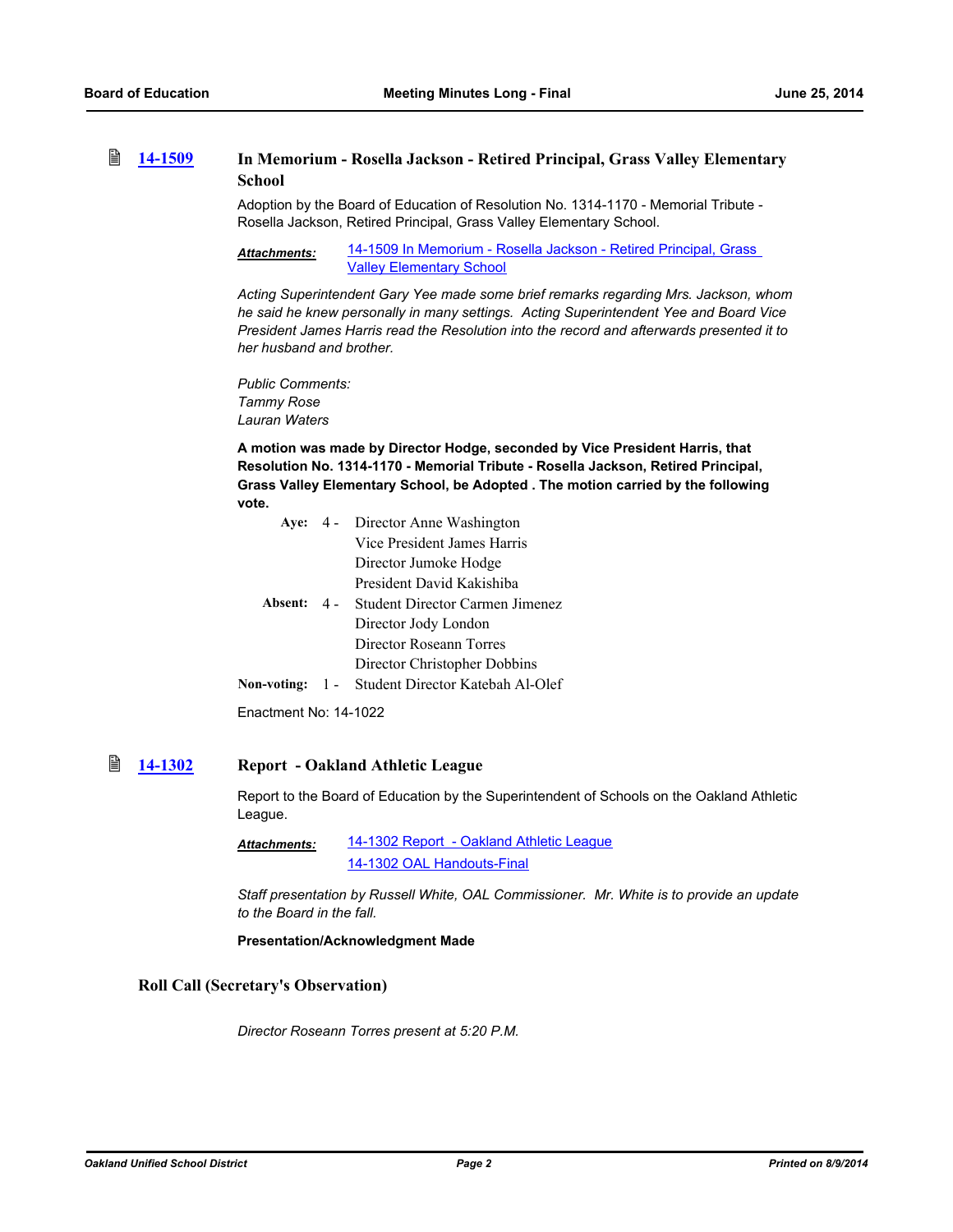| <b>Present</b> $6 -$ | Student Director Katebah Al-Olef           |
|----------------------|--------------------------------------------|
|                      | Director Anne Washington                   |
|                      | Director Roseann Torres                    |
|                      | Vice President James Harris                |
|                      | Director Jumoke Hodge                      |
|                      | President David Kakishiba                  |
|                      | Absent 3 - Student Director Carmen Jimenez |
|                      | Director Jody London                       |
|                      | Director Christopher Dobbins               |

### **Roll Call (Secretary's Observation)**

#### *Director Jody London present at 5:24 P.M.*

|            | Present 7 - Student Director Katebah Al-Olef |
|------------|----------------------------------------------|
|            | Director Jody London                         |
|            | Director Anne Washington                     |
|            | Director Roseann Torres                      |
|            | Vice President James Harris                  |
|            | Director Jumoke Hodge                        |
|            | President David Kakishiba                    |
| Absent 2 - | <b>Student Director Carmen Jimenez</b>       |
|            | Director Christopher Dobbins                 |

### **Roll Call (Secretary's Observation)**

#### *Director Christoper Dobbins present at 5:30 P.M.*

| Present | $8 -$ | Student Director Katebah Al-Olef       |
|---------|-------|----------------------------------------|
|         |       | Director Jody London                   |
|         |       | Director Anne Washington               |
|         |       | Director Roseann Torres                |
|         |       | Director Christopher Dobbins           |
|         |       | Vice President James Harris            |
|         |       | Director Jumoke Hodge                  |
|         |       | President David Kakishiba              |
| Absent  |       | <b>Student Director Carmen Jimenez</b> |

#### **Roll Call (Secretary's Observation)**

#### *Student Director Carmen Jimenez present at 5:41 P.M.*

Present 9 - Student Director Carmen Jimenez Student Director Katebah Al-Olef Director Jody London Director Anne Washington Director Roseann Torres Director Christopher Dobbins Vice President James Harris Director Jumoke Hodge President David Kakishiba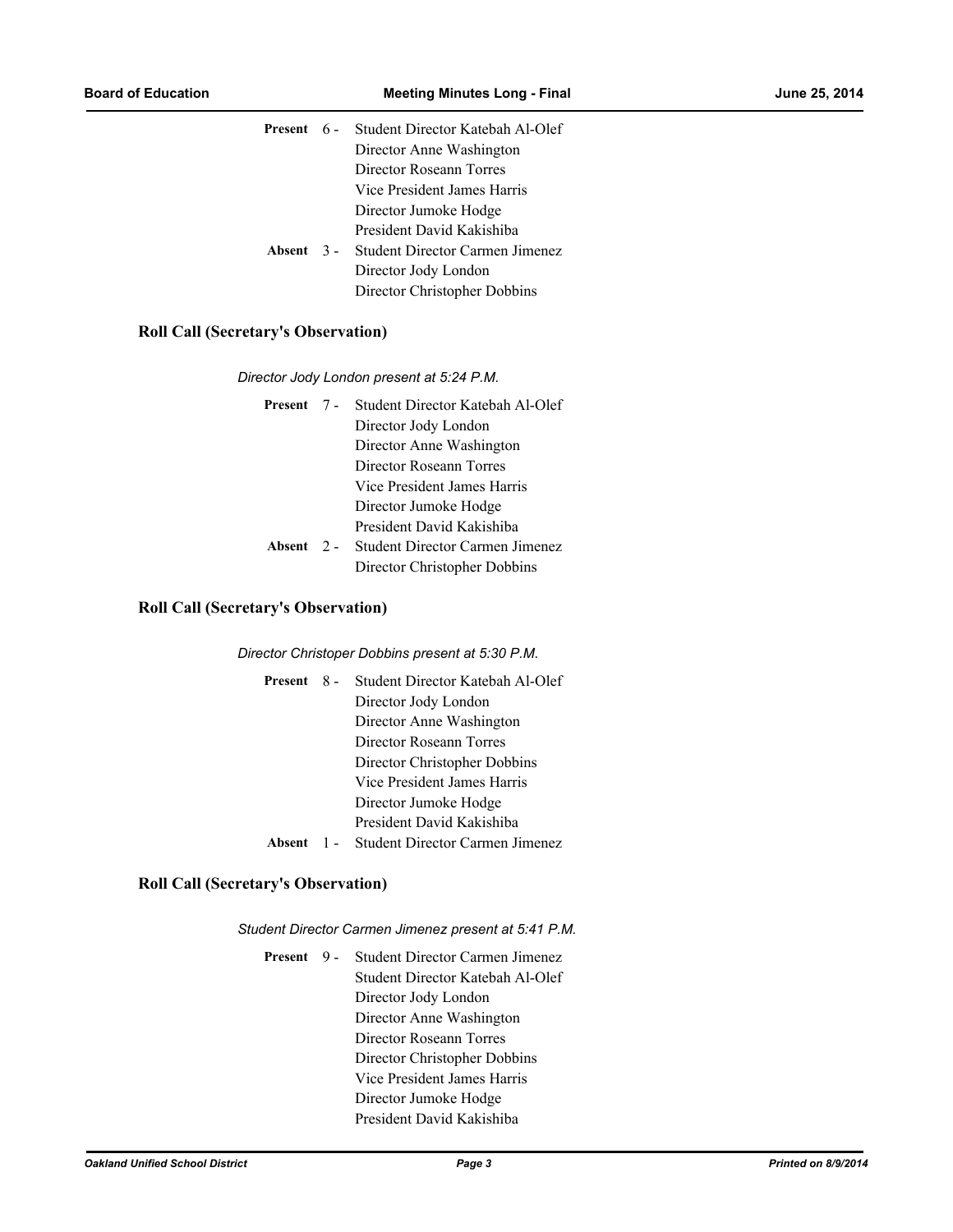#### ₿ **[14-1491](http://ousd.legistar.com/gateway.aspx?m=l&id=/matter.aspx?key=33167) Special Presentation - East Bay College Access Network**

Special Presentation - East Bay College Access Network - "Focus On Financial Aid" increasing access to post-secondary education.

[14-1491 Presentation - East Bay College Access Network](http://ousd.legistar.com/gateway.aspx?M=F&ID=76435.pptx) [14-1491 FAFSA-LCAP Coalition Letter April 1, 2014](http://ousd.legistar.com/gateway.aspx?M=F&ID=76436.pdf) *Attachments:*

*Legislative File Number 14-1495 was considered by the Board before this item. The remainder of the agenda was taken up in the order as printed.*

*Arianna Morales, Program Manager, East Bay College Nework Acess @Marcus Foster Educational Institute, made the presentation.*

*Public Comments: Visnick, Ben*

**Presentation/Acknowledgment Made**

#### **[14-1495](http://ousd.legistar.com/gateway.aspx?m=l&id=/matter.aspx?key=33171) Calling Parcel Tax Election - General Election - November 4, 2014**

Adoption by the Board of Education of Resolution No.1314-1169 - Calling Parcel Tax Election - ["Oakland Unified School District College and Career Readiness for All Act" or "Measure \_\_\_\_". [designation to be assigned by Alameda County Registrar of Voters]- General Election - November 4, 2014.

#### [14-1495 Calling Parcel Tax Election - General Election - November](http://ousd.legistar.com/gateway.aspx?M=F&ID=76444.pdf)  4, 2014 *Attachments:*

*This item was considered by the Board before Legislative File Number 14-1491. The remainder of the agenda was taken up in the order as printed.* 

*There was no staff presentation.*

*Public Comments: Anas, Manuel Miranda, Jasmene Sanchez, Emiliano Shafer, Lisa Snow, Debbie Speiglemen, Richard*

**A motion was made by Vice President Harris, seconded by Director Hodge, that Resolution No.1314-1169 - Calling Parcel Tax Election - General Election - November 4, 2014 be Adopted . The motion carried by the following vote.**

Aye: 7 - Director Jody London Director Anne Washington Director Roseann Torres Director Christopher Dobbins Vice President James Harris Director Jumoke Hodge President David Kakishiba **Student Director Carmen Jimenez** Student Director Katebah Al-Olef Non-voting:  $2 -$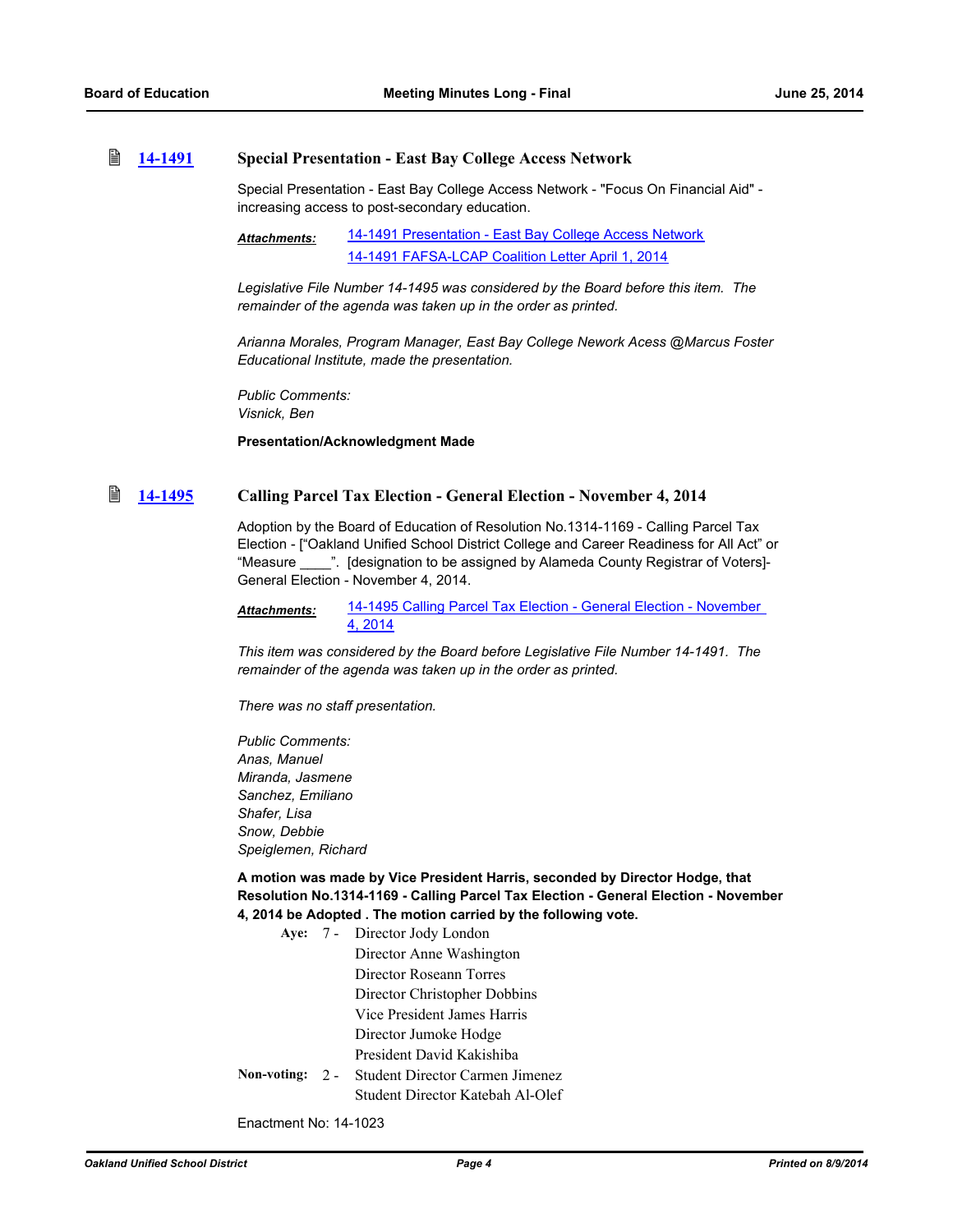#### 昏 **[14-1497](http://ousd.legistar.com/gateway.aspx?m=l&id=/matter.aspx?key=33173) Tribute Gary Yee - Board Member and Superintendent of Schools**

Adoption by Board of Education of Resolution No. 1314-1171- Tribute to Gary D. Yee, Ed.D., for 10.4 years of Service to the children of the City of Oakland as a Member of the Board of Education, District 4 (January 3, 2003 through April 25, 2013), and One Year as Acting Superintendent of Schools (July 1, 2013 through June 30, 2014).

[14-1497 Tribute Gary Yee - Board Member and Superintendent of](http://ousd.legistar.com/gateway.aspx?M=F&ID=76441.pdf)  **Schools** *Attachments:*

*Each Board Member and the two Student Board Members read a portion of the tribute to Gary Yee into the record.*

*Public Comments: Apaydin, Janan Appel, Douglas Hopkins, Jim Lougin, JoAnna Bey, Nedra Simpson, Charles Shipp, Kim*

**A motion was made by Director Dobbins, seconded by Director London, that Resolution No. 1213-0049 - Tribute to Gary D. Yee, Ed.D., be Adopted. The motion carried by the following vote.**

|                   | Aye: 7 - Director Jody London          |
|-------------------|----------------------------------------|
|                   | Director Anne Washington               |
|                   | Director Roseann Torres                |
|                   | Director Christopher Dobbins           |
|                   | Vice President James Harris            |
|                   | Director Jumoke Hodge                  |
|                   | President David Kakishiba              |
| Non-voting: $2 -$ | <b>Student Director Carmen Jimenez</b> |
|                   | Student Director Katebah Al-Olef       |

Enactment No: 14-1024

## **E. Speaker Request Card/Modification(s) To Agenda**

*Mr. Rakestraw noted a mis-print in the name field and the contract amount for Legislative File 14-1452. The Board permitted correction of the wording mis-print as follows: Name of Contractor in Text Field - From 360 Total Concept to Davillier-Sloan (matching the Legislative File Title Field) and Contract Amount - From \$288,000.00 to \$180,000.00. With the noted corrections, the file remained on General Consent Report No. 1 for action.*

#### **Public Comments On All Non-Agenda Items Within the Subject Matter Jurisdiction of the District (30 Minutes) F.**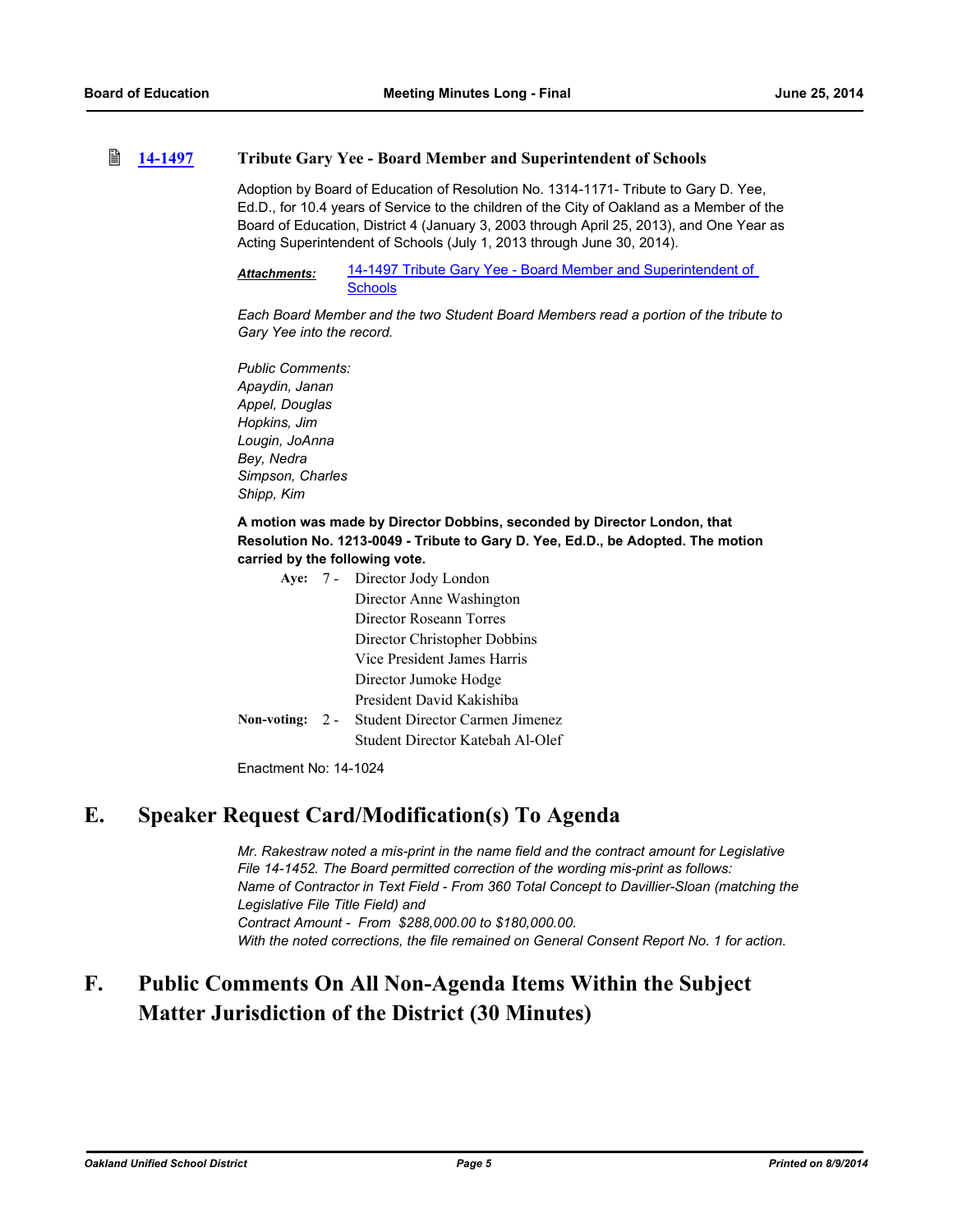## **[14-1437](http://ousd.legistar.com/gateway.aspx?m=l&id=/matter.aspx?key=33113) Public Comments on All Non-Agenda Items Within the Subject Matter Jurisdiction of the District - Up to 30 Minutes - June 25, 2014**

Public Comments on All Non-Agenda Items Within the Subject Matter Jurisdiction of the District - Up to 30 Minutes - June 25, 2014.

*Public Comments: Aguilar, Cory Blan, Sarah Brown, Francis Crosby-Young, Yvonne Edwards, Melela Galvis, Geroge Ganley, Judy Gordon, Craig Leal, Maria Luna, Melissa Ly, Betty Mordecai, Jim Murr, Nancy Palmquist, Nicole Pavon, Jose Post, Laura Prince, Donetha Shiragian, Joy Thomas, Mary Linda*

**Presentation/Acknowledgment Made**

# **G. Student Board Members' Report**

## **[14-1438](http://ousd.legistar.com/gateway.aspx?m=l&id=/matter.aspx?key=33114) Student Directors' Report - June 25, 2014**

Presentation of Student Directors' Report - June 25, 2014.

[14-1438 Student Directors' Report - June 25, 2014](http://ousd.legistar.com/gateway.aspx?M=F&ID=76442.pdf) [Presentation - Student Directors' and All City Council Year End](http://prezi.com/63ns60kx4obw/mse-board-presentation-june-25th-2014/)  **Report** *Attachments:*

*Student Directors Jimenez and Al-Olef provided a visual presentation of All City Council accomplishments during the 2013-2014 school year and introduced All City Council Officers.*

*There were no public comments.*

**Presentation/Acknowledgment Made**

## **H. Public Hearing(s)**

₿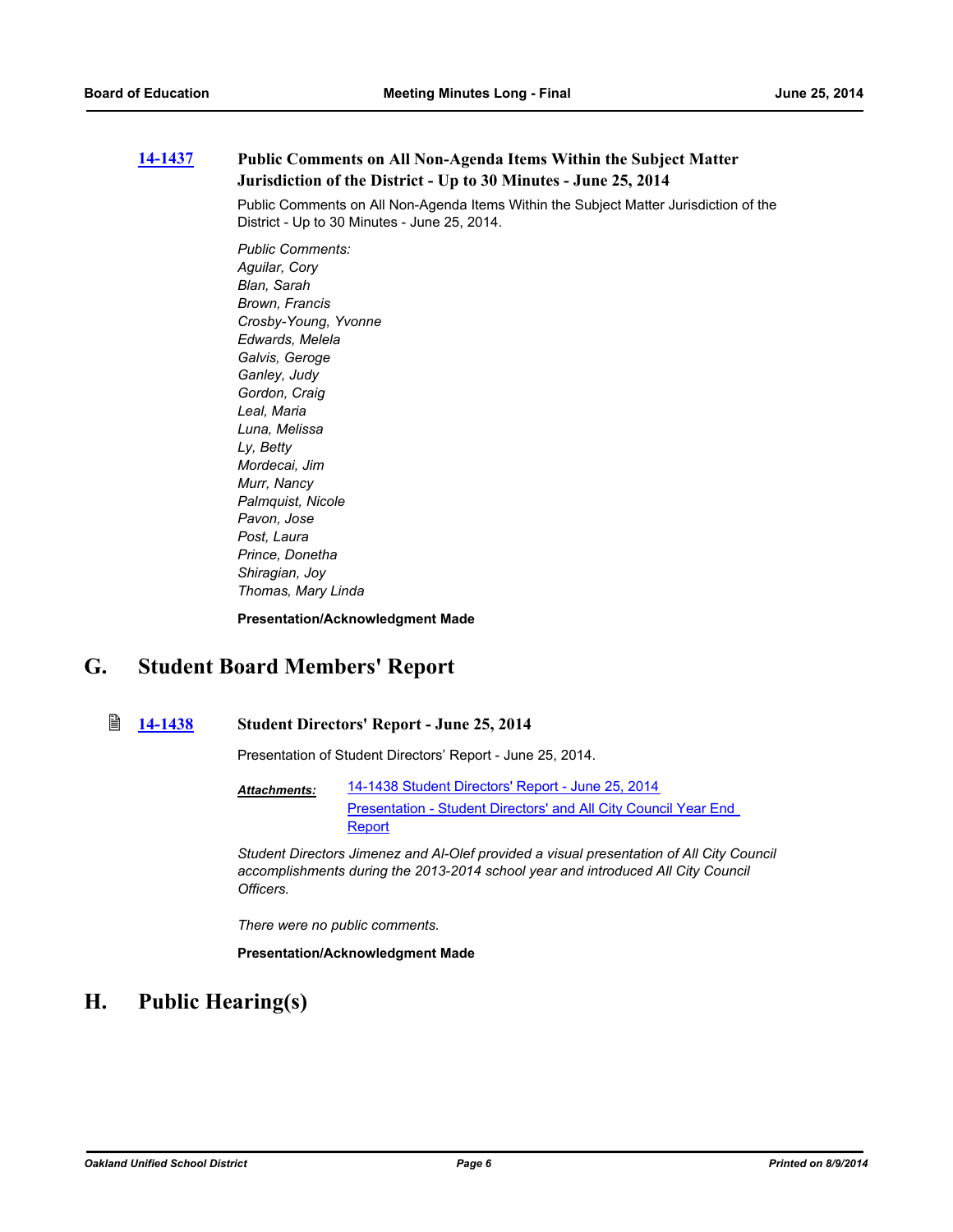#### 窅 **[14-1323](http://ousd.legistar.com/gateway.aspx?m=l&id=/matter.aspx?key=33003) Decision - French American Charter School of the East Bay - Petition and Proposed Charter**

Approval by the Board of Education of the French American Charter School of the East Bay - Petition and Proposed Charter - Grades TK-8

[14-1323 French American Charter School of the East Bay - Petition](http://ousd.legistar.com/gateway.aspx?M=F&ID=76256.pdf)  and Proposed Charter [14-1323 Presentation - Public Hearing - French American Charter](http://ousd.legistar.com/gateway.aspx?M=F&ID=76443.pptx)  School of the East Bay - Petition and Proposed Charter 14-1323 Public Hearing Notice - Oakland Tribune - Proof of [Publication - French American Charter School of the East Bay](http://ousd.legistar.com/gateway.aspx?M=F&ID=76780.pdf) *Attachments:*

*President Kakishiba opened the Public Hearing at 8:10 P.M.*

*Public Comments: Hutchinson, Mike Mordecai, Jim Pollini, Day Schmidt, Randall Shah, Lisa Tapscott, Ben Tradore, Adoubou Wright, Marie-Therese*

*President Kakishiba closed the Public Hearing at 8:43 P.M.*

**Hearing Held and Closed**

### **Roll Call (Secretary's Observation)**

*Student Directors Carmen Jimenez and Katebah Al-Olef absent at 8:15 P.M.*

|              | <b>Present</b> 7 - Director Jody London |
|--------------|-----------------------------------------|
|              | Director Anne Washington                |
|              | Director Roseann Torres                 |
|              | Director Christopher Dobbins            |
|              | Vice President James Harris             |
|              | Director Jumoke Hodge                   |
|              | President David Kakishiba               |
| Absent $2 -$ | <b>Student Director Carmen Jimenez</b>  |
|              | Student Director Katebah Al-Olef        |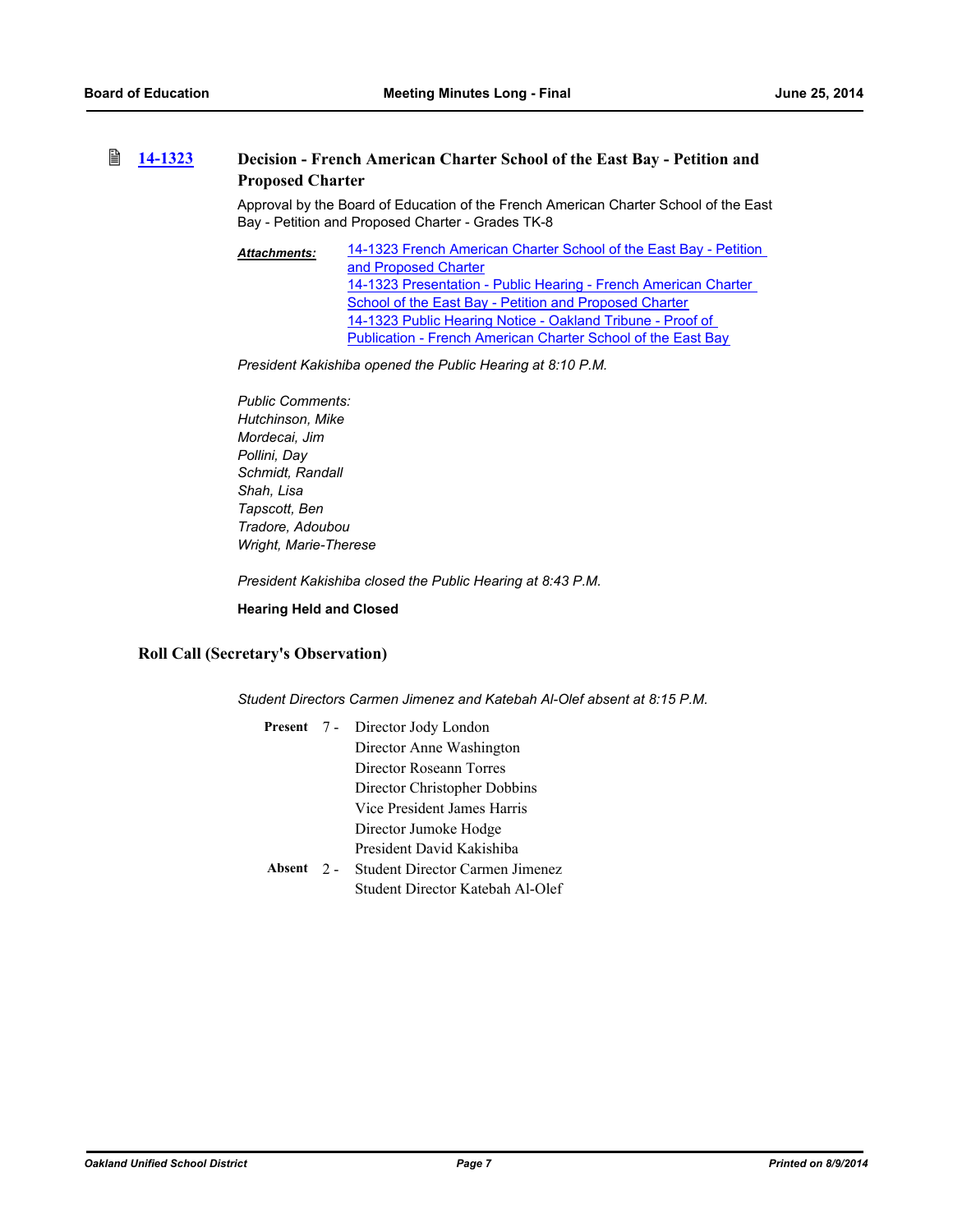#### 昏 **[14-1303](http://ousd.legistar.com/gateway.aspx?m=l&id=/matter.aspx?key=32983) 2014-2015 Local Control Plan and Budget (Second Reading)**

Public Hearing and Adoption by the Board of Education of the 2014-2015 Local Control Action Plan and Budget.

[14-1303 2014-2015 Presentation - Local Control Plan and Budget](http://ousd.legistar.com/gateway.aspx?M=F&ID=76758.pptx)  (Second and Final Reading - June 25, 2014) 14-1303 1\_OUSD LCAP\_FINAL (Second and Fina Reading - June 25, 2014) [14-1303 2\\_APPENDIX LCAP template 6.6.14 RJ \(Second and Final](http://ousd.legistar.com/gateway.aspx?M=F&ID=76760.pdf)  Reading - June 25, 2014) 14-1303 3 LCAP Appendix Docs Stakeholder Engagement Part 1 of 2 (Second and Final Reading - June 25, 2014) 14-1303 4 LCAP Appendix Docs Stakeholder Engagement Part 2 of 2 (Second and Final Reading - June 25, 2014) 14-1303 5 LCAP - Additional Documents (Second and Final Reading) - June 25, 2014) *Attachments:*

*Interim Superintendent Gary Yee made the presentation to the Board.*

*Public Comments: Ariceli Cardenas, Vanessa Chavarilla, Mireya Cobett, Sultanah Curiel, Marisol Delucci, Simone Devora, Elizabeth Dorsey, Pashael Edwards, Mekela Gels, Nicole Hutchinson, Mike Kariya, Bruce Manigo, Pecolia Mordecai, Jim Saint Jeun, Iman Saucedo, Yessinia Sandoval, Sergio Tapscott, Ben Wiggins, Nicole Williams, Mya-Yasmeen Zarate, Dennys*

#### **A motion was made by Director London, seconded by Director Hodge, that the 2014-2015 Local Control Plan and Budget be Adopted . The motion carried by the following vote.**

|               | Aye: 7 - Director Jody London          |
|---------------|----------------------------------------|
|               | Director Anne Washington               |
|               | Director Roseann Torres                |
|               | Director Christopher Dobbins           |
|               | Vice President James Harris            |
|               | Director Jumoke Hodge                  |
|               | President David Kakishiba              |
| Absent: $2 -$ | <b>Student Director Carmen Jimenez</b> |
|               | Student Director Katebah Al-Olef       |
| $\cdots$      |                                        |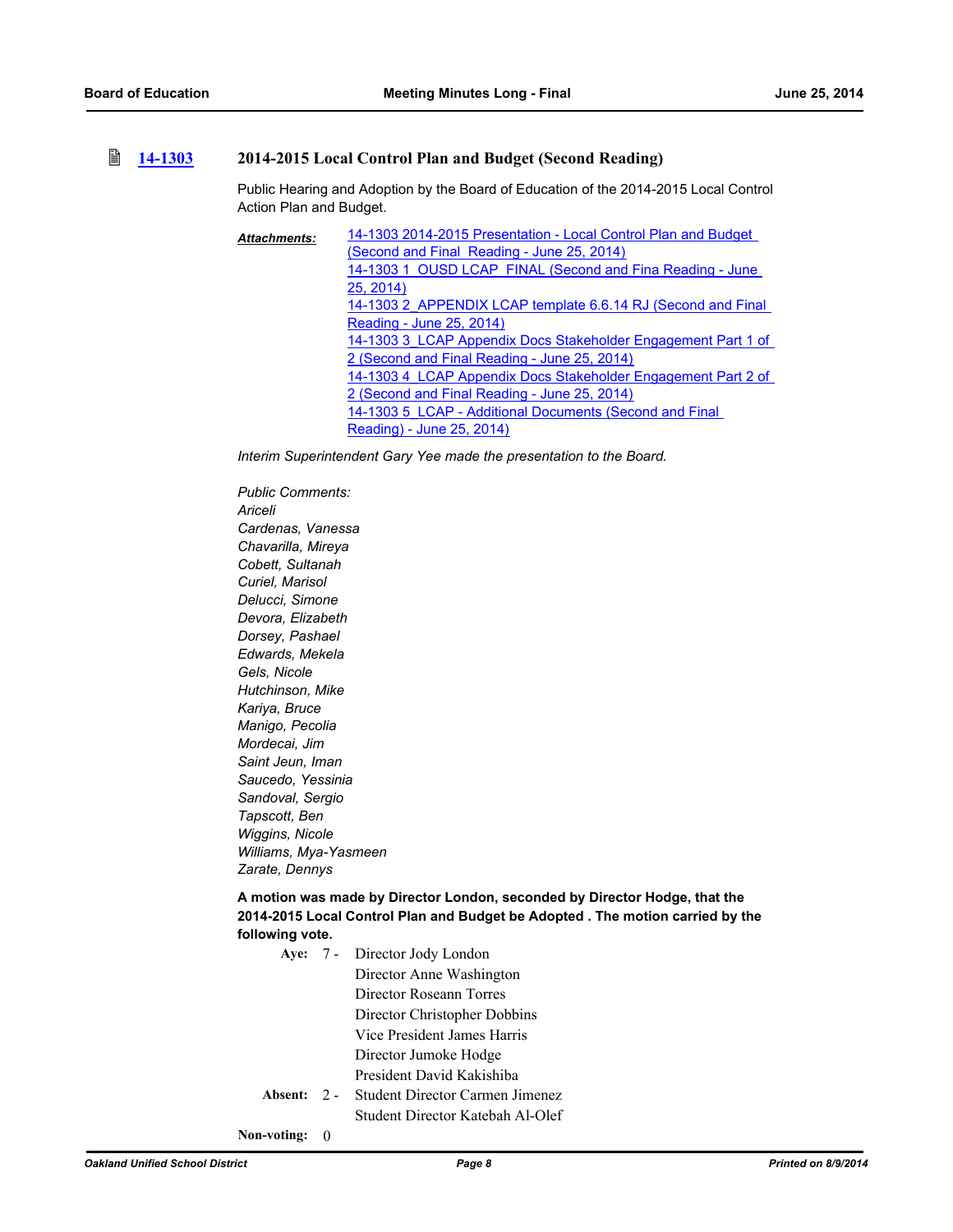#### 昏 **[14-1476](http://ousd.legistar.com/gateway.aspx?m=l&id=/matter.aspx?key=33152) District's Special Education Local Plan Area (SELPA) Annual Service Plan and Budget Plan for Fiscal Year 2014-2015**

Public Hearing and Adoption by the Board of Education of the District's Special Education Local Planning Area (SELPA) 2014-2015 Annual Service Plan and Budget Plan and further authorizing submission of same to the California Department of Education.

[14-1476 Presentation - District's Special Education Local Plan Area](http://ousd.legistar.com/gateway.aspx?M=F&ID=76405.pptx)  (SELPA) Annual Service Plan and Budget Plan for Fiscal Year 2014-2015 14-1476 District's Special Education Local Plan Area (SELPA) [Annual Service Plan and Budget Plan for Fiscal Year 2014-2015](http://ousd.legistar.com/gateway.aspx?M=F&ID=76406.pdf) [14-1476 Proof of Publication - Oakland Tribune - District's Special](http://ousd.legistar.com/gateway.aspx?M=F&ID=76779.pdf)  Education Local Plan Area (SELPA) Annual Service Plan and Budget Plan for Fiscal Year 2014-2015 *Attachments:*

*President Kakishiba opened the Public Hearing at 10:37 P.M.*

*Staff presentation made by Olivia Mandilk, SELPA Executive Director and comments by Associate Superintendent for Special Education, Sheilagh Andujar.*

*Public Comments: None*

*President Kakishiba closed the Public Hearing at 10:44 P.M.*

**A motion was made by Director Dobbins, seconded by Director London, that the District's Special Education Local Planning Area (SELPA) 2014-2015 Annual Service Plan and Budget Plan be Adopted. The motion carried by the following vote.**

|             |          | Aye: 7 - Director Jody London    |
|-------------|----------|----------------------------------|
|             |          | Director Anne Washington         |
|             |          | Director Roseann Torres          |
|             |          | Director Christopher Dobbins     |
|             |          | Vice President James Harris      |
|             |          | Director Jumoke Hodge            |
|             |          | President David Kakishiba        |
| Absent:     | $2 -$    | Student Director Carmen Jimenez  |
|             |          | Student Director Katebah Al-Olef |
| Non-voting: | $\theta$ |                                  |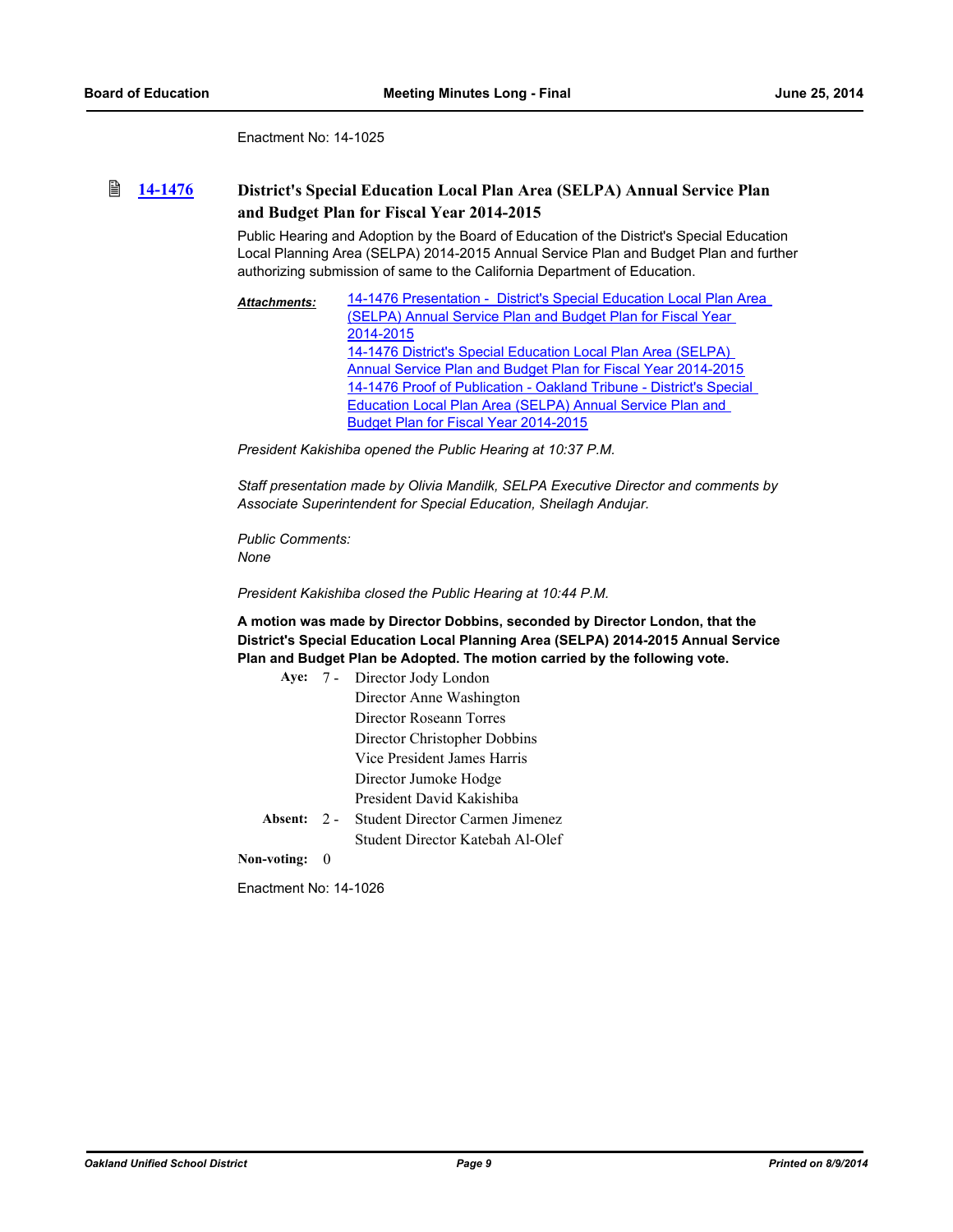#### ₿ **[14-1422](http://ousd.legistar.com/gateway.aspx?m=l&id=/matter.aspx?key=33102) District's 2014-2015 Budget (Second Reading)**

Public Hearing and Adoption by the Board of Education - District 2014-2015 Fiscal Year Budget - All Funds - in the amount of \$516,000,000.00.

[14-1422 Presentation - District's 2014-2015 Budget \(Second and](http://ousd.legistar.com/gateway.aspx?M=F&ID=76756.pptx)  Final Reading) [14-1422 State Account Code \(SAC\) Format - District's 2014-2015](http://ousd.legistar.com/gateway.aspx?M=F&ID=76757.pdf)  Budget (Second and Final Reading - June 25, 2014)) *Attachments:*

*President Kakishiba opened the Public Hearing at 10:45 P.M.*

*Staff presentation made by Vernon Hal, Deputy Superintendent for Business and Operations.*

*Public comments: Appel, Douglas Hutchinson, Mike Kariya, Bruce Manigo, Pecolia Mordecai, Jim*

*President Kakishiba closed the Public Hearing at 11:04 P.M.*

**A motion was made by Vice President Harris, seconded by Director Dobbins, that the District 2014-2015 Fiscal Year Budget - All Funds - be Adopted . The motion carried by the following vote.**

|               | Aye: 7 - Director Jody London          |
|---------------|----------------------------------------|
|               | Director Anne Washington               |
|               | Director Roseann Torres                |
|               | Director Christopher Dobbins           |
|               | Vice President James Harris            |
|               | Director Jumoke Hodge                  |
|               | President David Kakishiba              |
| Absent: $2 -$ | <b>Student Director Carmen Jimenez</b> |
|               | Student Director Katebah Al-Olef       |

**Non-voting:** 0

Enactment No: 14-1027

## **I. Unfinished Business**

*None.*

## **J. New Business**

#### **Roll Call (Secretary's Observation)**

*Director Torres absent at 11:20 P.M.*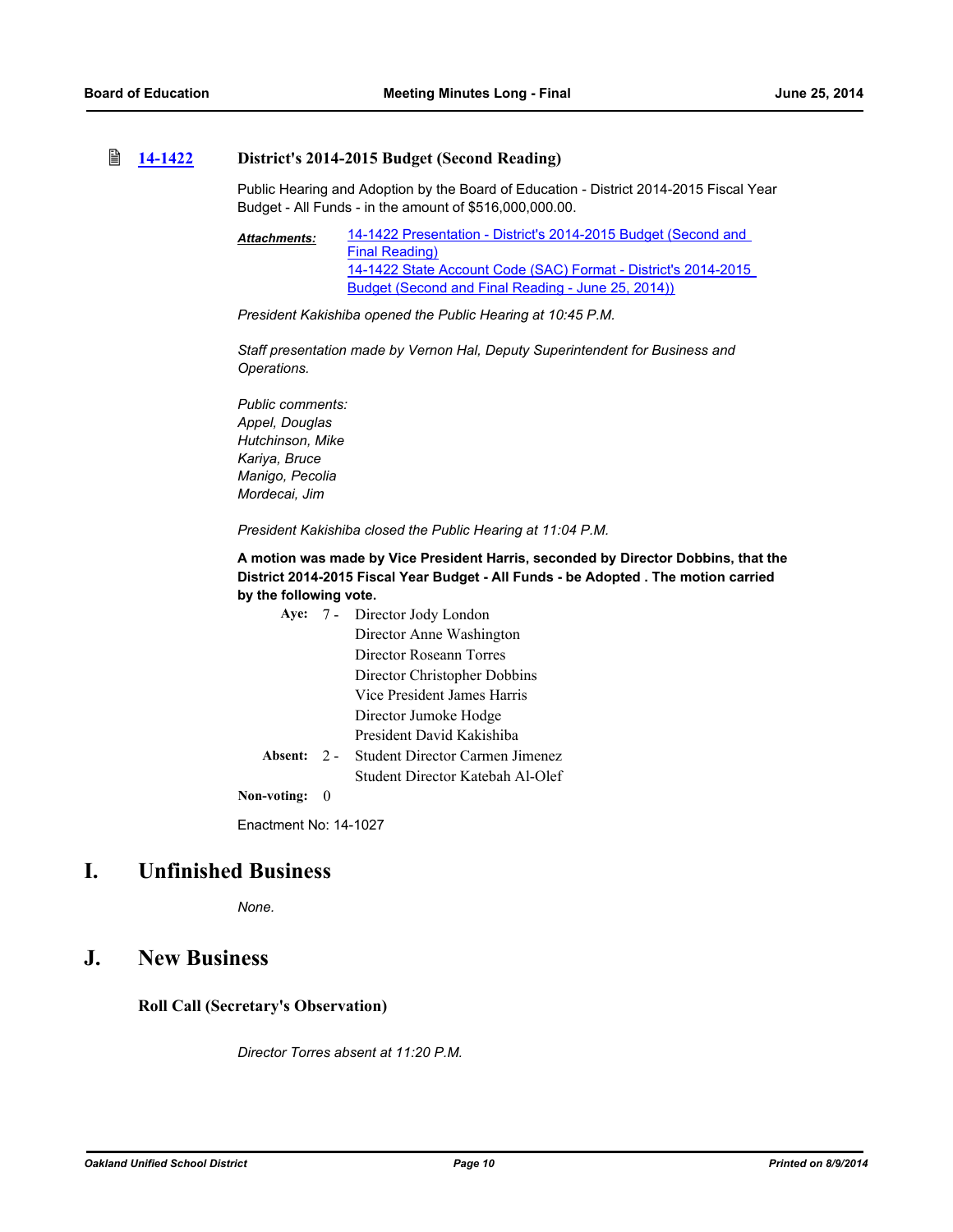|  | <b>Present</b> 6 - Director Jody London           |
|--|---------------------------------------------------|
|  | Director Anne Washington                          |
|  | Director Christopher Dobbins                      |
|  | Vice President James Harris                       |
|  | Director Jumoke Hodge                             |
|  | President David Kakishiba                         |
|  | <b>Absent</b> 3 - Student Director Carmen Jimenez |
|  | Student Director Katebah Al-Olef                  |
|  | Director Roseann Torres                           |

## **K. Adoption of the General Consent Report No. 1**

*Public Comments: Mordecai, Jim Hutchinson, Mike*

**Teaching and Learning Matter(s)**

#### 昏 **[14-0596](http://ousd.legistar.com/gateway.aspx?m=l&id=/matter.aspx?key=32301) Amendment No. 1 - Professional Services Contract - Beverly McCleave-Watkins - St. Leo the Great School**

Ratification by the Board of Education Amendment No. 1, Professional Services Contract between District and Beverly McCleave-Watkins, Oakland, CA, for the latter to provide 46.87 additional hours of service to provide supplemental instructional services for eligible and identified private school students, focus on instruction that improves academic achievement in the focus areas of English Language Arts and/or Mathematics, in the additional amount not to exceed \$3.047.00, increasing the Contract not to amount from \$6,319.28 to \$9,366.28, for the period of February 1, 2013 to June 30, 2013. All other terms and conditions of Contract remain in full force and effect.

#### **Resource Code - 3010-735**

**Funding Source: Title IA**

[14-0596 Amendment No. 1 - Professional Services Contract -](http://ousd.legistar.com/gateway.aspx?M=F&ID=76595.pdf)  Beverly McCleave-Watkins - St. Leo the Great School *Attachments:*

**A motion was made by Director London, seconded by Director Dobbins, to Approve the General Consent Report. The motion carried by the following vote**

Aye: 6 - Director Jody London Director Anne Washington Director Christopher Dobbins Vice President James Harris Director Jumoke Hodge President David Kakishiba **Student Director Carmen Jimenez** Student Director Katebah Al-Olef Director Roseann Torres Absent: 3 -

**Non-voting:** 0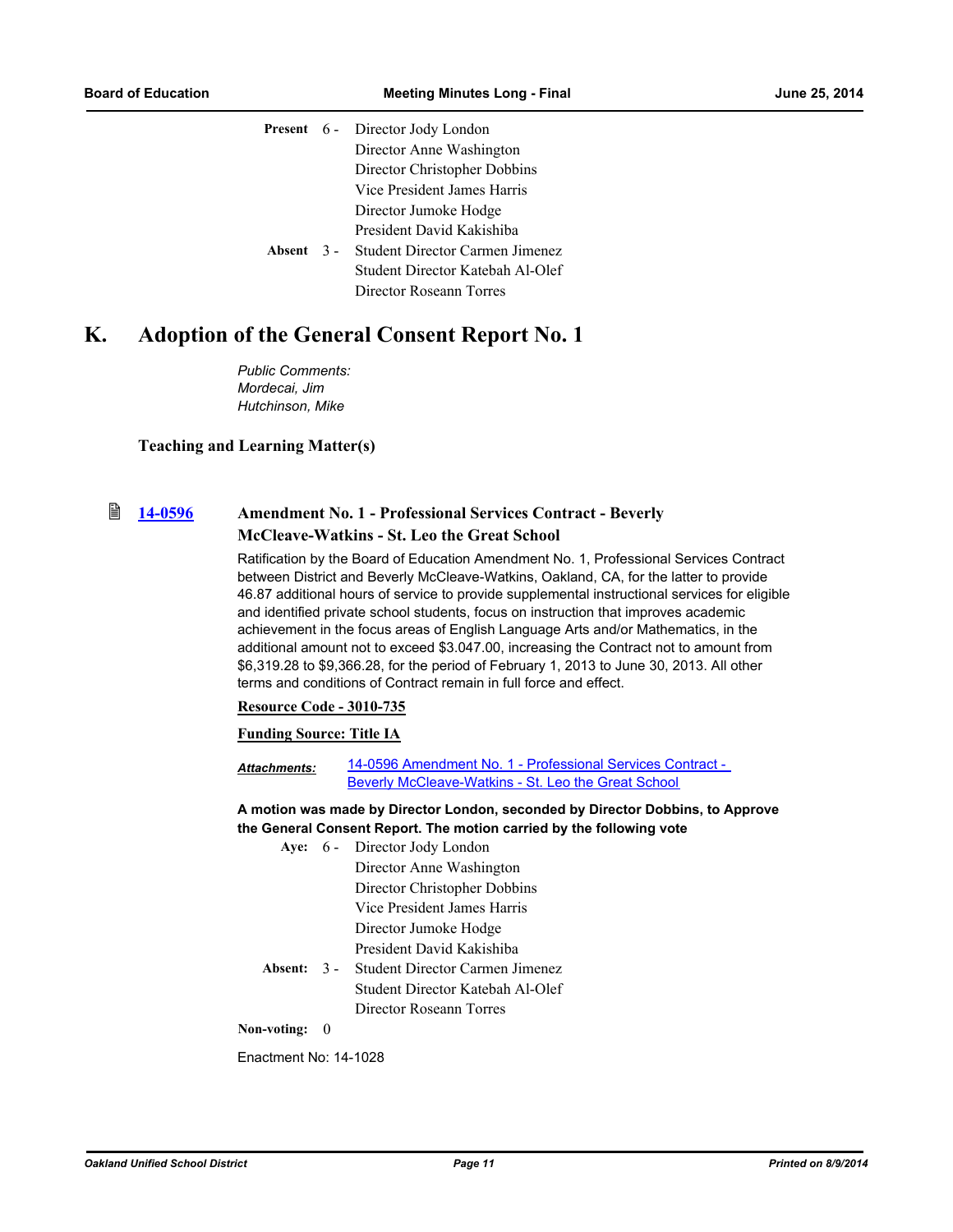#### ₿ **[14-1001](http://ousd.legistar.com/gateway.aspx?m=l&id=/matter.aspx?key=32701) Amendment No. 2 - Individual Service Agreement - Master Memorandum of Understanding - Bay Area Community Resources - Melrose Leadership Academy**

Approval by the Board of Education of Amendment No. 2, Individual Service Agreement to the Master Memorandum of Understanding (MMOU) between the District and the Bay Area Community Resources, San Rafael, CA, for the latter to provide additional services utilizing Menu of Service Option B, Lead Agency Services for Middle School at Melrose Leadership Academy for the period of July 1, 2013 through August 22, 2014, in an additional amount of \$10,000.00, increasing the ISA not to exceed amount from \$121,275.00 to \$131,275.00. All other terms and conditions of the ISA remain in full force and effect.

#### **Resource Code - 7090-235**

#### **Funding Source: EIA-Instructional**

| <b>Attachments:</b> | 14-1001 Amendment No. 2 - Individual Service Agreement - Master |
|---------------------|-----------------------------------------------------------------|
|                     | Memorandum of Understanding - Bay Area Community Resources -    |
|                     | Melrose Leadership Academy                                      |

#### **A motion was made by Director London, seconded by Director Dobbins, to Approve the General Consent Report. The motion carried by the following vote**

|             |       | Aye: 6 - Director Jody London          |
|-------------|-------|----------------------------------------|
|             |       | Director Anne Washington               |
|             |       | Director Christopher Dobbins           |
|             |       | Vice President James Harris            |
|             |       | Director Jumoke Hodge                  |
|             |       | President David Kakishiba              |
| Absent:     | $3 -$ | <b>Student Director Carmen Jimenez</b> |
|             |       | Student Director Katebah Al-Olef       |
|             |       | Director Roseann Torres                |
| Non-voting: | - 0   |                                        |
|             |       |                                        |

Enactment No: 14-1029

## ₿

## **[14-1026](http://ousd.legistar.com/gateway.aspx?m=l&id=/matter.aspx?key=32726) Amendment No. 1 - Individual Service Agreement - Master Memorandum of Understanding - Summer Learning Programs - Lafayette Elementary School**

Approval by the Board of Education of Amendment No. 1 of the Individual Service Agreement to the Master Memorandum of Understanding (MMOU) between the District and the Bay Area Community Resources, San Rafael, CA, for the latter to provide additional services for a safe, enriching and dynamic summer program utilizing its Menu of Service Option P: Summer Programming Services at Lafayette Elementary School for the period of July 1, 2013 through August 22, 2014, in the additional amount of \$24,700.00, increasing the ISA not to exceed amount from \$171,058.00 to \$195,758.00. All other terms and conditions of the ISA remain in full force and effect.

#### **Resource Code - 4124-922**

**Funding Source: 21st Century Community Learning Centers (21st CCLC) Grant**

[14-1026 Amendment No. 1 - Individual Service Agreement - Master](http://ousd.legistar.com/gateway.aspx?M=F&ID=76597.pdf)  Memorandum of Understanding - Summer Learning Programs - Lafayette Elementary School *Attachments:*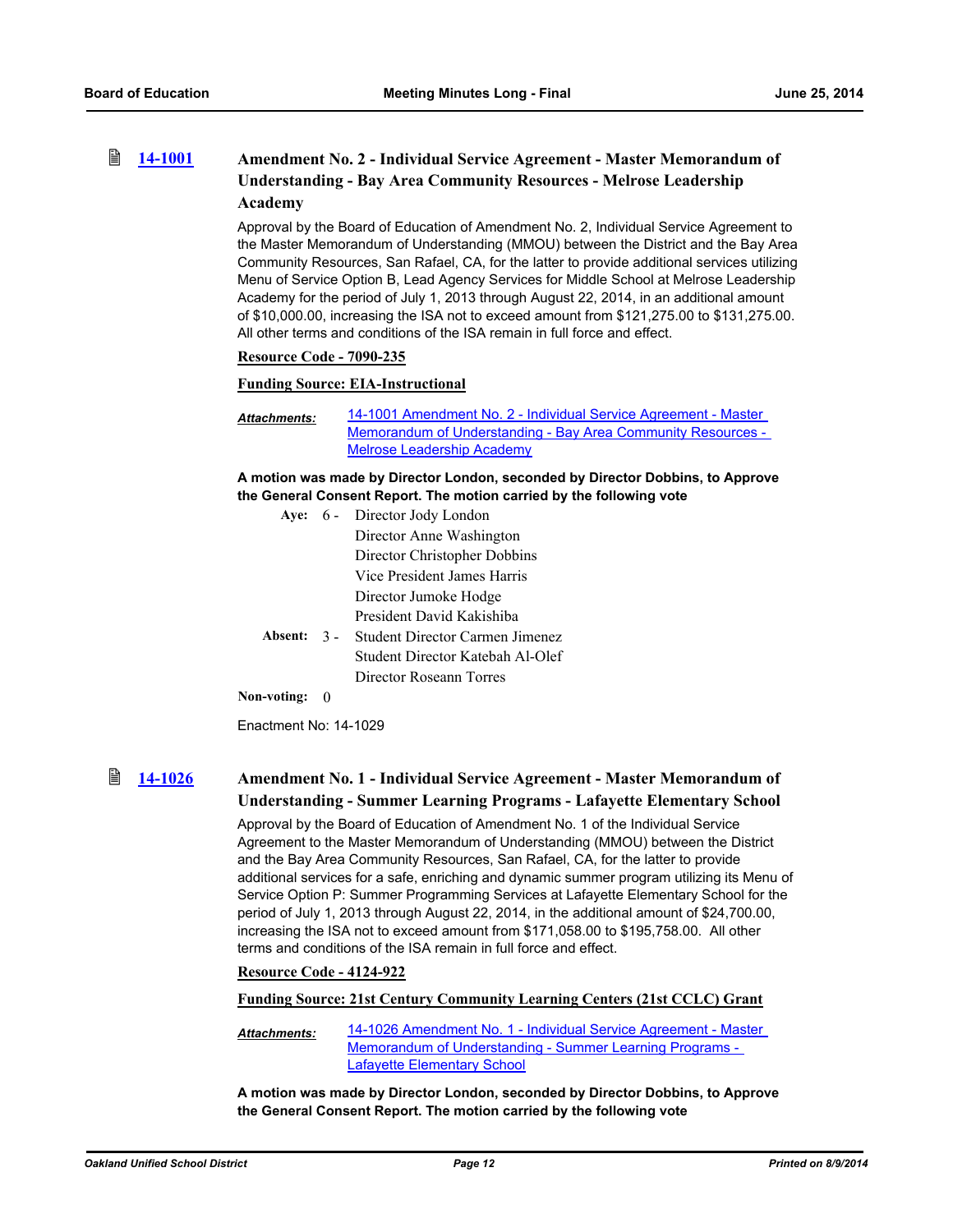|             | Aye: 6 - Director Jody London                      |
|-------------|----------------------------------------------------|
|             | Director Anne Washington                           |
|             | Director Christopher Dobbins                       |
|             | Vice President James Harris                        |
|             | Director Jumoke Hodge                              |
|             | President David Kakishiba                          |
|             | <b>Absent:</b> 3 - Student Director Carmen Jimenez |
|             | Student Director Katebah Al-Olef                   |
|             | Director Roseann Torres                            |
| Non-voting: |                                                    |

## **[14-1027](http://ousd.legistar.com/gateway.aspx?m=l&id=/matter.aspx?key=32727) Amendment No. 1 - Individual Service Agreement - Master Memorandum of Understanding - Summer Learning Programs - Martin Luther King, Jr. Elementary School**

Approval by the Board of Education of Amendment No. 1 of the Individual Service Agreement to the Master Memorandum of Understanding (MMOU) between the District and the Bay Area Community Resources, San Rafael, CA, for the latter to provide additional services for a safe, enriching and dynamic summer program utilizing its Menu of Service Option P: Summer Programming Services at Martin Luther King, Jr. Elementary School for the period of July 1, 2013 through August 22, 2014, in the additional amount of \$14,820.00, increasing the ISA not to exceed amount from \$182,386.00 to \$197,206.00. All other terms and conditions of the ISA remain in full force and effect.

#### **Resource Code - 4124-922**

#### **Funding Source: 21st Century Community Learning Centers (21st CCLC) Grant**

[14-1027 Amendment No. 1 - Individual Service Agreement - Master](http://ousd.legistar.com/gateway.aspx?M=F&ID=76480.pdf)  Memorandum of Understanding - Summer Learning Programs -Martin Luther King, Jr. Elementary School *Attachments:*

### **A motion was made by Director London, seconded by Director Dobbins, to Approve the General Consent Report. The motion carried by the following vote**

Aye: 6 - Director Jody London Director Anne Washington Director Christopher Dobbins Vice President James Harris Director Jumoke Hodge President David Kakishiba **Absent:** Student Director Carmen Jimenez Student Director Katebah Al-Olef Director Roseann Torres Absent:  $3 -$ 

### **Non-voting:** 0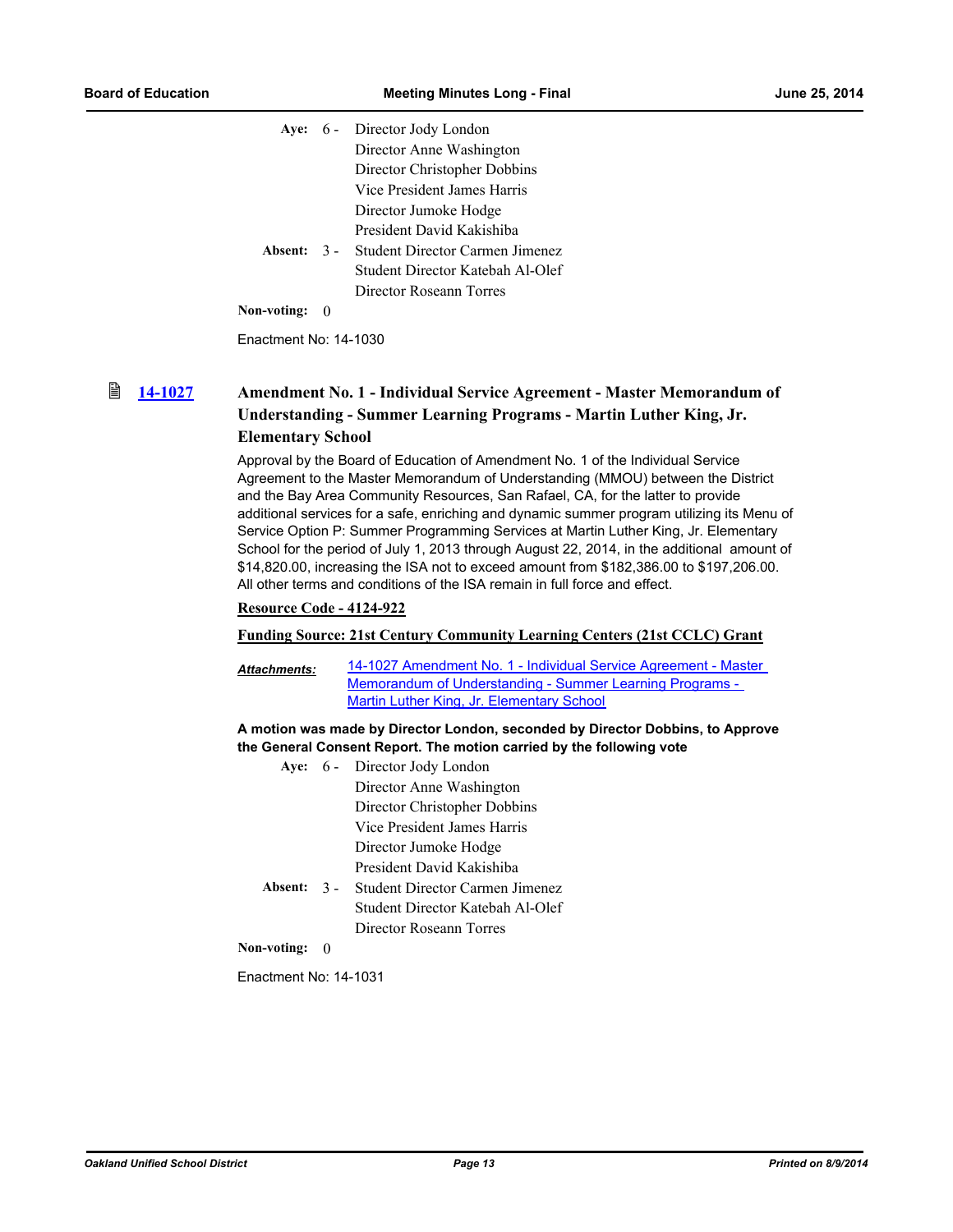#### ₿ **[14-1028](http://ousd.legistar.com/gateway.aspx?m=l&id=/matter.aspx?key=32728) Amendment No. 1 - Individual Service Agreement - Master Memorandum of Understanding - Summer Learning Program - PLACE at Prescott**

Approval by the Board of Education of Amendment No. 1 of the Individual Service Agreement to the Master Memorandum of Understanding (MMOU) between the District and the Bay Area Community Resources, San Rafael, CA, for the latter to provide additional services for a safe, enriching and dynamic summer program utilizing its Menu of Service Option P: Summer Programming Services at PLACE at Prescott for the period of July 1, 2013 through August 22, 2014, in the additional amount of \$14,820.00, increasing the ISA not to exceed amount from \$136,255.00 to \$151,075.00. All other terms and conditions of the ISA remain in full force and effect.

#### **Resource Code - 4124-922**

**Funding Source: 21st Century Community Learning Centers (21st CCLC) Grant**

### **A motion was made by Director London, seconded by Director Dobbins, to Approve the General Consent Report. The motion carried by the following vote**

|              |          | Aye: 6 - Director Jody London    |
|--------------|----------|----------------------------------|
|              |          | Director Anne Washington         |
|              |          | Director Christopher Dobbins     |
|              |          | Vice President James Harris      |
|              |          | Director Jumoke Hodge            |
|              |          | President David Kakishiba        |
| Absent: $3-$ |          | Student Director Carmen Jimenez  |
|              |          | Student Director Katebah Al-Olef |
|              |          | Director Roseann Torres          |
| Non-voting:  | $\theta$ |                                  |

Enactment No: 14-1032

## **[14-1029](http://ousd.legistar.com/gateway.aspx?m=l&id=/matter.aspx?key=32729) Amendment No. 2 - Individual Service Agreement - Master Memorandum of Understanding - Summer Learning Program - Global Family Elementary School**

Approval by the Board of Education of Amendment No. 2 of the Individual Service Agreement to the Master Memorandum of Understanding (MMOU) between the District and the Bay Area Community Resources, San Rafael, CA, for the latter to provide additional services for a safe, enriching and dynamic summer program utilizing its Menu of Service Option P: Summer Programming Services at Global Family Elementary School for the period of July 1, 2013 through August 22, 2014, in the additional amount of \$29,640.00 increasing the ISA not to exceed amount from \$96,779.00 to \$126,419.00. All other terms and conditions of the ISA remain in full force and effect.

#### **Resource Code - 4124-922**

**Funding Source: 21st Century Community Learning Centers (21st CCLC) Grant**

[14-1029 Amendment No. 2 - Individual Service Agreement - Master](http://ousd.legistar.com/gateway.aspx?M=F&ID=76599.pdf)  Memorandum of Understanding - Summer Learning Program - Global Family Elementary School *Attachments:*

[<sup>14-1028</sup> Amendment No. 1 - Individual Service Agreement - Master](http://ousd.legistar.com/gateway.aspx?M=F&ID=76598.pdf)  Memorandum of Understanding - Summer Learning Program - PLACE at Prescott *Attachments:*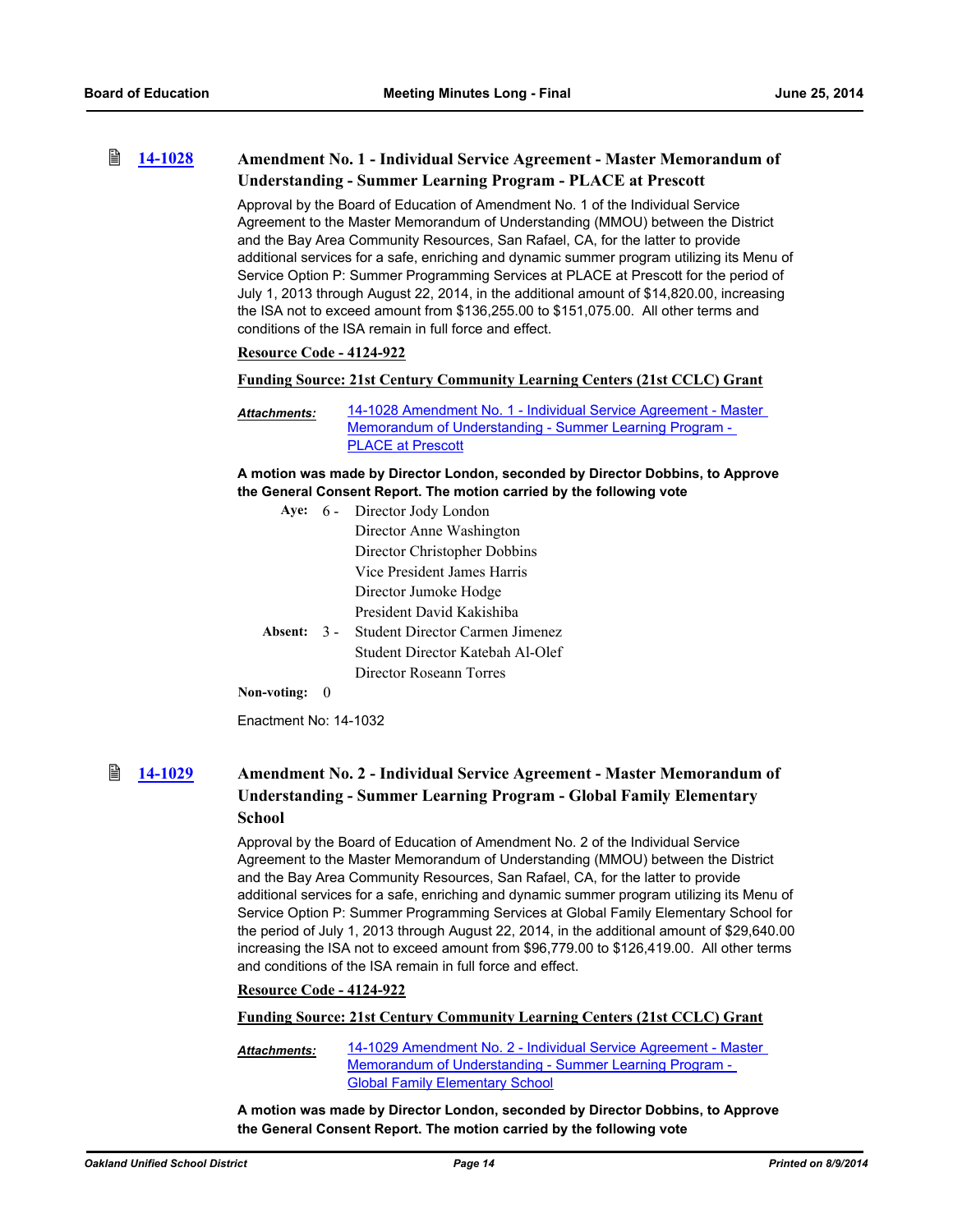|             | Aye: 6 - Director Jody London                      |
|-------------|----------------------------------------------------|
|             | Director Anne Washington                           |
|             | Director Christopher Dobbins                       |
|             | Vice President James Harris                        |
|             | Director Jumoke Hodge                              |
|             | President David Kakishiba                          |
|             | <b>Absent:</b> 3 - Student Director Carmen Jimenez |
|             | Student Director Katebah Al-Olef                   |
|             | Director Roseann Torres                            |
| Non-voting: |                                                    |

### **[14-1030](http://ousd.legistar.com/gateway.aspx?m=l&id=/matter.aspx?key=32730) Professional Services Contract - People United for a Better Life In Oakland - Castlemont High School**

Ratification by the Board of Education of a Professional Services Contract between the District and People United for a Better Life In Oakland, Oakland, CA, for the latter to provide 1) Development of the program infrastructure for Castlemont High's small- scale farming, culinary arts training, field studies/natural resource stewardship, and fresh foods enterprise training programs; 2) Implementation of agricultural education, culinary arts, and farm-to-school enterprise training programs for 50 students in grades 9-12; and 3) Sustainable urban design field studies, career training, college preparation, and service-learning programs serving 75 9th-11th grade students, for the period of January 1, 2014 through June 13, 2014 in an amount not to exceed \$25,000.00.

#### **Resource Code - 6386-301**

#### **Funding Source: Green California partnership Academy**

[14-1030 Professional Services Contract - People United for a Better](http://ousd.legistar.com/gateway.aspx?M=F&ID=76490.pdf)  Life In Oakland - Castlemont High School *Attachments:*

### **A motion was made by Director London, seconded by Director Dobbins, to Approve the General Consent Report. The motion carried by the following vote**

Aye: 6 - Director Jody London Director Anne Washington Director Christopher Dobbins Vice President James Harris Director Jumoke Hodge President David Kakishiba **Student Director Carmen Jimenez** Student Director Katebah Al-Olef Director Roseann Torres Absent: 3 -**Non-voting:** 0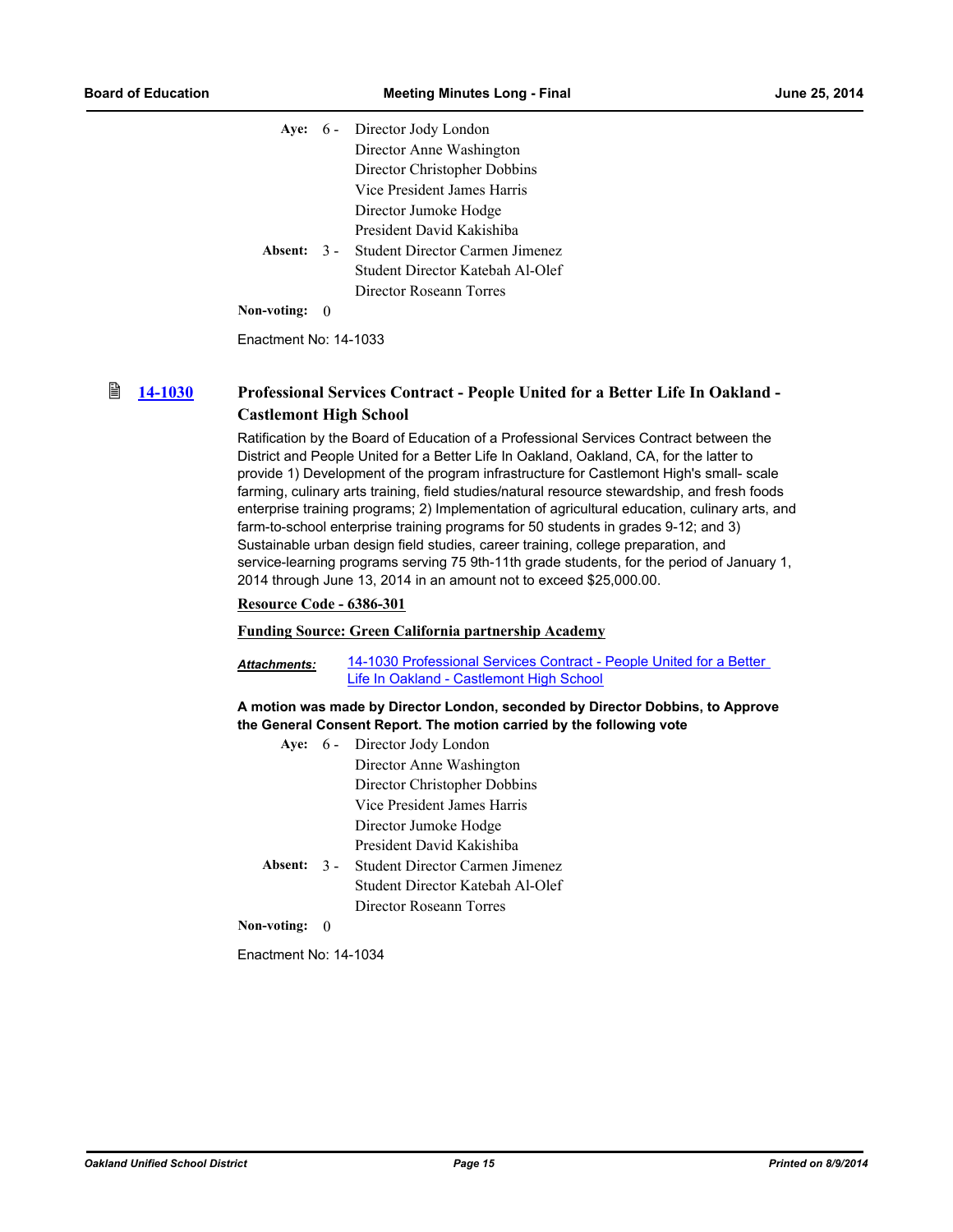#### ₿ **[14-1031](http://ousd.legistar.com/gateway.aspx?m=l&id=/matter.aspx?key=32731) Amendment No. 1 - Individual Service Agreement - Master Memorandum of Understanding - Summer Learning Program - Madison Park Academy (TK-5)**

Approval by the Board of Education of Amendment No. 1 of the Individual Service Agreement to the Master Memorandum of Understanding (MMOU) between the District and the Bay Area Community Resources, San Rafael, CA, for the latter to provide additional services for a safe, enriching and dynamic summer program utilizing its Menu of Service Option P: Summer Programming Services at Madison Park Academy (TK-5) for the period of July 1, 2013 through August 22, 2014, in the additional amount of \$19,760.00 increasing the ISA not to exceed from \$93,343.00 to \$113,103.00. All other terms and conditions of the ISA remain in full force and effect.

#### **Funding Source: 21st Century Community Learning Centers (21st CCLC) Grant**

[14-1031 Amendment No. 1 - Individual Service Agreement - Master](http://ousd.legistar.com/gateway.aspx?M=F&ID=76600.pdf)  Memorandum of Understanding - Summer Learning Program - Madison Park Academy (TK-5) *Attachments:*

#### **A motion was made by Director London, seconded by Director Dobbins, to Approve the General Consent Report. The motion carried by the following vote**

|               | Aye: 6 - Director Jody London          |
|---------------|----------------------------------------|
|               | Director Anne Washington               |
|               | Director Christopher Dobbins           |
|               | Vice President James Harris            |
|               | Director Jumoke Hodge                  |
|               | President David Kakishiba              |
| Absent: $3 -$ | <b>Student Director Carmen Jimenez</b> |
|               | Student Director Katebah Al-Olef       |
|               | Director Roseann Torres                |
| Non-voting:   |                                        |

Enactment No: 14-1035

### 窅

## **[14-1035](http://ousd.legistar.com/gateway.aspx?m=l&id=/matter.aspx?key=32735) Amendment No. 1 - Individual Service Agreement - Master Memorandum of Understanding - Bay Area Community Resources - Summer Learning Program - Elmhurst Community Preparatory School**

Approval by the Board of Education of Amendment No. 1 of the Individual Service Agreement to the Master Memorandum of Understanding (MMOU) between the District and the Bay Area Community Resources, San Rafael, CA, for the latter to provide additional services for a safe, enriching and dynamic summer program utilizing its Menu of Service Option P: Summer Programming Services at Elmhurst Community Preparatory School, for the period of July 1, 2013 through August 22, 2014, in the additional amount of \$33,963.00, increasing the ISA not to exceed amount from \$244,344.00 to \$278,307.00. All other terms and conditions of the ISA remain in full force and effect.

#### **Resource Code - 4124-922**

#### **Funding Source: 21st Century Community Learning Centers (21st CCLC) Grant**

14-1035 Amendment No. 1 - Individual Service Agreement - Master [Memorandum of Understanding - Bay Area Community Resources -](http://ousd.legistar.com/gateway.aspx?M=F&ID=76601.pdf)  Summer Learning Program - Elmhurst Community Prep *Attachments:*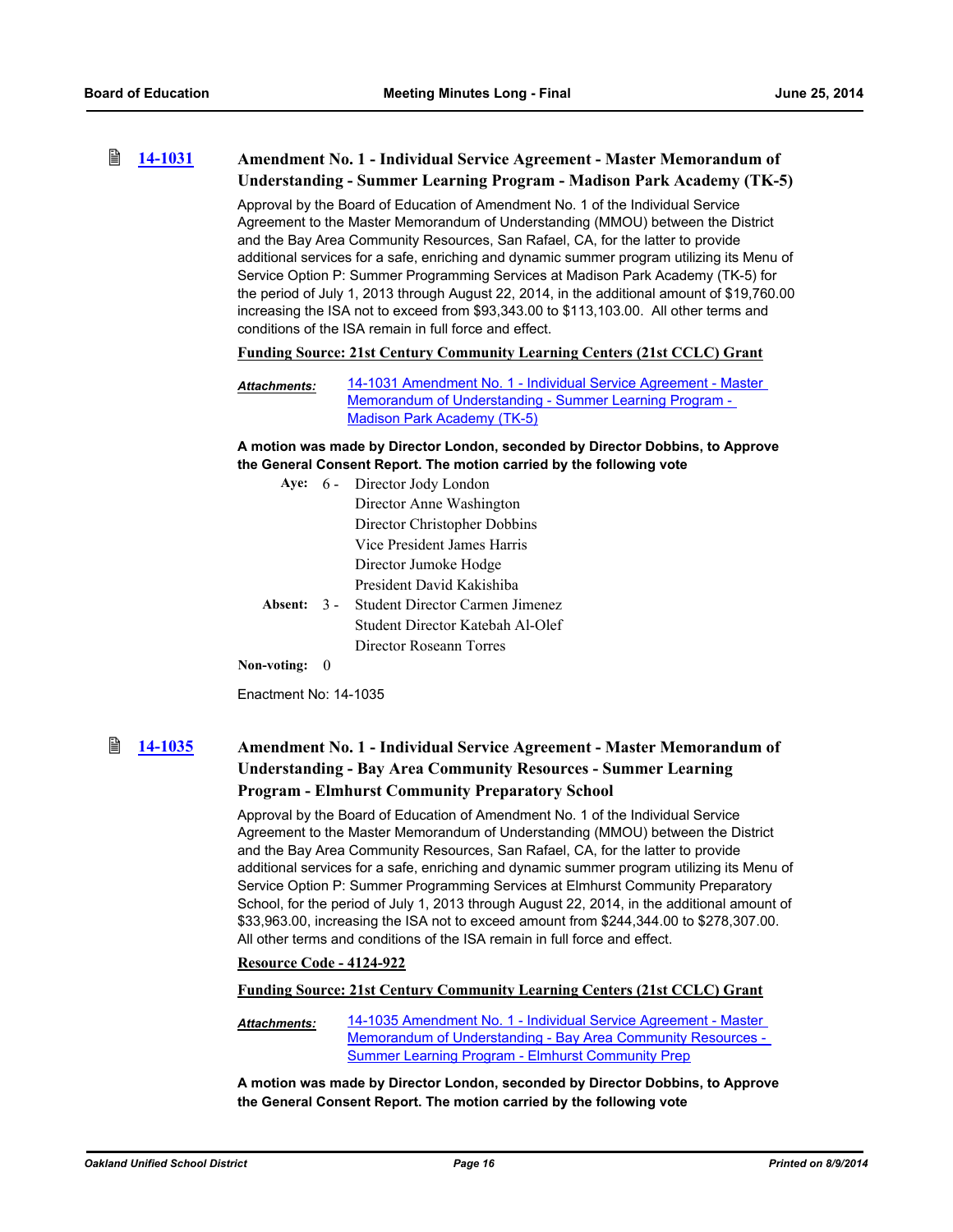|             | Aye: 6 - Director Jody London                      |
|-------------|----------------------------------------------------|
|             | Director Anne Washington                           |
|             | Director Christopher Dobbins                       |
|             | Vice President James Harris                        |
|             | Director Jumoke Hodge                              |
|             | President David Kakishiba                          |
|             | <b>Absent:</b> 3 - Student Director Carmen Jimenez |
|             | Student Director Katebah Al-Olef                   |
|             | Director Roseann Torres                            |
| Non-voting: |                                                    |

## **[14-1036](http://ousd.legistar.com/gateway.aspx?m=l&id=/matter.aspx?key=32736) Amendment No. 2 - Individual Service Agreement - Memorandum of Understanding - Bay Area Community Resources - Summer Learning Program - Madison Park Academy**

Approval by the Board of Education of Amendment No. 2 of the Individual Service Agreement to the Master Memorandum of Understanding (MMOU) between the District and the Bay Area Community Resources, San Rafael, CA, for the latter to provide additional services for a safe, enriching and dynamic summer program utilizing its Menu of Service Option P: Summer Programming Services at Madison Park Academy for the period of July 1, 2013 through August 22, 2014, in the additional amount of \$19,760.00, increasing the ISA not to exceed amount from \$216,729.00 to \$236,489.00. All other terms and conditions of the ISA remain in full force and effect.

#### **Resource Code - 4124-922**

#### **Funding Source: 21st Century Community Learning Centers (21st CCLC) Grant**

14-1036 Amendment No. 2 - Individual Service Agreement - [Memorandum of Understanding - Bay Area Community Resources -](http://ousd.legistar.com/gateway.aspx?M=F&ID=76476.pdf)  Summer Learning Program - Madison Park Academy *Attachments:*

### **A motion was made by Director London, seconded by Director Dobbins, to Approve the General Consent Report. The motion carried by the following vote**

Aye: 6 - Director Jody London Director Anne Washington Director Christopher Dobbins Vice President James Harris Director Jumoke Hodge President David Kakishiba **Absent:** Student Director Carmen Jimenez Student Director Katebah Al-Olef Director Roseann Torres Absent:  $3 -$ 

### **Non-voting:** 0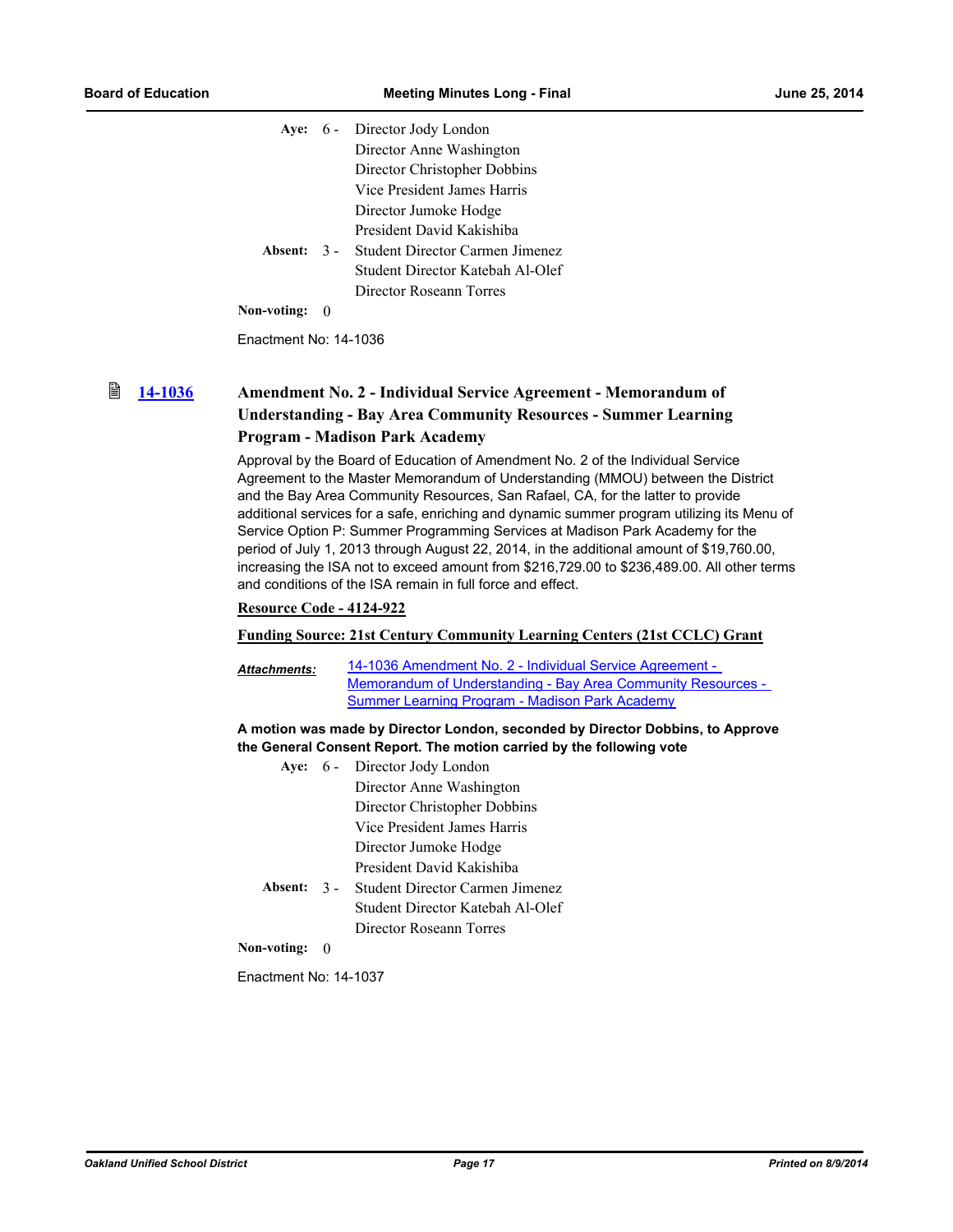#### ₿ **[14-1037](http://ousd.legistar.com/gateway.aspx?m=l&id=/matter.aspx?key=32737) Amendment No. 2 - Individual Service Agreement - Master Memorandum of Understanding - Bay Area Community Resources - Urban Promise Academy**

Approval by the Board of Education of Amendment No. 2 of the Individual Service Agreement to the Master Memorandum of Understanding (MMOU) between the District and the Bay Area Community Resources, San Rafael, CA, for the latter to provide additional services for a safe, enriching and dynamic summer program utilizing its Menu of Service Option P: Summer Programming Services at Urban Promise Academy for the period of July 1, 2013 through August 22, 2014, in the additional amount of \$19,760.00, increasing the ISA not to exceed amount from \$124,047.00 to \$143,807.00. All other terms and conditions of the ISA remain in full force and effect.

#### **Resource Code - 4124-922**

#### **Funding Source: 21st Century Community Learning Center (21st CCLC) Grant**

### **A motion was made by Director London, seconded by Director Dobbins, to Approve the General Consent Report. The motion carried by the following vote**

|             |          | Aye: 6 - Director Jody London                      |
|-------------|----------|----------------------------------------------------|
|             |          | Director Anne Washington                           |
|             |          | Director Christopher Dobbins                       |
|             |          | Vice President James Harris                        |
|             |          | Director Jumoke Hodge                              |
|             |          | President David Kakishiba                          |
|             |          | <b>Absent:</b> 3 - Student Director Carmen Jimenez |
|             |          | Student Director Katebah Al-Olef                   |
|             |          | Director Roseann Torres                            |
| Non-voting: | $\theta$ |                                                    |

Enactment No: 14-1038

## **[14-1042](http://ousd.legistar.com/gateway.aspx?m=l&id=/matter.aspx?key=32742) Amendment No. 3 - Individual Service Agreement - Master Memorandum of Understanding - Bay Area Community Resources - Summer Learning Program - Melrose Leadership Academy**

Approval by the Board of Education of Amendment No. 3 of the Individual Service Agreement to the Master Memorandum of Understanding (MMOU) between the District and the Bay Area Community Resources, San Rafael, CA, for the latter to provide additional services for a safe, enriching and dynamic summer program utilizing its Menu of Service Option P: Summer Programming Services at Melrose Leadership Academy for the period of July 1, 2013 through August 22, 2014, in the additional amount of \$34,580.00, increasing the ISA not to exceed amount from \$131,275.00 to \$165,855.00. All other terms and conditions of the ISA remain in full force and effect.

#### **Resource Code - 4124-235**

#### **Funding Source: 21st Century Community Learning Centers (21st CCLC) Grant**

14-1042 Amendment No. 3 - Individual Service Agreement - Master [Memorandum of Understanding - Bay Area Community Resources -](http://ousd.legistar.com/gateway.aspx?M=F&ID=76736.pdf)  Summer Learning Program - Melrose Leadership Academy *Attachments:*

<sup>14-1037</sup> Amendment No. 2 - Individual Service Agreement - Master [Memorandum of Understanding - Bay Area Community Resources -](http://ousd.legistar.com/gateway.aspx?M=F&ID=76735.pdf)  Urban Promise Academy *Attachments:*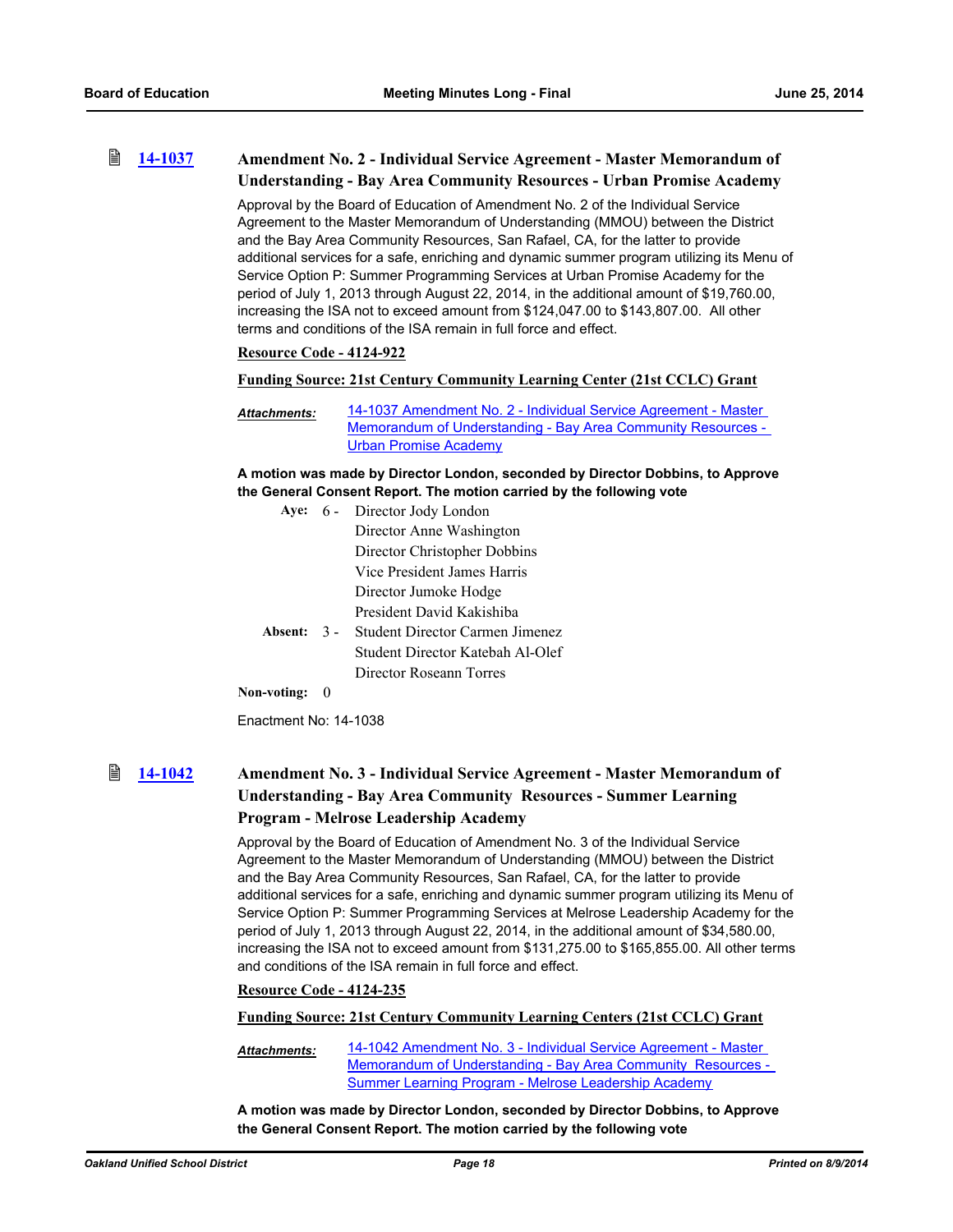|             |   | Aye: 6 - Director Jody London                      |
|-------------|---|----------------------------------------------------|
|             |   | Director Anne Washington                           |
|             |   | Director Christopher Dobbins                       |
|             |   | Vice President James Harris                        |
|             |   | Director Jumoke Hodge                              |
|             |   | President David Kakishiba                          |
|             |   | <b>Absent:</b> 3 - Student Director Carmen Jimenez |
|             |   | Student Director Katebah Al-Olef                   |
|             |   | Director Roseann Torres                            |
| Non-voting: | 0 |                                                    |

## **[14-1053](http://ousd.legistar.com/gateway.aspx?m=l&id=/matter.aspx?key=32753) Professional Services Contract - Creation of Society - Tobacco Use Prevention and Education - Family, School, and Community Partnerships Department**

Ratification by the Board of Education of a Professional Services Contract between the District and Creation of Society, Fairfield, CA, for the latter to serve 2 secondary school sites to train students in tobacco free advocacy towards making a presentation to adults who make tobacco policy; train students to identify adult tobacco policy decision makers in their community and make a presentation to them to influence them to reduce community exposure to Big Tobacco products; instruct an 18 lesson curriculum approved by California Department of Education (CDE), on developing presentations for science of inquiry and developing measures to address their communities' tobacco prevention needs and related tasks, as described in the Scope of Work, incorporated herein by reference as though fully set forth, via the Family, School, and Community Partnerships Department, for the period of January 15, 2014 through June 13, 2014, in an amount not to exceed \$1,250.00.

#### **Resource Code - 6690-922**

### **Funding Source: Tobacco Use Prevention and Education**

[14-1053 Professional Services Contract - Creation of Society -](http://ousd.legistar.com/gateway.aspx?M=F&ID=76495.pdf)  Tobacco Use Prevention and Education - Family, School, and Community Partnerships Department *Attachments:*

#### **A motion was made by Director London, seconded by Director Dobbins, to Approve the General Consent Report. The motion carried by the following vote**

|              | Aye: 6 - Director Jody London    |
|--------------|----------------------------------|
|              | Director Anne Washington         |
|              | Director Christopher Dobbins     |
|              | Vice President James Harris      |
|              | Director Jumoke Hodge            |
|              | President David Kakishiba        |
| Absent: $3-$ | Student Director Carmen Jimenez  |
|              | Student Director Katebah Al-Olef |
|              | Director Roseann Torres          |
| $\cdots$     |                                  |

**Non-voting:** 0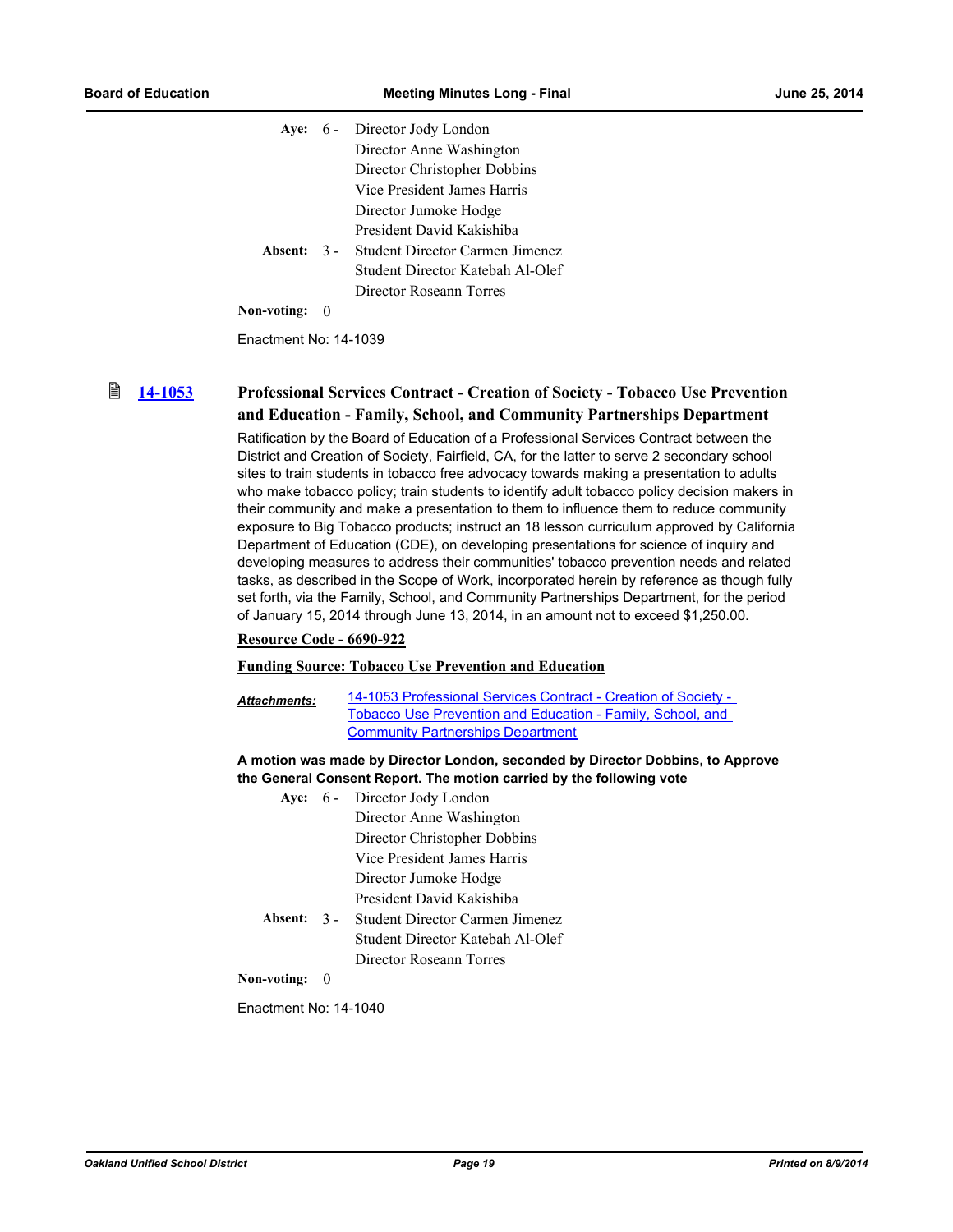#### ₿ **[14-1075](http://ousd.legistar.com/gateway.aspx?m=l&id=/matter.aspx?key=32775) Professional Services Contract - BJ Pediatrics - Health and Wellness - Family, School, and Community Partnerships Department**

Ratification by the Board of Education of a Professional Services Contract between the District and BJ Pediatrics, Alameda, CA, for the latter to review and approve the medical necessity of the recommended school based Occupational Therapy and Physical Therapy treatment services to be provided to eligible students, and the minimum standards of medical need for referrals for school based speech therapy treatment services for the period of March 28, 2014 through June 30, 2014, in an amount not to exceed \$5,000.00.

#### **Resource Code - 5640-922**

#### **Funding Source: Medi-Cal Billing Option**

14-1075 Professional Services Contract - BJ Pediatrics - Health and [Wellness - Family, School, and Community Partnerships Department](http://ousd.legistar.com/gateway.aspx?M=F&ID=76505.pdf) *Attachments:*

### **A motion was made by Director London, seconded by Director Dobbins, to Approve the General Consent Report. The motion carried by the following vote**

|         |       | Aye: 6 - Director Jody London          |
|---------|-------|----------------------------------------|
|         |       | Director Anne Washington               |
|         |       | Director Christopher Dobbins           |
|         |       | Vice President James Harris            |
|         |       | Director Jumoke Hodge                  |
|         |       | President David Kakishiba              |
| Absent: | $3 -$ | <b>Student Director Carmen Jimenez</b> |
|         |       | Student Director Katebah Al-Olef       |
|         |       | Director Roseann Torres                |

**Non-voting:** 0

Enactment No: 14-1041

### **[14-1076](http://ousd.legistar.com/gateway.aspx?m=l&id=/matter.aspx?key=32776) Professional Services Contract - Adam Corona - Allendale Elementary School**

Ratification by the Board of Education of a Professional Services Contract between the District and Adam Corona, Union City, CA, for the latter to work with at-risk boys in a group setting to develop improved social-emotional skills, as described in the Scope of Work, Incorporated herein by reference as though fully set forth, at Allendale Elementary School, for the period April 1, 2014 through June 12, 2014, in an amount not to exceed \$1,000.00.

#### **Resource Code - 0000-101**

#### **Funding Source: General Purpose**

[14-1076 Professional Services Contract - Adam Corona - Allendale](http://ousd.legistar.com/gateway.aspx?M=F&ID=76506.pdf)  Elementary School *Attachments:*

### **A motion was made by Director London, seconded by Director Dobbins, to Approve the General Consent Report. The motion carried by the following vote**

Aye: 6 - Director Jody London Director Anne Washington Director Christopher Dobbins Vice President James Harris Director Jumoke Hodge President David Kakishiba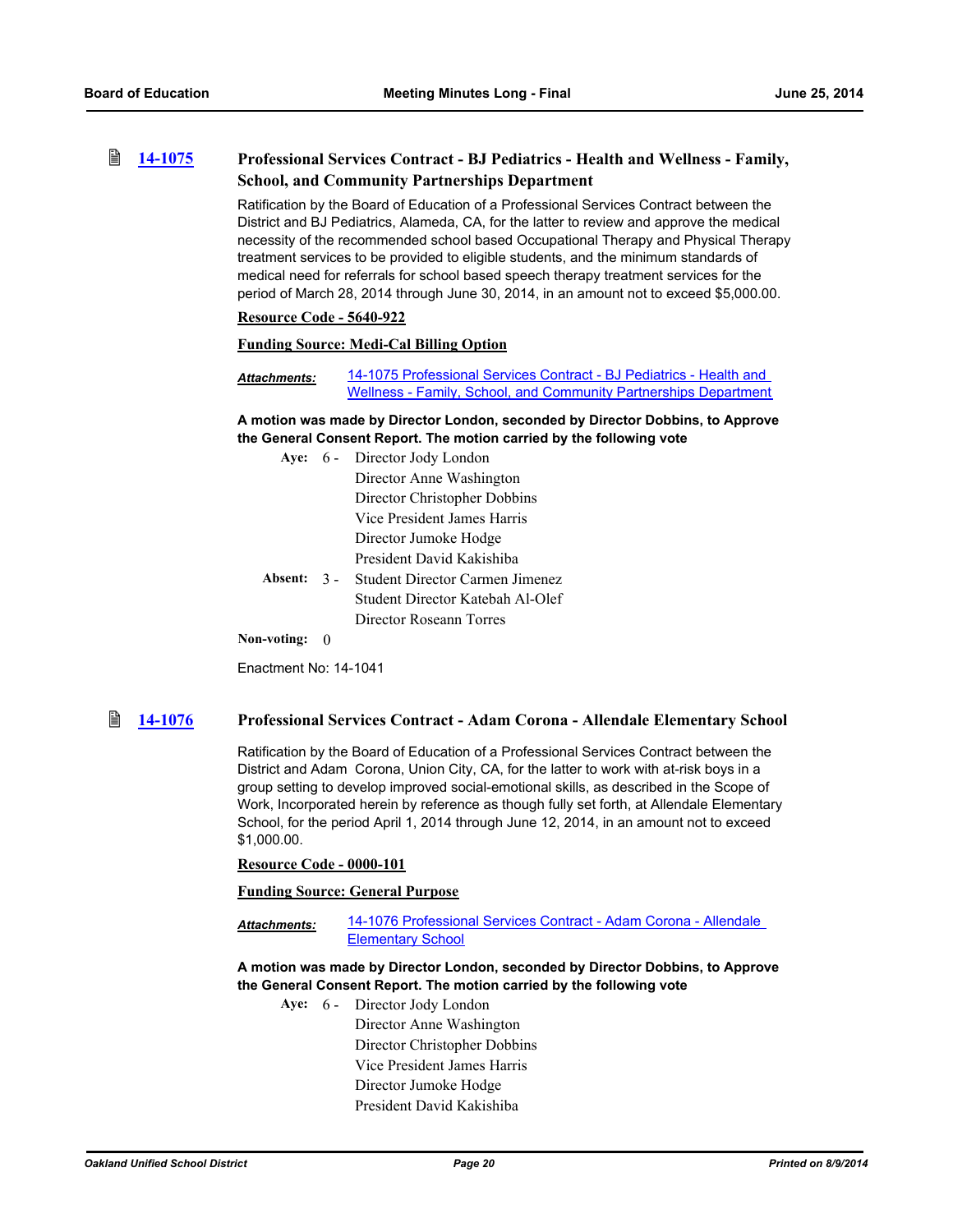**Student Director Carmen Jimenez** Student Director Katebah Al-Olef Director Roseann Torres Absent: 3 -

**Non-voting:** 0

Enactment No: 14-1042

### 閶

## **[14-1082](http://ousd.legistar.com/gateway.aspx?m=l&id=/matter.aspx?key=32782) Professional Services Contract - Earth Island Institute dba Bay Area Wilderness Training - After School Programs - Family, School, and Community Partnerships Department**

Ratification by the Board of Education of a Professional Services Contract between the District and Earth Island Institute dba - Bay Area Wilderness Training (BAWT), Berkeley, CA, for the latter to provide workshops, training, support, and consulting services to District After School Program sites to develop an Outdoor Education Learning Community, for the period of March 1, 2014 through October 30, 2014, in an amount not to exceed \$10,000.00.

#### **Resource Code - 4124-922**

#### **Funding Source: 21st Century Community Learning Centers (21st CCLC) Grant**

| Attachments: | 14-1082 Professional Services Contract - Earth Island Institute dba |
|--------------|---------------------------------------------------------------------|
|              | Bay Area Wilderness Training - After School Programs - Family.      |
|              | School, and Community Partnerships Department                       |

### **A motion was made by Director London, seconded by Director Dobbins, to Approve the General Consent Report. The motion carried by the following vote**

## Aye: 6 - Director Jody London Director Anne Washington Director Christopher Dobbins

Vice President James Harris Director Jumoke Hodge

President David Kakishiba

**Absent:** Student Director Carmen Jimenez Student Director Katebah Al-Olef Director Roseann Torres Absent:  $3 -$ 

**Non-voting:** 0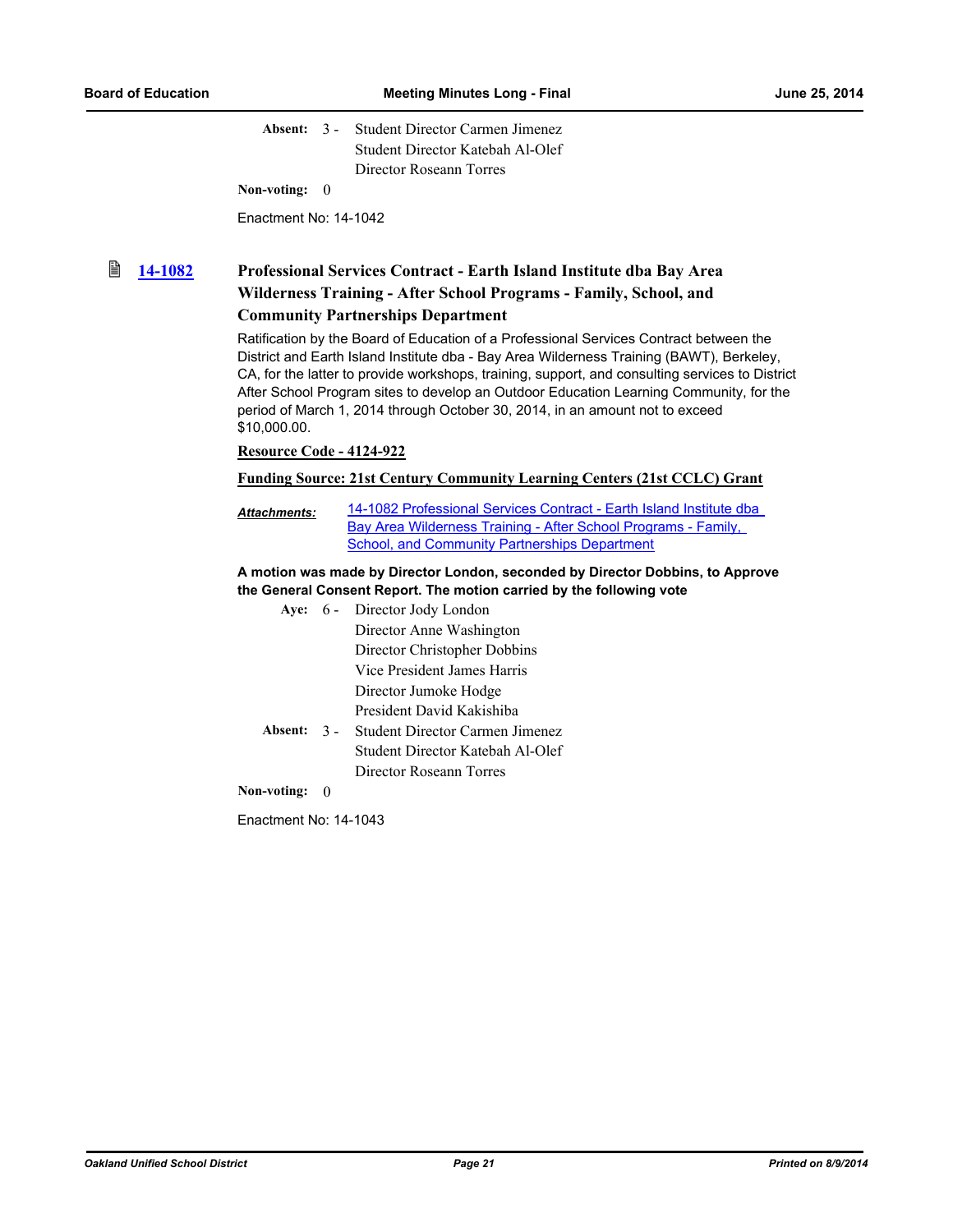#### 昏 **[14-1086](http://ousd.legistar.com/gateway.aspx?m=l&id=/matter.aspx?key=32786) Amendment No. 2 - Memorandum of Understanding - Alternatives In Action - Summer Learning Program - Life Academy**

Approval by the Board of Education of Amendment No. 2 to the Memorandum of Understanding between the District and Alternatives in Action, Oakland, CA, for the latter to provide services in partnership with the regular summer school program to expand and enhance summer enrichment and support services for students; work collaboratively with the summer school to provide afternoon enrichment, physical activity, and support services, enabling students to participate in a full 6-hour, daily summer learning program at Life Academy for the period of July 1, 2013 through August 31, 2014, in the additional amount of \$24,700.00, increasing the MOU not to exceed amount from \$241,151.00 to \$265,851.00. All other terms and conditions of the MOU remain in full force and effect.

#### **Resource Code - 4124-922**

**Funding Source: 21st Century Community Learning Centers (21st CCLC) Grant**

14-1086 Amendment No. 2 - Memorandum of Understanding - [Alternatives In Action - Summer Learning Program - Life Academy](http://ousd.legistar.com/gateway.aspx?M=F&ID=76464.pdf) *Attachments:*

**A motion was made by Director London, seconded by Director Dobbins, to Approve the General Consent Report. The motion carried by the following vote**

|               | Aye: 6 - Director Jody London          |
|---------------|----------------------------------------|
|               | Director Anne Washington               |
|               | Director Christopher Dobbins           |
|               | Vice President James Harris            |
|               | Director Jumoke Hodge                  |
|               | President David Kakishiba              |
| Absent: $3 -$ | <b>Student Director Carmen Jimenez</b> |
|               | Student Director Katebah Al-Olef       |
|               | Director Roseann Torres                |
| Non-voting:   |                                        |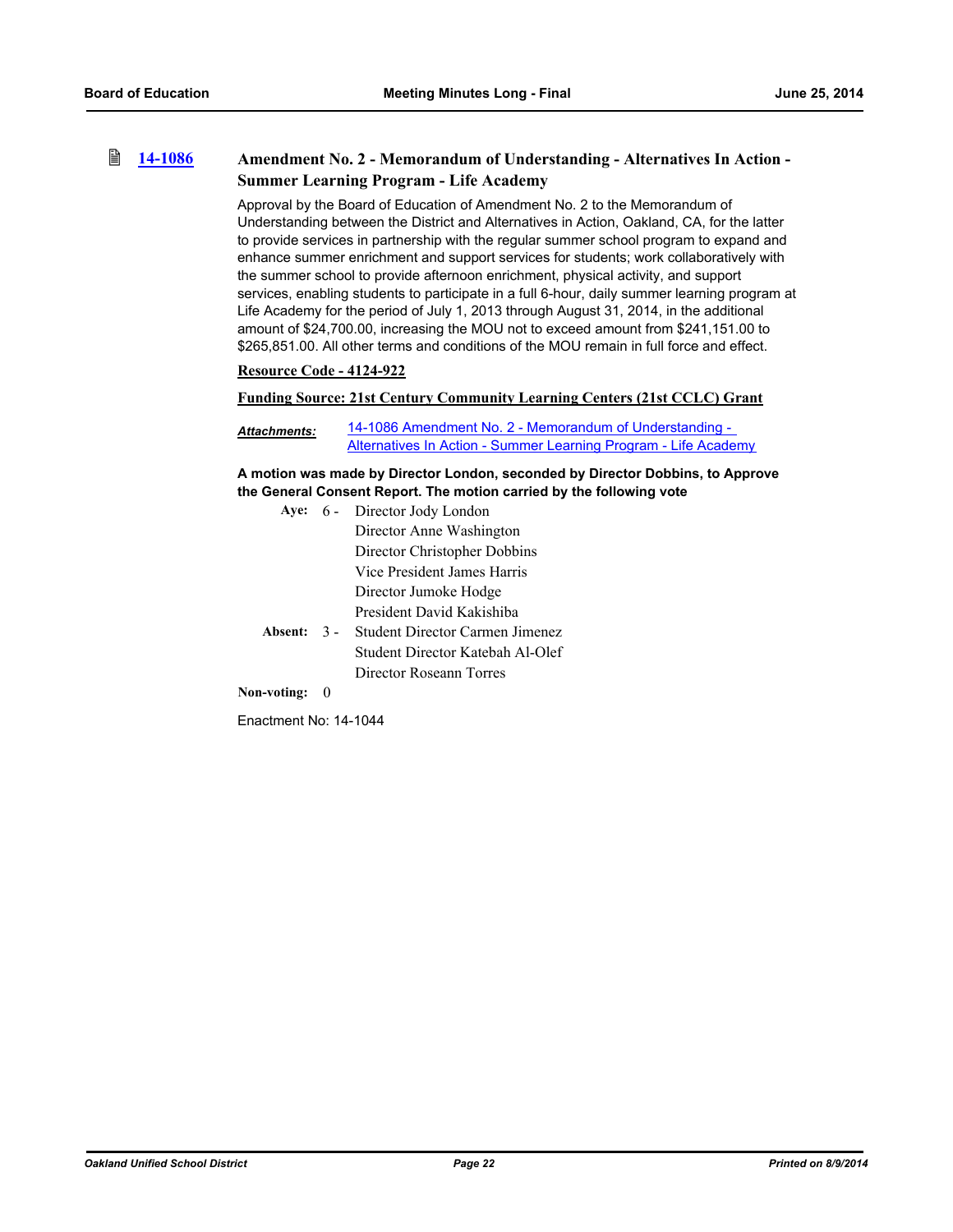#### 昏 **[14-1088](http://ousd.legistar.com/gateway.aspx?m=l&id=/matter.aspx?key=32788) Amendment No. 2 - Memorandum of Understanding - East Bay Agency for Children - Summer Learning Programs - Family, School, and Community Partnerships Department**

Approval by the Board of Education of Amendment No. 2 to the Memorandum of Understanding between the District and East Bay Agency for Children, Oakland, CA, for the latter to provide services in partnership with the regular summer school program to expand and enhance summer enrichment and support services for students; work collaboratively with the summer school to provide afternoon enrichment, physical activity, and support services, enabling students to participate in a full 6-hour, daily summer learning program at East Oakland Pride for the period of July 1, 2013 through August 29, 2014, in the additional amount of \$29,640.00, increasing the MOU not to exceed amount from \$100,320.00 to \$129,960.00. All other terms and conditions of the MOU remain in full force and effect.

#### **Resource Code - 4124-922**

#### **Funding Source: 21st Century Community Learning Centers (21st CCLC) Grant**

[14-1088 Amendment No. 2 - Memorandum of Understanding - East](http://ousd.legistar.com/gateway.aspx?M=F&ID=76654.pdf)  Bay Agency for Children - Summer Learning Programs - Family, School, and Community Partnerships Department *Attachments:*

### **A motion was made by Director London, seconded by Director Dobbins, to Approve the General Consent Report. The motion carried by the following vote**

|                               | Aye: 6 - Director Jody London          |
|-------------------------------|----------------------------------------|
|                               | Director Anne Washington               |
|                               | Director Christopher Dobbins           |
|                               | Vice President James Harris            |
|                               | Director Jumoke Hodge                  |
|                               | President David Kakishiba              |
| Absent: $3-$                  | <b>Student Director Carmen Jimenez</b> |
|                               | Student Director Katebah Al-Olef       |
|                               | Director Roseann Torres                |
| $\mathbf{r}$ and $\mathbf{r}$ |                                        |

**Non-voting:** 0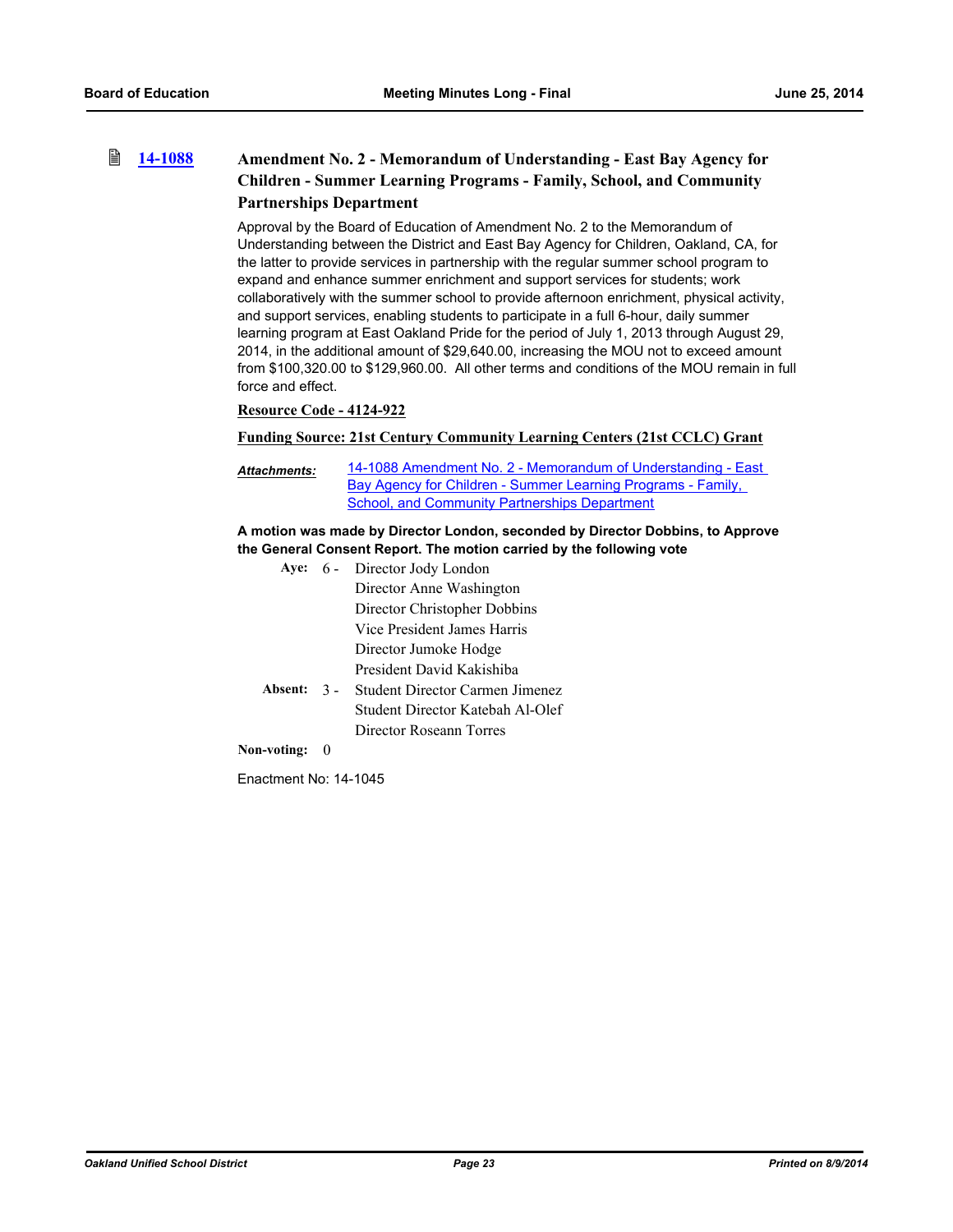#### 昏 **[14-1102](http://ousd.legistar.com/gateway.aspx?m=l&id=/matter.aspx?key=32802) Professional Services Contract - Lincoln Child Center - Fred T. Korematsu Discovery Academy**

Ratification by the Board of Education of a Professional Services Contract between the District and Lincoln Child Center, Oakland, CA, for the latter to provide licensed or license eligible Master's level mental health professionals to conduct individual assessments and develop treatment plans with proscribed treatment interventions and provide therapeutic support throughout the day in the form of individual, group and crisis intervention; provide consultation and outreach to teachers and families and provide support toward positive school climate in areas of conflict resolution, social skills development and Restorative Justice at Korematsu Discovery Academy, for the period of December 10, 2013 through June 12, 2014, in an amount not to exceed \$10,000.00.

#### **Resource Code - 0000-172**

#### **Funding Source: General Purpose Fund**

[14-1102 Professional Services Contract - Lincoln Child Center - Fred](http://ousd.legistar.com/gateway.aspx?M=F&ID=76518.pdf)  T. Korematsu Discovery Academy *Attachments:*

### **A motion was made by Director London, seconded by Director Dobbins, to Approve the General Consent Report. The motion carried by the following vote**

|               | Aye: 6 - Director Jody London          |
|---------------|----------------------------------------|
|               | Director Anne Washington               |
|               | Director Christopher Dobbins           |
|               | Vice President James Harris            |
|               | Director Jumoke Hodge                  |
|               | President David Kakishiba              |
| Absent: $3 -$ | <b>Student Director Carmen Jimenez</b> |
|               | Student Director Katebah Al-Olef       |
|               | Director Roseann Torres                |
| Non-voting:   |                                        |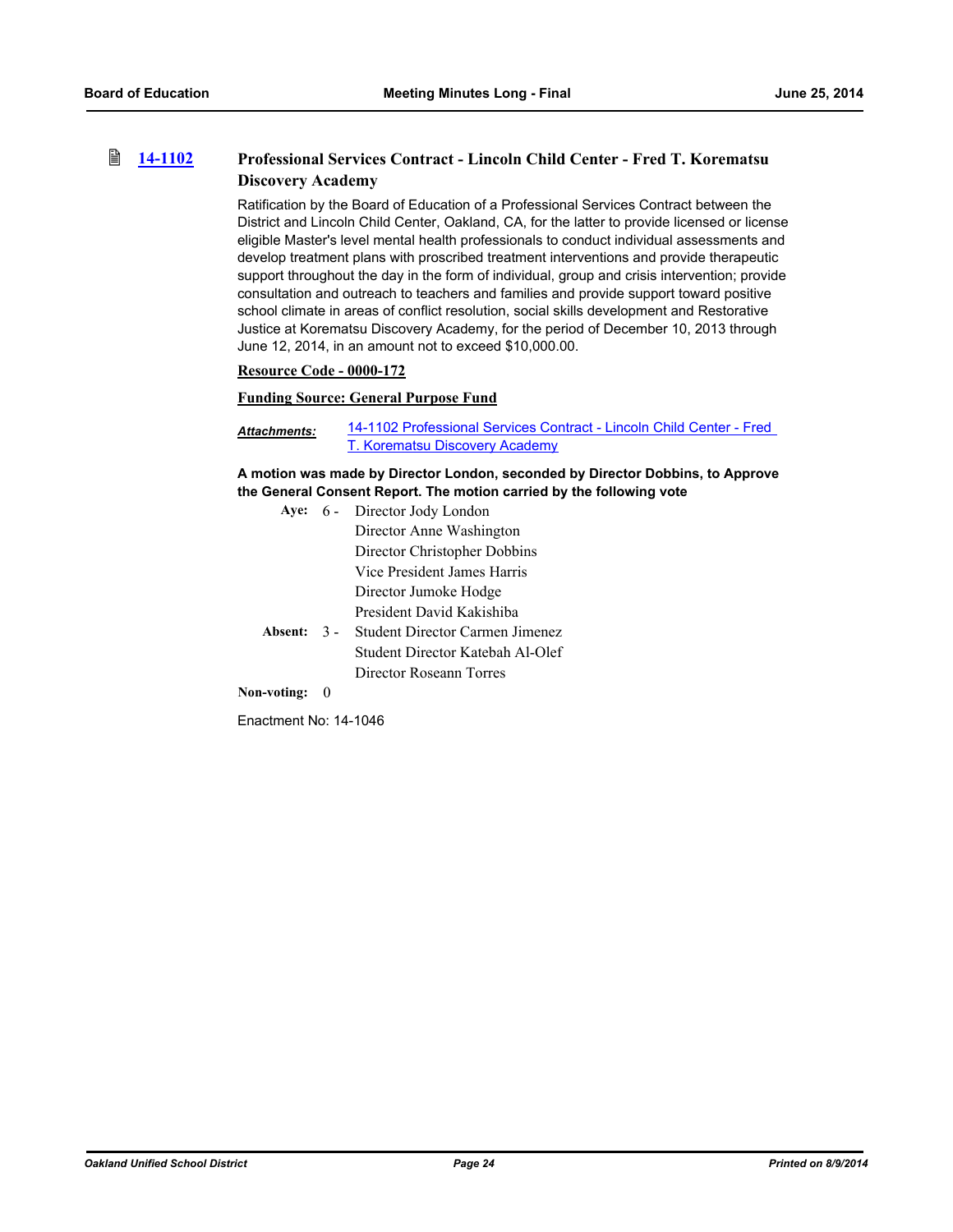#### 昏 **[14-1116](http://ousd.legistar.com/gateway.aspx?m=l&id=/matter.aspx?key=32816) Amendment No. 1 - Memorandum of Understanding - Youth Together - After School Programs - Skyline High School**

Approval by the Board of Education of Amendment No. 1 to the Memorandum of Understanding between the District and Youth Together, Oakland, CA, for the latter to provide services for a summer expanded learning program to continue developing and strengthening skills through an internship program for four consecutive weeks at a local college institution; high school parents will be engaged through a series of workshops to develop parents to support their children and school site such as navigating campus, comprehending A-G requirements, accessing ABI, and be provided with community resources to support their families at Skyline High School for the period of July 1, 2013 through August 31, 2014, in the additional amount of \$33,100.00, increasing the MOU not to exceed amount from \$194,272.00 to \$227,372.00. All other terms and conditions of the MOU remain in full force and effect.

#### **Resource Code - 4124-306**

#### **Funding Source: 21st Century High School After School Safety and Enrichment for Teens (ASSETs) Grant**

[14-1116 Amendment No. 1 - Memorandum of Understanding - Youth](http://ousd.legistar.com/gateway.aspx?M=F&ID=76663.pdf)  Together - After School Programs - Skyline High School *Attachments:*

### **A motion was made by Director London, seconded by Director Dobbins, to Approve the General Consent Report. The motion carried by the following vote**

|              | Aye: 6 - Director Jody London          |
|--------------|----------------------------------------|
|              | Director Anne Washington               |
|              | Director Christopher Dobbins           |
|              | Vice President James Harris            |
|              | Director Jumoke Hodge                  |
|              | President David Kakishiba              |
| Absent: $3-$ | <b>Student Director Carmen Jimenez</b> |
|              | Student Director Katebah Al-Olef       |
|              | Director Roseann Torres                |
|              |                                        |

**Non-voting:** 0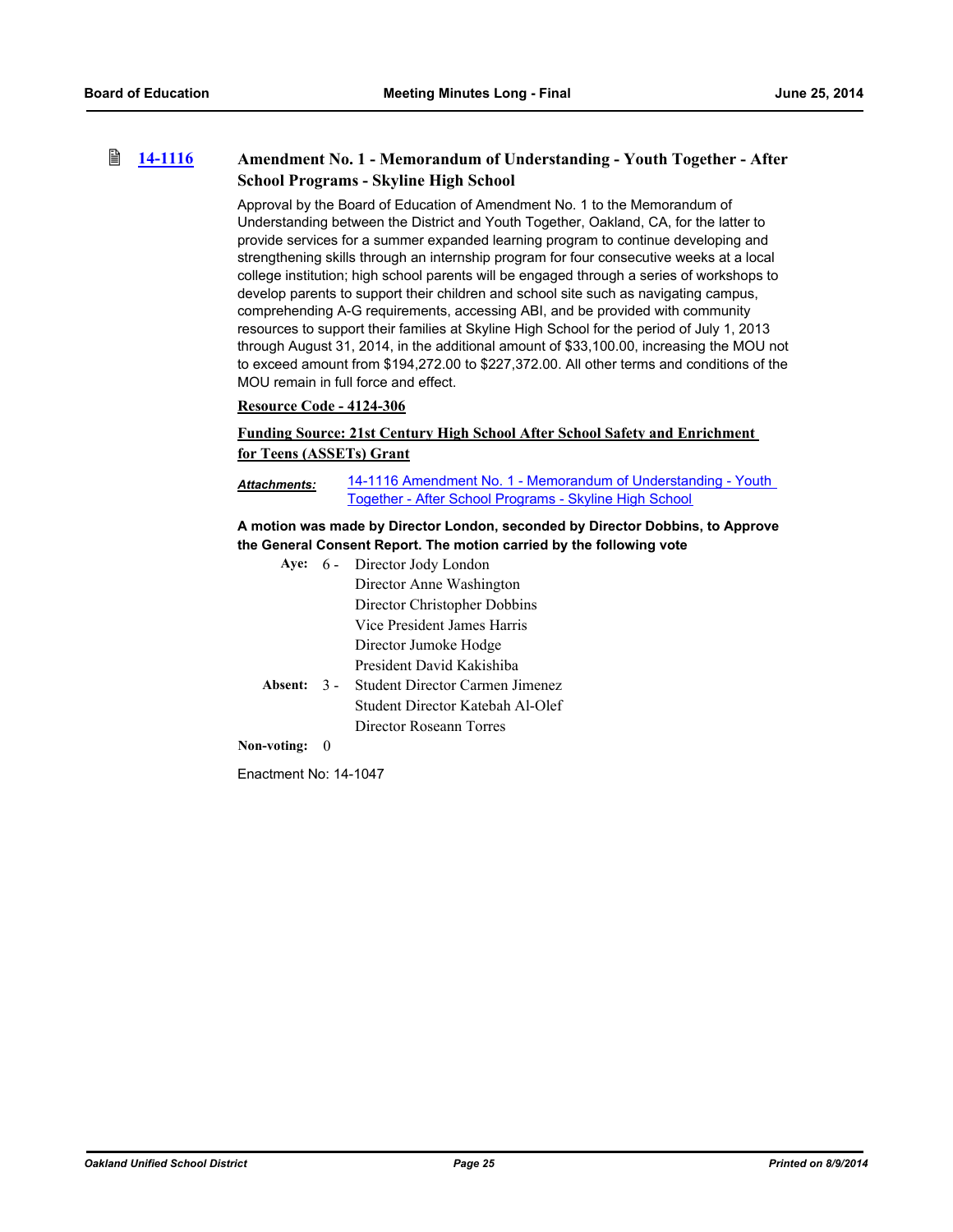#### 昏 **[14-1118](http://ousd.legistar.com/gateway.aspx?m=l&id=/matter.aspx?key=32818) Memorandum of Understanding - Alliance For A Healthier Generation - Healthy Schools Program - Health and Wellness - Family, School, and Community Partnerships Department**

Approval by the Board of Education of a Memorandum of Understanding between the District and Alliance For A Healthier Generation, Washington, DC, for the latter to provide technical assistance to schools to improve nutrition, physical activity and staff wellness, recognize schools that meet the Healthy Schools Program Framework, broker local, state and national resources to support schools in implementing action plans, and provide support in aligning school policies and contracts to our beverage and snack food guidelines intended to provide access to healthier foods and beverages for the period of July 1, 2014 through June 30, 2015, at no cost to the District.

#### **Funding Source: No Fiscal Impact**

[14-1118 Memorandum of Understanding - Alliance For A Healthier](http://ousd.legistar.com/gateway.aspx?M=F&ID=76666.pdf)  Generation - Healthy Schools Program - Health and Wellness - Family, School, and Community Partnerships Department *Attachments:*

**A motion was made by Director London, seconded by Director Dobbins, to Approve the General Consent Report. The motion carried by the following vote**

|               |          | Aye: 6 - Director Jody London    |
|---------------|----------|----------------------------------|
|               |          | Director Anne Washington         |
|               |          | Director Christopher Dobbins     |
|               |          | Vice President James Harris      |
|               |          | Director Jumoke Hodge            |
|               |          | President David Kakishiba        |
| Absent: $3 -$ |          | Student Director Carmen Jimenez  |
|               |          | Student Director Katebah Al-Olef |
|               |          | Director Roseann Torres          |
| Non-voting:   | $\theta$ |                                  |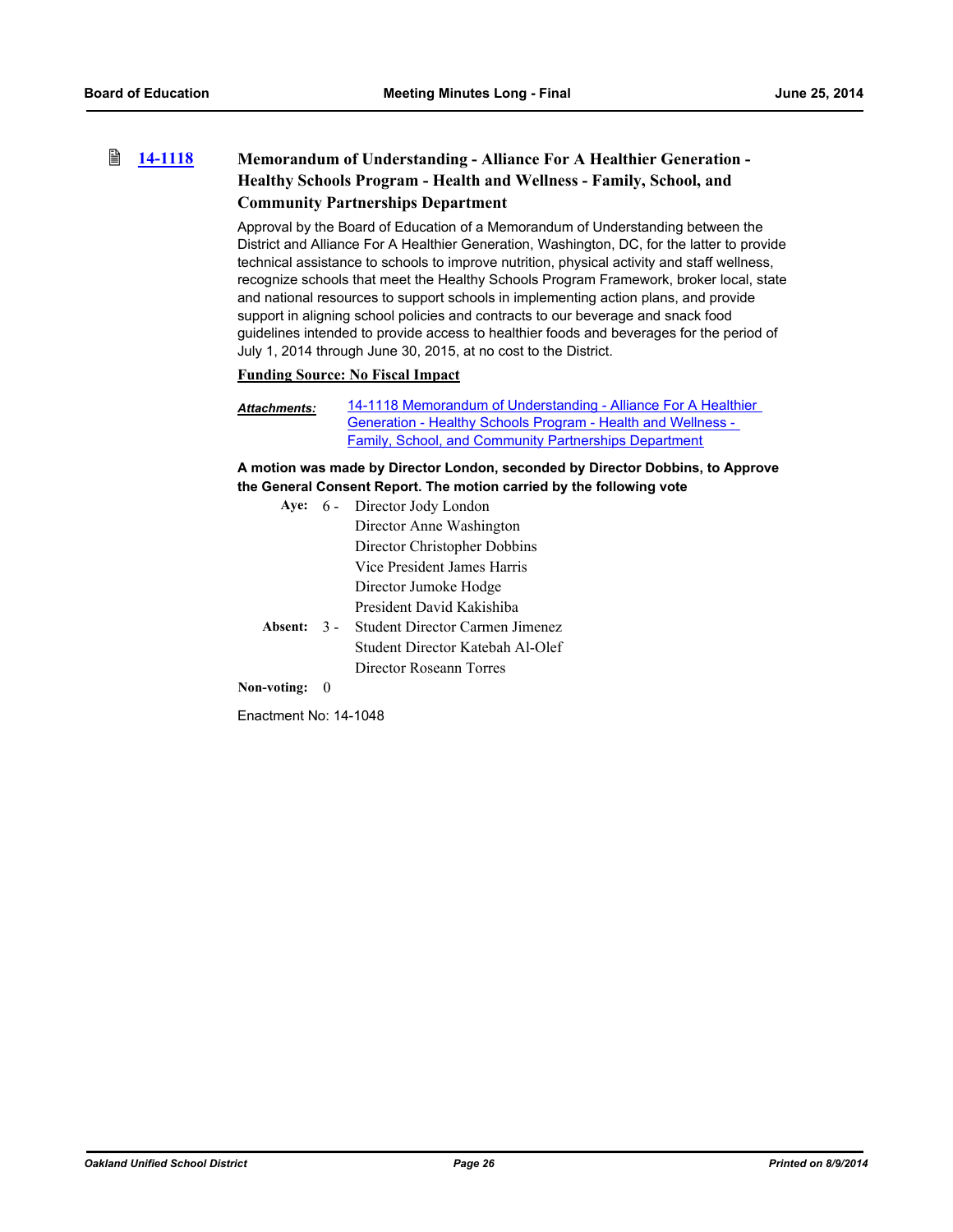#### 昏 **[14-1122](http://ousd.legistar.com/gateway.aspx?m=l&id=/matter.aspx?key=32822) Amendment No. 2 - Memorandum of Understanding - Safe Passages - Summer Learning Program - Coliseum College Preparatory Academy**

Approval by the Board of Education of Amendment No. 2 to the Memorandum of Understanding between the District and Safe Passages, Oakland, CA, for the latter to provide services to work in partnership with the regular summer school program to expand and enhance summer enrichment and support services for students; work collaboratively with the summer program to provide afternoon enrichment, physical activity, and support services, enabling students to participate in a full 6-hour, daily summer learning program at Coliseum College Preparatory Academy, for the period of July 1, 2013 through August 31, 2014, in the additional amount of \$14,820.00, increasing the MOU not to exceed amount from \$113,235.42 to \$128,055.42. All other terms and conditions of the MOU remain in full force and effect.

#### **Resource Code - 4124-922**

#### **Funding Source: 21st Century Community Learning Centers (21st CCLC) Grant**

[14-1122 Amendment No. 2 - Memorandum of Understanding - Safe](http://ousd.legistar.com/gateway.aspx?M=F&ID=76474.pdf)  Passages - Summer Learning Program - Coliseum College Preparatory Academy *Attachments:*

**A motion was made by Director London, seconded by Director Dobbins, to Approve the General Consent Report. The motion carried by the following vote**

Aye: 6 - Director Jody London Director Anne Washington Director Christopher Dobbins Vice President James Harris Director Jumoke Hodge President David Kakishiba **Student Director Carmen Jimenez** Student Director Katebah Al-Olef Director Roseann Torres Absent: 3 -**Non-voting:** 0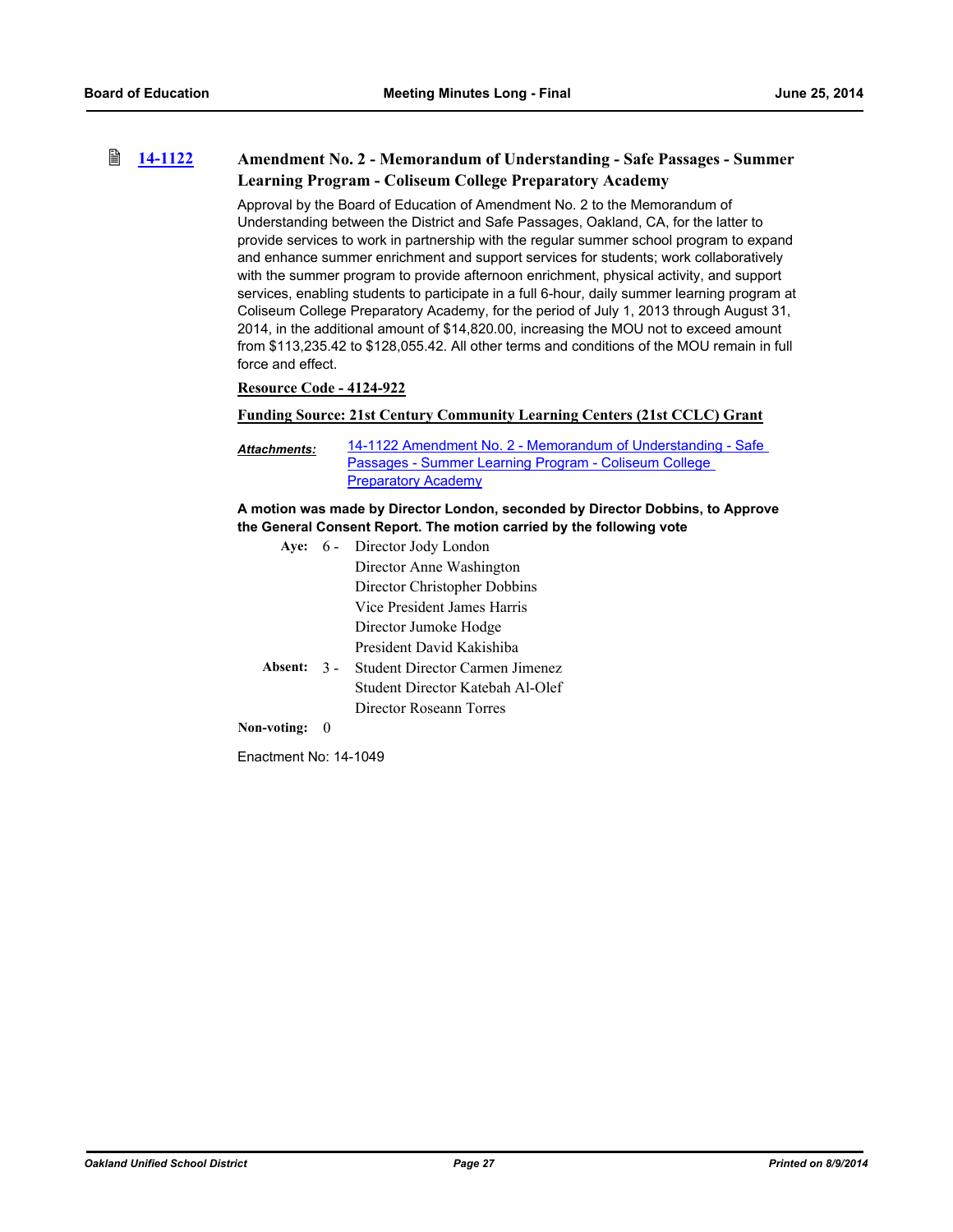#### 昏 **[14-1123](http://ousd.legistar.com/gateway.aspx?m=l&id=/matter.aspx?key=32823) Amendment No. 2 - Memorandum of Understanding - Safe Passages - Summer Learning Program - United for Success Academy**

Approval by the Board of Education of Amendment No. 2 to the Memorandum of Understanding between the District and Safe Passages, Oakland, CA, for the latter to provide services to work in partnership with the regular summer school program to expand and enhance summer enrichment and support services for students; work collaboratively with the summer program to provide afternoon enrichment, physical activity, and support services, enabling students to participate in a full 6-hour, daily summer learning program at United for Success Academy for the period of July 1, 2013 through August 31, 2014, in the additional amount of \$14,820.00, increasing the MOU not to exceed amount from \$270,837.00 to \$285,657.00. All other terms and conditions of the MOU remain in full force and effect.

#### **Resource Code - 4124-922**

#### **Funding Source: 21st Century Community Learning Centers (21st CCLC) Grant**

[14-1123 Amendment No. 2 - Memorandum of Understanding - Safe](http://ousd.legistar.com/gateway.aspx?M=F&ID=76670.pdf)  Passages - Summer Learning Program - United for Success Academy *Attachments:*

**A motion was made by Director London, seconded by Director Dobbins, to Approve the General Consent Report. The motion carried by the following vote**

Aye: 6 - Director Jody London Director Anne Washington Director Christopher Dobbins Vice President James Harris Director Jumoke Hodge President David Kakishiba **Student Director Carmen Jimenez** Student Director Katebah Al-Olef Director Roseann Torres Absent: 3 -

**Non-voting:** 0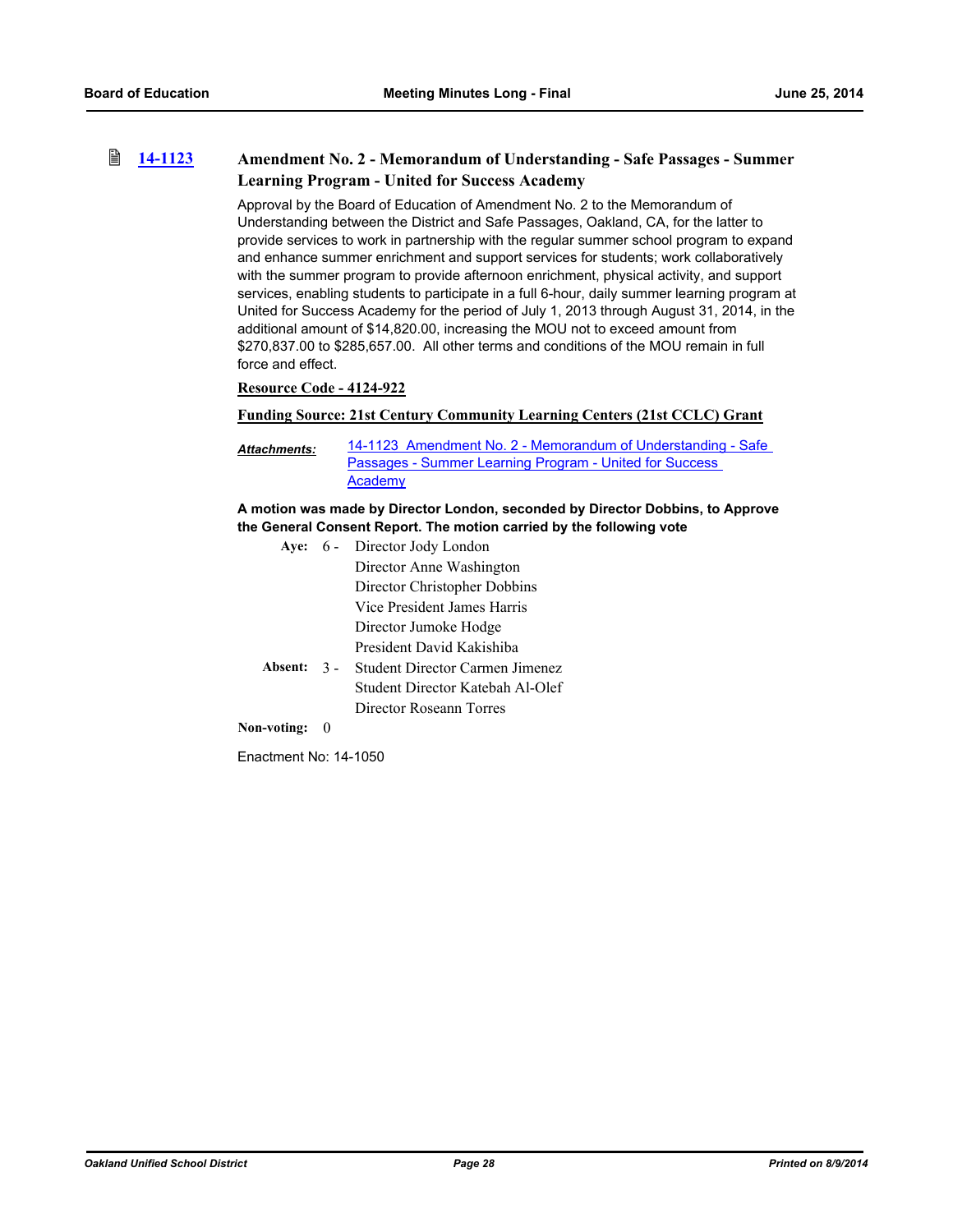#### 窅 **[14-1124](http://ousd.legistar.com/gateway.aspx?m=l&id=/matter.aspx?key=32824) Amendment No. 1 - Memorandum of Understanding - Safe Passages - Summer Learning Program - Frick Middle School**

Approval by the Board of Education of Amendment No. 1 to the Memorandum of Understanding between the District and Safe Passages, Oakland, CA, for the latter to provide services to work in partnership with the regular summer school program to expand and enhance summer enrichment and support services for students; work collaboratively with the summer program to provide afternoon enrichment, physical activity, and support services, enabling students to participate in a full 6-hour, daily summer learning program at Frick Middle School, for the period of July 1, 2013 through August 31, 2014, in the additional amount of \$14,820.00, increasing the MOU not to exceed amount from \$107,109.00 to \$121,929.00. All other terms and conditions of the MOU remain in full force and effect.

#### **Resource Code - 4124-922**

#### **Funding Source: 21st Century Community Learning Centers (21st CCLC) Grant**

[14-1124 Amendment No. 1 - Memorandum of Understanding - Safe](http://ousd.legistar.com/gateway.aspx?M=F&ID=76461.pdf)  Passages - Summer Learning Program - Frick Middle School *Attachments:*

**A motion was made by Director London, seconded by Director Dobbins, to Approve the General Consent Report. The motion carried by the following vote**

Aye: 6 - Director Jody London Director Anne Washington Director Christopher Dobbins Vice President James Harris Director Jumoke Hodge President David Kakishiba **Absent:** Student Director Carmen Jimenez Student Director Katebah Al-Olef Absent:  $3 -$ 

Director Roseann Torres

**Non-voting:** 0

Enactment No: 14-1051

## **[14-1126](http://ousd.legistar.com/gateway.aspx?m=l&id=/matter.aspx?key=32826) Professional Services Contract - Community Initiatives - Behavioral Health Initiatives - Family, School, and Community Partnerships Department**

Ratification by the Board of Education of a Professional Services Contract between the District and Community Initiatives, San Francisco, CA, for the latter to provide a Restorative Justice for Oakland Program focused on facilitating youth leadership in Restorative Practices, as described in the Scope of Work, incorporated herein by reference as though fully set forth, via the Family, School and Community Partnerships Department, for the period March 1, 2014 through June 30, 2014 in an amount not to exceed \$57,500.00.

#### **Resource Code - 0000-922**

**Funding Source: General Purpose-Unrestricted**

[14-1126 Professional Services Contract - Community Initiatives -](http://ousd.legistar.com/gateway.aspx?M=F&ID=76521.pdf)  Behavioral Health Initiatives - Family, School, and Community Partnerships Department *Attachments:*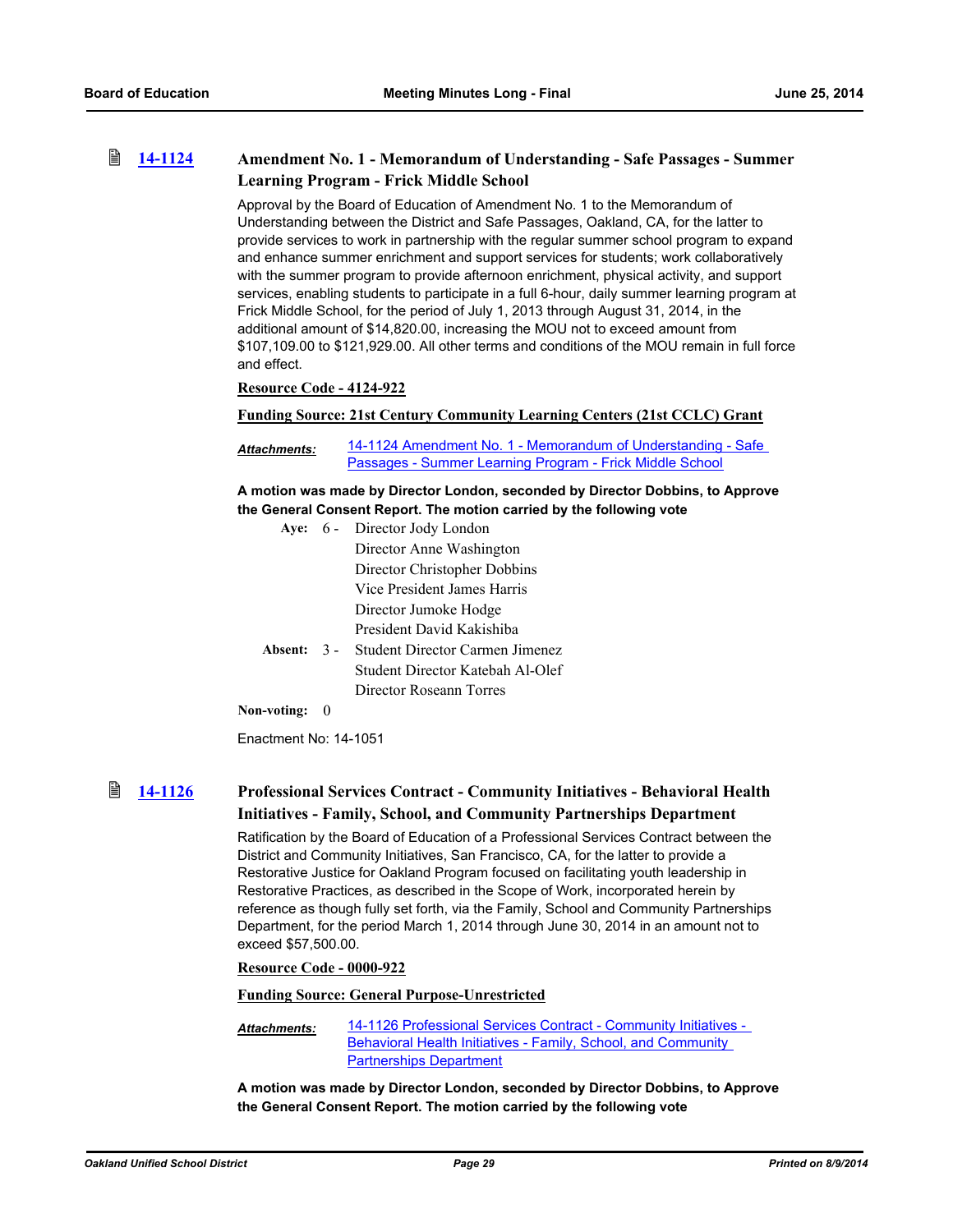|             | Aye: 6 - Director Jody London                      |
|-------------|----------------------------------------------------|
|             | Director Anne Washington                           |
|             | Director Christopher Dobbins                       |
|             | Vice President James Harris                        |
|             | Director Jumoke Hodge                              |
|             | President David Kakishiba                          |
|             | <b>Absent:</b> 3 - Student Director Carmen Jimenez |
|             | Student Director Katebah Al-Olef                   |
|             | Director Roseann Torres                            |
| Non-voting: |                                                    |

## **[14-1128](http://ousd.legistar.com/gateway.aspx?m=l&id=/matter.aspx?key=32828) Professional Services Contract - Breakthrough Collaborative - Summer Learning Program - Claremont Middle School**

Ratification by the Board of Education of a Professional Services Contract between the District and Breakthrough Collaborative, San Francisco, CA, for the latter to provide at least 6 hours of daily summer academic support and enrichment to District students who are in need of summer services to counter summer learning loss, as described in the Scope of Work, incorporated herein by reference as though fully set forth, at Claremont Middle School for the period of June 16, 2014 through August 15, 2014, in an amount not to exceed \$22,620.00.

#### **Resource Code - 4124-922**

#### **Funding Source: 21st Century Community Learning Centers (21st CCLC) Grant**

14-1128 Professional Services Contract - Breakthrough [Collaborative - Summer Learning Program - Claremont Middle](http://ousd.legistar.com/gateway.aspx?M=F&ID=76462.pdf)  **School** *Attachments:*

#### **A motion was made by Director London, seconded by Director Dobbins, to Approve the General Consent Report. The motion carried by the following vote**

Aye: 6 - Director Jody London Director Anne Washington Director Christopher Dobbins Vice President James Harris Director Jumoke Hodge President David Kakishiba **Absent:** Student Director Carmen Jimenez Student Director Katebah Al-Olef Director Roseann Torres Absent:  $3 -$ **Non-voting:** 0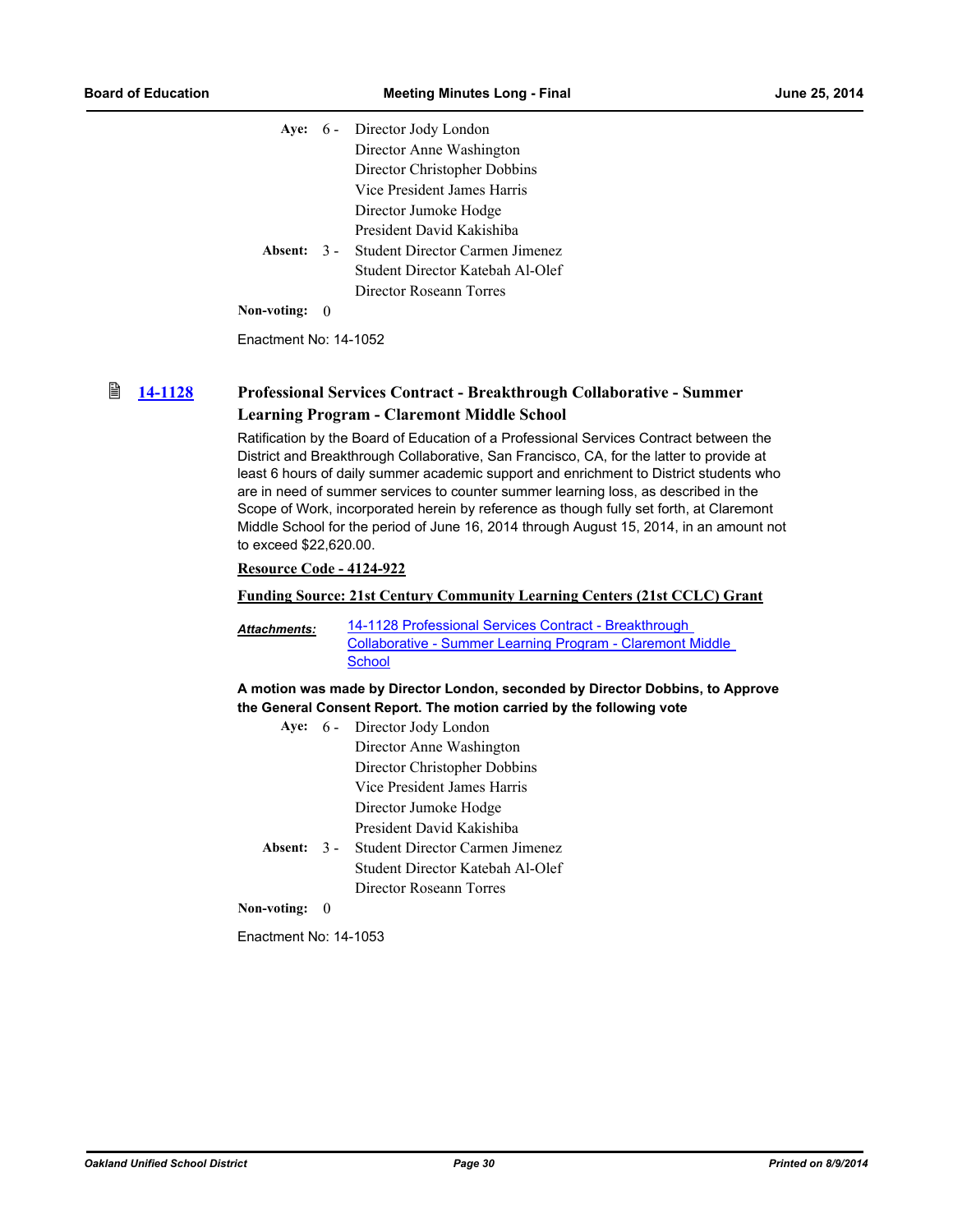#### ₿ **[14-1129](http://ousd.legistar.com/gateway.aspx?m=l&id=/matter.aspx?key=32829) Professional Services Contract - Destiny Arts Center - Summer Learning Program - Peralta Elementary School**

Ratification by the Board of Education of a Professional Services Contract between the District and Destiny Arts Center, Oakland, CA, for the latter to work in partnership with the regular summer school program to expand and enhance summer enrichment and support services for students; work collaboratively with the summer school to provide afternoon enrichment, physical activity, and support services, enabling students to participate in a full 6-hour, daily summer learning program at Peralta Elementary School for the period of May 15, 2014 through August 15, 2014, in an amount not to exceed \$33,640.00.

#### **Resource Code - 4124-922**

**Funding Source: 21st Century Community Learning Centers (21st CCLC) Grant**

[14-1129 Professional Services Contract - Destiny Arts Center -](http://ousd.legistar.com/gateway.aspx?M=F&ID=76672.pdf)  Summer Learning Program - Peralta Elementary School *Attachments:*

#### **A motion was made by Director London, seconded by Director Dobbins, to Approve the General Consent Report. The motion carried by the following vote**

|                    | Aye: 6 - Director Jody London          |
|--------------------|----------------------------------------|
|                    | Director Anne Washington               |
|                    | Director Christopher Dobbins           |
|                    | Vice President James Harris            |
|                    | Director Jumoke Hodge                  |
|                    | President David Kakishiba              |
| <b>Absent:</b> 3 - | <b>Student Director Carmen Jimenez</b> |
|                    | Student Director Katebah Al-Olef       |
|                    |                                        |

Director Roseann Torres

### **Non-voting:** 0

Enactment No: 14-1054

## **[14-1132](http://ousd.legistar.com/gateway.aspx?m=l&id=/matter.aspx?key=32832) Professional Services Contract - East Oakland Youth Development Center - Summer Learning Program - Family, School, and Community Partnerships Department**

Ratification by the Board of Education of a Professional Services Contract between the District and East Oakland Youth Development Center, Oakland, CA, for the latter to work in partnership with the Title I morning summer school program in order to provide an additional three hours of afternoon enrichment, including STEM learning, physical activity, arts learning and other summer learning opportunities for students, as described in the Scope of Work, incorporated herein by reference as though fully set forth, via the Family, School, and Community Partnership Department, at Futures Elementary School and Roots International Academy for the period of May 15, 2014 through August 15, 2014, in an amount not to exceed \$31,850.00.

#### **Resource Code - 4124-922**

**Funding Source: 21st Century Community Learning Centers (21st CCLC) Grant**

14-1132 Professional Services Contract - East Oakland Youth [Development Center - Summer Learning Program - Family, School,](http://ousd.legistar.com/gateway.aspx?M=F&ID=76478.pdf)  and Community Partnerships Department *Attachments:*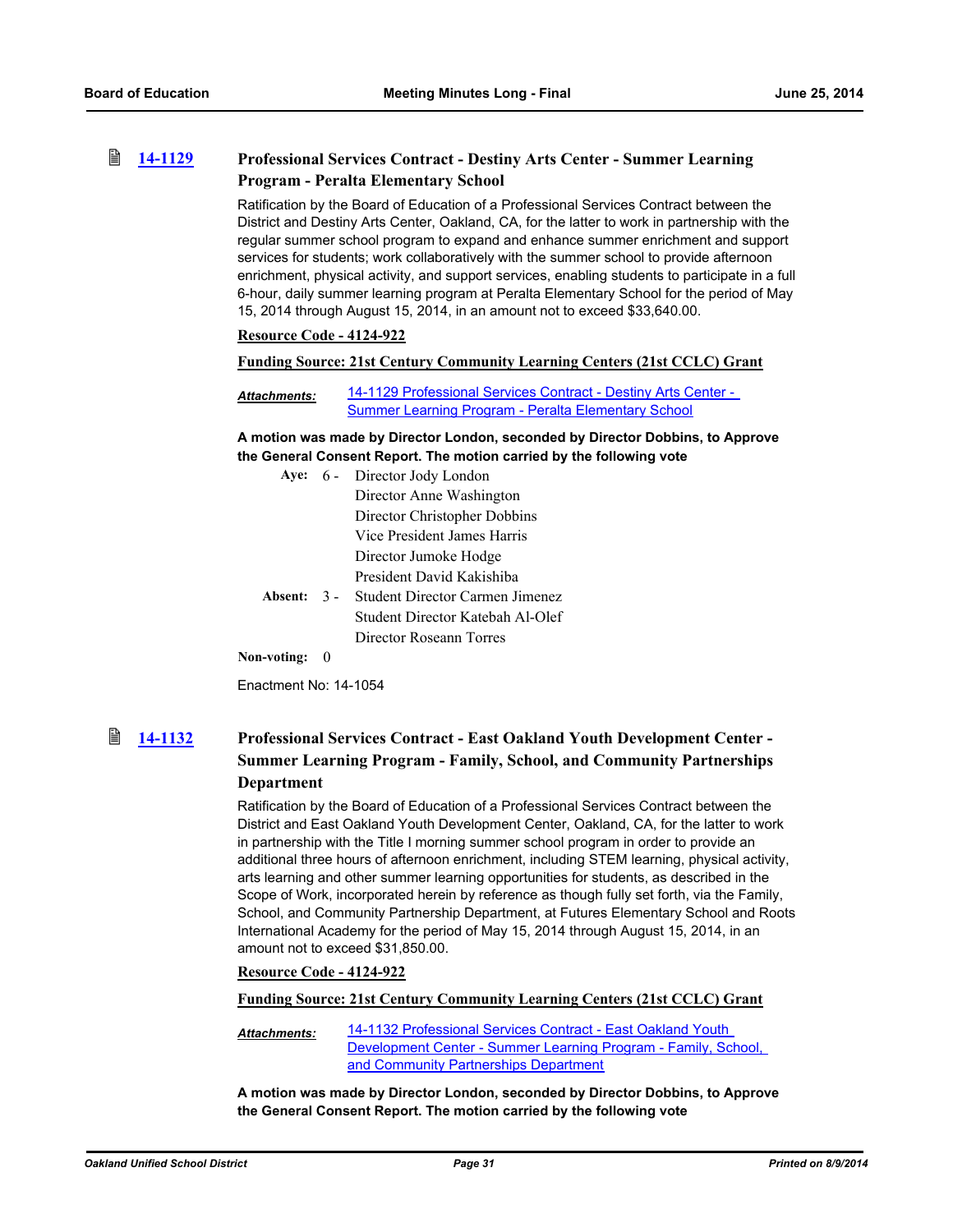|             | Aye: 6 - Director Jody London                      |
|-------------|----------------------------------------------------|
|             | Director Anne Washington                           |
|             | Director Christopher Dobbins                       |
|             | Vice President James Harris                        |
|             | Director Jumoke Hodge                              |
|             | President David Kakishiba                          |
|             | <b>Absent:</b> 3 - Student Director Carmen Jimenez |
|             | Student Director Katebah Al-Olef                   |
|             | Director Roseann Torres                            |
| Non-voting: |                                                    |

眥

## **[14-1183](http://ousd.legistar.com/gateway.aspx?m=l&id=/matter.aspx?key=32873) Professional Services Contract - Ultimate Training Unlimited - Health and Wellness - Family, School, and Community Resources Department**

Ratification by the Board of Education of a Professional Services Contract between the District and Ultimate Training Unlimited, San Leandro, CA, for the latter to provide training for students to become Peer Resource Members who can facilitate learning related to the negative aspects of the usage of cigarettes, alcohol and marijuana; develop a school-wide culture around positive school climate, school-wide project that provides knowledge to the entire student body; create classroom presentations to educate the student body, and will assist with CHKS as the Program Coordinator for the period of January 1, 2014 through June 15, 2014, in an amount not to exceed \$700.00.

#### **Resource Code - 6690-922**

#### **Funding Source: TUPE Grade 6-12 Cohort**

| <b>Attachments:</b> | 14-1183 Professional Services Contract - Ultimate Training      |
|---------------------|-----------------------------------------------------------------|
|                     | Unlimited - Health and Wellness - Family, School, and Community |
|                     | <b>Resources Department</b>                                     |

### **A motion was made by Director London, seconded by Director Dobbins, to Approve the General Consent Report. The motion carried by the following vote**

|             |            | Aye: 6 - Director Jody London    |
|-------------|------------|----------------------------------|
|             |            | Director Anne Washington         |
|             |            | Director Christopher Dobbins     |
|             |            | Vice President James Harris      |
|             |            | Director Jumoke Hodge            |
|             |            | President David Kakishiba        |
| Absent:     | $\sim$ 3 – | Student Director Carmen Jimenez  |
|             |            | Student Director Katebah Al-Olef |
|             |            | Director Roseann Torres          |
| Non-voting: | $\theta$   |                                  |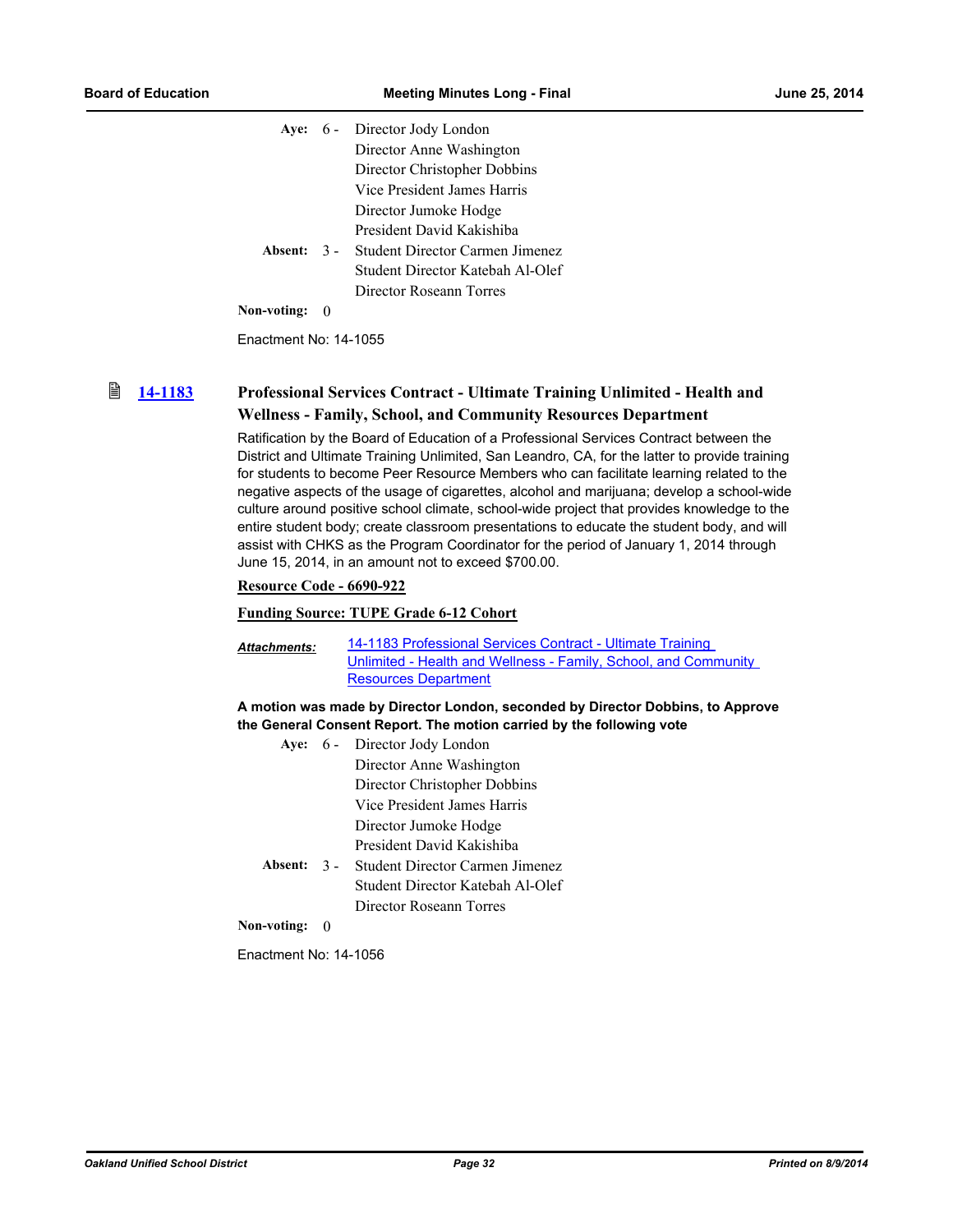#### ₿ **[14-1184](http://ousd.legistar.com/gateway.aspx?m=l&id=/matter.aspx?key=32874) Professional Services Contract - Debra Koppman - Bret Harte Middle School**

Ratification by the Board of Education of a Professional Services Contract between the District and Debra Koppman, Oakland, CA, for the latter to provide teaching artist services to sixth grade student to create a mural aligning school values of respect, resilience, and hard work with sixth grade world history content; meet with three sixth grade ELA/history classes 2-4 times per week to design and create a mural on the side of classroom 309; provide art supplies and design the mural in collaboration with the cooperating teachers; student sessions will start in the classroom with planning process and gradually shift to painting on the side of the portable classroom; mural will cover approximately 75% of the side of the classroom and will be completed by the end of the school year at Bret Harte Middle School, for the period of April 1, 2014 through June 12, 2014, in an amount not to exceed \$6,700.00.

#### **Resource Code - 0089-206**

#### **Funding Source: Measure G Parcel Tax**

[14-1184 Professional Services Contract - Debra Koppman - Bret](http://ousd.legistar.com/gateway.aspx?M=F&ID=76530.pdf)  **Harte Middle School** *Attachments:*

**A motion was made by Director London, seconded by Director Dobbins, to Approve the General Consent Report. The motion carried by the following vote**

Aye: 6 - Director Jody London Director Anne Washington Director Christopher Dobbins Vice President James Harris Director Jumoke Hodge President David Kakishiba **Absent:** Student Director Carmen Jimenez Student Director Katebah Al-Olef Director Roseann Torres Absent:  $3 -$ 

**Non-voting:** 0

Enactment No: 14-1057

## **[14-1186](http://ousd.legistar.com/gateway.aspx?m=l&id=/matter.aspx?key=32876) Professional Services Contract - Edventure More - Summer Learning Program - Family, School, and Community Partnerships Department**

Ratification by the Board of Education of a Professional Services Contract between the District and Edventure More, San Francisco, CA, for the latter to work in partnership with the regular summer school program to expand and enhance summer enrichment and support services for students. The contractor will work collaboratively with the summer school to provide afternoon enrichment, physical activity, and support services, enabling students to participate in a full 6-hour, daily summer learning program at Reach Academy for the period of May 15, 2014 through August 15, 2014, in an amount not to exceed \$29,640.00.

#### **Resource Code - 4124-922**

#### **Funding Source: 21st Century Community Learning Centers (21st CCLC) Grant**

[14-1186 Professional Services Contract - Edventure More - Summer](http://ousd.legistar.com/gateway.aspx?M=F&ID=76674.pdf)  Learning Program - Family, School, and Community Partnerships **Department** *Attachments:*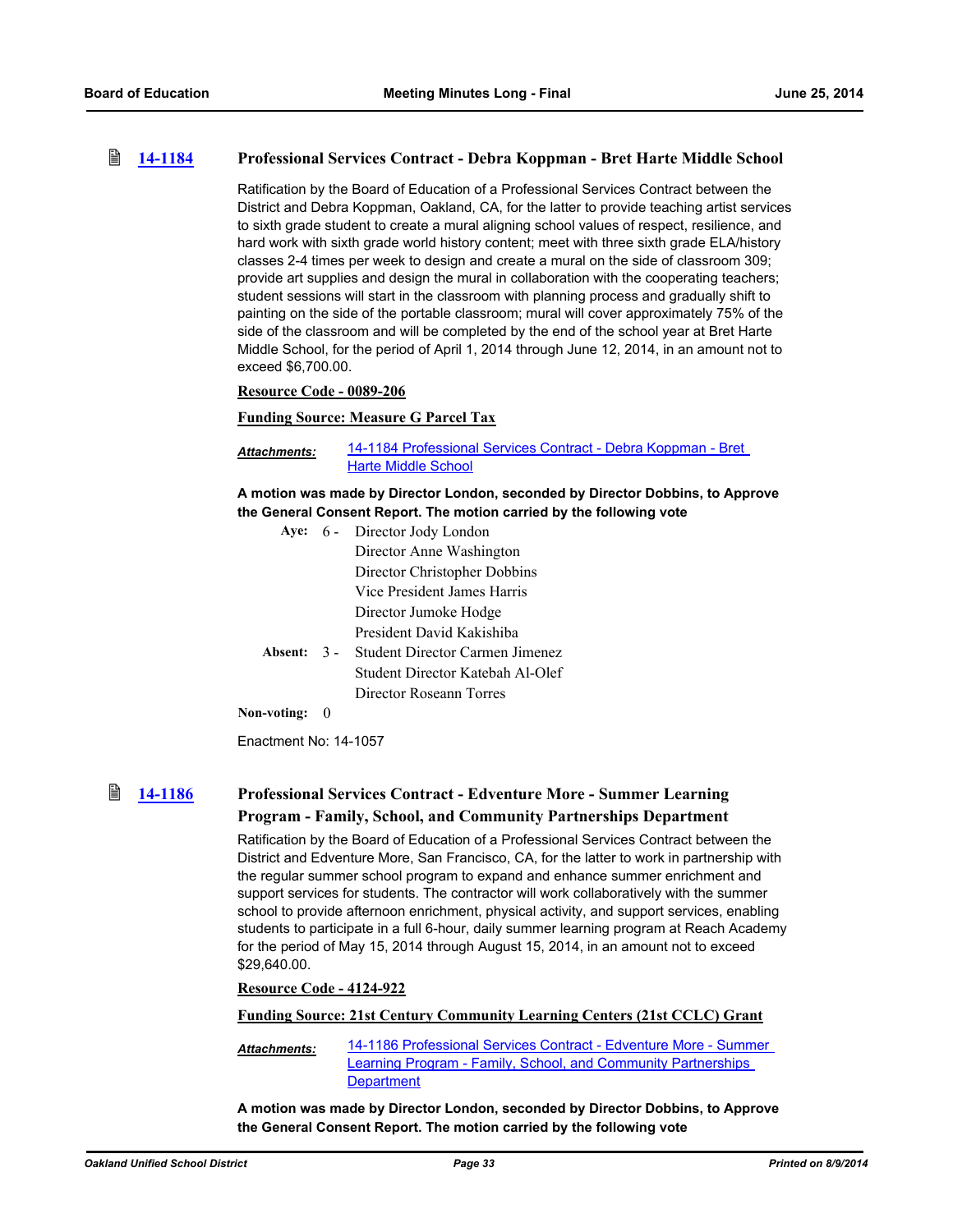|             | Aye: 6 - Director Jody London                      |
|-------------|----------------------------------------------------|
|             | Director Anne Washington                           |
|             | Director Christopher Dobbins                       |
|             | Vice President James Harris                        |
|             | Director Jumoke Hodge                              |
|             | President David Kakishiba                          |
|             | <b>Absent:</b> 3 - Student Director Carmen Jimenez |
|             | Student Director Katebah Al-Olef                   |
|             | Director Roseann Torres                            |
| Non-voting: |                                                    |

### 眥

#### **[14-1187](http://ousd.legistar.com/gateway.aspx?m=l&id=/matter.aspx?key=32877) Professional Services Contract - Hero, Inc. - Garfield Elementary School**

Approval by the Board of Education of a Professional Services Contract between the District and Hero, Inc., Oakland, CA, for the latter to provide mentorship and support to students during recess; develop students mindsets and skills to increase their focus on academic performance; provide professional development to administration, classified and certificated staff on the use of games and activity to further enhance student social/emotional strategies to avoid conflict and resolve disputes; and provide related activities, all as described in the Scope of Work, Incorporated herein by reference as though fully set forth, at Garfield Elementary School, for the period August 26, 2013 through June 30, 2014, in an amount not exceeding \$28,000.00.

#### **Resource Code - 0000-118**

#### **Funding Source: General Purpose**

[14-1187 Professional Services Contract - Hero, Inc. - Garfield](http://ousd.legistar.com/gateway.aspx?M=F&ID=76532.pdf)  **Elementary School** *Attachments:*

**A motion was made by Director London, seconded by Director Dobbins, to Approve the General Consent Report. The motion carried by the following vote**

Aye: 6 - Director Jody London Director Anne Washington Director Christopher Dobbins Vice President James Harris Director Jumoke Hodge President David Kakishiba **Absent:** Student Director Carmen Jimenez Student Director Katebah Al-Olef Director Roseann Torres Absent:  $3 -$ **Non-voting:** 0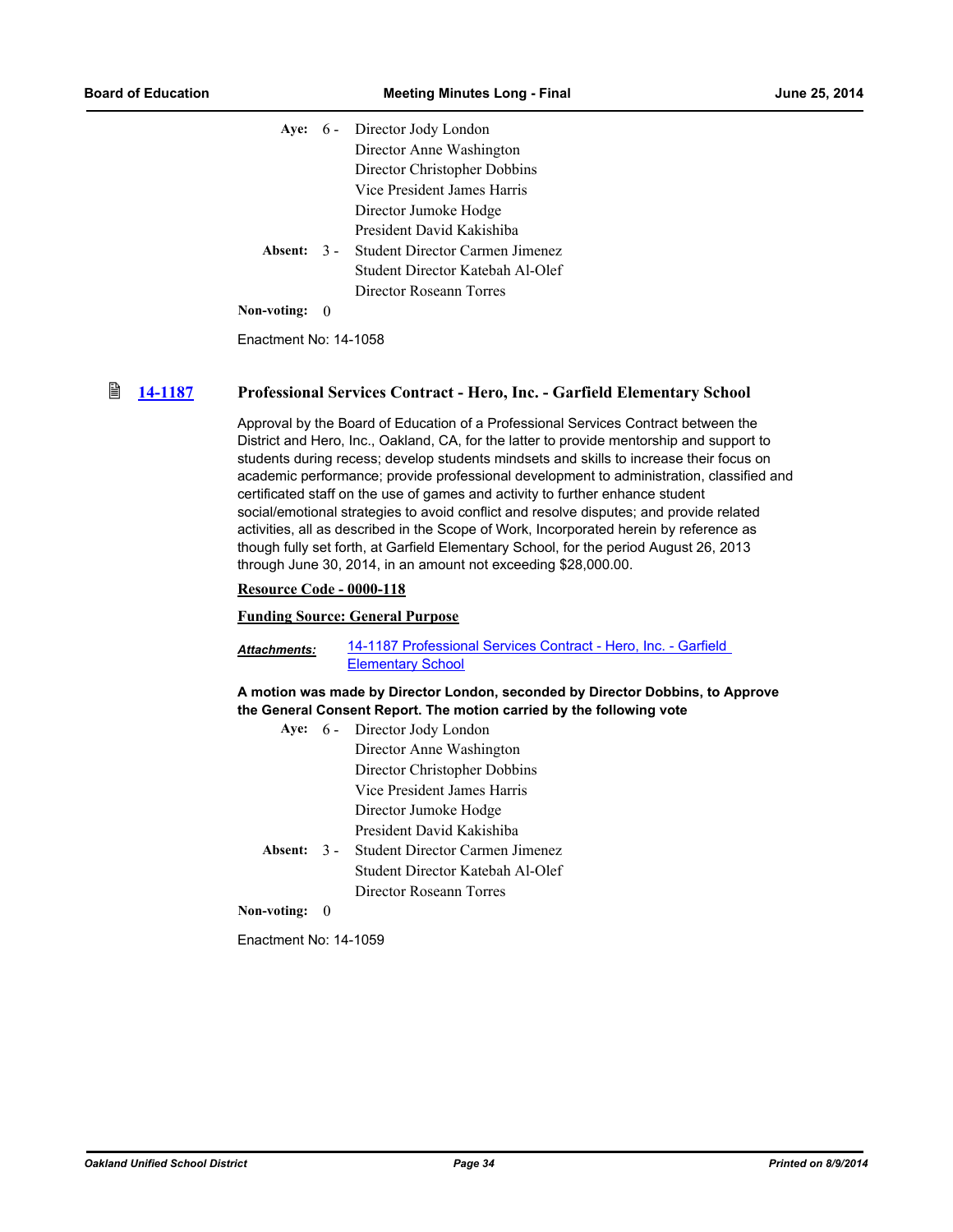#### ₿ **[14-1189](http://ousd.legistar.com/gateway.aspx?m=l&id=/matter.aspx?key=32879) Professional Services Contract - Reading Partners - International Community School (ICS)**

Ratification by the Board of Education of a Professional Services Contract between the District and Reading Partners, Oakland, CA, for the latter to provide a tutoring program for students 9 AM through 5 PM, Monday through Thursday and in collaboration with school leadership and school teaching staff, place a full time Site Coordinator for school site to allow for strong coordination and communication between Reading Partners Program and school staff, at International Community School (ICS), for the period April 10, 2014 through June 30, 2014, in an amount not to exceed \$12,500.00.

#### **Resource Code - 7090-186**

#### **Funding Source: Economic Impact Aid**

[14-1189 Professional Services Contract - Reading Partners -](http://ousd.legistar.com/gateway.aspx?M=F&ID=76534.pdf)  International Community School (ICS) *Attachments:*

#### **A motion was made by Director London, seconded by Director Dobbins, to Approve the General Consent Report. The motion carried by the following vote**

|              | Aye: 6 - Director Jody London          |
|--------------|----------------------------------------|
|              | Director Anne Washington               |
|              | Director Christopher Dobbins           |
|              | Vice President James Harris            |
|              | Director Jumoke Hodge                  |
|              | President David Kakishiba              |
| Absent: $3-$ | <b>Student Director Carmen Jimenez</b> |
|              | Student Director Katebah Al-Olef       |
|              | Director Roseann Torres                |
|              |                                        |

### **Non-voting:** 0

Enactment No: 14-1060

## 窅

## **[14-1190](http://ousd.legistar.com/gateway.aspx?m=l&id=/matter.aspx?key=32880) Amendment No. 1 - Memorandum of Understanding - Higher Ground Neighborhood Development Corporation - Allendale Elementary School**

Approval by the Board of Education of Amendment No. 1 to the Memorandum of Understanding between the District and Higher Ground Neighborhood Development Corporation, Oakland, CA, for the latter to provide service to work in partnership with the regular summer school program to expand and enhance summer enrichment and support services for students; work collaboratively with the summer school to provide afternoon enrichment, physical activity, and support services, enabling students to participate in a full 6-hour, daily summer learning program at Allendale Elementary School for the period of July 1, 2013 through August 31, 2014, in the amount of \$29,640.00, increasing the Agreement from \$93,343.00 to an additional amount not to exceed \$122,983.00. All terms and conditions of the MOU remain in full force and effect.

#### **Resource Code - 4124-922**

#### **Funding Source: 21st Century Community Learning Centers (21st CCLC) Grant**

14-1190 Amendment No. 1 - Memorandum of Understanding - [Higher Ground Neighborhood Development Corporation - Allendale](http://ousd.legistar.com/gateway.aspx?M=F&ID=76477.pdf)  Elementary School *Attachments:*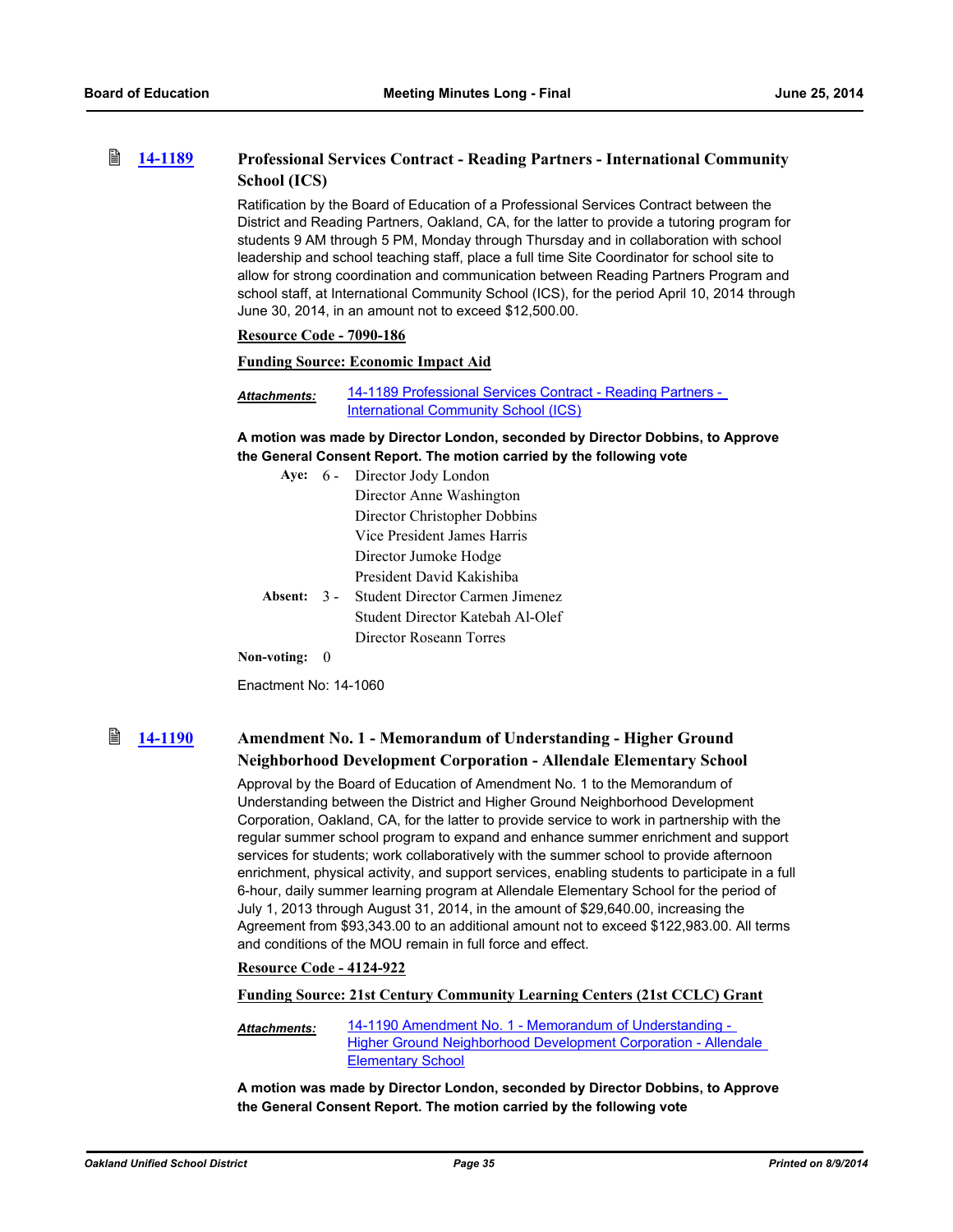|             |          | Aye: 6 - Director Jody London                      |
|-------------|----------|----------------------------------------------------|
|             |          | Director Anne Washington                           |
|             |          | Director Christopher Dobbins                       |
|             |          | Vice President James Harris                        |
|             |          | Director Jumoke Hodge                              |
|             |          | President David Kakishiba                          |
|             |          | <b>Absent:</b> 3 - Student Director Carmen Jimenez |
|             |          | Student Director Katebah Al-Olef                   |
|             |          | Director Roseann Torres                            |
| Non-voting: | $\theta$ |                                                    |

# 眥

# **[14-1191](http://ousd.legistar.com/gateway.aspx?m=l&id=/matter.aspx?key=32881) Amendment No. 1 - Memorandum of Understanding - Oakland Leaf - Summer Learning Program - Bret Harte Middle School**

Approval by the Board of Education of Amendment No. 1 to the Memorandum of Understanding between the District and Oakland Leaf, Oakland, CA, for the latter to provide service to work in partnership with the regular summer school program to expand and enhance summer enrichment and support services for students; work collaboratively with the summer school to provide afternoon enrichment, physical activity, and support services, enabling students to participate in a full 6-hour, daily summer learning program at Bret Harte Middle School for the period of July 1, 2013 through August 31, 2014, in the additional amount of \$24,700.00, increasing the MOU not to exceed amount from \$197,961.00 to \$222,661.00. All other terms and conditions of the MOU remain in full force and effect.

# **Resource Code - 4124-922**

# **Funding Source: 21st Century Community Learning Centers (21st CCLC) Grant**

[14-1191 Amendment No. 1 - Memorandum of Understanding -](http://ousd.legistar.com/gateway.aspx?M=F&ID=76676.pdf)  Oakland Leaf - Summer Learning Program - Bret Harte Middle **School** *Attachments:*

# **A motion was made by Director London, seconded by Director Dobbins, to Approve the General Consent Report. The motion carried by the following vote**

|                    | Aye: 6 - Director Jody London          |
|--------------------|----------------------------------------|
|                    | Director Anne Washington               |
|                    | Director Christopher Dobbins           |
|                    | Vice President James Harris            |
|                    | Director Jumoke Hodge                  |
|                    | President David Kakishiba              |
| <b>Absent:</b> 3 - | <b>Student Director Carmen Jimenez</b> |
|                    | Student Director Katebah Al-Olef       |
|                    | Director Roseann Torres                |
|                    |                                        |

# **Non-voting:** 0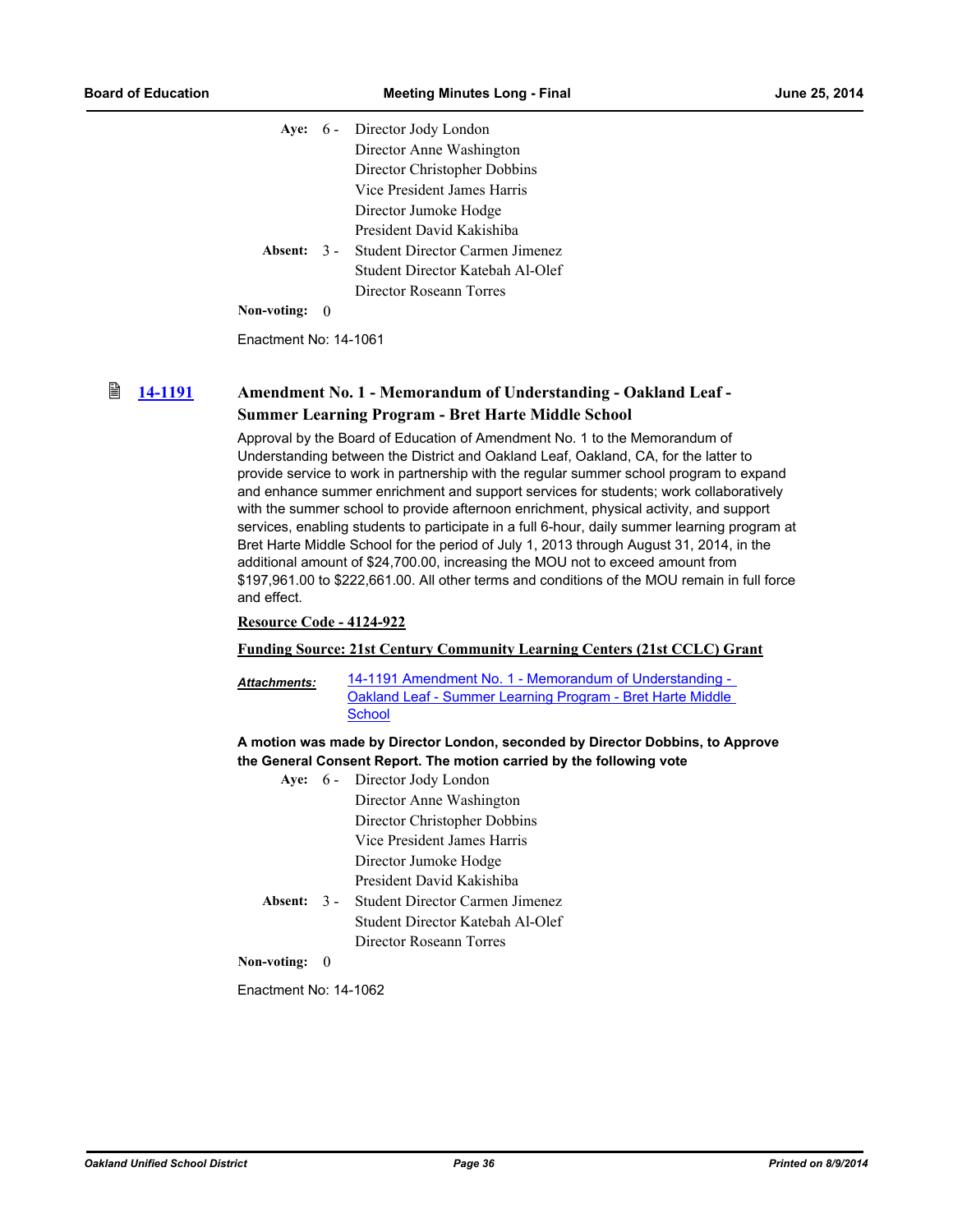#### ₿ **[14-1192](http://ousd.legistar.com/gateway.aspx?m=l&id=/matter.aspx?key=32882) Professional Services Contract - Oakland Youth Chorus - Summer Learning Program - Westlake Middle School**

Approval by the Board of Education of a Professional Services Contract between the District and Oakland Youth Chorus, Oakland, CA, for the latter to provide at least 6 hours of daily summer academic support and enrichment to District students who are in need of summer services to counter summer learning loss, as described in the Scope of Work, incorporated herein by reference as though fully set forth at Westlake Middle School for the period of June 16, 2014 through August 15, 2014, in an amount not to exceed \$7,800.00.

# **Resource Code - 4124-922**

#### **Funding Source: 21st Century Community Learning Centers (21st CCLC) Grant**

[14-1192 Professional Services Contract - Oakland Youth Chorus -](http://ousd.legistar.com/gateway.aspx?M=F&ID=76463.pdf)  Summer Learning Program - Westlake Middle School *Attachments:*

# **A motion was made by Director London, seconded by Director Dobbins, to Approve the General Consent Report. The motion carried by the following vote**

|               | Aye: 6 - Director Jody London          |
|---------------|----------------------------------------|
|               | Director Anne Washington               |
|               | Director Christopher Dobbins           |
|               | Vice President James Harris            |
|               | Director Jumoke Hodge                  |
|               | President David Kakishiba              |
| Absent: $3 -$ | <b>Student Director Carmen Jimenez</b> |
|               | Student Director Katebah Al-Olef       |
|               | Director Roseann Torres                |
|               |                                        |

**Non-voting:** 0

Enactment No: 14-1063

# **[14-1201](http://ousd.legistar.com/gateway.aspx?m=l&id=/matter.aspx?key=32889) Professional Services Contract - Fernando Cruz - Dewey Academy**

Ratification by the Board of Education of a Professional Services Contract between the District and Fernando Cruz, Oakland, CA, for the latter to provide the following services: Build community agreements and support other relational approaches to prevent the need for discipline and create equitable conditions for learning; provide restorative and reparative alternatives to suspension including discipline practices that teach and heal; support re-entry for students returning from suspension, expulsion, and incarceration by assembling a team of caring adults (Administrator, Teacher, Office Support Staff, After School Program representative, parents, and youth); facilitated student leadership development as Restorative Justice facilitators and conflict mediators; facilitate family and community engagement through participatory involvement in site based restorative practices, and workshops, at Dewey Academy, for the period of April 11, 2014 through June 13, 2014, in an amount not to exceed \$2,980.75.

# **Resource Code - 0522-310**

#### **Funding Source: Targeted Instruction Improvement Grant (TIIG)**

#### [14-1201 Professional Services Contract - Fernando Cruz - Dewey](http://ousd.legistar.com/gateway.aspx?M=F&ID=76537.pdf)  **Academy** *Attachments:*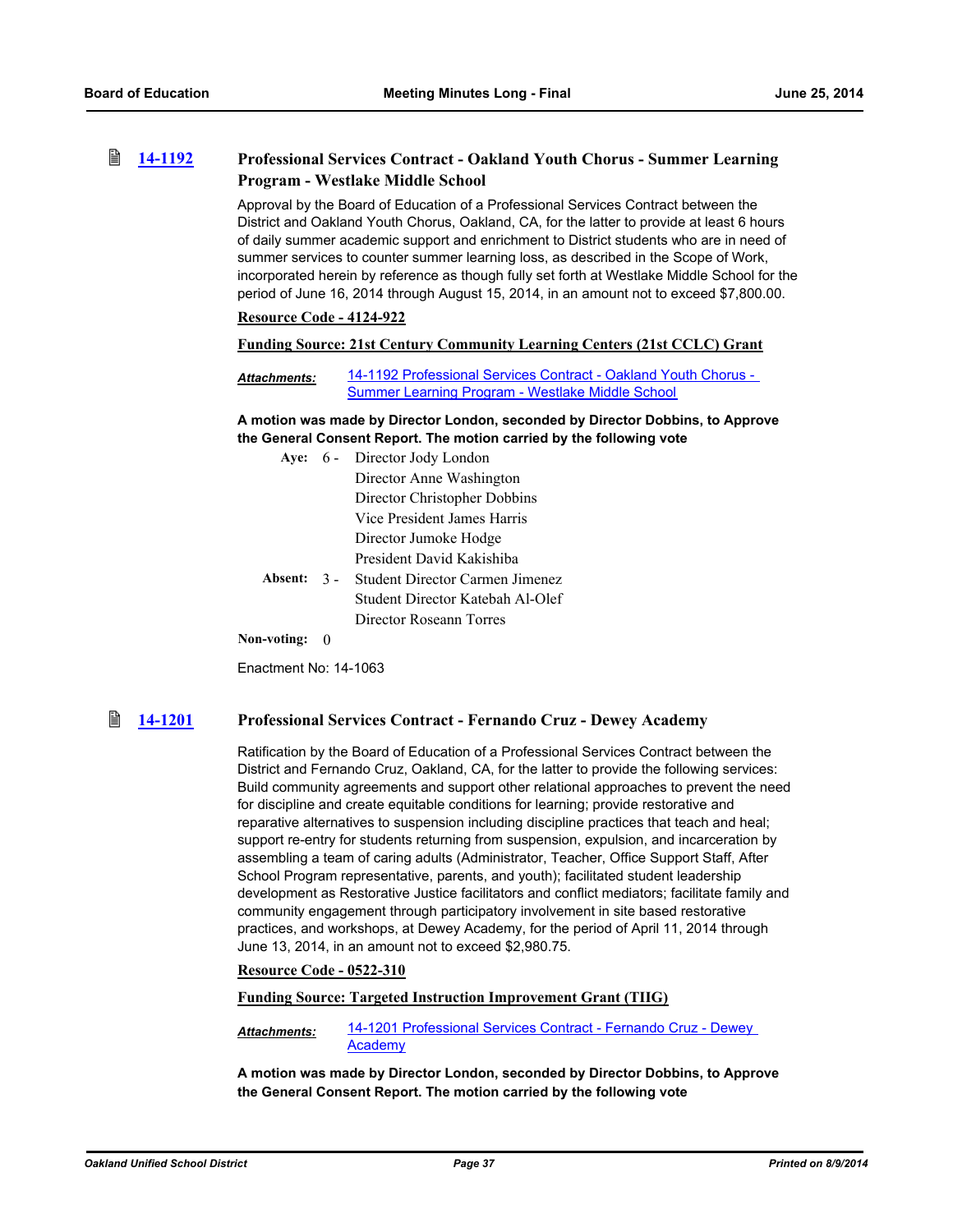|             | Aye: 6 - Director Jody London                      |
|-------------|----------------------------------------------------|
|             | Director Anne Washington                           |
|             | Director Christopher Dobbins                       |
|             | Vice President James Harris                        |
|             | Director Jumoke Hodge                              |
|             | President David Kakishiba                          |
|             | <b>Absent:</b> 3 - Student Director Carmen Jimenez |
|             | Student Director Katebah Al-Olef                   |
|             | Director Roseann Torres                            |
| Non-voting: |                                                    |

# 誾

# **[14-1214](http://ousd.legistar.com/gateway.aspx?m=l&id=/matter.aspx?key=32902) Professional Services Contract - Oakland Parks and Recreation - Summer Learning Program - Burckhalter Elementary School**

Approval by the Board of Education of a Professional Services Contract between the District and the Office of Parks and Recreation, Oakland, CA, for the latter to provide services to work in partnership with the regular summer school program to expand and enhance summer enrichment and support services for students; work collaboratively with the summer school to provide afternoon enrichment, physical activity, and support services, enabling students to participate in a full 6-hour, daily summer learning program at Burckhalter Elementary School for the period of May 15, 2014 through August 15, 2014, in an amount not to exceed \$29,640.00.

# **Resource Code - 4124-922**

# **Funding Source: 21st Century Community Learning Centers (21st CCLC) Grant**

| <b>Attachments:</b> | 14-1214 Professional Services Contract - Oakland Parks and    |
|---------------------|---------------------------------------------------------------|
|                     | Recreation - Summer Learning Program - Burckhalter Elementary |
|                     | School                                                        |

**A motion was made by Director London, seconded by Director Dobbins, to Approve the General Consent Report. The motion carried by the following vote**

|             |       | Aye: 6 - Director Jody London          |
|-------------|-------|----------------------------------------|
|             |       | Director Anne Washington               |
|             |       | Director Christopher Dobbins           |
|             |       | Vice President James Harris            |
|             |       | Director Jumoke Hodge                  |
|             |       | President David Kakishiba              |
| Absent:     | $3 -$ | <b>Student Director Carmen Jimenez</b> |
|             |       | Student Director Katebah Al-Olef       |
|             |       | Director Roseann Torres                |
| Non-voting: |       |                                        |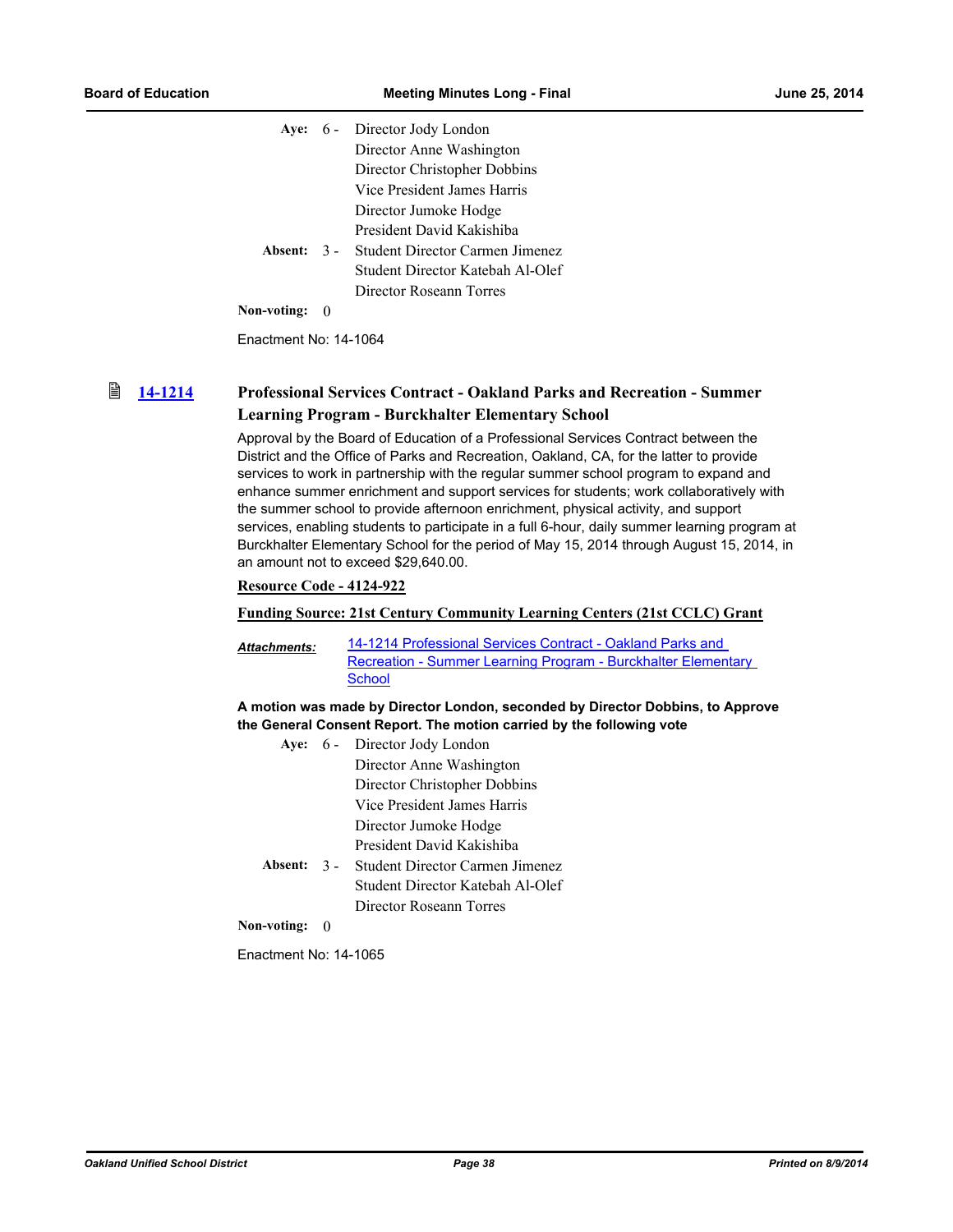#### ₿ **[14-1215](http://ousd.legistar.com/gateway.aspx?m=l&id=/matter.aspx?key=32903) Professional Services Contract - Love, Learn, Success - Melrose Leadership Academy**

Ratification by the Board of Education of a Professional Services Contract between the District and Love, Learn, Success, Vallejo, CA, for the latter to provide 70 students additional Language Arts support 4 days a week during an extended day program to help struggling students improve their reading and writing skills.at Melrose Leadership Academy, for the period April 1, 2014 through June 30, 2014, in an amount not to exceed \$10,000.00.

# **Resource Code - 0000-235**

#### **Funding Source: General Purpose**

[14-1215 Professional Services Contract - Love, Learn, Success -](http://ousd.legistar.com/gateway.aspx?M=F&ID=76541.pdf)  Melrose Leadership Academy *Attachments:*

# **A motion was made by Director London, seconded by Director Dobbins, to Approve the General Consent Report. The motion carried by the following vote**

|                       | Aye: 6 - Director Jody London          |
|-----------------------|----------------------------------------|
|                       | Director Anne Washington               |
|                       | Director Christopher Dobbins           |
|                       | Vice President James Harris            |
|                       | Director Jumoke Hodge                  |
|                       | President David Kakishiba              |
| Absent: $3 -$         | <b>Student Director Carmen Jimenez</b> |
|                       | Student Director Katebah Al-Olef       |
|                       | Director Roseann Torres                |
| -- --- <b>45</b> ---- |                                        |

**Non-voting:** 0

Enactment No: 14-1066

# **[14-1216](http://ousd.legistar.com/gateway.aspx?m=l&id=/matter.aspx?key=32904) Professional Services Contract - Office of Parks and Recreation - Summer Learning Program - New Highland Academy**

Approval by the Board of Education of a Professional Services Contract between the District and the Office of Parks and Recreation, Oakland, CA, for the latter to provide services to work in partnership with the regular summer school program to expand and enhance summer enrichment and support services for students; work collaboratively with the summer school to provide afternoon enrichment, physical activity, and support services, enabling students to participate in a full 6-hour, daily summer learning program at New Highland Academy for the period of May 15, 2014 through August 15, 2014, in an amount not to exceed \$40,040.00.

# **Resource Code - 4124-922**

# **Funding Source: 21st Century Community Learning Centers (21st CCLC) Grant**

14-1216 Professional Services Contract - Office of Parks and [Recreation - Summer Learning Program - New Highland Academy](http://ousd.legistar.com/gateway.aspx?M=F&ID=76690.pdf) *Attachments:*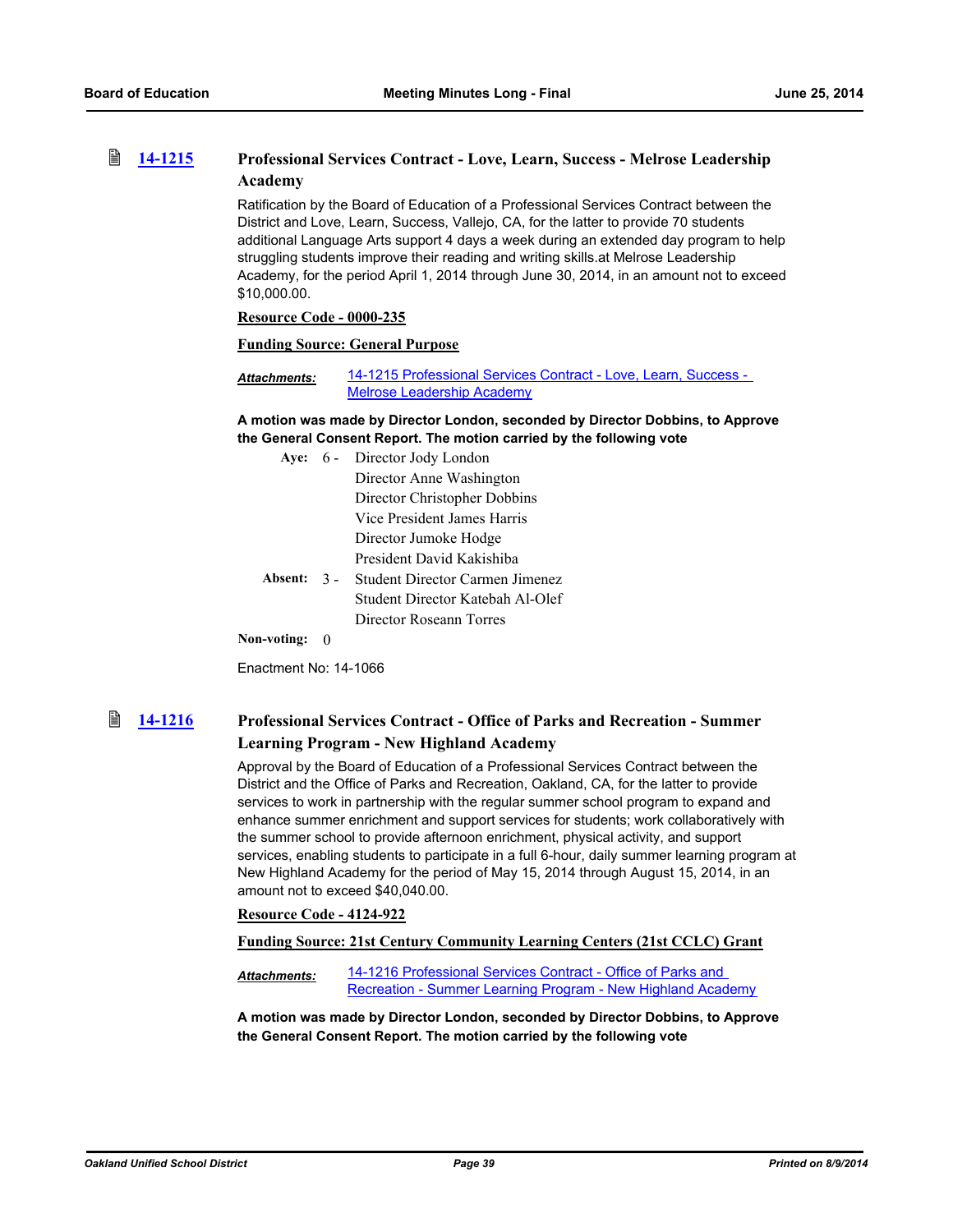|                    | Aye: 6 - Director Jody London          |
|--------------------|----------------------------------------|
|                    | Director Anne Washington               |
|                    | Director Christopher Dobbins           |
|                    | Vice President James Harris            |
|                    | Director Jumoke Hodge                  |
|                    | President David Kakishiba              |
| <b>Absent:</b> 3 - | <b>Student Director Carmen Jimenez</b> |
|                    | Student Director Katebah Al-Olef       |
|                    | Director Roseann Torres                |
| Non-voting:        |                                        |

## **[14-1259](http://ousd.legistar.com/gateway.aspx?m=l&id=/matter.aspx?key=32947) Professional Services Contract - Hilary Jackson - Kaiser Elementary School**

Ratification by the Board of Education of a Professional Services Contract between the District and Hilary Jackson, Oakland, CA, for the latter to provide services to help the classroom teacher ensure that all students are being pushed in their reading levels; lead reading groups for low readers and assist them in book selection; using SRI data, assist students in developing a summer reading program and acquiring public library cards; assist students to develop a summer reading list and assist families in developing a summer reading program at Kaiser Elementary School, for the period of May 19, 2014 through June 12, 2014, in an amount not to exceed \$4,800.00.

# **Resource Code - 0089-171**

# **Funding Source: Measure G Parcel Tax**

[14-1259 Professional Services Contract - Hilary Jackson - Kaiser](http://ousd.legistar.com/gateway.aspx?M=F&ID=76579.pdf)  Elementary School *Attachments:*

**A motion was made by Director London, seconded by Director Dobbins, to Approve the General Consent Report. The motion carried by the following vote**

Aye: 6 - Director Jody London Director Anne Washington Director Christopher Dobbins Vice President James Harris Director Jumoke Hodge President David Kakishiba **Absent:** Student Director Carmen Jimenez Student Director Katebah Al-Olef Director Roseann Torres Absent:  $3 -$ **Non-voting:** 0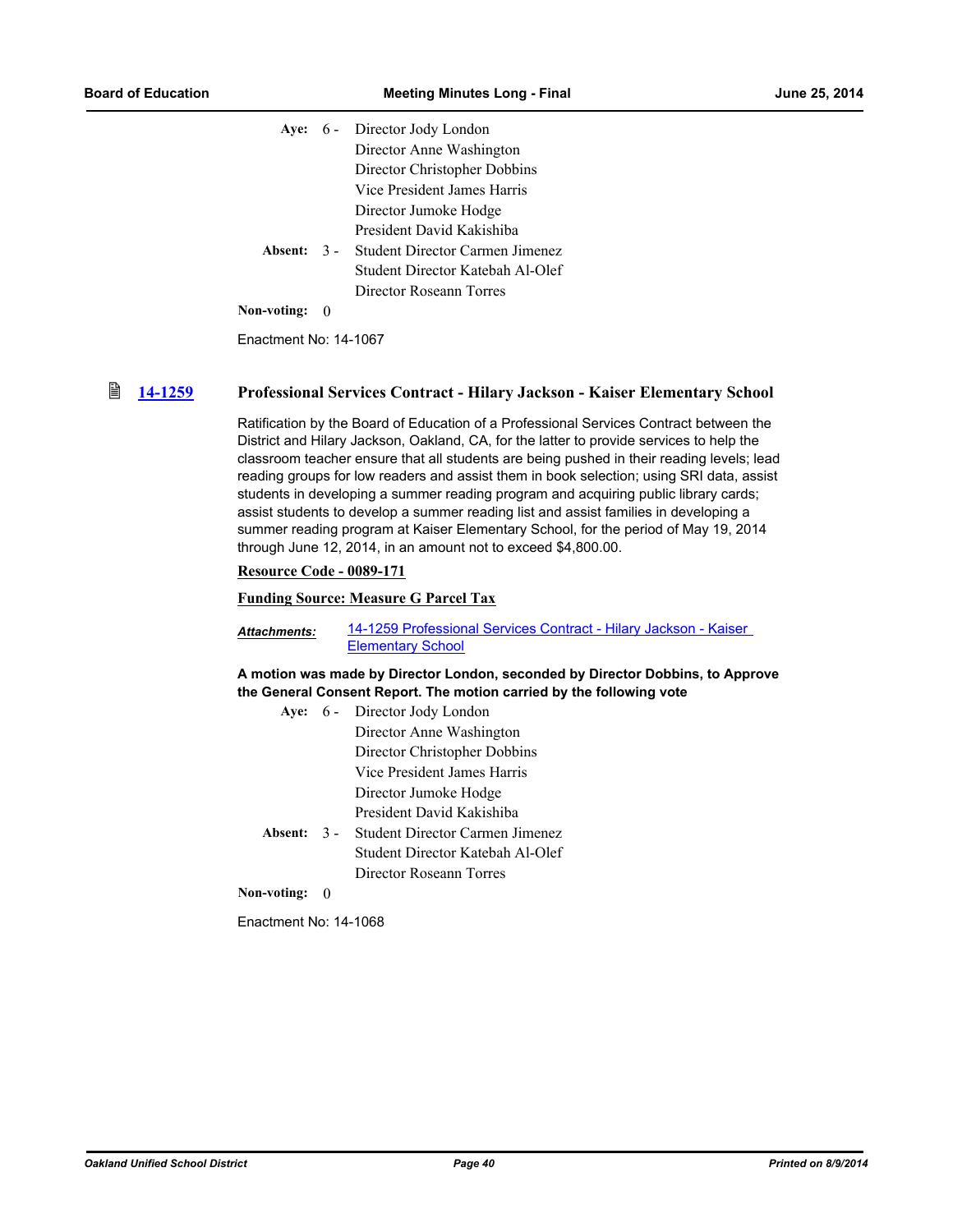#### 昏 **[14-1263](http://ousd.legistar.com/gateway.aspx?m=l&id=/matter.aspx?key=32951) Professional Services Contract - Bay Area Urban Debate Commission - After School Programs - Family, School, and Community Partnerships Department**

Ratification by the Board of Education of a Professional Services Contract between the District and Bay Area Urban Debate Commission, Oakland, CA, for the latter to provide services to organize debate league tournaments for students, provide ongoing training and support to teachers and volunteers to serve as debate coaches and mentors, and help recruit and motivate diverse students who will regularly participate in debate practices and tournaments; arrange debate activities to occur during after school program hours, at Fremont High School, via the Family, School and Community Partnerships Department, for the period of April 1, 2014 through June 30, 2014, in an amount not to exceed \$4,000.00.

# **Resource Code - 9011-922**

# **Funding Source: Donations - After School**

```
14-1263 Professional Services Contract - Bay Area Urban Debate 
                Commission - After School Programs - Family, School, and 
                Community Partnerships Department
Attachments:
```
# **A motion was made by Director London, seconded by Director Dobbins, to Approve the General Consent Report. The motion carried by the following vote**

|               | Aye: 6 - Director Jody London    |
|---------------|----------------------------------|
|               | Director Anne Washington         |
|               | Director Christopher Dobbins     |
|               | Vice President James Harris      |
|               | Director Jumoke Hodge            |
|               | President David Kakishiba        |
| Absent: $3 -$ | Student Director Carmen Jimenez  |
|               | Student Director Katebah Al-Olef |
|               | Director Roseann Torres          |
| Non-voting:   |                                  |

Enactment No: 14-1069

# **[14-1277](http://ousd.legistar.com/gateway.aspx?m=l&id=/matter.aspx?key=32965) Professional Services Contract - Be The Change Consulting, LLC - Behavioral Health Initiatives - Family, School, and Community Partnerships Department**

Approval by the Board of Education of a Professional Services Contract between the District and Be The Change Consulting, LLC, Oakland , CA, for the latter to produce, package, and deliver a Restorative Justice Implementation Toolkit; provide consultation to ensure that materials are culturally responsive, visually appealing, and user friendly to introduce practical and effective Restorative Practices to Schools, as described in the Scope of Work, incorporated herein by reference as though fully set forth, via the Family, School and Community Partnership Department, for the period of March 1, 2014 to June 30, 2014, in an amount not to exceed \$60,000.00.

# **Resource Code - 0000-922**

## **Funding Source: General Purpose-Unrestricted**

14-1277 Professional Services Contract - Be The Change [Consulting, LLC - Behavioral Health Initiatives - Family, School, and](http://ousd.legistar.com/gateway.aspx?M=F&ID=76586.pdf)  Community Partnerships Department *Attachments:*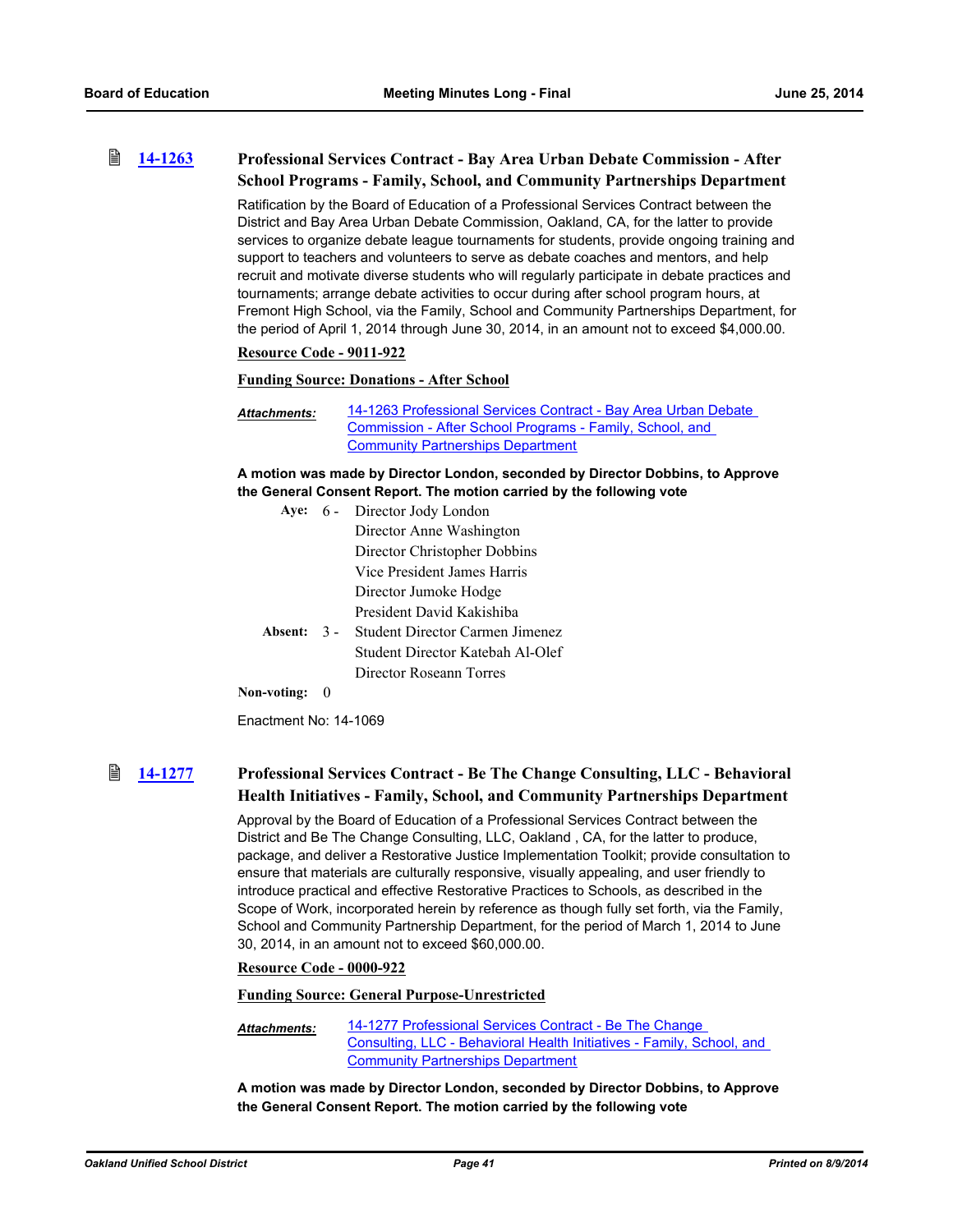|             | Aye: 6 - Director Jody London                      |
|-------------|----------------------------------------------------|
|             | Director Anne Washington                           |
|             | Director Christopher Dobbins                       |
|             | Vice President James Harris                        |
|             | Director Jumoke Hodge                              |
|             | President David Kakishiba                          |
|             | <b>Absent:</b> 3 - Student Director Carmen Jimenez |
|             | Student Director Katebah Al-Olef                   |
|             | Director Roseann Torres                            |
| Non-voting: |                                                    |

# **[14-1281](http://ousd.legistar.com/gateway.aspx?m=l&id=/matter.aspx?key=32967) Professional Services Contract - Techbridge - After School Programs Office**

Ratification by the Board of Education of a Professional Services Contract between the District and Techbridge, Oakland, CA, for the latter to provide Curriculum development for 19 days of summer Science programming; planning and implementation of one full day summer science training for program staff, and one half day training for site coordinators (total of 9 hours of professional development for up to 25 participants per training); training materials and supplies and monthly planning meetings with District's After School Programs Office staff, via the Family, School, and Community Partnerships Department, for the period of April 15, 2014 through June 30, 2014, in an amount not to exceed \$5,520.00.

# **Resource Code - 4124-922**

# **Funding Source: 21st Century Community Learning Centers (21st CCLC) Grant**

| <b>Attachments:</b> | 14-1281 Professional Services Contract - Techbridge - After School |
|---------------------|--------------------------------------------------------------------|
|                     | Programs Office - Family, School and Community Partnership         |
|                     | Department                                                         |

**A motion was made by Director London, seconded by Director Dobbins, to Approve the General Consent Report. The motion carried by the following vote**

Aye: 6 - Director Jody London Director Anne Washington Director Christopher Dobbins Vice President James Harris Director Jumoke Hodge President David Kakishiba **Student Director Carmen Jimenez** Student Director Katebah Al-Olef Director Roseann Torres Absent:  $3 -$ **Non-voting:** 0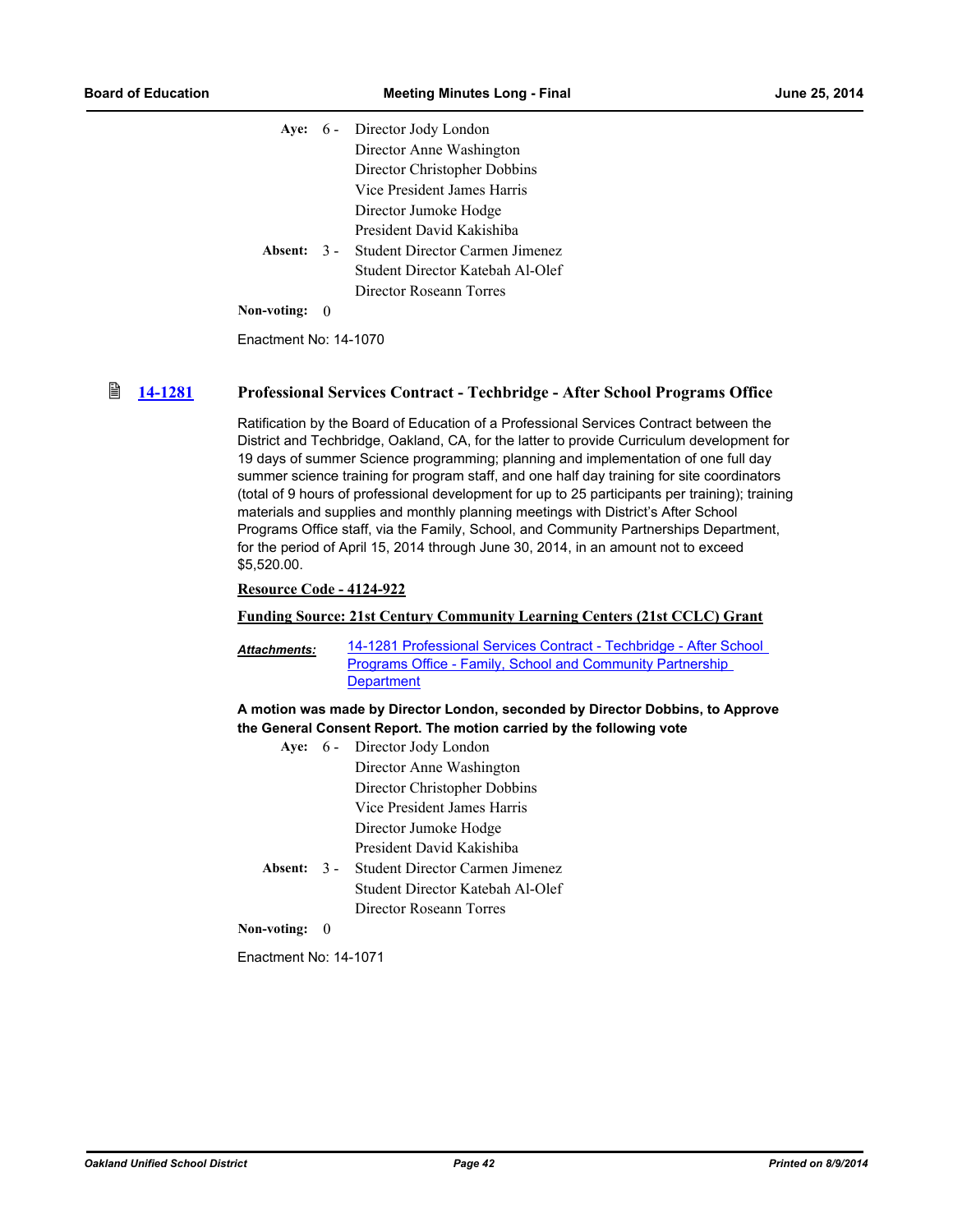#### ₿ **[14-1287](http://ousd.legistar.com/gateway.aspx?m=l&id=/matter.aspx?key=32973) Professional Services Contract - Juan Quintana - Franklin Elementary School**

Ratification by the Board of Education of a Professional Services Contract between the District and Juan Quintana, Oakland, CA, for the latter to provide daily support groups and individual assistance to at risk students; continual contacts to parents of at risk students by phone or home visits, professional development (on-going) for the staff, in understanding the issues of K-5 at risk students and how these issues can be addressed during the school day; parent workshops in primary languages on how parents can improve student academic and social skills for the period of April 28, 2013 through October 18, 2013, in an amount not to exceed \$7,968.27.

## **Resource Code - 116-3010**

## **Funding Source: Title 1 - Basic Grant**

[14-1287 Professional Services Contract - Juan Quintana - Franklin](http://ousd.legistar.com/gateway.aspx?M=F&ID=76590.pdf)  **Elementary School** *Attachments:*

# **A motion was made by Director London, seconded by Director Dobbins, to Approve the General Consent Report. The motion carried by the following vote**

- Aye: 6 Director Jody London Director Anne Washington Director Christopher Dobbins Vice President James Harris Director Jumoke Hodge President David Kakishiba **Student Director Carmen Jimenez**
- Student Director Katebah Al-Olef Director Roseann Torres Absent: 3 -

**Non-voting:** 0

Enactment No: 14-1072

# **[14-1289](http://ousd.legistar.com/gateway.aspx?m=l&id=/matter.aspx?key=32975) Professional Services Contract - Mosaic Project Laura Mendel - Laurel Elementary School**

Ratification by the Board of Education of a Professional Services Contract between the District and Mosaic Project, Oakland, CA, for the latter to provide, one or more components, as described herein, the Outdoor School, In School Student Support Regarding School Climate and Professional Development In Depth Support, as described in the Scope of Work, incorporated herein by reference as though fully set forth, at Laurel Elementary School, for the period May 12, 2014 through June 30, 2014, in an amount not to exceed \$25,900.00.

**Resource Code - 0000-131**

#### **Funding Source: General Purpose**

*Attachments:*

[14-1289 Professional Services Contract - Mosaic Project Laura](http://ousd.legistar.com/gateway.aspx?M=F&ID=76592.pdf)  Mendel - Laurel Elementary School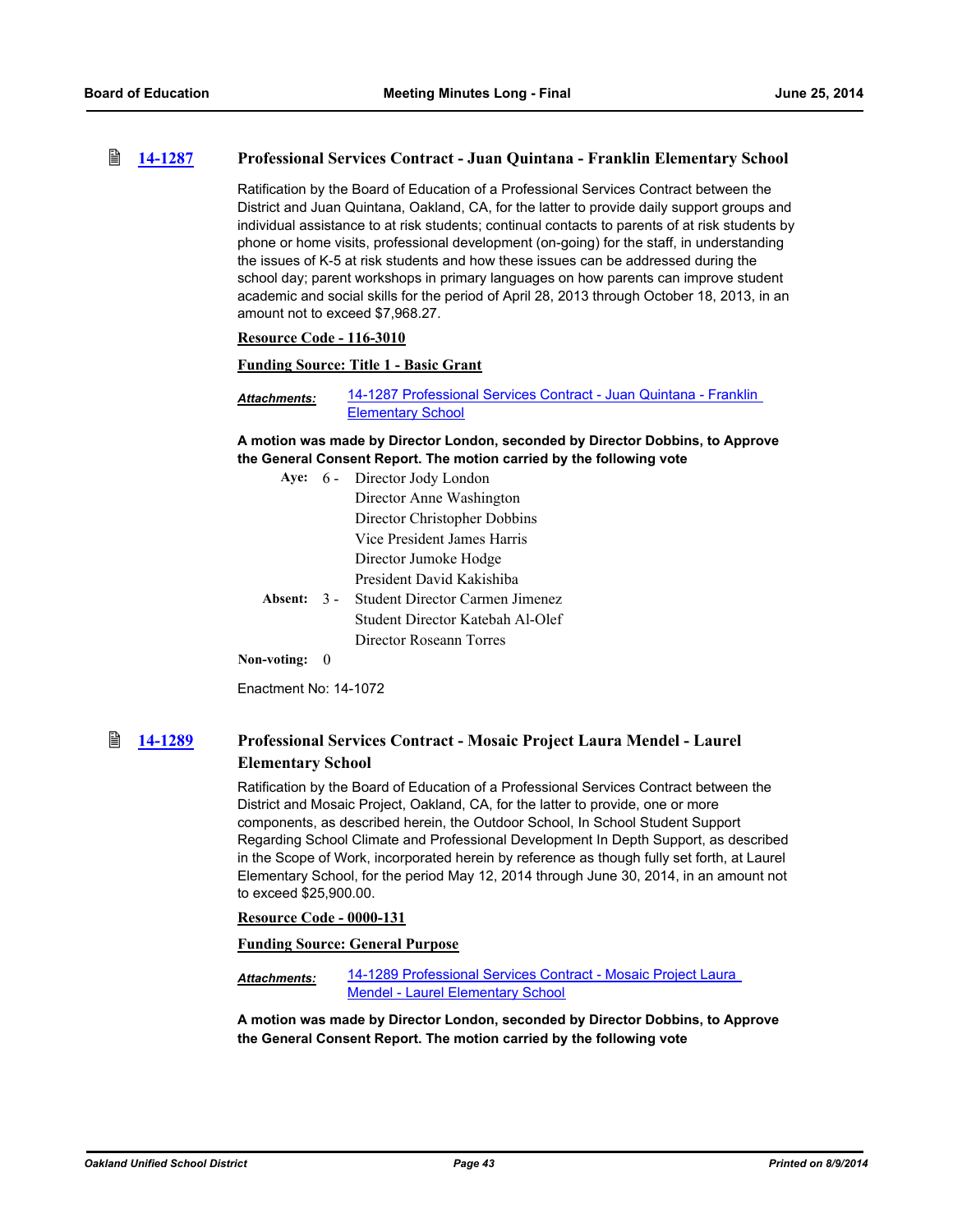|             | Aye: 6 - Director Jody London                      |
|-------------|----------------------------------------------------|
|             | Director Anne Washington                           |
|             | Director Christopher Dobbins                       |
|             | Vice President James Harris                        |
|             | Director Jumoke Hodge                              |
|             | President David Kakishiba                          |
|             | <b>Absent:</b> 3 - Student Director Carmen Jimenez |
|             | Student Director Katebah Al-Olef                   |
|             | Director Roseann Torres                            |
| Non-voting: |                                                    |

誾

# **[14-1291](http://ousd.legistar.com/gateway.aspx?m=l&id=/matter.aspx?key=32977) Professional Services Contract - Hero, Inc. - Horace Mann Elementary School**

Approval by the Board of Education of a Professional Services Contract between the District and Hero, Oakland, CA, for the latter to provide structured yard activity and youth development that coaches pride for at-risk youth providing the opportunity to use Physical Activity to develop SEL skills that will support positive behavior, as described in the Scope of Work, incorporated herein by reference as though fully set forth, at Horace Mann Elementary School, for the period August 26, 2013 through June 12, 2014, in an amount not to exceed \$2,000.00.

#### **Resource Code - 0000-136**

**Funding Source: General Purpose**

#### [14-1291 Professional Services Contract - Hero, Inc. - Horace Mann](http://ousd.legistar.com/gateway.aspx?M=F&ID=76593.pdf)  Elementary School *Attachments:*

# **A motion was made by Director London, seconded by Director Dobbins, to Approve the General Consent Report. The motion carried by the following vote**

|               | Aye: 6 - Director Jody London    |
|---------------|----------------------------------|
|               | Director Anne Washington         |
|               | Director Christopher Dobbins     |
|               | Vice President James Harris      |
|               | Director Jumoke Hodge            |
|               | President David Kakishiba        |
| Absent: $3 -$ | Student Director Carmen Jimenez  |
|               | Student Director Katebah Al-Olef |
|               | Director Roseann Torres          |
| Non-voting:   |                                  |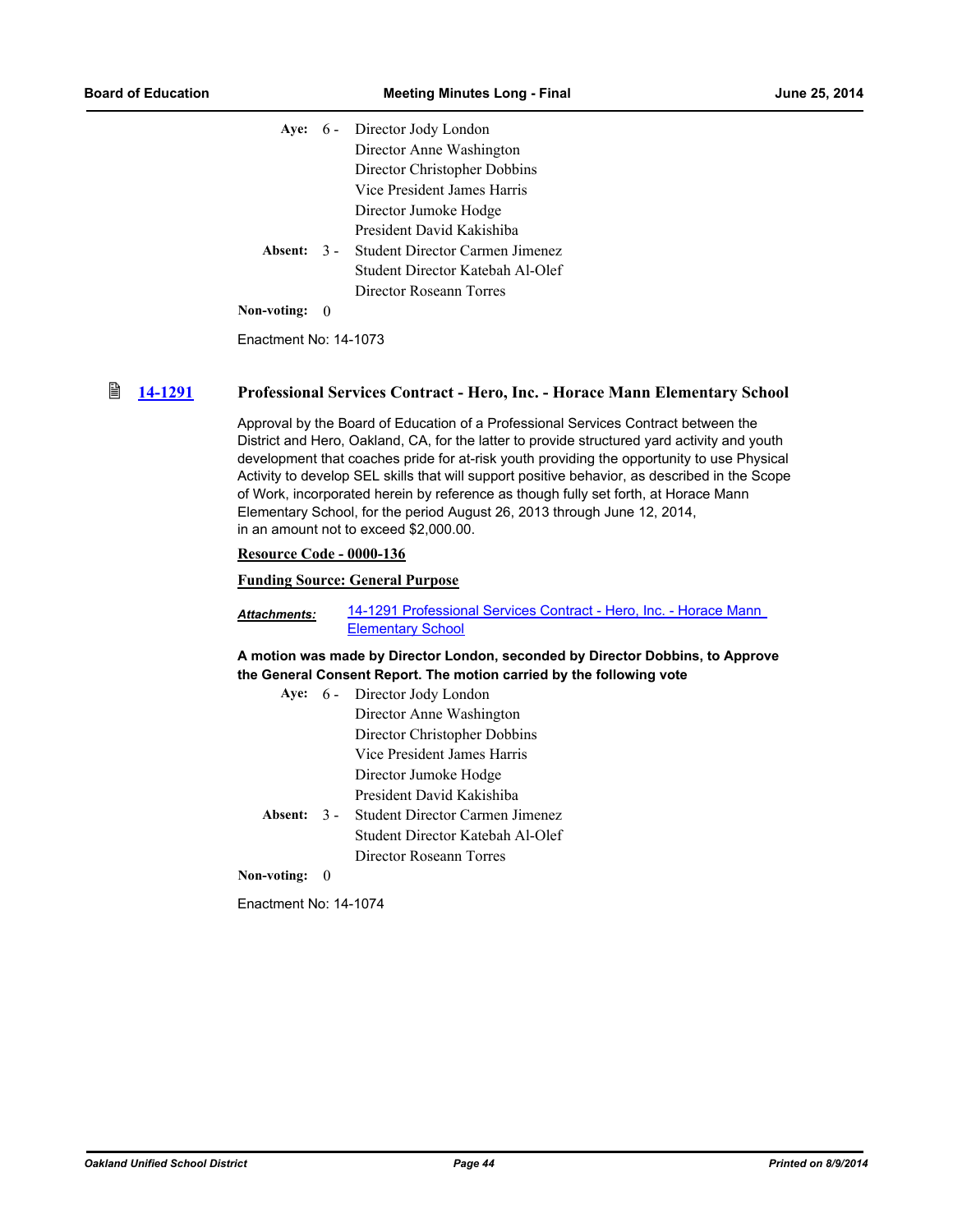#### 昏 **[14-1292](http://ousd.legistar.com/gateway.aspx?m=l&id=/matter.aspx?key=32978) Professional Services Contract - San Francisco Study Center - Glenview Elementary School**

Ratification by the Board of Education of a Professional Services Contract between the District and San Francisco Study Center, San Francisco , CA, for the latter to provide A) Support of best practices with K-3 students; B) Pull out sessions focused on Direct instruction and practice - two weekly school-day groups serving 8-10 students from 4-5th; C) Focus groups and targeted training workshops with parents and school staff; D) Collaboration with Glitter and Razz programming to ensure alignment of initiatives and establish opportunities for collaboration at the school; E) Consultancy with site administration to coordinate above activities and establish macro-level strategies to address student needs; F) On-going research to identify best, emerging and innovative practices for integration into consultancy activities and school's whole school development plan; G) Production of a report integrating a 2013-14 school year needs assessment and outline for a 2014-15 whole school development plan to support low performing students, addressing challenges and building on strengths and strategies identified through completion of activities A-F at Glenview Elementary School, for the period of April 1, 2014 through June 30, 2014, in an amount not to exceed \$10,000.00.

## **Resource Code - 3010-136**

# **Funding Source: IASA - 1 Basic Grants Low Income**

[14-1292 Professional Services Contract - San Francisco Study](http://ousd.legistar.com/gateway.aspx?M=F&ID=76594.pdf)  Center - Glenview Elementary School *Attachments:*

# **A motion was made by Director London, seconded by Director Dobbins, to Approve the General Consent Report. The motion carried by the following vote**

|             | Aye: 6 - Director Jody London          |
|-------------|----------------------------------------|
|             | Director Anne Washington               |
|             | Director Christopher Dobbins           |
|             | Vice President James Harris            |
|             | Director Jumoke Hodge                  |
|             | President David Kakishiba              |
| Absent: 3 - | <b>Student Director Carmen Jimenez</b> |
|             | Student Director Katebah Al-Olef       |
|             | Director Roseann Torres                |

**Non-voting:** 0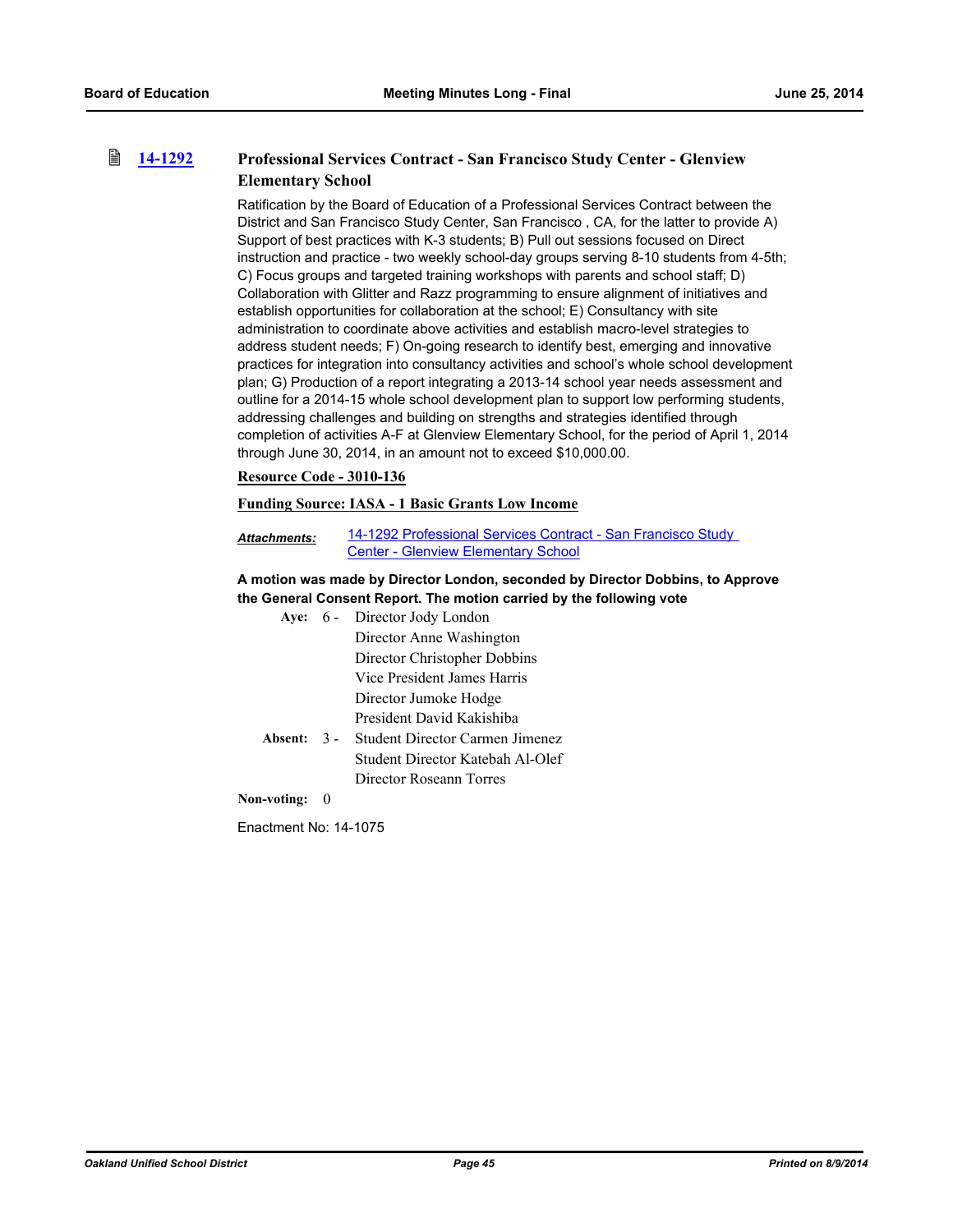#### ₿ **[14-1293](http://ousd.legistar.com/gateway.aspx?m=l&id=/matter.aspx?key=32979) Amendment No. 1, Professional Services Contract - David D. Gibson - Edna Brewer Middle School**

Ratification by the Board of Education of Amendment No. 1, Professional Services Contract between the District and David D. Gibson, for the latter to provide an additional 253 hours of service including working with staff to effectively implement Tiers I and II Restorative Justice, as described in the Scope of Work, incorporated herein by reference as though fully set forth, at Edna Brewer Middle School, in an additional amount not to exceed \$12,650.00, increasing the Contract not to exceed amount from \$31,230.00 to \$43,880.00, for the period November 8, 2013 through June 30, 2014.

# **Resource Code - 0000-210**

## **Funding Source: General Purpose**

[14-1293 Amendment No. 1, Professional Services Contract - David](http://ousd.legistar.com/gateway.aspx?M=F&ID=76696.pdf)  D. Gibson - Edna Brewer Middle School *Attachments:*

# **A motion was made by Director London, seconded by Director Dobbins, to Approve the General Consent Report. The motion carried by the following vote**

|             | Aye: 6 - Director Jody London    |
|-------------|----------------------------------|
|             | Director Anne Washington         |
|             | Director Christopher Dobbins     |
|             | Vice President James Harris      |
|             | Director Jumoke Hodge            |
|             | President David Kakishiba        |
| Absent: 3 - | Student Director Carmen Jimenez  |
|             | Student Director Katebah Al-Olef |
|             | Director Roseann Torres          |
|             |                                  |

# **Non-voting:** 0

Enactment No: 14-1076

#### ₿ **[14-1306](http://ousd.legistar.com/gateway.aspx?m=l&id=/matter.aspx?key=32986) Master Memorandum of Understanding - Bay Area Community Resources - 2014-2015 School Year**

Approval by the Board of Education of a Master Memorandum of Understanding (MOU) between District and Bay Area Community Resources, San Rafael, CA, for the latter to provide Arts, Recreation, Leadership and Family Literacy activities in its capacity as a Comprehensive After School Program Lead Agency at school sites to be determined, for the period of July 1, 2014 through August 21, 2015, in an amount not to exceed \$4,672,728.30, pursuant to the terms and conditions as specified in the MMOU.

[14-1306 Master Memorandum of Understanding - Bay Area](http://ousd.legistar.com/gateway.aspx?M=F&ID=76697.pdf)  Community Resources - 2014-2015 School Year *Attachments:*

## **A motion was made by Director London, seconded by Director Dobbins, to Approve the General Consent Report. The motion carried by the following vote**

Aye: 6 - Director Jody London Director Anne Washington Director Christopher Dobbins Vice President James Harris Director Jumoke Hodge President David Kakishiba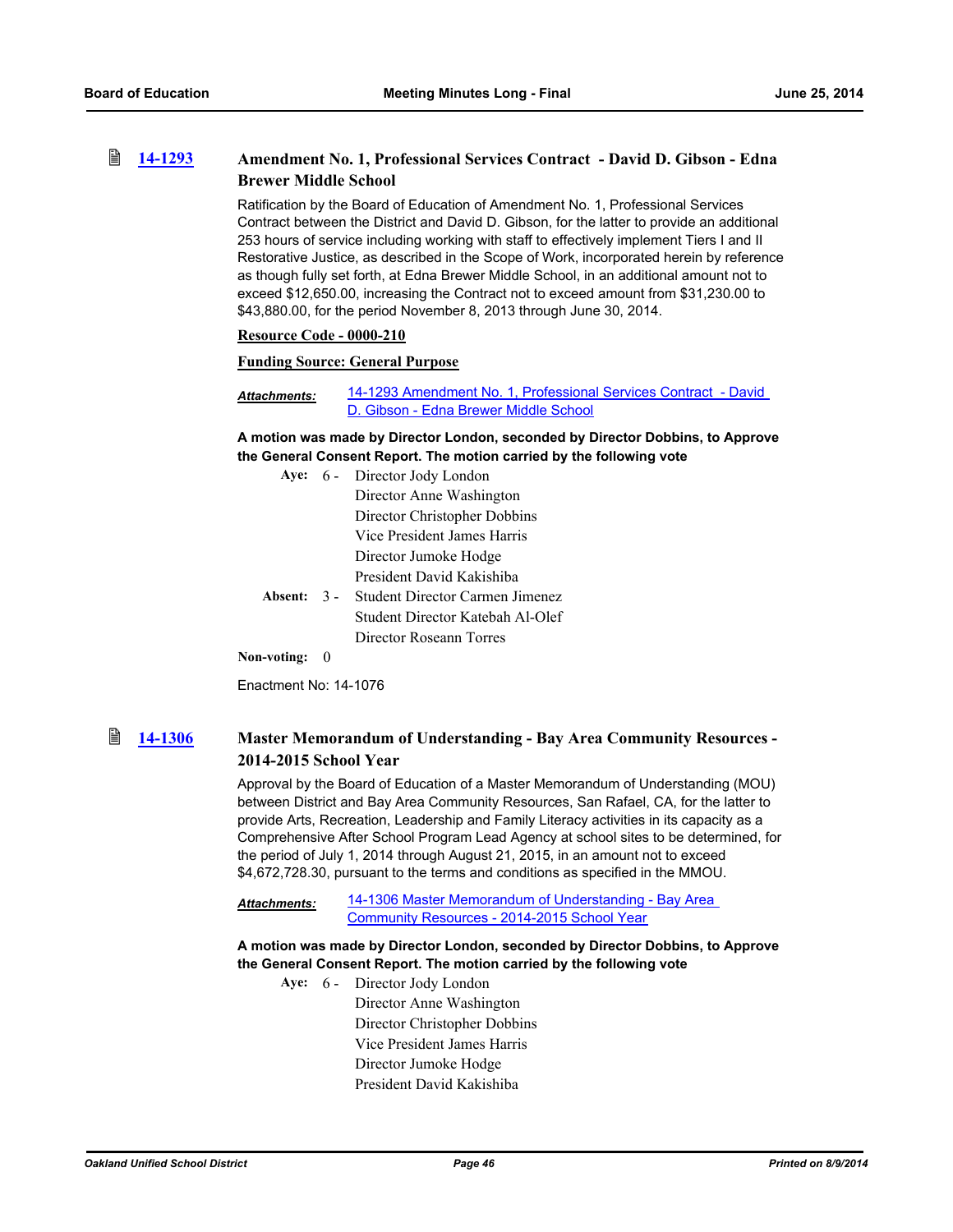**Absent:** Student Director Carmen Jimenez Student Director Katebah Al-Olef Director Roseann Torres Absent:  $3 -$ 

**Non-voting:** 0

Enactment No: 14-1077

# **14-0944 Individual Service Agreement to Master Contract for Tobinworld – Pupil 13-14-I005934-001 – Programs for Exceptional Children**

Approval by the Board of Education of an Individual Service Agreement between District and Tobinworld - Pupil 13-14-I005934-001 for services specified herein for the period of July 1, 2013 through June 30, 2014 in an amount not to exceed \$44,176.00 pursuant to terms and conditions of Master Contract with Tobinworld.

# **Resource Code - 6500-975**

# **Funding Source: Special Education**

# **A motion was made by Director London, seconded by Director Dobbins, to Approve the General Consent Report. The motion carried by the following vote**

Aye: 6 - Director Jody London Director Anne Washington Director Christopher Dobbins Vice President James Harris Director Jumoke Hodge President David Kakishiba **Absent:** Student Director Carmen Jimenez Student Director Katebah Al-Olef Director Roseann Torres Absent:  $3 -$ **Non-voting:** 0

Enactment No: 14-1078

# **14-0945 Individual Service Agreement to Master Contract for Tobinworld – Pupil 13-14-I005934-002 – Programs for Exceptional Children**

Approval by the Board of Education of an Individual Service Agreement between District and Tobinworld - Pupil 13-14-I005934-002 for services specified herein for the period of July 1, 2013 through June 30, 2014 in an amount not to exceed \$41,370.00 pursuant to terms and conditions of Master Contract with Tobinworld.

# **Resource Code - 6500-975**

**Funding Source: Special Education**

# **A motion was made by Director London, seconded by Director Dobbins, to Approve the General Consent Report. The motion carried by the following vote**

Aye: 6 - Director Jody London Director Anne Washington Director Christopher Dobbins Vice President James Harris Director Jumoke Hodge President David Kakishiba **Absent:** Student Director Carmen Jimenez Student Director Katebah Al-Olef Director Roseann Torres Absent:  $3 -$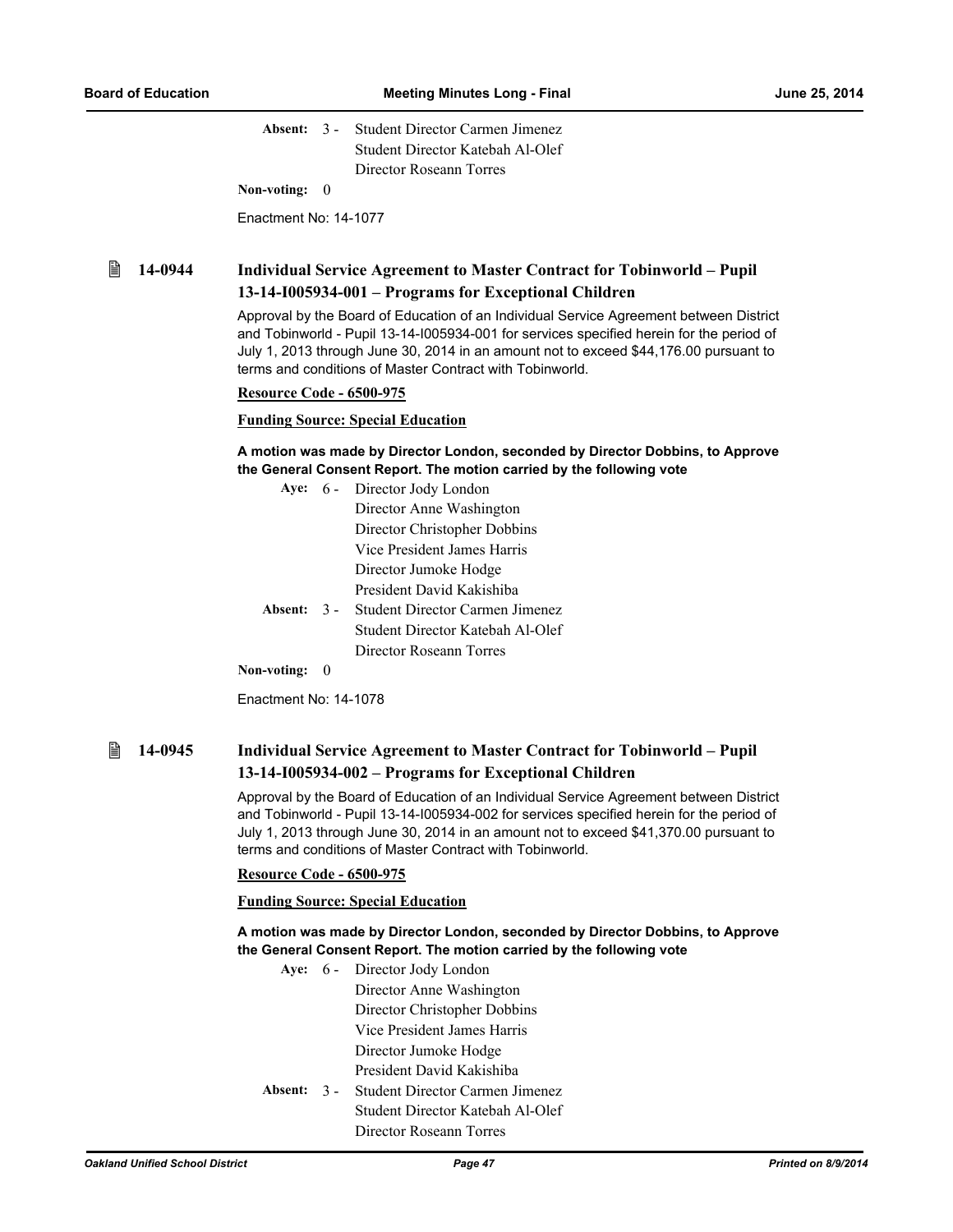**Non-voting:** 0

Enactment No: 14-1079

# **14-0946 Individual Service Agreement to Master Contract for STE Consultants, LLC – Pupil 13-14-I002400-002 – Programs for Exceptional Children**

Approval by the Board of Education of an Individual Service Agreement between District and STE Consultants, LLC - Pupil 13-14-I002400-002 for services specified herein for the period of July 1, 2013 through June 30, 2014 in an amount not to exceed \$22,725.00 pursuant to terms and conditions of Master Contract with STE Consultants, LLC.

# **Resource Code - 6500-975**

## **Funding Source: Special Education**

# **A motion was made by Director London, seconded by Director Dobbins, to Approve the General Consent Report. The motion carried by the following vote**

- Aye: 6 Director Jody London Director Anne Washington Director Christopher Dobbins Vice President James Harris Director Jumoke Hodge President David Kakishiba **Student Director Carmen Jimenez**
- Student Director Katebah Al-Olef Director Roseann Torres Absent:  $3 -$

**Non-voting:** 0

Enactment No: 14-1080

# **14-0947 Individual Service Agreement to Master Contract for STE Consultants, LLC – Pupil 13-14-I002400-270111 – Programs for Exceptional Children**

Approval by the Board of Education of an Individual Service Agreement between District and STE Consultants, LLC - Pupil 13-14-I002400-270111 for services specified herein for the period of July 1, 2013 through June 30, 2014 in an amount not to exceed \$59,010.00 pursuant to terms and conditions of Master Contract with STE Consultants, LLC.

#### **Resource Code - 6500-975**

#### **Funding Source: Special Education**

**A motion was made by Director London, seconded by Director Dobbins, to Approve the General Consent Report. The motion carried by the following vote**

- Aye: 6 Director Jody London Director Anne Washington Director Christopher Dobbins Vice President James Harris Director Jumoke Hodge President David Kakishiba **Student Director Carmen Jimenez** Absent:  $3 -$
- Student Director Katebah Al-Olef Director Roseann Torres

**Non-voting:** 0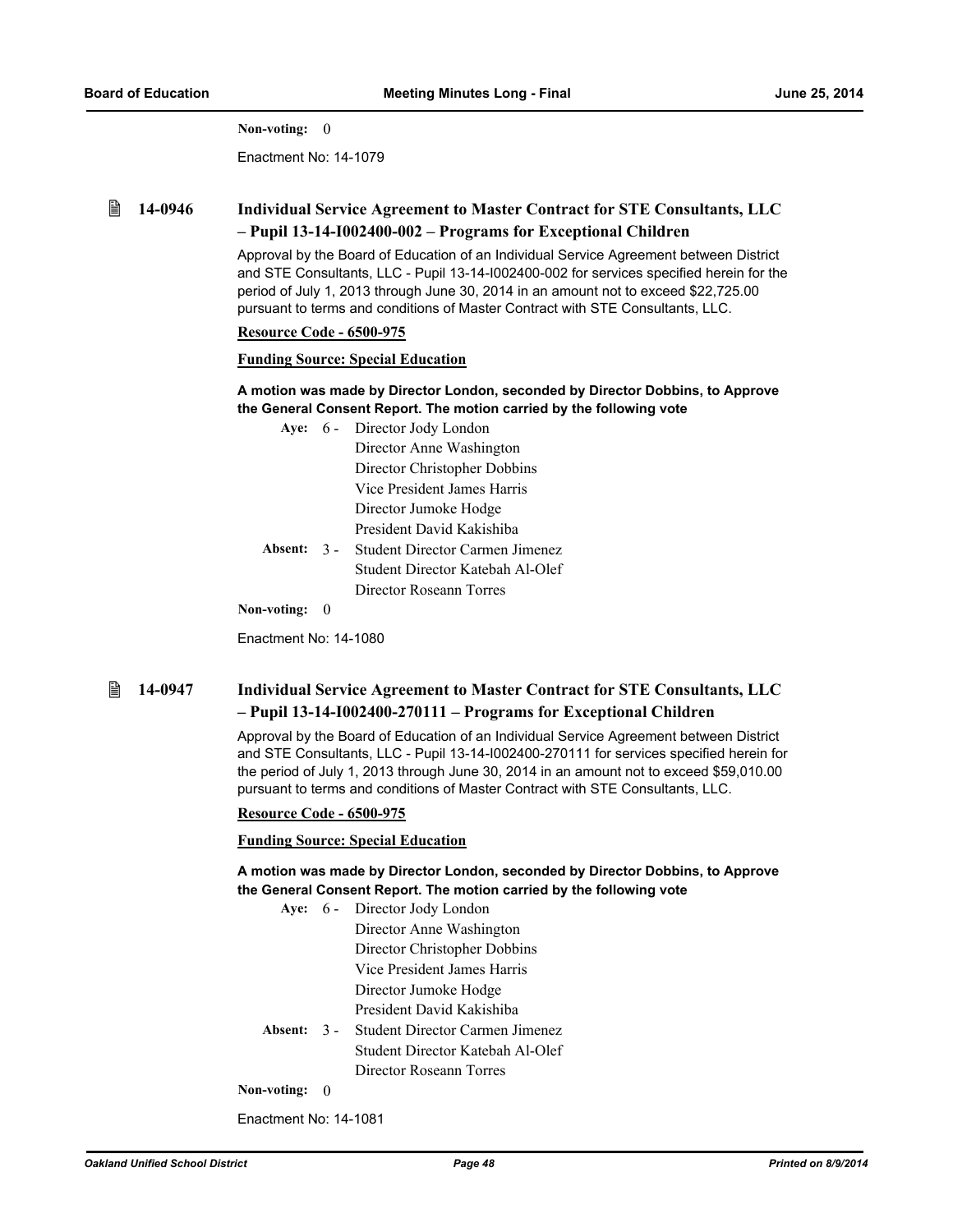#### ₿ **14-0948 Individual Service Agreement to Master Contract for STE Consultants, LLC – Pupil 13-14-I002400-7107443976 – Programs for Exceptional Children**

Approval by the Board of Education of an Individual Service Agreement between District and STE Consultants, LLC - Pupil 13-14-I002400-7107443976 for services specified herein for the period of July 1, 2013 through June 30, 2014 in an amount not to exceed \$53,390.00 pursuant to terms and conditions of Master Contract with STE Consultants, LLC.

# **Resource Code - 6500-975**

# **Funding Source: Special Education**

**A motion was made by Director London, seconded by Director Dobbins, to Approve the General Consent Report. The motion carried by the following vote**

Aye: 6 - Director Jody London Director Anne Washington Director Christopher Dobbins Vice President James Harris Director Jumoke Hodge President David Kakishiba **Absent:** Student Director Carmen Jimenez Student Director Katebah Al-Olef Absent:  $3 -$ 

**Non-voting:** 0

Enactment No: 14-1082

# **14-0949 Individual Service Agreement to Master Contract for STE Consultants, LLC – Pupil 13-14-I002400-003 – Programs for Exceptional Children**

Director Roseann Torres

Approval by the Board of Education of an Individual Service Agreement between District and STE Consultants, LLC - Pupil 13-14-I002400-003 for services specified herein for the period of July 1, 2013 through June 30, 2014 in an amount not to exceed \$44,960.00 pursuant to terms and conditions of Master Contract with STE Consultants, LLC.

# **Resource Code - 6500-975**

**Funding Source: Special Education**

# **A motion was made by Director London, seconded by Director Dobbins, to Approve the General Consent Report. The motion carried by the following vote**

Aye: 6 - Director Jody London Director Anne Washington Director Christopher Dobbins Vice President James Harris Director Jumoke Hodge President David Kakishiba **Absent:** Student Director Carmen Jimenez Student Director Katebah Al-Olef Director Roseann Torres Absent:  $3 -$ **Non-voting:** 0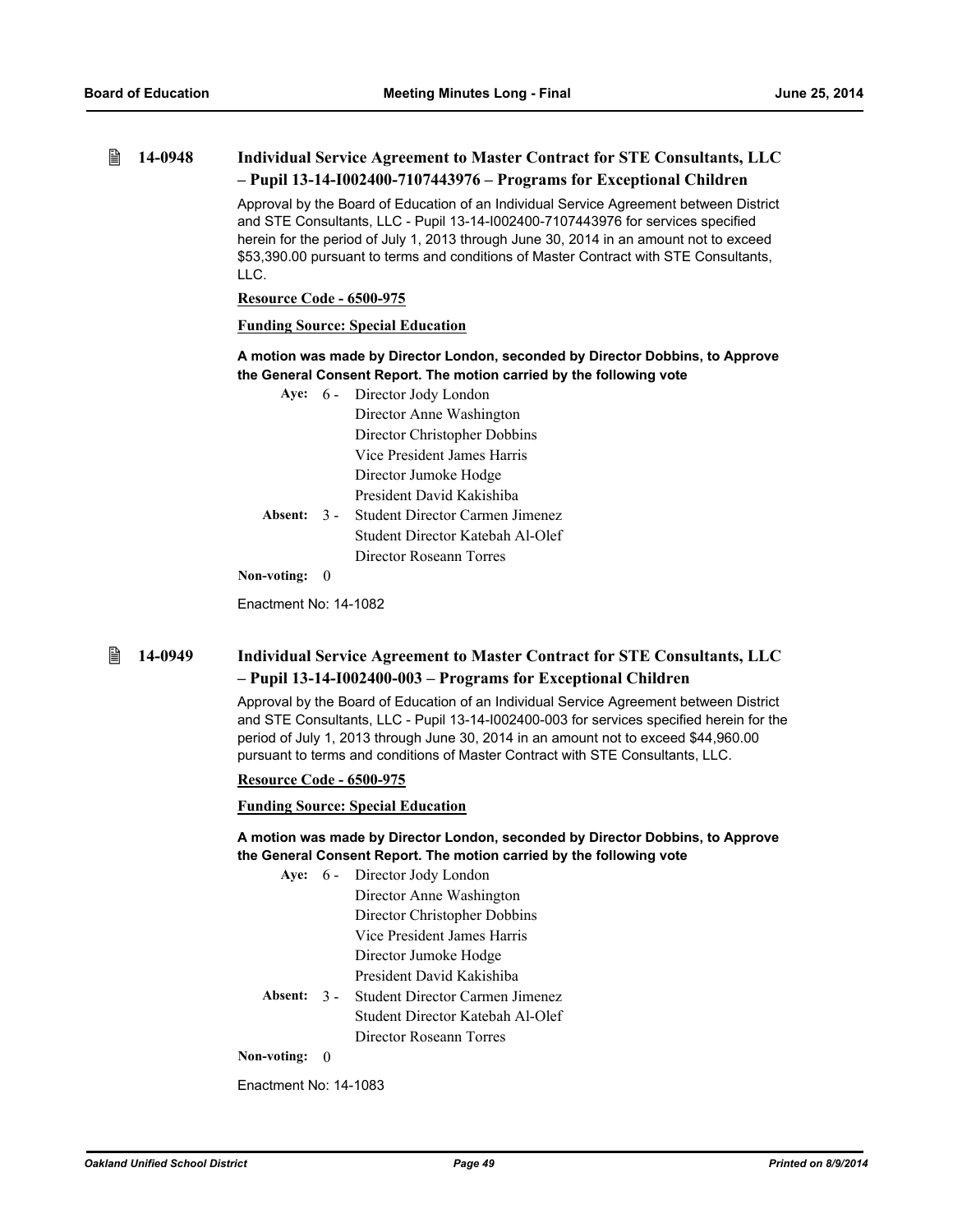#### ₿ **14-0950 Individual Service Agreement to Master Contract for STE Consultants, LLC – Pupil 13-14-I002400-320605 – Programs for Exceptional Children**

Approval by the Board of Education of an Individual Service Agreement between District and STE Consultants, LLC - Pupil 13-14-I002400-320605 for services specified herein for the period of July 1, 2013 through June 30, 2014 in an amount not to exceed \$59,010.00 pursuant to terms and conditions of Master Contract with STE Consultants, LLC.

# **Resource Code - 6500-975**

# **Funding Source: Special Education**

**A motion was made by Director London, seconded by Director Dobbins, to Approve the General Consent Report. The motion carried by the following vote**

|                    | Aye: 6 - Director Jody London          |
|--------------------|----------------------------------------|
|                    | Director Anne Washington               |
|                    | Director Christopher Dobbins           |
|                    | Vice President James Harris            |
|                    | Director Jumoke Hodge                  |
|                    | President David Kakishiba              |
| <b>Absent:</b> 3 - | <b>Student Director Carmen Jimenez</b> |
|                    | Student Director Katebah Al-Olef       |
|                    | Director Roseann Torres                |
|                    |                                        |

**Non-voting:** 0

Enactment No: 14-1084

#### **14-0951 Individual Service Agreement to Master Contract for Stars High School –**  眥 **Pupil 13-14-V011626-MARAR0428A – Programs for Exceptional Children**

Approval by the Board of Education of an Individual Service Agreement between District and Stars High School - Pupil 13-14-V011626-MARAR0428A for services specified herein for the period of February 13, 2014 through June 30, 2014 in an amount not to exceed \$11,840.00 pursuant to terms and conditions of Master Contract with Stars High School.

# **Resource Code - 6500-975**

# **Funding Source: Special Education**

**A motion was made by Director London, seconded by Director Dobbins, to Approve the General Consent Report. The motion carried by the following vote**

|                    | Aye: 6 - Director Jody London          |
|--------------------|----------------------------------------|
|                    | Director Anne Washington               |
|                    | Director Christopher Dobbins           |
|                    | Vice President James Harris            |
|                    | Director Jumoke Hodge                  |
|                    | President David Kakishiba              |
| <b>Absent:</b> 3 - | <b>Student Director Carmen Jimenez</b> |
|                    | Student Director Katebah Al-Olef       |
|                    | Director Roseann Torres                |
|                    |                                        |

**Non-voting:** 0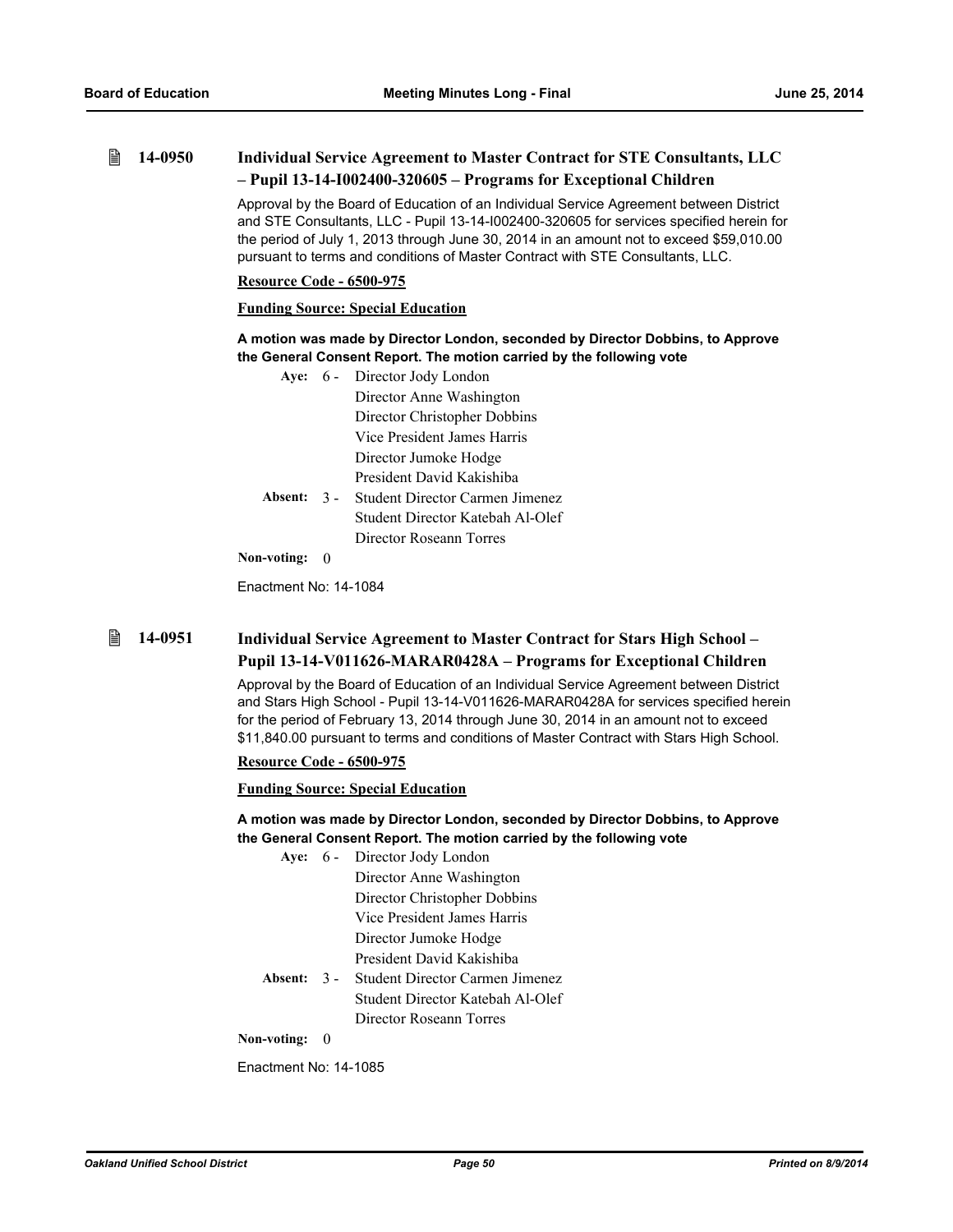#### ₿ **14-0952 Individual Service Agreement to Master Contract for Raskob Learning Institute and Day School – Pupil 13-14-V004410-309850 – Programs for Exceptional Children**

Approval by the Board of Education of an Individual Service Agreement between District and Raskob Learning Institute and Day School - Pupil 13-14-V004410-309850 for services specified herein for the period of July 1, 2013 through June 30, 2014 in an amount not to exceed \$55,379.60 pursuant to terms and conditions of Master Contract with Raskob Learning Institute and Day School.

# **Resource Code - 6500-975**

# **Funding Source: Special Education**

**A motion was made by Director London, seconded by Director Dobbins, to Approve the General Consent Report. The motion carried by the following vote**

Aye: 6 - Director Jody London Director Anne Washington Director Christopher Dobbins Vice President James Harris Director Jumoke Hodge President David Kakishiba Absent: 3 - Student Director Carmen Jimenez Student Director Katebah Al-Olef Director Roseann Torres

**Non-voting:** 0

Enactment No: 14-1086

**14-0955 Individual Service Agreement to Master Contract for Raskob Learning Institute and Day School – Pupil 13-14-V004410-306269 – Programs for Exceptional Children**

> Approval by the Board of Education of an Individual Service Agreement between District and Raskob Learning Institute and Day School - Pupil 13-14-V004410-306269 for services specified herein for the period of July 1, 2013 through June 30, 2014 in an amount not to exceed \$41,079.60 pursuant to terms and conditions of Master Contract with Raskob Learning Institute and Day School.

# **Resource Code - 6500-975**

# **Funding Source: Special Education**

**A motion was made by Director London, seconded by Director Dobbins, to Approve the General Consent Report. The motion carried by the following vote**

Aye: 6 - Director Jody London Director Anne Washington Director Christopher Dobbins Vice President James Harris Director Jumoke Hodge President David Kakishiba **Absent:** Student Director Carmen Jimenez Student Director Katebah Al-Olef Director Roseann Torres Absent:  $3 -$ 

**Non-voting:** 0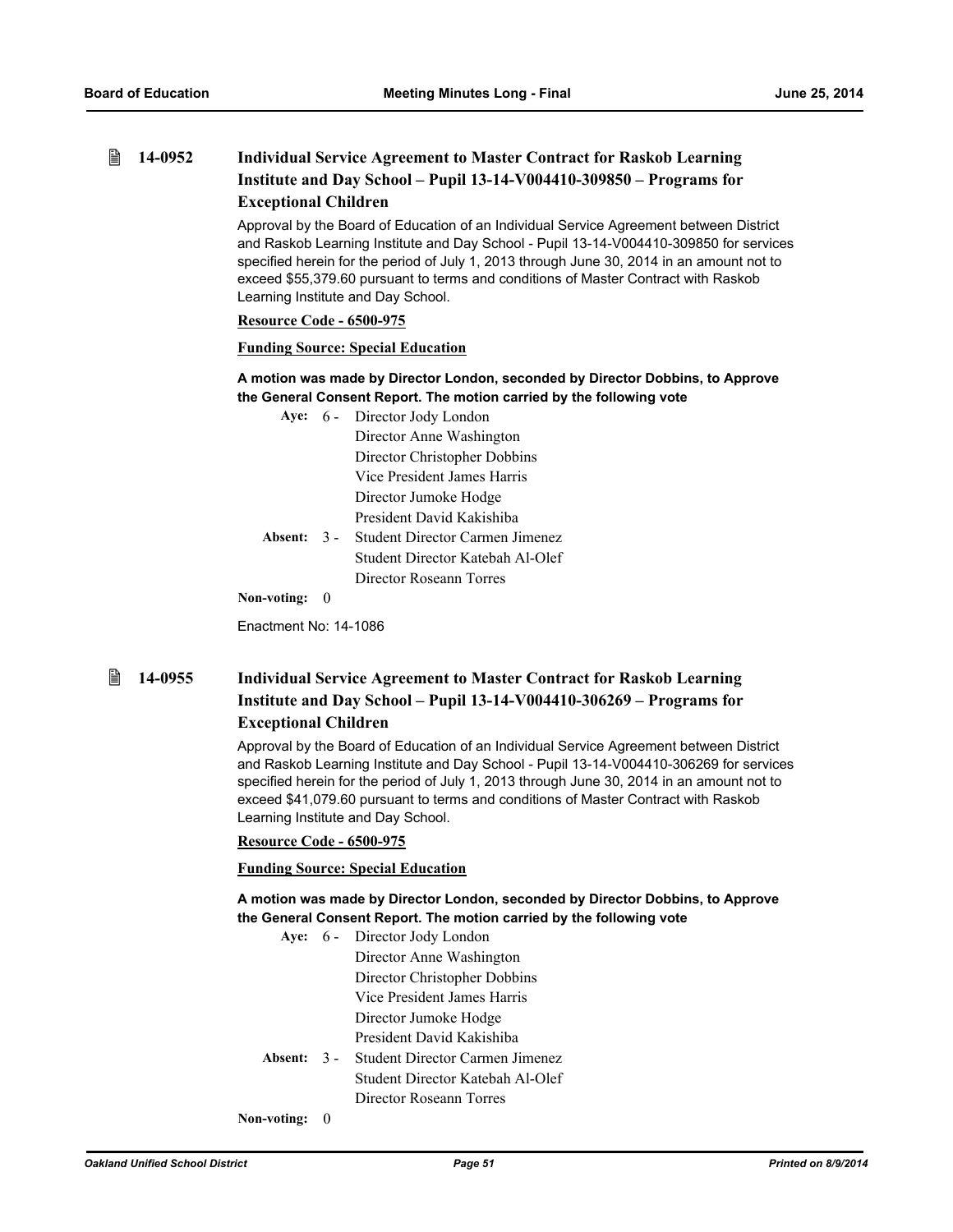#### 昏 **14-1003 Individual Service Agreement to Master Contract for Maxim Healthcare Services, Inc.– Pupil 13-14-V052070-336882 – Programs for Exceptional Children**

Approval by the Board of Education of an Individual Service Agreement between District and Maxim Healthcare Services, Inc.- Pupil 13-14-V052070-336882 for services specified herein for the period of January 13, 2014 through June 30, 2014 in an amount not to exceed \$47,125.00 pursuant to terms and conditions of Master Contract with Maxim Healthcare Services, Inc.

# **Resource Code - 6500-975**

**Funding Source: Special Education**

#### 昏 **14-1136 Individual Service Agreement to Master Contract for Maxim Healthcare Services, Inc.– Pupil 13-14-V052070-019 – Programs for Exceptional Children**

Approval by the Board of Education of an Individual Service Agreement between District and Maxim Healthcare Services, Inc.- Pupil 13-14-V052070-019 for services specified herein for the period of July 1, 2013 through June 30, 2014 in an amount not to exceed \$79,100.00 pursuant to terms and conditions of Master Contract with Maxim Healthcare Services, Inc.

# **Resource Code - 6500-975**

**Funding Source: Special Education**

# **14-1137 Individual Service Agreement to Master Contract for Maxim Healthcare Services, Inc.– Pupil 13-14-V052070-1122048033 – Programs for Exceptional Children**

Approval by the Board of Education of an Individual Service Agreement between District and Maxim Healthcare Services, Inc.- Pupil 13-14-V052070-1122048033 for services specified herein for the period of November 1, 2013 through June 30, 2014 in an amount not to exceed \$8,250.00 pursuant to terms and conditions of Master Contract with Maxim Healthcare Services, Inc.

# **Resource Code - 6500-975**

### **Funding Source: Special Education**

# **A motion was made by Director London, seconded by Director Dobbins, to Approve the General Consent Report. The motion carried by the following vote**

Aye: 6 - Director Jody London Director Anne Washington Director Christopher Dobbins Vice President James Harris Director Jumoke Hodge President David Kakishiba **Student Director Carmen Jimenez** Student Director Katebah Al-Olef Director Roseann Torres Absent: 3 -

**Non-voting:** 0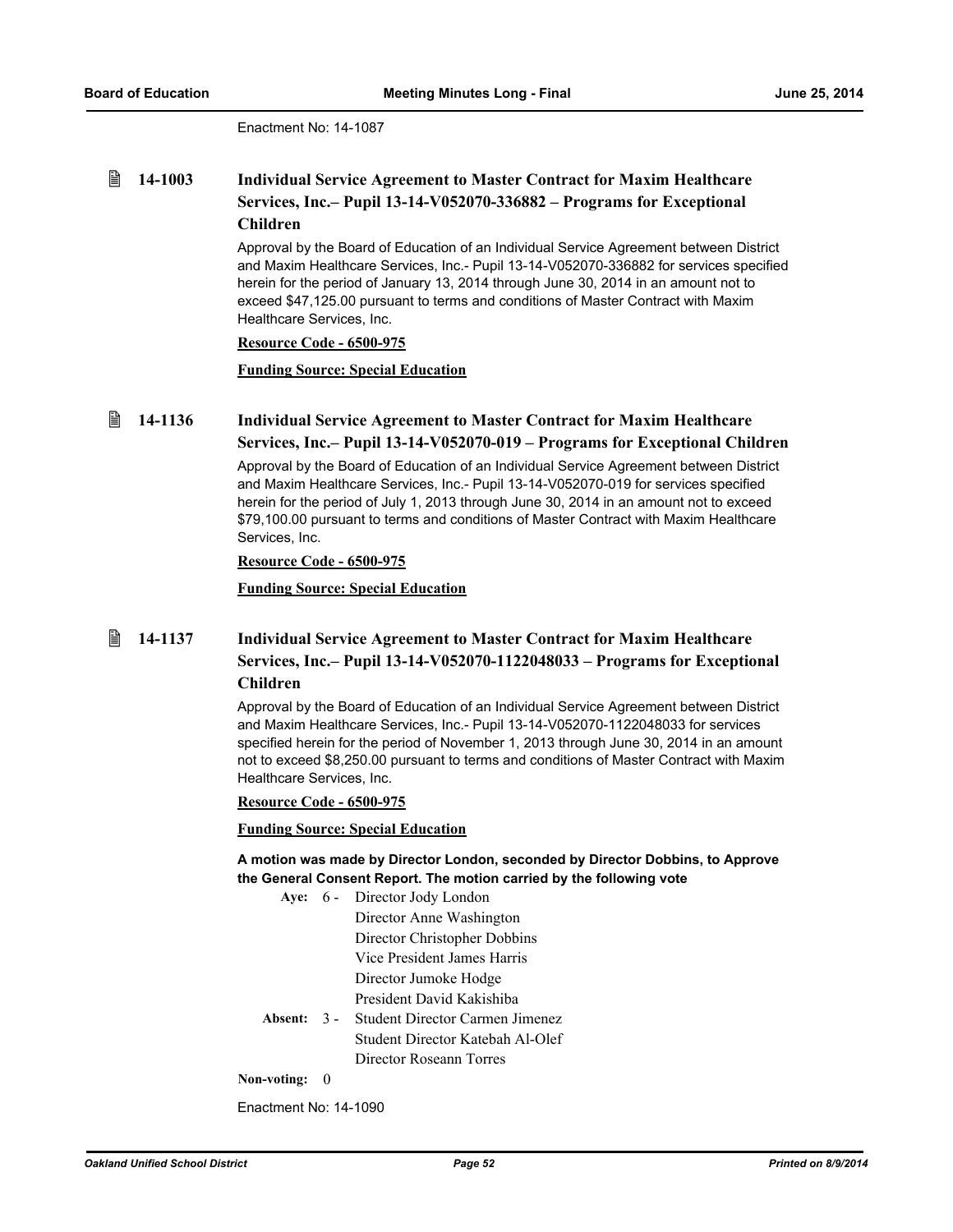#### 昏 **14-1138 Individual Service Agreement to Master Contract for Maxim Healthcare Services, Inc.– Pupil 13-14-V052070-335304 – Programs for Exceptional Children**

Approval by the Board of Education of an Individual Service Agreement between District and Maxim Healthcare Services, Inc.- Pupil 13-14-V052070-335304 for services specified herein for the period of January 6, 2014 through June 30, 2014 in an amount not to exceed \$48,000.00 pursuant to terms and conditions of Master Contract with Maxim Healthcare Services, Inc.

# **Resource Code - 6500-975**

# **Funding Source: Special Education**

**A motion was made by Director London, seconded by Director Dobbins, to Approve the General Consent Report. The motion carried by the following vote**

Aye: 6 - Director Jody London Director Anne Washington Director Christopher Dobbins Vice President James Harris Director Jumoke Hodge President David Kakishiba Absent: 3 - Student Director Carmen Jimenez Student Director Katebah Al-Olef Director Roseann Torres

**Non-voting:** 0

Enactment No: 14-1091

眥

# **14-1139 Individual Service Agreement to Master Contract for Maxim Healthcare Services, Inc.– Pupil 13-14-V052070-349907 – Programs for Exceptional Children**

Approval by the Board of Education of an Individual Service Agreement between District and Maxim Healthcare Services, Inc.- Pupil 13-14-V052070-349907 for services specified herein for the period of December 16, 2013 through June 30, 2014 in an amount not to exceed \$33,000.00 pursuant to terms and conditions of Master Contract with Maxim Healthcare Services, Inc.

**Resource Code - 6500-975**

**Funding Source: Special Education**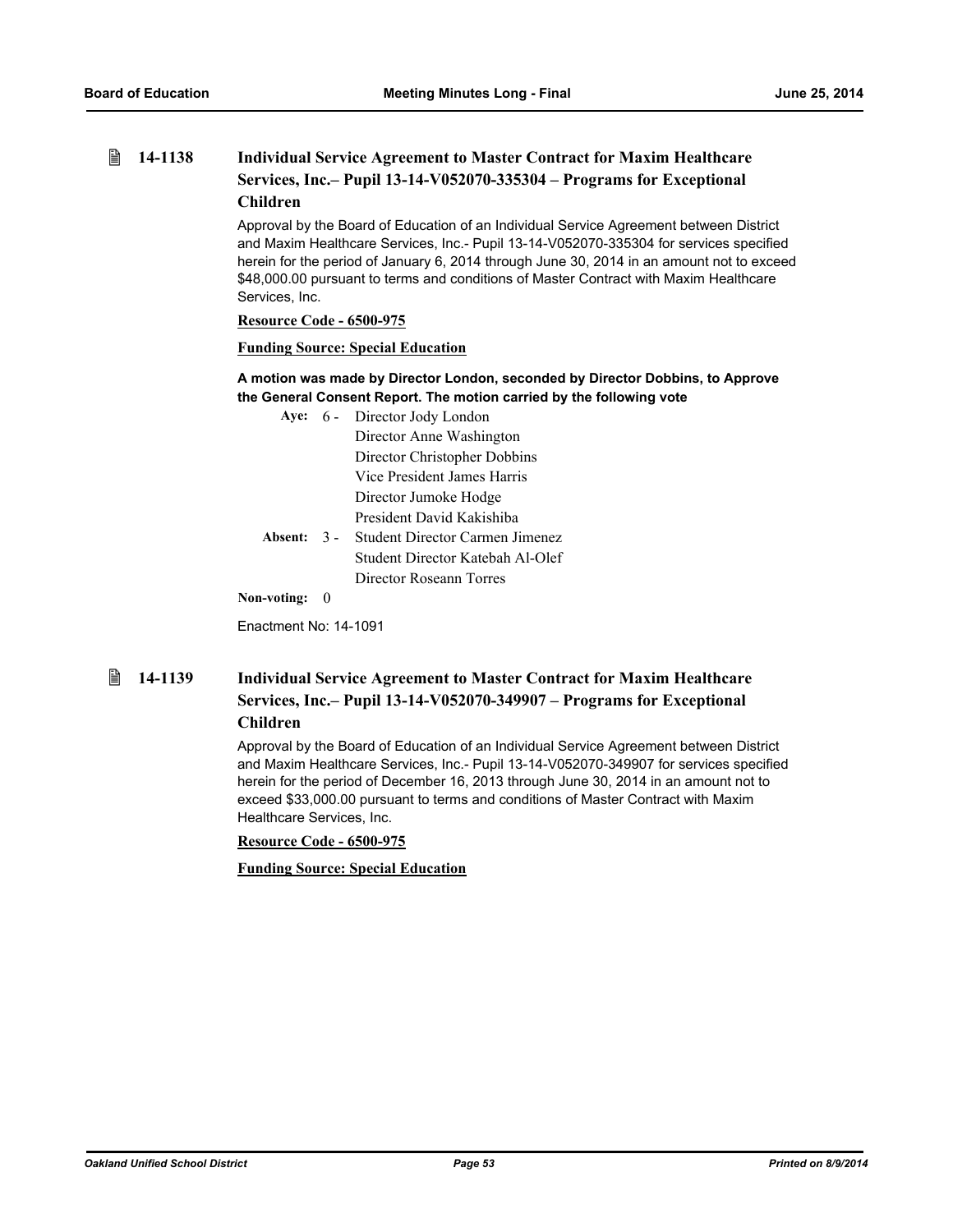#### ₿ **14-1140 Individual Service Agreement to Master Contract for Maxim Healthcare Services, Inc.– Pupil 13-14-V052070-306297 – Programs for Exceptional Children**

Approval by the Board of Education of an Individual Service Agreement between District and Maxim Healthcare Services, Inc.- Pupil 13-14-V052070-306297 for services specified herein for the period of January 6, 2014 through June 30, 2014 in an amount not to exceed \$5,995.00.00 pursuant to terms and conditions of Master Contract with Maxim Healthcare Services, Inc.

# **Resource Code - 6500-975**

**Funding Source: Special Education**

#### 眥 **14-1141 Individual Service Agreement to Master Contract for Maxim Healthcare Services, Inc.– Pupil 13-14-V052070-241712 – Programs for Exceptional Children**

Approval by the Board of Education of an Individual Service Agreement between District and Maxim Healthcare Services, Inc.- Pupil 13-14-V052070-241712 for services specified herein for the period of October 25, 2013 through June 30, 2014 in an amount not to exceed \$54,250.00.00 pursuant to terms and conditions of Master Contract with Maxim Healthcare Services, Inc.

# **Resource Code - 6500-975**

# **Funding Source: Special Education**

# **A motion was made by Director London, seconded by Director Dobbins, to Approve the General Consent Report. The motion carried by the following vote**

- Aye: 6 Director Jody London Director Anne Washington Director Christopher Dobbins Vice President James Harris Director Jumoke Hodge President David Kakishiba **Absent:** Student Director Carmen Jimenez Absent:  $3 -$
- Student Director Katebah Al-Olef Director Roseann Torres

**Non-voting:** 0

Enactment No: 14-1094

# **14-1142 Individual Service Agreement to Master Contract for Fred Finch Youth Center – Pupil 13-14-V052905-361392 – Programs for Exceptional Children**

Approval by the Board of Education of an Individual Service Agreement between District and Fred Finch Youth Center - Pupil 13-14-V052905-361392 for services specified herein for the period of July 1, 2013 through June 30, 2014 in an amount not to exceed \$39,100.00 pursuant to terms and conditions of Master Contract with Fred Finch Youth Center.

# **Resource Code - 6500-975**

# **Funding Source: Special Education**

*Oakland Unified School District Page 54 Printed on 8/9/2014*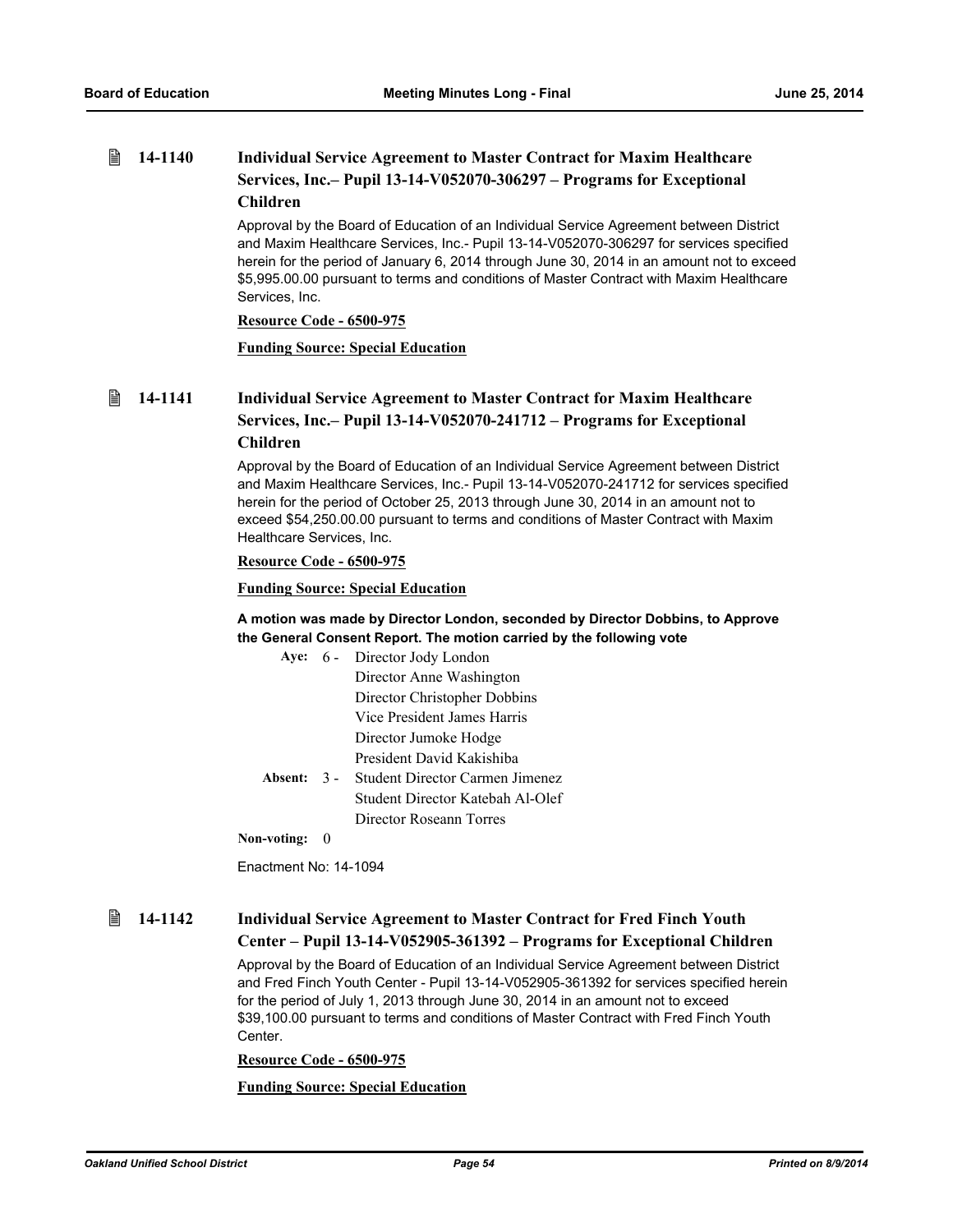#### 昏 **14-1143 Individual Service Agreement to Master Contract for Via Center – Pupil 13-14-V005521-212599 – Programs for Exceptional Children**

Approval by the Board of Education of an Individual Service Agreement between District and Via Center - Pupil 13-14-V005521-212599 for services specified herein for the period of July 1, 2013 through June 30, 2014 in an amount not to exceed \$53,714.00 pursuant to terms and conditions of Master Contract with Via Center.

# **Resource Code - 6500-975**

# **Funding Source: Special Education**

**A motion was made by Director London, seconded by Director Dobbins, to Approve the General Consent Report. The motion carried by the following vote**

|              | Aye: 6 - Director Jody London    |
|--------------|----------------------------------|
|              | Director Anne Washington         |
|              | Director Christopher Dobbins     |
|              | Vice President James Harris      |
|              | Director Jumoke Hodge            |
|              | President David Kakishiba        |
| Absent: $3-$ | Student Director Carmen Jimenez  |
|              | Student Director Katebah Al-Olef |
|              | Director Roseann Torres          |
| $\cdots$     |                                  |

**Non-voting:** 0

Enactment No: 14-1096

# **14-1144 Individual Service Agreement to Master Contract for Lincoln Child Center – Pupil 13-14-I003181-242156 – Programs for Exceptional Children**

Approval by the Board of Education of an Individual Service Agreement between District and Lincoln Child Center - Pupil 13-14-I003181-242156 for services specified herein for the period of September 17, 2013 through June 30, 2014 in an amount not to exceed \$29,556.79 pursuant to terms and conditions of Master Contract with Lincoln Child Center.

# **Resource Code - 6500-975**

# **Funding Source: Special Education**

**A motion was made by Director London, seconded by Director Dobbins, to Approve the General Consent Report. The motion carried by the following vote**

|                    | Aye: 6 - Director Jody London          |
|--------------------|----------------------------------------|
|                    | Director Anne Washington               |
|                    | Director Christopher Dobbins           |
|                    | Vice President James Harris            |
|                    | Director Jumoke Hodge                  |
|                    | President David Kakishiba              |
| <b>Absent:</b> 3 - | <b>Student Director Carmen Jimenez</b> |
|                    | Student Director Katebah Al-Olef       |
|                    | Director Roseann Torres                |
|                    |                                        |

**Non-voting:** 0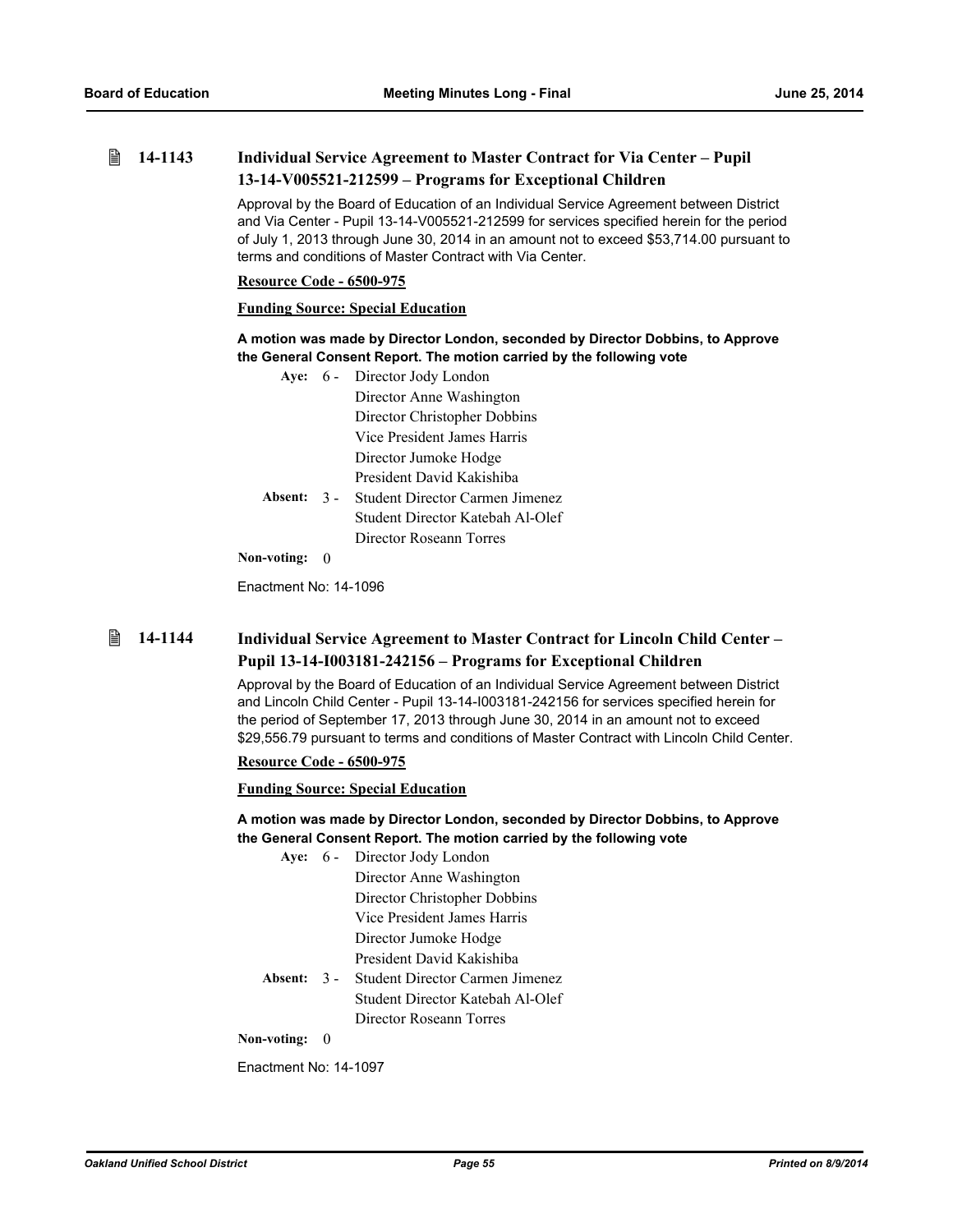#### ₿ **14-1146 Individual Service Agreement to Master Contract for Bayhill High School – Pupil 13-14-I003940-010 – Programs for Exceptional Children**

Approval by the Board of Education of an Individual Service Agreement between District and Bayhill High School - Pupil 13-14-I003940-010 for services specified herein for the period of July 1, 2013 through June 30, 2014 in an amount not to exceed \$31,230.00 pursuant to terms and conditions of Master Contract with Bayhill High School.

**Resource Code - 6500-975**

**Funding Source: Special Education**

#### **14-1149 Individual Service Agreement to Master Contract for Bayhill High School –**  ₿ **Pupil 13-14-I003940-009 – Programs for Exceptional Children**

Approval by the Board of Education of an Individual Service Agreement between District and Bayhill High School - Pupil 13-14-I003940-009 for services specified herein for the period of July 1, 2013 through June 30, 2014 in an amount not to exceed \$41,684.00 pursuant to terms and conditions of Master Contract with Bayhill High School.

# **Resource Code - 6500-975**

## **Funding Source: Special Education**

**A motion was made by Director London, seconded by Director Dobbins, to Approve the General Consent Report. The motion carried by the following vote**

Aye: 6 - Director Jody London Director Anne Washington Director Christopher Dobbins Vice President James Harris Director Jumoke Hodge President David Kakishiba **Absent:** Student Director Carmen Jimenez Student Director Katebah Al-Olef Director Roseann Torres Absent:  $3 -$ 

#### **Non-voting:** 0

Enactment No: 14-1099

#### ₿ **14-1152 Individual Service Agreement to Master Contract for Bayhill High School – Pupil 13-14-I003940-003 – Programs for Exceptional Children**

Approval by the Board of Education of an Individual Service Agreement between District and Bayhill High School - Pupil 13-14-I003940-003 for services specified herein for the period of July 1, 2013 through June 30, 2014 in an amount not to exceed \$30,780.00 pursuant to terms and conditions of Master Contract with Bayhill High School.

# **Resource Code - 6500-975**

**Funding Source: Special Education**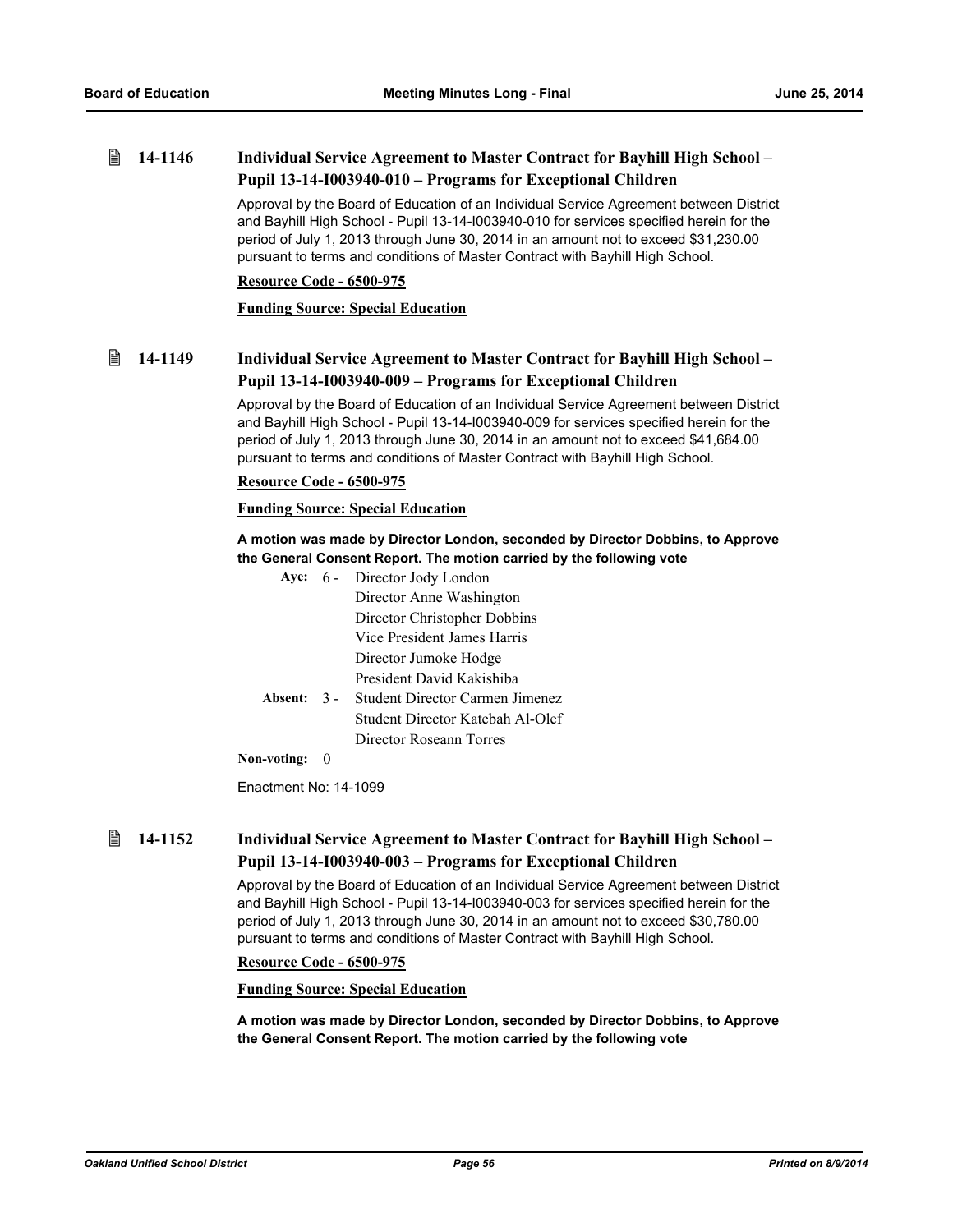|               | Aye: 6 - Director Jody London          |
|---------------|----------------------------------------|
|               | Director Anne Washington               |
|               | Director Christopher Dobbins           |
|               | Vice President James Harris            |
|               | Director Jumoke Hodge                  |
|               | President David Kakishiba              |
| Absent: $3 -$ | <b>Student Director Carmen Jimenez</b> |
|               | Student Director Katebah Al-Olef       |
|               | Director Roseann Torres                |
| Non-voting:   |                                        |

#### 眥 **14-1155 Individual Service Agreement to Master Contract for Bayhill High School – Pupil 13-14-I003940-002 – Programs for Exceptional Children**

Approval by the Board of Education of an Individual Service Agreement between District and Bayhill High School - Pupil 13-14-I003940-002 for services specified herein for the period of July 1, 2013 through June 30, 2014 in an amount not to exceed \$36,954.00 pursuant to terms and conditions of Master Contract with Bayhill High School.

# **Resource Code - 6500-975**

## **Funding Source: Special Education**

# **A motion was made by Director London, seconded by Director Dobbins, to Approve the General Consent Report. The motion carried by the following vote**

|               | Aye: 6 - Director Jody London          |
|---------------|----------------------------------------|
|               | Director Anne Washington               |
|               | Director Christopher Dobbins           |
|               | Vice President James Harris            |
|               | Director Jumoke Hodge                  |
|               | President David Kakishiba              |
| Absent: $3 -$ | <b>Student Director Carmen Jimenez</b> |
|               | Student Director Katebah Al-Olef       |
|               | Director Roseann Torres                |

**Non-voting:** 0

Enactment No: 14-1101

#### **14-1158 Individual Service Agreement to Master Contract for Bayhill High School –**  B. **Pupil 13-14-I003940-006 – Programs for Exceptional Children**

Approval by the Board of Education of an Individual Service Agreement between District and Bayhill High School - Pupil 13-14-I003940-006 for services specified herein for the period of July 1, 2013 through June 30, 2014 in an amount not to exceed \$45,507.50 pursuant to terms and conditions of Master Contract with Bayhill High School.

### **Resource Code - 6500-975**

# **Funding Source: Special Education**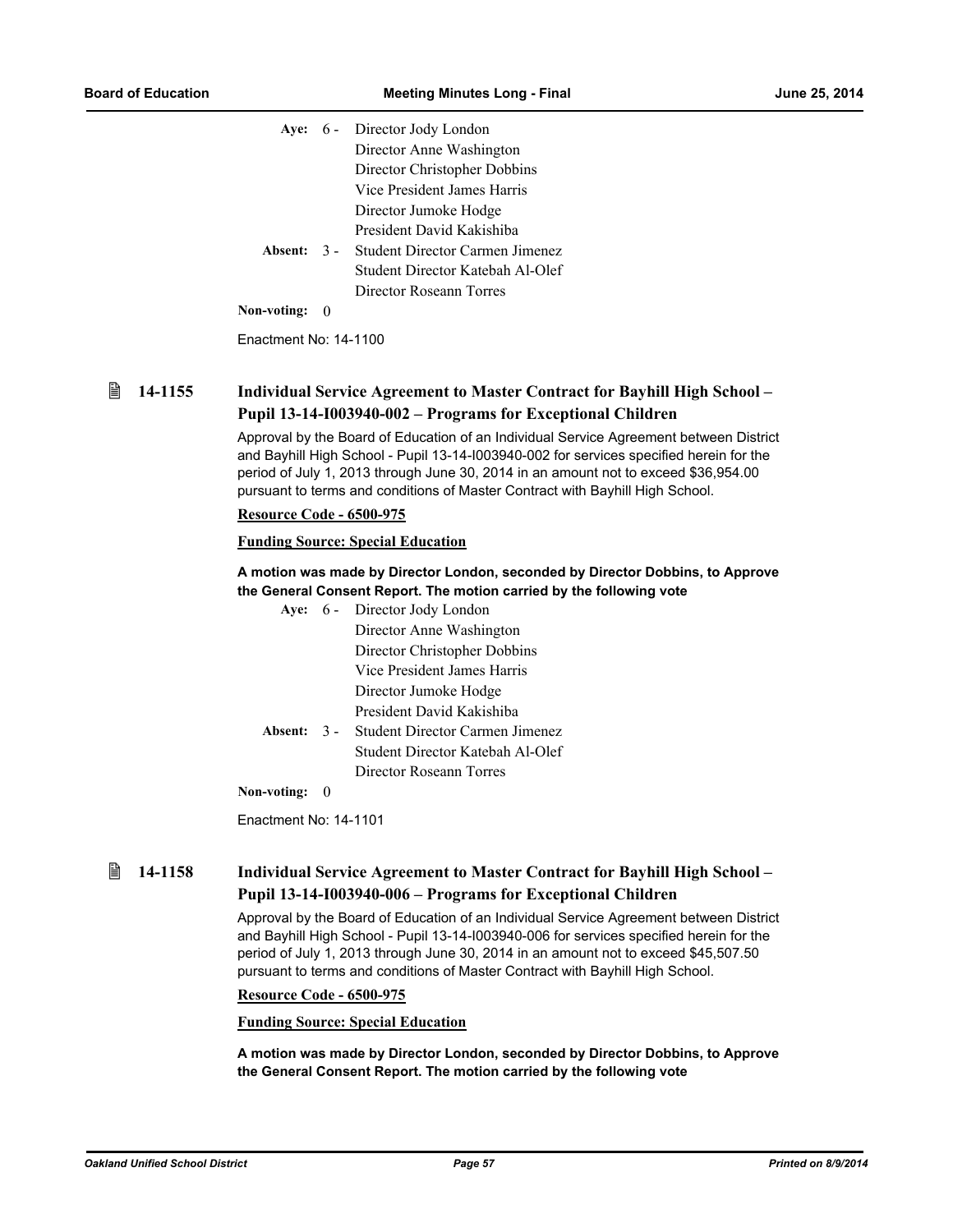|               | Aye: 6 - Director Jody London          |
|---------------|----------------------------------------|
|               | Director Anne Washington               |
|               | Director Christopher Dobbins           |
|               | Vice President James Harris            |
|               | Director Jumoke Hodge                  |
|               | President David Kakishiba              |
| Absent: $3 -$ | <b>Student Director Carmen Jimenez</b> |
|               | Student Director Katebah Al-Olef       |
|               | Director Roseann Torres                |
| Non-voting:   |                                        |

#### 眥 **14-1162 Individual Service Agreement to Master Contract for Ed Support Services – Pupil 13-14-V056374-352759 – Programs for Exceptional Children**

Approval by the Board of Education of an Individual Service Agreement between District and Ed Support Services - Pupil 13-14-V056374-352759 for services specified herein for the period of December 20, 2013 through June 30, 2014 in an amount not to exceed \$27,900.00 pursuant to terms and conditions of Master Contract with Ed Support Services.

# **Resource Code - 6500-975**

## **Funding Source: Special Education**

# **A motion was made by Director London, seconded by Director Dobbins, to Approve the General Consent Report. The motion carried by the following vote**

|               | Aye: 6 - Director Jody London          |
|---------------|----------------------------------------|
|               | Director Anne Washington               |
|               | Director Christopher Dobbins           |
|               | Vice President James Harris            |
|               | Director Jumoke Hodge                  |
|               | President David Kakishiba              |
| Absent: $3 -$ | <b>Student Director Carmen Jimenez</b> |
|               | Student Director Katebah Al-Olef       |
|               | Director Roseann Torres                |

**Non-voting:** 0

Enactment No: 14-1103

#### **14-1163 Individual Service Agreement to Master Contract for Spectrum Center, Inc. –**  ₿ **Pupil 13-14-I004989-081 – Programs for Exceptional Children**

Approval by the Board of Education of an Individual Service Agreement between District and Spectrum Center, Inc. - Pupil 13-14-I004989-081 for services specified herein for the period of January 13, 2014 through June 30, 2014 in an amount not to exceed \$37,285.50 pursuant to terms and conditions of Master Contract with Spectrum Center, Inc.

### **Resource Code - 6500-975**

# **Funding Source: Special Education**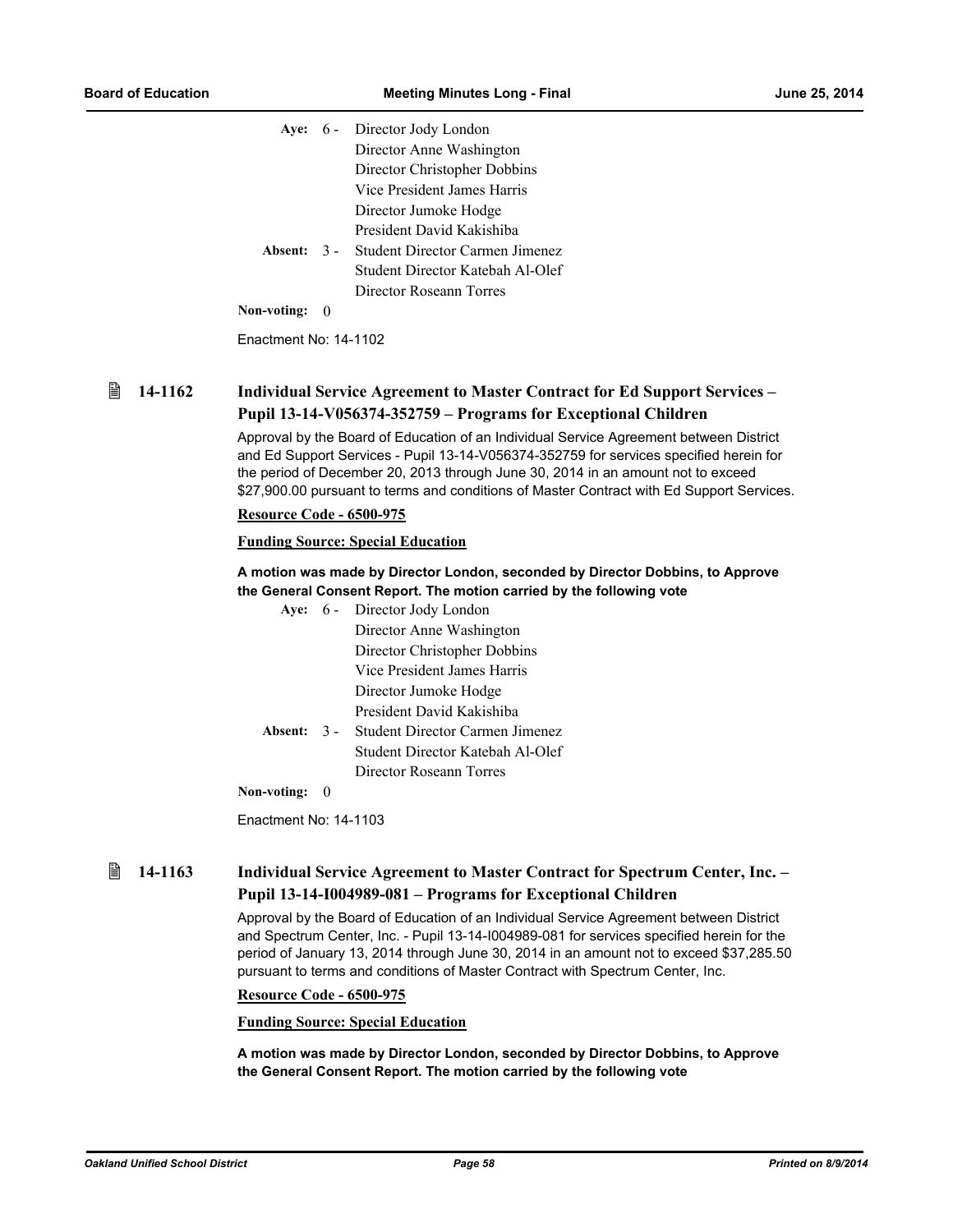|             | Aye: 6 - Director Jody London                      |
|-------------|----------------------------------------------------|
|             | Director Anne Washington                           |
|             | Director Christopher Dobbins                       |
|             | Vice President James Harris                        |
|             | Director Jumoke Hodge                              |
|             | President David Kakishiba                          |
|             | <b>Absent:</b> 3 - Student Director Carmen Jimenez |
|             | Student Director Katebah Al-Olef                   |
|             | Director Roseann Torres                            |
| Non-voting: |                                                    |

# **14-1164 Individual Service Agreement to Master Contract for A Better Chance School – Pupil 13-14-I012973-251292 – Programs for Exceptional Children**

Approval by the Board of Education of an Individual Service Agreement between District and A Better Chance School - Pupil 13-14-I012973-251292 for services specified herein for the period of July 1, 2013 through June 30, 2014 in an amount not to exceed \$70,384.60 pursuant to terms and conditions of Master Contract with A Better Chance School.

#### **Resource Code - 6500-975**

# **Funding Source: Special Education**

# **A motion was made by Director London, seconded by Director Dobbins, to Approve the General Consent Report. The motion carried by the following vote**

|               | Aye: 6 - Director Jody London          |
|---------------|----------------------------------------|
|               | Director Anne Washington               |
|               | Director Christopher Dobbins           |
|               | Vice President James Harris            |
|               | Director Jumoke Hodge                  |
|               | President David Kakishiba              |
| Absent: $3 -$ | <b>Student Director Carmen Jimenez</b> |
|               | Student Director Katebah Al-Olef       |
|               | Director Roseann Torres                |
|               |                                        |

**Non-voting:** 0

Enactment No: 14-1105

# **14-1165 Individual Service Agreement to Master Contract for CEID (Center for Early Intervention on Deafness) – Pupil 13-14-I003830-ALFAL118A – Programs for Exceptional Children**

Approval by the Board of Education of an Individual Service Agreement between District and CEID (Center for Early Intervention on Deafness) - Pupil 13-14-I003830-ALFAL118A for services specified herein for the period of July 1, 2013 through June 30, 2014 in an amount not to exceed \$1,722.00 pursuant to terms and conditions of Master Contract with CEID (Center for Early Intervention on Deafness).

# **Resource Code - 6500-975**

# **Funding Source: Special Education**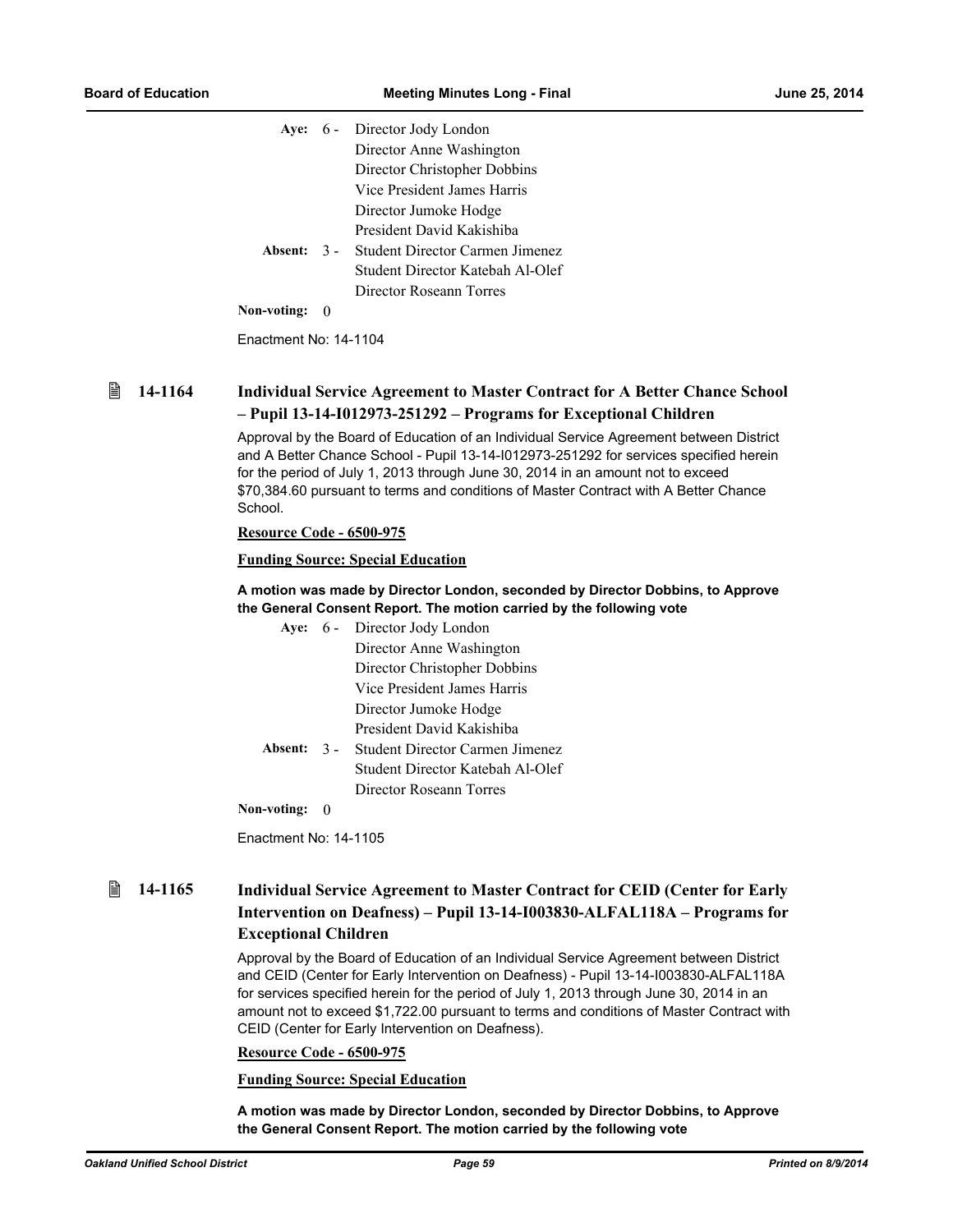|               | Aye: 6 - Director Jody London    |
|---------------|----------------------------------|
|               | Director Anne Washington         |
|               | Director Christopher Dobbins     |
|               | Vice President James Harris      |
|               | Director Jumoke Hodge            |
|               | President David Kakishiba        |
| Absent: $3 -$ | Student Director Carmen Jimenez  |
|               | Student Director Katebah Al-Olef |
|               | Director Roseann Torres          |
| Non-voting:   |                                  |

#### 眥 **14-1166 Individual Service Agreement to Master Contract for Anova, Inc. – Pupil 13-14-I003833-349927 – Programs for Exceptional Children**

Approval by the Board of Education of an Individual Service Agreement between District and Anova, Inc. - Pupil 13-14-I003833-349927 for services specified herein for the period of July 1, 2013 through June 30, 2014 in an amount not to exceed \$41,790.00 pursuant to terms and conditions of Master Contract with Anova, Inc.

# **Resource Code - 6500-975**

## **Funding Source: Special Education**

# **A motion was made by Director London, seconded by Director Dobbins, to Approve the General Consent Report. The motion carried by the following vote**

|              | Aye: 6 - Director Jody London          |  |
|--------------|----------------------------------------|--|
|              | Director Anne Washington               |  |
|              | Director Christopher Dobbins           |  |
|              | Vice President James Harris            |  |
|              | Director Jumoke Hodge                  |  |
|              | President David Kakishiba              |  |
| Absent: $3-$ | <b>Student Director Carmen Jimenez</b> |  |
|              | Student Director Katebah Al-Olef       |  |
|              | Director Roseann Torres                |  |

**Non-voting:** 0

Enactment No: 14-1107

# **14-1167 Individual Service Agreement to Master Contract for Center for Autism and Related Disorders, Inc. – Pupil 13-14-I004718-329312 – Programs for Exceptional Children**

Approval by the Board of Education of an Individual Service Agreement between District and Center for Autism and Related Disorders, Inc. - Pupil 13-14-I004718-329312 for services specified herein for the period of July 1, 2013 through June 30, 2014 in an amount not to exceed \$68,510.00 pursuant to terms and conditions of Master Contract with Autism and Related Disorders, Inc.

# **Resource Code - 6500-975**

**Funding Source: Special Education**

**A motion was made by Director London, seconded by Director Dobbins, to Approve the General Consent Report. The motion carried by the following vote**

₿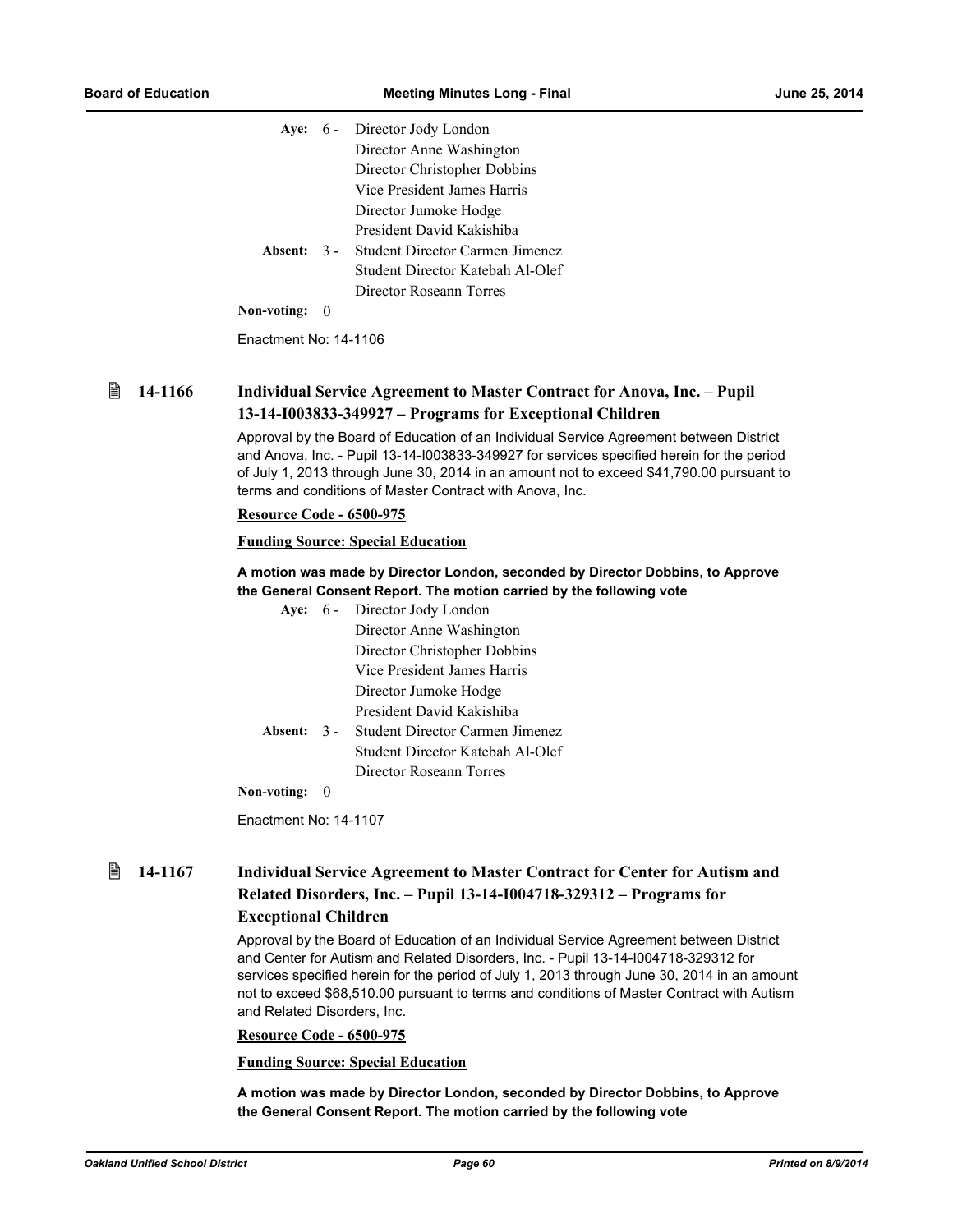|               | Aye: 6 - Director Jody London          |
|---------------|----------------------------------------|
|               | Director Anne Washington               |
|               | Director Christopher Dobbins           |
|               | Vice President James Harris            |
|               | Director Jumoke Hodge                  |
|               | President David Kakishiba              |
| Absent: $3 -$ | <b>Student Director Carmen Jimenez</b> |
|               | Student Director Katebah Al-Olef       |
|               | Director Roseann Torres                |
| Non-voting:   |                                        |

#### 昏 **14-1170 Individual Service Agreement to Master Contract for Maxim Healthcare Services, Inc. – Pupil 13-14-V052070-366181 – Programs for Exceptional Children**

Approval by the Board of Education of an Individual Service Agreement between District and Maxim Healthcare Services, Inc. - Pupil 13-14-V052070-366181 for services specified herein for the period of February 17, 2014 through June 30, 2014 in an amount not to exceed \$11,475.00 pursuant to terms and conditions of Master Contract with Maxim Healthcare Services, Inc.

### **Resource Code - 6500-975**

# **Funding Source: Special Education**

# **A motion was made by Director London, seconded by Director Dobbins, to Approve the General Consent Report. The motion carried by the following vote**

|              | Aye: 6 - Director Jody London          |
|--------------|----------------------------------------|
|              | Director Anne Washington               |
|              | Director Christopher Dobbins           |
|              | Vice President James Harris            |
|              | Director Jumoke Hodge                  |
|              | President David Kakishiba              |
| Absent: $3-$ | <b>Student Director Carmen Jimenez</b> |
|              | Student Director Katebah Al-Olef       |
|              | Director Roseann Torres                |

**Non-voting:** 0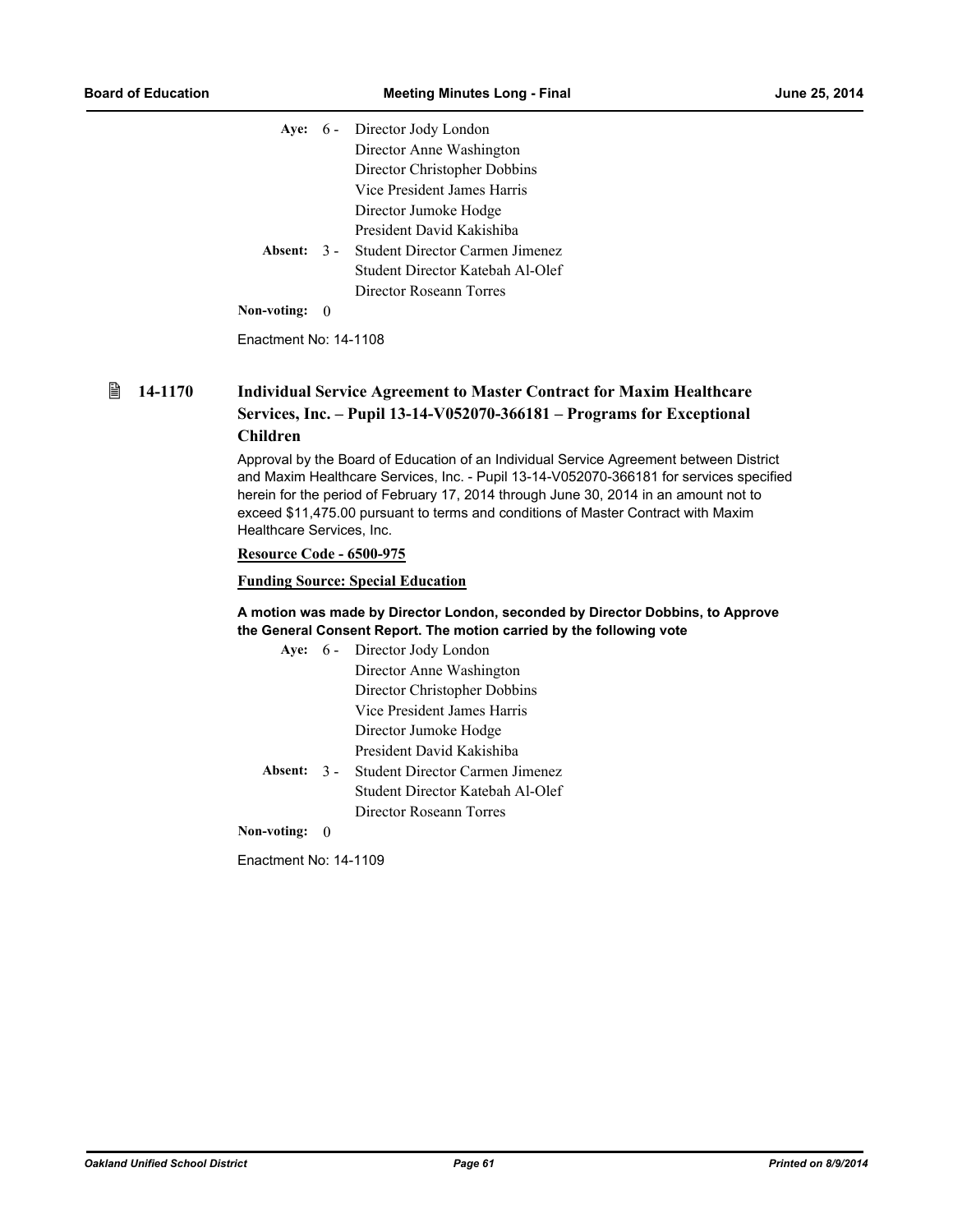#### 昏 **14-1171 Individual Service Agreement to Master Contract for Maxim Healthcare Services, Inc. – Pupil 13-14-V052070-360430 – Programs for Exceptional Children**

Approval by the Board of Education of an Individual Service Agreement between District and Maxim Healthcare Services, Inc. - Pupil 13-14-V052070-360430 for services specified herein for the period of January 6, 2014 through June 30, 2014 in an amount not to exceed \$15,000.00 pursuant to terms and conditions of Master Contract with Maxim Healthcare Services, Inc.

# **Resource Code - 6500-975**

# **Funding Source: Special Education**

**A motion was made by Director London, seconded by Director Dobbins, to Approve the General Consent Report. The motion carried by the following vote**

Aye: 6 - Director Jody London Director Anne Washington Director Christopher Dobbins Vice President James Harris Director Jumoke Hodge President David Kakishiba Absent: 3 - Student Director Carmen Jimenez Student Director Katebah Al-Olef

Director Roseann Torres

**Non-voting:** 0

Enactment No: 14-1110

# B.

# **14-1172 Individual Service Agreement to Master Contract for Maxim Healthcare Services, Inc. – Pupil 13-14-V052070-336855 – Programs for Exceptional Children**

Approval by the Board of Education of an Individual Service Agreement between District and Maxim Healthcare Services, Inc. - Pupil 13-14-V052070-336855 for services specified herein for the period of February 5, 2014 through June 30, 2014 in an amount not to exceed \$29,450.00 pursuant to terms and conditions of Master Contract with Maxim Healthcare Services, Inc.

**Resource Code - 6500-975**

# **Funding Source: Special Education**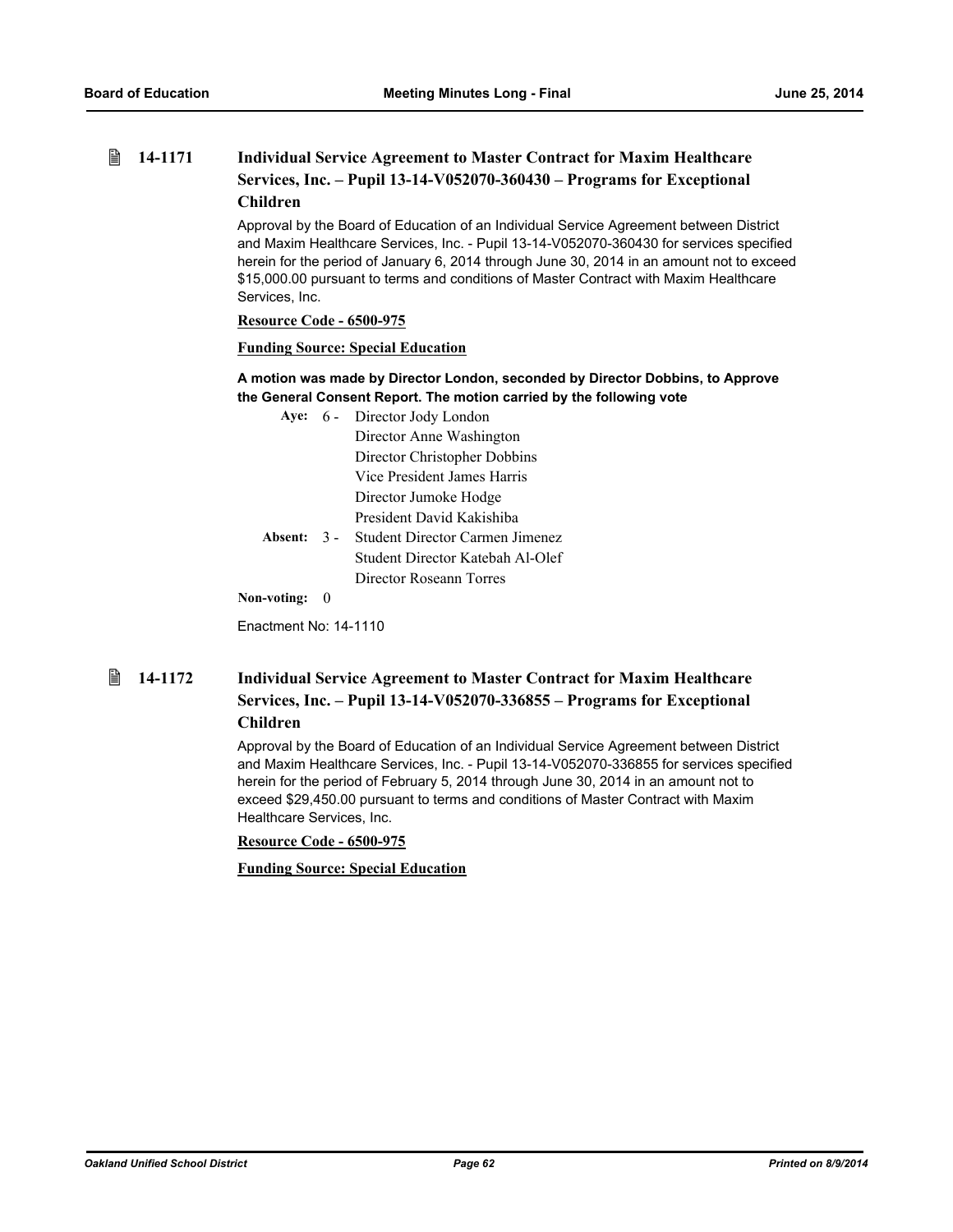#### 昏 **14-1174 Individual Service Agreement to Master Contract for Maxim Healthcare Services, Inc. – Pupil 13-14-V052070-311203 – Programs for Exceptional Children**

Approval by the Board of Education of an Individual Service Agreement between District and Maxim Healthcare Services, Inc. - Pupil 13-14-V052070-311203 for services specified herein for the period of November 1, 2013 through June 30, 2014 in an amount not to exceed \$10,250.00 pursuant to terms and conditions of Master Contract with Maxim Healthcare Services, Inc.

# **Resource Code - 6500-975**

# **Funding Source: Special Education**

**A motion was made by Director London, seconded by Director Dobbins, to Approve the General Consent Report. The motion carried by the following vote**

Aye: 6 - Director Jody London Director Anne Washington Director Christopher Dobbins Vice President James Harris Director Jumoke Hodge President David Kakishiba Absent: 3 - Student Director Carmen Jimenez Student Director Katebah Al-Olef Director Roseann Torres

**Non-voting:** 0

Enactment No: 14-1112

# **14-1175 Individual Service Agreement to Master Contract for Maxim Healthcare Services, Inc. – Pupil 13-14-V052070-330182 – Programs for Exceptional Children**

Approval by the Board of Education of an Individual Service Agreement between District and Maxim Healthcare Services, Inc. - Pupil 13-14-V052070-330182 for services specified herein for the period of March 20, 2014 through June 30, 2014 in an amount not to exceed \$3,300.00 pursuant to terms and conditions of Master Contract with Maxim Healthcare Services, Inc.

**Resource Code - 6500-975**

# **Funding Source: Special Education**

**A motion was made by Director London, seconded by Director Dobbins, to Approve the General Consent Report. The motion carried by the following vote**

Aye: 6 - Director Jody London Director Anne Washington Director Christopher Dobbins Vice President James Harris Director Jumoke Hodge President David Kakishiba **Absent:** Student Director Carmen Jimenez Student Director Katebah Al-Olef Director Roseann Torres Absent:  $3 -$ 

**Non-voting:** 0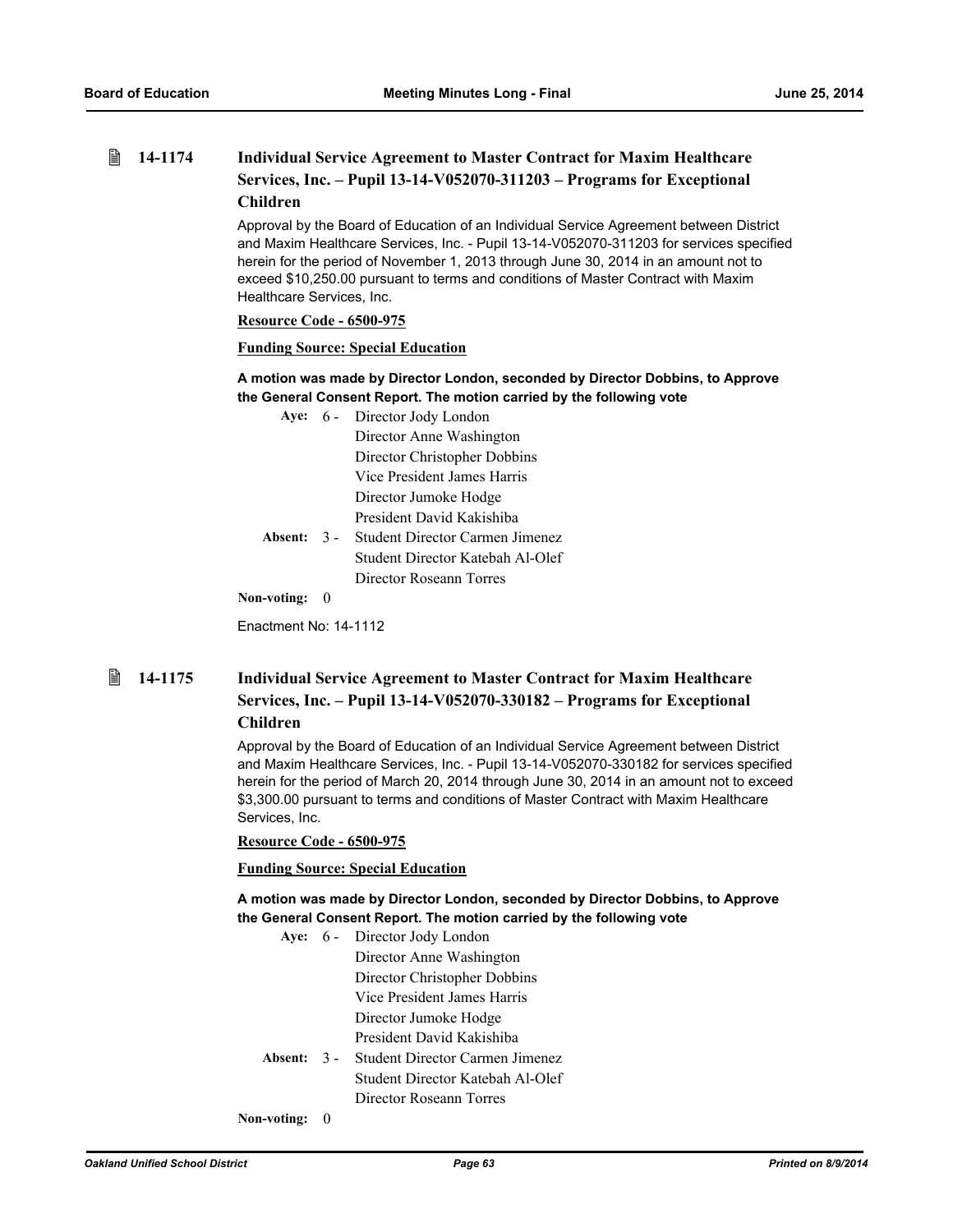#### 窅 **[14-1195](http://ousd.legistar.com/gateway.aspx?m=l&id=/matter.aspx?key=32885) Professional Services Contract - Board of Trustees of the leland Stanford Junior University - Leadership, Curriculum & Instruction**

Approval by the Board of Education of a Professional Services Contract and Addendum between the District and the Board of Trustees of the Leland Stanford Junior University, Palo Alto, CA, for the latter to provide evaluation of District services to English Language Learners in five principal areas: 1) Access to the Common Core and Next Generation Science Standards; 2) Access to A-G Pathways; 3) Attention to social and emotional learning; 4) Engagement of parental supports; 5) Language development. Each area is broken down into three categories for purposes of analysis: 1) Practices; 2) Programs; 3) Policies, for the period January 1, 2014 through June 30, 2014 in an amount not to exceed \$126,062.00.

## **Funding Source: Core Waiver**

```
14-1195 Professional Services Contract - Board of Trustees of the 
                 leland Stanford Junior University - Leadership, Curriculum & 
                 Instruction
Attachments:
```
**A motion was made by Director London, seconded by Director Dobbins, to Approve the General Consent Report. The motion carried by the following vote**

|             | Aye: 6 - Director Jody London       |
|-------------|-------------------------------------|
|             | Director Anne Washington            |
|             | Director Christopher Dobbins        |
|             | Vice President James Harris         |
|             | Director Jumoke Hodge               |
|             | President David Kakishiba           |
| Absent:     | 3 - Student Director Carmen Jimenez |
|             | Student Director Katebah Al-Olef    |
|             | Director Roseann Torres             |
| Non-voting: |                                     |

Enactment No: 14-1114

₿

# **14-1298 Individual Service Agreement to Master Contract for Professional Tutors of America, Inc. – Pupil 13-14-I001829-024 – Programs for Exceptional Children**

Approval by the Board of Education of an Individual Service Agreement between District and Professional Tutors of America, Inc. - Pupil 13-14-I001829-024 for services specified herein for the period of December 6, 2013 through June 30, 2014 in an amount not to exceed \$7,150.00 pursuant to terms and conditions of Master Contract with Professional Tutors of America, Inc.

**Resource Code - 6500-975**

## **Funding Source: Special Education**

- Aye: 6 Director Jody London
	- Director Anne Washington Director Christopher Dobbins Vice President James Harris Director Jumoke Hodge President David Kakishiba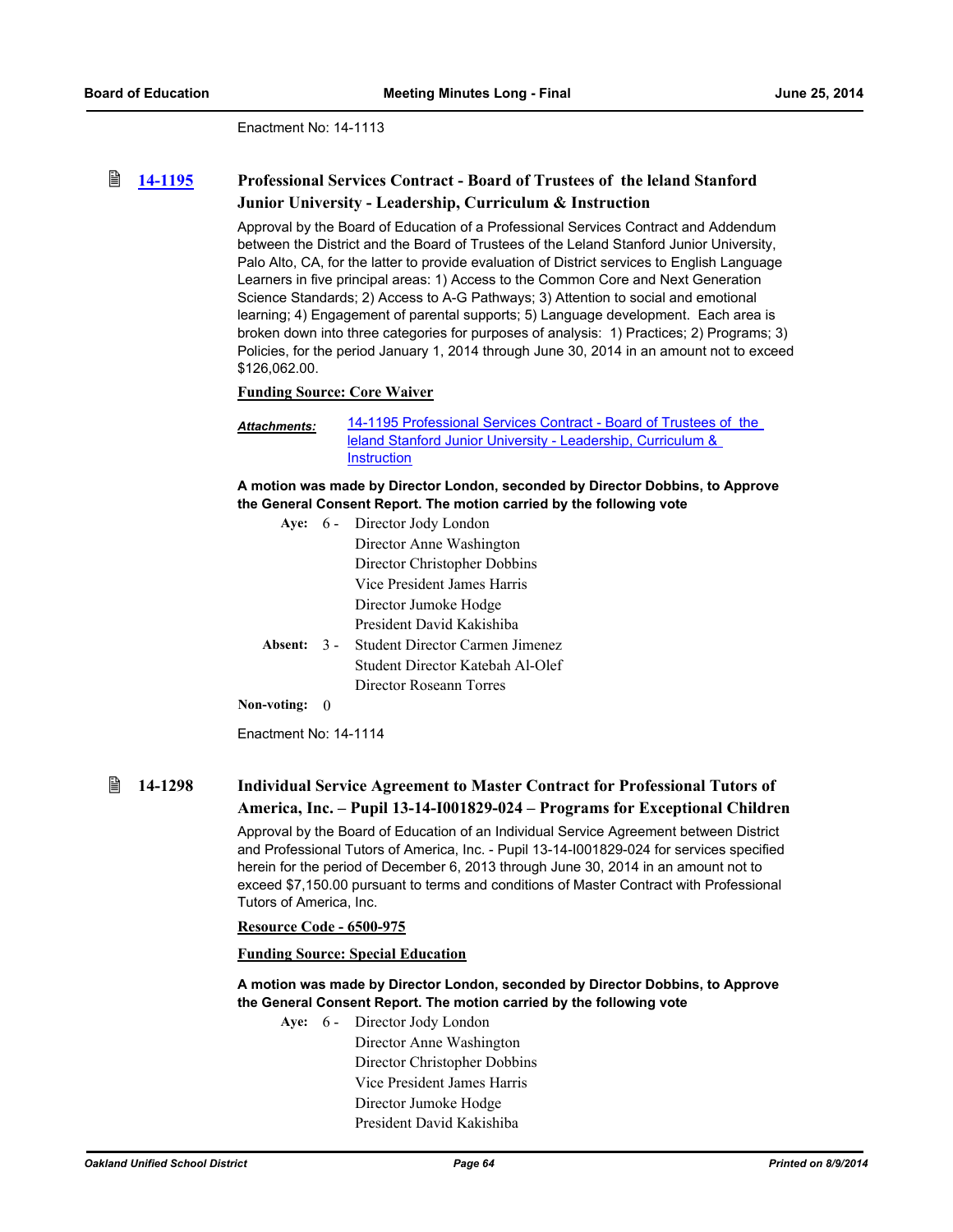|  | <b>Absent:</b> 3 - Student Director Carmen Jimenez |
|--|----------------------------------------------------|
|  | Student Director Katebah Al-Olef                   |
|  | Director Roseann Torres                            |

**Non-voting:** 0

Enactment No: 14-1115

#### **14-1301 Individual Service Agreement to Master Contract for Professional Tutors of**  眥 **America, Inc. – Pupil 13-14-I001829-025 – Programs for Exceptional Children**

Approval by the Board of Education of an Individual Service Agreement between District and Professional Tutors of America, Inc. - Pupil 13-14-I001829-025 for services specified herein for the period of December 19, 2013 through June 30, 2014 in an amount not to exceed \$3,250.00 pursuant to terms and conditions of Master Contract with Professional Tutors of America, Inc.

# **Resource Code - 6500-975**

#### **Funding Source: Special Education**

**A motion was made by Director London, seconded by Director Dobbins, to Approve the General Consent Report. The motion carried by the following vote**

Aye: 6 - Director Jody London Director Anne Washington Director Christopher Dobbins Vice President James Harris Director Jumoke Hodge President David Kakishiba **Absent:** Student Director Carmen Jimenez Student Director Katebah Al-Olef Director Roseann Torres Absent:  $3 -$ 

**Non-voting:** 0

Enactment No: 14-1116

# **[14-1090](http://ousd.legistar.com/gateway.aspx?m=l&id=/matter.aspx?key=32790) Professional Services Contract - Aspiranet, dba Experience Corps of San Francisco, - Emerson Elementary School**

Ratification by the Board of Education of a Professional Services Contract between the District and Aspiranet, dba Experience Corps, San Francisco, CA, for the latter to provide a minimum of 200 hours of literacy tutoring and mentoring to targeted students in grades K-5th for a total minimum of 120 students at Emerson Elementary School, for the period of April 7, 2014 through 612 2014, in an amount not to exceed \$2,000.00.

#### **Resource Code - 3010-115**

### **Funding Source: IASA-Basic Grants Low Income**

[14-1090 Professional Services Contract - Aspiranet, dba Experience](http://ousd.legistar.com/gateway.aspx?M=F&ID=76512.pdf)  Corps of San Francisco, - Emerson Elementary School *Attachments:*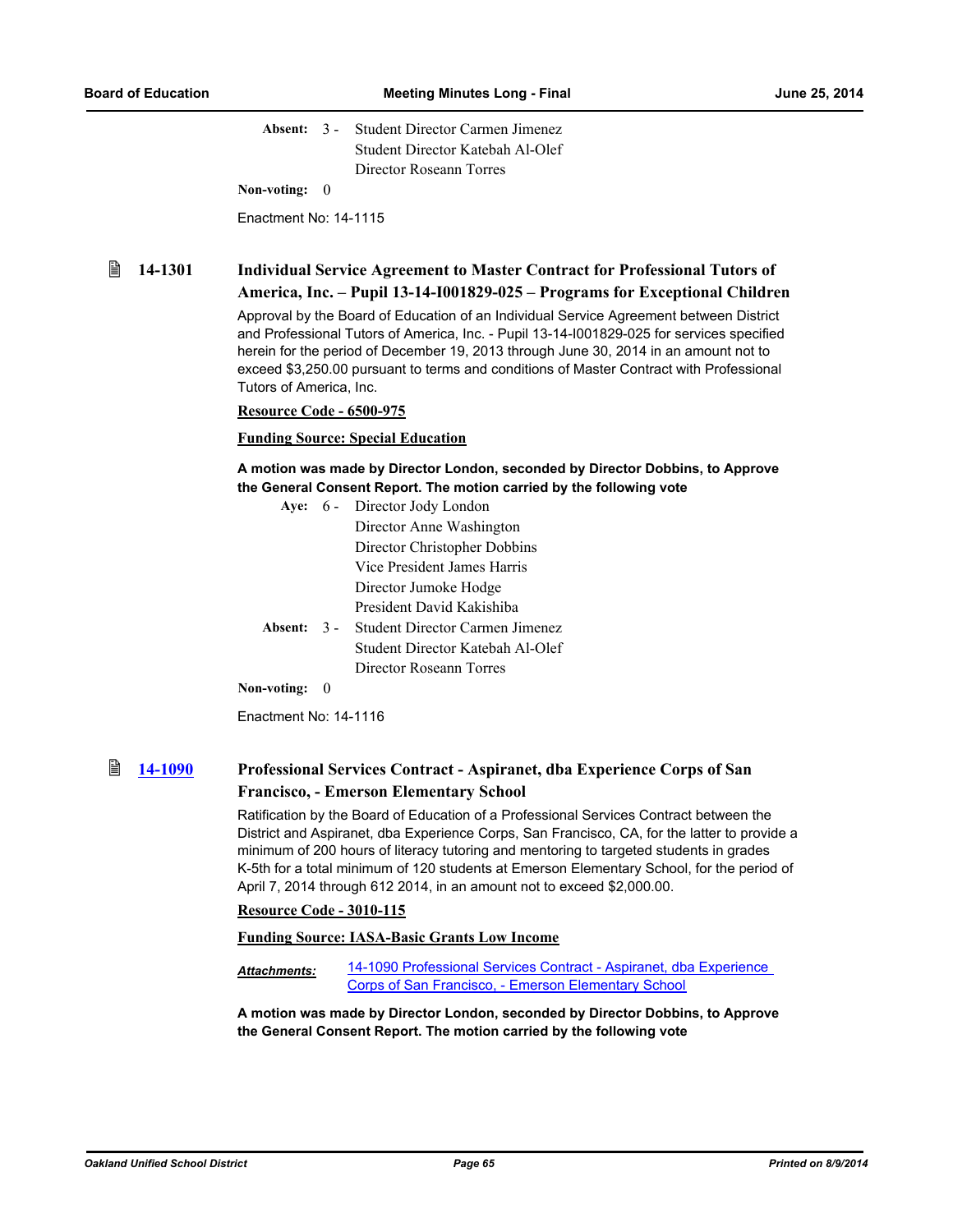|               | Aye: 6 - Director Jody London    |
|---------------|----------------------------------|
|               | Director Anne Washington         |
|               | Director Christopher Dobbins     |
|               | Vice President James Harris      |
|               | Director Jumoke Hodge            |
|               | President David Kakishiba        |
| Absent: $3 -$ | Student Director Carmen Jimenez  |
|               | Student Director Katebah Al-Olef |
|               | Director Roseann Torres          |
| Non-voting:   |                                  |

## **[14-1091](http://ousd.legistar.com/gateway.aspx?m=l&id=/matter.aspx?key=32791) Professional Services Contract - Reading Partners - Sankofa Academy**

Ratification by the Board of Education of a Professional Services Contract between the District and Reading Partners, Oakland, CA, for the latter in collaboration with school leadership and school teaching staff identify students based on school intervention planning needs; place full time Site Coordinator for school site to allow for strong coordination and communication between Reading Partners Program and school staff and recruit, hire, and train tutors to work with identified students, performing each foregoing component as listed in the Scope of Work, Incorporated herein by reference as though fully set forth, at Sankofa Academy, for the period March 3, 2014 through June 13, 2014, in an amount not to exceed \$20,000.00.

# **Resource Code - 0522-191**

# **Funding Source: Targeted Instructional Improvement (TIIG)**

| <b>Attachments:</b> | 14-1091 Professional Services Contract - Reading Partners - |
|---------------------|-------------------------------------------------------------|
|                     | Sankofa Academy                                             |

**A motion was made by Director London, seconded by Director Dobbins, to Approve the General Consent Report. The motion carried by the following vote**

Aye: 6 - Director Jody London Director Anne Washington Director Christopher Dobbins Vice President James Harris Director Jumoke Hodge President David Kakishiba **Absent:** Student Director Carmen Jimenez Student Director Katebah Al-Olef Director Roseann Torres Absent:  $3 -$ **Non-voting:** 0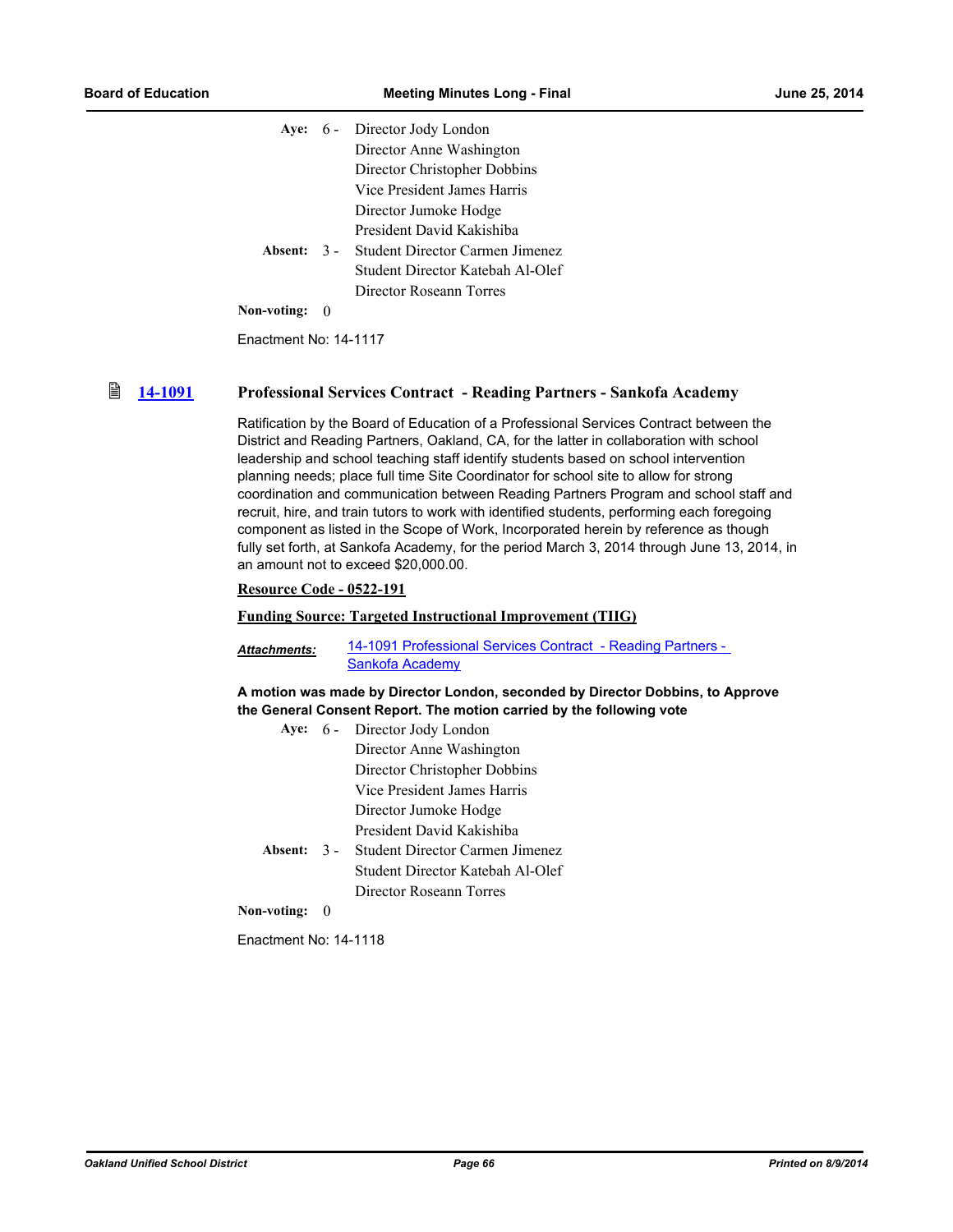#### ₿ **[14-1092](http://ousd.legistar.com/gateway.aspx?m=l&id=/matter.aspx?key=32792) Professional Services Contract - Aspiranet dba as Experience Corps - Sankofa Academy**

Ratification by the Board of Education of a Professional Services Contract between the District and Aspiranet, dba Experience Corps, San Francisco, CA, for the latter to provide one-on-one and small group literacy tutoring and mentoring to approximately 140 targeted TK-7th grade students who are English Language Learners and/or are not performing at grade level benchmark at Sankofa Academy, for the period March 16, 2014 through June 2, 2014, in an amount not to exceed \$2,974.00.

# **Resource Code - 7090-191**

#### **Funding Source: Economic Impact Aid**

[14-1092 Professional Services Contract - Aspiranet dba as](http://ousd.legistar.com/gateway.aspx?M=F&ID=76514.pdf)  Experience Corps - Sankofa Academy *Attachments:*

# **A motion was made by Director London, seconded by Director Dobbins, to Approve the General Consent Report. The motion carried by the following vote**

|         |       | Aye: 6 - Director Jody London          |
|---------|-------|----------------------------------------|
|         |       | Director Anne Washington               |
|         |       | Director Christopher Dobbins           |
|         |       | Vice President James Harris            |
|         |       | Director Jumoke Hodge                  |
|         |       | President David Kakishiba              |
| Absent: | $3 -$ | <b>Student Director Carmen Jimenez</b> |
|         |       | Student Director Katebah Al-Olef       |
|         |       | Director Roseann Torres                |

**Non-voting:** 0

Enactment No: 14-1119

# **[14-1093](http://ousd.legistar.com/gateway.aspx?m=l&id=/matter.aspx?key=32793) Professional Services Contract - Aspiranet dba Experience Academy - Sankofa Academy**

Ratification by the Board of Education of a Professional Services Contract between the District and Aspiranet, dba Experience Corps, San Francisco, CA, for the latter to provide one-on-one and small group literacy tutoring and mentoring to approximately 140 targeted TK-7th grade students who are English Language Learners and/or are not performing at grade level benchmark at Sankofa Academy, for the period January 1, 2014 through March 14, 2014, in an amount not to exceed \$3,534.80.

## **Resource Code - 7091-191**

**Funding Source: Economic Impact and LEP**

[14-1093 Professional Services Contract - Aspiranet dba Experience](http://ousd.legistar.com/gateway.aspx?M=F&ID=76515.pdf)  Academy - Sankofa Academy *Attachments:*

# **A motion was made by Director London, seconded by Director Dobbins, to Approve the General Consent Report. The motion carried by the following vote**

### Aye: 6 - Director Jody London

Director Anne Washington Director Christopher Dobbins Vice President James Harris Director Jumoke Hodge President David Kakishiba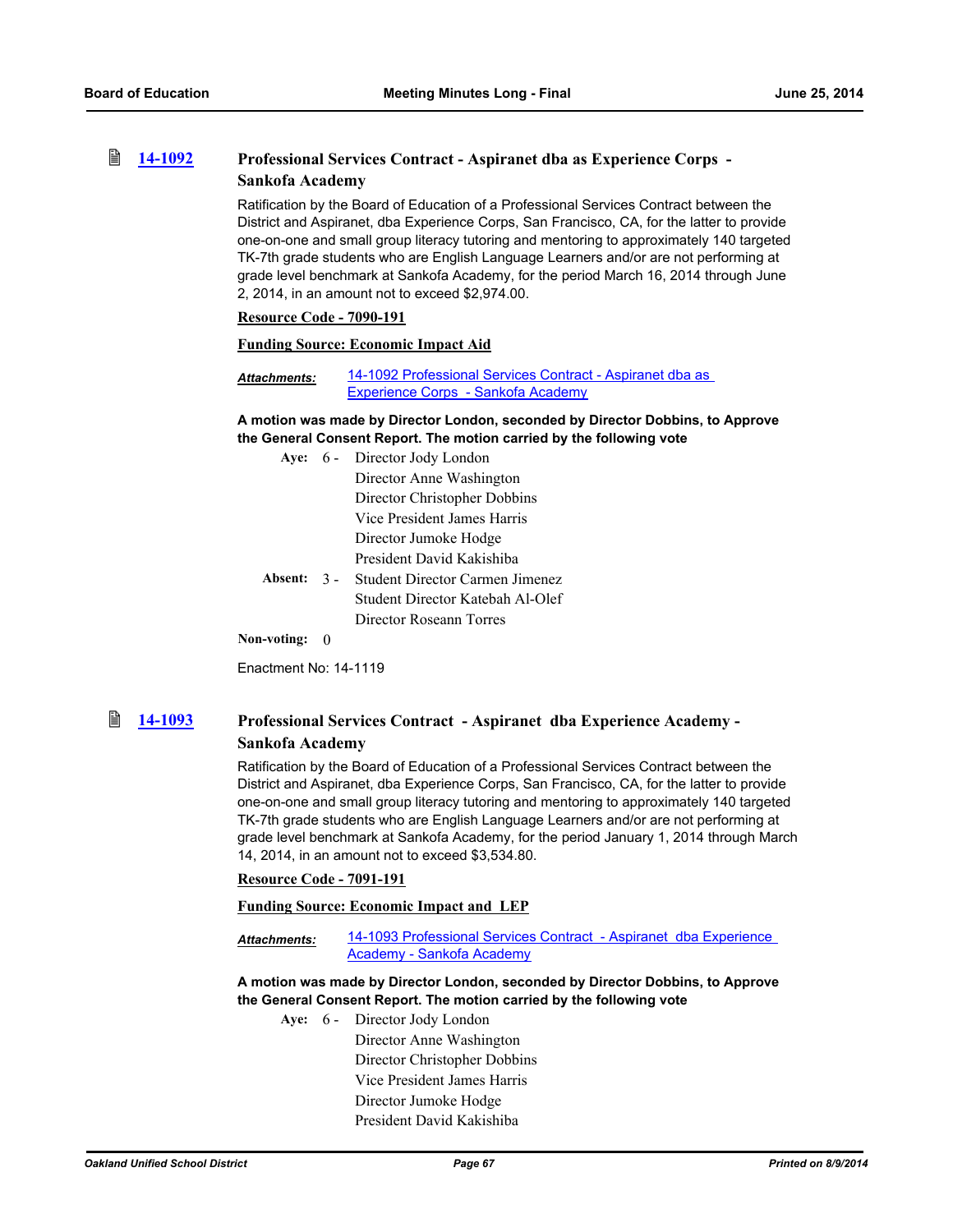|  | <b>Absent:</b> 3 - Student Director Carmen Jimenez |
|--|----------------------------------------------------|
|  | Student Director Katebah Al-Olef                   |
|  | Director Roseann Torres                            |

**Non-voting:** 0

Enactment No: 14-1120

# **[14-1094](http://ousd.legistar.com/gateway.aspx?m=l&id=/matter.aspx?key=32794) Professional Serivces Contract - The Princeton Review - Montclair Elementary School**

Ratification by the Board of Education of a Professional Services Contract between the District and The Princeton Review, Berkeley, CA, for the latter to provide two hours per week of ELA intervention for students in grades 1 - 4 for a total of 24 hours of intervention at Montclair Elementary School, for the period April 21, 2014 through June 6, 2014, in an amount not to exceed \$32,000.00.

### **Resource Code - 0000-143**

## **Funding Source: General Purpose Unrestricted**

[14-1094 Professional Serivces Contract - The Princeton Review -](http://ousd.legistar.com/gateway.aspx?M=F&ID=76516.pdf)  Montclair Elementary School *Attachments:*

**A motion was made by Director London, seconded by Director Dobbins, to Approve the General Consent Report. The motion carried by the following vote**

Aye: 6 - Director Jody London Director Anne Washington Director Christopher Dobbins Vice President James Harris Director Jumoke Hodge President David Kakishiba **Student Director Carmen Jimenez** Student Director Katebah Al-Olef Director Roseann Torres Absent: 3 -

**Non-voting:** 0

Enactment No: 14-1121

# **[14-1095](http://ousd.legistar.com/gateway.aspx?m=l&id=/matter.aspx?key=32795) Professional Services Contract - Hero, Inc. - Sankofa Academy**

Approval by the Board of Education of a Professional Services Contract between the District and Hero, Inc., Oakland, CA, for the latter to support the improvement of students' behaviors, skills, attitudes towards learning, and overall school climate; develop and implement an organized set of activities designed to improve behavior, self-esteem and leadership skills, as described in the Scope of Work, incorporated herein by reference as though fully set forth, for the period of April 30, 2014 and June 13, 2014, in an amount not to exceed \$5,000.00.

**Resource Code - 0000-191**

**Funding Source: General Purpose Unrestricted**

[14-1095 Professional Services Contract - Hero, Inc. - Sankofa](http://ousd.legistar.com/gateway.aspx?M=F&ID=76517.pdf)  Academy *Attachments:*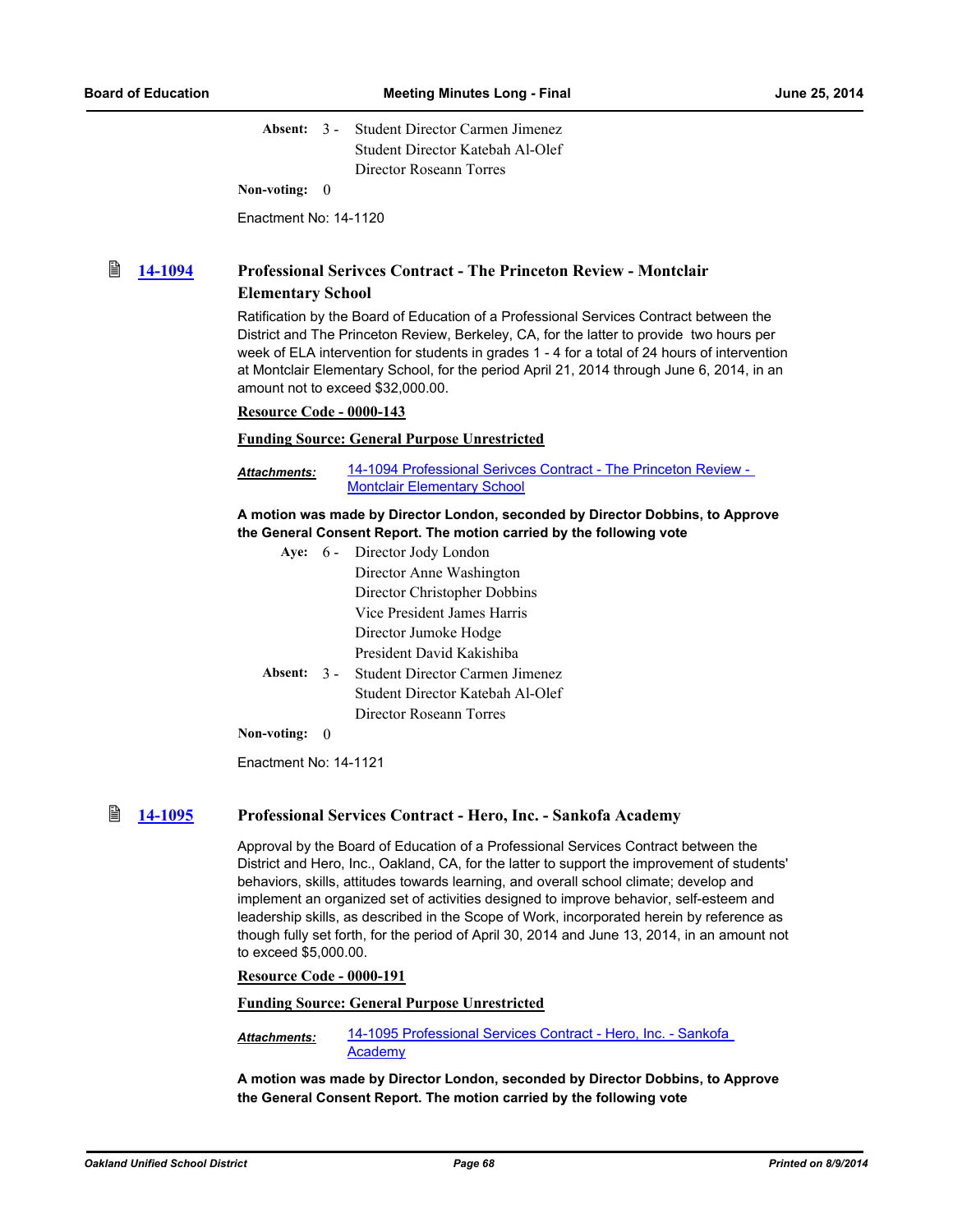|             | Aye: 6 - Director Jody London                      |
|-------------|----------------------------------------------------|
|             | Director Anne Washington                           |
|             | Director Christopher Dobbins                       |
|             | Vice President James Harris                        |
|             | Director Jumoke Hodge                              |
|             | President David Kakishiba                          |
|             | <b>Absent:</b> 3 - Student Director Carmen Jimenez |
|             | Student Director Katebah Al-Olef                   |
|             | Director Roseann Torres                            |
| Non-voting: |                                                    |

# 誾

# **[14-1243](http://ousd.legistar.com/gateway.aspx?m=l&id=/matter.aspx?key=32931) Professional Services Contract - Kathleen McNulty - Sequoia Elementary School**

Ratification by the Board of Education of a Professional Services Contract between the District and Kathleen McNulty, Oakland, CA, for the latter to provide media training for all students, as described in the Scope of Work, incorporated herein by reference as though fully set forth, at Sequoia Elementary School, for the period February 26, 2014 through June 12, 2014, in an amount not to exceed \$5,270.00.

# **Resource Code - 9011-151**

# **Funding Source: PTA Donations**

[14-1243 Professional Services Contract - Kathleen McNulty -](http://ousd.legistar.com/gateway.aspx?M=F&ID=76560.pdf)  Sequoia Elementary School *Attachments:*

# **A motion was made by Director London, seconded by Director Dobbins, to Approve the General Consent Report. The motion carried by the following vote**

|             |       | Aye: 6 - Director Jody London    |
|-------------|-------|----------------------------------|
|             |       | Director Anne Washington         |
|             |       | Director Christopher Dobbins     |
|             |       | Vice President James Harris      |
|             |       | Director Jumoke Hodge            |
|             |       | President David Kakishiba        |
| Absent:     | $3 -$ | Student Director Carmen Jimenez  |
|             |       | Student Director Katebah Al-Olef |
|             |       | Director Roseann Torres          |
| Non-voting: |       |                                  |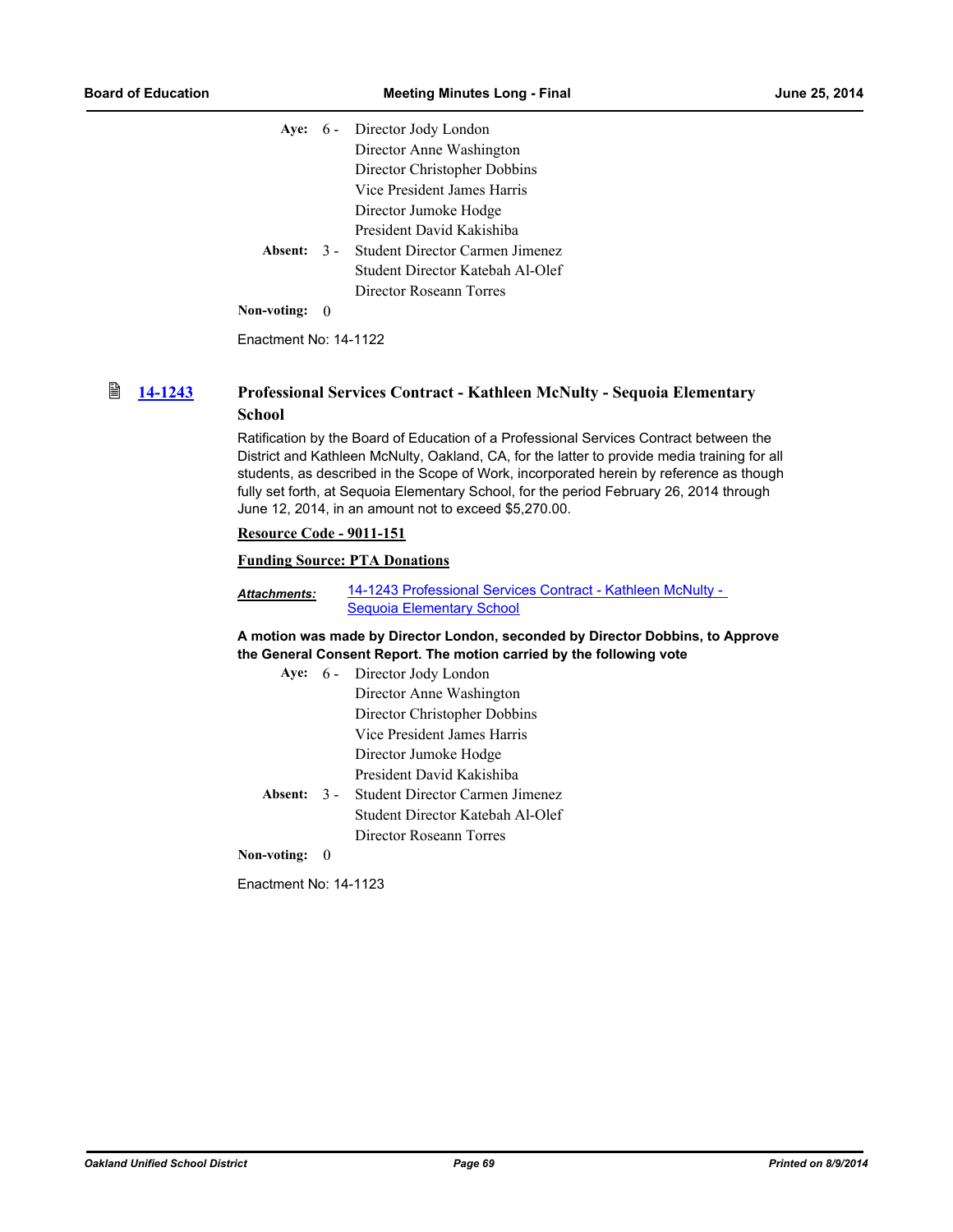#### 昏 **[14-1246](http://ousd.legistar.com/gateway.aspx?m=l&id=/matter.aspx?key=32934) Professional Services Contract - Ayodele Kinchen - EnCompass Academy**

Ratification by the Board of Education of a Professional Services Contract between the District and Ayodele Kinchen, El Sobrante, CA, for the latter to develop and coordinate an arts-based Mentoring and Leadership Development program, develop culturally-based Rite of Passage programs integrating the arts, teach African dance and support the Mind Body Connection activities; support student mentoring and leadership development through arts-based program development and implementation and produce an arts and culturally-based Rites of passage Program for African American and Latino students Grades 4-5, teach African dance, support the Mind Body Connection Program implementation weekly for all 1st-3rd graders and launch Student Leadership Program at EnCompass Academy, for the period April 1, 2014 through June 12, 2014, in an amount not to exceed \$8,149.00.

## **Resource Code - 0089-181**

## **Funding Source: 0089-Measure G Parcel Tax**

[14-1246 Professional Services Contract - Ayodele Kinchen -](http://ousd.legistar.com/gateway.aspx?M=F&ID=76564.pdf)  EnCompass Academy *Attachments:*

**A motion was made by Director London, seconded by Director Dobbins, to Approve the General Consent Report. The motion carried by the following vote**

Aye: 6 - Director Jody London Director Anne Washington Director Christopher Dobbins Vice President James Harris Director Jumoke Hodge President David Kakishiba **Absent:** Student Director Carmen Jimenez Student Director Katebah Al-Olef Director Roseann Torres Absent:  $3 -$ 

**Non-voting:** 0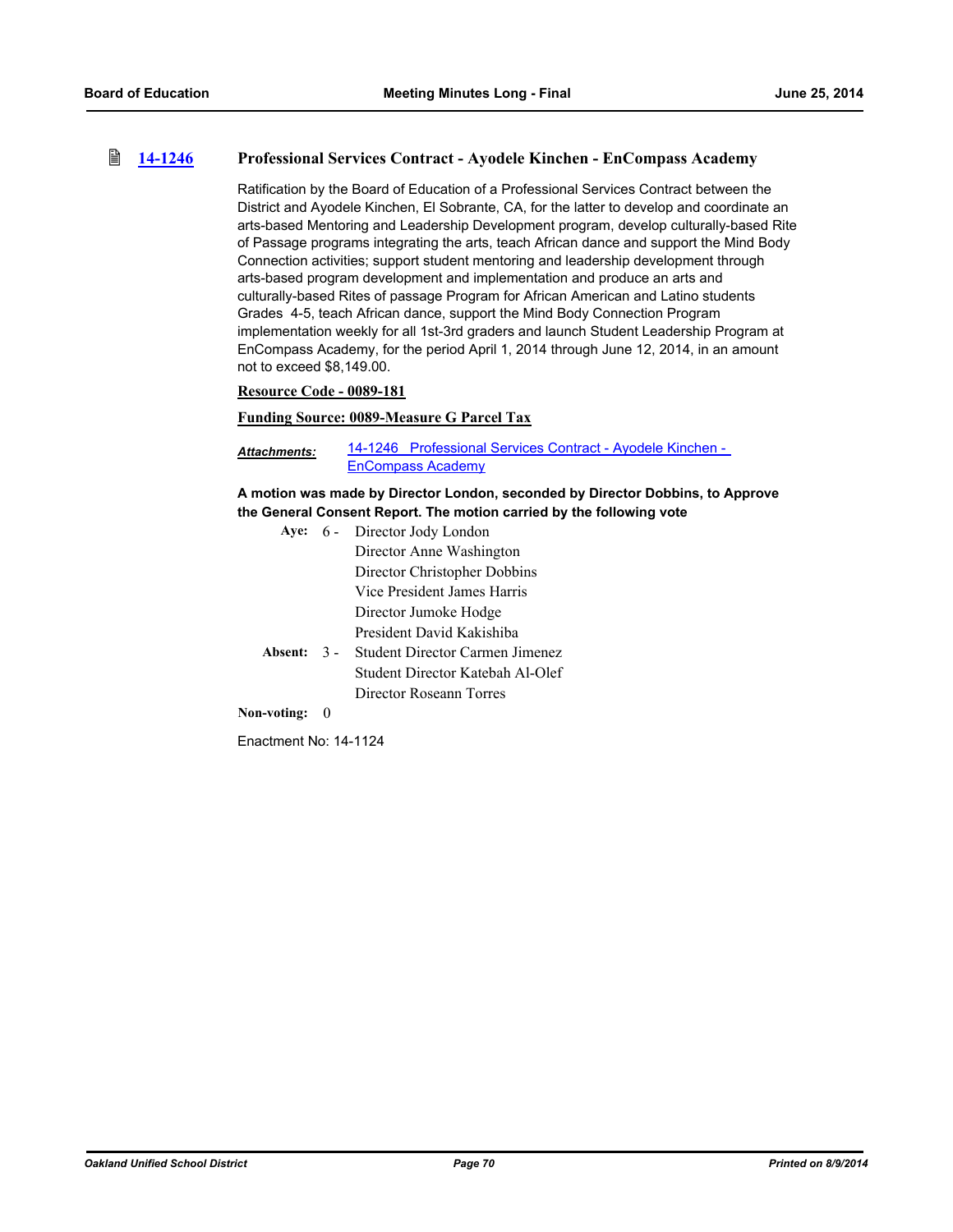#### 昏 **[14-1249](http://ousd.legistar.com/gateway.aspx?m=l&id=/matter.aspx?key=32937) Professional Services Contract - Cooperative Adventures - Montclair Elementary School**

Ratification by the Board of Education of a Professional Services Contract between the District and Cooperative Adventures, Sausalito, CA, for the latter to provide a person who will spend between 2 and 2 1/2 hours in each of 21 general education classes presenting concepts centered in social emotional learning, facilitating discussion about the concept and culminating in a physical challenge with the students to provide hands on experience with the concept; directly work with students, spending an additional 1-2 hours with the classroom teacher outside of the classroom debriefing the experience, suggesting follow up activities for the teacher to do with the class and providing professional development to the teacher 1:1 about social emotional learning, teamwork and relationship building; as adjunct, work with the faculty as a whole, furthering understanding of the concepts at the adult level, enhancing ability to work together as a team and providing a common language for us to use across the school with all stakeholders at Montclair Elementary School, for the period of October 9, 2013 through December 12, 2013, in an amount not to exceed \$6,800.00.

## **Resource Code - 0000-143**

**Funding Source: General Purpose-Unrestricted**

[14-1249 Professional Services Contract - Cooperative Adventures -](http://ousd.legistar.com/gateway.aspx?M=F&ID=76567.pdf)  Montclair Elementary School *Attachments:*

**A motion was made by Director London, seconded by Director Dobbins, to Approve the General Consent Report. The motion carried by the following vote**

|         |       | Aye: 6 - Director Jody London          |
|---------|-------|----------------------------------------|
|         |       | Director Anne Washington               |
|         |       | Director Christopher Dobbins           |
|         |       | Vice President James Harris            |
|         |       | Director Jumoke Hodge                  |
|         |       | President David Kakishiba              |
| Absent: | $3 -$ | <b>Student Director Carmen Jimenez</b> |
|         |       | Student Director Katebah Al-Olef       |
|         |       | Director Roseann Torres                |
|         |       |                                        |

**Non-voting:** 0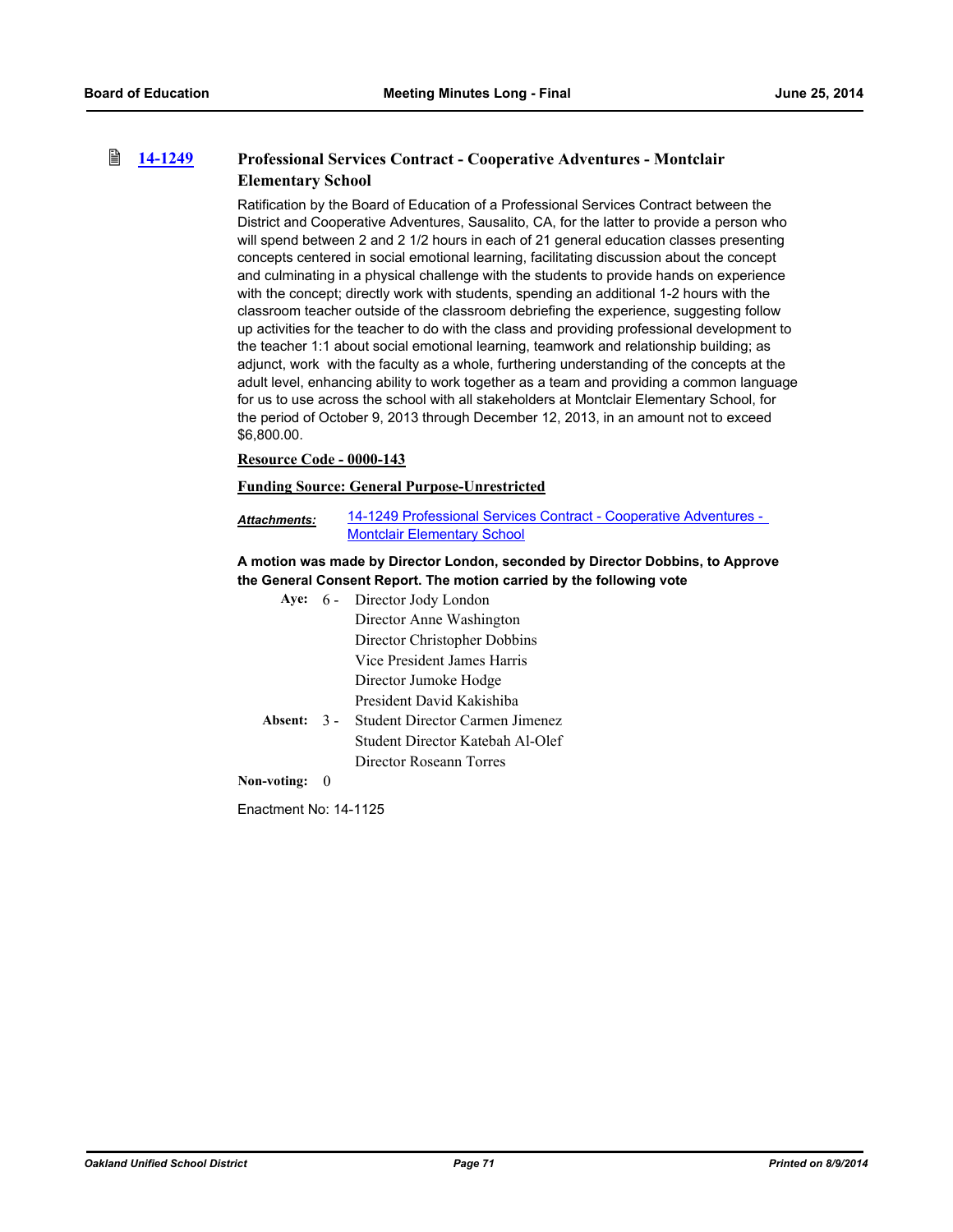#### ₿ **[14-1251](http://ousd.legistar.com/gateway.aspx?m=l&id=/matter.aspx?key=32939) Professional Services Contract - Moving Forward Education - Brookfield Elementary School**

Ratification by the Board of Education of a Professional Services Contract between the District and Moving Forward Education, Emeryville, CA, for the latter to provide a trained and experienced SEL Coordinator, dedicated to supporting the most critical social, emotional, and academic needs of the school community, with deliverables, as described in the Scope of Work, incorporated herein by reference as though fully set forth, at Brookfield Elementary School, for the period of October 10, 2013 through December 20, 2013, in an amount not to exceed \$8,000.00.

## **Resource Code - 3010-103**

## **Funding Source: 3010-Title 1**

[14-1251 Professional Services Contract - Moving Forward](http://ousd.legistar.com/gateway.aspx?M=F&ID=76571.pdf)  Education - Brookfield Elementary School *Attachments:*

## **A motion was made by Director London, seconded by Director Dobbins, to Approve the General Consent Report. The motion carried by the following vote**

|               | Aye: 6 - Director Jody London    |
|---------------|----------------------------------|
|               | Director Anne Washington         |
|               | Director Christopher Dobbins     |
|               | Vice President James Harris      |
|               | Director Jumoke Hodge            |
|               | President David Kakishiba        |
| Absent: $3 -$ | Student Director Carmen Jimenez  |
|               | Student Director Katebah Al-Olef |
|               | Director Roseann Torres          |
|               |                                  |

# **Non-voting:** 0

Enactment No: 14-1126

### 窅 **[14-1255](http://ousd.legistar.com/gateway.aspx?m=l&id=/matter.aspx?key=32943) Professional Services Contract - Higher Ground Neighborhood Development Corp. - Brookfield Elementary School**

Approval by the Board of Education of a Professional Services Contract between the District and Higher Ground Neighborhood Development Corp, Oakland, CA, for the latter to provide its Development Recess(DR) Program, as described in the Scope of Work and the Board Memo, incorporated herein by reference as though fully set forth, at Brookfield Elementary School, for the period of October 10, 2013 through June 13, 2014, in an amount not to exceed \$26,000.00.

## **Resource Code - 3010-103**

## **Funding Source: 3010-Title 1**

14-1255 Professional Services Contract - Higher Ground [Neighborhood Development Corp. - Brookfield Elementary School](http://ousd.legistar.com/gateway.aspx?M=F&ID=76576.pdf) *Attachments:*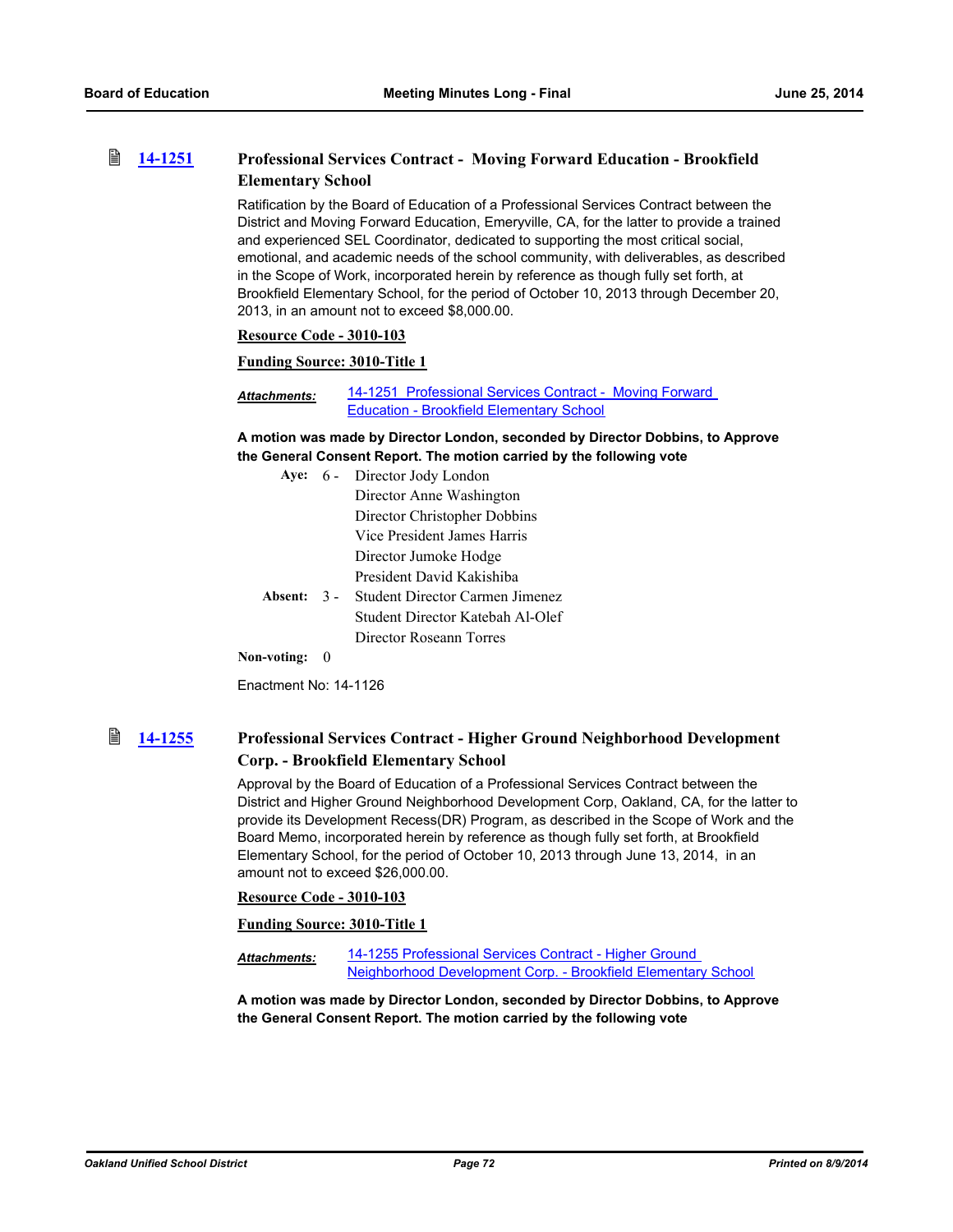|             | Aye: 6 - Director Jody London                      |
|-------------|----------------------------------------------------|
|             | Director Anne Washington                           |
|             | Director Christopher Dobbins                       |
|             | Vice President James Harris                        |
|             | Director Jumoke Hodge                              |
|             | President David Kakishiba                          |
|             | <b>Absent:</b> 3 - Student Director Carmen Jimenez |
|             | Student Director Katebah Al-Olef                   |
|             | Director Roseann Torres                            |
| Non-voting: |                                                    |

眥

# **[14-1267](http://ousd.legistar.com/gateway.aspx?m=l&id=/matter.aspx?key=32955) Grant Agreement - City of Oakland - Leadership, Curriculum & Instruction, Linked Learning**

Approval by the Education of Grant Agreement between the District and City of Oakland accepting \$112,500.00, in Oakland Fund for Children and Youth funding, for stipends for high school students in the Exploring College and Career Options Program, for the period July 1, 2013 through June 30, 2015, pursuant to the terms and conditions thereof.

# **Funding Source: City of Oakland**

[14-1267 Grant Agreement - City of Oakland - Leadership,](http://ousd.legistar.com/gateway.aspx?M=F&ID=76747.pdf)  Curriculum & Instruction, Linked Learning *Attachments:*

## **A motion was made by Director London, seconded by Director Dobbins, to Approve the General Consent Report. The motion carried by the following vote**

Aye: 6 - Director Jody London

Director Anne Washington Director Christopher Dobbins Vice President James Harris Director Jumoke Hodge President David Kakishiba

**Student Director Carmen Jimenez** Student Director Katebah Al-Olef Director Roseann Torres Absent:  $3 -$ 

**Non-voting:** 0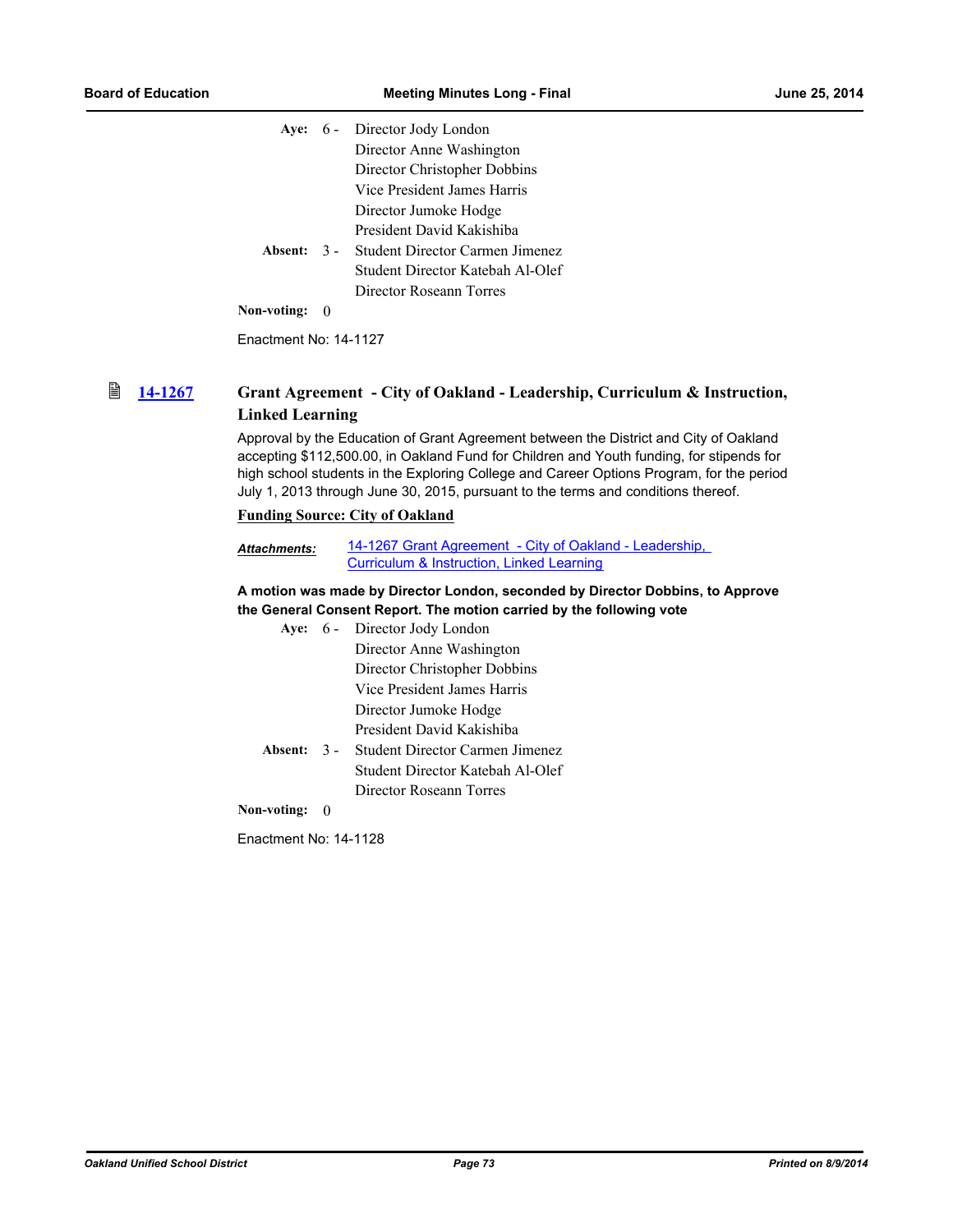### 昏 **[14-1285](http://ousd.legistar.com/gateway.aspx?m=l&id=/matter.aspx?key=32971) Professional Services Contract - Seneca Center - Elmhurst Community Preparatory School**

Approval by the Board of Education of a Professional Services Contract between the District and Seneca Center, Oakland, CA, for the latter to provide: The clinician will provide school-wide and classroom-wide consultation and support at Tier 1, including overseeing implementation of an advisory curriculum as a Tier 1 SEL intervention, facilitate small-group intervention and Tier 2, and case manage students with existing Tier 3 providers to determine the effectiveness on intensive support. Data collection and progress monitoring analysis is conduced routinely and shared with stakeholders in an effort to aid decision-making at Elmhurst Community Preparatory School, for the period September 2, 2013 through June 13, 2014 in an amount not to exceed \$40,000.00.

## **Resource Code - 3010-221**

## **Funding Source: 3010-Title 1**

[14-1285 Professional Services Contract - Seneca Center - Elmhurst](http://ousd.legistar.com/gateway.aspx?M=F&ID=76589.pdf)  **Community Preparatory School** *Attachments:*

# **A motion was made by Director London, seconded by Director Dobbins, to Approve the General Consent Report. The motion carried by the following vote**

|               | Aye: 6 - Director Jody London    |
|---------------|----------------------------------|
|               | Director Anne Washington         |
|               | Director Christopher Dobbins     |
|               | Vice President James Harris      |
|               | Director Jumoke Hodge            |
|               | President David Kakishiba        |
| Absent: $3 -$ | Student Director Carmen Jimenez  |
|               | Student Director Katebah Al-Olef |
|               | Director Roseann Torres          |
| Non-voting:   |                                  |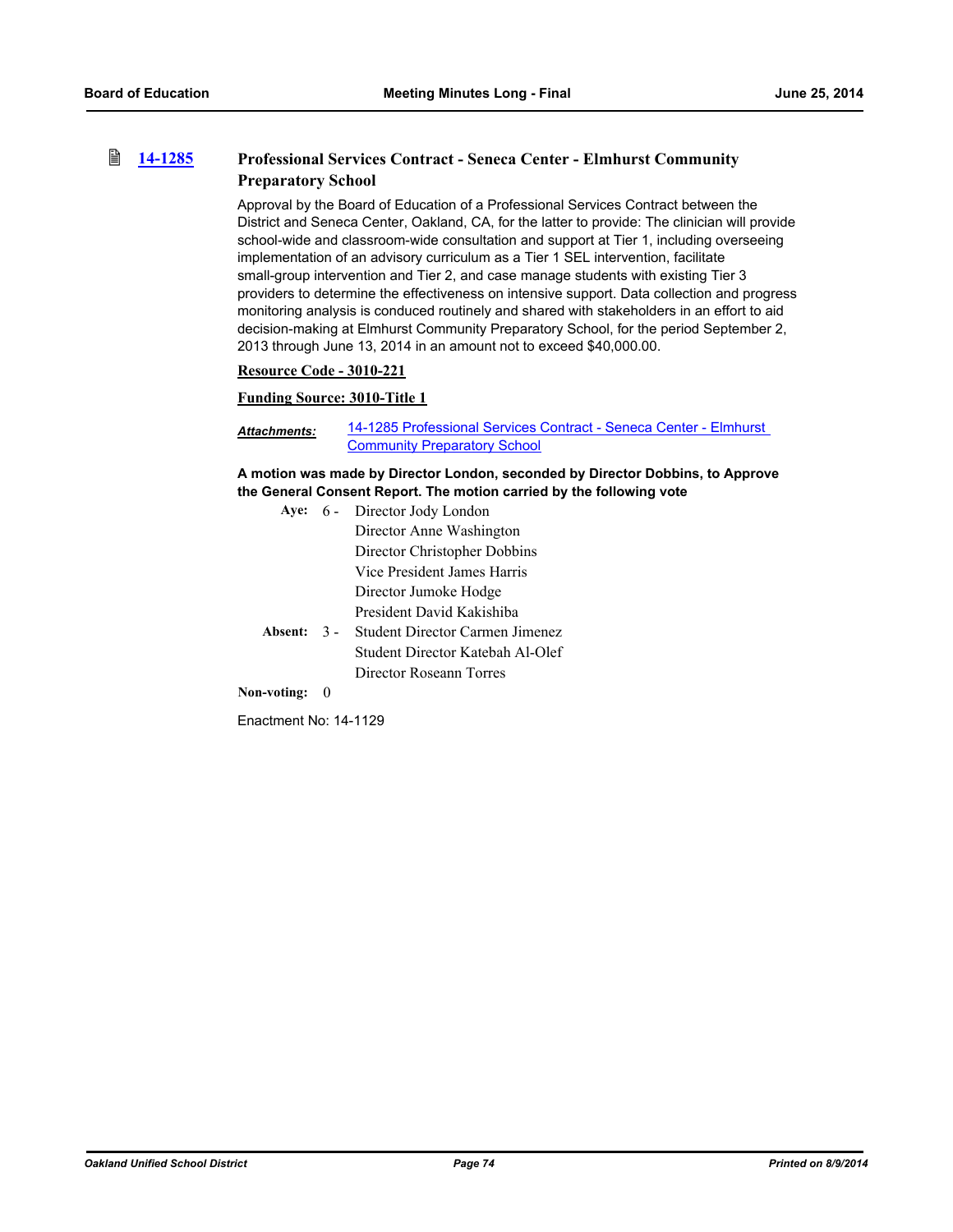### 昏 **[14-1322](http://ousd.legistar.com/gateway.aspx?m=l&id=/matter.aspx?key=33002) Amendment No. 1 - Professional Services Agreement - Higher Ground - Rise**

# **Academy**

Approval by the Board of Education of Amendment No. 1, Professional Services Contract between the District and Higher Ground Neighborhood Development Corporation, Oakland, CA, for the latter to provide an additional 685 hours of ongoing translation services for non-bilingual teachers, outreach to families to increase participation of ELL families at school events, i.e., Data Night, Family Literacy Night ELAC, SSC Meetings and Parent-Teacher conferences; focus on increasing passing caregivers access to resources for their children's education as well as organizing volunteers; hold Kinder orientation meetings and to home visits to share activities and strategies to support Kinder students' academic and behavioral successes in Kinder and work with passing guidance to increase Kinder students attendance rates as well as their dissipation of volunteer opportunities on school site, at RISE Elementary School, at an additional cost not to exceed \$13,700.00, increasing the Contract not to exceed amount from \$10,000.00 to \$23,700.00. All other terms and conditions of the Contract remain in full force and effect.

## **Resource Code - 0000-192**

## **Funding Source: General Purpose**

[14-1322 Amendment No. 1 - Professional Services Agreement -](http://ousd.legistar.com/gateway.aspx?M=F&ID=76744.pdf)  Higher Ground - Rise Academy *Attachments:*

**A motion was made by Director London, seconded by Director Dobbins, to Approve the General Consent Report. The motion carried by the following vote**

|              | Aye: 6 - Director Jody London          |
|--------------|----------------------------------------|
|              | Director Anne Washington               |
|              | Director Christopher Dobbins           |
|              | Vice President James Harris            |
|              | Director Jumoke Hodge                  |
|              | President David Kakishiba              |
| Absent: $3-$ | <b>Student Director Carmen Jimenez</b> |
|              | Student Director Katebah Al-Olef       |
|              | Director Roseann Torres                |
| . <b></b>    |                                        |

**Non-voting:** 0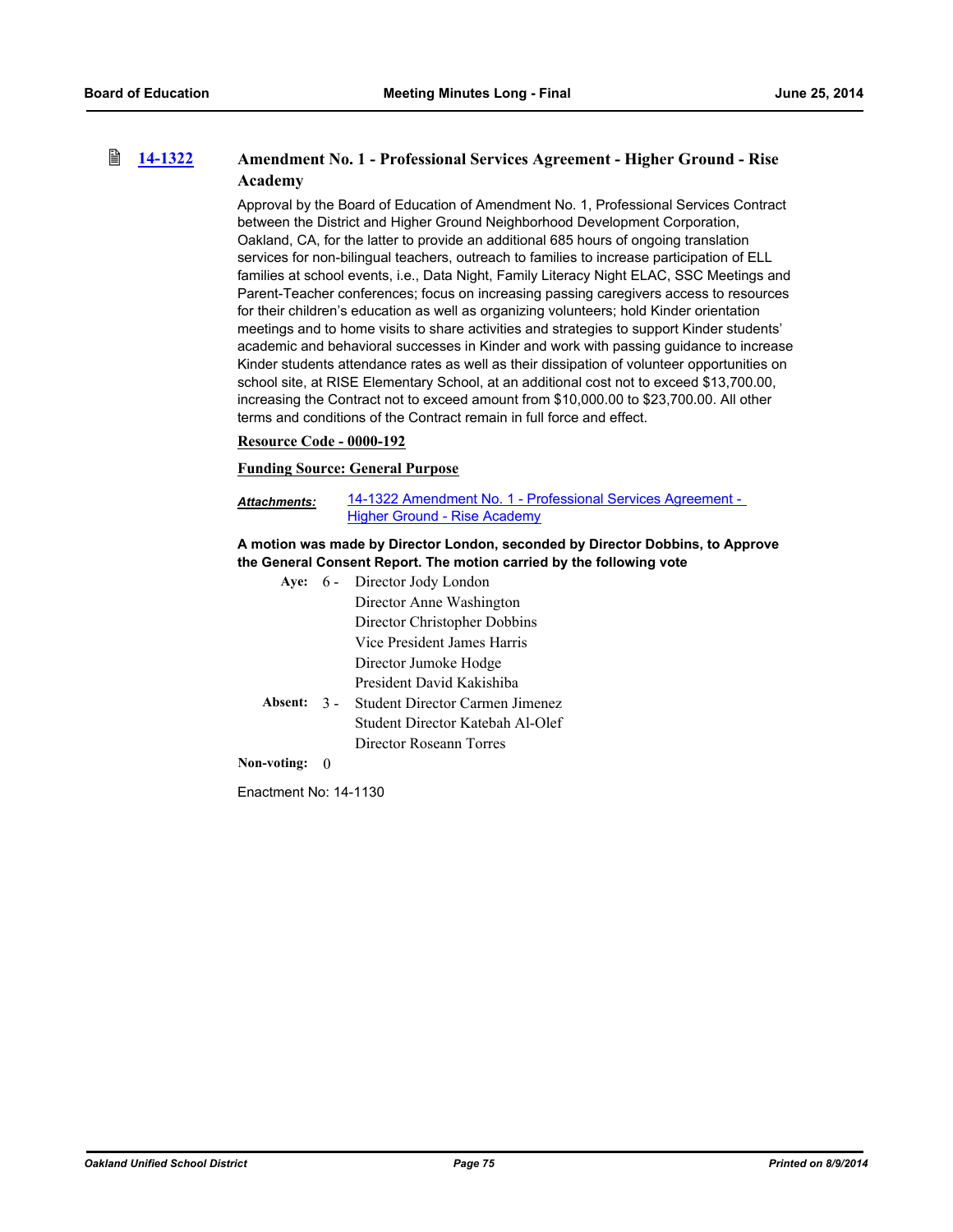#### ₿ **[14-1421](http://ousd.legistar.com/gateway.aspx?m=l&id=/matter.aspx?key=33101) Professional Services Contract - Oakland Schools Foundation - Urban Promise Academy**

Approval by the Board of Education of a Professional Services Contract between the District and Oakland Schools Foundation, Oakland, CA, for the latter to support Urban Promise Academy students in attending and participating in the Student Spaceflight Experiments Program (SSEP), by and between the National Center for Earth and Space Science Education (NCESSE), as described in the Scope of Work, Incorporated herein by reference as though fully set forth, for the period of May 25, 2014, through June 4, 2014 in an amount not to exceed \$10,000.00.

## **Resource Code - 3010-236**

## **Funding Source: CORE Waiver - Research Grant**

[14-1421 Professional Services Contract - Oakland Schools](http://ousd.legistar.com/gateway.aspx?M=F&ID=76714.pdf)  Foundation - Urban Promise Academy *Attachments:*

## **A motion was made by Director London, seconded by Director Dobbins, to Approve the General Consent Report. The motion carried by the following vote**

|                    | Aye: 6 - Director Jody London          |
|--------------------|----------------------------------------|
|                    | Director Anne Washington               |
|                    | Director Christopher Dobbins           |
|                    | Vice President James Harris            |
|                    | Director Jumoke Hodge                  |
|                    | President David Kakishiba              |
| <b>Absent:</b> 3 - | <b>Student Director Carmen Jimenez</b> |
|                    | Student Director Katebah Al-Olef       |
|                    | Director Roseann Torres                |

**Non-voting:** 0

Enactment No: 14-1131

#### ₿ **[14-1433](http://ousd.legistar.com/gateway.aspx?m=l&id=/matter.aspx?key=33109) Agreement - Adventure Time - Afterschool Enrichment**

Approval by the Board of Education of the Agreement with Tuller Corporation dba Adventure Time to provide parent paid, fee-based before and after school care programs and administrative oversight for the afterschool enrichment programs at Hillcrest, Montclair, Thornhill, Chabot, and Kaiser Elementary Schools in the District for Fiscal Year 2014-15, subject to further extensions for four additional years.

## **Funding Source: Client Fees**

*Attachments:* [14-1433 Agreement - Adventure Time - Afterschool Enrichment](http://ousd.legistar.com/gateway.aspx?M=F&ID=76772.pdf)

## **A motion was made by Director London, seconded by Director Dobbins, to Approve the General Consent Report. The motion carried by the following vote**

Aye: 6 - Director Jody London Director Anne Washington Director Christopher Dobbins Vice President James Harris Director Jumoke Hodge President David Kakishiba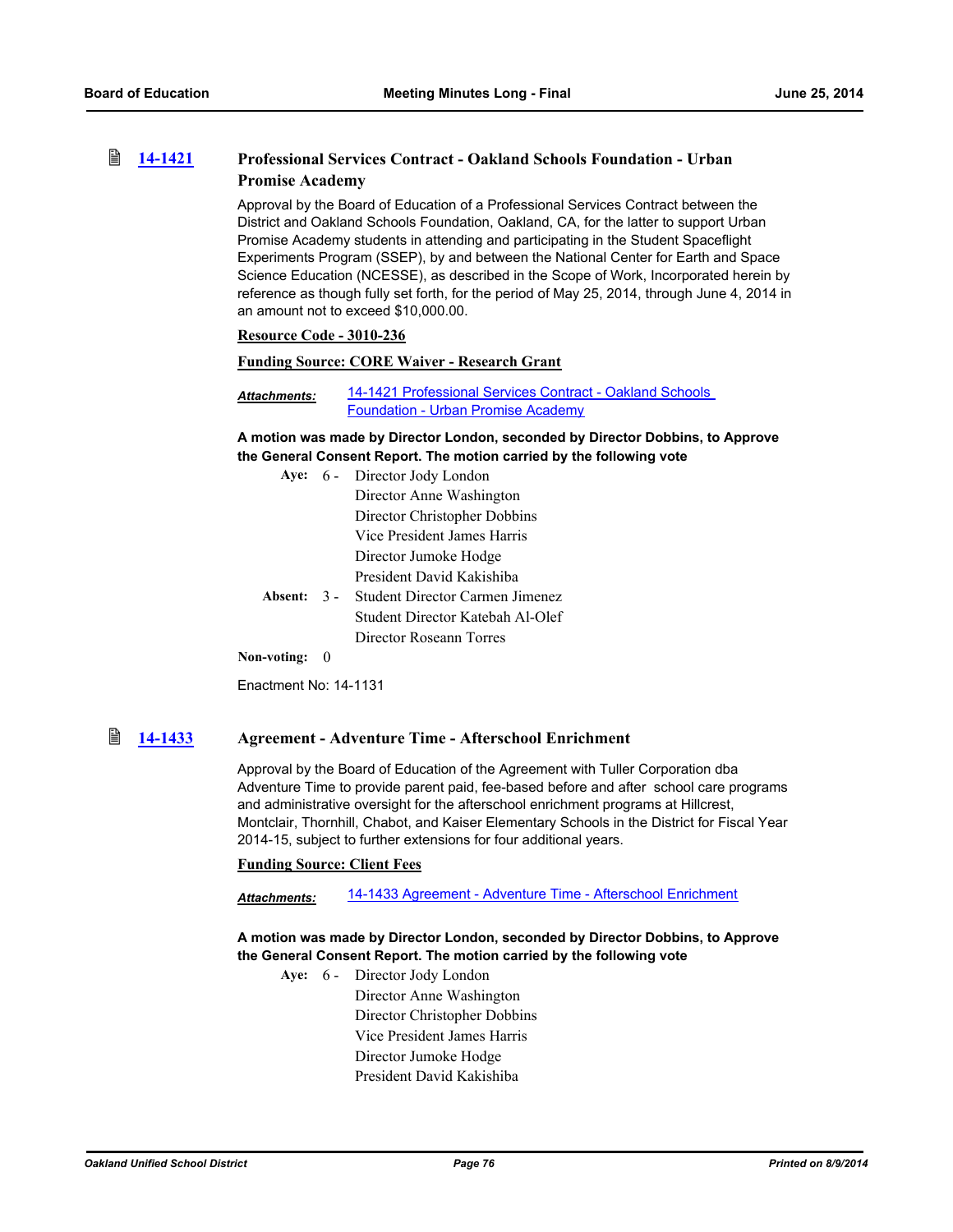**Student Director Carmen Jimenez** Student Director Katebah Al-Olef Director Roseann Torres Absent: 3 -

**Non-voting:** 0

Enactment No: 14-1132

## **Finance and Human Resources Matter(s)**

### 閶 **[14-0055](http://ousd.legistar.com/gateway.aspx?m=l&id=/matter.aspx?key=31767) Collective Bargaining Agreement - District and California School Employees Association (CSEA) Oakland 1 - July 1, 2013 - June 30, 2016**

Approval by Board of Education of Tentative Agreement between the District and California School Employees Association (CSEA) Oakland 1, representing School Police Officers for the period of July 1, 2013 through June 30, 2016.

## **Resource Code - 0000-994**

## **Funding Source: General Purpose**

[14-0055 Collective Bargaining Agreement - District and California](http://ousd.legistar.com/gateway.aspx?M=F&ID=76752.pdf)  School Employees Association (CSEA) Oakland 1 - July 1, 2013 -June 30, 2016 *Attachments:*

# **A motion was made by Director London, seconded by Director Dobbins, to Approve the General Consent Report. The motion carried by the following vote**

|               | Aye: 6 - Director Jody London          |
|---------------|----------------------------------------|
|               | Director Anne Washington               |
|               | Director Christopher Dobbins           |
|               | Vice President James Harris            |
|               | Director Jumoke Hodge                  |
|               | President David Kakishiba              |
| Absent: $3 -$ | <b>Student Director Carmen Jimenez</b> |
|               | Student Director Katebah Al-Olef       |
|               | Director Roseann Torres                |
|               |                                        |

**Non-voting:** 0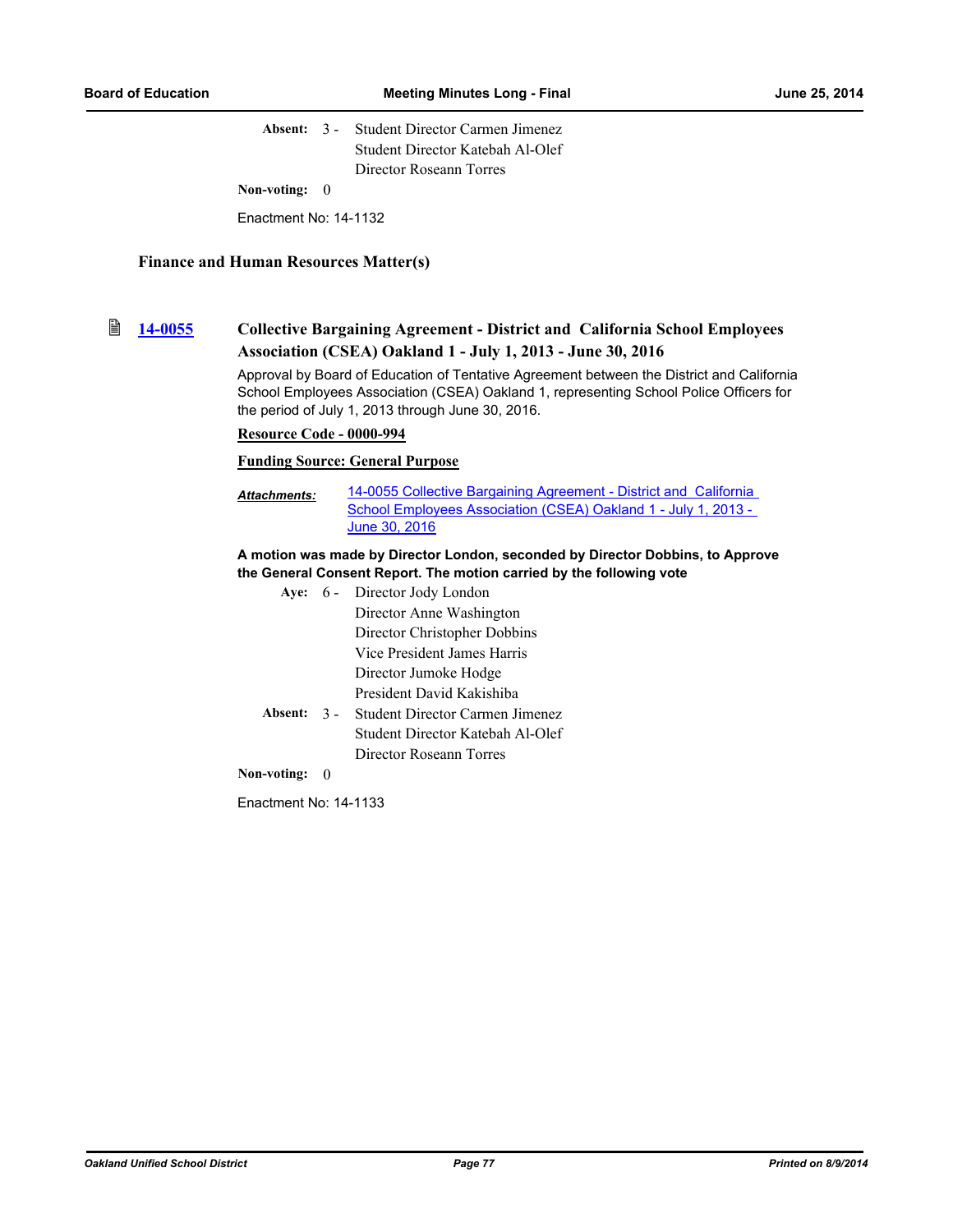#### ₿ **[14-0593](http://ousd.legistar.com/gateway.aspx?m=l&id=/matter.aspx?key=32298) Independent Contractor Agreement for the Provision of Transportation Services - Friendly Transportation, Inc. - Programs for Exceptional Children**

Approval by the Board of Education of an Independent Contractor Agreement for the Provision of Transportation Services between District and Friendly Transportation, Inc., Oakland, CA, for the latter to provide transportation services for certain students (primarily Special Education pupils) of the District to and from school according to schedule and/or other transportation services as requested by the District, as described in said Agreement, incorporated herein by reference as though fully set forth, for the time period of July 1, 2013 through June 30, 2015, in an amount not to exceed \$200,000.00.

## **Resource Code - 7230-975**

## **Funding Source: Special Education**

14-0593 Independent Contractor Agreement for the Provision of [Transportation Services - Friendly Transportation, Inc. - Programs](http://ousd.legistar.com/gateway.aspx?M=F&ID=76698.pdf)  for Exceptional Children *Attachments:*

## **A motion was made by Director London, seconded by Director Dobbins, to Approve the General Consent Report. The motion carried by the following vote**

|            |        | Aye: 6 - Director Jody London          |
|------------|--------|----------------------------------------|
|            |        | Director Anne Washington               |
|            |        | Director Christopher Dobbins           |
|            |        | Vice President James Harris            |
|            |        | Director Jumoke Hodge                  |
|            |        | President David Kakishiba              |
| Absent:    | $-3$ – | <b>Student Director Carmen Jimenez</b> |
|            |        | Student Director Katebah Al-Olef       |
|            |        | Director Roseann Torres                |
| on votinge |        |                                        |

## **Non-voting:** 0

Enactment No: 14-1134

# **[14-0866](http://ousd.legistar.com/gateway.aspx?m=l&id=/matter.aspx?key=32568) Professional Services Contract - The Forum for Youth Investment - After School Programs - Family, School, Community Partnerships Department**

Ratification by the Board of Education of a Professional Services Contract between the District and The Forum for Youth Investment, Washington, DC, for the latter to provide two separate sessions for a custom Youth Program Quality Assessment (YPQA) Introduction Workshop for the After School Program site coordinators, academic liaisons, and agency directors with the Oakland Unified School District Quality Improvement Project for the term November 5, 2013 through November 29, 2013, in an amount not to exceed \$6,000.00.

## **Resource Code - 9170-922**

## **Funding Source: Y & H Soda Foundation Heroes Funding**

14-0866 Professional Services Contract - The Forum for Youth [Investment - After School Programs - Family, School, Community](http://ousd.legistar.com/gateway.aspx?M=F&ID=76720.pdf)  Partnerships Department *Attachments:*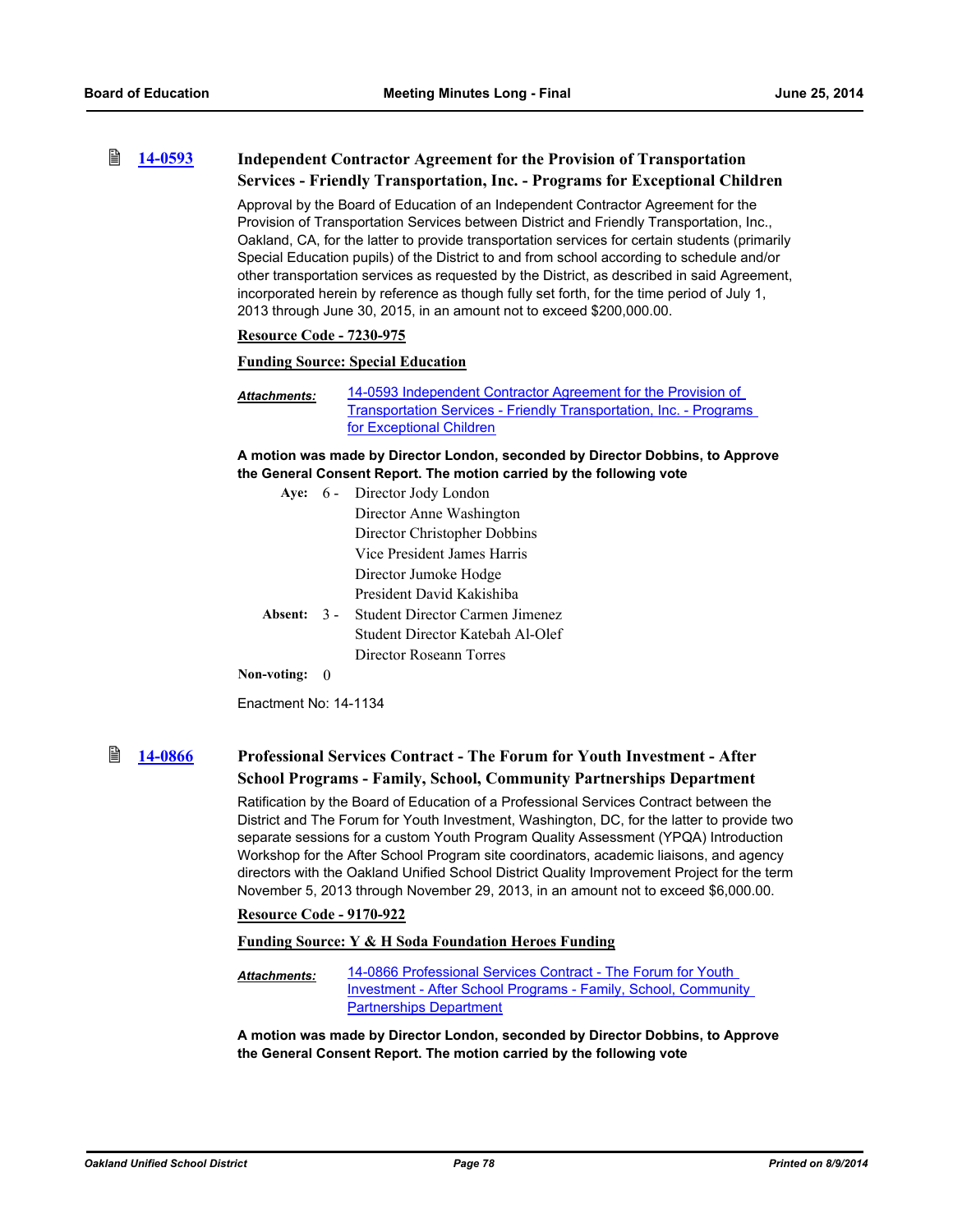|             | Aye: 6 - Director Jody London                      |
|-------------|----------------------------------------------------|
|             | Director Anne Washington                           |
|             | Director Christopher Dobbins                       |
|             | Vice President James Harris                        |
|             | Director Jumoke Hodge                              |
|             | President David Kakishiba                          |
|             | <b>Absent:</b> 3 - Student Director Carmen Jimenez |
|             | Student Director Katebah Al-Olef                   |
|             | Director Roseann Torres                            |
| Non-voting: |                                                    |

# **[14-1011](http://ousd.legistar.com/gateway.aspx?m=l&id=/matter.aspx?key=32711) Amendment No. 3 - Professional Service Contract - Strategies of Success - Programs for Exceptional Children**

Approval by the Board of Education of Amendment No. 3 to the Professional Service Contract between District and Strategies of Success, Firebaugh, CA, for the latter to provide completion of process to comply with State compliance reports/District data, monitor implementation of recommendations for current Board policies and District/SELPA procedures regarding special education compliance issues; implement recommendations regarding accountability procedures and processes, to include data analysis and systems review; assist in completing review of SELPA plan and identification of areas for revision; complete review and identification of areas for enhancement of current special education programs; completion of action plan for enhancing current programs with identified priority areas for the period of January 22, 2014 through June 27, 2014, in an additional amount not to exceed \$79,800.00, increasing the Contract not to exceed amount from \$173,750.00 to \$253,550.00. All other terms and conditions of the Contract remain in full force and effect.

**Resource Code - 0000-903**

**Funding Source: Special Education**

[14-1011 Amendment No. 3 - Professional Service Contract -](http://ousd.legistar.com/gateway.aspx?M=F&ID=76699.pdf)  Strategies of Success - Programs for Exceptional Children *Attachments:*

# **A motion was made by Director London, seconded by Director Dobbins, to Approve the General Consent Report. The motion carried by the following vote**

# Aye: 6 - Director Jody London Director Anne Washington Director Christopher Dobbins Vice President James Harris Director Jumoke Hodge President David Kakishiba **Absent:** Student Director Carmen Jimenez Student Director Katebah Al-Olef Director Roseann Torres Absent:  $3 -$

**Non-voting:** 0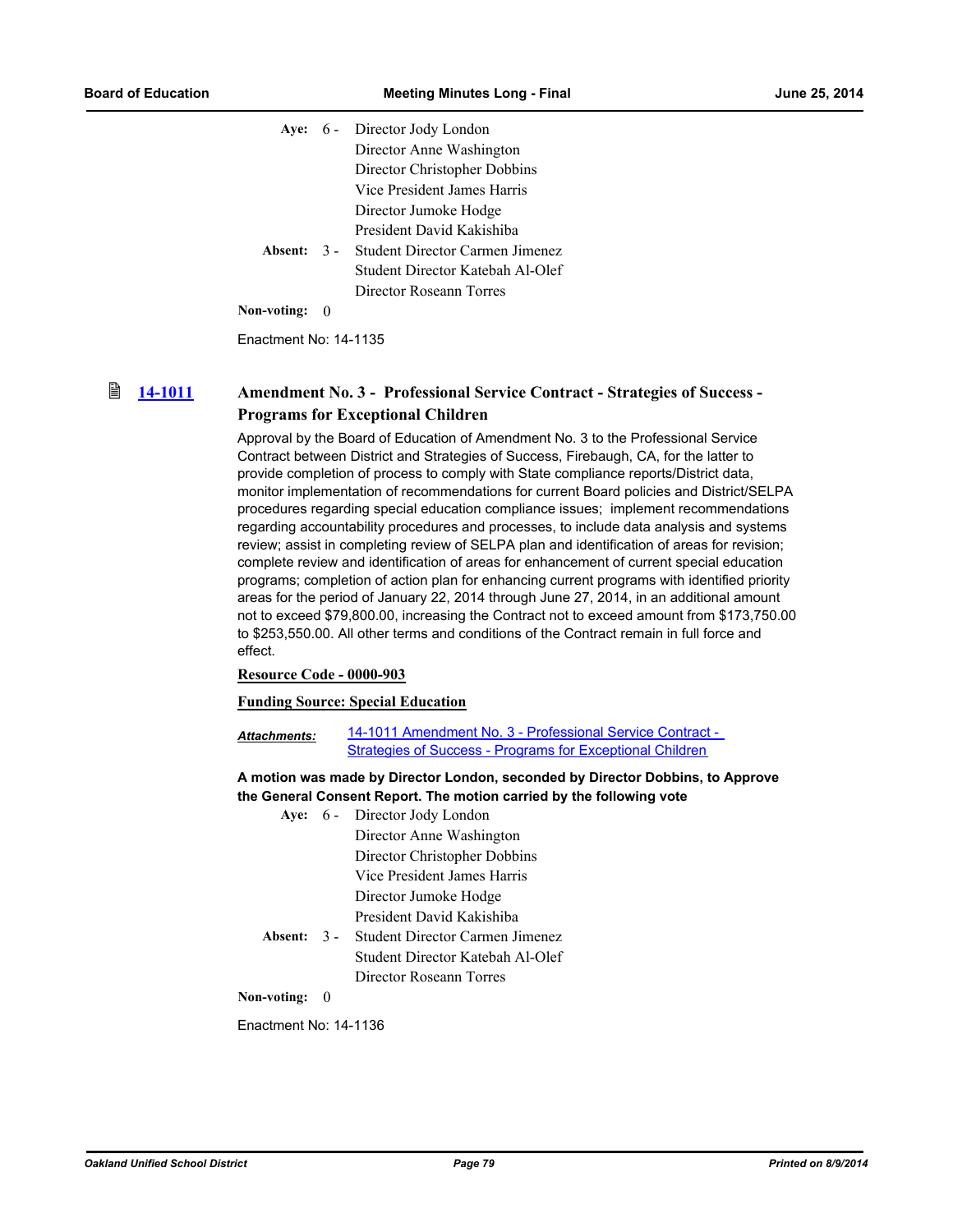### 昏 **[14-1049](http://ousd.legistar.com/gateway.aspx?m=l&id=/matter.aspx?key=32749) Professional Services Contract - Byron Huey - Adult and Career Education - Family, School, and Community Partnerships Department**

Ratification by the Board of Education of a Professional Services Contract between the District and Byron Huey, Oakland, CA, for the latter to provide the following services: 1. Provide support to Oakland Adult in using the ASAP attendance software.

Summarizing fiscal year data, cleanup, data integrity review for the attendance system; 2. Provide general support and technical assistance in accountability and assessment related to the Workforce Investment Act, Title II, 231 Federal grant-review grant application requirements, grant award, install data "alerts" to ensure all cycle reporting dates are met. Review reports and backup documentation files;

3. Provide training and support in using the electronic CASAS eTesting software-verify all updates that are pending, confirm that all current fiscal year data reporting requirements are in the testing system;

4. Provide training; and support in the use of the Tops Enterprise testing and accountability software, review data; integrity reporting system, cleanup, and review summary reports to be submitted to the State;

5. Work with staff to develop strategies to improve the integrity of the data;.

6. Provide training on how to generate reports to meet state and federal accountability deadlines, quarterly reports and data submissions;

7. Provide training on how to import and export data between the three databases: ASAP attendance database, eTesting database, and the Tops Enterprise testing database; assist with collection of core performance data (follow-up with students) confirm payment points. 8. Provide support on data required for programs-: Family Literacy, GED 2014, and special projects.

through the Family, School, and Community Partnerships Department, for the term May 15, 2014 through June 30, 2014 at a cost not to exceed \$3,960.00.

## **Resource Code - 9198-400**

## **Funding Source: Brain Fitness-Adult Education**

[14-1049 Professional Services Contract - Byron Huey - Adult and](http://ousd.legistar.com/gateway.aspx?M=F&ID=76491.pdf)  Career Education - Family, School, and Community Partnerships **Department** *Attachments:*

**A motion was made by Director London, seconded by Director Dobbins, to Approve the General Consent Report. The motion carried by the following vote**

|         |       | Aye: 6 - Director Jody London          |
|---------|-------|----------------------------------------|
|         |       | Director Anne Washington               |
|         |       | Director Christopher Dobbins           |
|         |       | Vice President James Harris            |
|         |       | Director Jumoke Hodge                  |
|         |       | President David Kakishiba              |
| Absent: | $-3-$ | <b>Student Director Carmen Jimenez</b> |
|         |       | Student Director Katebah Al-Olef       |
|         |       | Director Roseann Torres                |
|         |       |                                        |

**Non-voting:** 0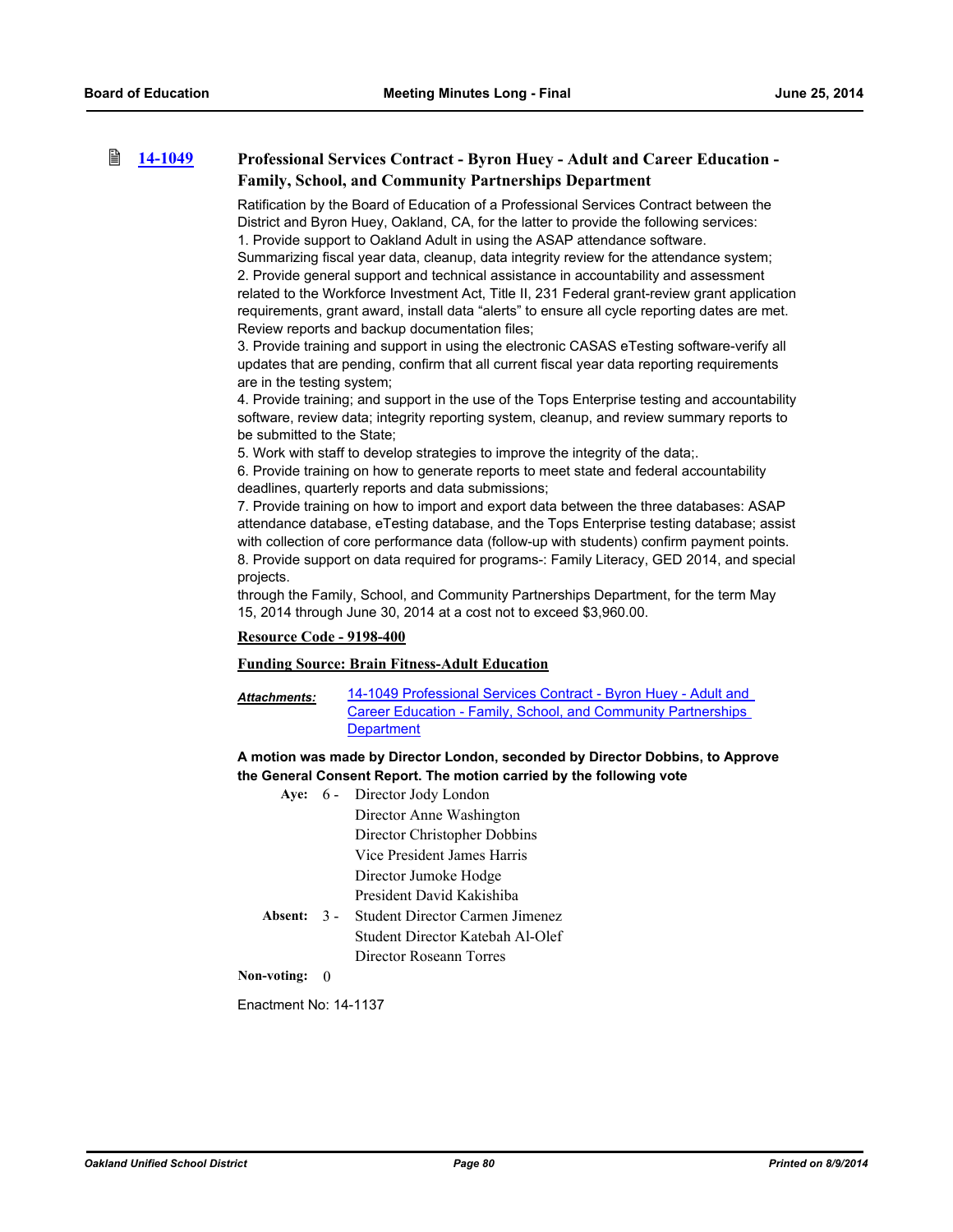### ₿ **[14-1050](http://ousd.legistar.com/gateway.aspx?m=l&id=/matter.aspx?key=32750) Professional Services Contract - ETR Associates - Health and Wellness - Family, School, and Community Partnerships Department**

Ratification by the Board of Education of a Professional Services Contract between the District and ETR Associates, Scotts Valley, CA, for the latter to provide planning and/or facilitation of four meetings to develop and shape content of Health & Wellness Communication Document, as well as write and design the final product, as described in the Scope of Work, incorporated herein by reference as though fully set forth, for the period of April 1, 2014 through June 30, 2014, in an amount not to exceed \$9,983.94.

# **Resource Code - 9206-922**

**Funding Source: Alameda County Public Health - Health and Wellness**

[14-1050 Professional Services Contract - ETR Associates - Health](http://ousd.legistar.com/gateway.aspx?M=F&ID=76492.pdf)  and Wellness - Family, School, and Community Partnerships **Department** *Attachments:*

## **A motion was made by Director London, seconded by Director Dobbins, to Approve the General Consent Report. The motion carried by the following vote**

|                    | Aye: 6 - Director Jody London   |
|--------------------|---------------------------------|
|                    | Director Anne Washington        |
|                    | Director Christopher Dobbins    |
|                    | Vice President James Harris     |
|                    | Director Jumoke Hodge           |
|                    | President David Kakishiba       |
| <b>Absent:</b> 3 - | Student Director Carmen Jimenez |
|                    | 0.1.01                          |

Student Director Katebah Al-Olef Director Roseann Torres

**Non-voting:** 0

Enactment No: 14-1138

# **[14-1051](http://ousd.legistar.com/gateway.aspx?m=l&id=/matter.aspx?key=32751) Professional Services Contract - Be The Change Consulting, LLC - Redwood Heights Elementary School**

Ratification by the Board of Education of a Professional Services Contract between the District and Be the Change Consulting, LLC, Oakland , CA, for the latter to provide its Building Intentional Communities Training Model through examination of current behavior policies and replace punitive practices with restorative ones; support teachers to integrate social-emotional-learning and teaching practices to blend relational learning with common core development, as described in the Scope of Work, incorporated herein by reference as though fully set forth, at Redwood Heights Elementary School,

for the period of April 23, 2014 through June 13, 2014, in an amount not to exceed \$6,500.00.

## **Resource Code - 9011-148, 0000-148**

## **Funding Source: Donations and General Purchase Funds**

[14-1051 Professional Services Contract - Be The Change](http://ousd.legistar.com/gateway.aspx?M=F&ID=76493.pdf)  Consulting, LLC - Redwood Heights Elementary School *Attachments:*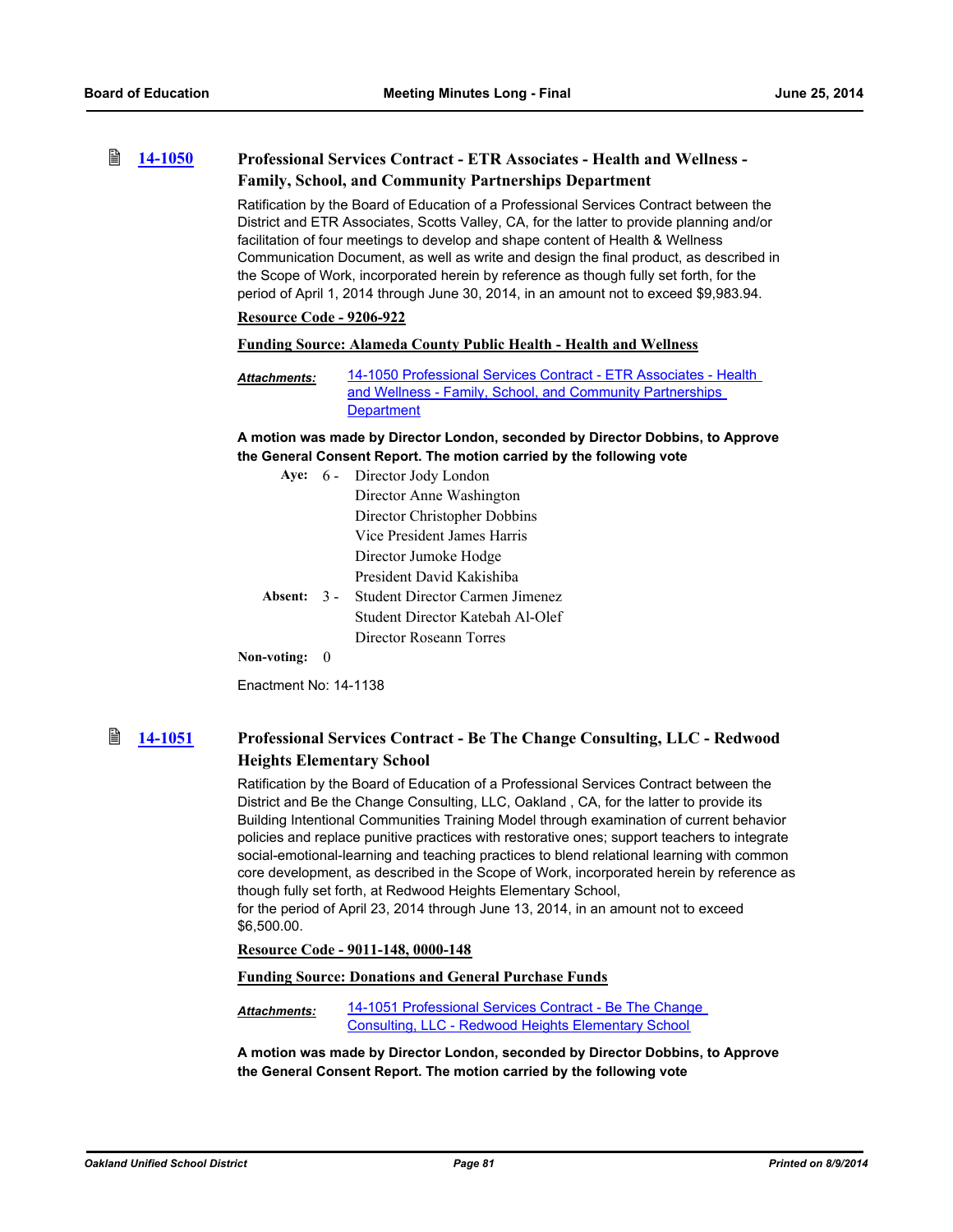|             | Aye: 6 - Director Jody London                      |
|-------------|----------------------------------------------------|
|             | Director Anne Washington                           |
|             | Director Christopher Dobbins                       |
|             | Vice President James Harris                        |
|             | Director Jumoke Hodge                              |
|             | President David Kakishiba                          |
|             | <b>Absent:</b> 3 - Student Director Carmen Jimenez |
|             | Student Director Katebah Al-Olef                   |
|             | Director Roseann Torres                            |
| Non-voting: |                                                    |

# **[14-1052](http://ousd.legistar.com/gateway.aspx?m=l&id=/matter.aspx?key=32752) Professional Services Contract - Suzanne Pegas - Behavioral Health Initiatives - Family, School, and Community Partnerships Department**

Ratification by the Board of Education of a Professional Services Contract between the District and Suzanne Pegas, Oakland, CA, for the latter to provide direct on-site services for the Roosevelt Middle School RJ program by supporting teachers in the classroom as they implement restorative circles and have restorative conversations with students; train all adults working at the school site in restorative practices; train and support RJ Youth leaders to conduct restorative circles to respond to harm or conflict and support the school site in creating a safe, healthy and supportive school environment; prep and facilitate restorative family group conference circles for more serious offenses; collect data and provide monthly reports of collected data to District Program Manager and provide conflict resolution with the broader school community and work with administrators to use a restorative discipline matrix at Roosevelt Middle School, via the Family, School and Community Partnerships Department, for the period of April 1, 2014 through June 30, 2014, in an amount not to exceed \$11,200.00..

## **Resource Code - 0000-922**

## **Funding Source: General Purpose Funds**

14-1052 Professional Services Contract - Suzanne Pegas - [Behavioral Health Initiatives - Family, School, and Community](http://ousd.legistar.com/gateway.aspx?M=F&ID=76494.pdf)  Partnerships Department *Attachments:*

# **A motion was made by Director London, seconded by Director Dobbins, to Approve the General Consent Report. The motion carried by the following vote**

Aye: 6 - Director Jody London

Director Anne Washington Director Christopher Dobbins Vice President James Harris Director Jumoke Hodge President David Kakishiba

**Absent:** Student Director Carmen Jimenez Student Director Katebah Al-Olef Director Roseann Torres Absent:  $3 -$ 

**Non-voting:** 0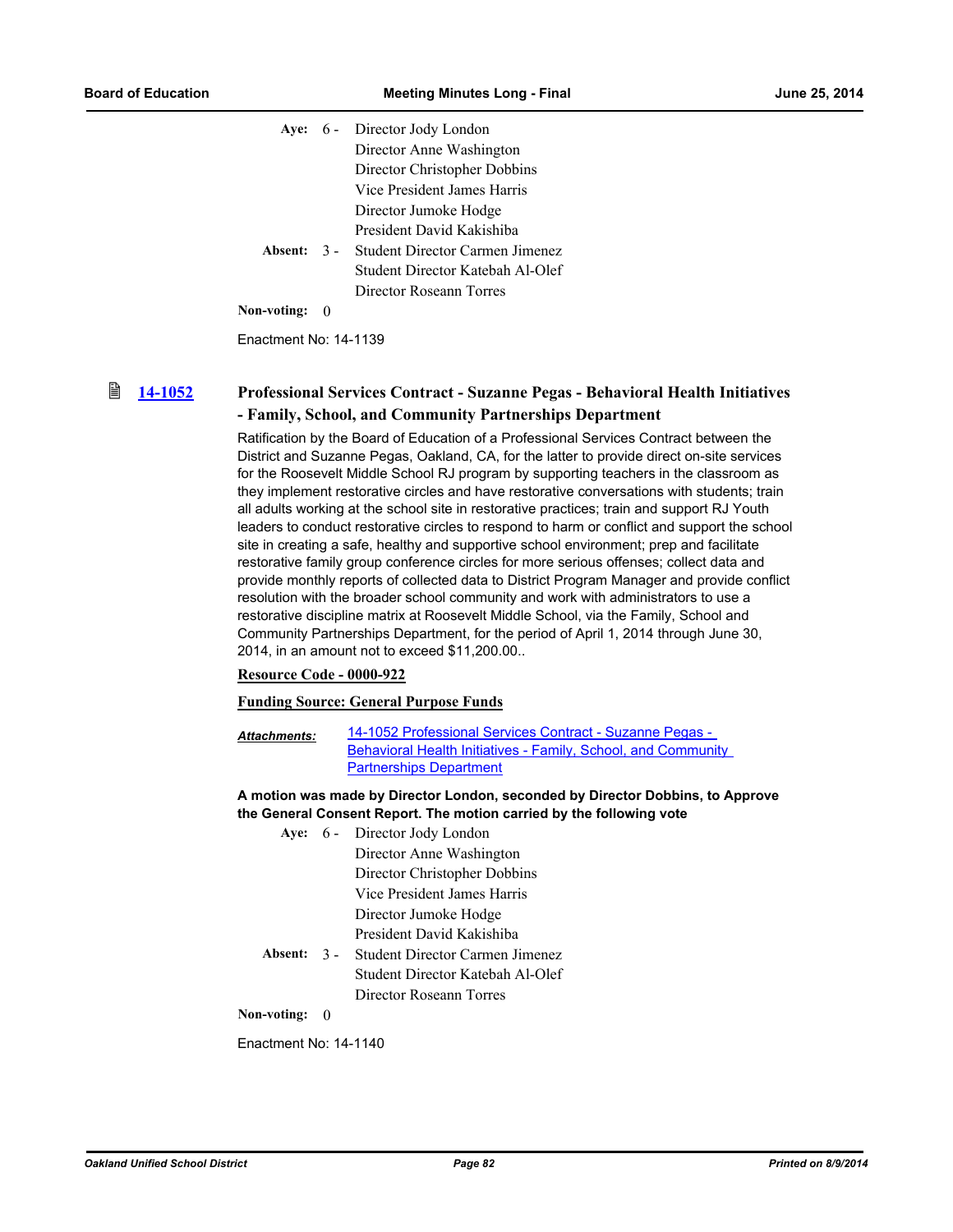### ₿ **[14-1054](http://ousd.legistar.com/gateway.aspx?m=l&id=/matter.aspx?key=32754) Professional Services Contract - Development Without Limits West - After School Programs - Family, School, and Community Partnerships Department**

Ratification by the Board of Education of a Professional Services Contract between the District and Development Without Limits West, Oakland, CA, for the latter to provide Professional Development and Technical Assistance to District's after school programs to help programs better serve and meet the needs of English Learners, as described in this Scope of Work, Incorporated herein by reference as though. Fully set forth, via the Family, School, and Community Partnerships Department, for the period of February 28, 2014 through June 30, 2014, in an amount not to exceed \$8,750.00.

# **Resource Code - 9249-922**

## **Funding Source: After School Lit PD**

[14-1054 Professional Services Contract - Development Without](http://ousd.legistar.com/gateway.aspx?M=F&ID=76496.pdf)  Limits West - After School Programs - Family, School, and **Community Partnerships Department** *Attachments:*

## **A motion was made by Director London, seconded by Director Dobbins, to Approve the General Consent Report. The motion carried by the following vote**

|                    | Aye: 6 - Director Jody London          |
|--------------------|----------------------------------------|
|                    | Director Anne Washington               |
|                    | Director Christopher Dobbins           |
|                    | Vice President James Harris            |
|                    | Director Jumoke Hodge                  |
|                    | President David Kakishiba              |
| <b>Absent:</b> 3 – | <b>Student Director Carmen Jimenez</b> |
|                    | Student Director Katebah Al-Olef       |
|                    | Director Roseann Torres                |
| $\cdots$           |                                        |

**Non-voting:** 0

Enactment No: 14-1141

# **[14-1057](http://ousd.legistar.com/gateway.aspx?m=l&id=/matter.aspx?key=32757) Professional Services Contract - Cooperative Adventures - Crocker Highlands Elementary School**

Ratification by the Board of Education of a Professional Services Contract between the District and Cooperative Adventures, Sausalito, CA, for the latter to provide teachers with methods for improving class climate, student cooperation, and student behavior Crocker Highlands Elementary School, for the period of February 19, 2014 through April 30, 2014, in an amount not to exceed \$3,700.00.

**Resource Code - 9011-111**

## **Funding Source: Donations**

[14-1057 Professional Services Contract - Cooperative Adventures -](http://ousd.legistar.com/gateway.aspx?M=F&ID=76498.pdf)  Crocker Highlands Elementary School *Attachments:*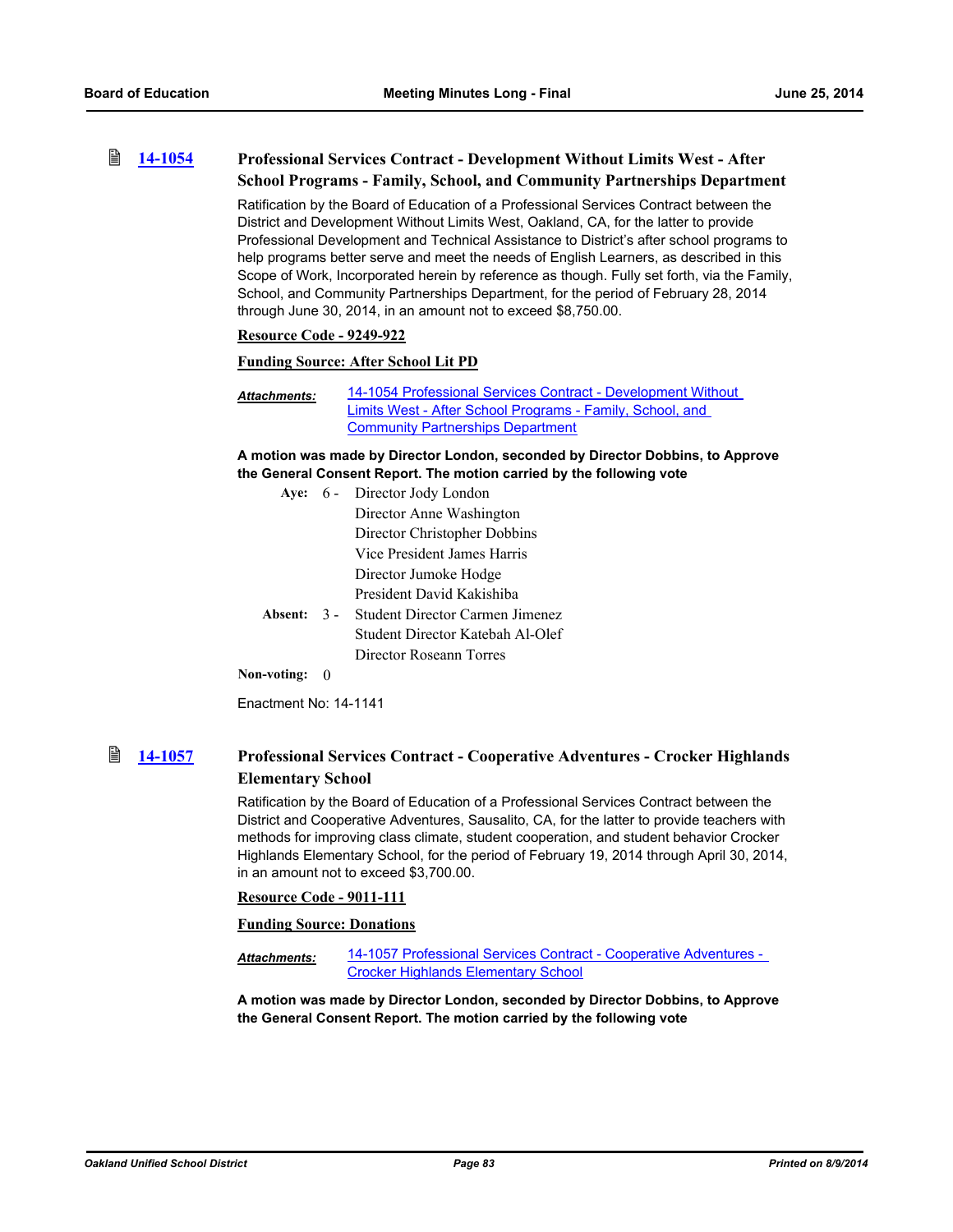|             | Aye: 6 - Director Jody London                      |
|-------------|----------------------------------------------------|
|             | Director Anne Washington                           |
|             | Director Christopher Dobbins                       |
|             | Vice President James Harris                        |
|             | Director Jumoke Hodge                              |
|             | President David Kakishiba                          |
|             | <b>Absent:</b> 3 - Student Director Carmen Jimenez |
|             | Student Director Katebah Al-Olef                   |
|             | Director Roseann Torres                            |
| Non-voting: |                                                    |

# **[14-1059](http://ousd.legistar.com/gateway.aspx?m=l&id=/matter.aspx?key=32759) Professional Services Contract - Community Initiatives - Health Services - Family, School, and Community Partnerships Department**

Ratification by the Board of Education of a Professional Services Contract between the District and Community Initiatives, San Francisco, CA, for the latter to provide staff member to work with students on the production process of the 504 webinar to ensure compliance with the Office of Civil Rights; provide mandatory Section 504 training for site 504 coordinators annually; work with two students 5 Hours for Preproduction, 10 Hours for Voice over Recording, 25 Hours for editing and Voice over synchronizing, and 10 Hours of post-production encoding file preparation, for the Family, School, and Community Partnerships Department, for the period of May 5, 2014 through June 30, 2014, in an amount not to exceed \$4,000.00.

## **Resource Code - 0000-968**

## **Funding Source: General Purpose Funds**

[14-1059 Professional Services Contract - Community Initiatives -](http://ousd.legistar.com/gateway.aspx?M=F&ID=76499.pdf)  Health Services - Family, School, and Community Partnerships **Department** *Attachments:*

**A motion was made by Director London, seconded by Director Dobbins, to Approve the General Consent Report. The motion carried by the following vote**

Aye: 6 - Director Jody London Director Anne Washington Director Christopher Dobbins Vice President James Harris Director Jumoke Hodge President David Kakishiba **Student Director Carmen Jimenez** Student Director Katebah Al-Olef Director Roseann Torres Absent: 3 -

## **Non-voting:** 0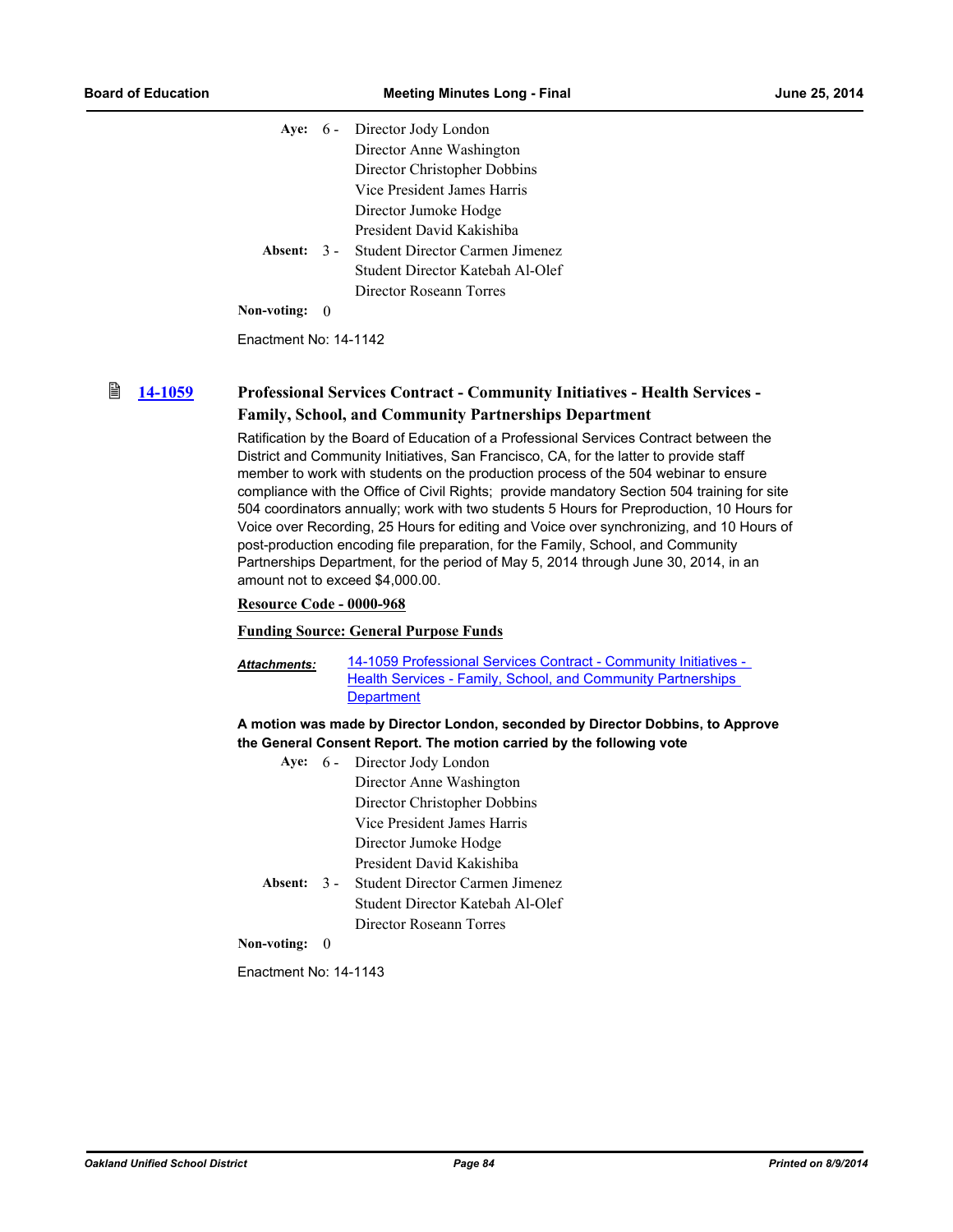#### ₿ **[14-1063](http://ousd.legistar.com/gateway.aspx?m=l&id=/matter.aspx?key=32763) Professional Services Contract - Principles of Educational Reconstruction Foundation - McClymonds High School**

Ratification by the Board of Education of a Professional Services Contract between the District and Principles of Educational Reconstruction Foundation, Hayward, CA, for the latter to provide a staffer to provide instructional support for McClymonds' teachers by leading or assisting the Principal with professional development activities; assistance in completing site deliverables; assistance in furthering the instructional capacity of teaching staff by completing classroom observations with the Principal; advising the Principal about possible resources and alternative actions to improve the school's educational programs; assistance in addressing instructional and administrative issues that arise during the school year; assistance in the process of school and student scheduling at McClymonds High School, for the period of December 2, 2013 through June 30, 2014, in an amount not to exceed \$10,000.00.

## **Resource Code - 0000-303**

## **Funding Source: General Purpose**

[14-1063 Professional Services Contract - Principles of Educational](http://ousd.legistar.com/gateway.aspx?M=F&ID=76500.pdf)  Reconstruction Foundation - McClymonds High School *Attachments:*

**A motion was made by Director London, seconded by Director Dobbins, to Approve the General Consent Report. The motion carried by the following vote**

|               | Aye: 6 - Director Jody London          |
|---------------|----------------------------------------|
|               | Director Anne Washington               |
|               | Director Christopher Dobbins           |
|               | Vice President James Harris            |
|               | Director Jumoke Hodge                  |
|               | President David Kakishiba              |
| Absent: $3 -$ | <b>Student Director Carmen Jimenez</b> |
|               | Student Director Katebah Al-Olef       |
|               | Director Roseann Torres                |
|               |                                        |

## **Non-voting:** 0

Enactment No: 14-1144

# **[14-1068](http://ousd.legistar.com/gateway.aspx?m=l&id=/matter.aspx?key=32768) Professional Services Contract - New Teacher Center - Leadership, Curriculum & Instruction, Linked Learning**

Ratification by the Board of Education of a Professional Services Contract between the District and the New Teacher Center, Santa Cruz, CA, for the latter to expand their current work with OUSD Linked Learning Pathway Teams to teach pathway teams of teachers the skills, knowledge, and behaviors the will promote professional collaborative inquiry that is focused on student learning, as described in the Scope of Work, incorporated herein by reference as though fully set forth, via the LCI Department, for the period May 12, 2014 through June 30, 2014, in an amount not to exceed \$20,200.00.

**Funding Source: Vocational & Applied Secondary & Adult**

[14-1068 Professional Services Contract - New Teacher Center -](http://ousd.legistar.com/gateway.aspx?M=F&ID=76700.pdf)  Leadership, Curriculum & Instruction, Linked Learning *Attachments:*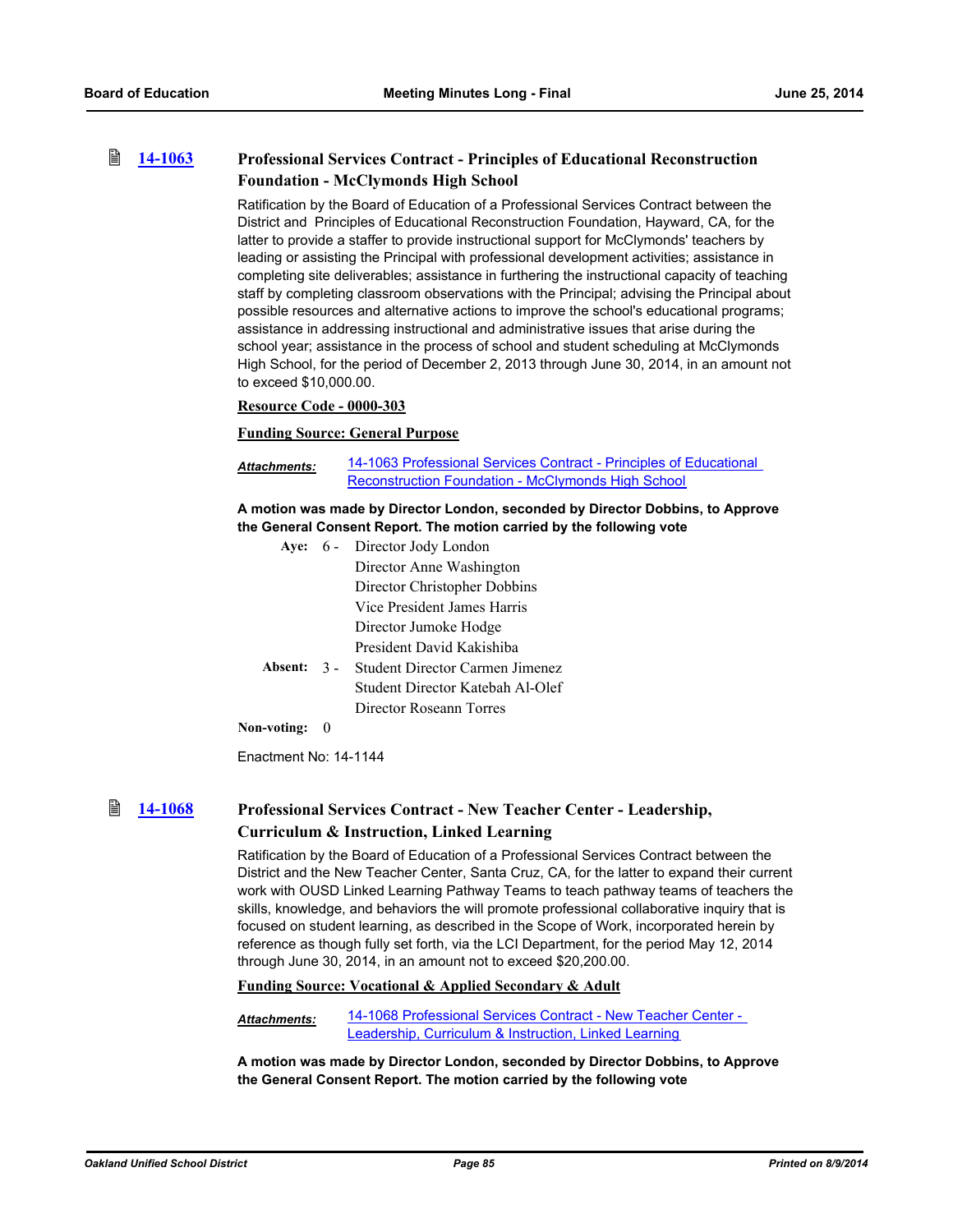|             | Aye: 6 - Director Jody London                      |
|-------------|----------------------------------------------------|
|             | Director Anne Washington                           |
|             | Director Christopher Dobbins                       |
|             | Vice President James Harris                        |
|             | Director Jumoke Hodge                              |
|             | President David Kakishiba                          |
|             | <b>Absent:</b> 3 - Student Director Carmen Jimenez |
|             | Student Director Katebah Al-Olef                   |
|             | Director Roseann Torres                            |
| Non-voting: |                                                    |

誾

# **[14-1070](http://ousd.legistar.com/gateway.aspx?m=l&id=/matter.aspx?key=32770) Professional Services Contract - The Buck Institute - Leadership, Curriculum & Instruction, Linked Learning**

Ratification by the Board of Education of a Professional Services Contract between the District and The Buck Institute, Novato, CA for the latter to provide expertise and strategic leadership in project based learning design and implementation of OUSD career academies and pathways teams participating in the 2013 linked summer learning institute, via the LCI Department, for the period May 12, 2014 through June 30, 2014, in an amount not to exceed \$26,000.00.

## **Funding Source: Linked Learning**

[14-1070 Professional Services Contract - The Buck Institute -](http://ousd.legistar.com/gateway.aspx?M=F&ID=76701.pdf)  Leadership, Curriculum & Instruction, Linked Learning *Attachments:*

# **A motion was made by Director London, seconded by Director Dobbins, to Approve the General Consent Report. The motion carried by the following vote**

|             | Aye: 6 - Director Jody London          |
|-------------|----------------------------------------|
|             | Director Anne Washington               |
|             | Director Christopher Dobbins           |
|             | Vice President James Harris            |
|             | Director Jumoke Hodge                  |
|             | President David Kakishiba              |
| Absent: 3 - | <b>Student Director Carmen Jimenez</b> |
|             | Student Director Katebah Al-Olef       |
|             | Director Roseann Torres                |
| Non-voting: |                                        |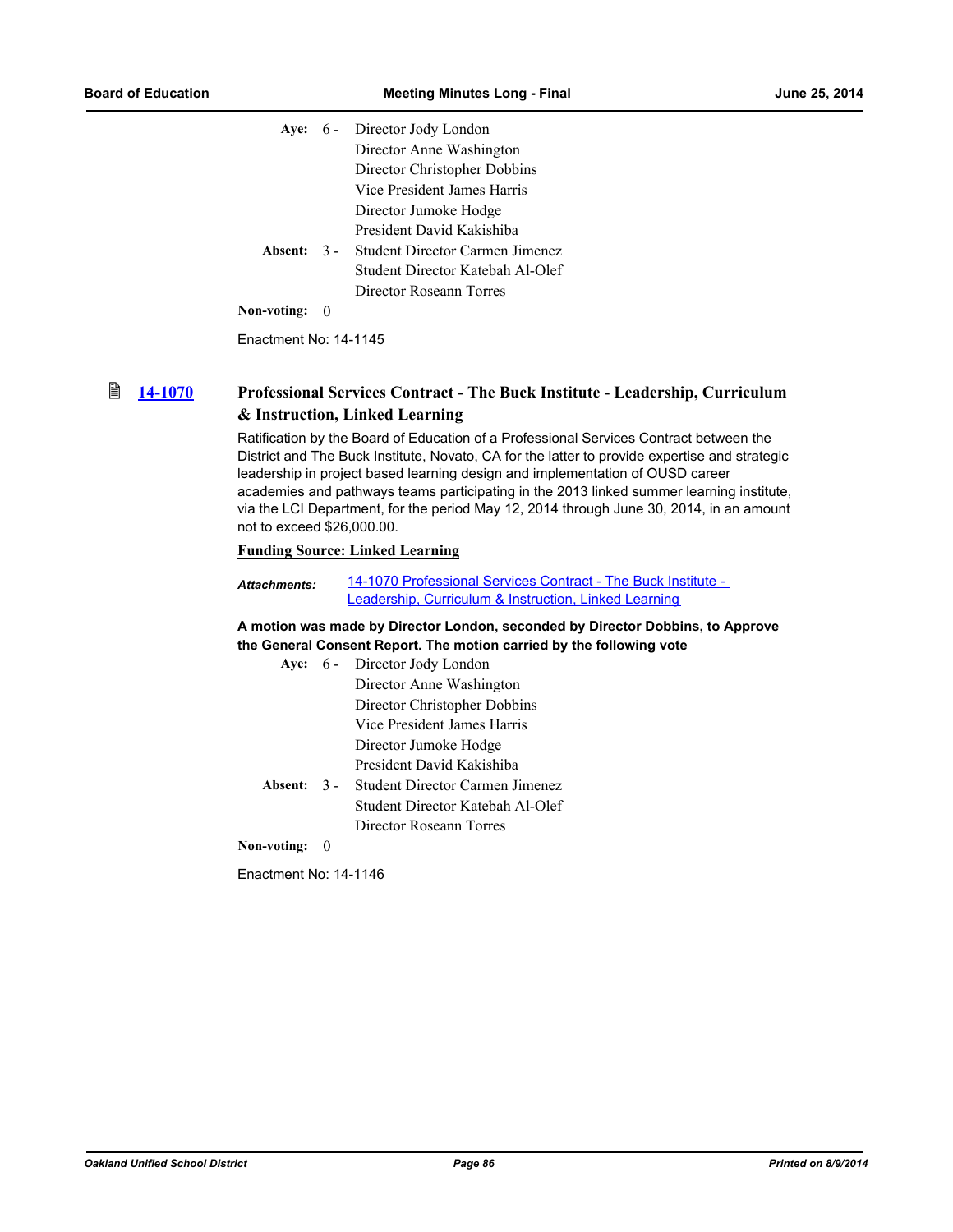#### ₿ **[14-1071](http://ousd.legistar.com/gateway.aspx?m=l&id=/matter.aspx?key=32771) Professional Services Contract - The Regents of UC Berkeley - Leadership, Curriculum & Instruction, Linked Learning**

Approval by the Board of Education of Professional Services Contract between the District and The Regents of University of California via Berkeley, Berkeley, CA, for the latter's College and Career Academy Support Network (CCASN) staff to consult with the principals at Skyline, McClymonds, Fremont and Oakland High Schools on developing master schedules to support Linked Learning academies and pathways, for the term May 12, 2014 through June 30, 2014 in an amount not to exceed \$55,000.00.

# **Resource Code - 5825-909**

## **Funding Source: Linked Learning**

14-1071 Professional Services Contract - The Regents of UC [Berkeley - Leadership, Curriculum & Instruction, Linked Learning](http://ousd.legistar.com/gateway.aspx?M=F&ID=76727.pdf) *Attachments:*

# **A motion was made by Director London, seconded by Director Dobbins, to Approve the General Consent Report. The motion carried by the following vote**

|               | Aye: 6 - Director Jody London          |
|---------------|----------------------------------------|
|               | Director Anne Washington               |
|               | Director Christopher Dobbins           |
|               | Vice President James Harris            |
|               | Director Jumoke Hodge                  |
|               | President David Kakishiba              |
| Absent: $3 -$ | <b>Student Director Carmen Jimenez</b> |
|               | Student Director Katebah Al-Olef       |
|               | Director Roseann Torres                |
|               |                                        |

**Non-voting:** 0

Enactment No: 14-1147

# **[14-1072](http://ousd.legistar.com/gateway.aspx?m=l&id=/matter.aspx?key=32772) Amendment No. 1 Professional Services Contract - ConnectEd - Leadership, Curriculum & Instruction, Linked Learning**

Ratification by the Board of Education of Amendment No. 1, Professional Services Contract between the District and Connect Ed, Berkeley, CA, for the latter to provide 634 hours of professional development for pathway teacher teams, as described in the Scope of Work, incorporated herein by reference as though fully set forth, at an additional cost not to exceed \$50,000.00, increasing the Contract not to exceed amount from \$13,400.00 to \$63,400.00, for the period March 3, 2014 through June 30, 2014. All other terms and conditions of the Contract remain in full force and effect.

## **Resource Code - 9135-909**

## **Funding Source: Linked Learning**

14-1072 Amendment No. 1 Professional Services Contract - [ConnectEd - Leadership, Curriculum & Instruction, Linked Learning](http://ousd.legistar.com/gateway.aspx?M=F&ID=76731.pdf) *Attachments:*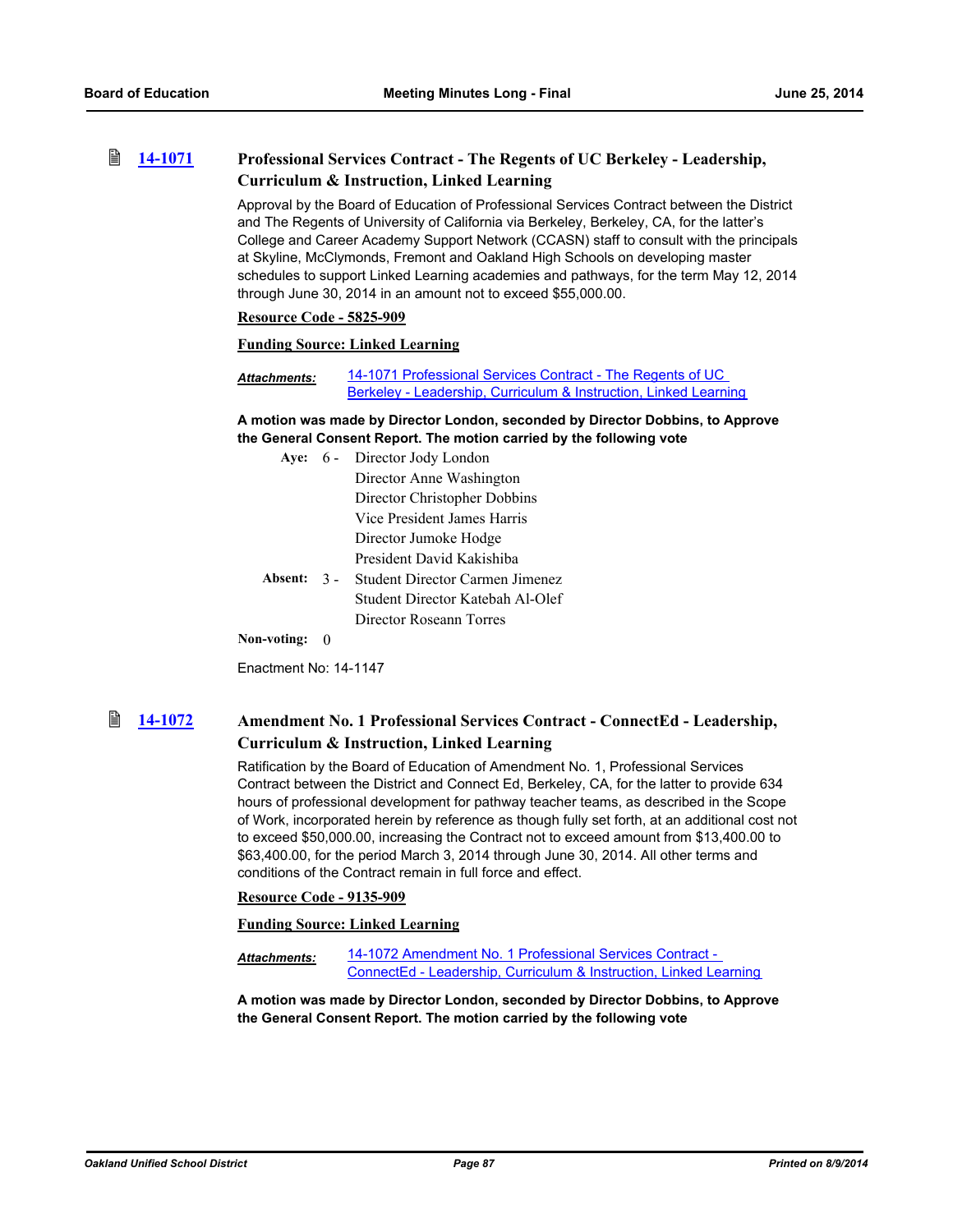|             | Aye: 6 - Director Jody London                      |
|-------------|----------------------------------------------------|
|             | Director Anne Washington                           |
|             | Director Christopher Dobbins                       |
|             | Vice President James Harris                        |
|             | Director Jumoke Hodge                              |
|             | President David Kakishiba                          |
|             | <b>Absent:</b> 3 - Student Director Carmen Jimenez |
|             | Student Director Katebah Al-Olef                   |
|             | Director Roseann Torres                            |
| Non-voting: |                                                    |

## 誾

# **[14-1073](http://ousd.legistar.com/gateway.aspx?m=l&id=/matter.aspx?key=32773) Professional Services Contract - Critical Juncture, LLC - Health and Wellness - Family, School, and Community Partnerships Department**

Ratification by the Board of Education of a Professional Services Contract between the District and Critical Juncture, LLC, Mill Valley, CA, for the latter to provide services to 1) build the CHKS database, including cross-walking questions and creating a master key; and 2) create a web interface to visualize the data; provide technical assistance and website hosting, for Health's Services, via the Family, School, and Community Partnerships Department, for the period of March 18, 2014 through June 30, 2014, in an amount not to exceed \$25,000.00.

## **Resource Code - 0522-922, 0000-922**

# **Funding Source: Targeted Instructional Improvements and General Purpose-Unrestricted**

| <b>Attachments:</b> | 14-1073 Professional Services Contract - Critical Juncture, LLC - |
|---------------------|-------------------------------------------------------------------|
|                     | Health and Wellness - Family, School, and Community Partnerships  |
|                     | Department                                                        |

## **A motion was made by Director London, seconded by Director Dobbins, to Approve the General Consent Report. The motion carried by the following vote**

|               | Aye: 6 - Director Jody London          |
|---------------|----------------------------------------|
|               | Director Anne Washington               |
|               | Director Christopher Dobbins           |
|               | Vice President James Harris            |
|               | Director Jumoke Hodge                  |
|               | President David Kakishiba              |
| Absent: $3 -$ | <b>Student Director Carmen Jimenez</b> |
|               | Student Director Katebah Al-Olef       |
|               | Director Roseann Torres                |
|               |                                        |

**Non-voting:** 0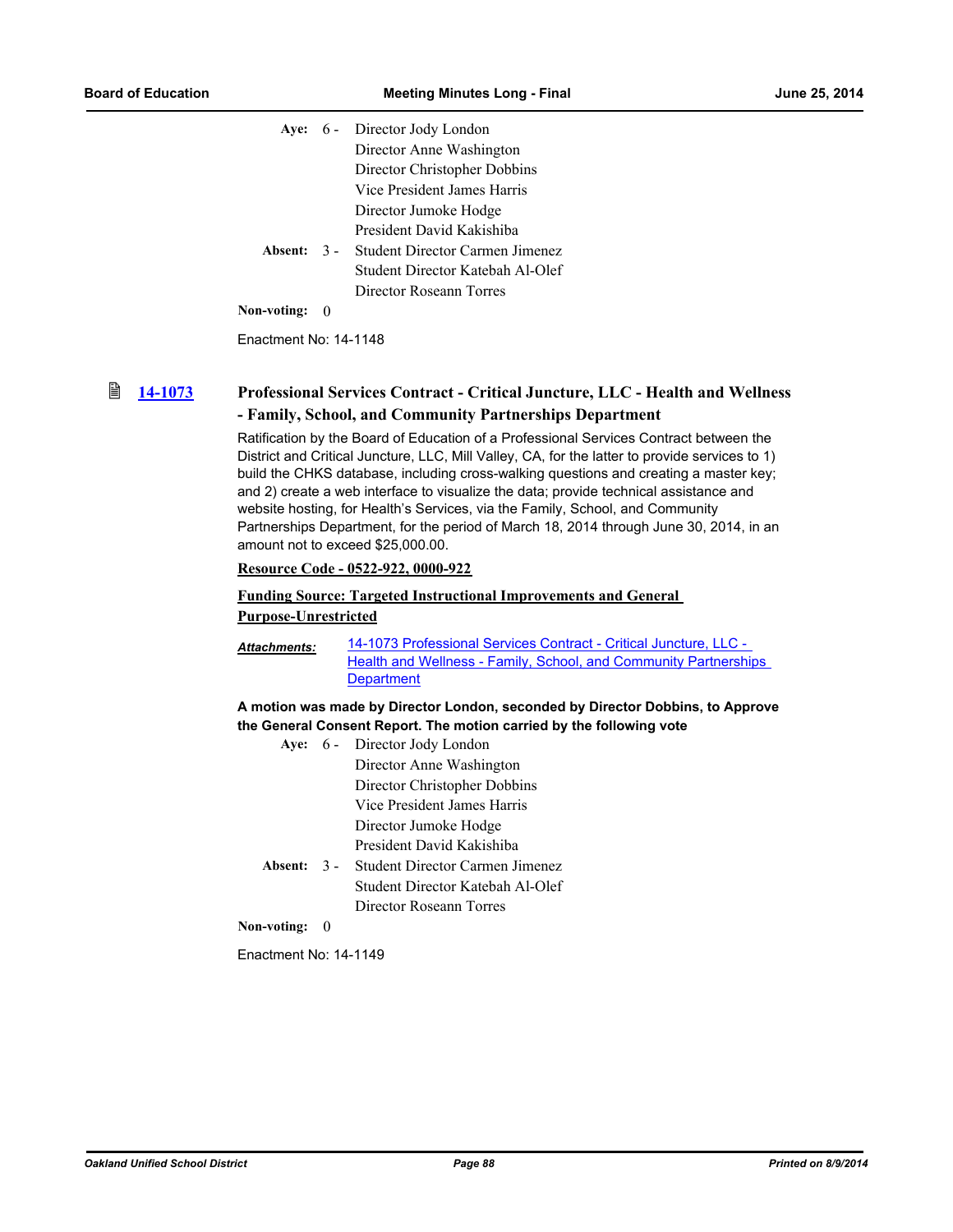### 昏 **[14-1074](http://ousd.legistar.com/gateway.aspx?m=l&id=/matter.aspx?key=32774) Professional Services Contract - Data in Action, LLC - Behavioral Health Initiatives - Family, School, and Community Partnerships Department**

Ratification by the Board of Education of a Professional Services Contract between the District and Data In Action, LLC, Oakland, CA, for the latter to provide services for a comprehensive evaluation of the Whole School Restorative Justice (RJ) and Peer RJ programs including designing the evaluation plan, developing and administering data collection tools such as focus groups with key stakeholders, in-depth semi-structured interviews with youth, coordinators etc,, and implementation survey by school; conduct analysis and provide detailed evaluation report with recommendations for improvement and expansion of program; develop at least 2 peer-reviewed manuscripts for publication to ensure lessons learned and evidence gained from RJ program in District is shared towards developing best practices model and with other practitioners and policy makers nationally; and assist in development of one research grant to continue to support and fund RJ evaluation work and development, via Behavioral Health Initiatives, Family, School, Community Partnerships Department, for the period of March 1, 2014 through June 30, 2014, in an amount not to exceed \$80,000.00.

## **Resource Code - 0000-922**

**Funding Source: General Purpose-Unrestricted**

[14-1074 Professional Services Contract - Data in Action, LLC -](http://ousd.legistar.com/gateway.aspx?M=F&ID=76503.pdf)  Behavioral Health Initiatives - Family, School, and Community Partnerships Department *Attachments:*

# **A motion was made by Director London, seconded by Director Dobbins, to Approve the General Consent Report. The motion carried by the following vote**

|               | Aye: 6 - Director Jody London          |
|---------------|----------------------------------------|
|               | Director Anne Washington               |
|               | Director Christopher Dobbins           |
|               | Vice President James Harris            |
|               | Director Jumoke Hodge                  |
|               | President David Kakishiba              |
| Absent: $3 -$ | <b>Student Director Carmen Jimenez</b> |
|               | Student Director Katebah Al-Olef       |
|               | Director Roseann Torres                |

**Non-voting:** 0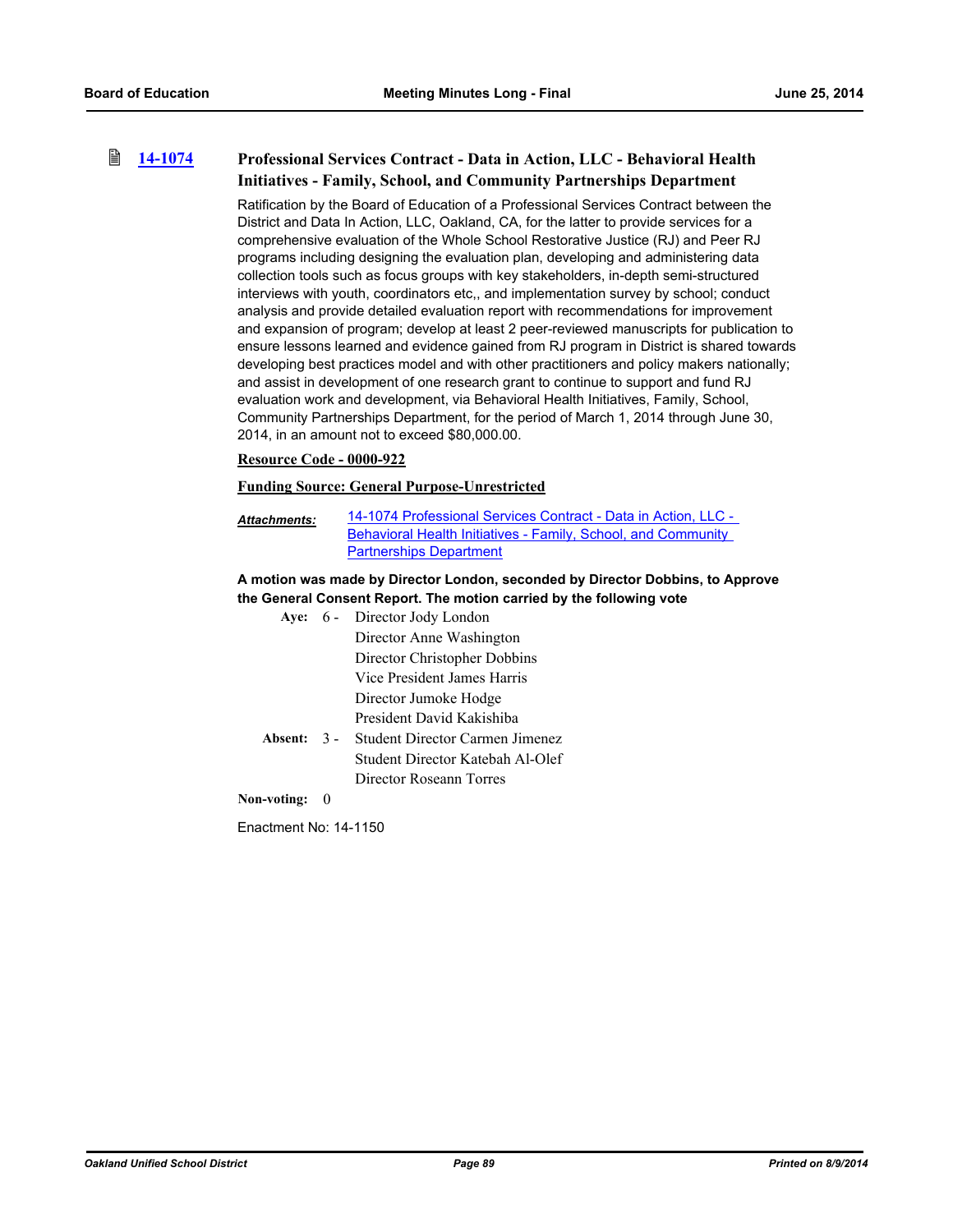#### ₿ **[14-1080](http://ousd.legistar.com/gateway.aspx?m=l&id=/matter.aspx?key=32780) Professional Services Contract - Nurtured Being - Family, School, and Community Partnerships Department**

Ratification by the Board of Education of a Professional Services Contract between the District and Nurtured Being, El Cerrito, CA, for the latter to provide 44 classes at International Community School, Rusdale, and Oakland High Schools staff (and OHS students) weekly yoga classes that will include physical posturing to correct common workplace misalignments, breathing and centering exercises, and mindfulness practices and introduce staff to a rejuvenative, physically-rooted outlet for stress release and stress management techniques, for the period of February 19, 2014 through June 13, 2014, in an amount not to exceed \$1,250.00.

## **Resource Code - 9225-922**

## **Funding Source: Kaiser Health and Wellness**

[14-1080 Professional Services Contract - Nurtured Being - Family,](http://ousd.legistar.com/gateway.aspx?M=F&ID=76507.pdf)  School, and Community Partnerships Department *Attachments:*

## **A motion was made by Director London, seconded by Director Dobbins, to Approve the General Consent Report. The motion carried by the following vote**

|               | Aye: 6 - Director Jody London          |
|---------------|----------------------------------------|
|               | Director Anne Washington               |
|               | Director Christopher Dobbins           |
|               | Vice President James Harris            |
|               | Director Jumoke Hodge                  |
|               | President David Kakishiba              |
| Absent: $3 -$ | <b>Student Director Carmen Jimenez</b> |
|               | Student Director Katebah Al-Olef       |
|               | Director Roseann Torres                |
| lon-votino:   |                                        |

**Non-voting:** 0

Enactment No: 14-1151

# **[14-1081](http://ousd.legistar.com/gateway.aspx?m=l&id=/matter.aspx?key=32781) Professional Services Contract - Folger Graphics, Inc. - Student Assignment Office - Family, School, and Community Partnerships Department**

Ratification by the Board of Education of a Professional Services Contract between the District and Folger Graphics, Inc., Hayward, CA, for the latter to provide printed 10x2 Back to School Banners for each site in District, per the list supplied by the Student Assignment Office; Sort banners and Ship banners to each District site and to the Family, School and Community Partnerships Department, for the period of April 25, 2014 through June 30, 2014, in an amount not to exceed \$9,900.00.

**Resource Code - 0506-922, 0000-922**

# **Funding Source: Tier 3-AdultEd Apportionment and General Purpose-Unrestricted**

[14-1081 Professional Services Contract - Folger Graphics, Inc. -](http://ousd.legistar.com/gateway.aspx?M=F&ID=76508.pdf)  Student Assignment Office - Family, School, and Community Partnerships Department *Attachments:*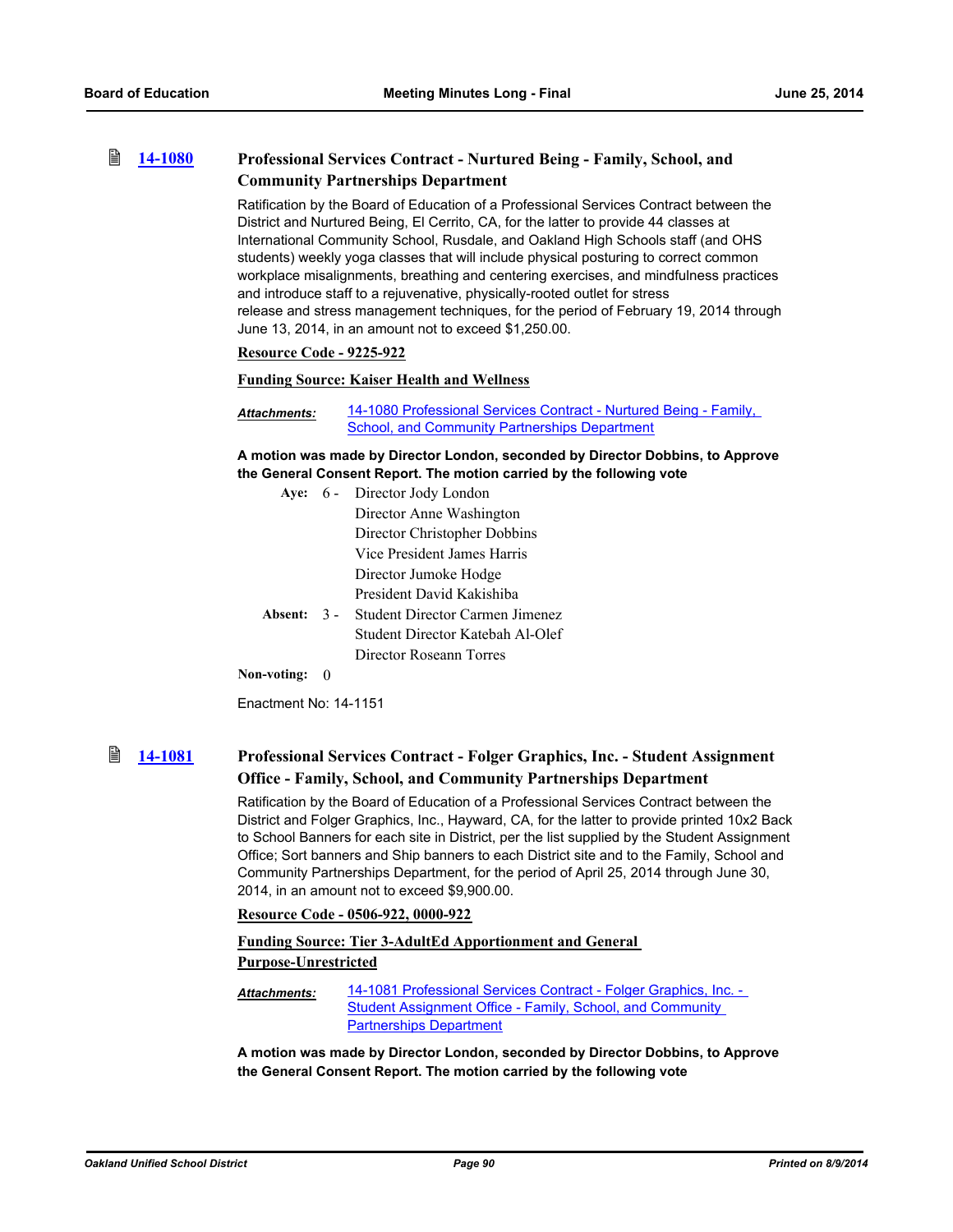|             | Aye: 6 - Director Jody London                      |
|-------------|----------------------------------------------------|
|             | Director Anne Washington                           |
|             | Director Christopher Dobbins                       |
|             | Vice President James Harris                        |
|             | Director Jumoke Hodge                              |
|             | President David Kakishiba                          |
|             | <b>Absent:</b> 3 - Student Director Carmen Jimenez |
|             | Student Director Katebah Al-Olef                   |
|             | Director Roseann Torres                            |
| Non-voting: |                                                    |

# **[14-1089](http://ousd.legistar.com/gateway.aspx?m=l&id=/matter.aspx?key=32789) Professional Services Contract - Mills College - Leadership, Curriculum & Instruction**

Approval by the Board of Education of a Professional Services Contract between the District and Mills College, Oakland, CA, for the latter to provide its Mills Teacher Scholars Program, of the Mills College School of Education, an innovative teacher professional learning program that will provides tools and support to teams of K-12 of District teachers, guiding them to change their instruction to more effectively address their students' learning needs, as described in the Scope of Work, incorporated herein by reference as though fully set forth, for the period of May 16, 2014 through June 30, 2014, in an amount not to exceed \$66,900.00.

## **Resource Code - 909**

## **Funding Source: Improving America's Schools Act - Basic Grants Low Income**

[14-1089 Professional Services Contract - Mills College - Leadership,](http://ousd.legistar.com/gateway.aspx?M=F&ID=76511.pdf)  Curriculum & Instruction *Attachments:*

**A motion was made by Director London, seconded by Director Dobbins, to Approve the General Consent Report. The motion carried by the following vote**

Aye: 6 - Director Jody London Director Anne Washington Director Christopher Dobbins Vice President James Harris Director Jumoke Hodge President David Kakishiba **Absent:** Student Director Carmen Jimenez Student Director Katebah Al-Olef Director Roseann Torres Absent:  $3 -$ **Non-voting:** 0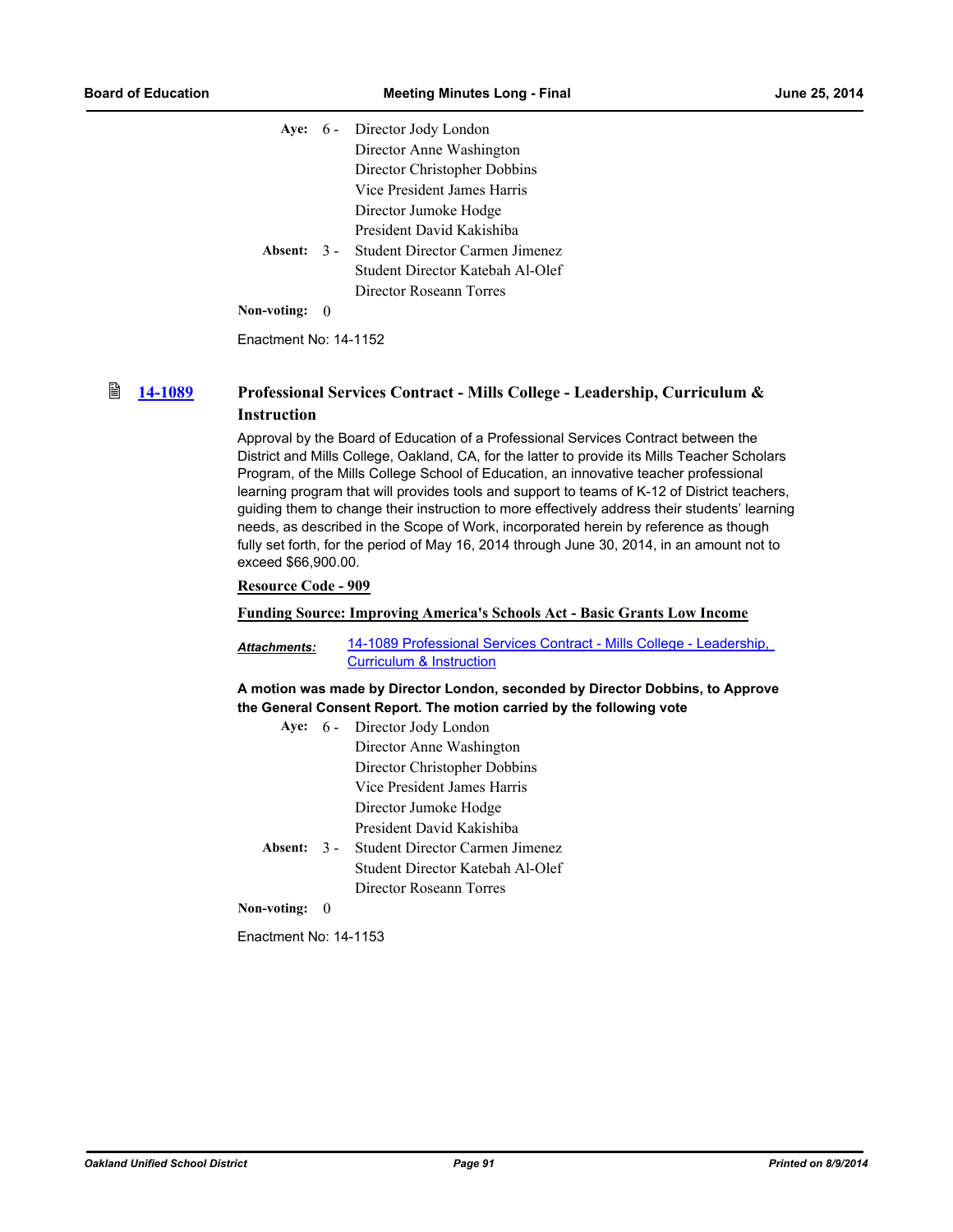### ₿ **[14-1117](http://ousd.legistar.com/gateway.aspx?m=l&id=/matter.aspx?key=32817) Professional Services Contract - Jennifer Beck Consulting - Nutritional**

# **Services**

Ratification by the Board of Education of a Professional Services Contract between the District and Jennifer Beck Consulting, Alameda, CA, for the latter to provide to the District's Nutrition Department a fundraising strategy and raising funds for Nutrition Programs such as •School-based Produce Markets, •Harvest of the Month, •California Thursdays,•□Elevating the Lunch Lady, •□Professional Development, •□Capacity Building (staffing)\*and •Instructional Farm (long-term strategizing) for the period of March 26, 2014 through March 26, 2015, in an amount not to exceed \$7,395.00.

## **Resource Code - 5310-991**

## **Funding Source: Child Nutrition School**

[14-1117 Professional Services Contract - Jennifer Beck Consulting -](http://ousd.legistar.com/gateway.aspx?M=F&ID=76519.pdf)  Nutritional Services *Attachments:*

## **A motion was made by Director London, seconded by Director Dobbins, to Approve the General Consent Report. The motion carried by the following vote**

Aye: 6 - Director Jody London Director Anne Washington Director Christopher Dobbins Vice President James Harris Director Jumoke Hodge President David Kakishiba **Absent:** Student Director Carmen Jimenez Student Director Katebah Al-Olef Director Roseann Torres Absent:  $3 -$ 

**Non-voting:** 0

Enactment No: 14-1154

#### ₿ **[14-1125](http://ousd.legistar.com/gateway.aspx?m=l&id=/matter.aspx?key=32825) Professional Services Contract - Norman Bailiff - Ralph J. Bunch High School**

Ratification by the Board of Education of a Professional Services Contract between the District and Norman Bailiff, Oakland, CA, for the latter to advise the Principal about the management of the school's financial resources in a way that supports the achievement of the school's instructional goals; advise the Principal about alternative solutions to the difficult managerial issues that she confronts in administering the school; inform the Principal about a wide range of District policies and procedures pertinent to the decisions she must make; at the Principal's request, take the lead in planning and carrying out complex projects that require extensive knowledge of a number of specialized areas like computer technology, the effective use of space in Linked Learning classrooms, and appropriate sources of extramural funding (including donations and grants) at Ralph J. Bunche High School, for the period of April 20, 2014 through June 30, 2014, in an amount not to exceed \$7,500.00.

## **Resource Code - 0519-309**

## **Funding Source: Pupil Retention Block Grant**

[14-1125 Professional Services Contract - Norman Bailiff - Ralph J.](http://ousd.legistar.com/gateway.aspx?M=F&ID=76520.pdf)  Bunch High School *Attachments:*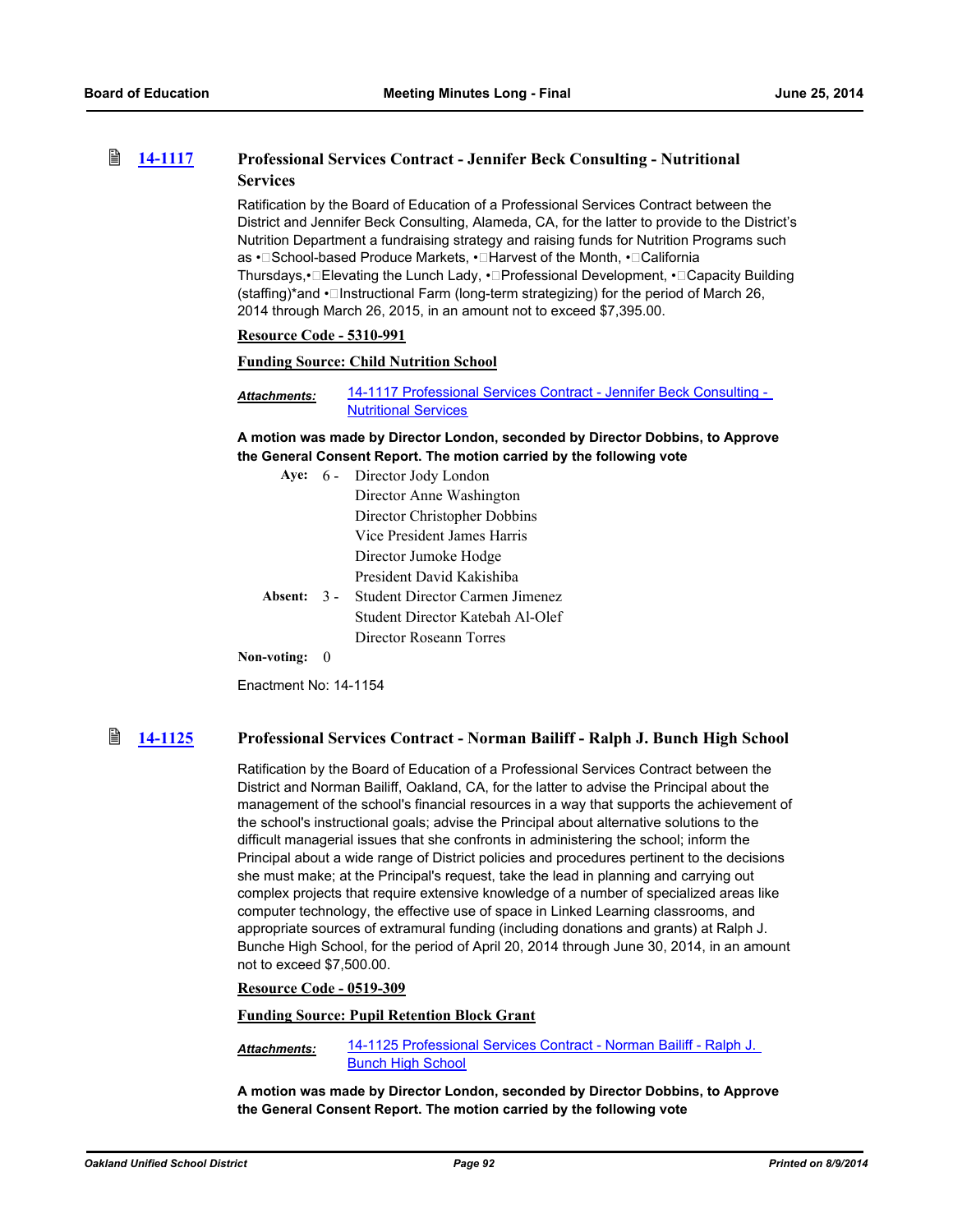|             | Aye: 6 - Director Jody London                      |
|-------------|----------------------------------------------------|
|             | Director Anne Washington                           |
|             | Director Christopher Dobbins                       |
|             | Vice President James Harris                        |
|             | Director Jumoke Hodge                              |
|             | President David Kakishiba                          |
|             | <b>Absent:</b> 3 - Student Director Carmen Jimenez |
|             | Student Director Katebah Al-Olef                   |
|             | Director Roseann Torres                            |
| Non-voting: |                                                    |

# 眥

# **[14-1176](http://ousd.legistar.com/gateway.aspx?m=l&id=/matter.aspx?key=32866) Professional Services Contract - Niroga Institute - Health and Wellness - Family, School, and Community Partnerships Department**

Ratification by the Board of Education of a Professional Services Contract between the District and Niroga Institute, Oakland, CA, for the latter to provide a 6-hour course named Transformative Life Skills, a multi-modality intervention integrating Mindful Yoga, Breathing Techniques and Meditation, for up to 50 District staff from three schools - Oakland High, Garfield Elementary, and Acorn Woodland Elementary, focusing on self-care, as described in the Scope of Work, Incorporated herein by reference as though fully set forth via the Family, Schools and Community Partnerships Department, for the period of February 3, 2014 through May 30, 2014, in an amount not to exceed \$15,000.00.

## **Resource Code - 9225-922, 0000-922**

## **Funding Source: Kaiser Health & Wellness and General Purpose Funds**

| Attachments: | 14-1176 Professional Services Contract - Niroga Institute - Health |
|--------------|--------------------------------------------------------------------|
|              | and Wellness - Family, School, and Community Partnerships          |
|              | Department                                                         |

# **A motion was made by Director London, seconded by Director Dobbins, to Approve the General Consent Report. The motion carried by the following vote**

|               |        | Aye: 6 - Director Jody London          |
|---------------|--------|----------------------------------------|
|               |        | Director Anne Washington               |
|               |        | Director Christopher Dobbins           |
|               |        | Vice President James Harris            |
|               |        | Director Jumoke Hodge                  |
|               |        | President David Kakishiba              |
| Absent: $3 -$ |        | <b>Student Director Carmen Jimenez</b> |
|               |        | Student Director Katebah Al-Olef       |
|               |        | Director Roseann Torres                |
| Non-voting:   | $_{0}$ |                                        |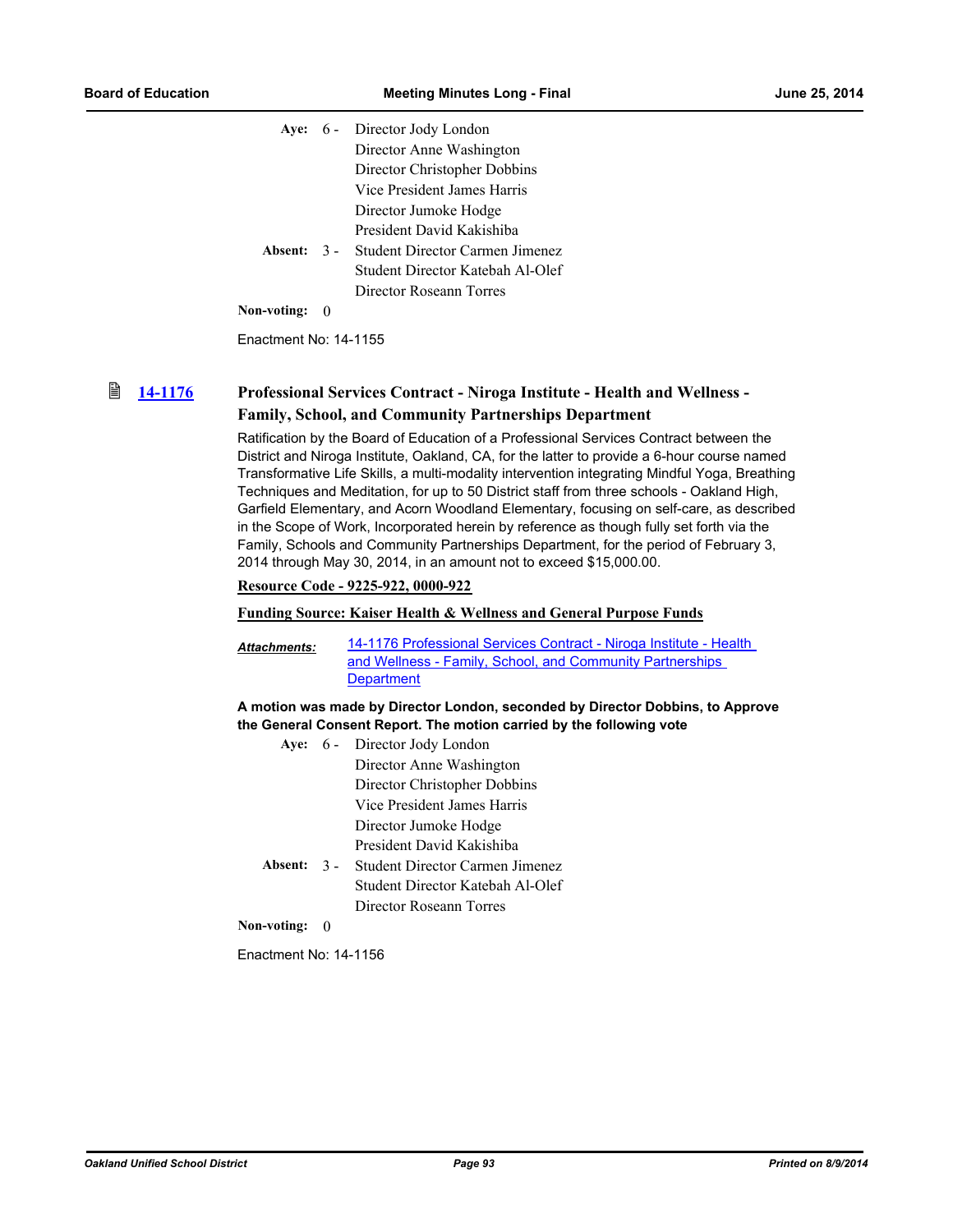### ₿ **[14-1177](http://ousd.legistar.com/gateway.aspx?m=l&id=/matter.aspx?key=32867) Professional Services Contract - Matthew Clarke - Community Partnerships - Family, School, and Community Partnerships Department**

Ratification by the Board of Education of a Professional Services Contract between the District and Matthew Clarke, Mill Valley, CA, for the latter to provide services to complete filming for community schools video by capturing additional background footage at school sites, done in collaboration with the Community Partnerships Office and school site staff, for the period of February 24, 2014 through June 30, 2014, in an amount not to exceed \$2,000.00.

## **Resource Code - 9225-92**

## **Funding Source: Kaiser Health and Wellness**

[14-1177 Professional Services Contract - Matthew Clarke -](http://ousd.legistar.com/gateway.aspx?M=F&ID=76523.pdf)  Community Partnerships - Family, School, and Community Partnerships Department *Attachments:*

## **A motion was made by Director London, seconded by Director Dobbins, to Approve the General Consent Report. The motion carried by the following vote**

|                    | Aye: 6 - Director Jody London          |
|--------------------|----------------------------------------|
|                    | Director Anne Washington               |
|                    | Director Christopher Dobbins           |
|                    | Vice President James Harris            |
|                    | Director Jumoke Hodge                  |
|                    | President David Kakishiba              |
| <b>Absent:</b> 3 - | <b>Student Director Carmen Jimenez</b> |
|                    | Student Director Katebah Al-Olef       |
|                    | Director Roseann Torres                |

**Non-voting:** 0

Enactment No: 14-1157

# **[14-1178](http://ousd.legistar.com/gateway.aspx?m=l&id=/matter.aspx?key=32868) Professional Services Contract - Peter Mummert - Summer Learning Programs - Family, School, and Community Partnerships Department**

Ratification by the Board of Education of a Professional Services Contract between the District and Peter Mummert, San Francisco, CA, for the latter to provide technical support assistance for maintaining the ongoing operational setup of the Summer Programs by managing the large volume of data required to establish the district summer programs, data processing and steps required to establish and modify the school's summer program for processing by Fiscal, HR and Payroll, via the Family, School, Community Partnerships Department, for the period of January 2, 2014 through June 30, 2014, in an amount not to exceed \$20,100.00.

## **Resource Code - 3010-922**

## **Funding Source: IASA-I Basic Grants**

[14-1178 Professional Services Contract - Peter Mummert - Summer](http://ousd.legistar.com/gateway.aspx?M=F&ID=76524.pdf)  Learning Programs - Family, School, and Community Partnerships **Department** *Attachments:*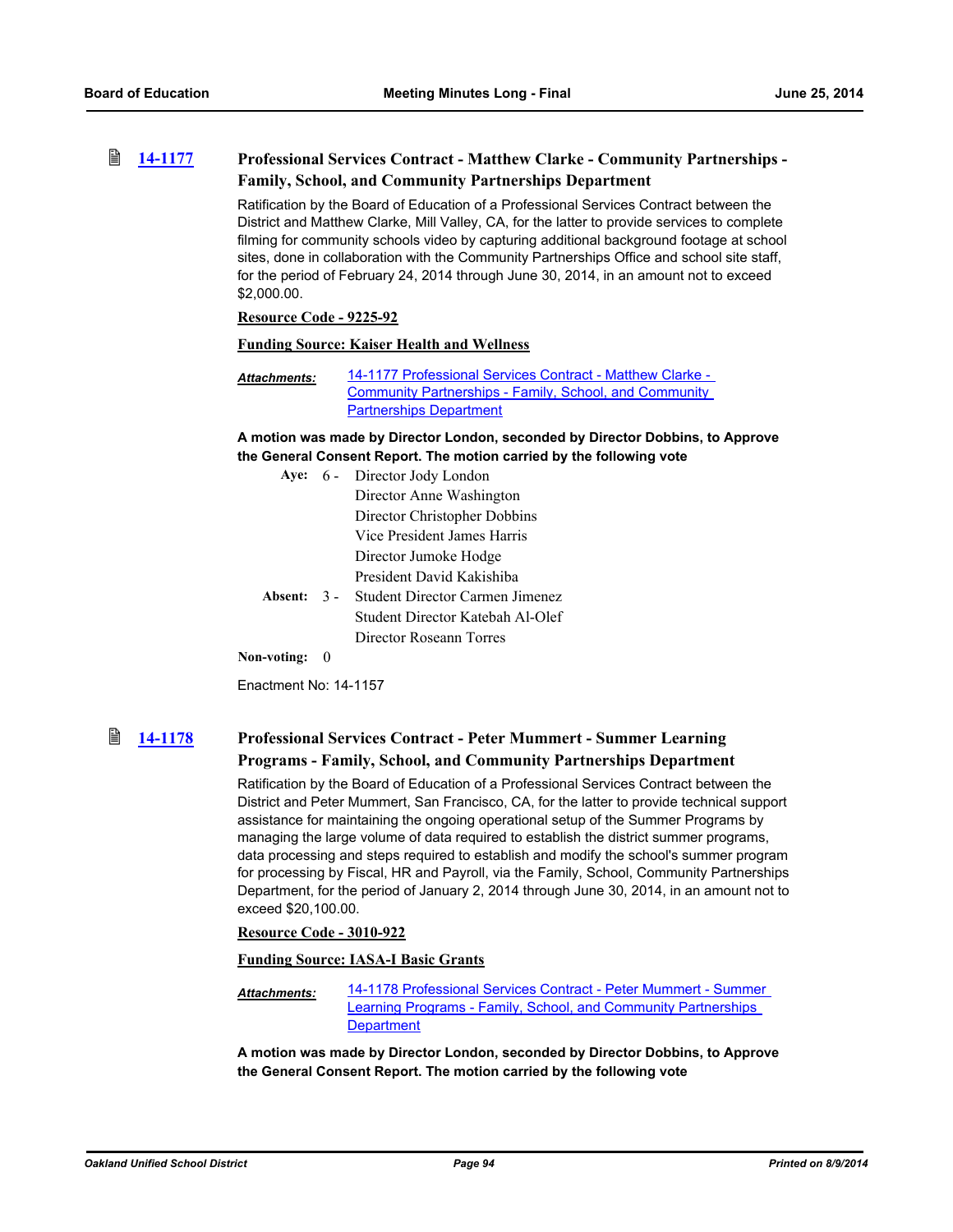|               | Aye: 6 - Director Jody London    |
|---------------|----------------------------------|
|               | Director Anne Washington         |
|               | Director Christopher Dobbins     |
|               | Vice President James Harris      |
|               | Director Jumoke Hodge            |
|               | President David Kakishiba        |
| Absent: $3 -$ | Student Director Carmen Jimenez  |
|               | Student Director Katebah Al-Olef |
|               | Director Roseann Torres          |
| Non-voting:   |                                  |

# 誾

# **[14-1179](http://ousd.legistar.com/gateway.aspx?m=l&id=/matter.aspx?key=32869) Professional Services Contract - Brooklyn Williams - Family, School, and Community Partnerships Department**

Ratification by the Board of Education of a Professional Services Contract between the District and Brooklyn Williams, Oakland, CA, for the latter to provide services to co-construct with classroom teachers and administrators Pre-K through Grade 12 developmentally appropriate and culturally relevant Social Emotional Learning (SEL) Standards and Indicators; facilitate high school youth focus feedback group to provide input on SEL Standards, via the Family, School, Community Partnerships Department, for the period of January 13, 2014 through May 16, 2014, in an amount not to exceed \$361.44.

## **Resource Code - 9011-922**

## **Funding Source: Donations**

| <b>Attachments:</b> | 14-1179 Professional Services Contract - Brooklyn Williams -<br><b>Family, School, and Community Partnerships Department</b>                           |
|---------------------|--------------------------------------------------------------------------------------------------------------------------------------------------------|
|                     | A motion was made by Director London, seconded by Director Dobbins, to Approve<br>the General Consent Report. The motion carried by the following vote |

|             | Aye: 6 - Director Jody London                      |
|-------------|----------------------------------------------------|
|             | Director Anne Washington                           |
|             | Director Christopher Dobbins                       |
|             | Vice President James Harris                        |
|             | Director Jumoke Hodge                              |
|             | President David Kakishiba                          |
|             | <b>Absent:</b> 3 - Student Director Carmen Jimenez |
|             | Student Director Katebah Al-Olef                   |
|             | Director Roseann Torres                            |
| Non-voting: |                                                    |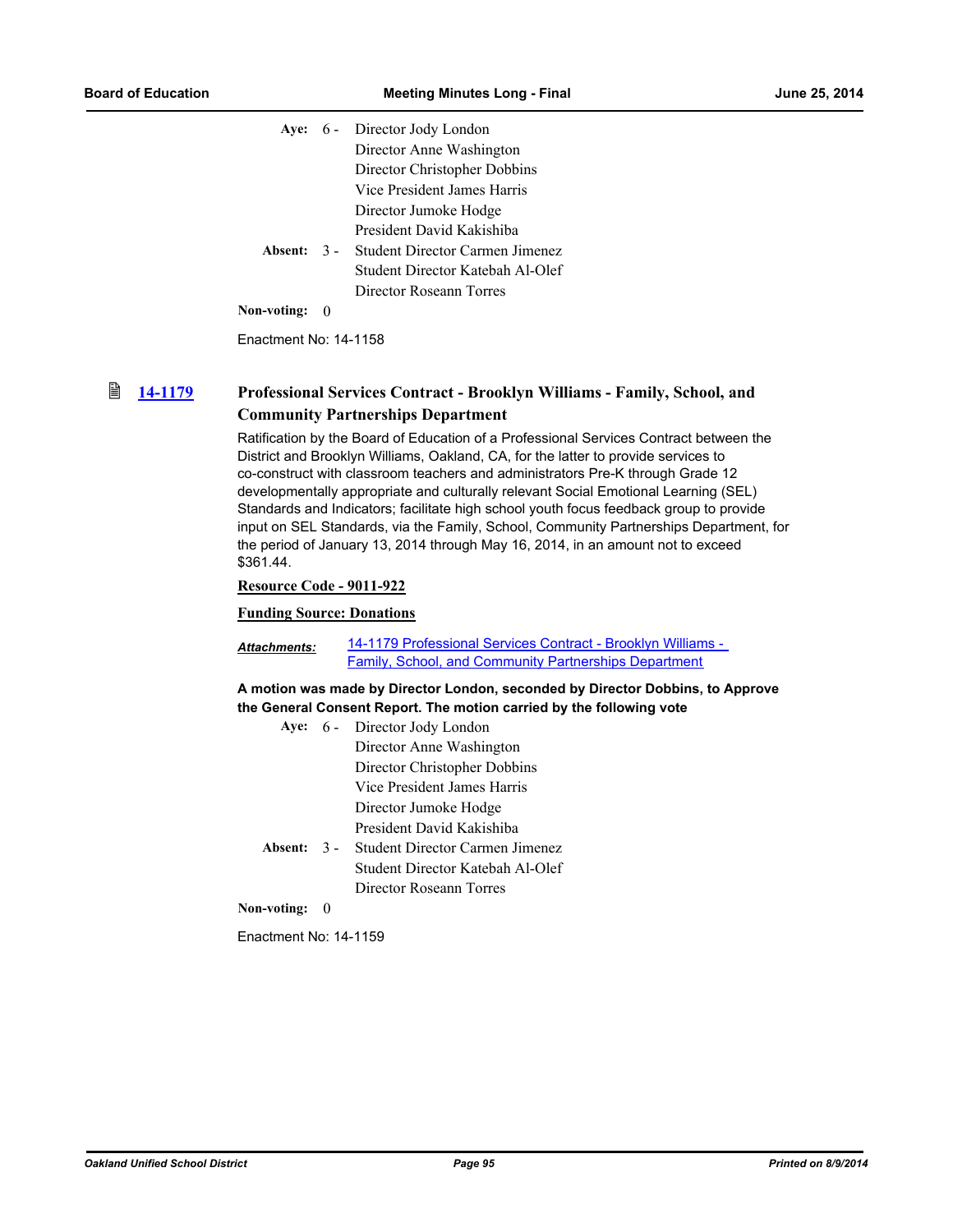#### ₿ **[14-1180](http://ousd.legistar.com/gateway.aspx?m=l&id=/matter.aspx?key=32870) Professional Services Contract - Ramasses Head - Fremont High School**

Ratification by the Board of Education of a Professional Services Contract between the District and Ramasses Head, Oakland, CA, for the latter to provide the Media Academy with professional development throughout second semester, enabling the academy's video production teacher to in turn offer students instruction using the most up-to-date video editing software and editing techniques; specific professional development centering on Final Cut Pro X at Fremont High School, for the period of February 24, 2014 through June 30, 2014, in an amount not to exceed \$4,000.00.

## **Resource Code - 7220-302**

## **Funding Source: Partnership Academy Instruction**

[14-1180 Professional Services Contract - Ramasses Head -](http://ousd.legistar.com/gateway.aspx?M=F&ID=76526.pdf)  Fremont High School *Attachments:*

## **A motion was made by Director London, seconded by Director Dobbins, to Approve the General Consent Report. The motion carried by the following vote**

|             |       | Aye: 6 - Director Jody London          |
|-------------|-------|----------------------------------------|
|             |       | Director Anne Washington               |
|             |       | Director Christopher Dobbins           |
|             |       | Vice President James Harris            |
|             |       | Director Jumoke Hodge                  |
|             |       | President David Kakishiba              |
| Absent:     | $3 -$ | <b>Student Director Carmen Jimenez</b> |
|             |       | Student Director Katebah Al-Olef       |
|             |       | Director Roseann Torres                |
| Non-voting: | -0    |                                        |
|             |       |                                        |

Enactment No: 14-1160

# **[14-1181](http://ousd.legistar.com/gateway.aspx?m=l&id=/matter.aspx?key=32871) Professional Services Contract - Alembic Analytics LLC - Human Resources Department**

Ratification by the Board of Education of a Professional Services Contract between the District and Alembic Analytics LLC, Oakland, CA, for the latter to construct a historical annualized IFAS database that will improve HR's ability to analyze longitudinal data, and perform the related services, as described in the Scope of Work, incorporated herein by reference as though fully set forth, for the Human Resources and Support Department, for the period of December 10, 2013 through June 30, 2014, in an amount not to exceed \$7,000.00.

**Resource Code - 4035-944**

## **Funding Source: Title II**

[14-1181 Professional Services Contract - Alembic Analytics LLC -](http://ousd.legistar.com/gateway.aspx?M=F&ID=76527.pdf)  Human Resources Department *Attachments:*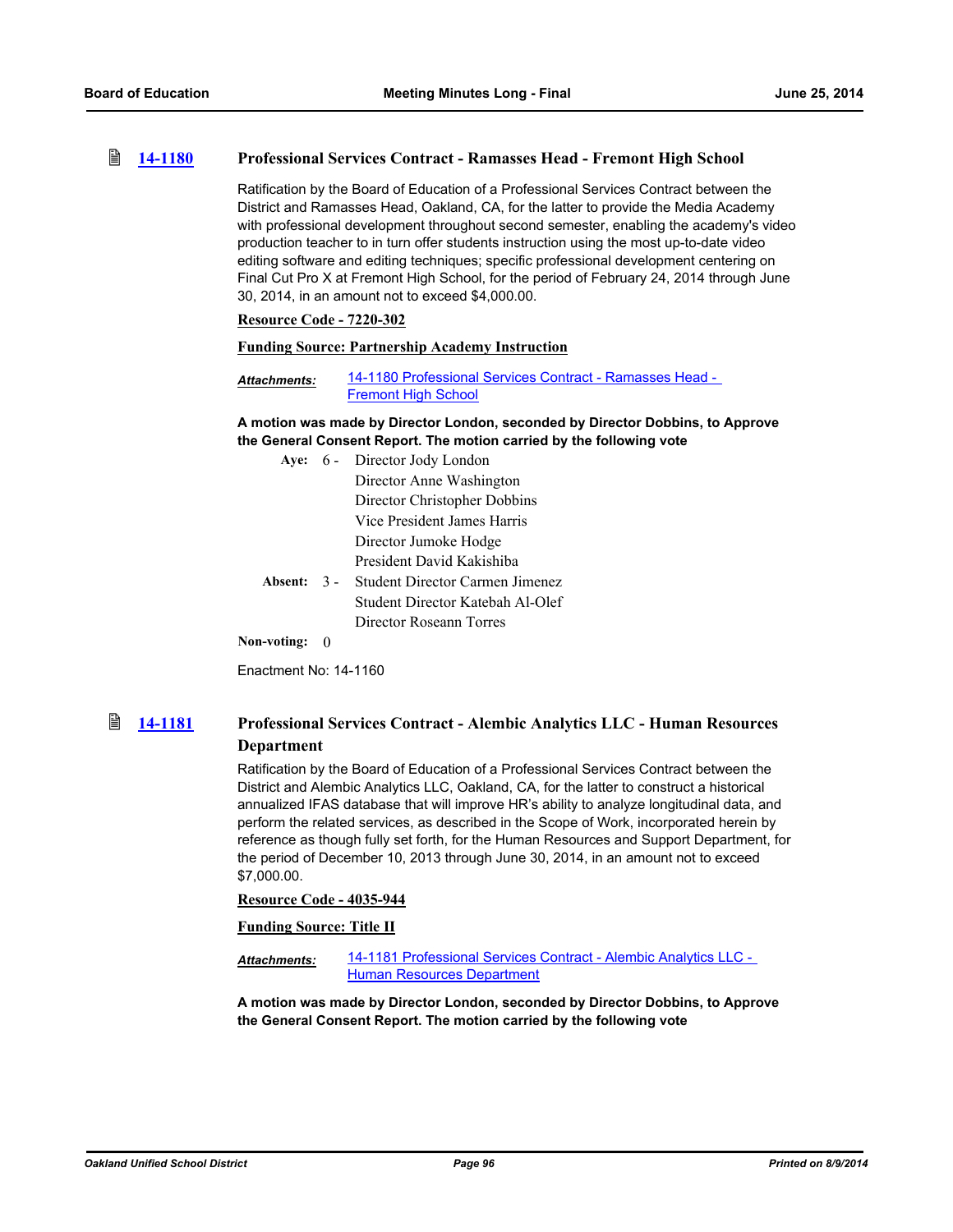|             | Aye: 6 - Director Jody London                      |
|-------------|----------------------------------------------------|
|             | Director Anne Washington                           |
|             | Director Christopher Dobbins                       |
|             | Vice President James Harris                        |
|             | Director Jumoke Hodge                              |
|             | President David Kakishiba                          |
|             | <b>Absent:</b> 3 - Student Director Carmen Jimenez |
|             | Student Director Katebah Al-Olef                   |
|             | Director Roseann Torres                            |
| Non-voting: |                                                    |

# **[14-1182](http://ousd.legistar.com/gateway.aspx?m=l&id=/matter.aspx?key=32872) Professional Services Contract - Syntex Global - Translation Services - Family, School, and Community Partnerships Department**

Ratification by the Board of Education of a Professional Services Contract between the District and Syntex Global, Berkeley, CA, for the latter to provide support to the Translation Services Department for translation services for parental notifications to enable greater participation in their child's education, via the Family, School, and Community Partnerships Department, for the period of March 24, 2014 through June 30, 2014, in an amount not to exceed \$25,000.00.

## **Resource Code - 3010-922**

## **Funding Source: IASA-I Basic Grants**

14-1182 Professional Services Contract - Syntex Global - [Translation Services - Family, School, and Community Partnerships](http://ousd.legistar.com/gateway.aspx?M=F&ID=76528.pdf)  **Department** *Attachments:*

**A motion was made by Director London, seconded by Director Dobbins, to Approve the General Consent Report. The motion carried by the following vote**

Aye: 6 - Director Jody London Director Anne Washington Director Christopher Dobbins Vice President James Harris Director Jumoke Hodge President David Kakishiba **Absent:** Student Director Carmen Jimenez Student Director Katebah Al-Olef Director Roseann Torres Absent:  $3 -$ **Non-voting:** 0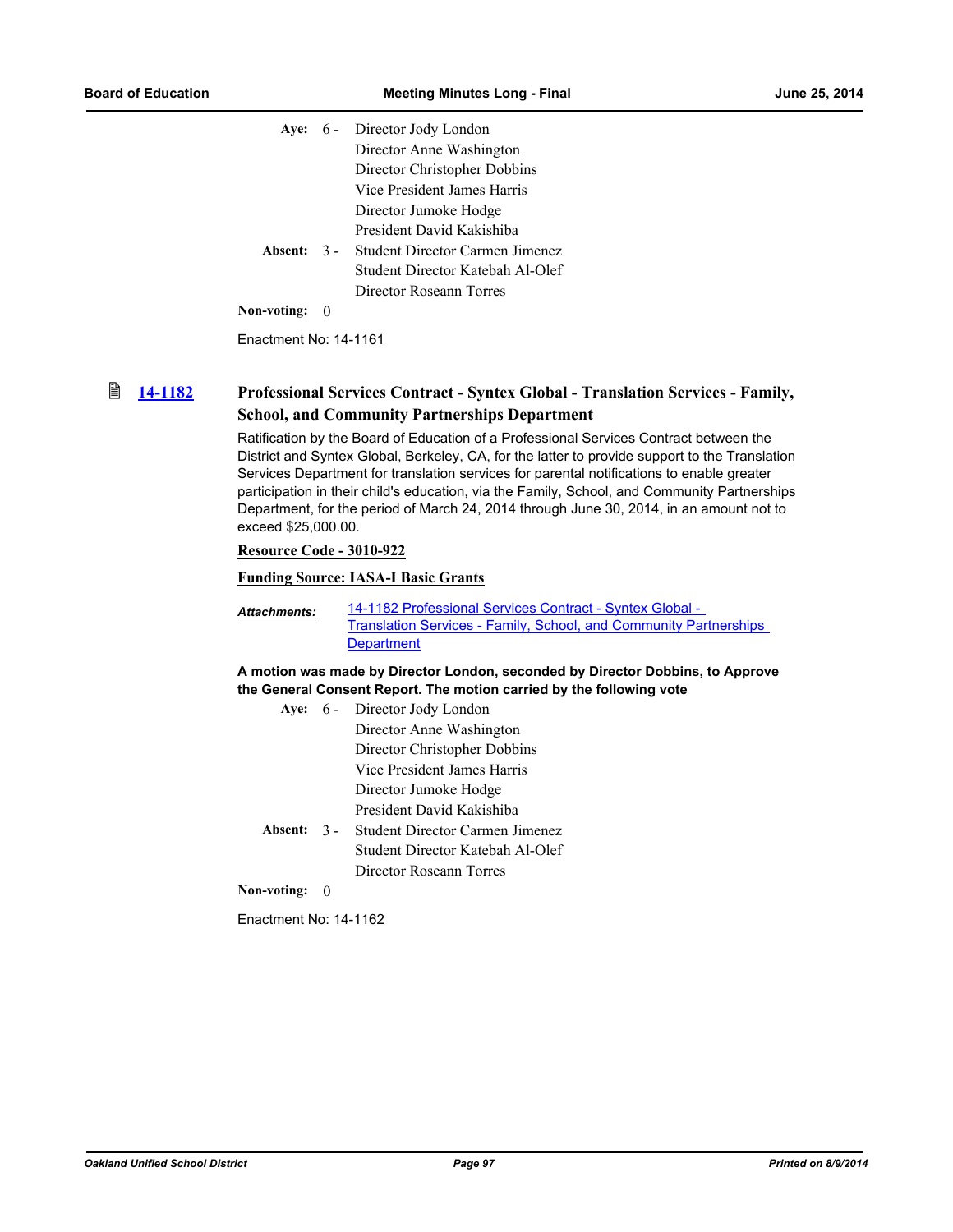#### ₿ **[14-1185](http://ousd.legistar.com/gateway.aspx?m=l&id=/matter.aspx?key=32875) Professional Services Contract - Shahara Godfrey - Health and Wellness - Family, School, and Community Partnerships Department**

Ratification by the Board of Education of a Professional Services Contract between the District and Shahara Godfrey, Vacaville, CA, for the latter to offer a 6 hour course called Introduction to Mindfulness, over a 6 weeks period, for one hour serving up to 50 participants, covering how to reduce stress, increase copings skills and cumulative empathy for oneself and others, learning the science behind mindfulness and building up a personal mindfulness practice, via the Family, School, and Community Partnerships Department, for the period of February 19, 2014 through April 30, 2014, in an amount not to exceed \$2,200.00.

## **Resource Code - 9225-922**

## **Funding Source: Kaiser Health and Wellness**

## **A motion was made by Director London, seconded by Director Dobbins, to Approve the General Consent Report. The motion carried by the following vote**

|              |          | Aye: 6 - Director Jody London          |
|--------------|----------|----------------------------------------|
|              |          | Director Anne Washington               |
|              |          | Director Christopher Dobbins           |
|              |          | Vice President James Harris            |
|              |          | Director Jumoke Hodge                  |
|              |          | President David Kakishiba              |
| Absent: $3-$ |          | <b>Student Director Carmen Jimenez</b> |
|              |          | Student Director Katebah Al-Olef       |
|              |          | Director Roseann Torres                |
| Non-voting:  | $\theta$ |                                        |

Enactment No: 14-1163

# **[14-1188](http://ousd.legistar.com/gateway.aspx?m=l&id=/matter.aspx?key=32878) Professional Services Contract - Lincoln Child Center - Laurel Elementary School**

Ratification by the Board of Education of a Professional Services Contract between the District and Lincoln Childcare Center, for the latter to provide counseling services to students experiencing trauma and multiple factors that contribute to behavior issues; support teachers with coaching and consultation in effective behavioral interventions, as well as coordinate the COST team and SST process .and handle caseload to work with in supporting appropriate school behavior, peaceful conflict resolution and the development of social emotional skills for at Laurel Elementary School, for the period September 2, 2013 through June 13, 2014, in an amount not to exceed \$10,000.00.

## **Resource Code - 0000-131**

## **Funding Source: General Purpose**

#### [14-1188 Professional Services Contract - Lincoln Child Center -](http://ousd.legistar.com/gateway.aspx?M=F&ID=76533.pdf)  Laurel Elementary School *Attachments:*

[<sup>14-1185</sup> Professional Services Contract - Shahara Godfrey - Health](http://ousd.legistar.com/gateway.aspx?M=F&ID=76531.pdf)  and Wellness - Family, School, and Community Partnerships **Department** *Attachments:*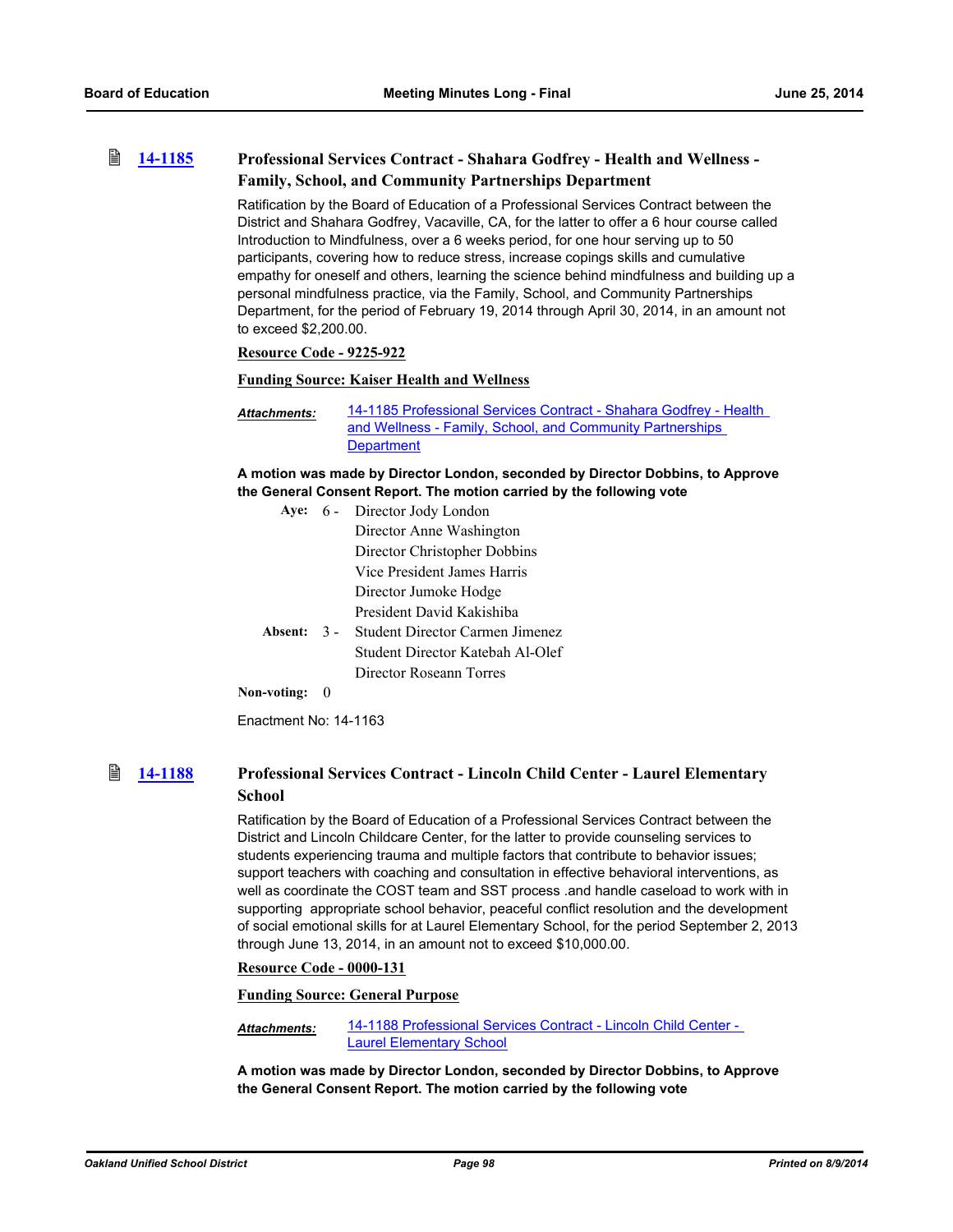|              | Aye: 6 - Director Jody London          |
|--------------|----------------------------------------|
|              | Director Anne Washington               |
|              | Director Christopher Dobbins           |
|              | Vice President James Harris            |
|              | Director Jumoke Hodge                  |
|              | President David Kakishiba              |
| Absent: $3-$ | <b>Student Director Carmen Jimenez</b> |
|              | Student Director Katebah Al-Olef       |
|              | Director Roseann Torres                |
| Non-voting:  |                                        |

## 眥

## **[14-1196](http://ousd.legistar.com/gateway.aspx?m=l&id=/matter.aspx?key=32886) Professional Services Contract - Patrice Clark - St. Vincent School**

Ratification by the Board of Education of a Professional Services Contract between District and Patrice Clark, Oakland, CA, for the latter to provide 100 hours of supplemental Title I instructional services for eligible and identified private school students, focus on instruction that improves student academic achievement in the target areas of English Language Arts, Reading, and Mathematics; utilize the standards-based instructional program which includes a variety of effective instructional strategies and techniques, and provide other services described in the Scope of Work, incorporated herein by reference as though fully set forth, at St. Vincent School, for the period April 28, 2014 through June 30, 2014, in an amount not to exceed \$4,500.00.

# **Resource Code - 3010 - 740**

## **Funding Source: Title IA**

[14-1196 Professional Services Contract - Patrice Clark - St. Vincent](http://ousd.legistar.com/gateway.aspx?M=F&ID=76730.pdf)  **School** *Attachments:*

**A motion was made by Director London, seconded by Director Dobbins, to Approve the General Consent Report. The motion carried by the following vote**

Aye: 6 - Director Jody London Director Anne Washington Director Christopher Dobbins Vice President James Harris Director Jumoke Hodge President David Kakishiba **Absent:** Student Director Carmen Jimenez Student Director Katebah Al-Olef Director Roseann Torres Absent:  $3 -$ **Non-voting:** 0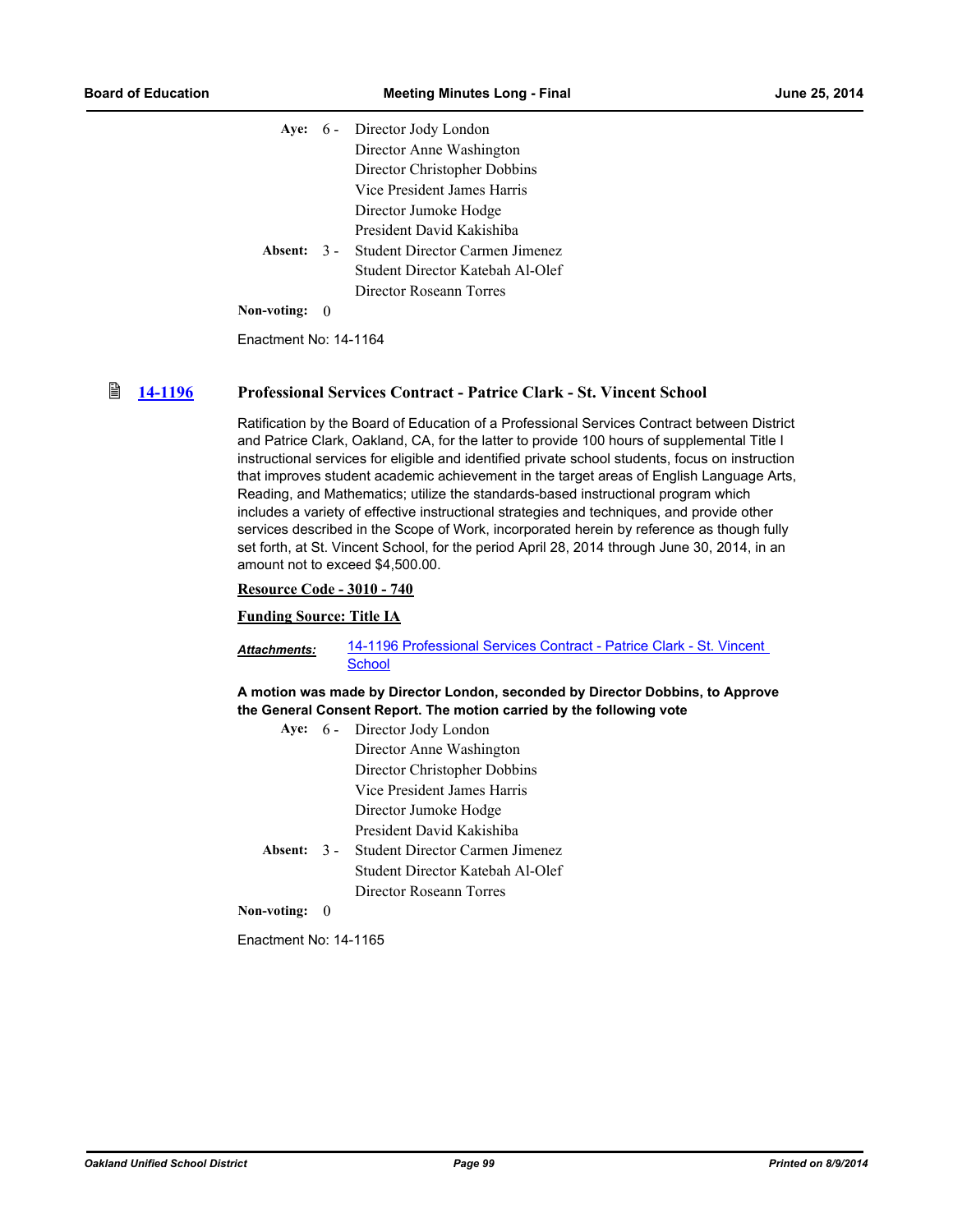#### ₿ **[14-1199](http://ousd.legistar.com/gateway.aspx?m=l&id=/matter.aspx?key=32887) Professional Services Contract - Crisis Prevention Institute - Programs for Exceptional Children**

Ratification by the Board of Education of a Professional Services Contract between the District and Crisis Prevention Institute, Inc., Milwaukee, WI, for the latter to provide Programs for Exceptional Children over two sessions, with 24 hours of Instructor Certification, for the period September 10, 2013 through December 13, 2013, in an amount not to exceed \$50,000.00.

## **Resource Code - 3310-975**

## **Funding Source: Specail Education**

#### [14-1199 Professional Services Contract - Crisis Prevention Institute -](http://ousd.legistar.com/gateway.aspx?M=F&ID=76535.pdf)  Programs for Exceptional Children *Attachments:*

## **A motion was made by Director London, seconded by Director Dobbins, to Approve the General Consent Report. The motion carried by the following vote**

Aye: 6 - Director Jody London Director Anne Washington Director Christopher Dobbins Vice President James Harris Director Jumoke Hodge President David Kakishiba **Absent:** Student Director Carmen Jimenez Student Director Katebah Al-Olef Director Roseann Torres Absent:  $3 -$ 

**Non-voting:** 0

Enactment No: 14-1166

## **[14-1200](http://ousd.legistar.com/gateway.aspx?m=l&id=/matter.aspx?key=32888) Professional Services Contract - Norman Bailiff - McClymonds High School**

Ratification by the Board of Education of a Professional Services Contract between the District and Norman Bailiff, Oakland, CA, for the latter to provide the following services: (1) advise the principal about the management of the school's financial resources in a way that supports the achievement of the school's instructional goals, (2) advise the principal about alternative solutions to the difficult managerial issues she confronts, (3) inform the Principal about a wide range of District policies and procedures pertinent to the decisions she must make in managing her school, and (4) at the Principal's request, take the lead in planning and carrying out complex projects that require extensive knowledge of a number of specialized areas, like computer technology, the effective use of space in Linked Learning classrooms, and appropriate sources of extramural funding (including donations and grants) at McClymonds High School, for the period of December 2, 2013 through June 30, 2014, in an amount not to exceed \$33,705.00.

## **Resource Code - 0000-303**

## **Funding Source: General Purpose**

[14-1200 Professional Services Contract - Norman Bailiff -](http://ousd.legistar.com/gateway.aspx?M=F&ID=76536.pdf)  McClymonds High School *Attachments:*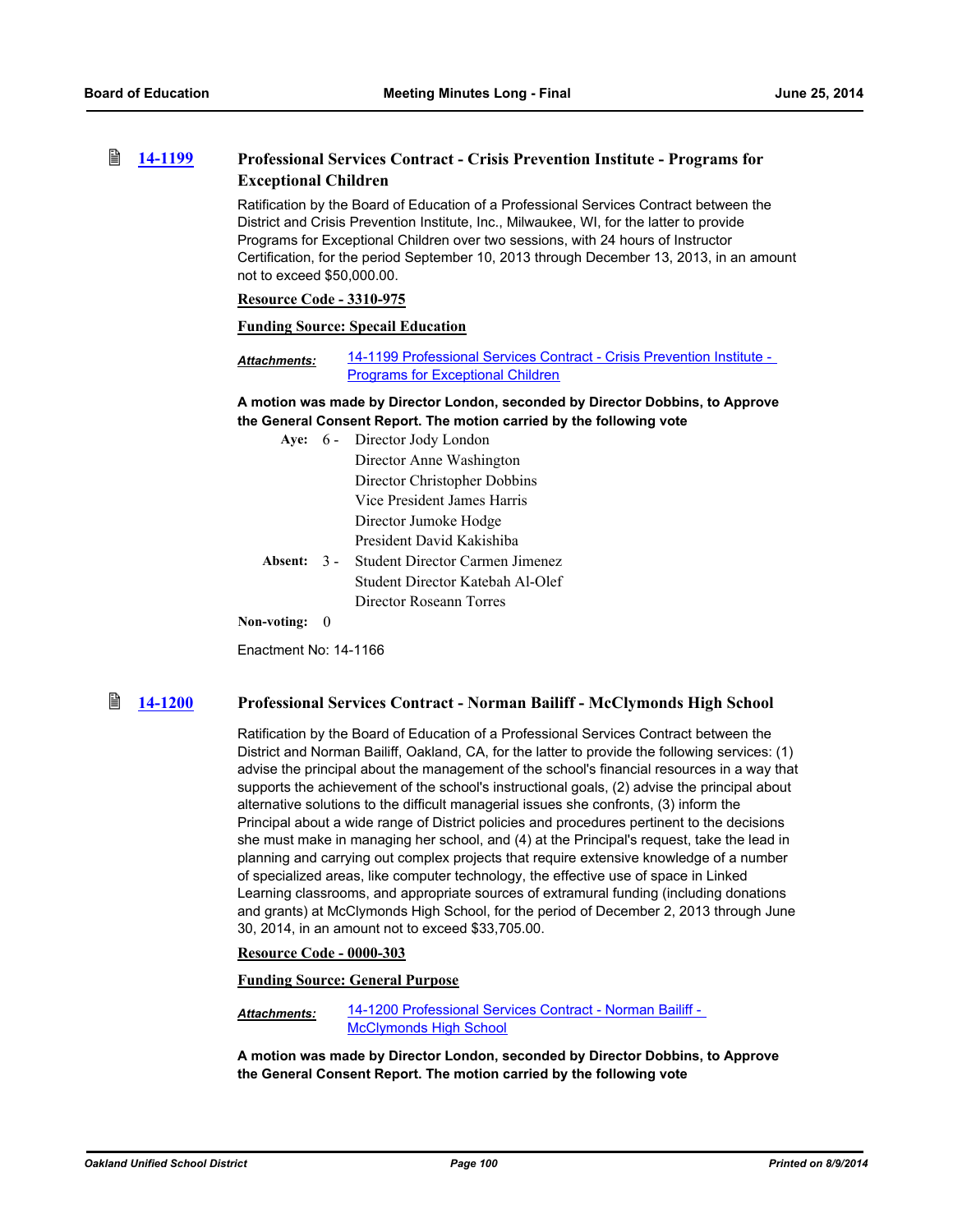|             | Aye: 6 - Director Jody London                      |
|-------------|----------------------------------------------------|
|             | Director Anne Washington                           |
|             | Director Christopher Dobbins                       |
|             | Vice President James Harris                        |
|             | Director Jumoke Hodge                              |
|             | President David Kakishiba                          |
|             | <b>Absent:</b> 3 - Student Director Carmen Jimenez |
|             | Student Director Katebah Al-Olef                   |
|             | Director Roseann Torres                            |
| Non-voting: |                                                    |

#### 誾 **[14-1202](http://ousd.legistar.com/gateway.aspx?m=l&id=/matter.aspx?key=32890) Professional Services Contract - Wright Institute - Life Academy**

Ratification by the Board of Education of a Professional Services Contract between the District and Wright Institute, Berkeley, CA, for the latter to place six (6) graduate student clinicians and a site supervisor at site to provide a maximum of 36 hours per week of clinical services to the school community and provide intensive intervention to students, providing services and performing tasks, as described in the Scope of Work, incorporated herein by reference as though fully set forth, at Life Academy, for the period of October 30, 2013 through June 30, 2014, in an amount not to exceed \$18,000.00.

## **Resource Code - 3010-335**

**Funding Source: IASA-I Basic Grants Low Income**

#### [14-1202 Professional Services Contract - Wright Institute - Life](http://ousd.legistar.com/gateway.aspx?M=F&ID=76538.pdf)  Academy *Attachments:*

## **A motion was made by Director London, seconded by Director Dobbins, to Approve the General Consent Report. The motion carried by the following vote**

|               | Aye: 6 - Director Jody London          |
|---------------|----------------------------------------|
|               | Director Anne Washington               |
|               | Director Christopher Dobbins           |
|               | Vice President James Harris            |
|               | Director Jumoke Hodge                  |
|               | President David Kakishiba              |
| Absent: $3 -$ | <b>Student Director Carmen Jimenez</b> |
|               | Student Director Katebah Al-Olef       |
|               | Director Roseann Torres                |
| Non-voting:   |                                        |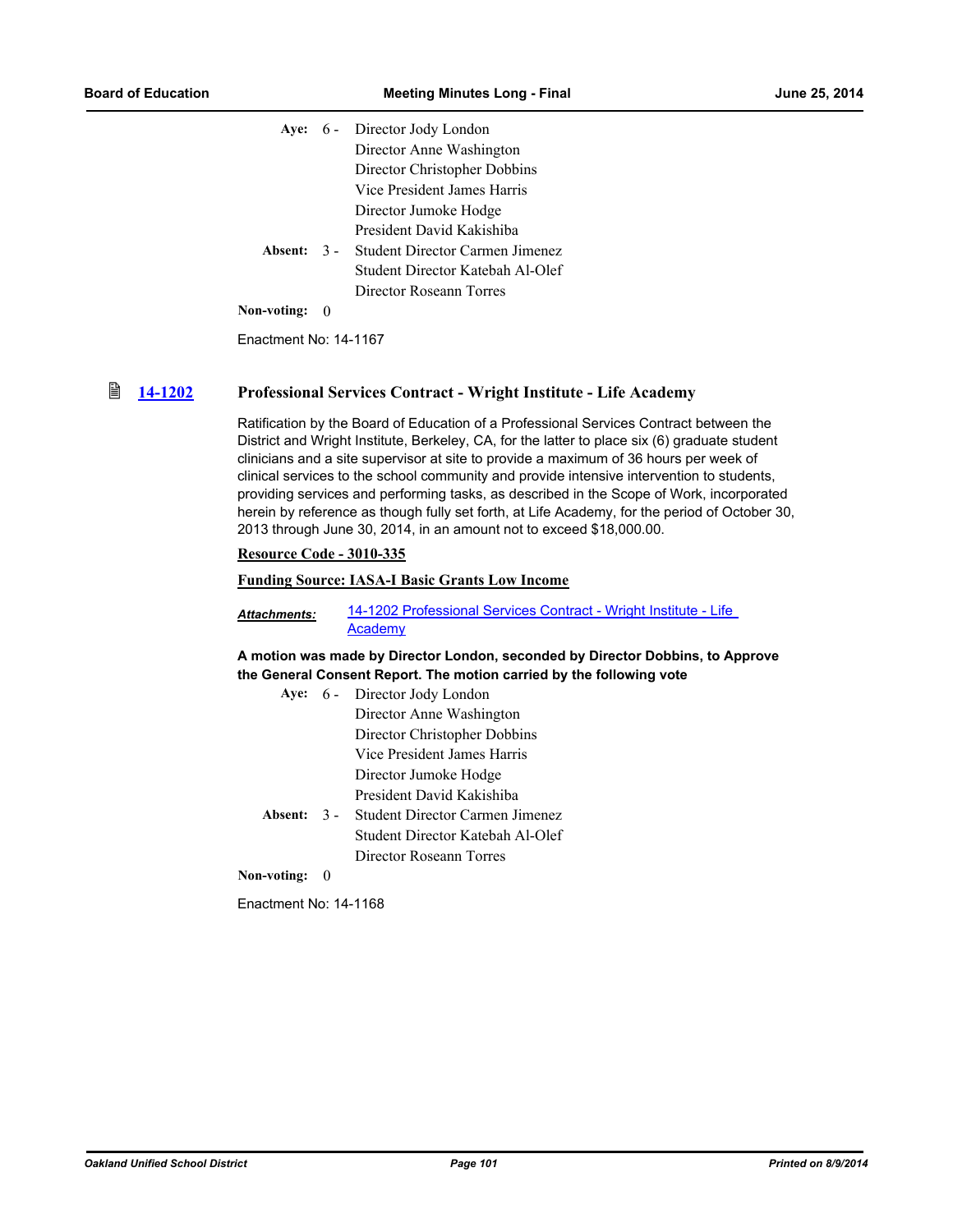#### ₿ **[14-1204](http://ousd.legistar.com/gateway.aspx?m=l&id=/matter.aspx?key=32892) Professional Services Contract - Seneca Center - Community Day School**

Approval by the Board of Education of a Professional Services Contract between the District and Seneca Center, Oakland, CA, for the latter to provide case management services to expelled students and their families; integrated mental health assistance in the classroom milieu through provision of Mental Health Assistants; mental health therapy including individual, group, and family therapy; clinical and program supervision for direct services to Community Day School and students; and attendance at school staff meetings, student conferences, and collaborative team meetings, for students and families of Community Day School and Barack Obama Academy, for the period of March 3, 2014 through June 30, 2014, in an amount not to exceed \$11,580.00.

## **Resource Code - 0000-333**

## **Funding Source: General Purpose**

[14-1204 Professional Services Contract - Seneca Center -](http://ousd.legistar.com/gateway.aspx?M=F&ID=76539.pdf)  Community Day School *Attachments:*

**A motion was made by Director London, seconded by Director Dobbins, to Approve the General Consent Report. The motion carried by the following vote**

Aye: 6 - Director Jody London Director Anne Washington Director Christopher Dobbins Vice President James Harris Director Jumoke Hodge President David Kakishiba **Absent:** Student Director Carmen Jimenez Student Director Katebah Al-Olef Director Roseann Torres Absent:  $3 -$ **Non-voting:** 0

Enactment No: 14-1169

# **[14-1213](http://ousd.legistar.com/gateway.aspx?m=l&id=/matter.aspx?key=32901) Professional Services Contract - Sherry Hu - Communications Department**

Ratification by the Board of Education of a Professional Services Contract between the District and Sherry Hu, Oakland, CA, for the latter to provide ONews.me, an outlet for sharing positive stories of Oakland students; provide vital production oversight, script writing and editorial management helping to aggregate and share original stories video, and print for, by and about Oakland students via ONews; air the video stories on KDOL; and work with Regional Occupational Program, for the period of May 1, 2014 through June 30, 2014, in an amount not to exceed \$60,000.00.

## **Resource Code - 0522-958**

## **Funding Source: Targeted Instru Improvements**

[14-1213 Professional Services Contract - Sherry Hu -](http://ousd.legistar.com/gateway.aspx?M=F&ID=76540.pdf)  Communications Department *Attachments:*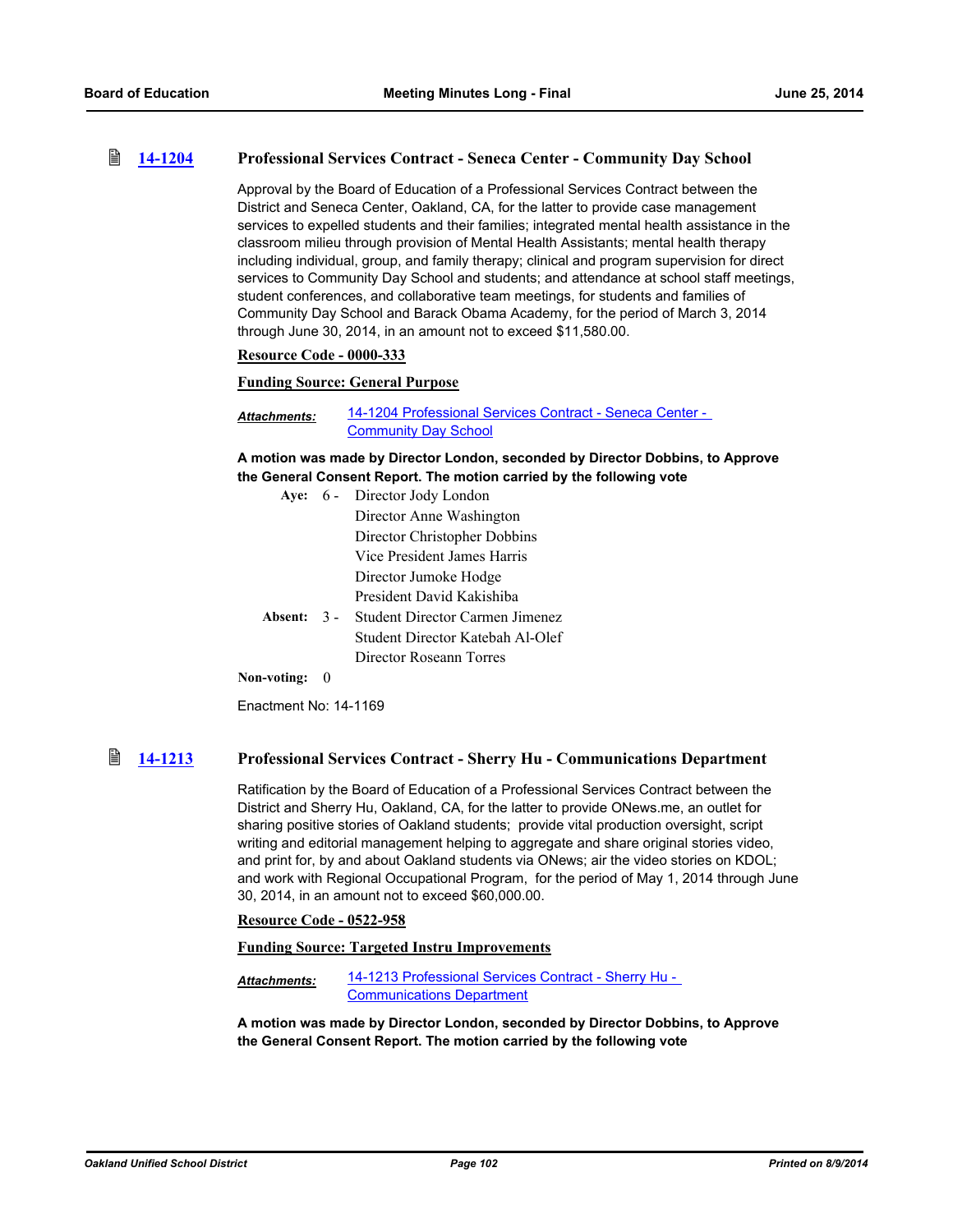|             | Aye: 6 - Director Jody London                      |
|-------------|----------------------------------------------------|
|             | Director Anne Washington                           |
|             | Director Christopher Dobbins                       |
|             | Vice President James Harris                        |
|             | Director Jumoke Hodge                              |
|             | President David Kakishiba                          |
|             | <b>Absent:</b> 3 - Student Director Carmen Jimenez |
|             | Student Director Katebah Al-Olef                   |
|             | Director Roseann Torres                            |
| Non-voting: |                                                    |

眥

# **[14-1217](http://ousd.legistar.com/gateway.aspx?m=l&id=/matter.aspx?key=32905) Professional Services Contract - East Bay Agency for Children - Health and Wellness - Family, School, and Community Partnerships Department**

Approval by the Board of Education of a Professional Services Contract between the District and East Bay Agency for Children, Oakland, CA, for the latter to provide coordination of the daily operations and ongoing development of the Central Family Resource Center supports and services, including oversight of the Health Insurance Enrollment Initiative and provision of outreach materials and linkages of services to families as needed, incorporated herein by reference as though fully set forth, for the period of July 1, 2014 through June 30, 2015, in an not to exceed \$65,165.00.

# **Resource Code - 9248-922**

## **Funding Source: CFRC Health Ins. Enrollment**

14-1217 Professional Services Contract - East Bay Agency for [Children - Health and Wellness - Family, School, and Community](http://ousd.legistar.com/gateway.aspx?M=F&ID=76569.pdf)  Partnerships Department *Attachments:*

## **A motion was made by Director London, seconded by Director Dobbins, to Approve the General Consent Report. The motion carried by the following vote**

|             |       | Aye: 6 - Director Jody London          |
|-------------|-------|----------------------------------------|
|             |       | Director Anne Washington               |
|             |       | Director Christopher Dobbins           |
|             |       | Vice President James Harris            |
|             |       | Director Jumoke Hodge                  |
|             |       | President David Kakishiba              |
| Absent:     | $3 -$ | <b>Student Director Carmen Jimenez</b> |
|             |       | Student Director Katebah Al-Olef       |
|             |       | Director Roseann Torres                |
| Non-voting: |       |                                        |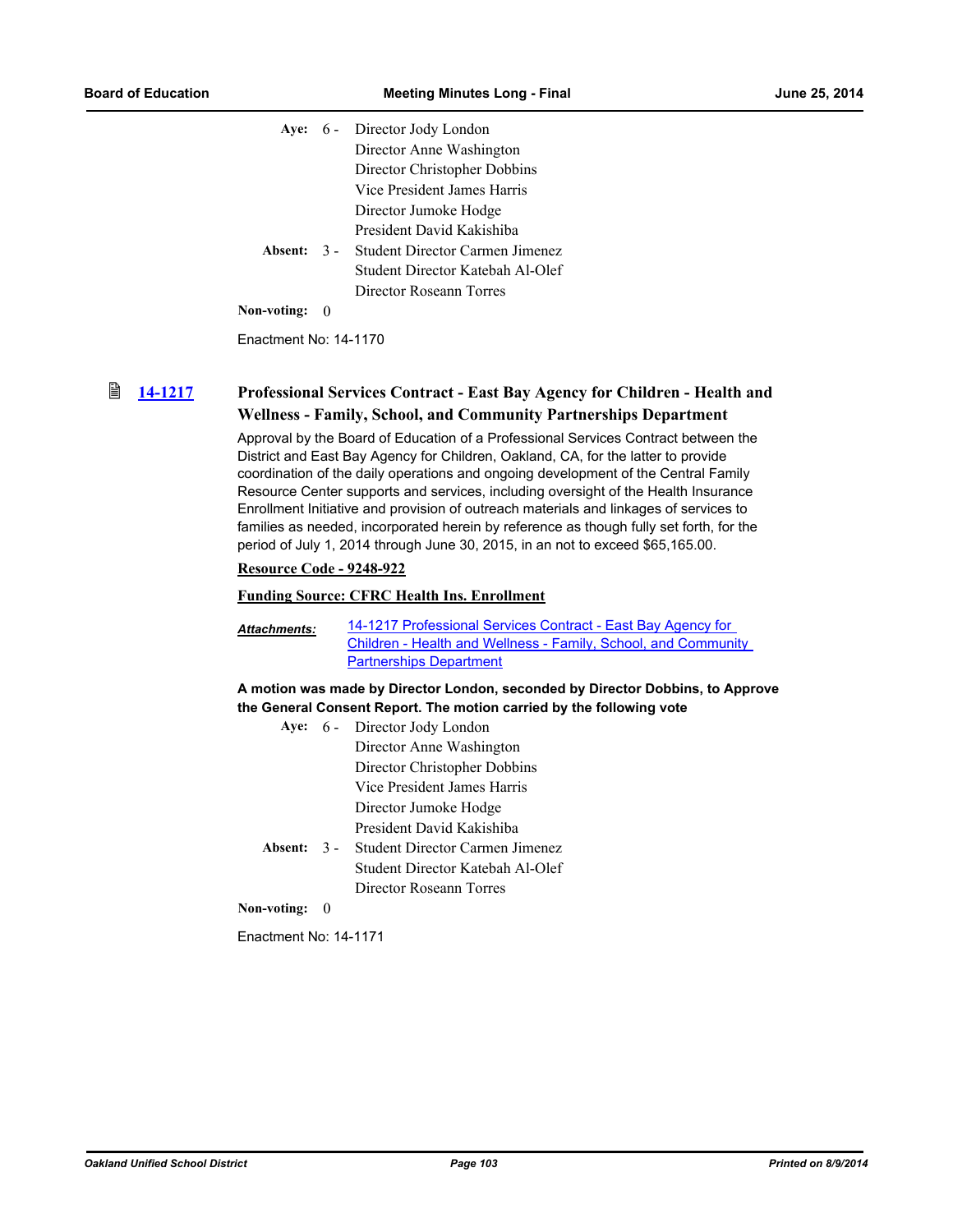#### ₿ **[14-1423](http://ousd.legistar.com/gateway.aspx?m=l&id=/matter.aspx?key=33103) District Technology Plan - July 1, 2014 - June 30, 2018**

Approval by the Board of Education of the Oakland Unified School District Technology Plan for the period of July 1, 2014 through June 30, 2018.

[14-1423 Presentation - District Technology Plan - July 1, 2014 - June](http://ousd.legistar.com/gateway.aspx?M=F&ID=76332.pptx)  30, 2018 [14-1423 District Technology Plan - July 1, 2014 - June 30, 2018](http://ousd.legistar.com/gateway.aspx?M=F&ID=76333.pdf) *Attachments:*

**A motion was made by Director London, seconded by Director Dobbins, to Approve the General Consent Report. The motion carried by the following vote**

Aye: 6 - Director Jody London Director Anne Washington Director Christopher Dobbins Vice President James Harris Director Jumoke Hodge President David Kakishiba **Absent:** Student Director Carmen Jimenez Student Director Katebah Al-Olef Director Roseann Torres Absent:  $3 -$ 

**Non-voting:** 0

Enactment No: 14-1172

# **[14-1224](http://ousd.legistar.com/gateway.aspx?m=l&id=/matter.aspx?key=32912) Professional Services Contract - Community Initiatives - Fremont High School**

Ratification by the Board of Education of a Professional Services Contract between the District and Community Initiatives, San Francisco, CA, for the latter, through its fiscal sponsorship of Media Enterprise Alliance, provide industry professionals in the video field who will provide professional development to Media Academy's video production teacher; through Media professionals assist Media Academy video production teacher with lessons that use the latest industry software, including Final Cut Pro X, Adobe Photoshop, Apple Motion and After Effects and assist video production teacher in developing film production lessons and with computer/camera maintenance and software installation in the Media Academy at Fremont High School, for the period of May 12, 2014 through June 30, 2014, in an amount not to exceed \$11,000.00.

## **Resource Code - 7220-302**

**Funding Source: Partnership Academy**

[14-1224 Professional Services Contract - Community Initiatives -](http://ousd.legistar.com/gateway.aspx?M=F&ID=76542.pdf)  Fremont High School *Attachments:*

**A motion was made by Director London, seconded by Director Dobbins, to Approve the General Consent Report. The motion carried by the following vote**

Aye: 6 - Director Jody London Director Anne Washington Director Christopher Dobbins Vice President James Harris Director Jumoke Hodge President David Kakishiba **Absent:** Student Director Carmen Jimenez Student Director Katebah Al-Olef Director Roseann Torres Absent:  $3 -$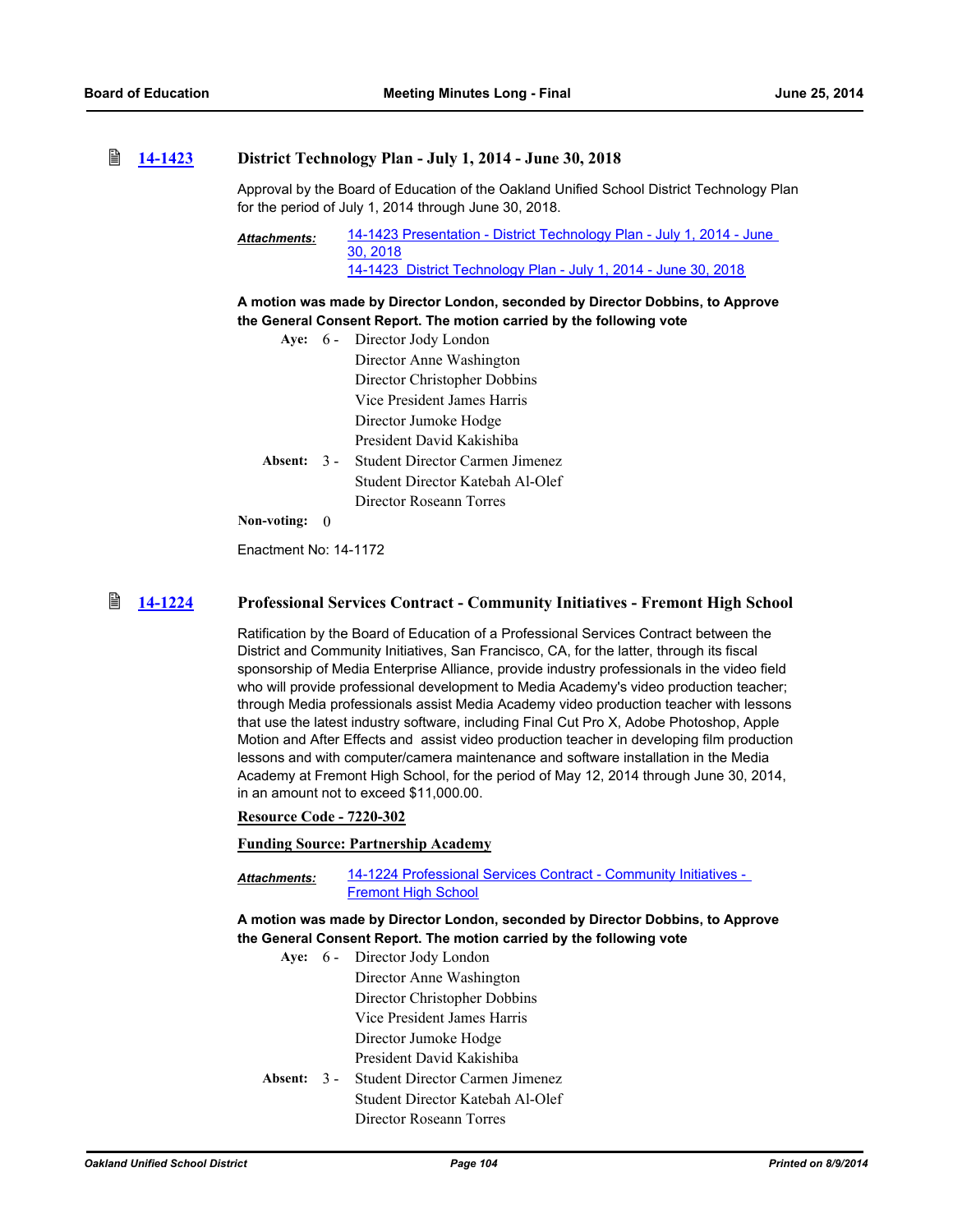**Non-voting:** 0

Enactment No: 14-1173

## 眥 **[14-1225](http://ousd.legistar.com/gateway.aspx?m=l&id=/matter.aspx?key=32913) Professional Services Contract - Vajra Watson - African American Male Achievement Initiative - Family, School, and Community Partnerships**

## **Department**

Ratification by the Board of Education of a Professional Services Contract between the District and Vajra Watson, Davis, CA, for the latter to provide Impact Report building on data already collected over the duration of the program, create a Manhood Development Program Impact Report for multiple audiences, including executive summaries for funders, teachers/educators, parents, and a Portrait of African-American Male Achievement to conduct a study of AAMA over the last 4 years and the ways the group has helped shift the culture of achievement and expectations for Black youth, address structural racism, and navigate the politics of urban school district reform, telling the overarching story that can inform other districts across the country interested in creating systems, structures, and spaces for African American student success, for the period of May 1, 2014 through June 30, 2014, in an amount not to exceed \$40,500.00.

## **Resource Code - 9156-922**

## **Funding Source: W. K. Kellogg Foundation**

| <b>Attachments:</b> | 14-1225 Professional Services Contract - Vaira Watson - African |
|---------------------|-----------------------------------------------------------------|
|                     | American Male Achievement Initiative - Family, School, and      |
|                     | <b>Community Partnerships Department</b>                        |

**A motion was made by Director London, seconded by Director Dobbins, to Approve the General Consent Report. The motion carried by the following vote**

|             | Aye: 6 - Director Jody London          |
|-------------|----------------------------------------|
|             | Director Anne Washington               |
|             | Director Christopher Dobbins           |
|             | Vice President James Harris            |
|             | Director Jumoke Hodge                  |
|             | President David Kakishiba              |
| Absent: 3 - | <b>Student Director Carmen Jimenez</b> |
|             | Student Director Katebah Al-Olef       |
|             | Director Roseann Torres                |

**Non-voting:** 0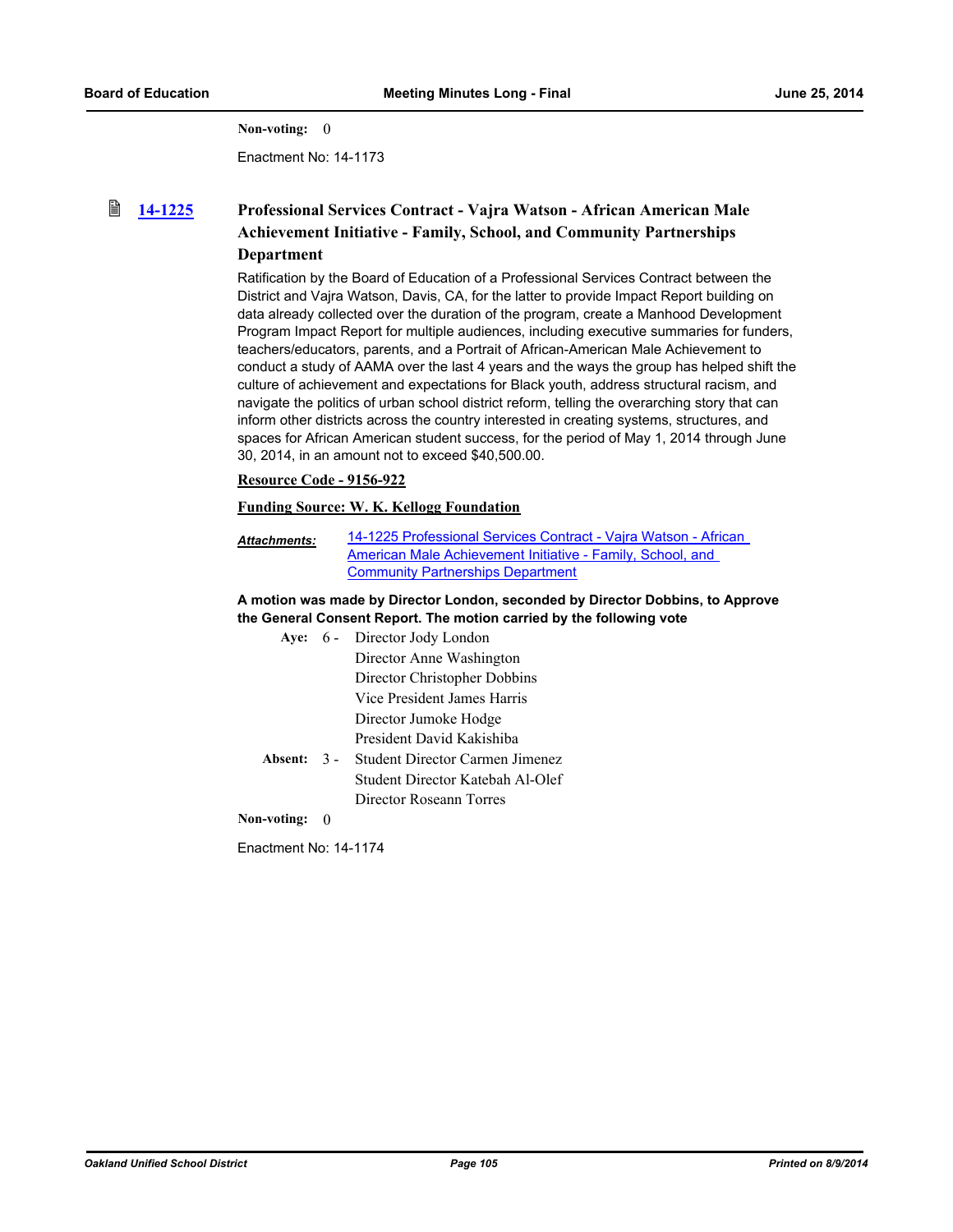#### ₿ **[14-1226](http://ousd.legistar.com/gateway.aspx?m=l&id=/matter.aspx?key=32914) Professional Services Contract - Jeanne McGee - Health and Wellness - Family, School, and Community Partnerships Department**

Ratification by the Board of Education of a Professional Services Contract between the District and Jeanne McGee, Vancouver, WA, for the latter to provide 80 hours to Family, School and Community Partnerships staff to review, edit and/or write the annual Health & Wellness Guide and communication documents related to the revised Wellness Policy, via the Family, School and Community Partnerships Department, for the period of May 15, 2014 through June 30, 2014, in an amount not to exceed \$6,000.00.

# **Resource Code - 9206-922, 9017-922**

## **Funding Source: Alameda County Public Health and Bechtel**

[14-1226 Professional Services Contract - Jeanne McGee - Health](http://ousd.legistar.com/gateway.aspx?M=F&ID=76544.pdf)  and Wellness - Family, School, and Community Partnerships **Department** *Attachments:*

## **A motion was made by Director London, seconded by Director Dobbins, to Approve the General Consent Report. The motion carried by the following vote**

|             | Aye: 6 - Director Jody London          |
|-------------|----------------------------------------|
|             | Director Anne Washington               |
|             | Director Christopher Dobbins           |
|             | Vice President James Harris            |
|             | Director Jumoke Hodge                  |
|             | President David Kakishiba              |
| Absent: 3 - | <b>Student Director Carmen Jimenez</b> |
|             | Student Director Katebah Al-Olef       |

Director Roseann Torres

# **Non-voting:** 0

Enactment No: 14-1175

# **[14-1227](http://ousd.legistar.com/gateway.aspx?m=l&id=/matter.aspx?key=32915) Professional Services Contract - Community Initiatives - Family, School, and Community Partnerships Department**

Ratification by the Board of Education of a Professional Services Contract between the District and Community Initiatives, San Francisco, CA, for the latter to provide production services and completion of two videos , one 5-8 minute video highlighting our overall approach to middle school education, differentiates OUSD in a positive manner from other districts; one 8-10 minute documentary video on history of KDOL TV discussing the station's history, the different education programs, alumni success stories and new studio and education program, via the Family, School, and Community Partnerships Department, for the period of May 1, 2014 through June 30, 2014, in an amount not to exceed \$20,000.00.

## **Resource Code - 0522-922, 0000-922**

## **Funding Source: General Purpose-Unrestricted and Targeted Instr Improvement**

[14-1227 Professional Services Contract - Community Initiatives -](http://ousd.legistar.com/gateway.aspx?M=F&ID=76545.pdf)  Family, School, and Community Partnerships Department *Attachments:*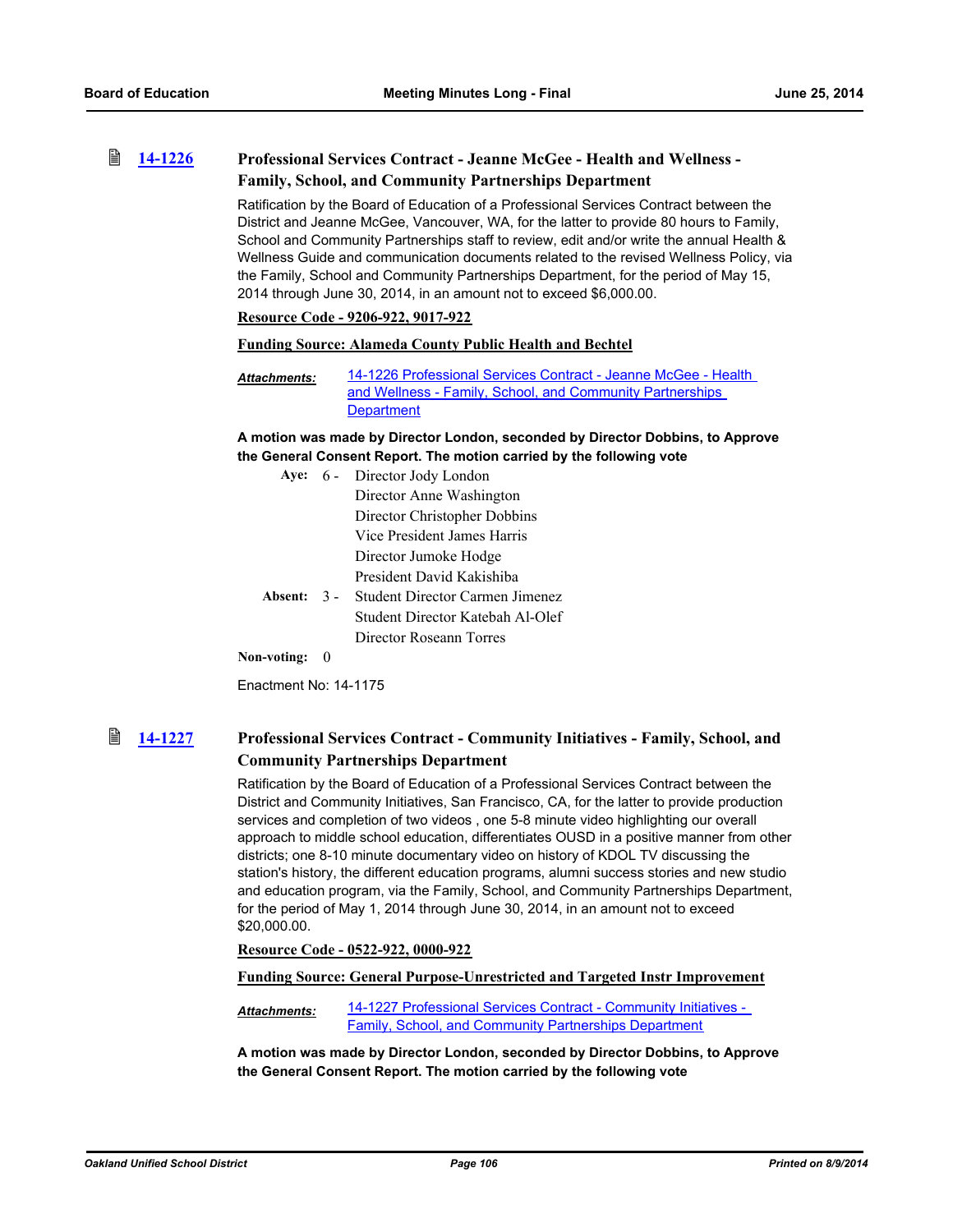|             | Aye: 6 - Director Jody London                      |
|-------------|----------------------------------------------------|
|             | Director Anne Washington                           |
|             | Director Christopher Dobbins                       |
|             | Vice President James Harris                        |
|             | Director Jumoke Hodge                              |
|             | President David Kakishiba                          |
|             | <b>Absent:</b> 3 - Student Director Carmen Jimenez |
|             | Student Director Katebah Al-Olef                   |
|             | Director Roseann Torres                            |
| Non-voting: |                                                    |

# **[14-1228](http://ousd.legistar.com/gateway.aspx?m=l&id=/matter.aspx?key=32916) Professional Services Contract - The Forum for Youth Investment - After School Program - Family, School, and Community Partnerships Department**

Ratification by the Board of Education of a Professional Services Contract between the District and The Forum for Youth Investment, Washington, DC, for the latter to provide kickoff workshop to introduce the elements of the quality improvement system, review timelines, expectations, etc; External Assessments completed in Fall 2014 by reliable External Assessors; Site staff attends the PQA Basics training and completes a team-based program self-assessment; Sites participate in a 1-day Planning with Data workshop, continue planning on-site with teams, and develop program improvement plans; Youth Work Methods Summit for staff and manager delivered by local trainers that have attended the Youth Work Methods Training of Trainers Workshop. Selected workshops are identified by improvement plans. Staff and managers plan and deliver new instructional practices; Site managers attend the Quality Instructional Coaching workshop and are trained to provide instructional coaching for staff, which includes providing observation and feedback (instructional coaching) using the relevant PQA items as a standard for skill-building practice; Site managers are supported by technical assistance coaches to implement the quality improvement practices, via the Family, School and Community Partnerships Department, for the period of May 30, 2014 through October 31, 2014, in an amount not to exceed \$20,650.00.

## **Resource Code - 9170-922, 9011-922**

## **Funding Source: Y & H Soda Foundation Heroes and Donations**

14-1228 Professional Services Contract - The Forum for Youth [Investment - After School Program - Family, School, and Community](http://ousd.legistar.com/gateway.aspx?M=F&ID=76546.pdf)  Partnerships Department *Attachments:*

## **A motion was made by Director London, seconded by Director Dobbins, to Approve the General Consent Report. The motion carried by the following vote**

Aye: 6 - Director Jody London Director Anne Washington Director Christopher Dobbins Vice President James Harris Director Jumoke Hodge President David Kakishiba **Absent:** Student Director Carmen Jimenez Student Director Katebah Al-Olef Director Roseann Torres Absent:  $3 -$ 

**Non-voting:** 0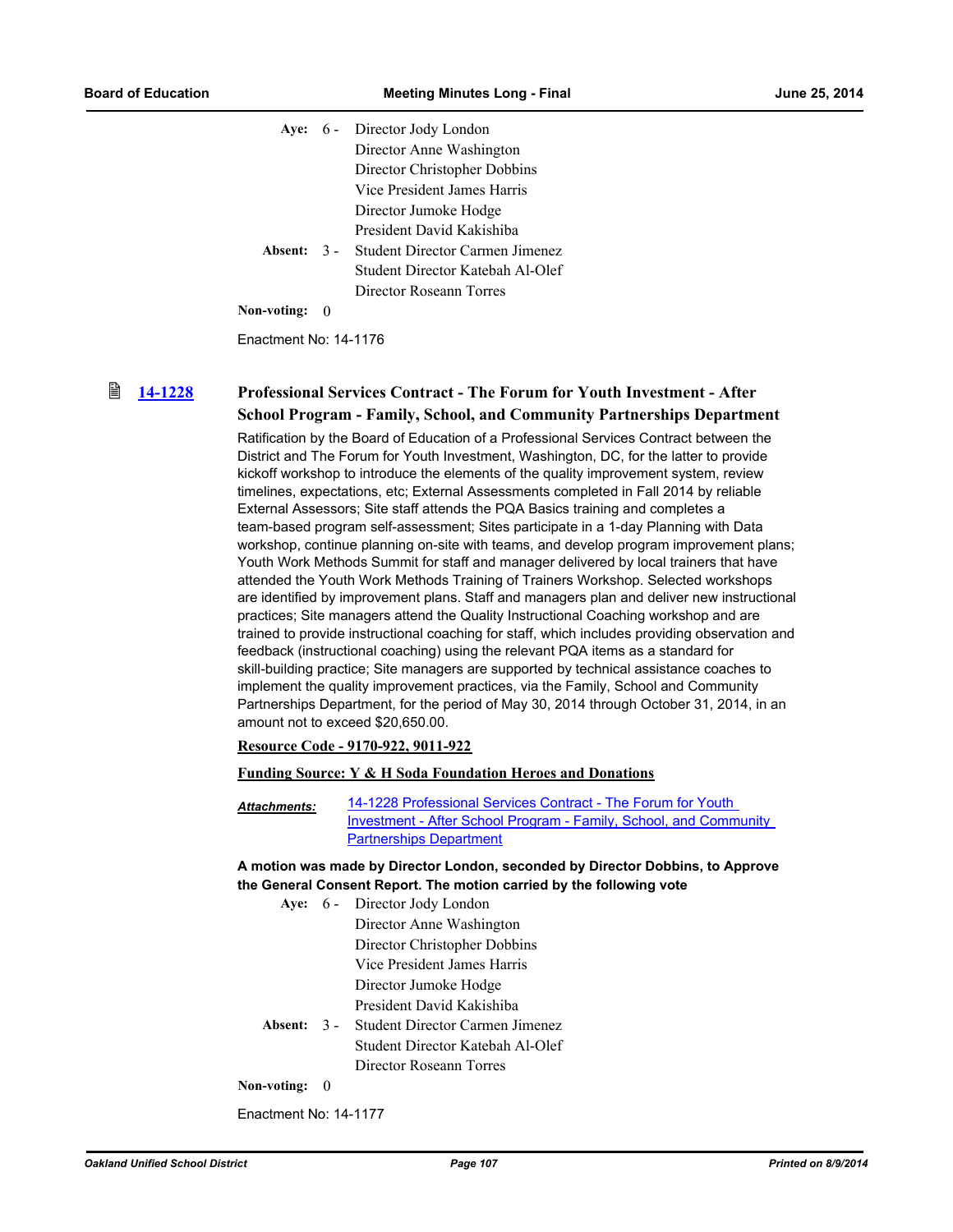#### 昏 **[14-1229](http://ousd.legistar.com/gateway.aspx?m=l&id=/matter.aspx?key=32917) Professional Services Contract - Amber Bundy-Davis - Behavioral Health Initiatives - Family, School, and Community Partnerships Department**

Ratification by the Board of Education of a Professional Services Contract between the District and Amber Bundy-Davis, Oakland, CA, for the latter to provide mental health counseling services including crisis intervention; parent and teacher consultation including assisting with behavior management plans; individual and small group counseling, parent outreach and education, and case management, via the Family, School and Community Partnerships Department, in an amount not to exceed \$500.00, for the period of September 2, 2013 through June 30, 2014, in an amount not to exceed \$500.00.

### **Resource Code - 9206-922**

#### **Funding Source: Alameda County Public Health**

[14-1229 Professional Services Contract - Amber Bundy-Davis -](http://ousd.legistar.com/gateway.aspx?M=F&ID=76547.pdf)  Behavioral Health Initiatives - Family, School, and Community Partnerships Department *Attachments:*

#### **A motion was made by Director London, seconded by Director Dobbins, to Approve the General Consent Report. The motion carried by the following vote**

|                    | Aye: 6 - Director Jody London    |
|--------------------|----------------------------------|
|                    | Director Anne Washington         |
|                    | Director Christopher Dobbins     |
|                    | Vice President James Harris      |
|                    | Director Jumoke Hodge            |
|                    | President David Kakishiba        |
| <b>Absent:</b> 3 – | Student Director Carmen Jimenez  |
|                    | Student Director Katebah Al-Olef |
|                    | Director Roseann Torres          |
| on votinge         |                                  |

**Non-voting:** 0

Enactment No: 14-1178

# **[14-1230](http://ousd.legistar.com/gateway.aspx?m=l&id=/matter.aspx?key=32918) Professional Sevices Contract - Community Alliance with Family Farmers - Nutrition Services**

Ratification by the Board of Education of a Professional Services Contract between the District and Community Alliance with Family Farmers, Davis, CA, for the latter to provide technical assistance and outreach to appropriate growers and producers, and facilitate product through the supply chain in order to meet the district's objectives on local sourcing for the CA Thursdays program, create farmer trading cards for the local producers featured in the CA Thursdays menu entrees, and work with the District to design and lead monthly 'Food Rules' trainings for District foodservice staff, as described in the Scope of Work, incorporated herein by reference as though fully set forth, for the Nutrition Services Department, for the period of March 1, 2014 through June 30, 2014, in an amount not to exceed \$7,500.00.

#### **Resource Code - 5842-991**

#### **Funding Source: USDA Farm to School**

#### [14-1230 Professional Sevices Contract - Community Alliance with](http://ousd.legistar.com/gateway.aspx?M=F&ID=76548.pdf)  Family Farmers - Nutrition Services *Attachments:*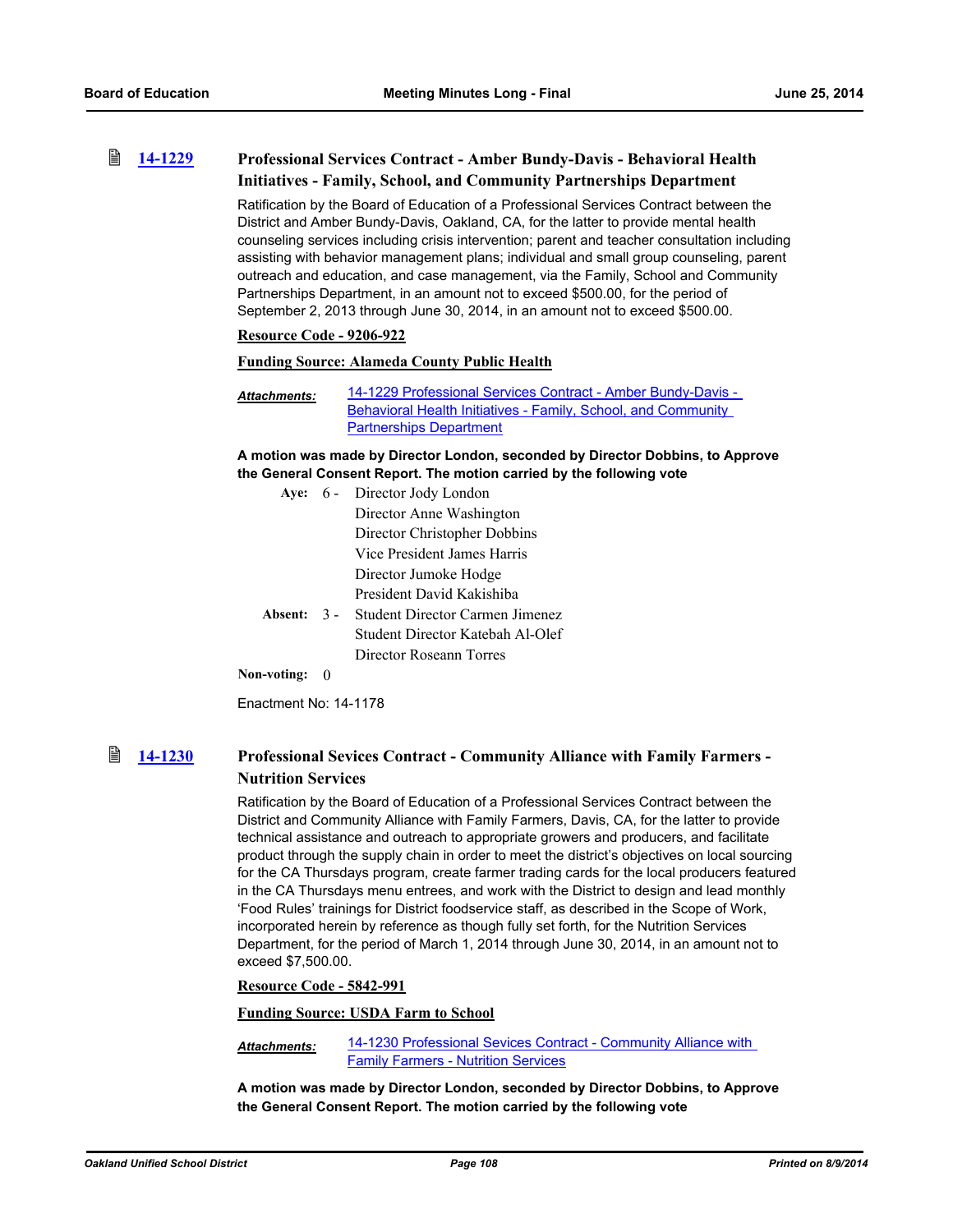|               | Aye: 6 - Director Jody London    |
|---------------|----------------------------------|
|               | Director Anne Washington         |
|               | Director Christopher Dobbins     |
|               | Vice President James Harris      |
|               | Director Jumoke Hodge            |
|               | President David Kakishiba        |
| Absent: $3 -$ | Student Director Carmen Jimenez  |
|               | Student Director Katebah Al-Olef |
|               | Director Roseann Torres          |
| Non-voting:   |                                  |

## **[14-1234](http://ousd.legistar.com/gateway.aspx?m=l&id=/matter.aspx?key=32922) Professional Services Contract - Poonam Rama - Behavioral Health Initiative - Family, School, and Community Partnerships Department**

Ratification by the Board of Education of a Professional Services Contract between the District and Poonam Rama, Oakland, CA, for the latter to provide provide mental health counseling services including crisis intervention; parent and teacher consultation including assisting with behavior management plans; individual and small group counseling, parent outreach and education, and case management., via the Family, School and Community Partnerships Department, for the period of September 2, 2013 through June 30, 2014, in an amount not to exceed \$500.00.

#### **Resource Code - 9206-922**

#### **Funding Source: Alameda County Public Health**

| <b>Attachments:</b> | 14-1234 Professional Services Contract - Poonam Rama -              |  |  |
|---------------------|---------------------------------------------------------------------|--|--|
|                     | <b>Behavioral Health Initiative - Family, School, and Community</b> |  |  |
|                     | <b>Partnerships Department</b>                                      |  |  |

**A motion was made by Director London, seconded by Director Dobbins, to Approve the General Consent Report. The motion carried by the following vote**

|               | Aye: 6 - Director Jody London          |
|---------------|----------------------------------------|
|               | Director Anne Washington               |
|               | Director Christopher Dobbins           |
|               | Vice President James Harris            |
|               | Director Jumoke Hodge                  |
|               | President David Kakishiba              |
| Absent: $3 -$ | <b>Student Director Carmen Jimenez</b> |
|               | Student Director Katebah Al-Olef       |
|               | Director Roseann Torres                |
| Non-voting:   |                                        |

Enactment No: 14-1180

## **[14-1235](http://ousd.legistar.com/gateway.aspx?m=l&id=/matter.aspx?key=32923) Personnel Report 0013-0013 - June 25, 2014**

Approval by the Board of Education of Personnel Report 0013-0013.

*Attachments:* [14-1235 Personnel Report 0013-0013 - June 25, 2014](http://ousd.legistar.com/gateway.aspx?M=F&ID=76771.pdf)

**A motion was made by Director London, seconded by Director Dobbins, to Approve the General Consent Report.**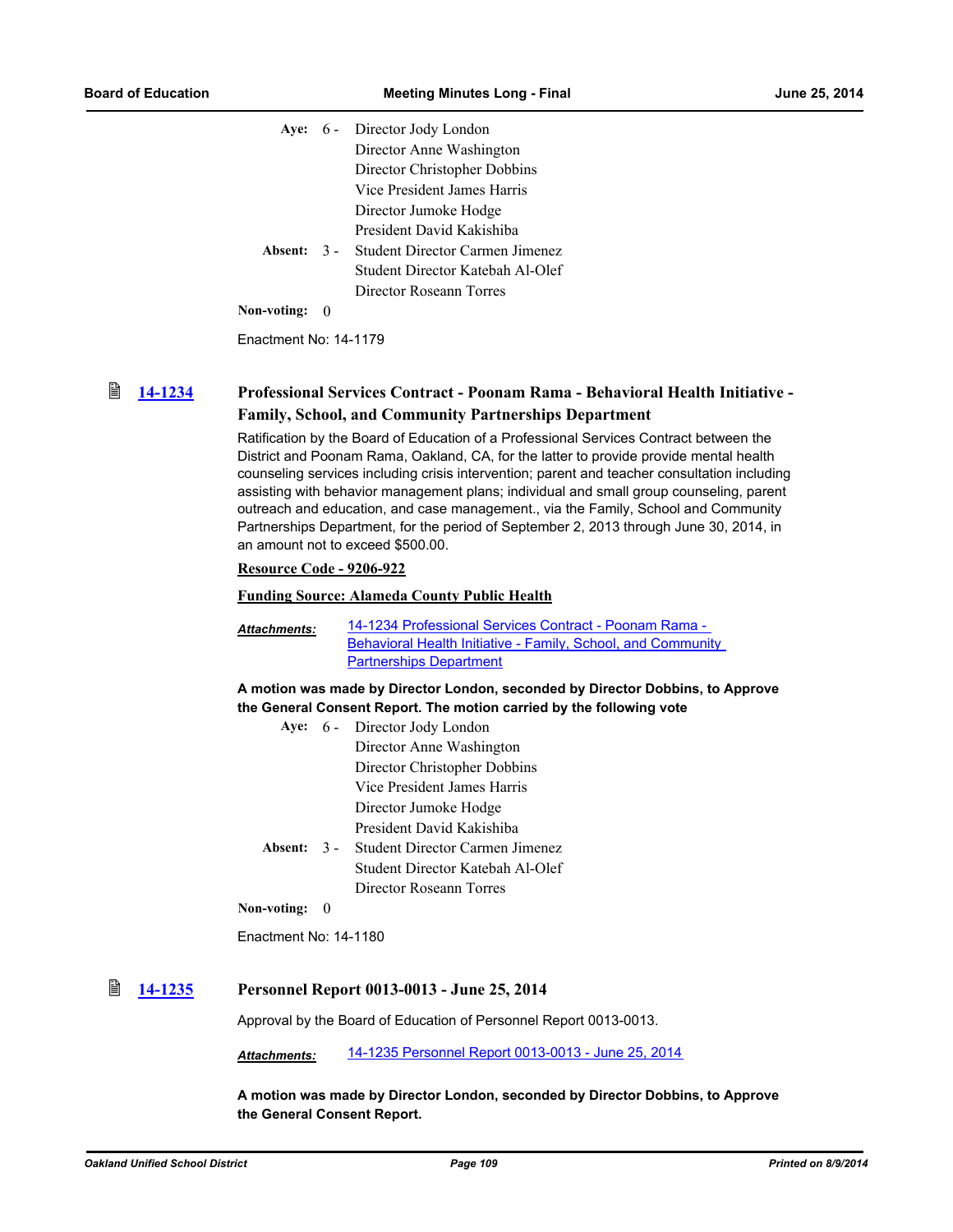|             | Aye: 6 - Director Jody London                      |
|-------------|----------------------------------------------------|
|             | Director Anne Washington                           |
|             | Director Christopher Dobbins                       |
|             | Vice President James Harris                        |
|             | Director Jumoke Hodge                              |
|             | President David Kakishiba                          |
|             | <b>Absent:</b> 3 - Student Director Carmen Jimenez |
|             | Student Director Katebah Al-Olef                   |
|             | Director Roseann Torres                            |
| Non-voting: |                                                    |

眥

# **[14-1236](http://ousd.legistar.com/gateway.aspx?m=l&id=/matter.aspx?key=32924) Professional Services Contract - Adrienne Miller - Behavioral Health Initiatives - Family, School, and Community Partnerships Department**

Ratification by the Board of Education of a Professional Services Contract between the District and Adrienne Miller, Oakland, CA, for the latter to provide mental health counseling services including crisis intervention; parent and teacher consultation including assisting with behavior management plans; individual and small group counseling, parent outreach and education, and case management, via the Family, School and Community Partnerships Department, for the period for September 2, 2013 through June 30, 2014, in an amount not to exceed \$500.00.

## **Resource Code - 9206-922**

#### **Funding Source: Alameda County Public Health**

| <b>Attachments:</b> | 14-1236 Professional Services Contract - Adrienne Miller -    |
|---------------------|---------------------------------------------------------------|
|                     | Behavioral Health Initiatives - Family, School, and Community |
|                     | <b>Partnerships Department</b>                                |

## **A motion was made by Director London, seconded by Director Dobbins, to Approve the General Consent Report. The motion carried by the following vote**

|             |          | Aye: 6 - Director Jody London                      |
|-------------|----------|----------------------------------------------------|
|             |          | Director Anne Washington                           |
|             |          | Director Christopher Dobbins                       |
|             |          | Vice President James Harris                        |
|             |          | Director Jumoke Hodge                              |
|             |          | President David Kakishiba                          |
|             |          | <b>Absent:</b> 3 - Student Director Carmen Jimenez |
|             |          | Student Director Katebah Al-Olef                   |
|             |          | Director Roseann Torres                            |
| Non-voting: | $\theta$ |                                                    |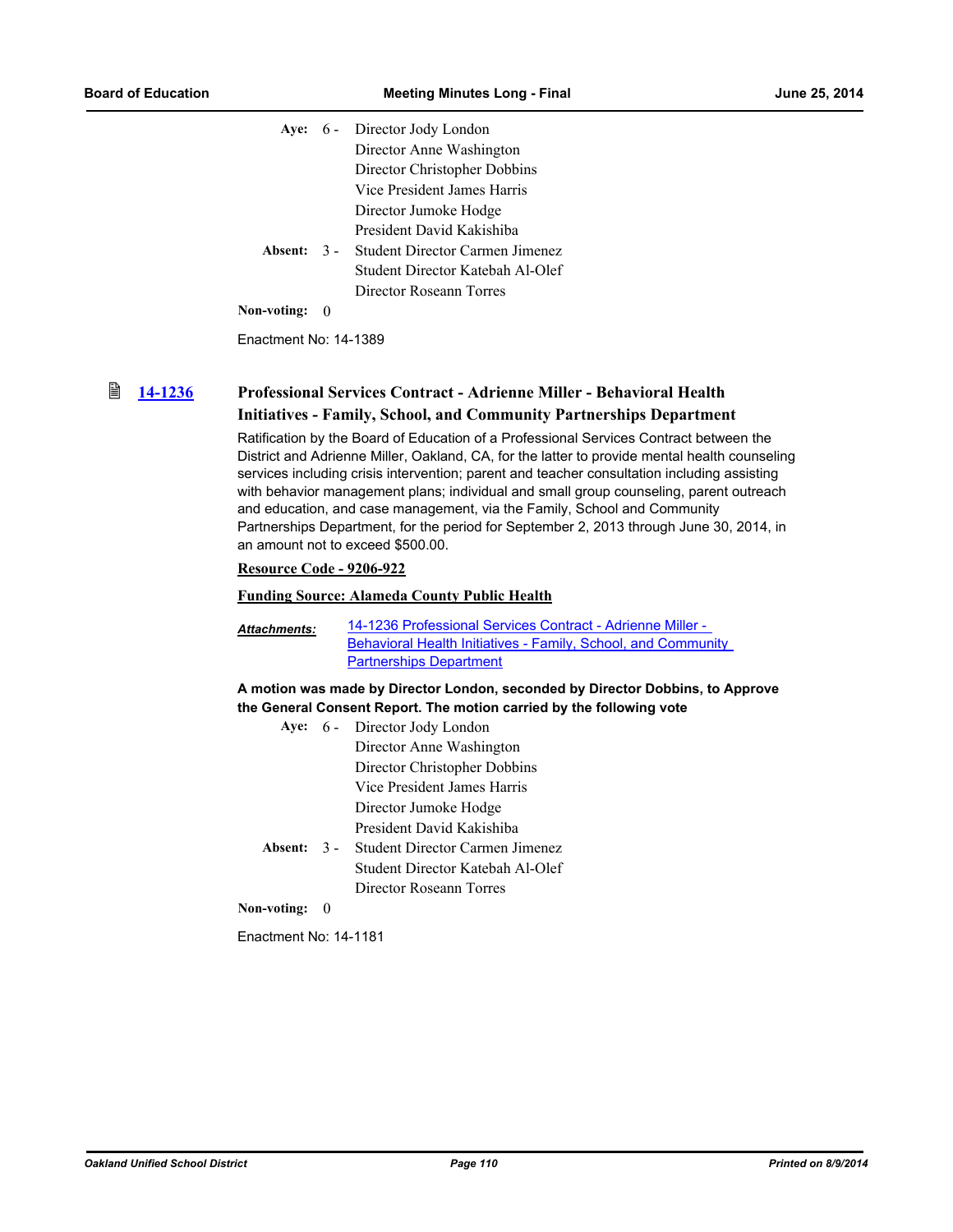#### ₿ **[14-1237](http://ousd.legistar.com/gateway.aspx?m=l&id=/matter.aspx?key=32925) Professional Services Contract - Gustavo Madrigal - Behavioral Health Initiatives - Family, School, and Community Partnerships Department**

Ratification by the Board of Education of a Professional Services Contract between the District and Gustavo Madrigal, Hayward, CA, for the latter to provide mental health counseling services including crisis intervention; parent and teacher consultation including assisting with behavior management plans; individual and small group counseling, parent outreach and education, and case management, via the Family, School and Community Partnerships Department, for the period for September 2, 2013 through June 30, 2014, in an amount not to exceed \$500.00.

#### **Resource Code - 9206-922**

#### **Funding Source: Alameda County Public Health**

14-1237 Professional Services Contract - Gustavo Madrigal - [Behavioral Health Initiatives - Family, School, and Community](http://ousd.legistar.com/gateway.aspx?M=F&ID=76555.pdf)  Partnerships Department *Attachments:*

#### **A motion was made by Director London, seconded by Director Dobbins, to Approve the General Consent Report. The motion carried by the following vote**

|            |               | Aye: 6 - Director Jody London          |
|------------|---------------|----------------------------------------|
|            |               | Director Anne Washington               |
|            |               | Director Christopher Dobbins           |
|            |               | Vice President James Harris            |
|            |               | Director Jumoke Hodge                  |
|            |               | President David Kakishiba              |
| Absent:    | $\mathcal{Z}$ | <b>Student Director Carmen Jimenez</b> |
|            |               | Student Director Katebah Al-Olef       |
|            |               | Director Roseann Torres                |
| on_votino• |               |                                        |

**Non-voting:** 0

Enactment No: 14-1182

# **[14-1239](http://ousd.legistar.com/gateway.aspx?m=l&id=/matter.aspx?key=32927) Professional Services Contract - Serom Kim - Behavioral Health Initiatives - Family, School, and Community Partnerships Department**

Ratification by the Board of Education of a Professional Services Contract between the District and Serom Kim, San Ramon, CA, for the latter to provide mental health counseling services including crisis intervention; parent and teacher consultation including assisting with behavior management plans; individual and small group counseling, parent outreach and education, and case management, via the Family, School and Community Partnerships Department, for the period for September 2, 2013 through June 30, 2014, in an amount not to exceed \$500.00.

### **Resource Code - 9206-922**

#### **Funding Source: Alameda County Public Health**

[14-1239 Professional Services Contract - Serom Kim - Behavioral](http://ousd.legistar.com/gateway.aspx?M=F&ID=76556.pdf)  Health Initiatives - Family, School, and Community Partnerships **Department** *Attachments:*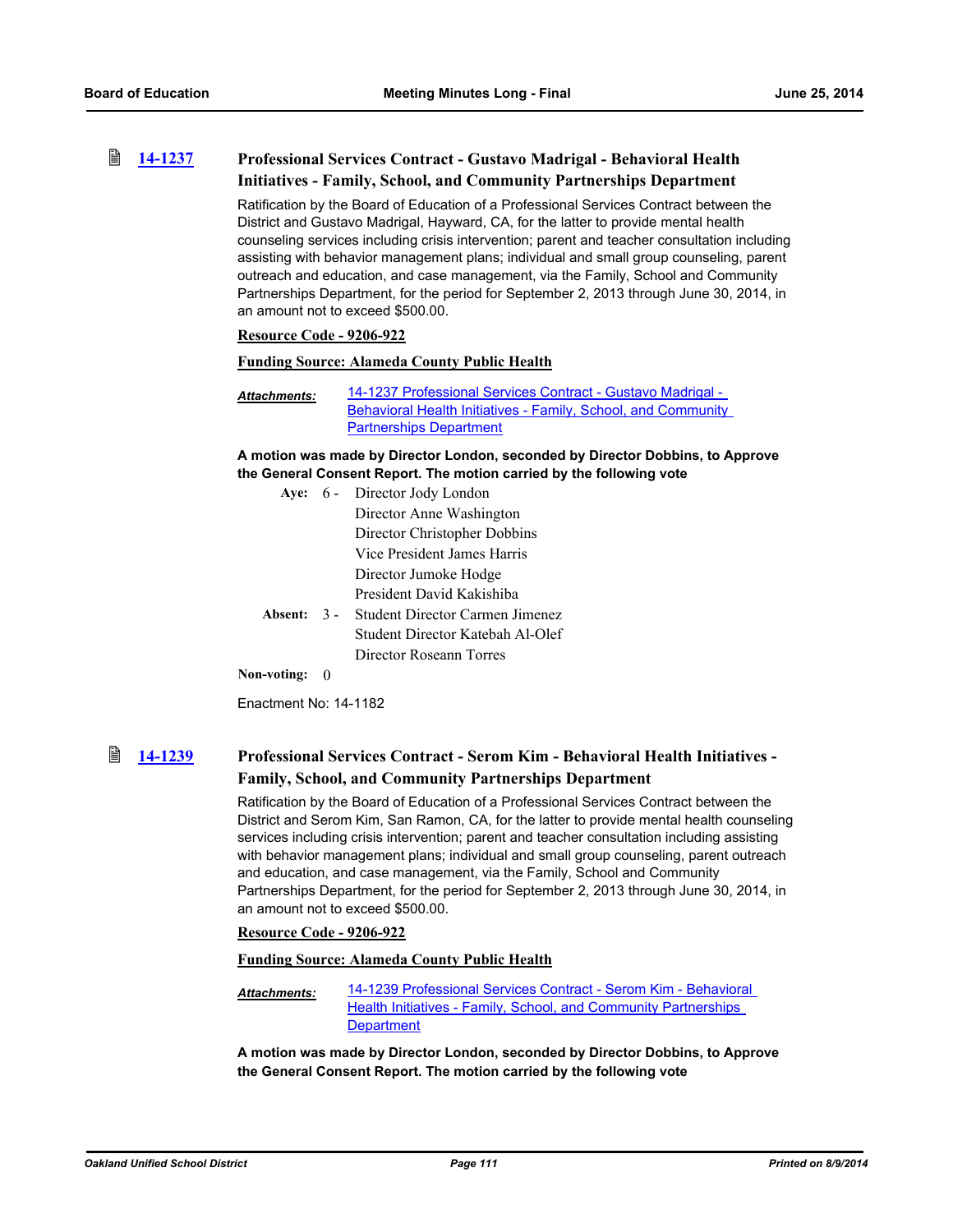|             | Aye: 6 - Director Jody London                      |
|-------------|----------------------------------------------------|
|             | Director Anne Washington                           |
|             | Director Christopher Dobbins                       |
|             | Vice President James Harris                        |
|             | Director Jumoke Hodge                              |
|             | President David Kakishiba                          |
|             | <b>Absent:</b> 3 - Student Director Carmen Jimenez |
|             | Student Director Katebah Al-Olef                   |
|             | Director Roseann Torres                            |
| Non-voting: |                                                    |

眥

# **[14-1240](http://ousd.legistar.com/gateway.aspx?m=l&id=/matter.aspx?key=32928) Professional Services Contract - Dy'Easha Simpson - Behavioral Health Initiatives - Family, School, and Community Partnerships Department**

Ratification by the Board of Education of a Professional Services Contract between the District and Dy'Easha Simpson, Hayward, CA, for the latter to provide mental health counseling services including crisis intervention; parent and teacher consultation including assisting with behavior management plans; individual and small group counseling, parent outreach and education, and case management, via the Family, School and Community Partnerships Department, for the period for September 2, 2013 through June 30, 2014, in an amount not to exceed \$500.00.

## **Resource Code - 9206-922**

#### **Funding Source: Alameda County Public Health**

| <b>Attachments:</b> | 14-1240 Professional Services Contract - Dy'Easha Simpson -   |
|---------------------|---------------------------------------------------------------|
|                     | Behavioral Health Initiatives - Family, School, and Community |
|                     | <b>Partnerships Department</b>                                |

## **A motion was made by Director London, seconded by Director Dobbins, to Approve the General Consent Report. The motion carried by the following vote**

|             |          | Aye: 6 - Director Jody London          |
|-------------|----------|----------------------------------------|
|             |          | Director Anne Washington               |
|             |          | Director Christopher Dobbins           |
|             |          | Vice President James Harris            |
|             |          | Director Jumoke Hodge                  |
|             |          | President David Kakishiba              |
| Absent:     | $-3$ -   | <b>Student Director Carmen Jimenez</b> |
|             |          | Student Director Katebah Al-Olef       |
|             |          | Director Roseann Torres                |
| Non-voting: | $\theta$ |                                        |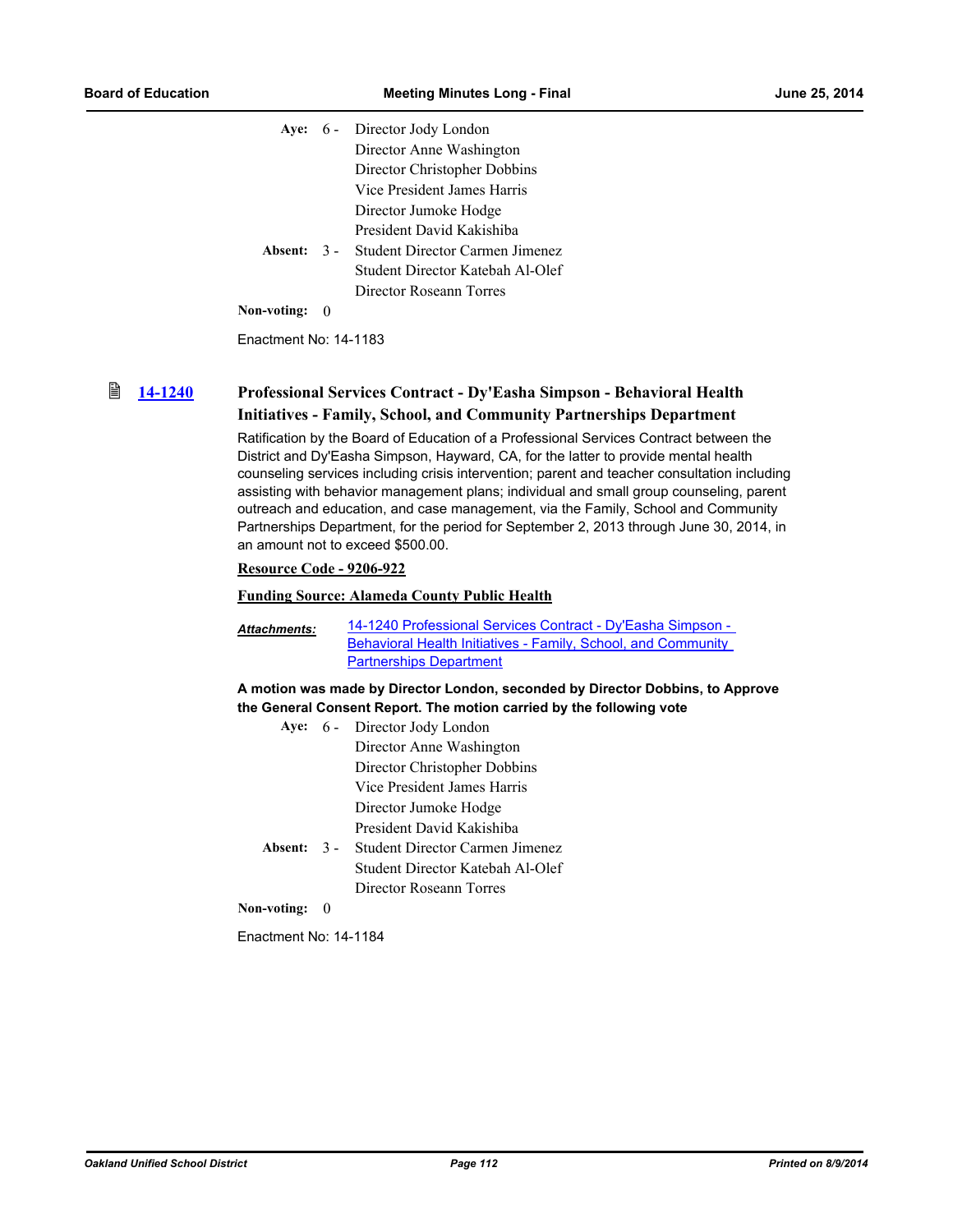#### ₿ **[14-1241](http://ousd.legistar.com/gateway.aspx?m=l&id=/matter.aspx?key=32929) Professional Services Contract - Kelisha LaGrone - Behavioral Health Initiatives - Family, School, and Community Partnerships Department**

Ratification by the Board of Education of a Professional Services Contract between the District and Kelisha LaGrone, San Ramon, CA, for the latter to provide mental health counseling services including crisis intervention; parent and teacher consultation including assisting with behavior management plans; individual and small group counseling, parent outreach and education, and case management, via the Family, School and Community Partnerships Department, for the period for September 2, 2013 through June 30, 2014, in an amount not to exceed \$500.00.

### **Resource Code - 9206-922**

#### **Funding Source: Alameda County Public Health**

14-1241 Professional Services Contract - Kelisha LaGrone - [Behavioral Health Initiatives - Family, School, and Community](http://ousd.legistar.com/gateway.aspx?M=F&ID=76558.pdf)  Partnerships Department *Attachments:*

#### **A motion was made by Director London, seconded by Director Dobbins, to Approve the General Consent Report. The motion carried by the following vote**

|            |            | Aye: 6 - Director Jody London    |
|------------|------------|----------------------------------|
|            |            | Director Anne Washington         |
|            |            | Director Christopher Dobbins     |
|            |            | Vice President James Harris      |
|            |            | Director Jumoke Hodge            |
|            |            | President David Kakishiba        |
| Absent:    | $\sim$ 3 – | Student Director Carmen Jimenez  |
|            |            | Student Director Katebah Al-Olef |
|            |            | Director Roseann Torres          |
| on_voting• |            |                                  |

**Non-voting:** 0

Enactment No: 14-1185

# **[14-1242](http://ousd.legistar.com/gateway.aspx?m=l&id=/matter.aspx?key=32930) Professional Services Contract - Kim Anh Le - Behavioral Health Initiatives - Family, School, and Community Partnerships Department**

Ratification by the Board of Education of a Professional Services Contract between the District and Kim Anh Le, Oakland, CA, for the latter to provide mental health counseling services including crisis intervention; parent and teacher consultation including assisting with behavior management plans; individual and small group counseling, parent outreach and education, and case management, via the Family, School and Community Partnerships Department, for the period for September 2, 2013 through June 30, 2014, in an amount not to exceed \$500.00.

## **Resource Code - 9206-922**

#### **Funding Source: Alameda County Public Health**

[14-1242 Professional Services Contract - Kim Anh Le - Behavioral](http://ousd.legistar.com/gateway.aspx?M=F&ID=76559.pdf)  Health Initiatives - Family, School, and Community Partnerships **Department** *Attachments:*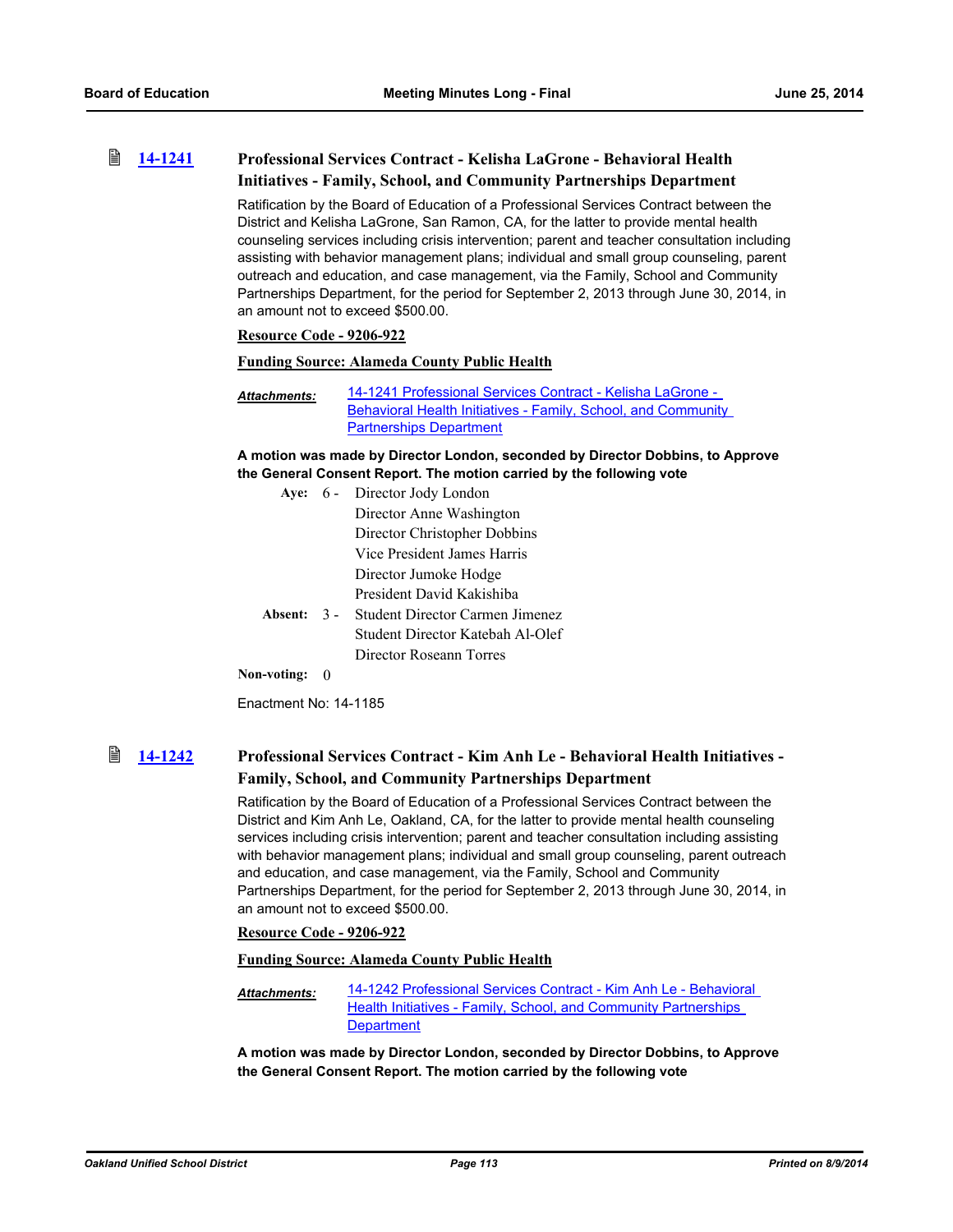|                    | Aye: 6 - Director Jody London          |
|--------------------|----------------------------------------|
|                    | Director Anne Washington               |
|                    | Director Christopher Dobbins           |
|                    | Vice President James Harris            |
|                    | Director Jumoke Hodge                  |
|                    | President David Kakishiba              |
| <b>Absent:</b> 3 - | <b>Student Director Carmen Jimenez</b> |
|                    | Student Director Katebah Al-Olef       |
|                    | Director Roseann Torres                |
| Non-voting:        |                                        |

# **[14-1244](http://ousd.legistar.com/gateway.aspx?m=l&id=/matter.aspx?key=32932) Professional Services Contract - Jacquelyn McGowen - Behavioral Health Initiatives - Family, School, and Community Partnerships Department**

Ratification by the Board of Education of a Professional Services Contract between the District and Jacquelyn McGowen, San Leandro, CA, for the latter to provide mental health counseling services including crisis intervention; parent and teacher consultation including assisting with behavior management plans; individual and small group counseling, parent outreach and education, and case management, via the Family, School and Community Partnerships Department, for the period for September 2, 2013 through June 30, 2014, in an amount not to exceed \$500.00.

#### **Resource Code - 9206-922**

#### **Funding Source: Alameda County Public Health**

[14-1244 Professional Services Contract - Jacquelyn McGowen -](http://ousd.legistar.com/gateway.aspx?M=F&ID=76561.pdf)  Behavioral Health Initiatives - Family, School, and Community Partnerships Department *Attachments:*

## **A motion was made by Director London, seconded by Director Dobbins, to Approve the General Consent Report. The motion carried by the following vote**

Aye: 6 - Director Jody London Director Anne Washington Director Christopher Dobbins Vice President James Harris Director Jumoke Hodge President David Kakishiba **Absent:** Student Director Carmen Jimenez Student Director Katebah Al-Olef Director Roseann Torres Absent:  $3 -$ **Non-voting:** 0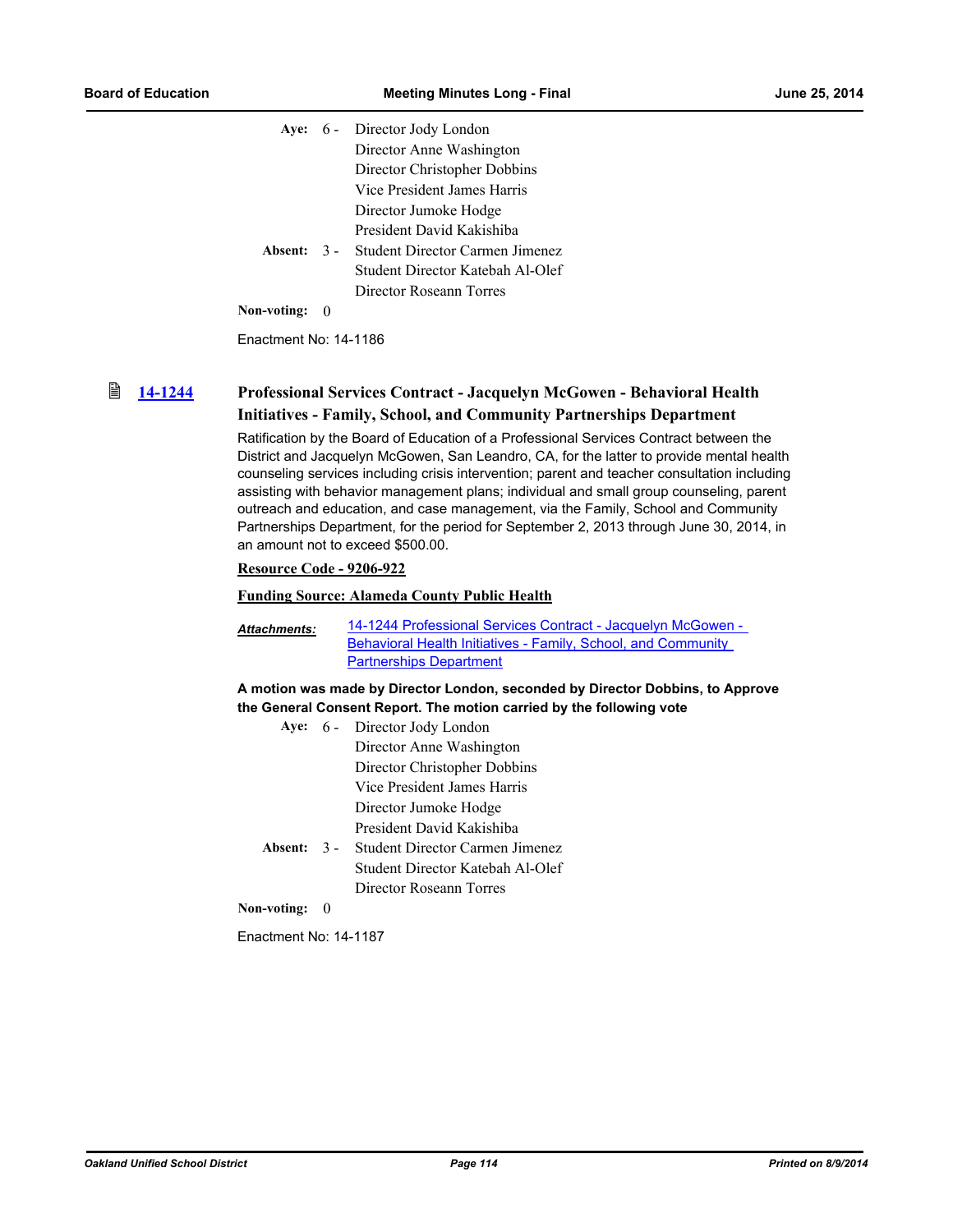#### ₿ **[14-1245](http://ousd.legistar.com/gateway.aspx?m=l&id=/matter.aspx?key=32933) Professional Services Contract - Leila Abu-Hijleh - Behavioral Health Initiatives - Family, School, and Community Partnerships Department**

Ratification by the Board of Education of a Professional Services Contract between the District and Leila Abu-Hijleh, Oakland, CA, for the latter to provide mental health counseling services including crisis intervention; parent and teacher consultation including assisting with behavior management plans; individual and small group counseling, parent outreach and education, and case management, via the Family, School and Community Partnerships Department, for the period for September 2, 2013 through June 30, 2014, in an amount not to exceed \$500.00.

### **Resource Code - 9206-922**

#### **Funding Source: Alameda County Public Health**

14-1245 Professional Services Contract - Leila Abu-Hijleh - [Behavioral Health Initiatives - Family, School, and Community](http://ousd.legistar.com/gateway.aspx?M=F&ID=76563.pdf)  Partnerships Department *Attachments:*

#### **A motion was made by Director London, seconded by Director Dobbins, to Approve the General Consent Report. The motion carried by the following vote**

|             | Aye: 6 - Director Jody London          |
|-------------|----------------------------------------|
|             | Director Anne Washington               |
|             | Director Christopher Dobbins           |
|             | Vice President James Harris            |
|             | Director Jumoke Hodge                  |
|             | President David Kakishiba              |
| Absent: 3 - | <b>Student Director Carmen Jimenez</b> |
|             | Student Director Katebah Al-Olef       |
|             | Director Roseann Torres                |
| . <b>.</b>  |                                        |

**Non-voting:** 0

Enactment No: 14-1188

# **[14-1256](http://ousd.legistar.com/gateway.aspx?m=l&id=/matter.aspx?key=32944) Professional Services Contract - Camille Jackson Carroll - Kaiser Elementary School**

Ratification by the Board of Education of a Professional Services Contract between the District and Camille Jackson Carroll, Oakland, CA, for the latter to provide services to help the classroom teacher ensure that all students are being pushed in their reading levels; lead reading groups for low readers and assist them in book selection; use SRI data to assist classroom teacher with the level reading in the library; assist students in developing a summer reading program and acquiring public library cards; and assist students to develop a summer reading list and assist families in developing a summer reading program at Kaiser Elementary School, for the period of May 19, 2014 through June 12, 2014, in an amount not to exceed \$3,200.00.

## **Resource Code - 0089-171**

#### **Funding Source: Measure G Parcel Tax**

#### [14-1256 Professional Services Contract - Camille Jackson Carroll -](http://ousd.legistar.com/gateway.aspx?M=F&ID=76577.pdf)  Kaiser Elementary School *Attachments:*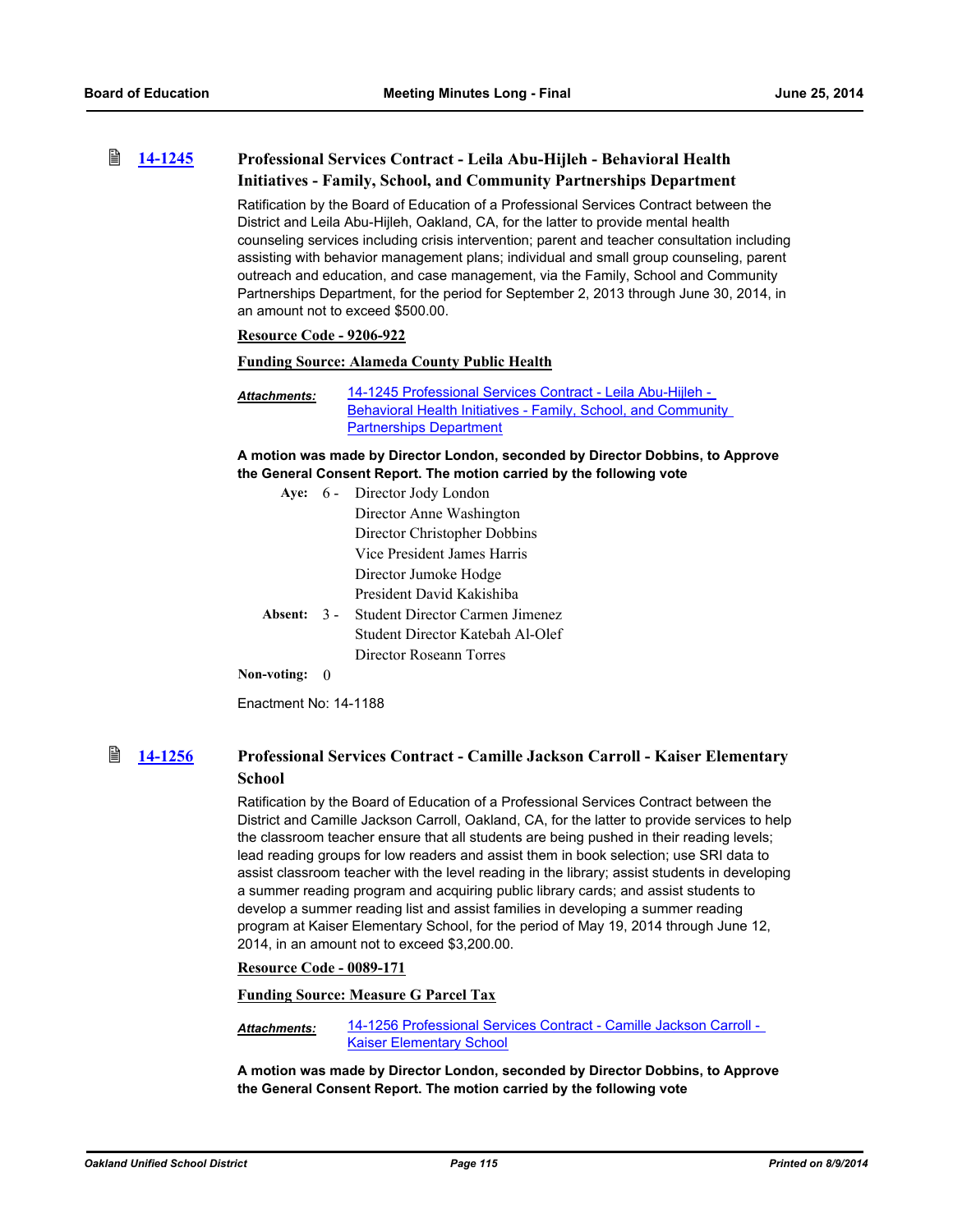|             |        | Aye: 6 - Director Jody London                      |
|-------------|--------|----------------------------------------------------|
|             |        | Director Anne Washington                           |
|             |        | Director Christopher Dobbins                       |
|             |        | Vice President James Harris                        |
|             |        | Director Jumoke Hodge                              |
|             |        | President David Kakishiba                          |
|             |        | <b>Absent:</b> 3 - Student Director Carmen Jimenez |
|             |        | Student Director Katebah Al-Olef                   |
|             |        | Director Roseann Torres                            |
| Non-voting: | $_{0}$ |                                                    |

#### 眥 **[14-1260](http://ousd.legistar.com/gateway.aspx?m=l&id=/matter.aspx?key=32948) Professional Services Contract - Mari Izumikawa - Nutritional Services**

Ratification by the Board of Education of a Professional Services Contract between the District and Mari Izumikawa, San Francisco, CA, for the latter to provide data analysis and research on OUSD Nutrition Services California Thursdays Procurement Project, including acquisition, merging, reporting, and visual presentation, for the period of June 1, 2014 through June 30, 2015, in an amount not to exceed \$9,999.90.

### **Resource Code - 5842-991**

#### **Funding Source: USDA Farm to School**

[14-1260 Professional Services Contract - Mari Izumikawa -](http://ousd.legistar.com/gateway.aspx?M=F&ID=76580.pdf)  **Nutritional Services** *Attachments:*

## **A motion was made by Director London, seconded by Director Dobbins, to Approve the General Consent Report. The motion carried by the following vote**

- Aye: 6 Director Jody London Director Anne Washington Director Christopher Dobbins Vice President James Harris Director Jumoke Hodge President David Kakishiba **Student Director Carmen Jimenez** Absent: 3 -
- Student Director Katebah Al-Olef Director Roseann Torres

**Non-voting:** 0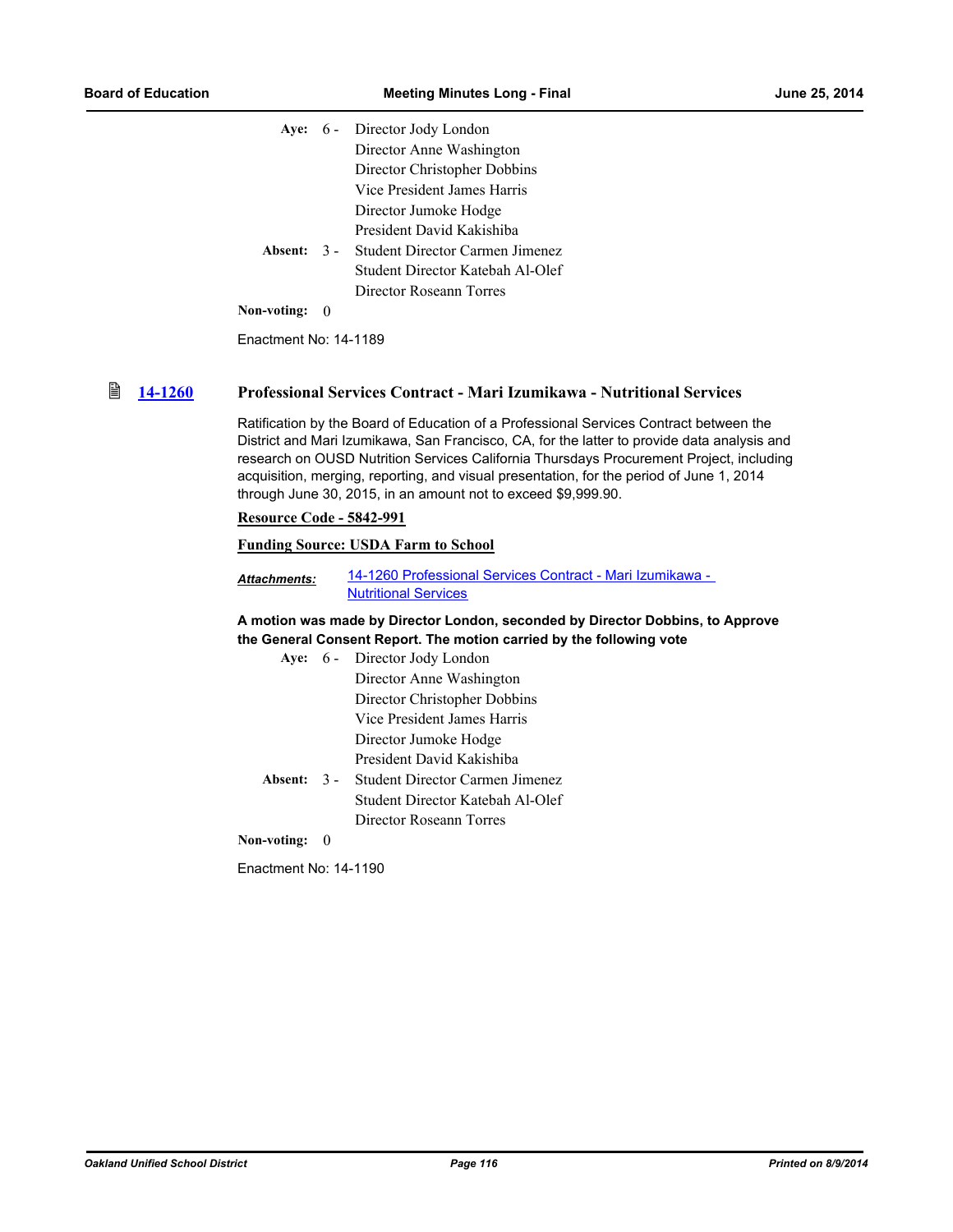#### ₿ **[14-1261](http://ousd.legistar.com/gateway.aspx?m=l&id=/matter.aspx?key=32949) Professional Services Contract - Arewa Mohamed - Behavioral Health Initiatives - Family, School, and Copmmunity Partnerships Department**

Ratification by the Board of Education of a Professional Services Contract between the District and Arewa Mohamed, Oakland, CA, for the latter to provide mental health counseling services including crisis intervention; parent and teacher consultation including assisting with behavior management plans; individual and small group counseling, parent outreach and education, and case management, via the Family, School and Community Partnerships Department, for the period for September 2, 2013 through June 30, 2014, in an amount not to exceed \$500.00.

### **Resource Code - 9206-922**

## **Funding Source: Alameda County Parcel Tax**

14-1261 Professional Services Contract - Arewa Mohamed - [Behavioral Health Initiatives - Family, School, and Copmmunity](http://ousd.legistar.com/gateway.aspx?M=F&ID=76581.pdf)  Partnerships Department *Attachments:*

#### **A motion was made by Director London, seconded by Director Dobbins, to Approve the General Consent Report. The motion carried by the following vote**

|            |       | Aye: 6 - Director Jody London          |
|------------|-------|----------------------------------------|
|            |       | Director Anne Washington               |
|            |       | Director Christopher Dobbins           |
|            |       | Vice President James Harris            |
|            |       | Director Jumoke Hodge                  |
|            |       | President David Kakishiba              |
| Absent:    | $3 -$ | <b>Student Director Carmen Jimenez</b> |
|            |       | Student Director Katebah Al-Olef       |
|            |       | Director Roseann Torres                |
| on_voting• |       |                                        |

**Non-voting:** 0

Enactment No: 14-1191

# **[14-1262](http://ousd.legistar.com/gateway.aspx?m=l&id=/matter.aspx?key=32950) Professional Services Contract - Natalie Woods - Behavioral Health Initiatives - Family, School, and Community Partnerships Department**

Ratification by the Board of Education of a Professional Services Contract between the District and Natalie Woods, Alameda, CA, for the latter to provide mental health counseling services including crisis intervention; parent and teacher consultation including assisting with behavior management plans; individual and small group counseling, parent outreach and education, and case management, via the Family, School and Community Partnerships Department, for the period for September 2, 2013 through June 30, 2014, in an amount not to exceed \$500.00.

## **Resource Code - 9206-922**

#### **Funding Source: Alameda County Public Health**

14-1262 Professional Services Contract - Natalie Woods - Behavioral Health Initiatives - Family, School, and Community Partnerships Department *Attachments:*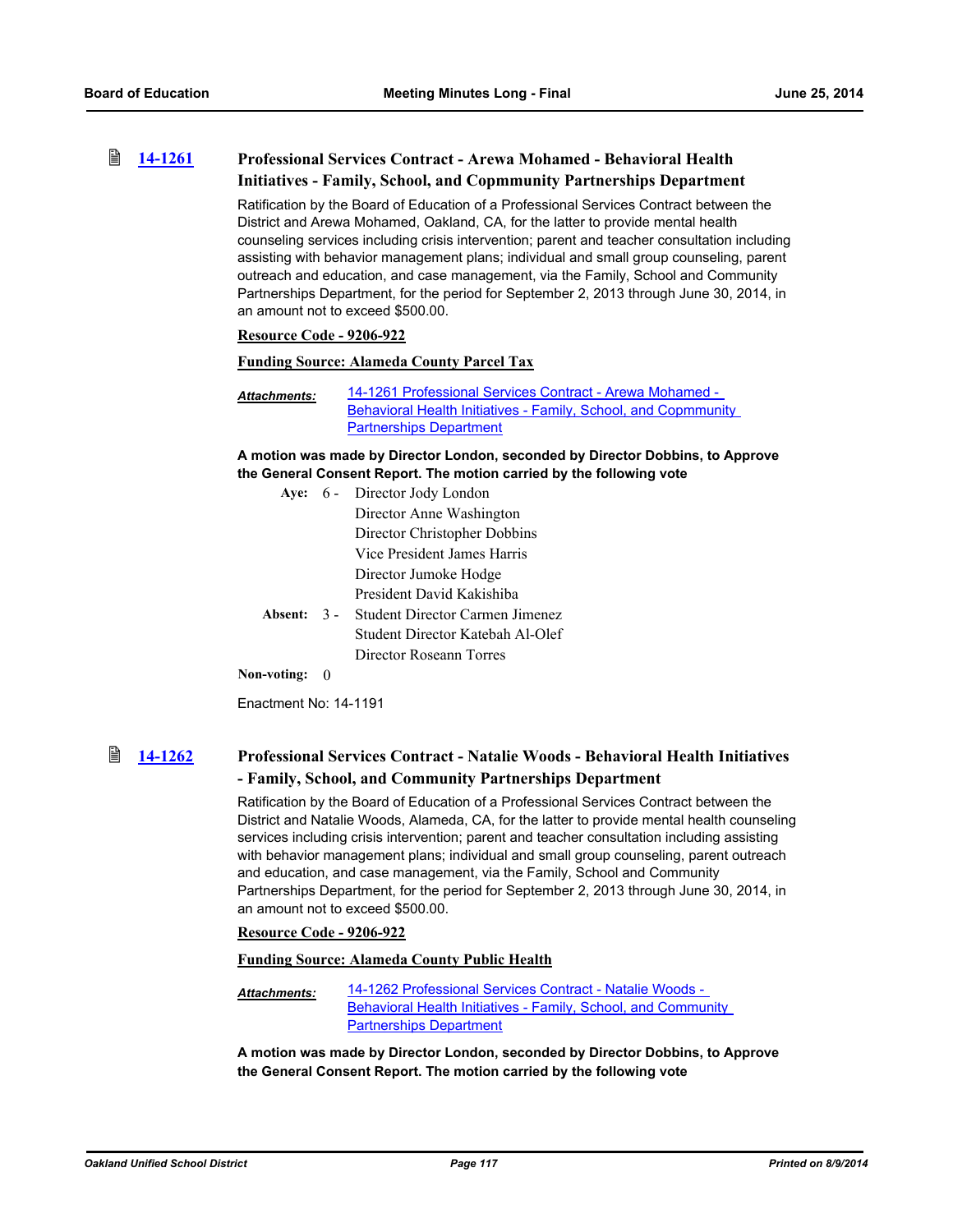|             | Aye: 6 - Director Jody London                      |
|-------------|----------------------------------------------------|
|             | Director Anne Washington                           |
|             | Director Christopher Dobbins                       |
|             | Vice President James Harris                        |
|             | Director Jumoke Hodge                              |
|             | President David Kakishiba                          |
|             | <b>Absent:</b> 3 - Student Director Carmen Jimenez |
|             | Student Director Katebah Al-Olef                   |
|             | Director Roseann Torres                            |
| Non-voting: |                                                    |

眥

# **[14-1264](http://ousd.legistar.com/gateway.aspx?m=l&id=/matter.aspx?key=32952) Professional Services Contract - Ashley Harrinauth - Behavioral Health Initiatives - Family, School, and Community Partnerships Department**

Ratification by the Board of Education of a Professional Services Contract between the District and Ashley Harrinauth, Fairfield, CA, for the latter to provide mental health counseling services including crisis intervention; parent and teacher consultation including assisting with behavior management plans; individual and small group counseling, parent outreach and education, and case management, via the Family, School and Community Partnerships Department, for the period for September 2, 2013 through June 30, 2014, in an amount not to exceed \$500.00.

## **Resource Code - 9206-922**

#### **Funding Source: Alameda County Public Health**

| <b>Attachments:</b> | 14-1264 Professional Services Contract - Ashley Harrinauth -  |
|---------------------|---------------------------------------------------------------|
|                     | Behavioral Health Initiatives - Family, School, and Community |
|                     | <b>Partnerships Department</b>                                |

## **A motion was made by Director London, seconded by Director Dobbins, to Approve the General Consent Report. The motion carried by the following vote**

|             |          | Aye: 6 - Director Jody London    |
|-------------|----------|----------------------------------|
|             |          | Director Anne Washington         |
|             |          | Director Christopher Dobbins     |
|             |          | Vice President James Harris      |
|             |          | Director Jumoke Hodge            |
|             |          | President David Kakishiba        |
| Absent:     | $-3$ -   | Student Director Carmen Jimenez  |
|             |          | Student Director Katebah Al-Olef |
|             |          | Director Roseann Torres          |
| Non-voting: | $\theta$ |                                  |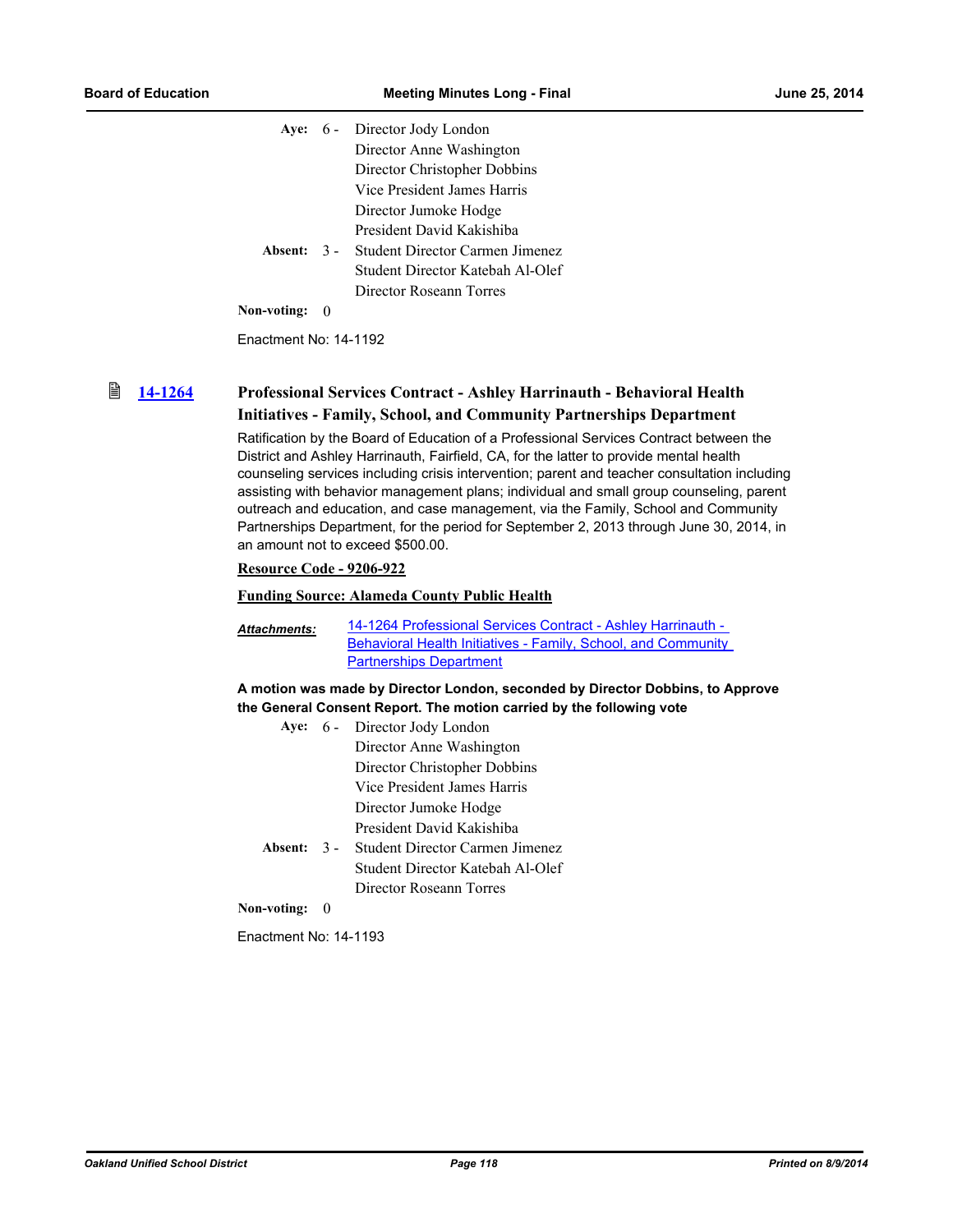#### ₿ **[14-1265](http://ousd.legistar.com/gateway.aspx?m=l&id=/matter.aspx?key=32953) Professional Services Contract - Shani Stewart - Behavioral Health Initiatives - Family, School, and Community Partnerships Department**

Ratification by the Board of Education of a Professional Services Contract between the District and Shani Stewart, San Leandro , CA, for the latter to provide mental health counseling services including crisis intervention; parent and teacher consultation including assisting with behavior management plans; individual and small group counseling, parent outreach and education, and case management, via the Family, School and Community Partnerships Department, for the period for September 2, 2013 through June 30, 2014, in an amount not to exceed \$500.00.

### **Resource Code - 9206-922**

#### **Funding Source: Alameda County Public Health**

[14-1265 Professional Services Contract - Shani Stewart - Behavioral](http://ousd.legistar.com/gateway.aspx?M=F&ID=76585.pdf)  Health Initiatives - Family, School, and Community Partnerships **Department** *Attachments:*

#### **A motion was made by Director London, seconded by Director Dobbins, to Approve the General Consent Report. The motion carried by the following vote**

|               | Aye: 6 - Director Jody London    |
|---------------|----------------------------------|
|               | Director Anne Washington         |
|               | Director Christopher Dobbins     |
|               | Vice President James Harris      |
|               | Director Jumoke Hodge            |
|               | President David Kakishiba        |
| Absent: $3 -$ | Student Director Carmen Jimenez  |
|               | Student Director Katebah Al-Olef |
|               | Director Roseann Torres          |
| Non-voting:   |                                  |

Enactment No: 14-1194

# **[14-1268](http://ousd.legistar.com/gateway.aspx?m=l&id=/matter.aspx?key=32956) Professional Services Contract - Veritam, Incorporated - Health and Wellness - Family, School, and Community Partnerships Department**

Approval by the Board of Education of the Professional Services Contract between the District and Veritam, Incorporated, Sacramento, CA, for the latter to provide an online data collection and management system for the Medical Administrative Activities (MAA) and Local Education Agency (LEA) billing options programs as well as training and administrative support for the Family, School and Community Partnerships Department which oversees the billing, as described in the Scope of Work, incorporated herein by reference as though fully set forth, for the period of July 1, 2014 through November 30, 2014, in an amount not to exceed \$35,000.00.

## **Resource Code - 0000-922**

### **Funding Source: General Purpose Fund**

14-1268 Professional Services Contract - Veritam, Incorporated - [Health and Wellness - Family, School, and Community Partnerships](http://ousd.legistar.com/gateway.aspx?M=F&ID=76568.pdf)  **Department** *Attachments:*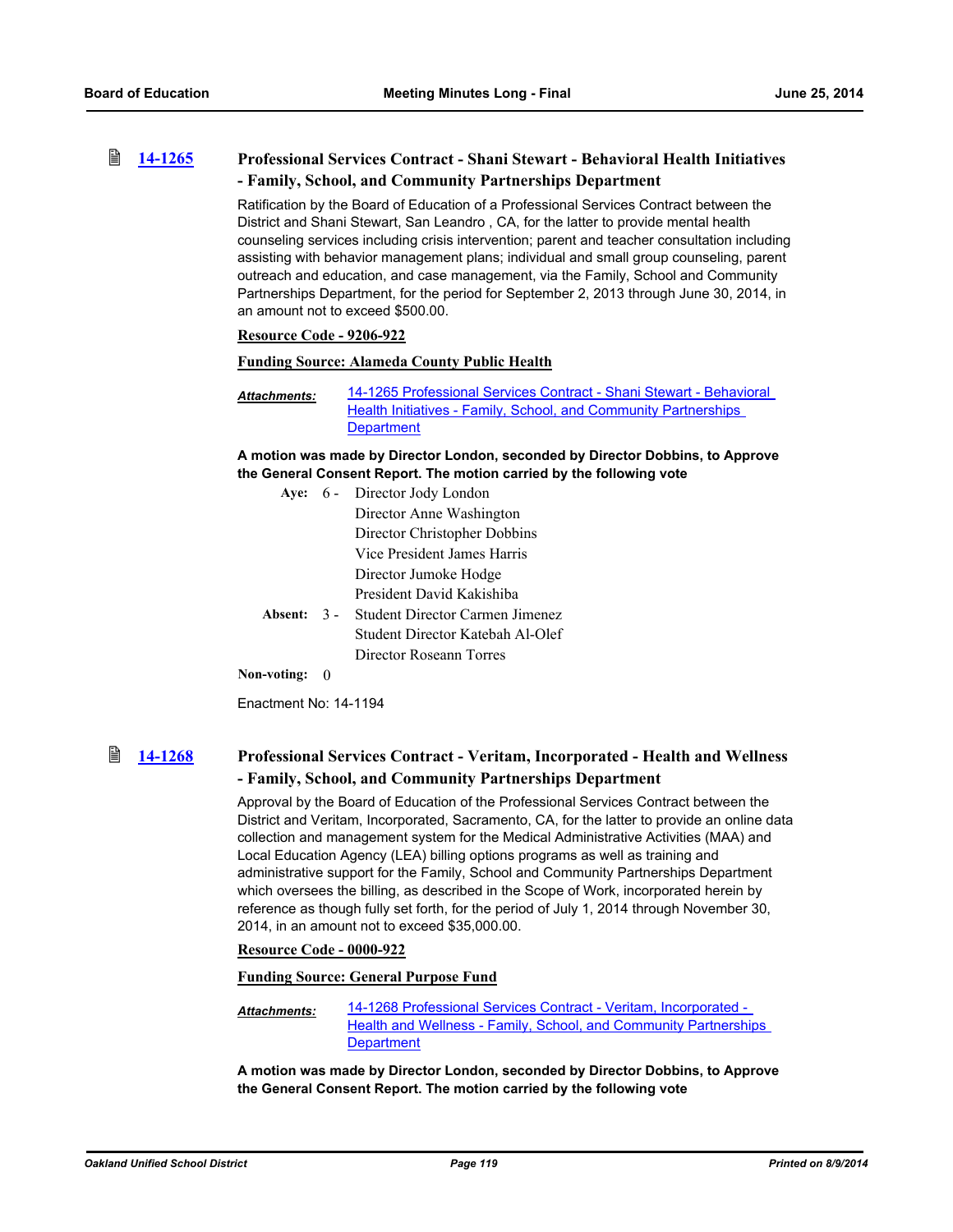|             | Aye: 6 - Director Jody London                      |
|-------------|----------------------------------------------------|
|             | Director Anne Washington                           |
|             | Director Christopher Dobbins                       |
|             | Vice President James Harris                        |
|             | Director Jumoke Hodge                              |
|             | President David Kakishiba                          |
|             | <b>Absent:</b> 3 - Student Director Carmen Jimenez |
|             | Student Director Katebah Al-Olef                   |
|             | Director Roseann Torres                            |
| Non-voting: |                                                    |

眥

# **[14-1280](http://ousd.legistar.com/gateway.aspx?m=l&id=/matter.aspx?key=32966) Amendment No. 1, Independent Contracted Agreement for the Provision of Transportation Services - American Logistics Company, LLC - Programs for Exceptional Children**

Approval by the Board of Education of Amendment No. 1, Independent Contracted Agreement for the Provision of Transportation Services between District and American Logistics, LLC, Santa Ana, CA, extending the term of the Agreement from July 20, 2012 through July 20, 2013 to July 20, 2014, in the amount of \$200,000.00. All other terms and conditions of the Agreement remain in full force and effect.

## **Resource Code - 7230-995**

**Funding Source: Special Education**

[14-1280 Amendment No. 1, Independent Contracted Agreement for](http://ousd.legistar.com/gateway.aspx?M=F&ID=76702.pdf)  the Provision of Transportation Services - American Logistics Company, LLC - Programs for Exceptional Children *Attachments:*

|                       |  | Aye: 6 - Director Jody London                      |
|-----------------------|--|----------------------------------------------------|
|                       |  | Director Anne Washington                           |
|                       |  | Director Christopher Dobbins                       |
|                       |  | Vice President James Harris                        |
|                       |  | Director Jumoke Hodge                              |
|                       |  | President David Kakishiba                          |
|                       |  | <b>Absent:</b> 3 - Student Director Carmen Jimenez |
|                       |  | Student Director Katebah Al-Olef                   |
|                       |  | Director Roseann Torres                            |
| Non-voting: 0         |  |                                                    |
| Enactment No: 14-1196 |  |                                                    |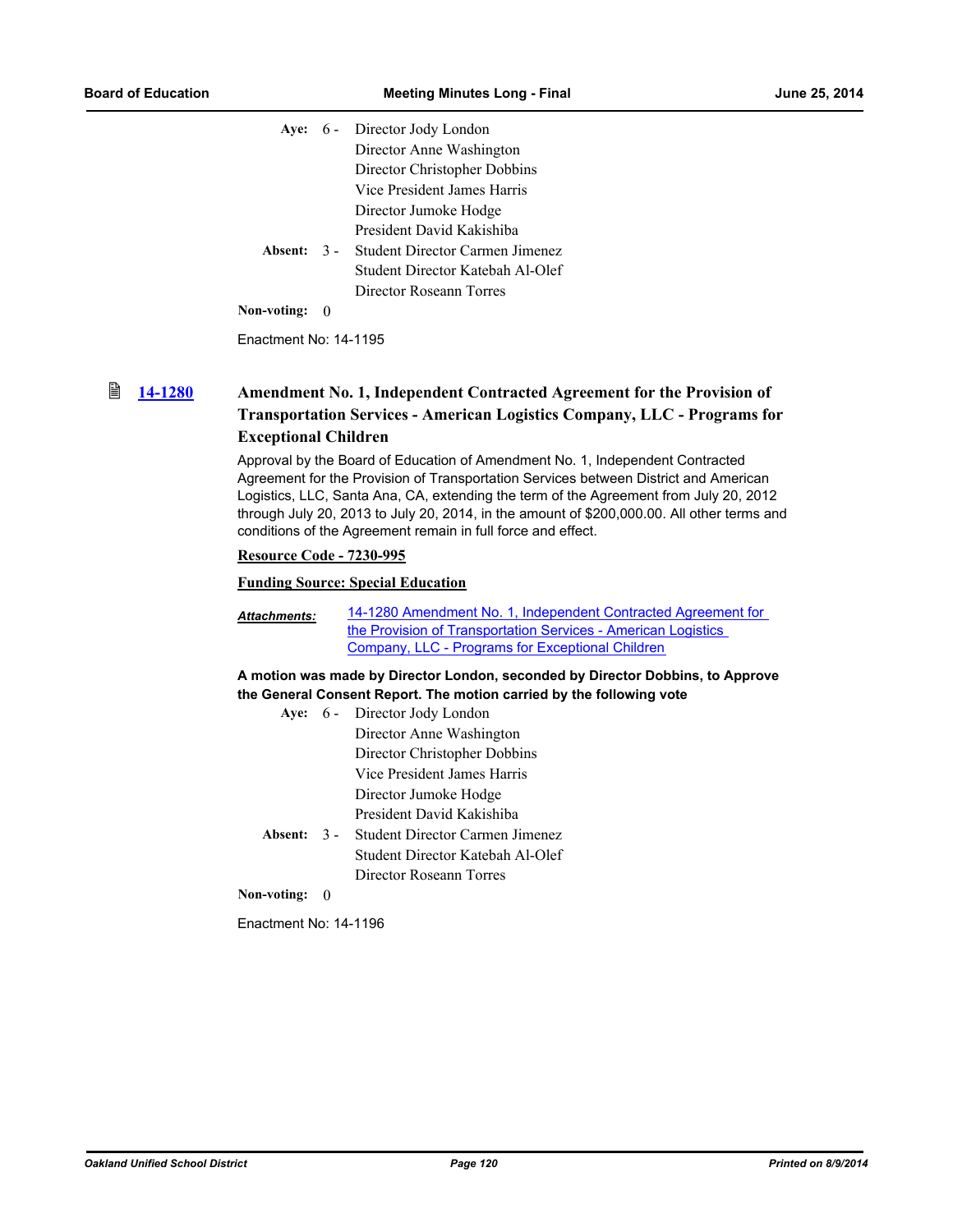# 昏

# **[14-1283](http://ousd.legistar.com/gateway.aspx?m=l&id=/matter.aspx?key=32969) Amendment No. 1 - Professional Services Contract - Peter Mummert - State and Federal**

Ratification by the Board of Education of Amendment No. 1, Professional Services Contract between District and Peter Mummert, San Francisco, CA, for the latter to provide 71 additional hours of working with the State and Federal Department to develop and main tools to track, monitor, analyze, and report data; summarize public, non-public and central sites to better inform decision making related to both internal and external departmental processes and procedures; collect and input data for public and non-public as part of the preparation for a multitude of reporting requirements; develop macros, spreadsheets and presentations documents as requested by State and Federal Director and coordinators for individual projects including budget development, program improvement, school accountability report card and private school management, for the period of August 12, 2013 through June 30, 20104, in an additional amount not to exceed \$4,970.00, increasing the Contract not to exceed amount from \$49,980.00 to \$54,950.00.

### **Resource Code - 3010-950**

### **Funding Source: Title IA**

[14-1283 Amendment No. 1 - Professional Services Contract - Peter](http://ousd.legistar.com/gateway.aspx?M=F&ID=76562.pdf)  Mummert - State and Federal *Attachments:*

**A motion was made by Director London, seconded by Director Dobbins, to Approve the General Consent Report. The motion carried by the following vote**

|               | Aye: 6 - Director Jody London    |
|---------------|----------------------------------|
|               | Director Anne Washington         |
|               | Director Christopher Dobbins     |
|               | Vice President James Harris      |
|               | Director Jumoke Hodge            |
|               | President David Kakishiba        |
| Absent: $3 -$ | Student Director Carmen Jimenez  |
|               | Student Director Katebah Al-Olef |
|               | Director Roseann Torres          |
|               |                                  |

**Non-voting:** 0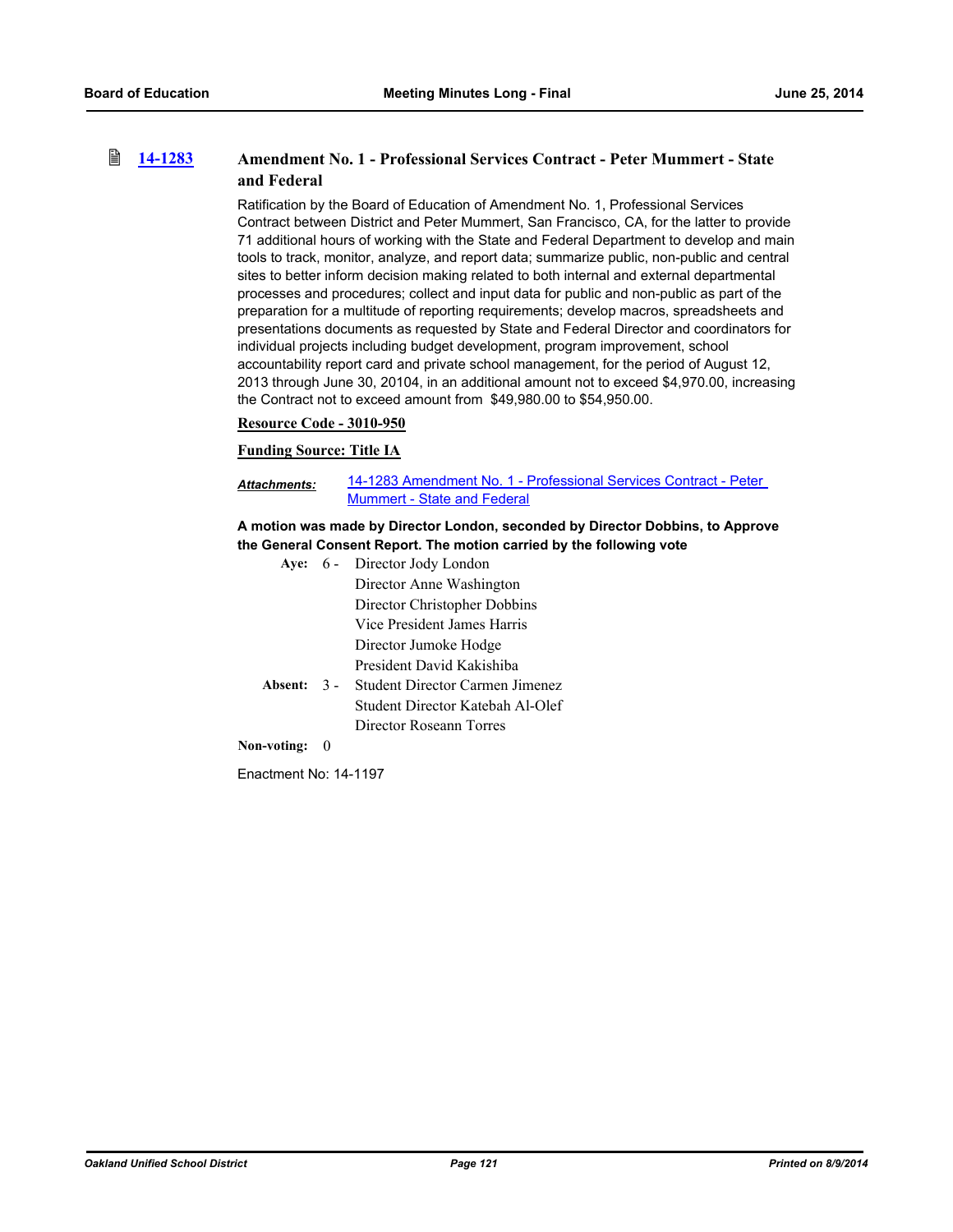#### 昏 **[14-1284](http://ousd.legistar.com/gateway.aspx?m=l&id=/matter.aspx?key=32970) Professional Services Contract - SEEDS Community Resolution Center - After School Programs - Family, School, and Community Partnerships Department**

Ratification by the Board of Education of a Professional Services Contract between the District and SEEDS Community Resolution Center, Berkeley, CA, for the latter to develop content for half day team retreats based on identified team needs; facilitate half-day meetings with the After School Program team members during which facilitators will model restorative practices and support team development, via the Family, School and Community Partnerships Department, for the period of May 30, 2014 through June 30, 2014, in an amount not to exceed \$1,800.00.

## **Resource Code - 4124-922, 7091-922**

## **Funding Source: 21st Century Community Learning Centers (21st CCLC) Grant and EIA/LEP-Support Staff**

14-1284 Professional Services Contract - SEEDS Community [Resolution Center - After School Programs - Family, School, and](http://ousd.legistar.com/gateway.aspx?M=F&ID=76588.pdf)  Community Partnerships Department *Attachments:*

## **A motion was made by Director London, seconded by Director Dobbins, to Approve the General Consent Report. The motion carried by the following vote**

|               |          | Aye: 6 - Director Jody London          |
|---------------|----------|----------------------------------------|
|               |          | Director Anne Washington               |
|               |          | Director Christopher Dobbins           |
|               |          | Vice President James Harris            |
|               |          | Director Jumoke Hodge                  |
|               |          | President David Kakishiba              |
| Absent: $3 -$ |          | <b>Student Director Carmen Jimenez</b> |
|               |          | Student Director Katebah Al-Olef       |
|               |          | Director Roseann Torres                |
| Non-voting:   | $\theta$ |                                        |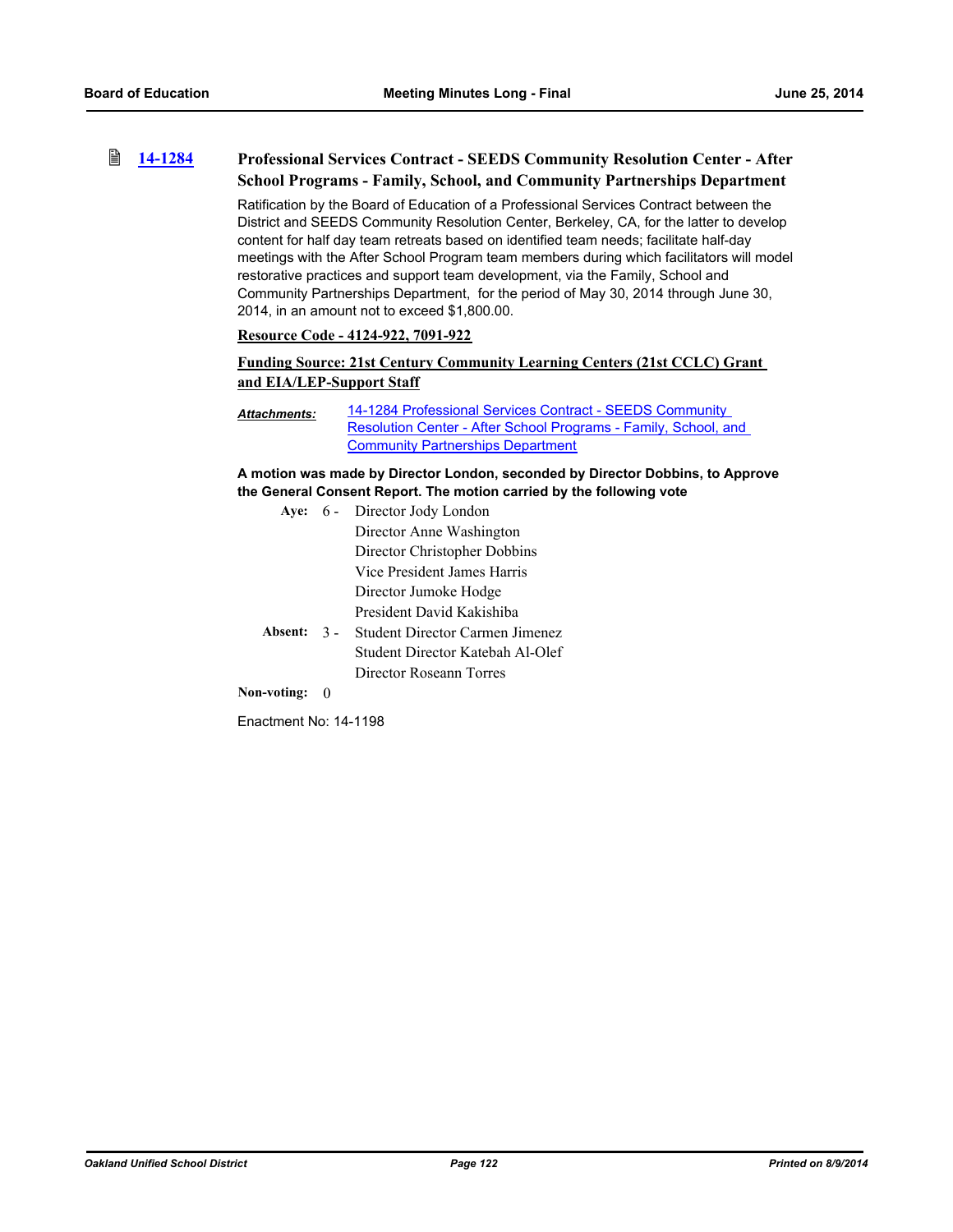#### ₿ **[14-1288](http://ousd.legistar.com/gateway.aspx?m=l&id=/matter.aspx?key=32974) Professional Services Contract - John LeCavelier Expeditionary Learning - Manzanita SEED Elementary School**

Ratification by the Board of Education of a Professional Services Contract between the District and Expeditionary Learning, New York, NY, for the latter to partner with school to implement a comprehensive school design model in the areas of curriculum, instruction, culture and character, assessment and leadership; provide coaching, professional development and support to the teachers, including development of common-core based expedition units in English and Spanish for all Grades; track and measure EL's success using district data, i.e, attendance data, suspensions data and state and local testing measures and use the California Healthy Kids Survey to gauge success of EL, as described in the Scope of Work, incorporated herein by reference as though fully set forth, at Manzanita SEED Elementary School, for the period of September 1, 2013 through August 31, 2014, in an amount not to exceed \$12,000.00.

#### **Resource Code - 7090-175**

#### **Funding Source: Economic Impact Aid**

[14-1288 Contract - John LeCavelier Expeditionary Learning -](http://ousd.legistar.com/gateway.aspx?M=F&ID=76591.pdf)  Manzanita SEED *Attachments:*

**A motion was made by Director London, seconded by Director Dobbins, to Approve the General Consent Report. The motion carried by the following vote**

|         |       | Aye: 6 - Director Jody London          |
|---------|-------|----------------------------------------|
|         |       | Director Anne Washington               |
|         |       | Director Christopher Dobbins           |
|         |       | Vice President James Harris            |
|         |       | Director Jumoke Hodge                  |
|         |       | President David Kakishiba              |
| Absent: | $3 -$ | <b>Student Director Carmen Jimenez</b> |
|         |       | Student Director Katebah Al-Olef       |
|         |       | Director Roseann Torres                |
|         |       |                                        |

#### **Non-voting:** 0

Enactment No: 14-1199

## **[14-1308](http://ousd.legistar.com/gateway.aspx?m=l&id=/matter.aspx?key=32988) Professional Services Contract - Kern Corporation - Family Engagement Support Services - Family, School, and Community Partnerships Department**

Approval by the Board of Education of a Professional Services Contract between the District and Kern Corporation, San Francisco, CA, for the latter to provide written translation for all Core Waiver materials that will be distributed to all OUSD school sites in Arabic, Spanish, Vietnamese, Cambodian, and Chinese (Traditional) during the Common Core workshops for the period of March 15, 2014 through June 30, 2014, in an amount not to exceed \$50,000.00.

#### **Resource Code - 3010-922**

#### **Funding Source: Core Waiver**

[14-1308 Professional Services Contract - Kern Corporation - Family](http://ousd.legistar.com/gateway.aspx?M=F&ID=76774.pdf)  Engagement Support Services - Family, School, and Community Partnerships Department *Attachments:*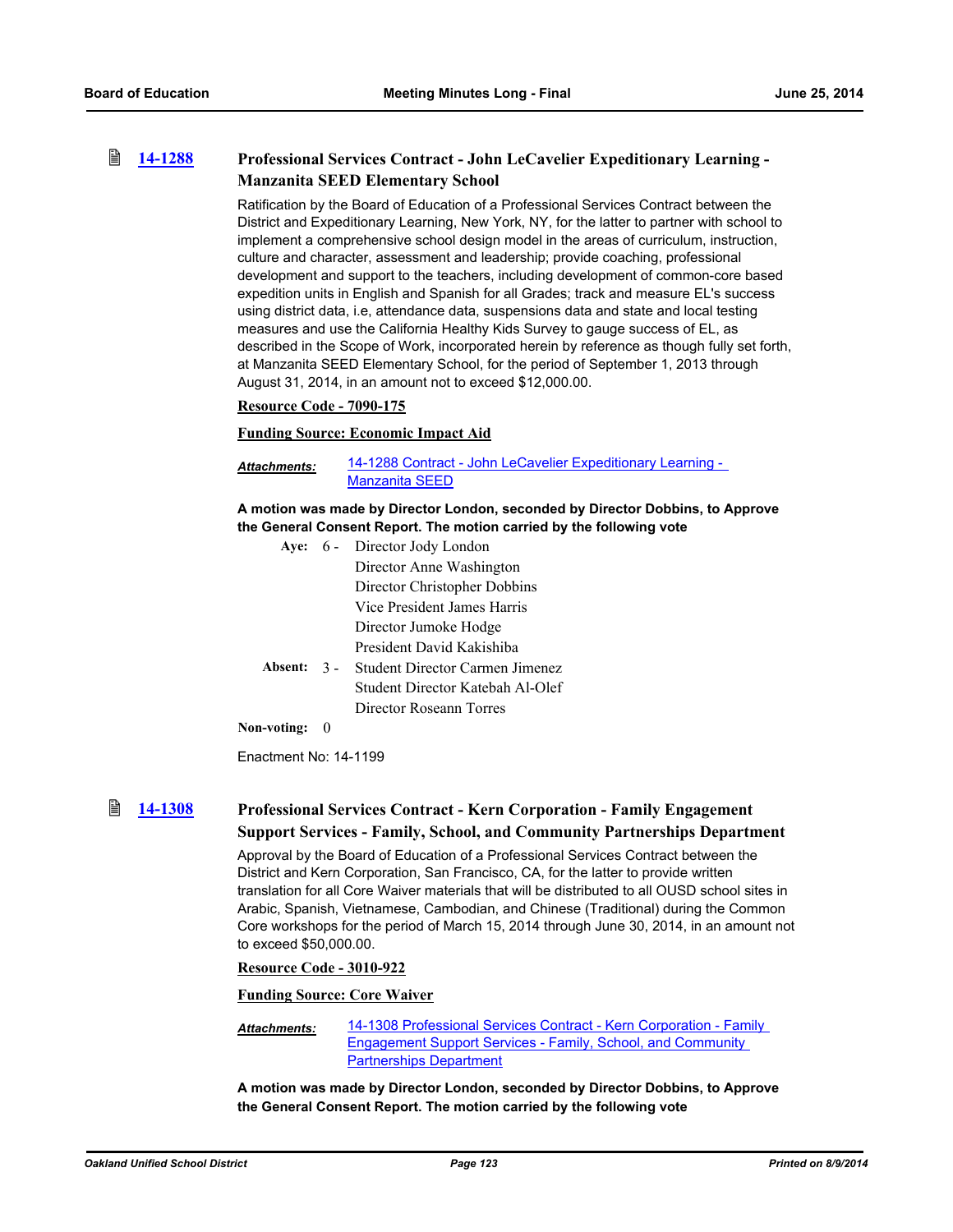|               | Aye: 6 - Director Jody London    |
|---------------|----------------------------------|
|               | Director Anne Washington         |
|               | Director Christopher Dobbins     |
|               | Vice President James Harris      |
|               | Director Jumoke Hodge            |
|               | President David Kakishiba        |
| Absent: $3 -$ | Student Director Carmen Jimenez  |
|               | Student Director Katebah Al-Olef |
|               | Director Roseann Torres          |
| Non-voting:   |                                  |

## 眥

### **[14-1320](http://ousd.legistar.com/gateway.aspx?m=l&id=/matter.aspx?key=33000) Amendment III to Agreement - Sue Piper - Oakland Unified School District**

Ratification by Board of Education of Amendment No. III , Agreement Between District and Sue Piper, for the latter to continue to serve as a Communications Consultant for the District, extending the term of Agreement from October 8, 2013 through June 30, 2014 to June 30, 2015. All other terms and conditions of the Agreement remain in full force and effect.

#### **Resource Code - 0000-999**

#### **Funding Source: Geneal Purpose**

[14-1320 Amendment III to Agreement - Sue Piper - Oakland Unified](http://ousd.legistar.com/gateway.aspx?M=F&ID=76412.pdf)  **School District** *Attachments:*

## **A motion was made by Director London, seconded by Director Dobbins, to Approve the General Consent Report. The motion carried by the following vote**

- Aye: 6 Director Jody London Director Anne Washington Director Christopher Dobbins Vice President James Harris Director Jumoke Hodge President David Kakishiba **Student Director Carmen Jimenez** Absent: 3 -
- Student Director Katebah Al-Olef Director Roseann Torres

**Non-voting:** 0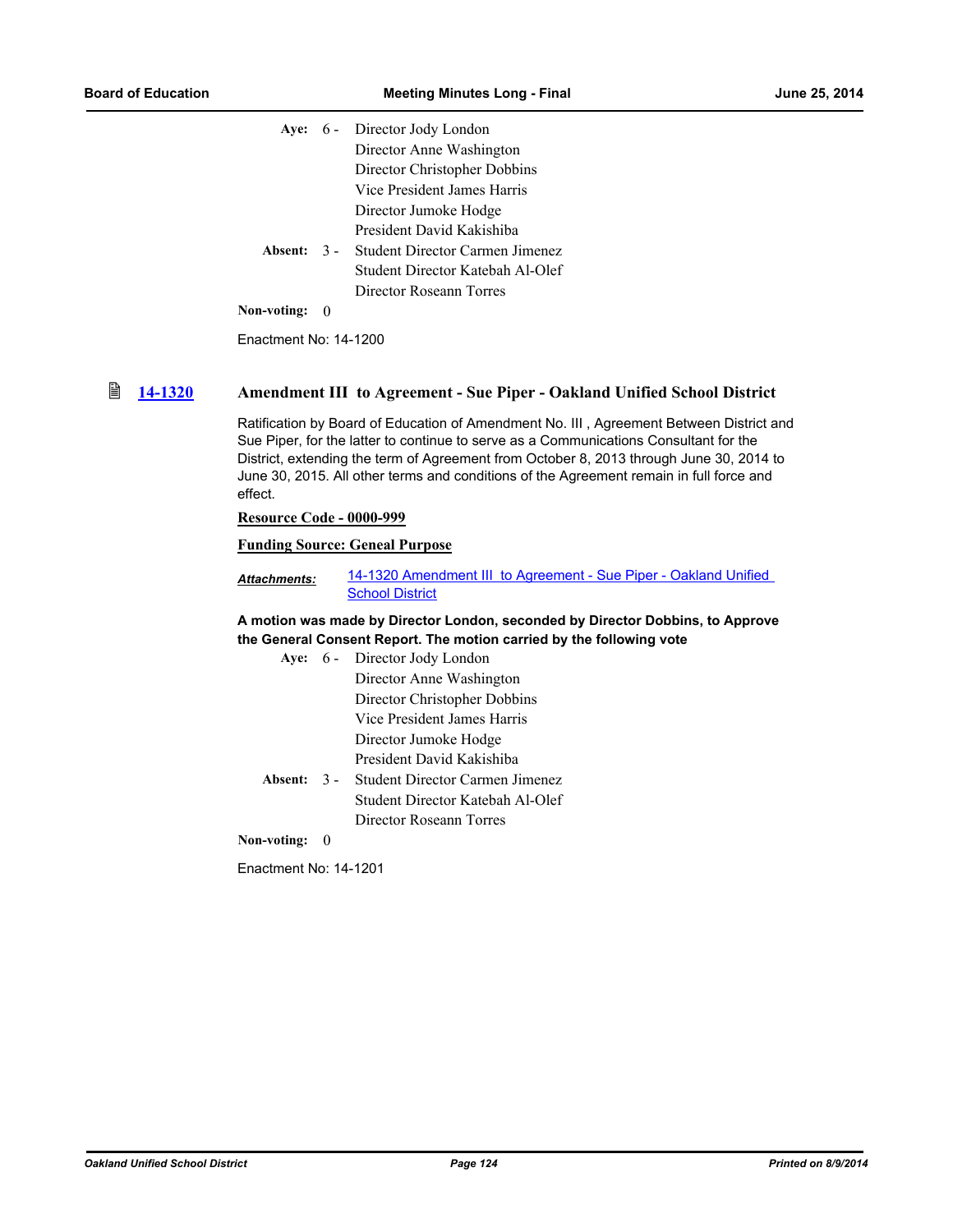#### ₿ **[14-1424](http://ousd.legistar.com/gateway.aspx?m=l&id=/matter.aspx?key=33104) E-Rate 14 – Purchase Order – Digital Design Communications – Classroom WAPS and Related Materials**

Approval by the Board of Education of Purchase Order with Digital Design Communications, Oakland, CA, for the latter to provide an additional 594 Wireless Access Points (WAPs) for classrooms, additional bandwidth and other related materials named in vendor Invoice No. "OUSD-ERATE-14-CO1-001 AMENDED" (February 1, 2014) for named E-Rate 14 Group 1 and Group 2 schools, incorporated herein by reference as though fully set forth, in the amount of \$827,588.00.

## **Resource Code - 9350-986**

#### **Funding Source: Measure J**

14-1424 E-Rate 14 – Purchase Order – Digital Design [Communications – Classroom WAPS and Related Materials](http://ousd.legistar.com/gateway.aspx?M=F&ID=76489.pdf) *Attachments:*

## **A motion was made by Director London, seconded by Director Dobbins, to Approve the General Consent Report. The motion carried by the following vote**

|             |       | Aye: 6 - Director Jody London          |
|-------------|-------|----------------------------------------|
|             |       | Director Anne Washington               |
|             |       | Director Christopher Dobbins           |
|             |       | Vice President James Harris            |
|             |       | Director Jumoke Hodge                  |
|             |       | President David Kakishiba              |
| Absent:     | $3 -$ | <b>Student Director Carmen Jimenez</b> |
|             |       | Student Director Katebah Al-Olef       |
|             |       | Director Roseann Torres                |
| Non-voting: |       |                                        |

Enactment No: 14-1202

# **[14-1426](http://ousd.legistar.com/gateway.aspx?m=l&id=/matter.aspx?key=33106) Amendment No. 1, Memorandum of Understanding - The Housing Authority of the City of Oakland - Research, Data & Assessment**

Approval by the Board of Education of Amendment No. 1, Memorandum of Understanding between the District and the Oakland Housing Authority, Oakland, CA, continuing an existing relationship providing for the sharing of data that facilitates the identification of children and families served by both parties, by extending the term of July 1, 2012 through June 30, 2014 to June 30, 2016. All other terms and conditions of the MOU remain in full force and effect.

[14-1426 Memorandum of Understanding - The Housing Authority of](http://ousd.legistar.com/gateway.aspx?M=F&ID=76411.pdf)  the City of Oakland - Research, Data & Assessment *Attachments:*

**A motion was made by Director London, seconded by Director Dobbins, to Approve the General Consent Report. The motion carried by the following vote**

Aye: 6 - Director Jody London Director Anne Washington Director Christopher Dobbins Vice President James Harris Director Jumoke Hodge President David Kakishiba **Student Director Carmen Jimenez** Student Director Katebah Al-Olef Director Roseann Torres Absent:  $3 -$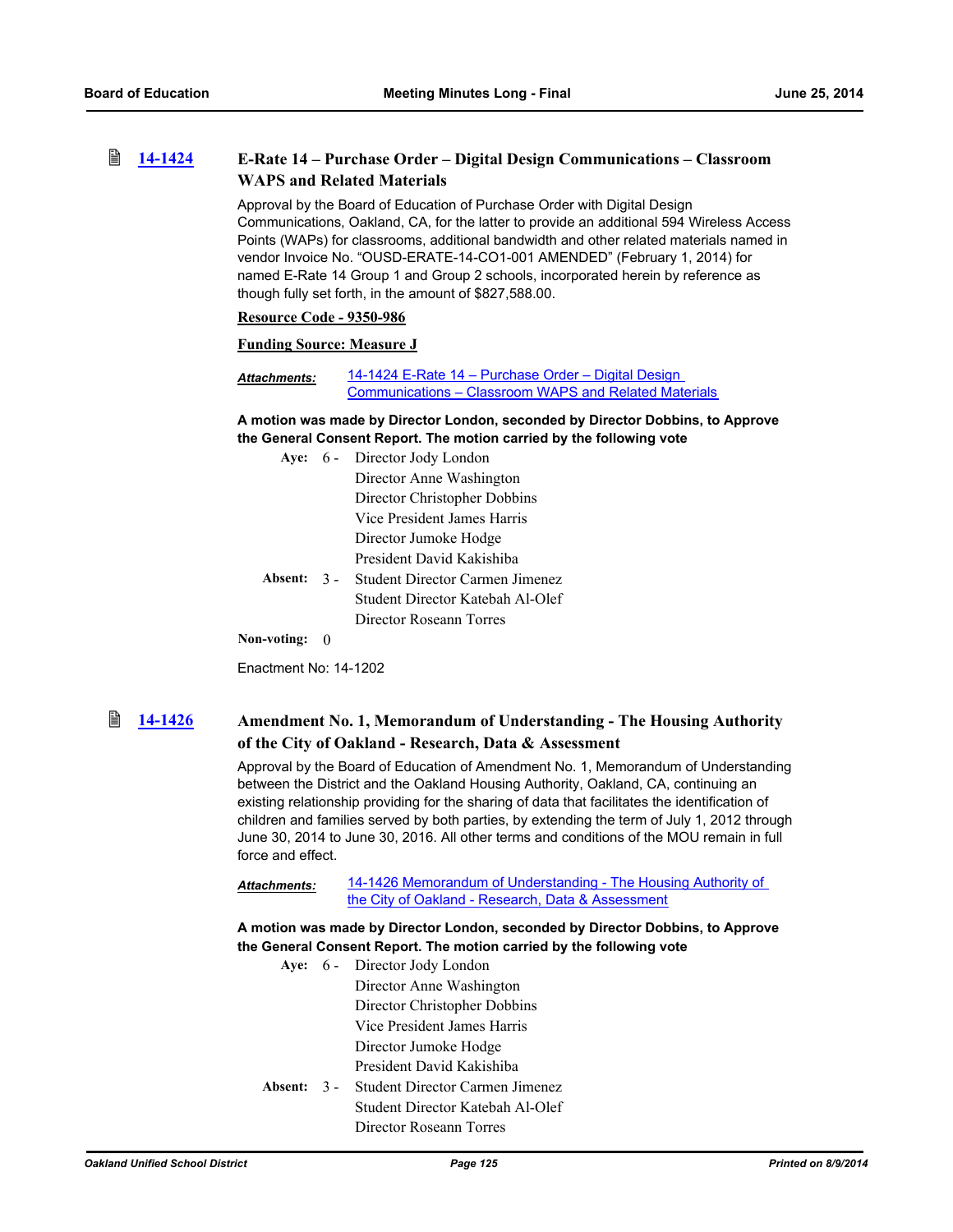#### **Non-voting:** 0

Enactment No: 14-1203

#### 眥 **[14-1434](http://ousd.legistar.com/gateway.aspx?m=l&id=/matter.aspx?key=33110) Amendment No. 1, Memorandum of Understanding and Engagement Policy - Burke, Williams & Sorensen, LLP - General Counsel**

Approval by Board of Education of Amendment No. 1, Memorandum of Understanding and Engagement Policy with Burke Williams & Sorensen LLP, Oakland, CA, extending the term of the MOUEP from October 1, 2011 through June 30, 2014 to June 30, 2017, to represent the District in charter school and additional legal matters. All other terms and conditions of the MOUEP remain in full force and effect.

## **Resource Code - 0000-946**

### **Funding Source: General Purpose**

## **A motion was made by Director London, seconded by Director Dobbins, to Approve the General Consent Report. The motion carried by the following vote**

|               |          | Aye: 6 - Director Jody London          |
|---------------|----------|----------------------------------------|
|               |          | Director Anne Washington               |
|               |          | Director Christopher Dobbins           |
|               |          | Vice President James Harris            |
|               |          | Director Jumoke Hodge                  |
|               |          | President David Kakishiba              |
| Absent: $3 -$ |          | <b>Student Director Carmen Jimenez</b> |
|               |          | Student Director Katebah Al-Olef       |
|               |          | Director Roseann Torres                |
| Non-voting:   | $\theta$ |                                        |

Enactment No: 14-1204

#### 閶 **[14-1444](http://ousd.legistar.com/gateway.aspx?m=l&id=/matter.aspx?key=33120) Neutral Fact-Finder Services Engagement Letter - Claudia Viera - Oakland Unified School District**

Ratification by the Board of Education of the Neutral Fact-Finder Services Engagement Letter with Claudia Viera, Oakland, CA, an attorney, mediator, and investigator to conduct an investigation of the incidents at Oakland High School, as delineated in Services Retained and Scope, incorporated herein by reference as though fully set forth, at the hourly rate of \$200 per hour, not to exceed \$15,000.00.

#### **Resource Code - 0000-946**

#### **Funding Source: General Purpose**

[14-1444 Neutral Fact-Finder Services Engagement Letter - Claudia](http://ousd.legistar.com/gateway.aspx?M=F&ID=76408.pdf)  Viera - Oakland Unified School District *Attachments:*

<sup>14-1434</sup> Amendment No. 1, Memorandum of Understanding and [Engagement Policy - Burke, Williams & Sorensen, LLP - General](http://ousd.legistar.com/gateway.aspx?M=F&ID=76416.pdf)  **Counsel** *Attachments:*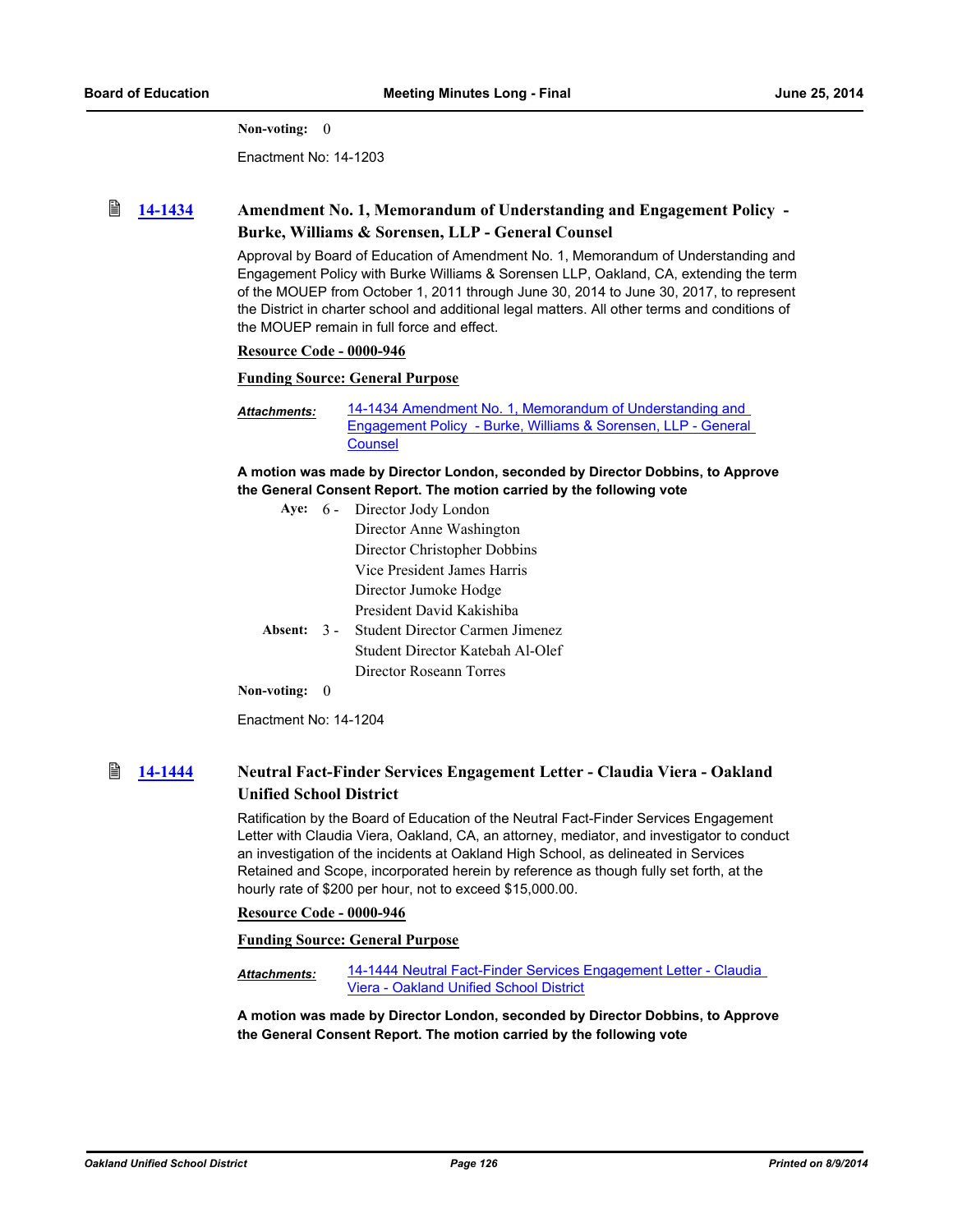|             | Aye: 6 - Director Jody London                      |
|-------------|----------------------------------------------------|
|             | Director Anne Washington                           |
|             | Director Christopher Dobbins                       |
|             | Vice President James Harris                        |
|             | Director Jumoke Hodge                              |
|             | President David Kakishiba                          |
|             | <b>Absent:</b> 3 - Student Director Carmen Jimenez |
|             | Student Director Katebah Al-Olef                   |
|             | Director Roseann Torres                            |
| Non-voting: |                                                    |

誾

## **[14-1446](http://ousd.legistar.com/gateway.aspx?m=l&id=/matter.aspx?key=33122) Amendment No. 1, Memorandum of Understanding and Engagement Policy - Dannis Woliver Kelly - General Counsel**

Approval of Amendment No. 1 to Memorandum of Understanding and Engagement Policy with Dannis Woliver Kelley, revising maximum hourly billing rate for attorney and paralegal without change in maximum annual cost and extending the term of the MOUEP from September 15, 2012 through June 30, 2014 to June 30, 2017, to represent the District in labor negotiations and additional legal matters. All other terms and conditions of the MOUEP remain in full force and effect.

#### **Resource Code - 0000-946**

#### **Funding Source: General Purpose**

[14-1446 Amendment No. 1, Memorandum of Understanding and](http://ousd.legistar.com/gateway.aspx?M=F&ID=76414.pdf)  Engagement Policy - Dannis Woliver Kelly - General Counsel *Attachments:*

## **A motion was made by Director London, seconded by Director Dobbins, to Approve the General Consent Report. The motion carried by the following vote**

|             |       | Aye: 6 - Director Jody London    |
|-------------|-------|----------------------------------|
|             |       | Director Anne Washington         |
|             |       | Director Christopher Dobbins     |
|             |       | Vice President James Harris      |
|             |       | Director Jumoke Hodge            |
|             |       | President David Kakishiba        |
| Absent:     | $3 -$ | Student Director Carmen Jimenez  |
|             |       | Student Director Katebah Al-Olef |
|             |       | Director Roseann Torres          |
| Non-voting: |       |                                  |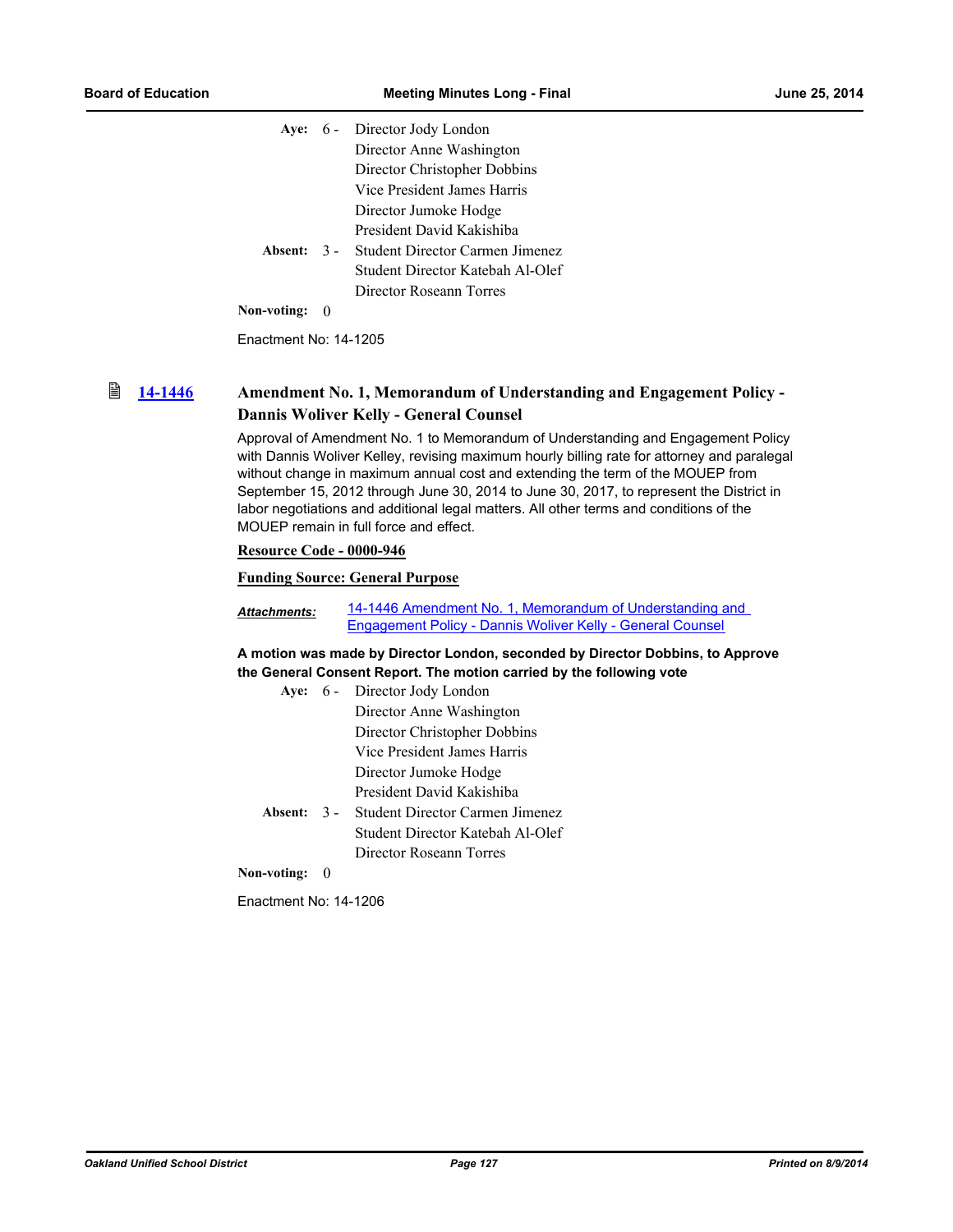#### ₿ **[14-1447](http://ousd.legistar.com/gateway.aspx?m=l&id=/matter.aspx?key=33123) Amendment No. 1, Memorandum of Understanding and Engagement Policy - Edrington Schirmer & Murphy, LLP - General Counsel**

Approval by Board of Education of Amendment No. 1 to Memorandum of Understanding and Engagement Policy with Edrington, Schirmer & Murphy, LLP, Pleasant Hill, CA, extending the term of the MOUEP from March 1, 2011 through June 30, 2014 to June 30, 2017. All other terms and conditions of the MOUEP remain in full force and effect.

## **Resource Code - 0000-946**

#### **Funding Source: General Purpose**

14-1447 Amendment No. 1, Memorandum of Understanding and [Engagement Policy - Edrington Schirmer & Murphy, LLP - General](http://ousd.legistar.com/gateway.aspx?M=F&ID=76417.pdf)  Counsel *Attachments:*

### **A motion was made by Director London, seconded by Director Dobbins, to Approve the General Consent Report. The motion carried by the following vote**

Aye: 6 - Director Jody London Director Anne Washington Director Christopher Dobbins Vice President James Harris Director Jumoke Hodge President David Kakishiba **Absent:** Student Director Carmen Jimenez Student Director Katebah Al-Olef Director Roseann Torres Absent:  $3 -$ 

**Non-voting:** 0

Enactment No: 14-1207

# **[14-1470](http://ousd.legistar.com/gateway.aspx?m=l&id=/matter.aspx?key=33146) Amendment No. 1 to Memorandum of Understanding and Engagement Policy - Njelita Law Offices - General Counsel**

Approval by the Board of Education of Amendment No. 1, Memorandum of Understanding and Engagement Policy between District and Njelita Law Offices, Oakland, CA, extending the term of the MOUEP from July 1, 2012 through June 30, 2014 to June 30, 2017, providing legal services to the District on various legal matters. All other terms and conditions of the MOUEP remain in full force and effect.

#### **Resource Code - 0000-946**

#### **Funding Source: General Purpose**

[14-1470 Amendment No. 1 to Memorandum of Understanding and](http://ousd.legistar.com/gateway.aspx?M=F&ID=76415.pdf)  Engagement Policy - Njelita Law Offices - General Counsel *Attachments:*

**A motion was made by Director London, seconded by Director Dobbins, to Approve the General Consent Report. The motion carried by the following vote**

Aye: 6 - Director Jody London Director Anne Washington Director Christopher Dobbins Vice President James Harris Director Jumoke Hodge President David Kakishiba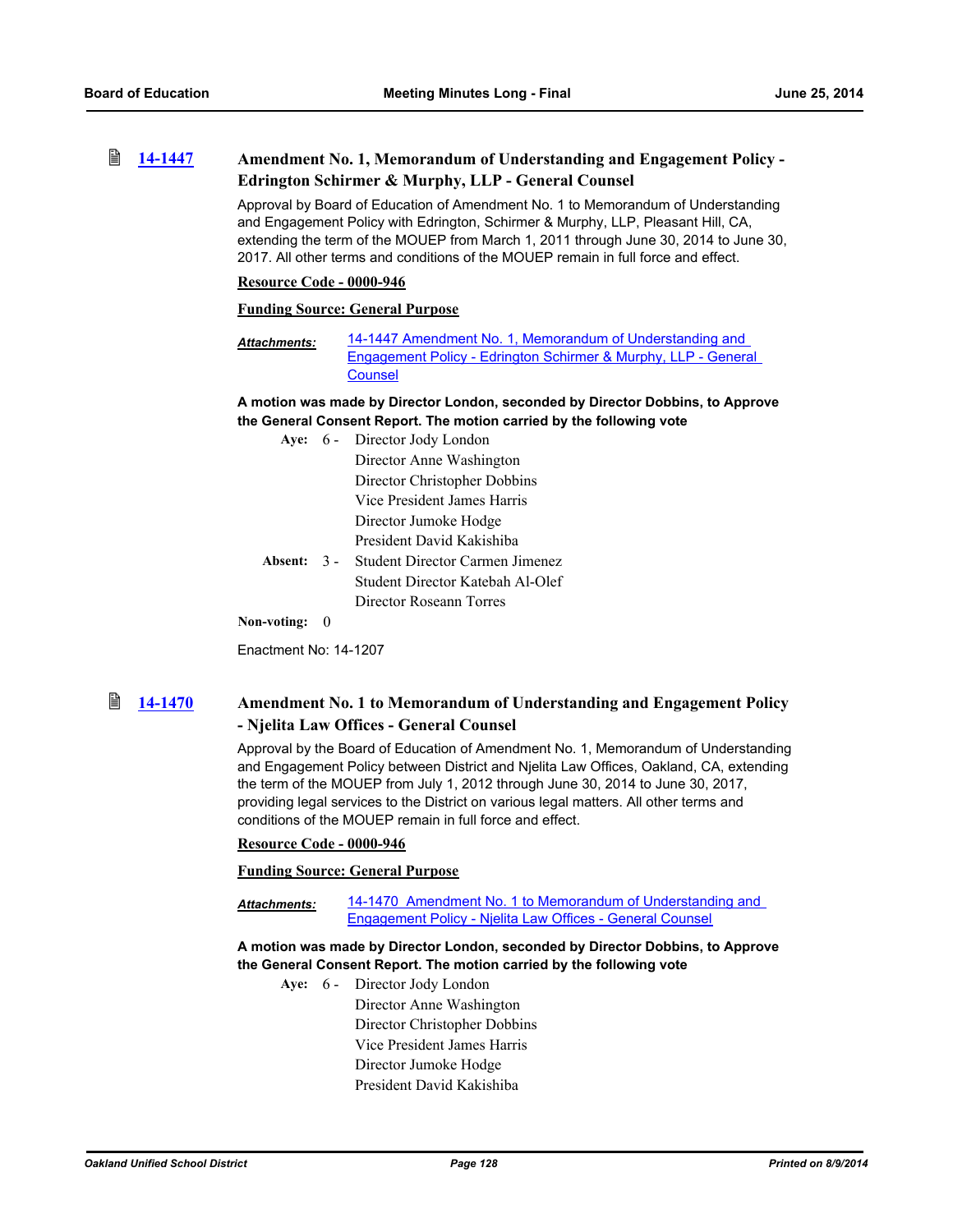|  | <b>Absent:</b> 3 - Student Director Carmen Jimenez |
|--|----------------------------------------------------|
|  | Student Director Katebah Al-Olef                   |
|  | Director Roseann Torres                            |

**Non-voting:** 0

Enactment No: 14-1208

# **[14-1474](http://ousd.legistar.com/gateway.aspx?m=l&id=/matter.aspx?key=33150) Letter Contract - Durham School Services - Extended Year - Special Education Transportation Services**

Approval by the Board of Education of the Letter Contract, aka Amendment No. 2, between the District and Durham School Services, Warrenville, Il, for the latter to provide special education transportation services for students in special education for the Extended School Year from June 23, 2014-July 18, 2014 in an amount not to exceed \$700,000.00.

### **Resource Code - 7240-975**

#### **Funding Source: Special Education**

[14-1474 Letter Contract - Durham School Services - Extended Year](http://ousd.legistar.com/gateway.aspx?M=F&ID=76363.pdf)  - Special Education Transportation Services *Attachments:*

## **A motion was made by Director London, seconded by Director Dobbins, to Approve the General Consent Report. The motion carried by the following vote**

Aye: 6 - Director Jody London Director Anne Washington Director Christopher Dobbins Vice President James Harris Director Jumoke Hodge President David Kakishiba **Absent:** Student Director Carmen Jimenez Student Director Katebah Al-Olef Director Roseann Torres Absent:  $3 -$ 

**Non-voting:** 0

Enactment No: 14-1209

# **[14-1267](http://ousd.legistar.com/gateway.aspx?m=l&id=/matter.aspx?key=32955) Grant Agreement - City of Oakland - Leadership, Curriculum & Instruction, Linked Learning**

Approval by the Education of Grant Agreement between the District and City of Oakland accepting \$112,500.00, in Oakland Fund for Children and Youth funding, for stipends for high school students in the Exploring College and Career Options Program, for the period July 1, 2013 through June 30, 2015, pursuant to the terms and conditions thereof.

### **Funding Source: City of Oakland**

[14-1267 Grant Agreement - City of Oakland - Leadership,](http://ousd.legistar.com/gateway.aspx?M=F&ID=76747.pdf)  Curriculum & Instruction, Linked Learning *Attachments:*

### **A motion was made by Director London, seconded by Director Dobbins, to Approve the General Consent Report. The motion carried by the following vote**

Aye: 6 - Director Jody London Director Anne Washington Director Christopher Dobbins Vice President James Harris Director Jumoke Hodge President David Kakishiba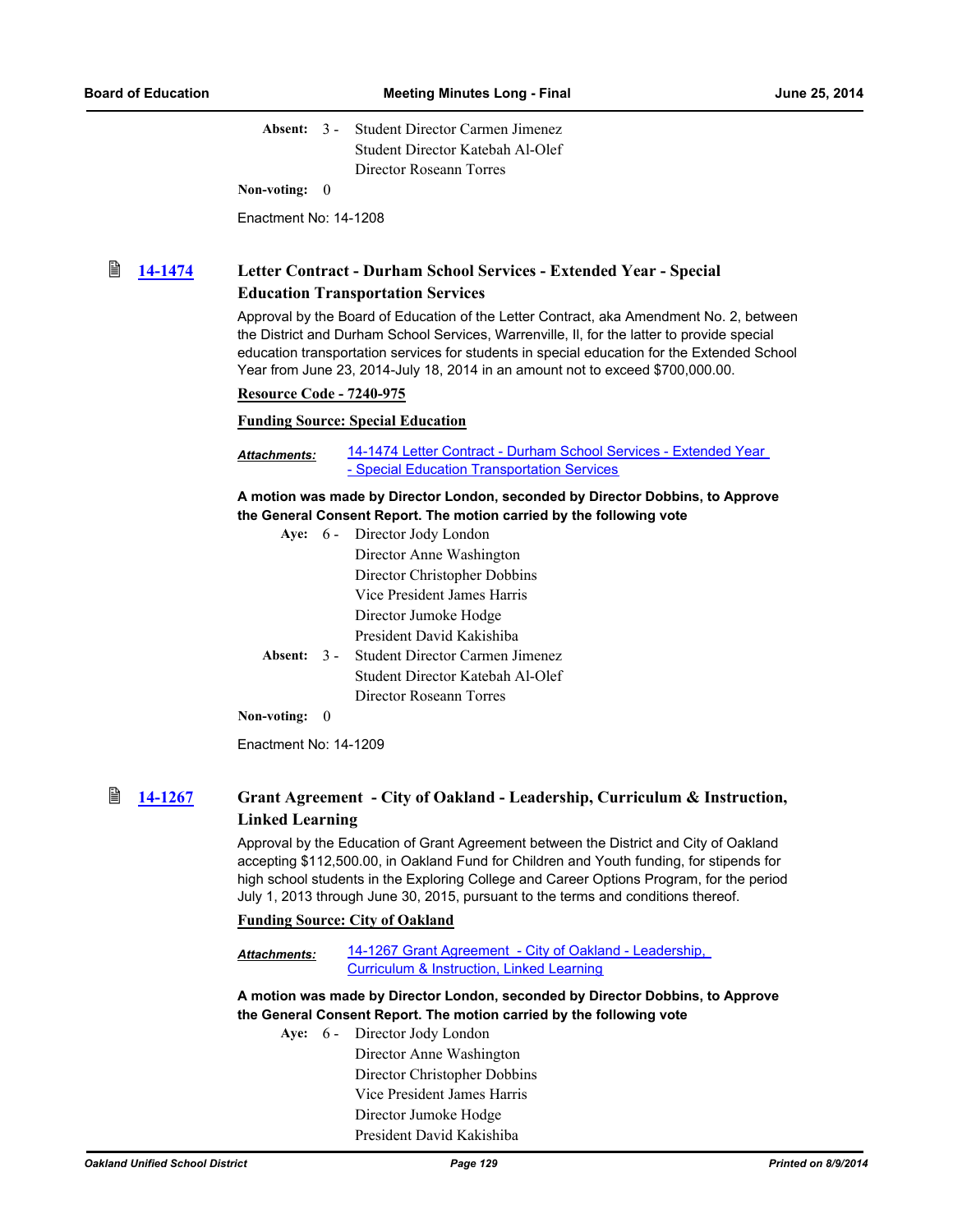**Student Director Carmen Jimenez** Student Director Katebah Al-Olef Director Roseann Torres Absent:  $3 -$ 

**Non-voting:** 0

Enactment No: 14-1128

閶

# **[14-1392](http://ousd.legistar.com/gateway.aspx?m=l&id=/matter.aspx?key=33072) Amendment No. 4 - Grant Agreement - Corporation for National and Community Service - AmeriCorps VISTAs - Family, School, and Community Partnerships Department**

Acceptance by Board of Education of Grant Award (Year 3 Funding, Grant Agreement No. 12VSPCA003, Amendment No. 0, CFDA No. 94.013) from the Corporation for National and Community Service, Philadelphia, PA, in the amount of \$12,000.00, to assist District in carrying out an anti-poverty AmeriCorps VISTA Program, i.e., management of volunteers/mentors for the District's Community Schools Project, via the Family, School and Community Partnerships Department, for the period February 23, 2014 through March 7, 2015, pursuant to the terms and conditions thereof.

14-1392 Amendment No. 4 - Grant Agreement - Corporation for [National and Community Service - AmeriCorps VISTAs - Family,](http://ousd.legistar.com/gateway.aspx?M=F&ID=76743.pdf)  School, and Community Partnerships Department *Attachments:*

**A motion was made by Director London, seconded by Director Dobbins, to Approve the General Consent Report. The motion carried by the following vote**

|               | Aye: 6 - Director Jody London          |
|---------------|----------------------------------------|
|               | Director Anne Washington               |
|               | Director Christopher Dobbins           |
|               | Vice President James Harris            |
|               | Director Jumoke Hodge                  |
|               | President David Kakishiba              |
| Absent: $3 -$ | <b>Student Director Carmen Jimenez</b> |
|               | Student Director Katebah Al-Olef       |
|               | Director Roseann Torres                |
|               |                                        |

**Non-voting:** 0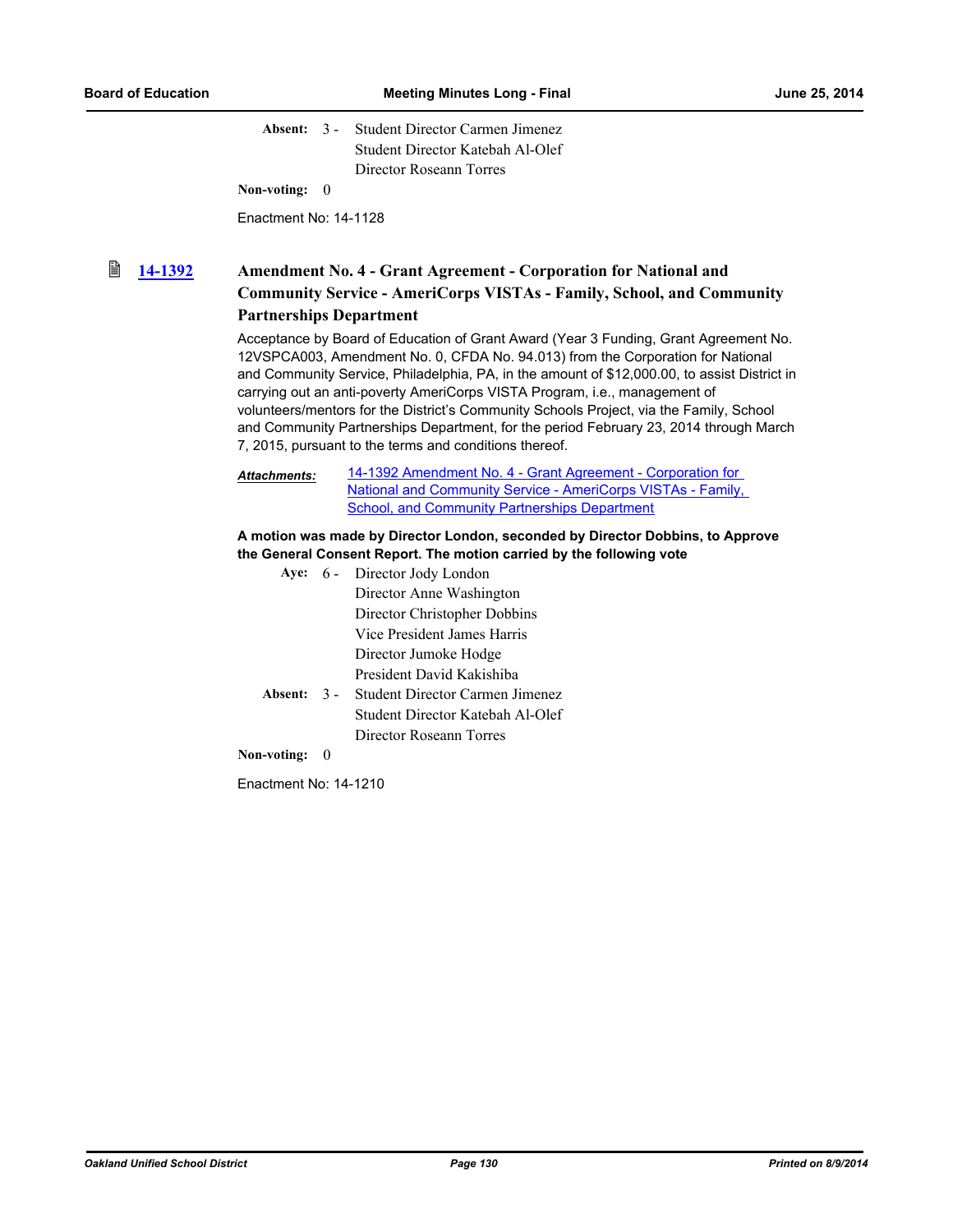#### ₿ **[14-1067](http://ousd.legistar.com/gateway.aspx?m=l&id=/matter.aspx?key=32767) Professional Services Contract - Mills College - New Highland Academy**

Ratification by the Board of Education of a Professional Services Contract between the District and Mills College, Oakland, CA, for the latter to provide to the Mills Teachers Scholars Program by (1 )leading nine monthly inquiry sessions; supporting teacher scholar leaders' facilitation of nine-monthly sessions;(2) leading two all-day optional Saturday sessions; (3) providing classroom data collection support for each school-site teacher scholar, including classroom observation and post-observation discussions; (4) engaging in on-going communications with teacher scholars, linking them with current research in the field and suggesting new classroom data sources for their inquiries; (5) providing presentation preparation support to share new understanding with school and district staff; (6) monthly coaching and consultation with school-site principal about development of their teachers' inquiry work; (7) convening three, 5-hour meetings with teacher scholar leaders to support school site facilitation, at New Highland Academy, for the period of October 1, 2013 through June 12, 2014, in an amount not to exceed \$16,000.00.

### **Resource Code - 9234-125**

#### **Funding Source: Cowell Grant-Inst. Imp.**

[14-1067 Professional Services Contract - Mills College - New](http://ousd.legistar.com/gateway.aspx?M=F&ID=76501.pdf)  Highland - Academy *Attachments:*

**A motion was made by Director London, seconded by Director Dobbins, to Approve the General Consent Report. The motion carried by the following vote**

|              | Aye: 6 - Director Jody London          |
|--------------|----------------------------------------|
|              | Director Anne Washington               |
|              | Director Christopher Dobbins           |
|              | Vice President James Harris            |
|              | Director Jumoke Hodge                  |
|              | President David Kakishiba              |
| Absent: $3-$ | <b>Student Director Carmen Jimenez</b> |
|              | Student Director Katebah Al-Olef       |
|              | Director Roseann Torres                |
|              |                                        |

**Non-voting:** 0

Enactment No: 14-1211

### **[14-1232](http://ousd.legistar.com/gateway.aspx?m=l&id=/matter.aspx?key=32920) Professional Services Contract - Luna Kids Dance - Reach Academy**

Ratification by the Board of Education of a Professional Services Contract between the District and Luna Kids Dance, Berkeley, CA, for the latter to support the efforts of the school to meet its goals of increased literacy by addressing student engagement, specifically, the LDI faculty (LDI) faculty will work in partnership with school's teachers to develop and implement interdisciplinary dance-literacy units that target the language development gaps in 3rd grade and 5th grade, as delineated in the Scope of Work, incorporated herein by reference as though fully set forth, at Reach Academy, for the period April 28, 2014 through June 30, 2014, in an amount not to exceed \$12,000.00.

### **Resource Code - 3010-193**

### **Funding Source: Title 1**

[14-1232 Professional Services Contract - Luna Kids Dance - Reach](http://ousd.legistar.com/gateway.aspx?M=F&ID=76549.pdf)  Academy *Attachments:*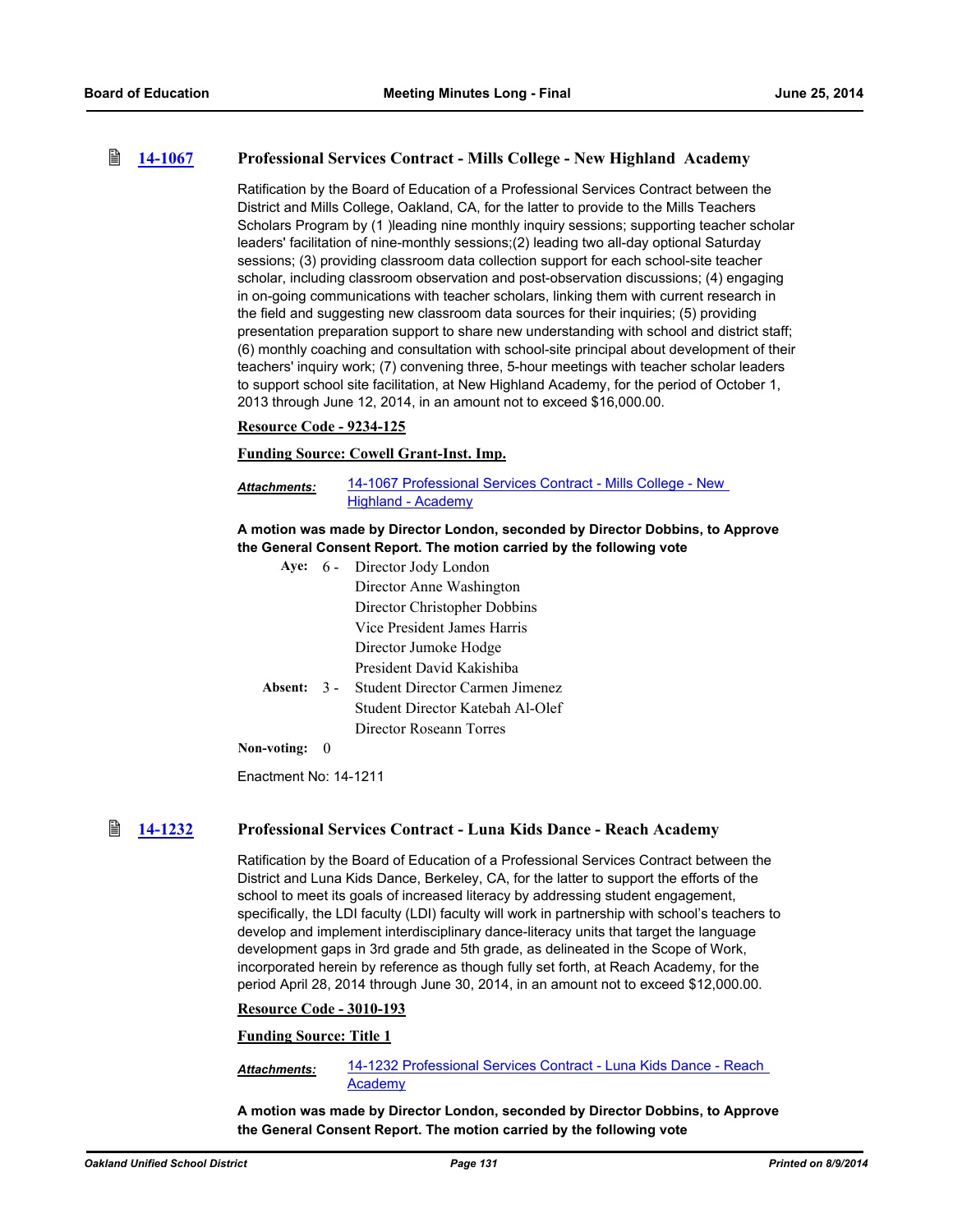|             | Aye: 6 - Director Jody London                      |
|-------------|----------------------------------------------------|
|             | Director Anne Washington                           |
|             | Director Christopher Dobbins                       |
|             | Vice President James Harris                        |
|             | Director Jumoke Hodge                              |
|             | President David Kakishiba                          |
|             | <b>Absent:</b> 3 - Student Director Carmen Jimenez |
|             | Student Director Katebah Al-Olef                   |
|             | Director Roseann Torres                            |
| Non-voting: |                                                    |

# **[14-1233](http://ousd.legistar.com/gateway.aspx?m=l&id=/matter.aspx?key=32921) Professional Services Contract - Moving Forward Eduction - Brookfield Elementary School**

Ratification by the Board of Education of a Professional Services Contract between the District and Moving Forward Education, Emeryville, CA, for the latter to provide its Social & Emotional Learning Project, by providing two trained and experienced SEL Coordinators, dedicated to supporting the most critical social, emotional, and academic needs of the school community, as delineated in the Scope of Work, incorporated herein by reference as though fully set forth, at Brookfield Elementary School, for the period February 12, 2014 through June 12, 2014, in an amount not to exceed \$20,000.00.

## **Resource Code - 7091-103**

### **Funding Source: EIA LEP**

*Attachments:* [14-1233 Contract-Lacy Asbill-Moving Forward Eduction-Brookfield](http://ousd.legistar.com/gateway.aspx?M=F&ID=76552.pdf)

### **A motion was made by Director London, seconded by Director Dobbins, to Approve the General Consent Report. The motion carried by the following vote**

Aye: 6 - Director Jody London Director Anne Washington Director Christopher Dobbins Vice President James Harris Director Jumoke Hodge President David Kakishiba **Absent:** Student Director Carmen Jimenez Student Director Katebah Al-Olef Director Roseann Torres Absent:  $3 -$ **Non-voting:** 0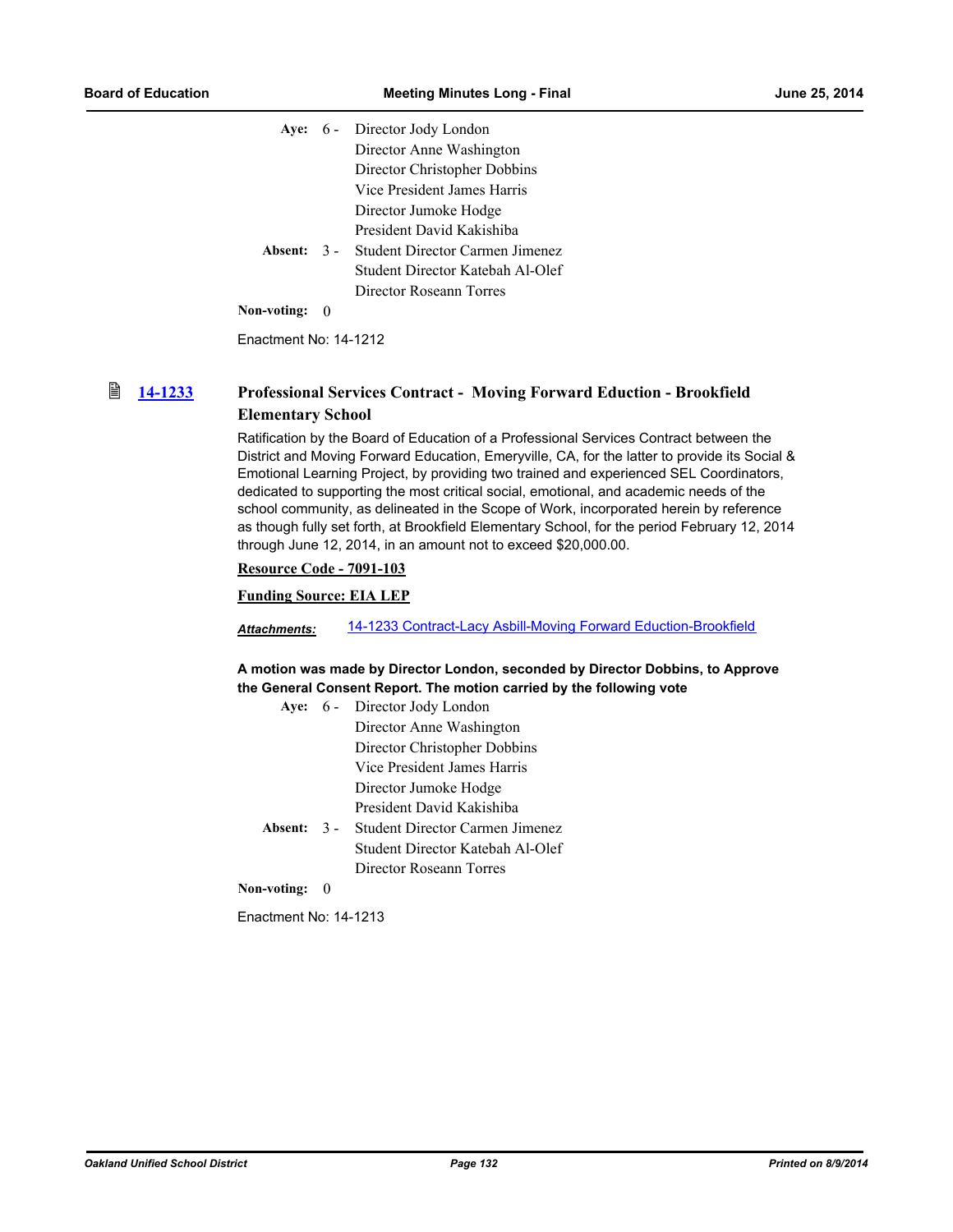#### ₿ **[14-1247](http://ousd.legistar.com/gateway.aspx?m=l&id=/matter.aspx?key=32935) Professional Services Contract - Lincoln Child Center - Esperanza Elementary School**

Ratification by the Board of Education of a Professional Services Contract between the District and Lincoln Child Center, Oakland, CA, for the latter to provide its Opportunities Schools Program, as follows:

1. Provide Mental Health services for clients that meet Medi-Cal eligibility requirements; 2. Monitor Medi-Cal eligibility; 3. Provide clinical support services at the school, which may include, but is not limited to: group counselling sessions, individual therapy sessions, and IEP/SST meeting;4. Provide a report a service provisions to the Principal; and 5. Meet with principal to provide service updates, at Esperanza Elementary School, for the period September 3, 2013 through June 13, 2014, in an amount not to exceed \$109.15.

#### **Resource Code - 0000-177**

#### **Funding Source: General Purpose**

```
14-1247 Professional Services Contract - Lincoln Child Center - 
                Esperanza Elementary School
Attachments:
```
## **A motion was made by Director London, seconded by Director Dobbins, to Approve the General Consent Report. The motion carried by the following vote**

|              |          | Aye: 6 - Director Jody London    |
|--------------|----------|----------------------------------|
|              |          | Director Anne Washington         |
|              |          | Director Christopher Dobbins     |
|              |          | Vice President James Harris      |
|              |          | Director Jumoke Hodge            |
|              |          | President David Kakishiba        |
| Absent: $3-$ |          | Student Director Carmen Jimenez  |
|              |          | Student Director Katebah Al-Olef |
|              |          | Director Roseann Torres          |
| Non-voting:  | $\theta$ |                                  |

Enactment No: 14-1214

# **[14-1248](http://ousd.legistar.com/gateway.aspx?m=l&id=/matter.aspx?key=32936) Professional Services Contract, - Jamie Almanzan - Chabot Elementary School**

Ratification by the Board of Education of a Professional Services Contract between the District and Jamie Almanzan, Berkeley, CA, for the latter to lead monthly meetings around Equity and help establish of an Equity Team of staff members; coach the principal and TSA on an ongoing basis to be able to provide the necessary support for school to continue to address issues around equity that were named in the SQR at Chabot Elementary School, for the period February 10, 2014 through June 30, 2014, in an amount not to exceed \$2500.00.

#### **Resource Code - 0000-106**

#### **Funding Source: General Purpose-Unrestricted**

[14-1248 Professional Services Contract, - Jamie Almanzan - Chabot](http://ousd.legistar.com/gateway.aspx?M=F&ID=76566.pdf)  Elementary School *Attachments:*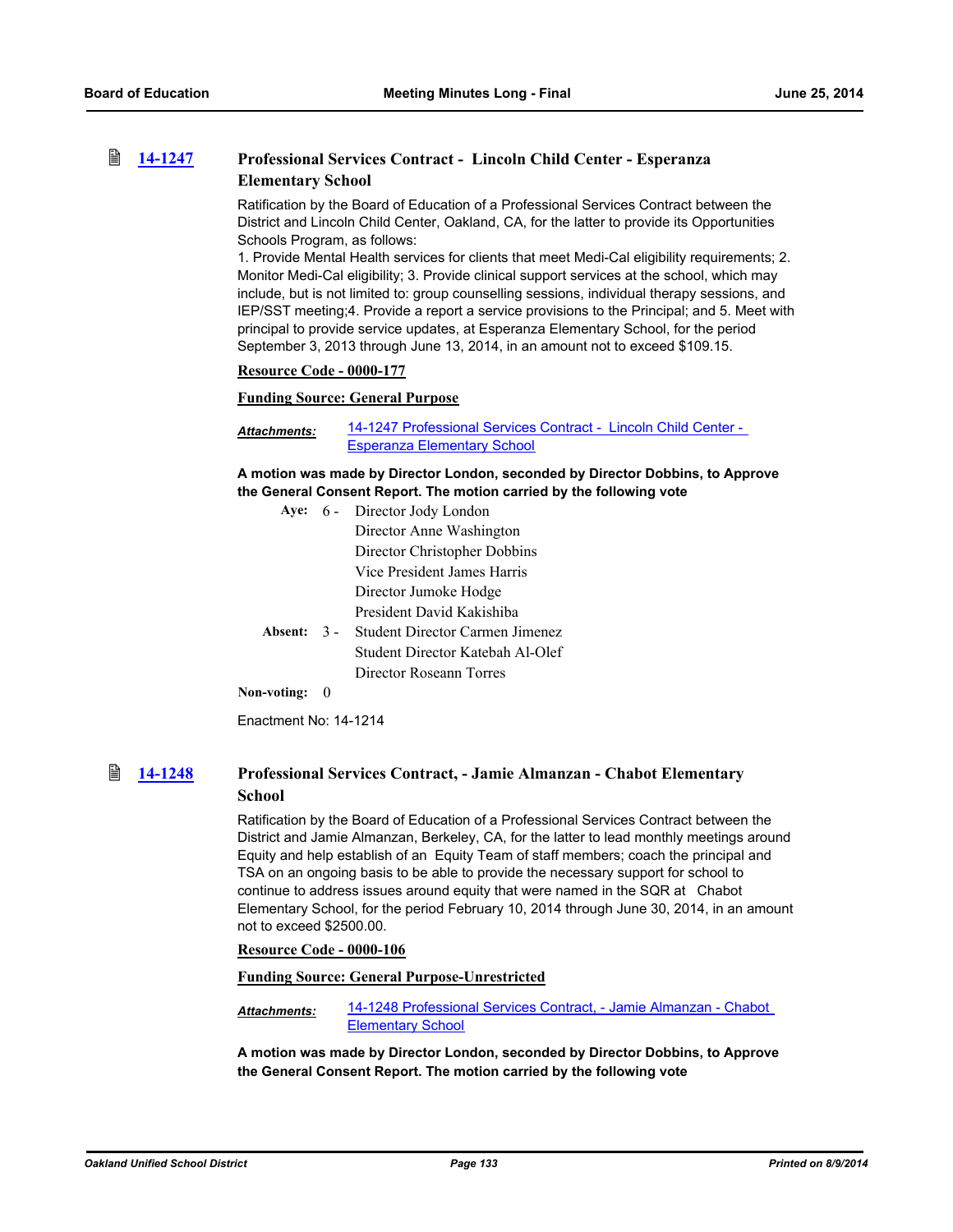|             | Aye: 6 - Director Jody London                      |
|-------------|----------------------------------------------------|
|             | Director Anne Washington                           |
|             | Director Christopher Dobbins                       |
|             | Vice President James Harris                        |
|             | Director Jumoke Hodge                              |
|             | President David Kakishiba                          |
|             | <b>Absent:</b> 3 - Student Director Carmen Jimenez |
|             | Student Director Katebah Al-Olef                   |
|             | Director Roseann Torres                            |
| Non-voting: |                                                    |

# **[14-1250](http://ousd.legistar.com/gateway.aspx?m=l&id=/matter.aspx?key=32938) Professional Services Contract - Lincoln Child Center - Esperanza Elementary School**

Ratification by the Board of Education of a Professional Services Contract between the District and Lincoln Child Center, Oakland, CA, for the latter to provide its Opportunities Schools Program, which includes 1) providing Mental Health services for clients that meet Medi-Cal eligibility requirements. 2) Monitoring Medi-Cal eligibility 3) providing clinical support services at the school, which may include, but is not limited to group counseling sessions, individual therapy sessions, and IEP/SST meetings; and 4) providing a report of service provisions to the Principal and 5) meeting with Principal to provide service updates at Esperanza Elementary School, for the period September 3, 2013 through June 30, 2014, in an amount not to exceed \$4,223.44.

### **Resource Code - 3010-177**

### **Funding Source: 3010- Title 1**

[14-1250 Professional Services Contract - Lincoln Child Center -](http://ousd.legistar.com/gateway.aspx?M=F&ID=76570.pdf)  Esperanza Elementary School *Attachments:*

**A motion was made by Director London, seconded by Director Dobbins, to Approve the General Consent Report. The motion carried by the following vote**

Aye: 6 - Director Jody London Director Anne Washington Director Christopher Dobbins Vice President James Harris Director Jumoke Hodge President David Kakishiba **Student Director Carmen Jimenez** Student Director Katebah Al-Olef Director Roseann Torres Absent: 3 -

**Non-voting:** 0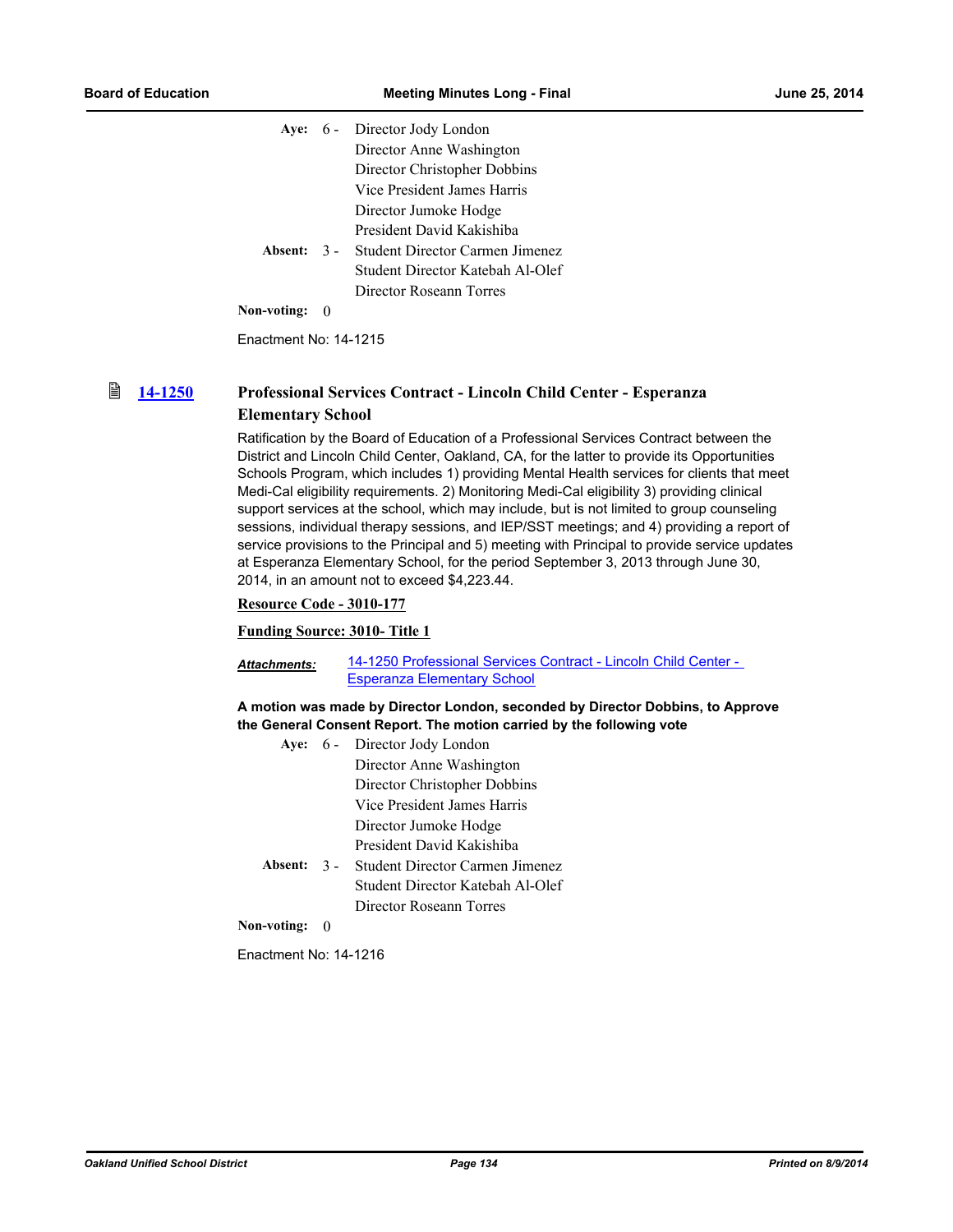#### ₿ **[14-1252](http://ousd.legistar.com/gateway.aspx?m=l&id=/matter.aspx?key=32940) Professional Services Contract - Aspiranet dba Experience Corps - Piedmont Avenue School**

Ratification by the Board of Education of a Professional Services Contract between the District and Aspiranet, dba Experience Corps, San Francisco, CA, for the latter to provide fully screened and trained tutors and mentors to support underserved students in K-3 classrooms, providing one-on-one and/or small group support with a focus on literacy, as described in the Scope of Work,iIncorporated herein by reference as though fully set forth, at Piedmont Avenue School, for the period September 16, 2013 through June 12, 2014, in an amount not to exceed \$7000.00.

#### **Resource Code - 0000-146**

## **Funding Source: General Purpose-Unrestricted**

[14-1252 Professional Services Contract - Aspiranet dba Experience](http://ousd.legistar.com/gateway.aspx?M=F&ID=76572.pdf)  Corps - Piedmont Avenue School *Attachments:*

### **A motion was made by Director London, seconded by Director Dobbins, to Approve the General Consent Report. The motion carried by the following vote**

- Aye: 6 Director Jody London Director Anne Washington Director Christopher Dobbins Vice President James Harris Director Jumoke Hodge President David Kakishiba **Absent:** Student Director Carmen Jimenez Absent:  $3 -$
- Student Director Katebah Al-Olef Director Roseann Torres

**Non-voting:** 0

Enactment No: 14-1217

# **[14-1253](http://ousd.legistar.com/gateway.aspx?m=l&id=/matter.aspx?key=32941) Professional Services Contract - East Oakland Youth Development Center - RISE Elementary School**

Approval by the Board of Education of a Professional Services Contract between the District and East Oakland Youth Development Center, Oakland, CA, for the latter to provide planning - ongoing meetings (2-4 times per month) to work with instructional leaders from the Highland Campus and Elmhurst Campus to develop goals, curriculum and assessments; implementation of activities (2-4 times per month) co-leading lessons with school employees from the two campuses; document process and achievements through photography, videography, blog design at RISE Elementary School, for the period April 21, 2014 through June 12, 2014, in an amount not to exceed \$15,000.00.

### **Resource Code - 9234-192**

#### **Funding Source: Cowell Grant**

[14-1253 Contract-Regina Jackson-East Oakland Youth](http://ousd.legistar.com/gateway.aspx?M=F&ID=76573.pdf)  Development-RISE *Attachments:*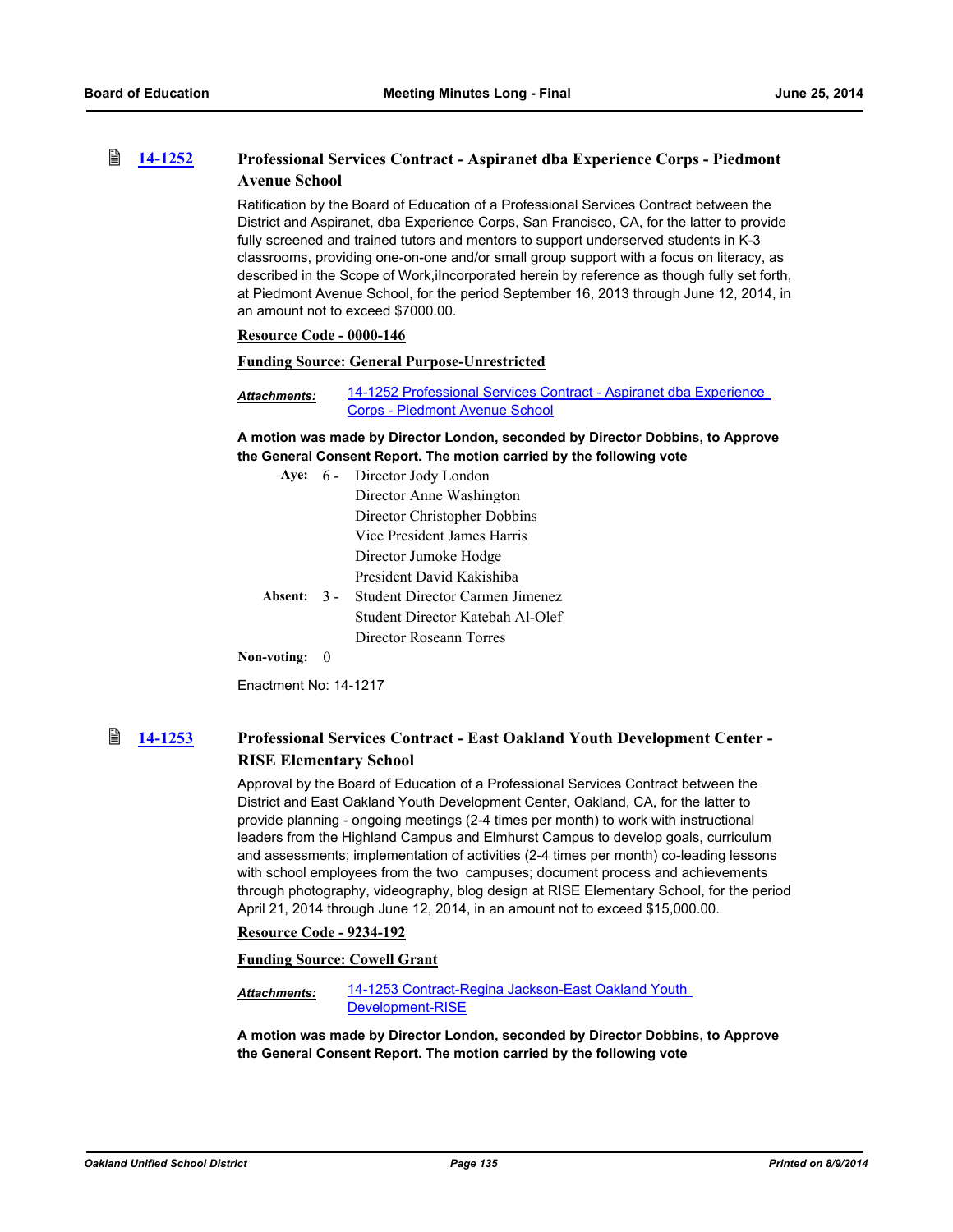|                    | Aye: 6 - Director Jody London          |
|--------------------|----------------------------------------|
|                    | Director Anne Washington               |
|                    | Director Christopher Dobbins           |
|                    | Vice President James Harris            |
|                    | Director Jumoke Hodge                  |
|                    | President David Kakishiba              |
| <b>Absent:</b> 3 - | <b>Student Director Carmen Jimenez</b> |
|                    | Student Director Katebah Al-Olef       |
|                    | Director Roseann Torres                |
| Non-voting:        |                                        |

眥

# **[14-1254](http://ousd.legistar.com/gateway.aspx?m=l&id=/matter.aspx?key=32942) Professional Services Contract - Center for Transformative Teacher Training - Roots Elementary School**

Ratification by the Board of Education of a Professional Services Contract between the District and Center for Transformative Teacher Training, San Francisco, CA, for the latter to provide its No Nonsense Nurturer professional development program to teachers that will improve academic outcomes for students and decrease student suspension rates, as described in the Scope of Work, incorporated herein by reference as though fully set forth, at Roots Elementary School, for the period February 24, 2014 through June 30, 2014, in an amount not to exceed \$4,600.00.

## **Resource Code - 3180-226**

#### **Funding Source: SIG**

[14-1254 Professional Services Contract - Center for Transformative](http://ousd.legistar.com/gateway.aspx?M=F&ID=76574.pdf)  Teacher Training - Roots Elementary School *Attachments:*

### **A motion was made by Director London, seconded by Director Dobbins, to Approve the General Consent Report. The motion carried by the following vote**

|              |     | Aye: 6 - Director Jody London          |
|--------------|-----|----------------------------------------|
|              |     | Director Anne Washington               |
|              |     | Director Christopher Dobbins           |
|              |     | Vice President James Harris            |
|              |     | Director Jumoke Hodge                  |
|              |     | President David Kakishiba              |
| Absent: $3-$ |     | <b>Student Director Carmen Jimenez</b> |
|              |     | Student Director Katebah Al-Olef       |
|              |     | Director Roseann Torres                |
| Non-voting:  | - 0 |                                        |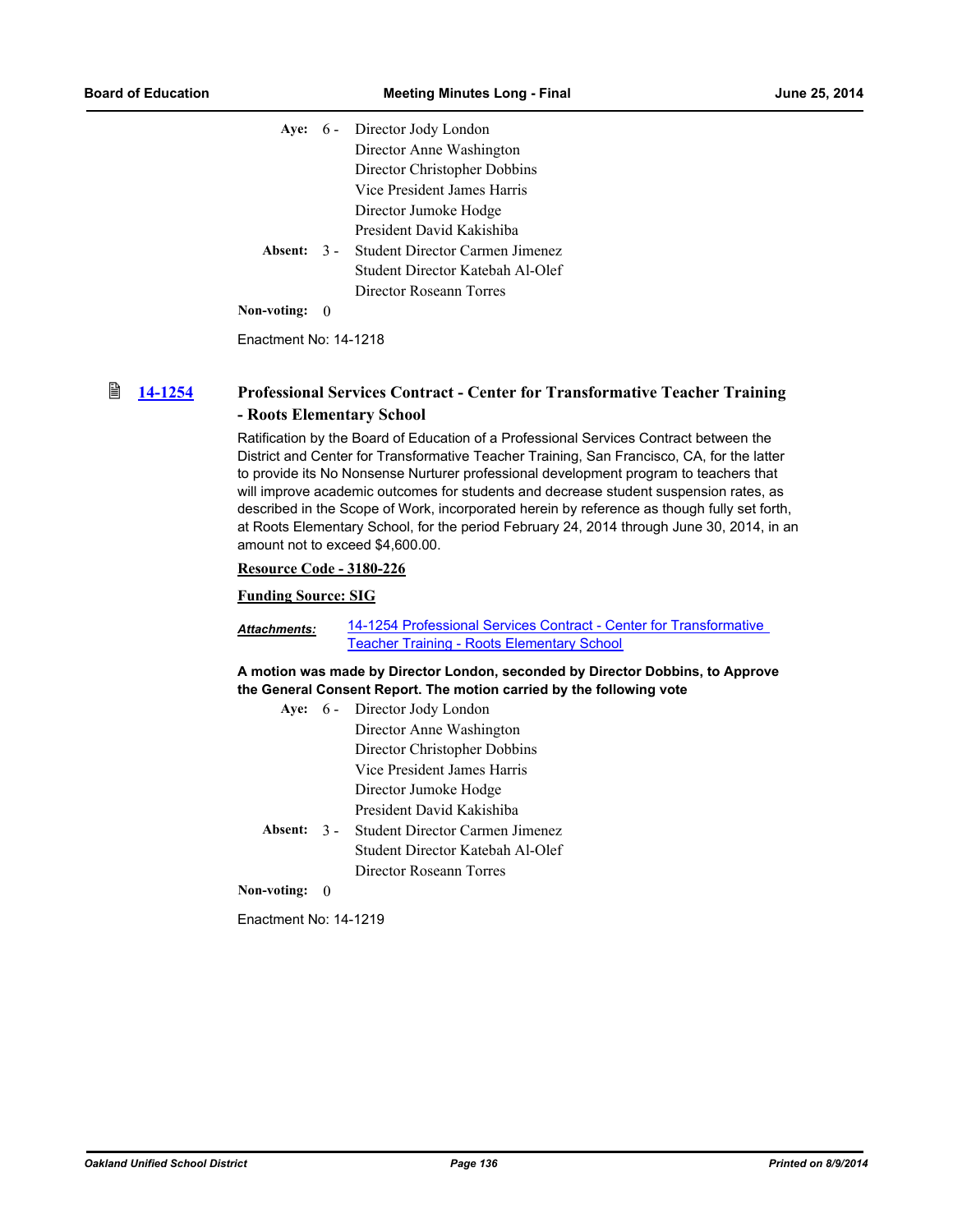#### 昏 **[14-1257](http://ousd.legistar.com/gateway.aspx?m=l&id=/matter.aspx?key=32945) Professional Services Contract - Museum of Children's Art - Brookfield Elementary School**

Approval by the Board of Education of a Professional Services Contract between the District and Museum of Children's Arts, Oakland, CA, for the latter to provide its School-Age residencies, wherein students will gain fundamental visual art skills, in alignment with state standards; build socio-emotional skills that provide the foundation of a healthy and successful learning environment and school engagement including creative and critical thinking, constructive communication, self-esteem and the ability to collaborate, all of the foregoing achieved as described in the Scope of Work, incorporated herein by reference as though fully set forth, at Brookfield Elementary School, for the period March 3, 2014 through June 16, 2014, in an amount not to exceed \$16,740.00.

#### **Resource Code - 3010-193**

**Funding Source: Title 1 Core Waiver**

```
14-1257 Professional Services Contract - Museum of Children's Art - 
                 Brookfield Elementary School
Attachments:
```
## **A motion was made by Director London, seconded by Director Dobbins, to Approve the General Consent Report. The motion carried by the following vote**

|             |          | Aye: 6 - Director Jody London                      |
|-------------|----------|----------------------------------------------------|
|             |          | Director Anne Washington                           |
|             |          | Director Christopher Dobbins                       |
|             |          | Vice President James Harris                        |
|             |          | Director Jumoke Hodge                              |
|             |          | President David Kakishiba                          |
|             |          | <b>Absent:</b> 3 - Student Director Carmen Jimenez |
|             |          | Student Director Katebah Al-Olef                   |
|             |          | Director Roseann Torres                            |
| Non-voting: | $\theta$ |                                                    |

Enactment No: 14-1220

## **[14-1271](http://ousd.legistar.com/gateway.aspx?m=l&id=/matter.aspx?key=32959) Professional Services Contract - Bonnie Allen - Kaiser Elementary School**

Ratification by the Board of Education of Amendment No. 1, Professional Services Contract between District and Bonnie Allen, for the latter to serve as Visual Arts Consultant, to assist classroom teachers in the delivery of the full curriculum for elementary students, as described in the Scope of Work, at Kaiser Elementary School, in an additional amount not to exceed \$2000.00, increasing the Contract not to exceed amount from \$14,600.00 to \$16,600.00, for the period September 13, 2013 through June 13, 2014.

**Resource Code - 0000-171**

**Funding Source: General Purpose-Unrestricted**

[14-1271 - Professional Services Contract - Bonnie Allen - Kaiser](http://ousd.legistar.com/gateway.aspx?M=F&ID=76703.pdf)  Elementary School *Attachments:*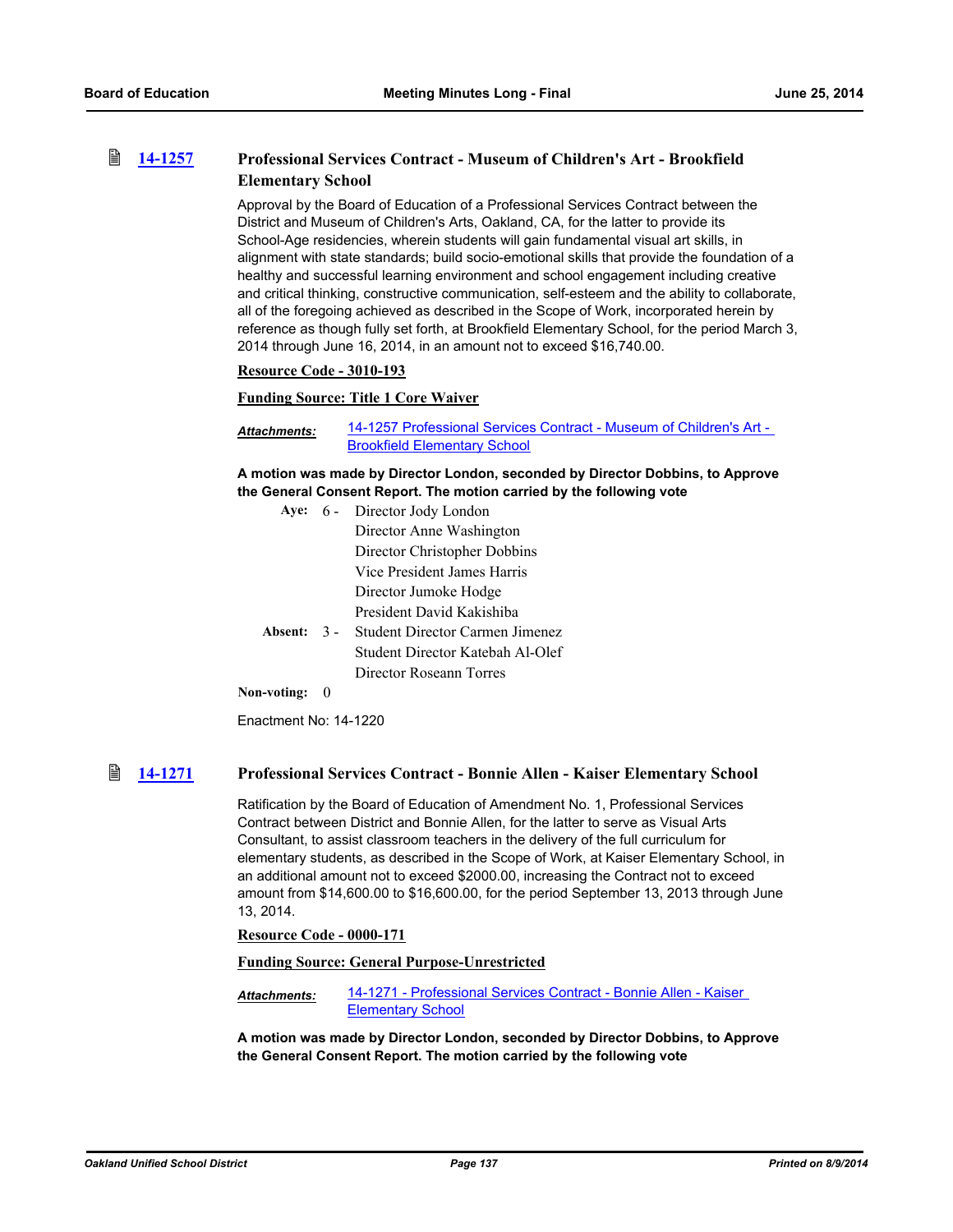|             | Aye: 6 - Director Jody London                      |
|-------------|----------------------------------------------------|
|             | Director Anne Washington                           |
|             | Director Christopher Dobbins                       |
|             | Vice President James Harris                        |
|             | Director Jumoke Hodge                              |
|             | President David Kakishiba                          |
|             | <b>Absent:</b> 3 - Student Director Carmen Jimenez |
|             | Student Director Katebah Al-Olef                   |
|             | Director Roseann Torres                            |
| Non-voting: |                                                    |

眥

# **[14-1275](http://ousd.legistar.com/gateway.aspx?m=l&id=/matter.aspx?key=32963) Amendment No. 1, - Professional Services Contract - Kara deKernian Sequoia Elementary School**

Ratification by the Board of Education Amendment No. 1, Professional Services Contract between District and Kara deKernian, for the latter to provide an additional 125 hours of reading intervention consultation services and Below Basic students in Grades to and three, as described in the Scope of Work, Incorporated herein by reference as though fully set forth, at Sequoia Elementary School, for the period of January 16, 2014 through June 13, 2014, in an additional amount not to exceed \$5000.00, increasing the Contract not to exceed amount from \$18,280.00 to \$23,280.00. All other terms and conditions of the Contract remain in full force and effect.

#### **Resource Code - 3010-151**

#### **Funding Source: Title One**

[14-1275 Amendment No. 1 - Professional Services Contract - Kara](http://ousd.legistar.com/gateway.aspx?M=F&ID=76705.pdf)  deKernian Sequoia Elementary School *Attachments:*

**A motion was made by Director London, seconded by Director Dobbins, to Approve the General Consent Report. The motion carried by the following vote**

|             |            | Aye: 6 - Director Jody London    |
|-------------|------------|----------------------------------|
|             |            | Director Anne Washington         |
|             |            | Director Christopher Dobbins     |
|             |            | Vice President James Harris      |
|             |            | Director Jumoke Hodge            |
|             |            | President David Kakishiba        |
| Absent:     | $\sim$ 3 – | Student Director Carmen Jimenez  |
|             |            | Student Director Katebah Al-Olef |
|             |            | Director Roseann Torres          |
| Non-voting: |            |                                  |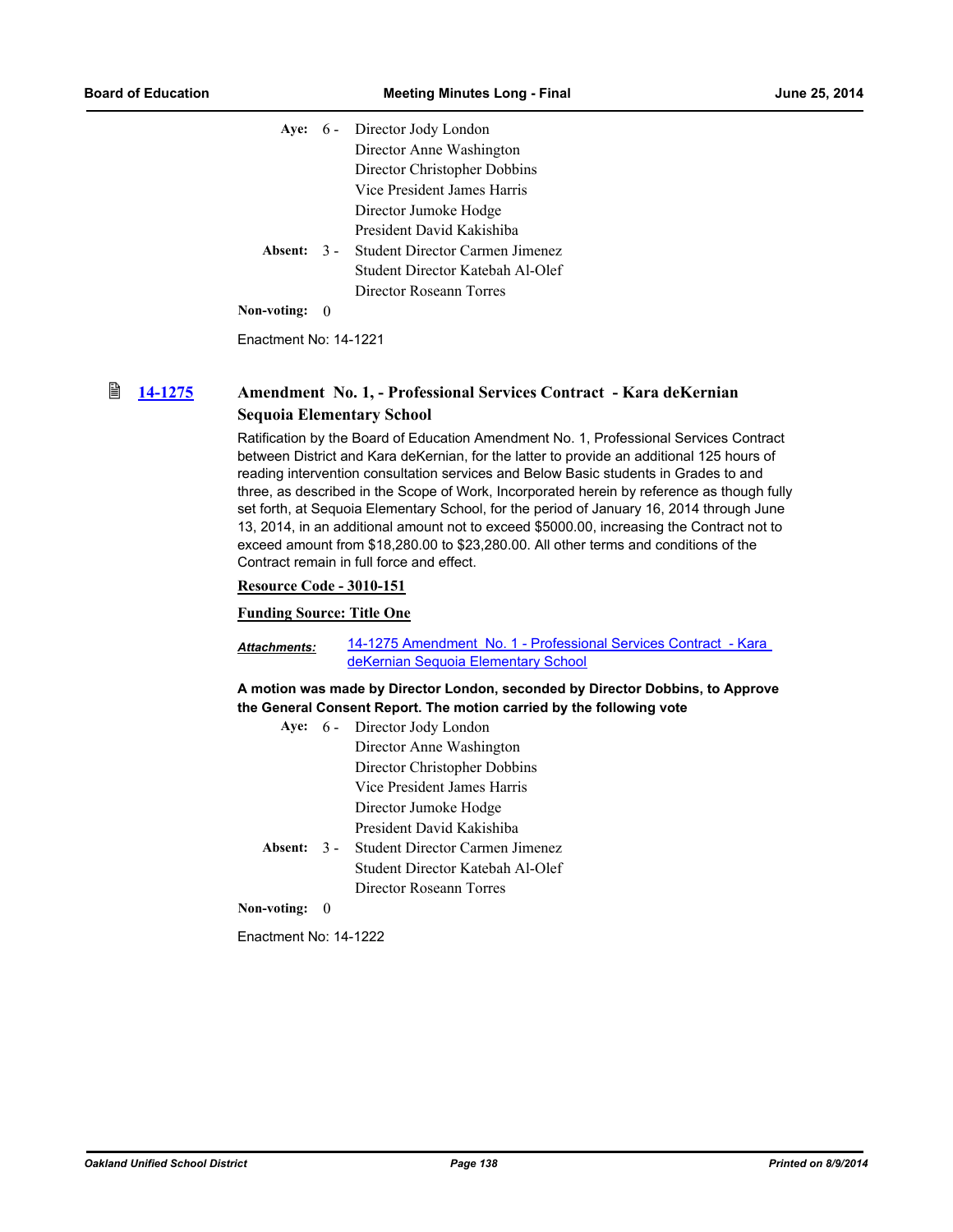#### 昏 **[14-1365](http://ousd.legistar.com/gateway.aspx?m=l&id=/matter.aspx?key=33045) Accounts Payable Warrants - Fiscal Year 2013-14 - As of May 31, 2014**

Ratification by the Board of Education of Accounts Payable Warrants - i.e., Accounts Payable Consolidated Check Registar Numbers 50319493 through 50392155, inclusive - Fiscal Year 2013-2014, in the cumulative amount of \$30,173,890.76, from May 1, 2014 through May 31, 2014, as reflected in Exhibit 1.

[14-1365 Accounts Payable Warrants - Fiscal Year 2013-14 - As of](http://ousd.legistar.com/gateway.aspx?M=F&ID=76706.pdf)  May 31, 2014 *Attachments:*

**A motion was made by Director London, seconded by Director Dobbins, to Approve the General Consent Report. The motion carried by the following vote**

|               | Aye: 6 - Director Jody London          |
|---------------|----------------------------------------|
|               | Director Anne Washington               |
|               | Director Christopher Dobbins           |
|               | Vice President James Harris            |
|               | Director Jumoke Hodge                  |
|               | President David Kakishiba              |
| Absent: $3 -$ | <b>Student Director Carmen Jimenez</b> |
|               | Student Director Katebah Al-Olef       |
|               | Director Roseann Torres                |
|               |                                        |

**Non-voting:** 0

Enactment No: 14-1223

閶 **[14-1369](http://ousd.legistar.com/gateway.aspx?m=l&id=/matter.aspx?key=33049) Payroll Warrants - Fiscal Year 2013-14 - May 1, 2014 through May 31, 2014**

> Ratification by the Board of Education of Payroll Warrants - i.e., Payroll Consolidated Check Register Numbers 10288131 through 10294802, inclusive - Fiscal Year 2013 - 14, in the cumulative amount of \$14,795,363.25, from May 1, 2014 through May 31, 2014, as reflected in Exhibit 1.

[14-1369 Payroll Warrants - Fiscal Year 2013-14 - May 1, 2014](http://ousd.legistar.com/gateway.aspx?M=F&ID=76707.pdf)  through May 31, 2014 *Attachments:*

**A motion was made by Director London, seconded by Director Dobbins, to Approve the General Consent Report. The motion carried by the following vote**

Aye: 6 - Director Jody London Director Anne Washington Director Christopher Dobbins Vice President James Harris Director Jumoke Hodge President David Kakishiba Absent: 3 - Student Director Carmen Jimenez Student Director Katebah Al-Olef Director Roseann Torres

**Non-voting:** 0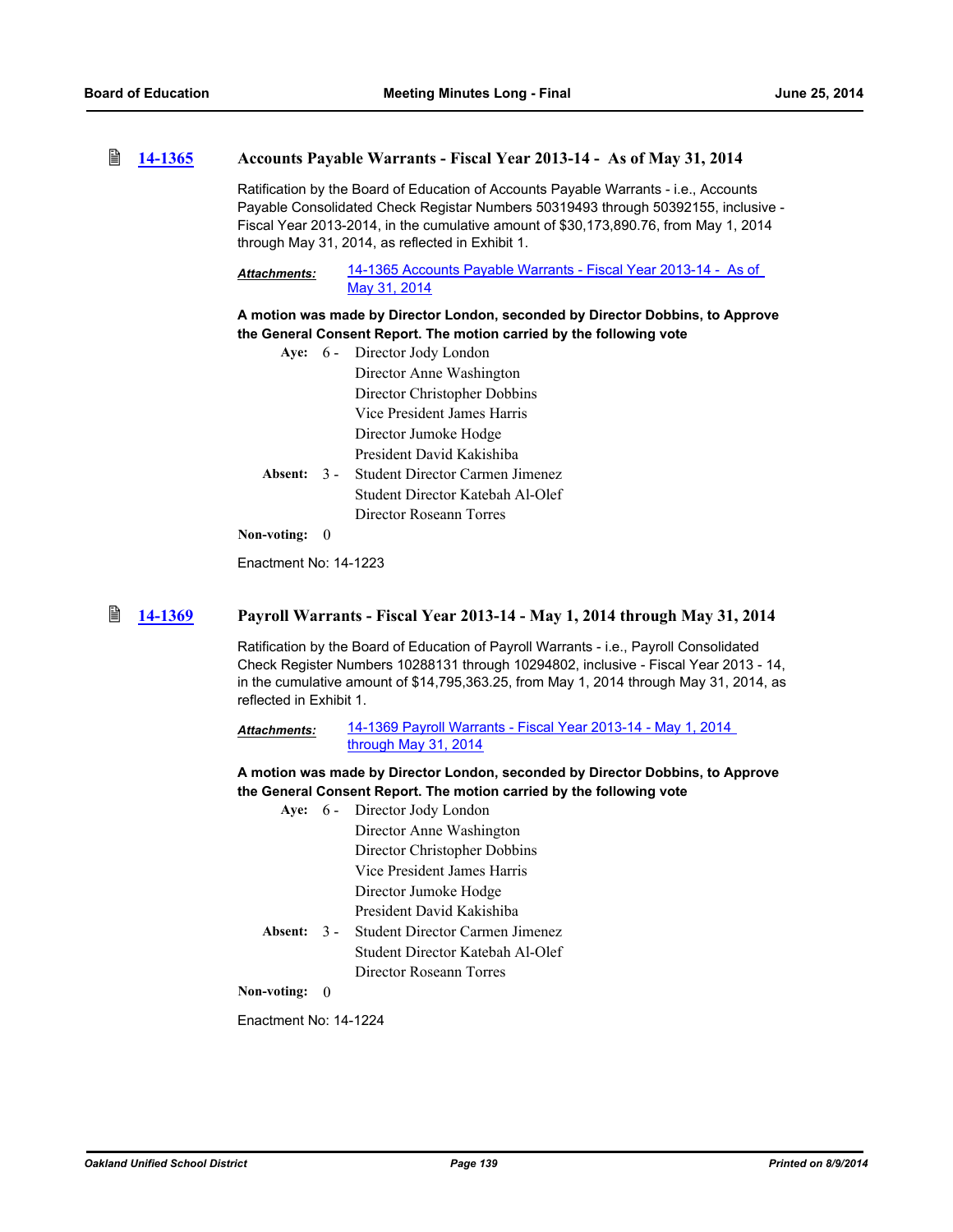#### 閶 **[14-1211](http://ousd.legistar.com/gateway.aspx?m=l&id=/matter.aspx?key=32899) Classification Creation - Physical Therapist - Assigned School Site**

Approval by the Board of Education of Resolution No. 1314-1132 - Creation Physical Therapist Classification, Assigned School Site(s). Create Position Title/FTE Physical Therapist, Assigned School Site (TBD- FTE) Salary Schedule/Range Salary Schedule: WTCL Range 64: \$79,039.67 - \$105,920.16 12 months, 261 days, 7.5 hours or duty days and hours as assigned

[14-1211 Classification Creation - Physical Therapist - Assigned](http://ousd.legistar.com/gateway.aspx?M=F&ID=76708.pdf)  School Site *Attachments:*

## **A motion was made by Director London, seconded by Director Dobbins, to Approve the General Consent Report. The motion carried by the following vote**

|                    |     | Aye: 6 - Director Jody London    |
|--------------------|-----|----------------------------------|
|                    |     | Director Anne Washington         |
|                    |     | Director Christopher Dobbins     |
|                    |     | Vice President James Harris      |
|                    |     | Director Jumoke Hodge            |
|                    |     | President David Kakishiba        |
| <b>Absent:</b> 3 – |     | Student Director Carmen Jimenez  |
|                    |     | Student Director Katebah Al-Olef |
|                    |     | Director Roseann Torres          |
| Non-voting:        | - 0 |                                  |
|                    |     |                                  |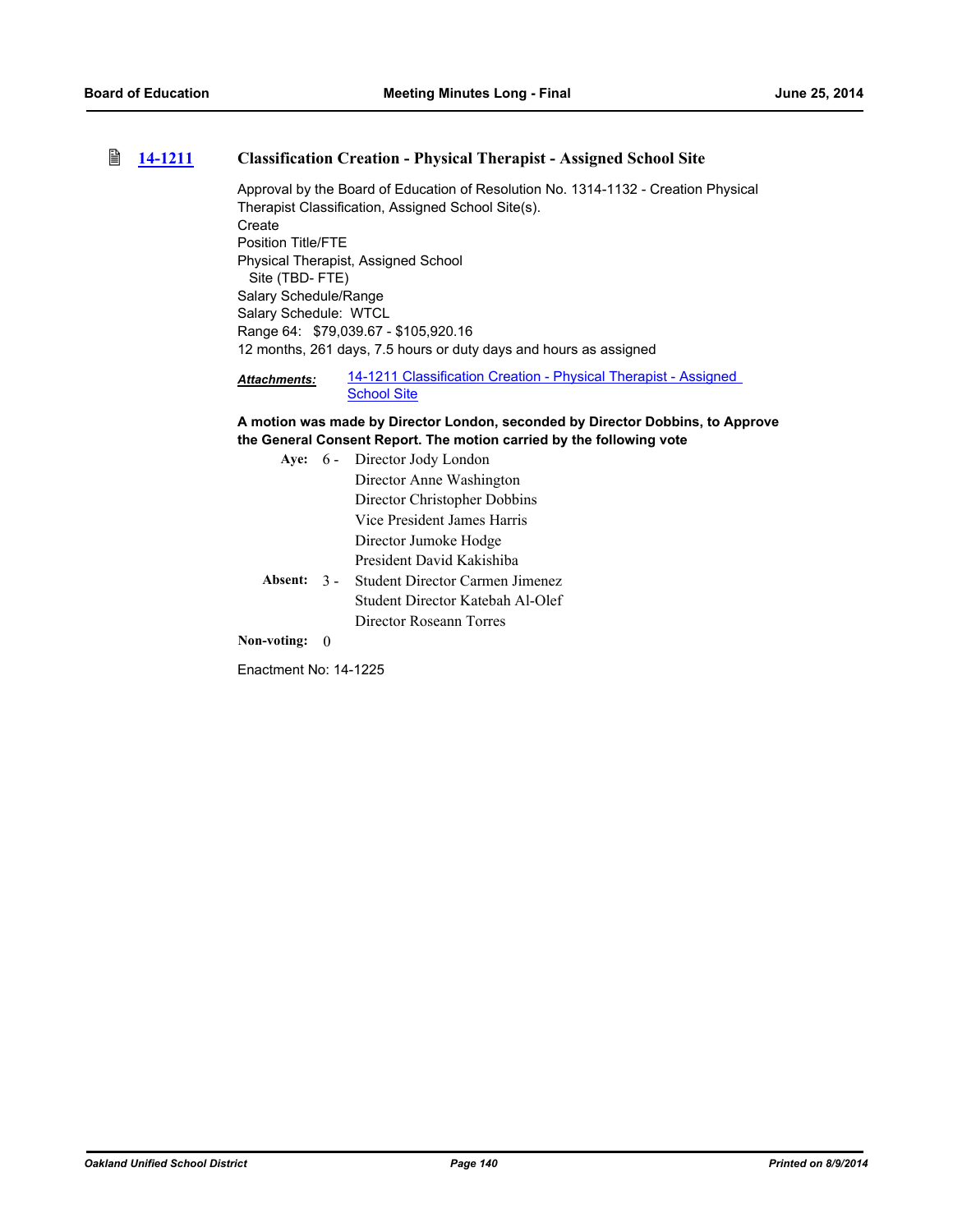### ₿ **[14-1212](http://ousd.legistar.com/gateway.aspx?m=l&id=/matter.aspx?key=32900) Position Creations/Revisions - Program Manager, High School Credit Recovery; Director, LCI; Coordinator, College & Career Pathways; and Coach, College & Career Pathways - Leadership, Curriculum & Instruction and High School Office Departments**

Approval by the Board of Education of Resolution No. 1314-1133- Creation of Program Manager, High School Credit Recovery; Director, LCI; Coordinator, College & Career Pathways; and Coach, College & Career Pathways- Leadership, Curriculum & Instruction and High School Office Departments. Leadership, Curriculum & Instruction/High School Office Create **Funding** Position Title/FTE General Purpose, Program Manager, High School Credit Recovery, 38% Resource 0000-937 LCI & High School Office (1.0 FTE) 62% Resource 0000-964 Salary Schedule/Range Salary Schedule: ADCL Range 14: \$68,947.61- \$87,996.12 12 months, 261 days, 7.5 hours

Leadership, Curriculum & Instruction Revise **Funding** Position Title/FTE Title II, Director, LCI, 4035-909 (1.0 FTE) Salary Schedule/Range Salary Schedule: CFAD Range 22: \$91,904.09 - \$117,287.81 12 months, 227 days, 7.5 hours (FT) or as assigned

Create **Funding** Position Title/FTE Linked Learning, Coordinator, College & Career Pathways, 2008 135-909 LCI (1.0 FTE) Salary Schedule/Range Salary Schedule: ADCL Range 16: \$76,031.35 - \$97,044.79 12 months, 261 days, 7.5 hours or days and hours as assigned

Create **Funding** Position Title/FTE Linked Learning, Coach, College & Career Pathways, 6135-909 LCI (1.0 FTE) Salary Schedule/Range Salary Schedule: ADCL Range 14: \$68,947.61- \$87,996.12 12 months, 261 days, 7.5 hours or days and hours as assigned

**Resource Code - 0000-937,964; 4035-909; 9135-909**

#### **Funding Source: General Purpose, Title II, and Connect Ed**

[14-1212 Position Creations/Revisions - Program Manager, High](http://ousd.legistar.com/gateway.aspx?M=F&ID=76709.pdf)  School Credit Recovery; Director, LCI; Coordinator, College & Career Pathways; and Coach, College & Career Pathways - Leadership, Curriculum & Instruction and High School Office **Departments** *Attachments:*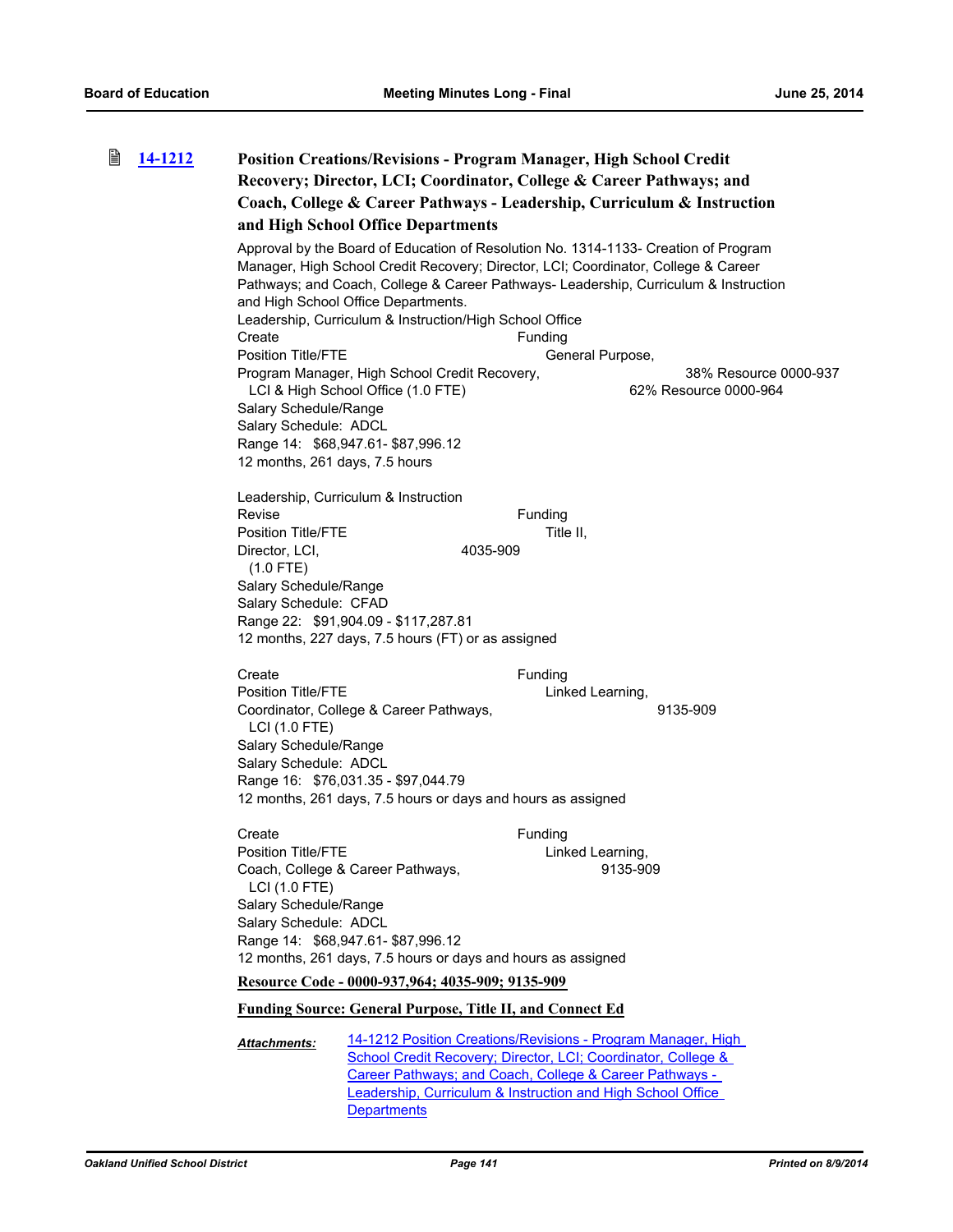## **A motion was made by Director London, seconded by Director Dobbins, to Approve the General Consent Report. The motion carried by the following vote**

|                    | Aye: 6 - Director Jody London          |
|--------------------|----------------------------------------|
|                    | Director Anne Washington               |
|                    | Director Christopher Dobbins           |
|                    | Vice President James Harris            |
|                    | Director Jumoke Hodge                  |
|                    | President David Kakishiba              |
| <b>Absent:</b> 3 - | <b>Student Director Carmen Jimenez</b> |
|                    | Student Director Katebah Al-Olef       |
|                    | Director Roseann Torres                |
|                    |                                        |

**Non-voting:** 0

Enactment No: 14-1226

#### **[14-1231](http://ousd.legistar.com/gateway.aspx?m=l&id=/matter.aspx?key=32919) Layoffs/Additions/Net of Nutrition Services' Classified Positions** 閶

Approval by the Board of Education of Resolution No. 1314-1142 - Layoffs/Additions/Net of Classified Positions for Fiscal Year 2014-2015.

[14-1231 Layoffs/Additions/Net of Nutrition Services' Classified](http://ousd.legistar.com/gateway.aspx?M=F&ID=76732.pdf)  **Positions** *Attachments:*

## **A motion was made by Director London, seconded by Director Dobbins, to Approve the General Consent Report. The motion carried by the following vote**

|               | Aye: 6 - Director Jody London          |
|---------------|----------------------------------------|
|               | Director Anne Washington               |
|               | Director Christopher Dobbins           |
|               | Vice President James Harris            |
|               | Director Jumoke Hodge                  |
|               | President David Kakishiba              |
| Absent: $3 -$ | <b>Student Director Carmen Jimenez</b> |
|               | Student Director Katebah Al-Olef       |
|               | Director Roseann Torres                |

**Non-voting:** 0

Enactment No: 14-1227

# **[14-1238](http://ousd.legistar.com/gateway.aspx?m=l&id=/matter.aspx?key=32926) Rescission of Temporary Hiring Freeze – Classified Represented Employee Positions**

Approval by the Board of Education of Resolution No. 1314-1143, Rescinding of Hiring Freeze - Classified Represented Positions-School Sites and Central Office Departments.

[14-1238 Rescission of Temporary Hiring Freeze – Classified](http://ousd.legistar.com/gateway.aspx?M=F&ID=76710.pdf)  Represented Employee Positions *Attachments:*

### **A motion was made by Director London, seconded by Director Dobbins, to Approve the General Consent Report. The motion carried by the following vote**

Aye: 6 - Director Jody London Director Anne Washington Director Christopher Dobbins Vice President James Harris Director Jumoke Hodge President David Kakishiba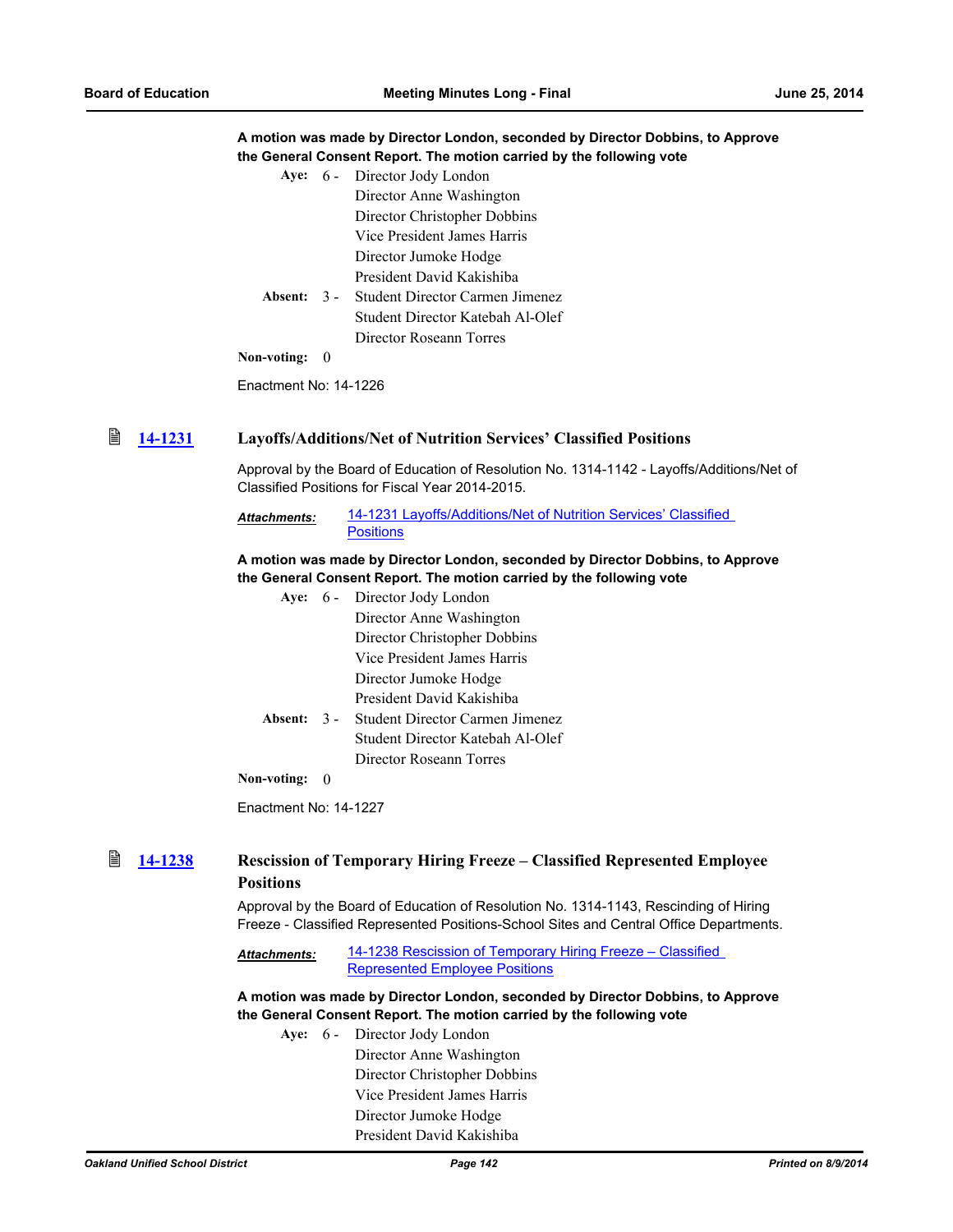|  | <b>Absent:</b> 3 - Student Director Carmen Jimenez |
|--|----------------------------------------------------|
|  | Student Director Katebah Al-Olef                   |
|  | Director Roseann Torres                            |

**Non-voting:** 0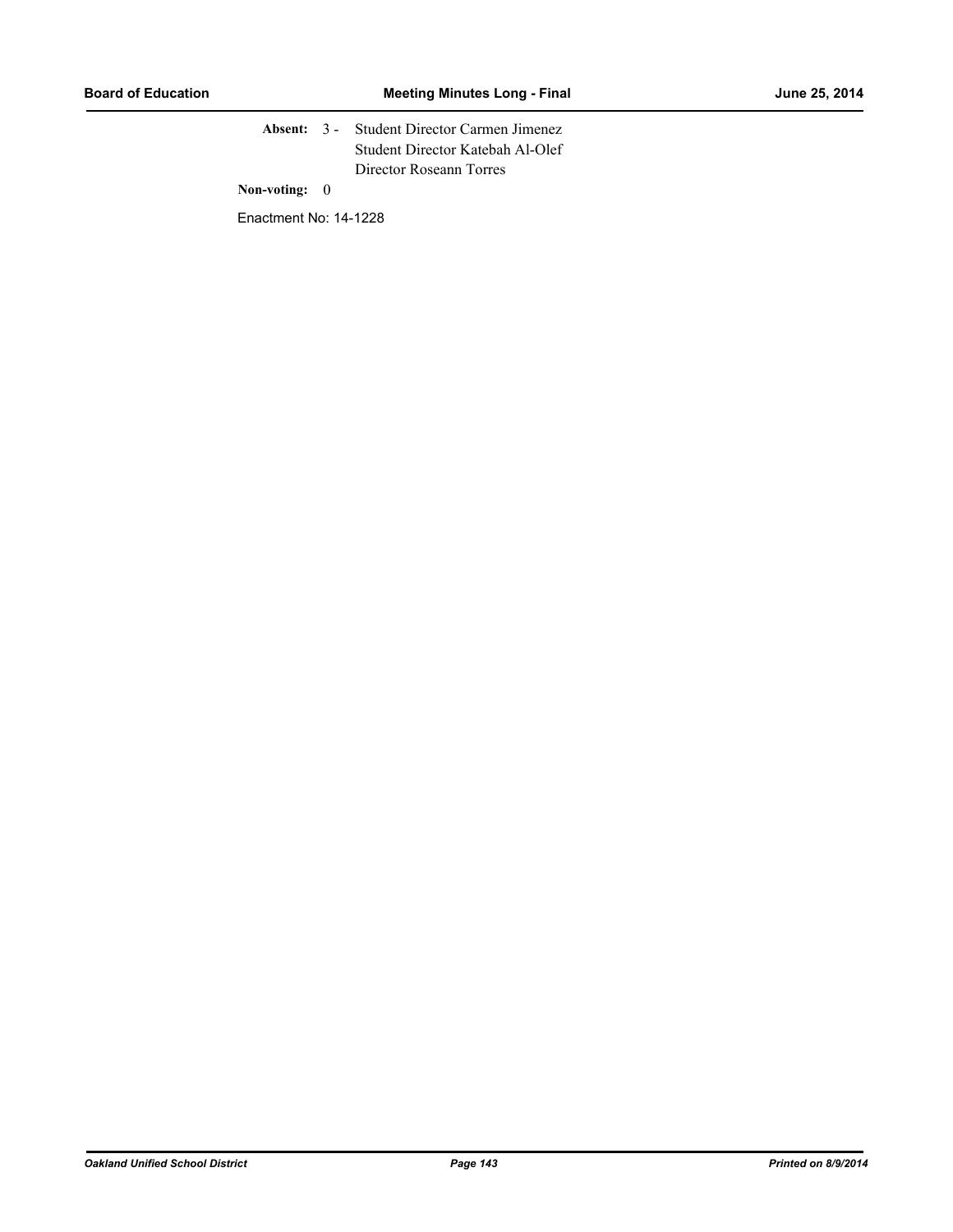### ₿ **[14-1266](http://ousd.legistar.com/gateway.aspx?m=l&id=/matter.aspx?key=32954) Positions Creation - Aide Technician, 504 Itinerant - Health Services, Liaison, Clinic, Licensed Vocational Nurse - Health Services, Manager, Community Parternships - Family, School and Community Partneships Department**

Approval by the Board of Education of Resolution No. 1314-1134 - Creation of Aide Technician, 504 Itinerant-Health Services; Liaison, Clinic; Licensed Vocational Nurse-Health Services; Manager, Community Partnerships- Family, Schools and Community Partnerships Department. Family, Schools & Community Partnerships Create **Funding** Position Title/FTE The Tier 3 TIIG. Aide Technician, 504 Itinerant, 1988 1991 1992-968 Health Services, FSCP (1.0 FTE) Salary Schedule/Range Salary Schedule: AFSCME Range Aide Technician: 10-month: \$24,956.60 - \$30,349.69 12-month: \$32,245.90 - \$39,214.21 10 months, 202 days, 7.5 hours 12 months, 261 days, 7.5 hours or duty days and hours as assigned

Create Funding Position Title/FTE Donations, Liaison, Clinic, 9011-968 FSCP (1.0 FTE) Salary Schedule/Range Salary Schedule: WTCL Range 49: \$50,707.53 - \$68,064.72 12 months, 261 days, 7.5 hours or duty days and hours as assigned

Create Funding Position Title/FTE The Tier 3 TIIG. Licensed Vocational Nurse, 0522-968 Health Services, FSCP (1.0 FTE) Salary Schedule/Range Salary Schedule: AFSCME Range LVN: \$32,649.08 - \$39,697.43 10 months, 207 days, 7.5 hours or duty days and hours as assigned

FSCP (1.0 FTE)

Create **Funding** Position Title/FTE **Kaiser Health & Wellness,** Manager, Community Partnerships, 19225-922

Salary Schedule/Range Salary Schedule: ACDL Range 14: \$68,947.61 - \$87,996.12 12 months, 261 days, 7.5 hours or duty days and hours as assigned

**Resource Code - 0522-968, 9011-968, 9225-922**

## **Funding Source: Tier 3 TIIG, Donations, and Kaiser Health & Wellness**

[14-1266 Positions Creation - Aide Technician, 504 Itinerant - Health](http://ousd.legistar.com/gateway.aspx?M=F&ID=76711.pdf)  Services, Liaison, Clinic, Licensed Vocational Nurse - Health Services, Manager, Community Parternships - Family, School and Community Partneships Department *Attachments:*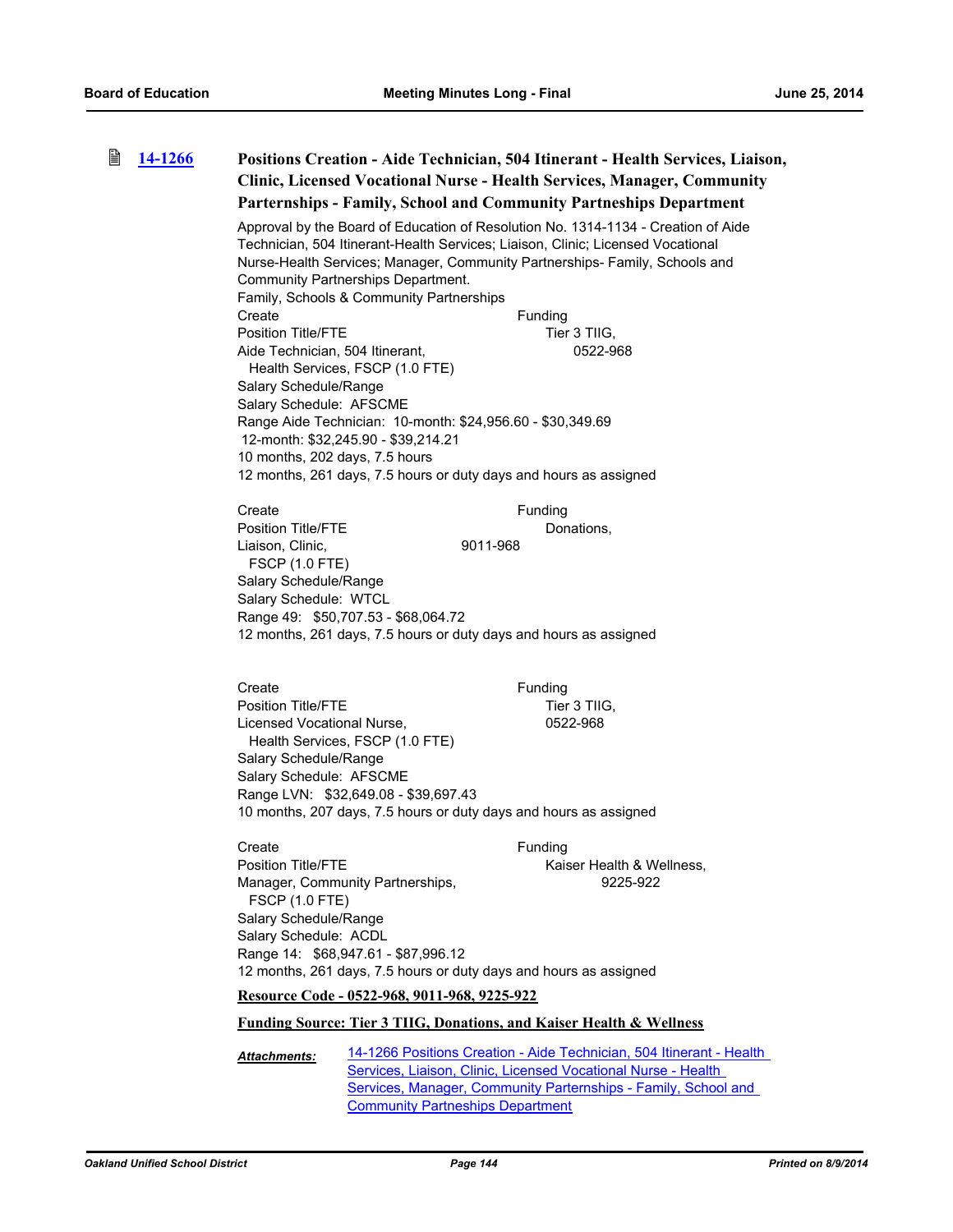# **A motion was made by Director London, seconded by Director Dobbins, to Approve the General Consent Report. The motion carried by the following vote**

Aye: 6 - Director Jody London Director Anne Washington Director Christopher Dobbins Vice President James Harris Director Jumoke Hodge President David Kakishiba **Absent:** Student Director Carmen Jimenez Student Director Katebah Al-Olef Director Roseann Torres Absent:  $3 -$ 

**Non-voting:** 0

Enactment No: 14-1229

## 窅

# **[14-1270](http://ousd.legistar.com/gateway.aspx?m=l&id=/matter.aspx?key=32958) Positions Creation - Director, Technology, and Manager, Site Technology**

Approval by the Board of Education of Resolution No. 1314-1135-for the Creation of Director, Technology, and Revision of Manager, Site Technology-Technology Services Department. Technology Services Create **Funding** Position Title/FTE General Purpose, Director, Technology, 0000-986 Technology Services (1.0 FTE) Salary Schedule/Range Salary Schedule: CFCA Range 21: \$87,536.23 - \$111,725.55 12 months, 261 days, 7.5 hours or duty days and hours as assigned

Revise **Funding** Position Title/FTE General Purpose, Manager, Site Technology, 0000-986 Technology Services (1.0 FTE) Salary Schedule/Range Salary Schedule: ADCL Range 14: \$68,947.61 - \$87,996.12 12 months, 261 days, 7.5 hours or duty days and hours as assigned

**Resource Code - 0000-986**

# **Funding Source: General Purpose**

[14-1270 Positions Creation - Director, Technology, and Manager,](http://ousd.legistar.com/gateway.aspx?M=F&ID=76712.pdf)  **Site Technology** *Attachments:*

**A motion was made by Director London, seconded by Director Dobbins, to Approve the General Consent Report. The motion carried by the following vote**

Aye: 6 - Director Jody London Director Anne Washington Director Christopher Dobbins Vice President James Harris Director Jumoke Hodge President David Kakishiba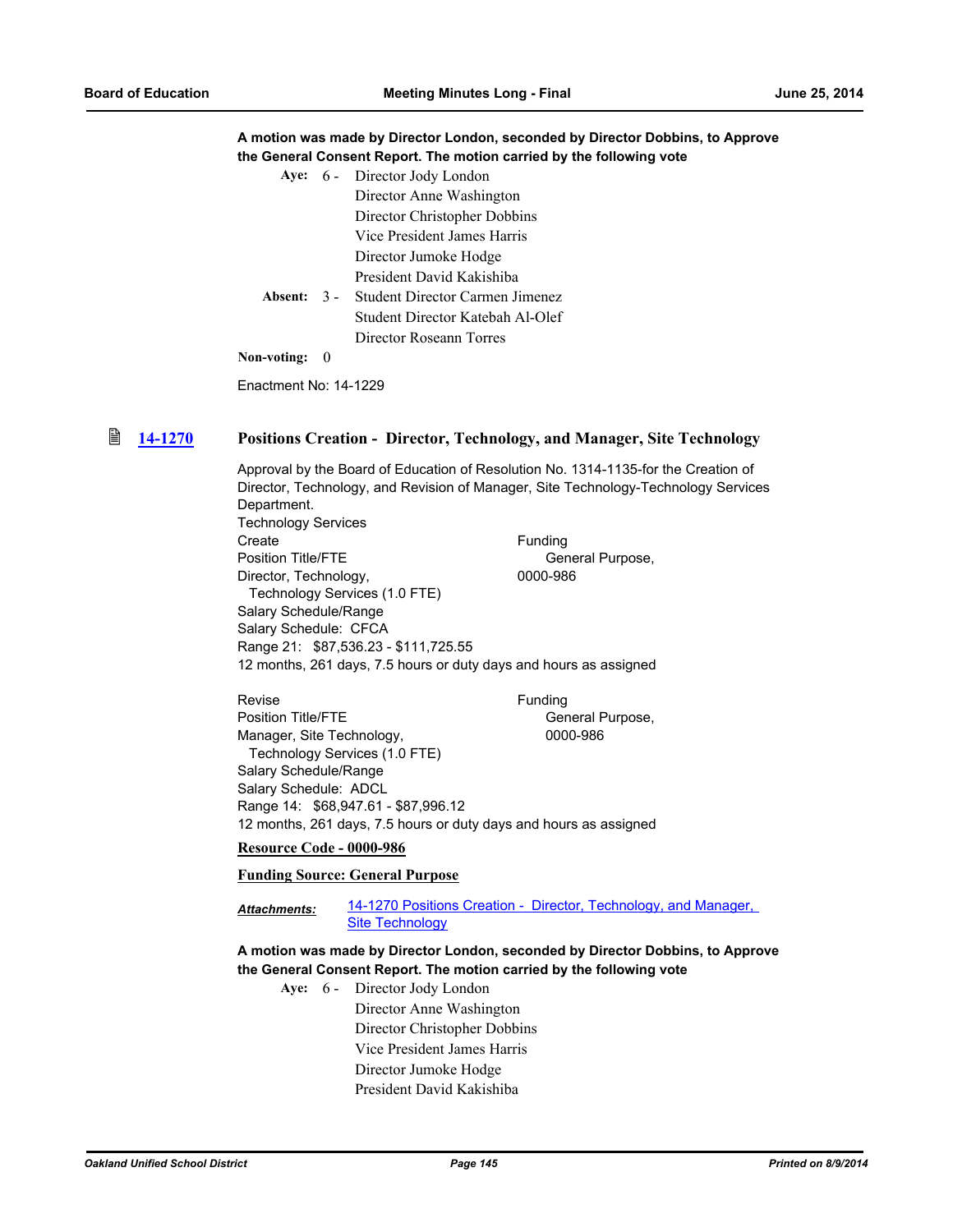**Absent:** Student Director Carmen Jimenez Student Director Katebah Al-Olef Director Roseann Torres Absent:  $3 -$ 

**Non-voting:** 0

Enactment No: 14-1230

## **[14-1273](http://ousd.legistar.com/gateway.aspx?m=l&id=/matter.aspx?key=32961) Position Creation - District Registrar - High School Office**

Approval by the Board of Education of Resolution No. 1314-1136- Creation of District Registrar - High School Office. High School Network Office Create **Funding** Position Title/FTE General Purpose, District Registrar, 0000-964 High School Network Office (1.0 FTE) Salary Schedule/Range Salary Schedule: WTCL Range 47: \$87,536.23 - \$111,725.55 12 months, 261 days, 7.5 hours (FT) or as assigned

## **Resource Code - 0000-964**

## **Funding Source: General Purpose**

*Attachments:* [14-1273 Position Creation - District Registrar - High School Office](http://ousd.legistar.com/gateway.aspx?M=F&ID=76729.pdf)

# **A motion was made by Director London, seconded by Director Dobbins, to Approve the General Consent Report. The motion carried by the following vote**

Aye: 6 - Director Jody London Director Anne Washington Director Christopher Dobbins Vice President James Harris Director Jumoke Hodge President David Kakishiba **Student Director Carmen Jimenez** Student Director Katebah Al-Olef Director Roseann Torres Absent:  $3 -$ 

**Non-voting:** 0

Enactment No: 14-1231

## **[14-1099](http://ousd.legistar.com/gateway.aspx?m=l&id=/matter.aspx?key=32799) 2014-2015 CSSSP - Emerson Elementary School**

Approval by the Board of Education of the Community Schools Strategic Site Plan for Emerson Elementary School for 2014 - 2015.

**Resource Code - 3010-950**

**Funding Source: Title I Part A**

*Attachments:* [14-1099 2014-2015 CSSSP - Emerson Elementary School](http://ousd.legistar.com/gateway.aspx?M=F&ID=76615.pdf)

**A motion was made by Director London, seconded by Director Dobbins, to Approve the General Consent Report. The motion carried by the following vote**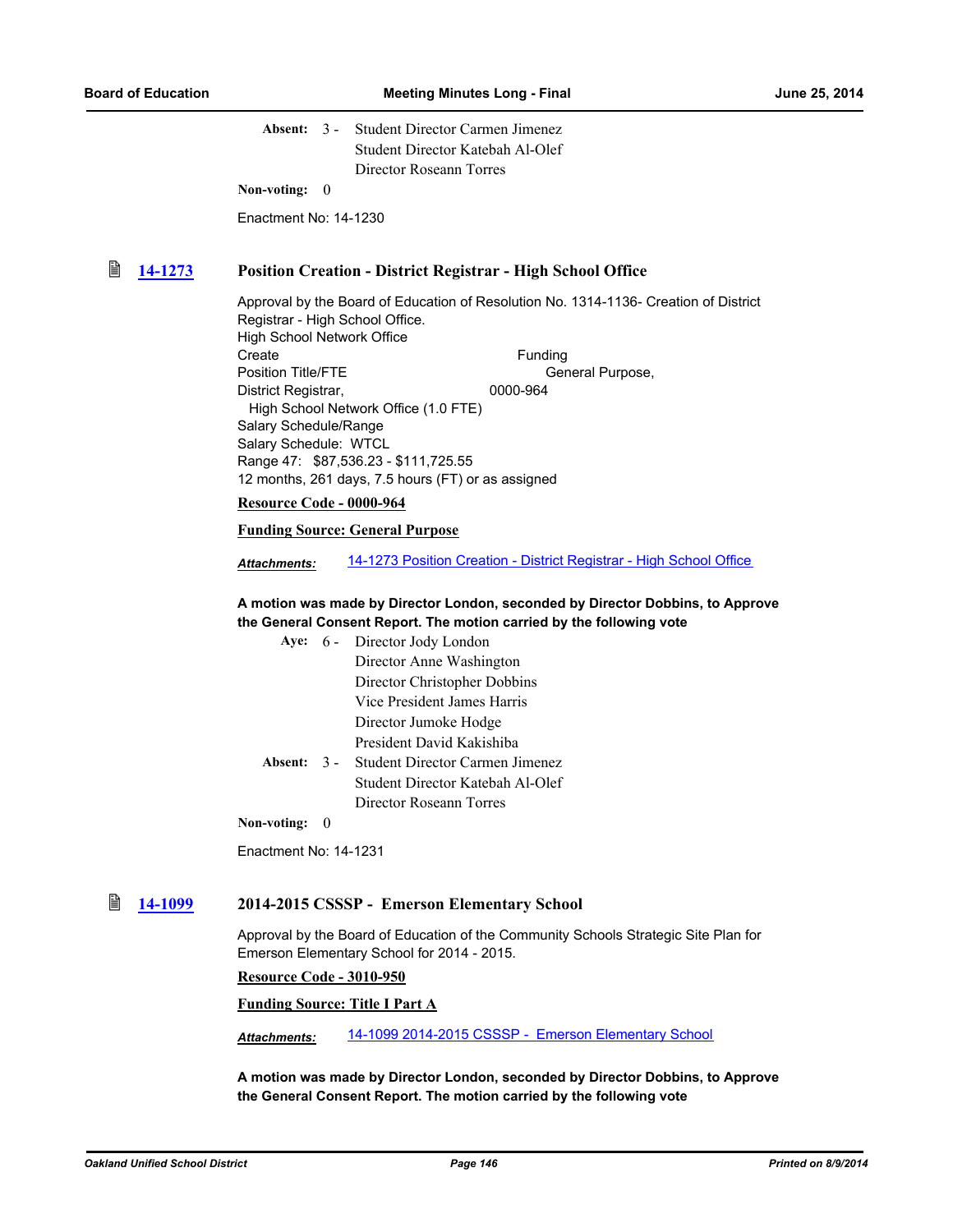|         |                                                    |  | Aye: 6 - Director Jody London                                                                                                           |  |
|---------|----------------------------------------------------|--|-----------------------------------------------------------------------------------------------------------------------------------------|--|
|         |                                                    |  | Director Anne Washington                                                                                                                |  |
|         |                                                    |  | Director Christopher Dobbins                                                                                                            |  |
|         |                                                    |  | Vice President James Harris                                                                                                             |  |
|         |                                                    |  | Director Jumoke Hodge                                                                                                                   |  |
|         |                                                    |  | President David Kakishiba                                                                                                               |  |
|         |                                                    |  | <b>Absent:</b> 3 - Student Director Carmen Jimenez                                                                                      |  |
|         |                                                    |  | Student Director Katebah Al-Olef                                                                                                        |  |
|         |                                                    |  | Director Roseann Torres                                                                                                                 |  |
|         | Non-voting: $0$                                    |  |                                                                                                                                         |  |
|         | Enactment No: 14-1232                              |  |                                                                                                                                         |  |
| 14-1100 | 2014-2015 CSSSP - Joaquin Miller Elementary School |  |                                                                                                                                         |  |
|         |                                                    |  | Approval by the Board of Education of the Community Schools Strategic Site Plan for<br>Joaquin Miller Elementary School for 2014 -2015. |  |

*Attachments:* [14-1100 2014-2015 CSSSP - Joaquin Miller Elementary School](http://ousd.legistar.com/gateway.aspx?M=F&ID=76633.pdf)

**A motion was made by Director London, seconded by Director Dobbins, to Approve the General Consent Report. The motion carried by the following vote**

Aye: 6 - Director Jody London Director Anne Washington Director Christopher Dobbins Vice President James Harris Director Jumoke Hodge President David Kakishiba Absent: 3 - Student Director Carmen Jimenez Student Director Katebah Al-Olef Director Roseann Torres

**Non-voting:** 0

Enactment No: 14-1233

#### 誾 **[14-1101](http://ousd.legistar.com/gateway.aspx?m=l&id=/matter.aspx?key=32801) 2014-2015 CSSSP - Place @ Prescott Elementary School**

Approval by the Board of Education of the Community Schools Strategic Site Plan for Place @ Prescott Elementary School for 2014 -2015.

**Resource Code - 3010-950**

**Funding Source: Title I Part A**

*Attachments:* [14-1101 2014-2015 CSSSP - Place @ Prescott Elementary School](http://ousd.legistar.com/gateway.aspx?M=F&ID=76649.pdf)

# **A motion was made by Director London, seconded by Director Dobbins, to Approve the General Consent Report. The motion carried by the following vote**

Aye: 6 - Director Jody London Director Anne Washington Director Christopher Dobbins Vice President James Harris Director Jumoke Hodge President David Kakishiba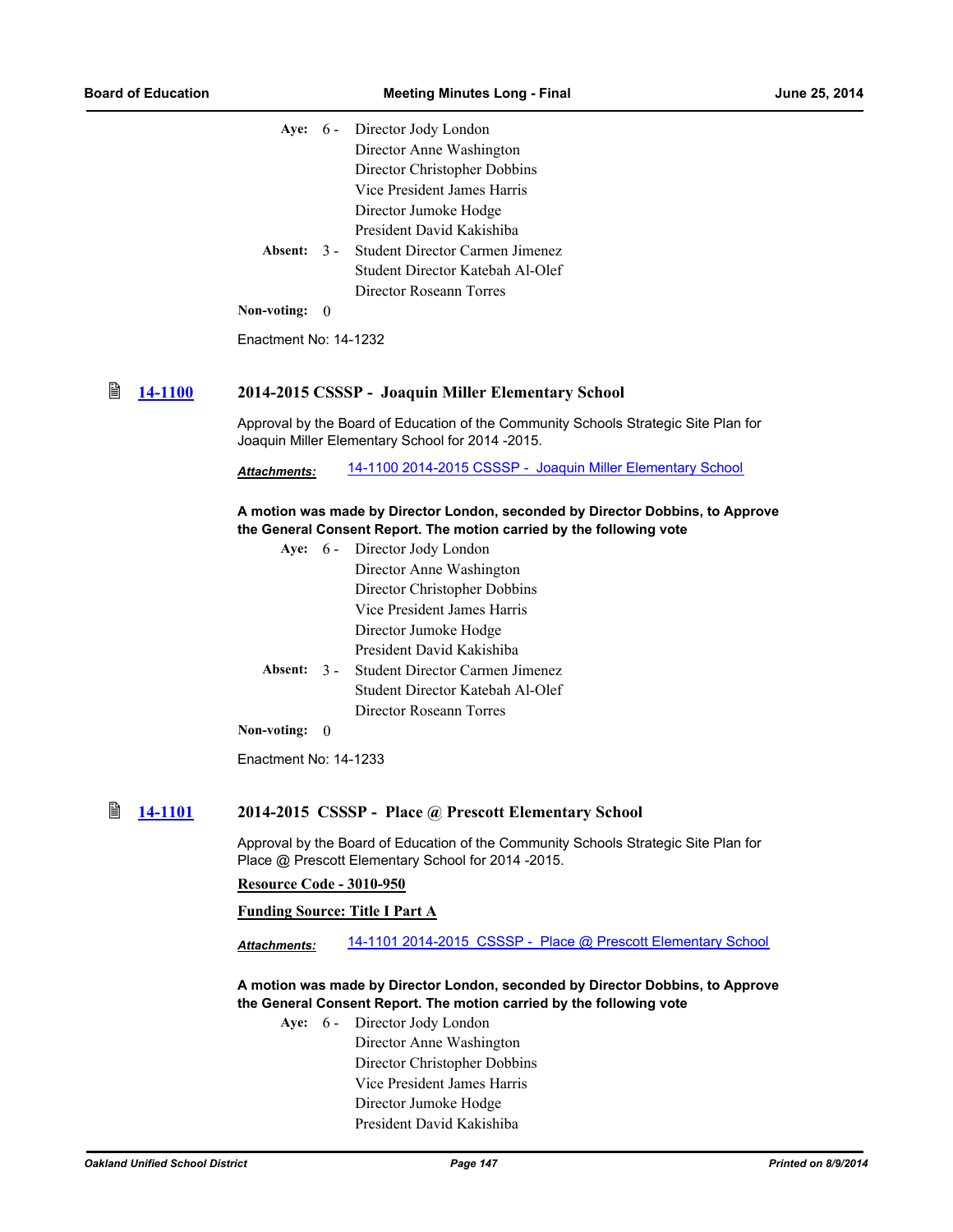|  | <b>Absent:</b> 3 - Student Director Carmen Jimenez |
|--|----------------------------------------------------|
|  | Student Director Katebah Al-Olef                   |
|  | Director Roseann Torres                            |

**Non-voting:** 0

Enactment No: 14-1234

#### 誾 **[14-1103](http://ousd.legistar.com/gateway.aspx?m=l&id=/matter.aspx?key=32803) 2014-2015 CSSSP - Emilio Zapata Street Academy**

Approval by the Board of Education of the Community Schools Strategic Site Plan for Emilio Zapata Street Academy.

### **Resource Code - 3010-950**

**Funding Source: Title I Part A**

*Attachments:* [14-1103 2014-2015 CSSSP - Emilio Zapata Street Academy](http://ousd.legistar.com/gateway.aspx?M=F&ID=76691.pdf)

# **A motion was made by Director London, seconded by Director Dobbins, to Approve the General Consent Report. The motion carried by the following vote**

|             | Aye: 6 - Director Jody London       |
|-------------|-------------------------------------|
|             | Director Anne Washington            |
|             | Director Christopher Dobbins        |
|             | Vice President James Harris         |
|             | Director Jumoke Hodge               |
|             | President David Kakishiba           |
| Absent:     | 3 - Student Director Carmen Jimenez |
|             | Student Director Katebah Al-Olef    |
|             | Director Roseann Torres             |
| Non-voting: |                                     |
|             |                                     |

Enactment No: 14-1235

#### 窅 **[14-1105](http://ousd.legistar.com/gateway.aspx?m=l&id=/matter.aspx?key=32805) 2014-2015 CSSSP - Glenview Elementary School**

Approval by the Board of Education of the Community Schools Strategic Site Plan for Glenview Elementary School for 2014 - 2015.

## **Resource Code - 3010-950**

**Funding Source: Title I Part A**

*Attachments:* [14-1105 2014-2015 CSSSP - Glenview Elementary School](http://ousd.legistar.com/gateway.aspx?M=F&ID=76624.pdf)

## **A motion was made by Director London, seconded by Director Dobbins, to Approve the General Consent Report. The motion carried by the following vote**

Aye: 6 - Director Jody London Director Anne Washington Director Christopher Dobbins Vice President James Harris Director Jumoke Hodge President David Kakishiba **Absent:** Student Director Carmen Jimenez Student Director Katebah Al-Olef Director Roseann Torres Absent:  $3 -$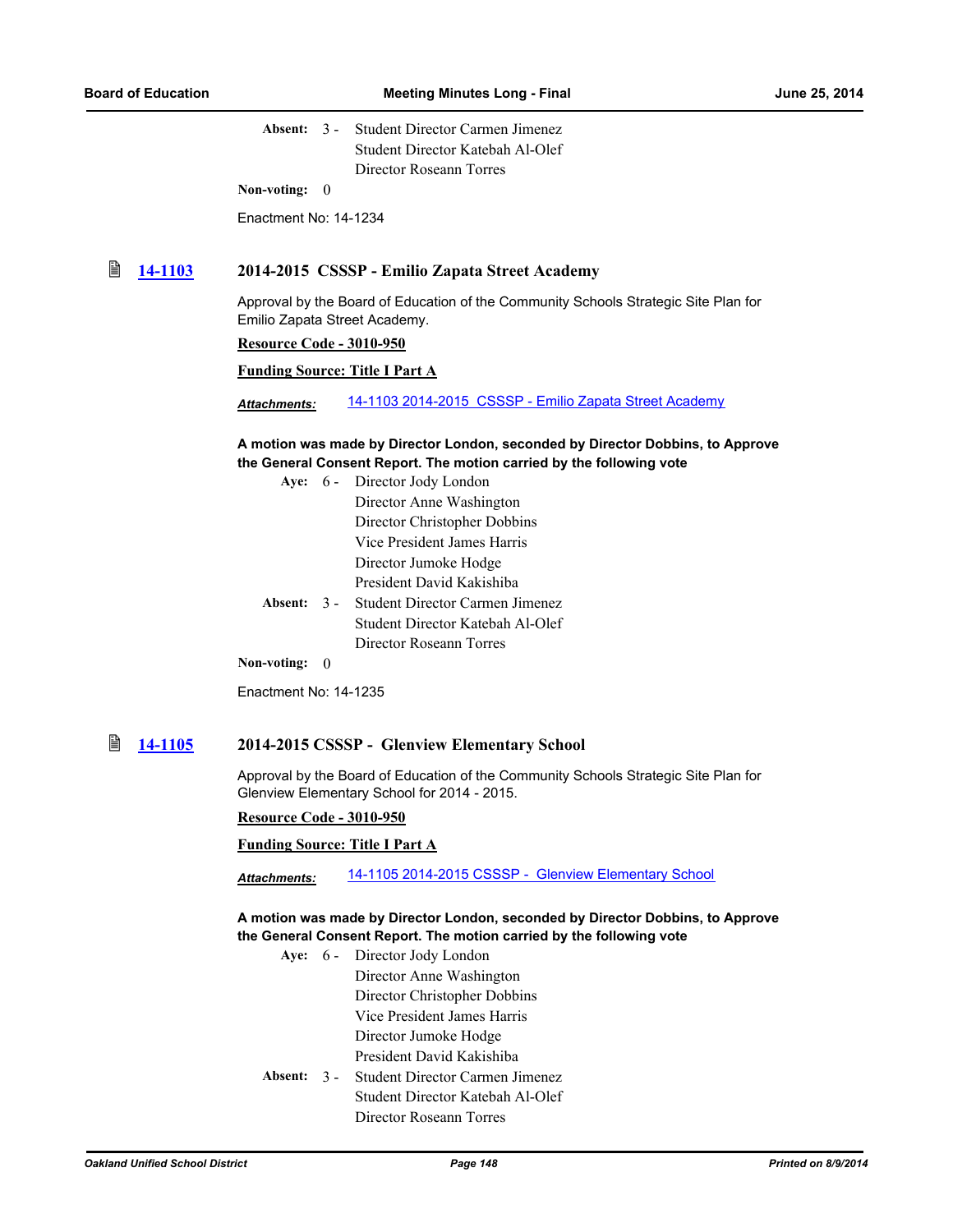**Non-voting:** 0

Enactment No: 14-1236

#### 眥 **[14-1107](http://ousd.legistar.com/gateway.aspx?m=l&id=/matter.aspx?key=32807) 2014-2015 CSSSP - Alliance Academy**

Approval by the Board of Education of the Community Schools Strategic Site Plan for Alliance Academy for 2014 - 2015.

**Resource Code - 3010-950**

### **Funding Source: Title I Part A, SIG (School Improvement Grant)**

*Attachments:* [14-1107 2014-2015 CSSSP - Alliance Academy](http://ousd.legistar.com/gateway.aspx?M=F&ID=76659.pdf)

**A motion was made by Director London, seconded by Director Dobbins, to Approve the General Consent Report. The motion carried by the following vote**

Aye: 6 - Director Jody London Director Anne Washington Director Christopher Dobbins Vice President James Harris Director Jumoke Hodge President David Kakishiba **Absent:** Student Director Carmen Jimenez Student Director Katebah Al-Olef Director Roseann Torres Absent:  $3 -$ 

**Non-voting:** 0

Enactment No: 14-1237

#### B. **[14-1108](http://ousd.legistar.com/gateway.aspx?m=l&id=/matter.aspx?key=32808) 2014-2015 CSSSP - Esperanza Elementary School**

Approval by the Board of Education of the Community Schools Strategic Site Plan for Esperanza Elementary School for 2014 -2015.

### **Resource Code - 3010-950**

**Funding Source: Title I Part A**

*Attachments:* [14-1108 2014-2015 CSSSP - Esperanza Elementary School](http://ousd.legistar.com/gateway.aspx?M=F&ID=76617.pdf)

# **A motion was made by Director London, seconded by Director Dobbins, to Approve the General Consent Report. The motion carried by the following vote**

Aye: 6 - Director Jody London Director Anne Washington Director Christopher Dobbins Vice President James Harris Director Jumoke Hodge President David Kakishiba Absent: 3 - Student Director Carmen Jimenez Student Director Katebah Al-Olef Director Roseann Torres

**Non-voting:** 0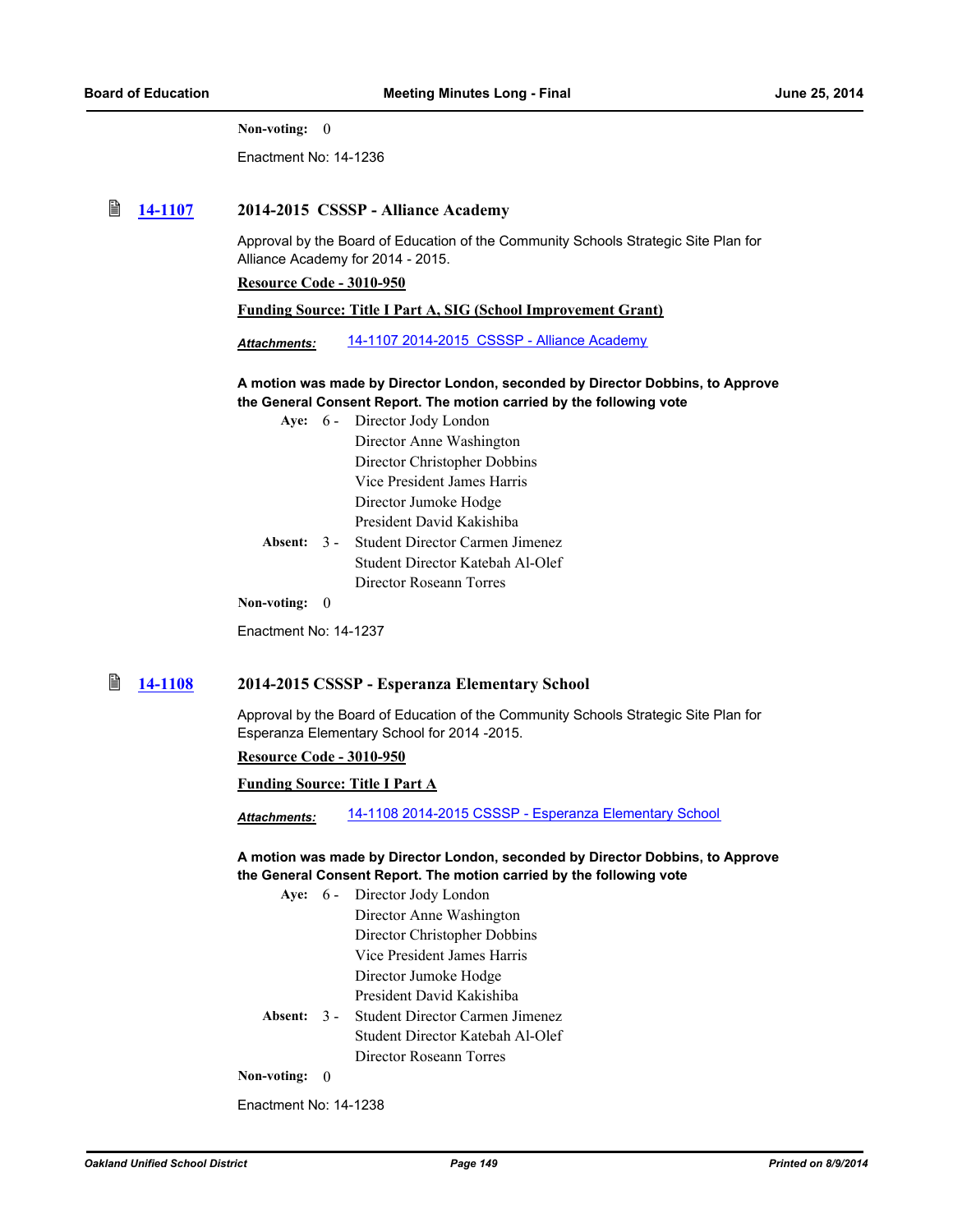#### 昏 **[14-1109](http://ousd.legistar.com/gateway.aspx?m=l&id=/matter.aspx?key=32809) 2014-2015 CSSSP - Howard Elementary School**

Approval by the Board of Education of the Community Schools Strategic Site Plan for Howard Elementary School for 2014 - 2015.

## **Resource Code - 3010-950**

**Funding Source: Title I Part A**

*Attachments:* [14-1109 2014-2015 CSSSP - Howard Elementary School](http://ousd.legistar.com/gateway.aspx?M=F&ID=76631.pdf)

**A motion was made by Director London, seconded by Director Dobbins, to Approve the General Consent Report. The motion carried by the following vote**

|                    | Aye: 6 - Director Jody London          |
|--------------------|----------------------------------------|
|                    | Director Anne Washington               |
|                    | Director Christopher Dobbins           |
|                    | Vice President James Harris            |
|                    | Director Jumoke Hodge                  |
|                    | President David Kakishiba              |
| <b>Absent:</b> 3 - | <b>Student Director Carmen Jimenez</b> |
|                    | Student Director Katebah Al-Olef       |
|                    | Director Roseann Torres                |
|                    |                                        |

**Non-voting:** 0

Enactment No: 14-1239

## **[14-1110](http://ousd.legistar.com/gateway.aspx?m=l&id=/matter.aspx?key=32810) 2014-2015 CSSSP - Fred T. Korematsu Discovery Academy**

Approval by the Board of Education of the Community Schools Strategic Site Plan for Fred T. Korematsu Discovery Academy for 2014 -2015.

### **Resource Code - 3010-950**

**Funding Source: Title I Part A**

[14-1110 2014-2015 CSSSP - Fred T. Korematsu Discovery](http://ousd.legistar.com/gateway.aspx?M=F&ID=76619.pdf)  Academy *Attachments:*

# **A motion was made by Director London, seconded by Director Dobbins, to Approve the General Consent Report. The motion carried by the following vote**

Aye: 6 - Director Jody London Director Anne Washington Director Christopher Dobbins Vice President James Harris Director Jumoke Hodge President David Kakishiba **Absent:** Student Director Carmen Jimenez Student Director Katebah Al-Olef Director Roseann Torres Absent:  $3 -$ **Non-voting:** 0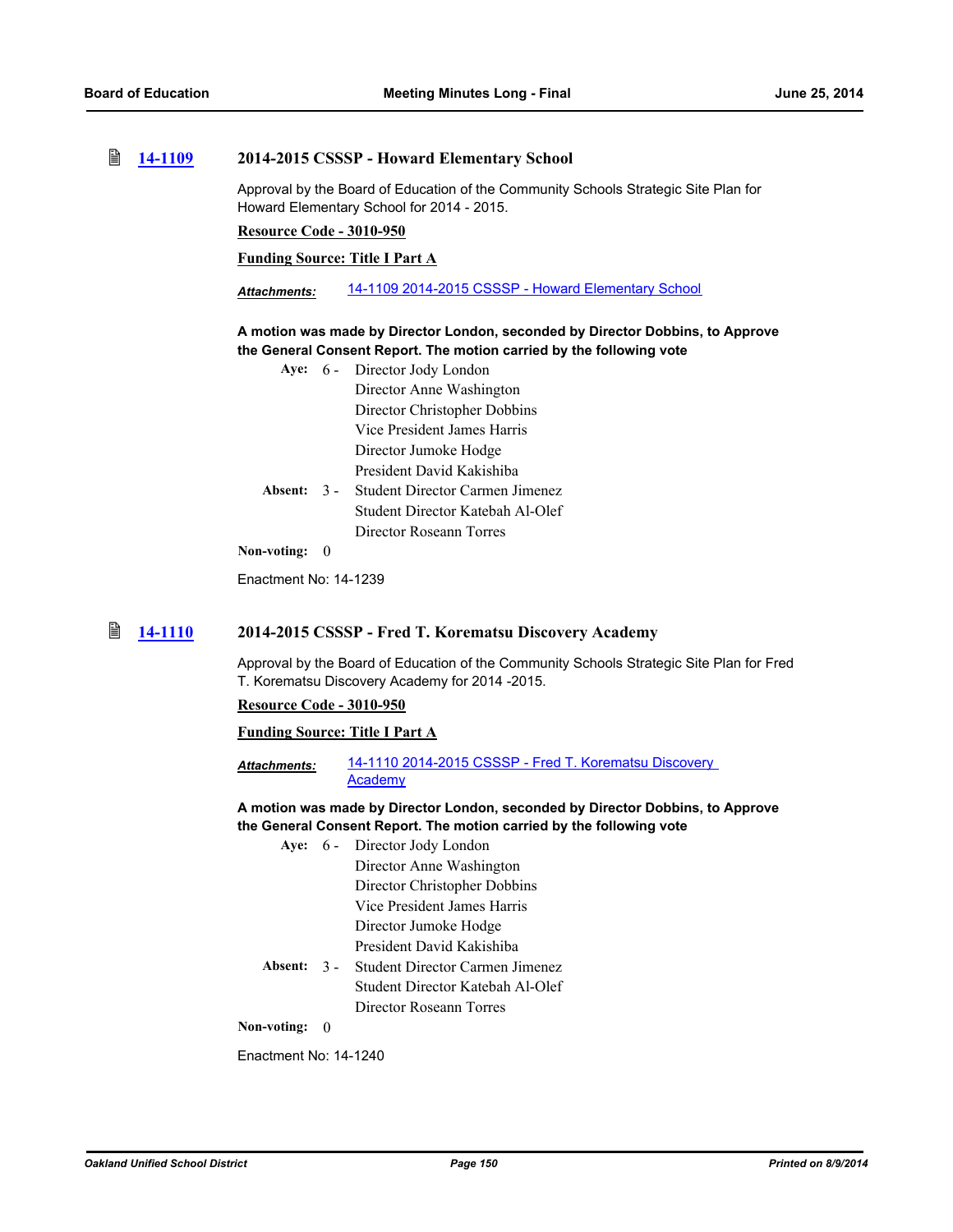#### B **[14-1111](http://ousd.legistar.com/gateway.aspx?m=l&id=/matter.aspx?key=32811) 2014-2015 CSSSP - Markham Elementary School**

Approval by the Board of Education of the Community Schools Strategic Site Plan for Markham Elementary School for 2014 - 2015.

# **Resource Code - 3010-950**

### **Funding Source: Title I Part A, Quality Education Improvement Act (QEIA)**

*Attachments:* [14-1111 2014-2015 CSSSP - Markham Elementary School](http://ousd.legistar.com/gateway.aspx?M=F&ID=76641.pdf)

## **A motion was made by Director London, seconded by Director Dobbins, to Approve the General Consent Report. The motion carried by the following vote**

|                    | Aye: 6 - Director Jody London          |
|--------------------|----------------------------------------|
|                    | Director Anne Washington               |
|                    | Director Christopher Dobbins           |
|                    | Vice President James Harris            |
|                    | Director Jumoke Hodge                  |
|                    | President David Kakishiba              |
| <b>Absent:</b> 3 - | <b>Student Director Carmen Jimenez</b> |
|                    | Student Director Katebah Al-Olef       |
|                    | Director Roseann Torres                |
|                    |                                        |

**Non-voting:** 0

Enactment No: 14-1241

## **[14-1325](http://ousd.legistar.com/gateway.aspx?m=l&id=/matter.aspx?key=33005) 2014-2015 CSSSP - Acorn Woodland Elementary School**

Approval by the Board of Education of the Community Schools Strategic Site Plan for Acorn Woodland Elementary School.

## **Resource Code - 3010-950**

### **Funding Source: Title I Part A, QEIA (Quality Education Improvement Act)**

*Attachments:* [14-1325 2014-2015 CSSSP - Acorn Woodland Elementary School](http://ousd.legistar.com/gateway.aspx?M=F&ID=76603.pdf)

## **A motion was made by Director London, seconded by Director Dobbins, to Approve the General Consent Report. The motion carried by the following vote**

Aye: 6 - Director Jody London Director Anne Washington Director Christopher Dobbins Vice President James Harris Director Jumoke Hodge President David Kakishiba Absent: 3 - Student Director Carmen Jimenez Student Director Katebah Al-Olef Director Roseann Torres

**Non-voting:** 0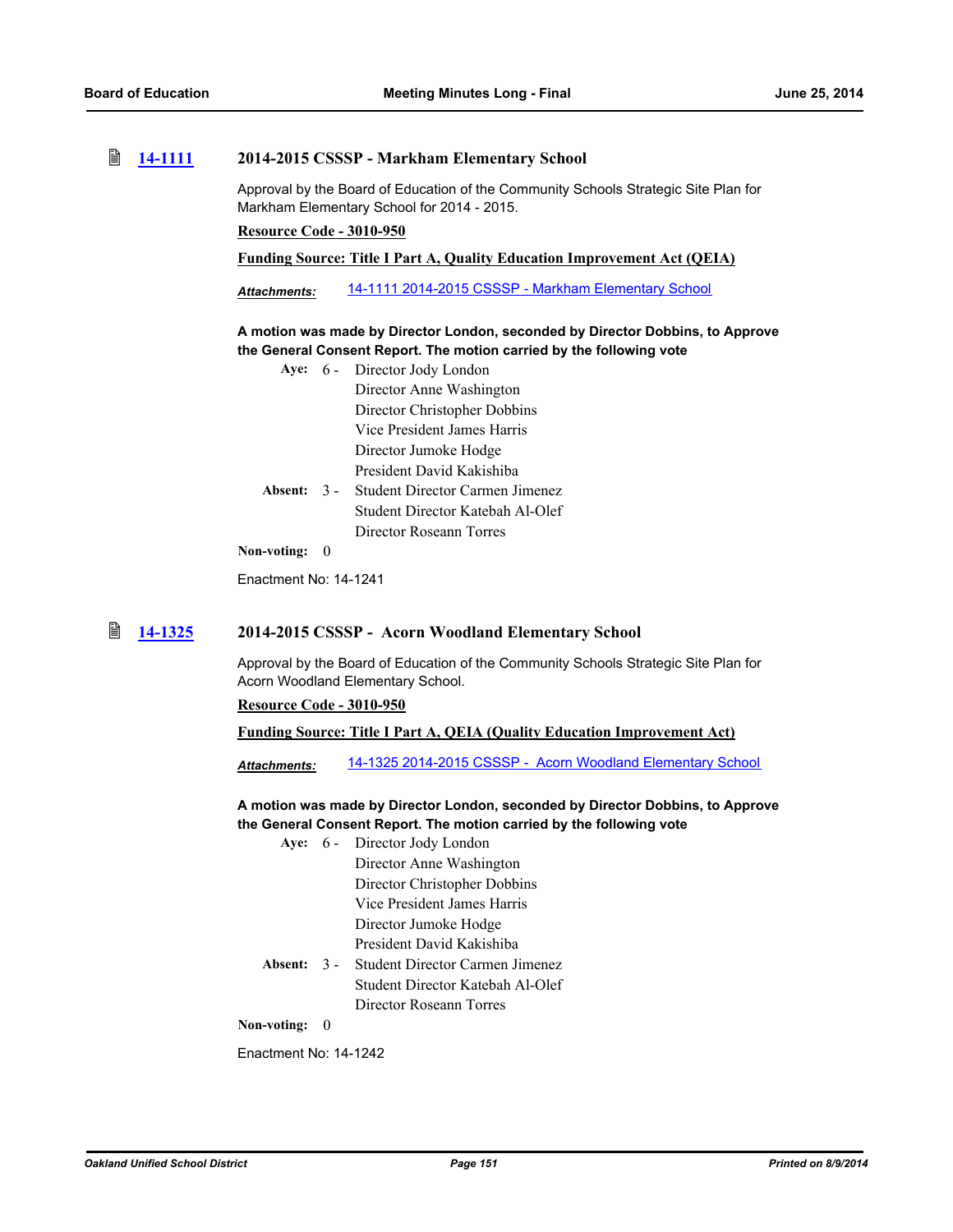#### 昏 **[14-1326](http://ousd.legistar.com/gateway.aspx?m=l&id=/matter.aspx?key=33006) 2014-2015 CSSSP - Allendale Elementary School**

Approval by the Board of Education of the Community Schools Strategic Site Plan for Allendale Elementary School.

**Resource Code - 3010-950**

**Funding Source: Title I Part A**

*Attachments:* [14-1326 2014-2015 CSSSP - Allendale Elementary School](http://ousd.legistar.com/gateway.aspx?M=F&ID=76604.pdf)

**A motion was made by Director London, seconded by Director Dobbins, to Approve the General Consent Report. The motion carried by the following vote**

|                    | Aye: 6 - Director Jody London          |
|--------------------|----------------------------------------|
|                    | Director Anne Washington               |
|                    | Director Christopher Dobbins           |
|                    | Vice President James Harris            |
|                    | Director Jumoke Hodge                  |
|                    | President David Kakishiba              |
| <b>Absent:</b> 3 - | <b>Student Director Carmen Jimenez</b> |
|                    | Student Director Katebah Al-Olef       |
|                    | Director Roseann Torres                |
|                    |                                        |

**Non-voting:** 0

Enactment No: 14-1243

# **[14-1327](http://ousd.legistar.com/gateway.aspx?m=l&id=/matter.aspx?key=33007) 2014-2015 CSSSP - Bella Vista Elementary School**

Approval by the Board of Education of the Community Schools Strategic Site Plan for Bella Vista Elementary School.

### **Resource Code - 3010-950**

**Funding Source: Title I Part A**

*Attachments:* [14-1327 2014-2015 CSSSP - Bella Vista Elementary School](http://ousd.legistar.com/gateway.aspx?M=F&ID=76605.pdf)

# **A motion was made by Director London, seconded by Director Dobbins, to Approve the General Consent Report. The motion carried by the following vote**

Aye: 6 - Director Jody London Director Anne Washington Director Christopher Dobbins Vice President James Harris Director Jumoke Hodge President David Kakishiba Absent: 3 - Student Director Carmen Jimenez Student Director Katebah Al-Olef Director Roseann Torres

**Non-voting:** 0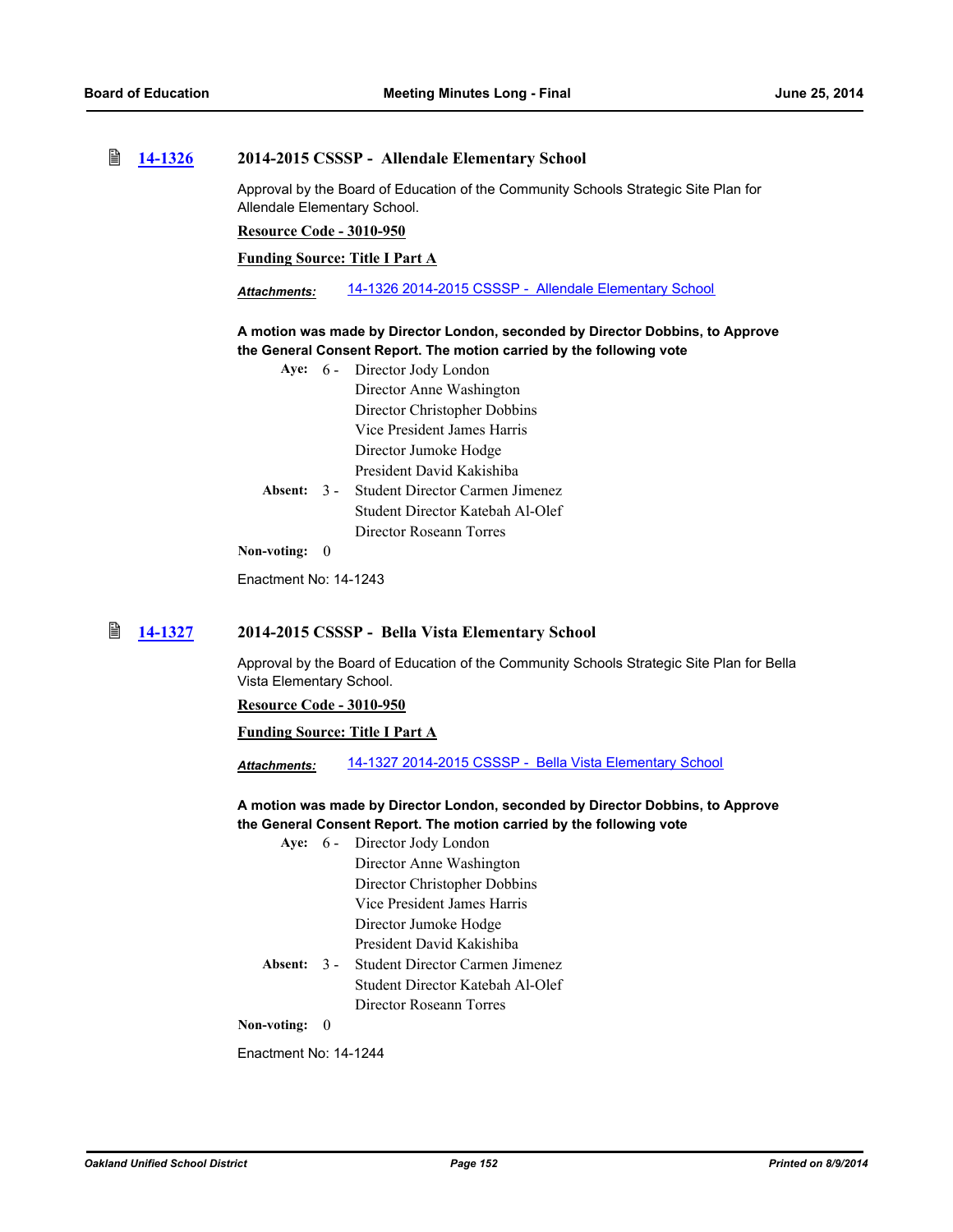#### 昏 **[14-1328](http://ousd.legistar.com/gateway.aspx?m=l&id=/matter.aspx?key=33008) 2014-2015 CSSSP - Bret Harte Middle School**

Approval by the Board of Education of the Community Schools Strategic Site Plan for Bret Harte Middle School.

### **Resource Code - 3010-950**

### **Funding Source: Title I Part A**

*Attachments:* [14-1328 2014-2015 CSSSP - Bret Harte Middle School](http://ousd.legistar.com/gateway.aspx?M=F&ID=76660.pdf)

## **A motion was made by Director London, seconded by Director Dobbins, to Approve the General Consent Report. The motion carried by the following vote**

|                    | Aye: 6 - Director Jody London          |
|--------------------|----------------------------------------|
|                    | Director Anne Washington               |
|                    | Director Christopher Dobbins           |
|                    | Vice President James Harris            |
|                    | Director Jumoke Hodge                  |
|                    | President David Kakishiba              |
| <b>Absent:</b> 3 - | <b>Student Director Carmen Jimenez</b> |
|                    | Student Director Katebah Al-Olef       |
|                    | Director Roseann Torres                |
|                    |                                        |

**Non-voting:** 0

Enactment No: 14-1245

# **[14-1329](http://ousd.legistar.com/gateway.aspx?m=l&id=/matter.aspx?key=33009) 2014-2015 CSSSP - Bridges Academy**

Approval by the Board of Education of the Community Schools Strategic Site Plan for Bridges Academy.

**Resource Code - 3010-950**

### **Funding Source: Title I Part A, QEIA (Quality Education Improvement Act)**

*Attachments:* [14-1329 2014-2015 CSSSP - Bridges Academy](http://ousd.legistar.com/gateway.aspx?M=F&ID=76606.pdf)

# **A motion was made by Director London, seconded by Director Dobbins, to Approve the General Consent Report. The motion carried by the following vote**

Aye: 6 - Director Jody London Director Anne Washington Director Christopher Dobbins Vice President James Harris Director Jumoke Hodge President David Kakishiba Absent: 3 - Student Director Carmen Jimenez Student Director Katebah Al-Olef Director Roseann Torres

**Non-voting:** 0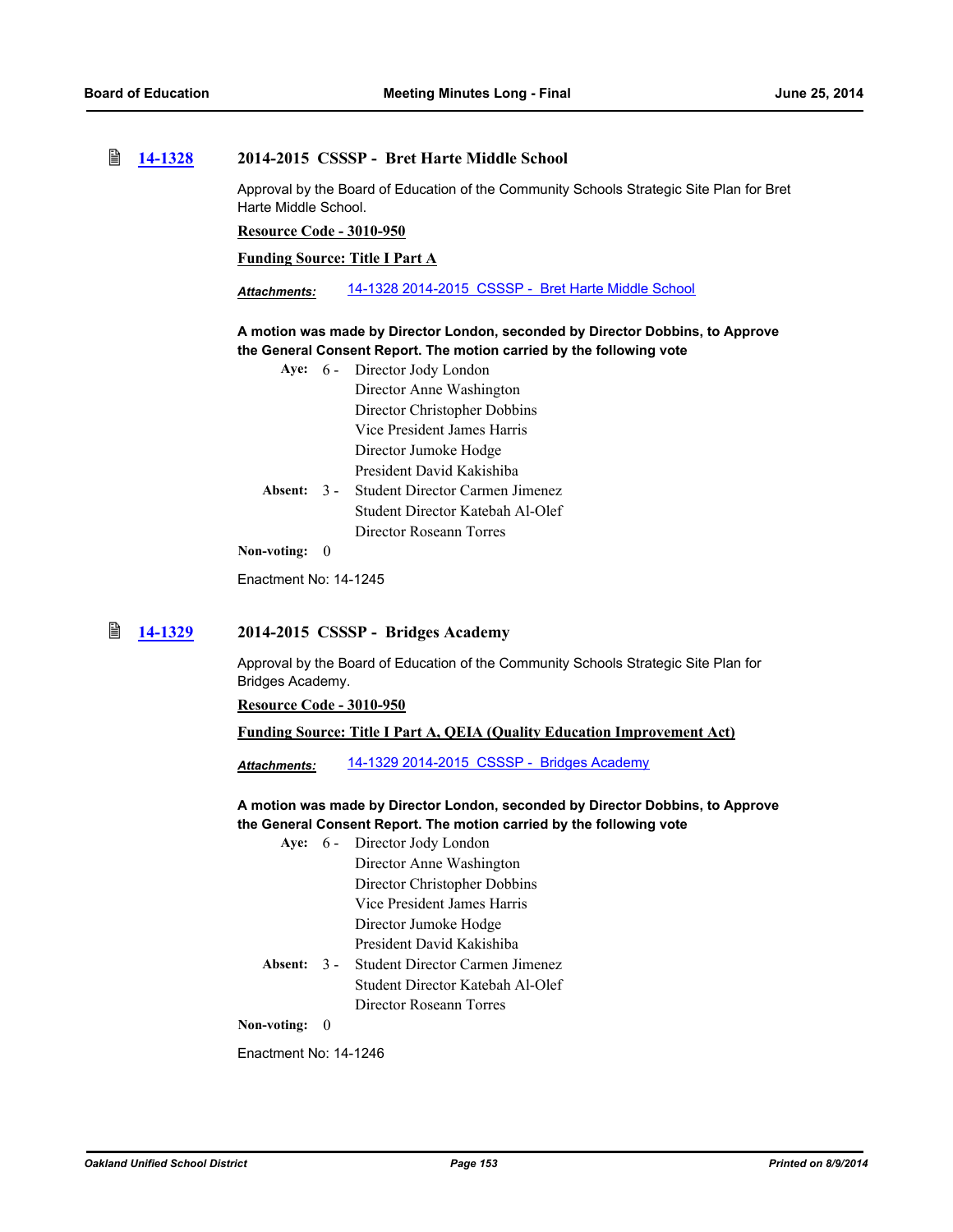#### 窅 **[14-1330](http://ousd.legistar.com/gateway.aspx?m=l&id=/matter.aspx?key=33010) 2014-2015 CSSSP - Brookfield Elementary School**

Approval by the Board of Education of the Community Schools Strategic Site Plan for Brookfield Elementary School.

# **Resource Code - 3010-950**

### **Funding Source: Title I Part A, QEIA (Quality Education Improvement Act)**

*Attachments:* [14-1330 2014-2015 CSSSP - Brookfield Elementary School](http://ousd.legistar.com/gateway.aspx?M=F&ID=76607.pdf)

## **A motion was made by Director London, seconded by Director Dobbins, to Approve the General Consent Report. The motion carried by the following vote**

|                    | Aye: 6 - Director Jody London          |
|--------------------|----------------------------------------|
|                    | Director Anne Washington               |
|                    | Director Christopher Dobbins           |
|                    | Vice President James Harris            |
|                    | Director Jumoke Hodge                  |
|                    | President David Kakishiba              |
| <b>Absent:</b> 3 - | <b>Student Director Carmen Jimenez</b> |
|                    | Student Director Katebah Al-Olef       |
|                    | Director Roseann Torres                |
|                    |                                        |

**Non-voting:** 0

Enactment No: 14-1247

# **[14-1331](http://ousd.legistar.com/gateway.aspx?m=l&id=/matter.aspx?key=33011) 2014-2015 CSSSP - Burckhalter Elementary School**

Approval by the Board of Education of the Community Schools Strategic Site Plan for Burckhalter Elementary School.

## **Resource Code - 3010-950**

**Funding Source: Title I Part A**

*Attachments:* [14-1331 2014-2015 CSSSP - Burckhalter Elementary School](http://ousd.legistar.com/gateway.aspx?M=F&ID=76608.pdf)

## **A motion was made by Director London, seconded by Director Dobbins, to Approve the General Consent Report. The motion carried by the following vote**

|         |       | Aye: 6 - Director Jody London          |
|---------|-------|----------------------------------------|
|         |       | Director Anne Washington               |
|         |       | Director Christopher Dobbins           |
|         |       | Vice President James Harris            |
|         |       | Director Jumoke Hodge                  |
|         |       | President David Kakishiba              |
| Absent: | $3 -$ | <b>Student Director Carmen Jimenez</b> |
|         |       | Student Director Katebah Al-Olef       |
|         |       | Director Roseann Torres                |
|         |       |                                        |

**Non-voting:** 0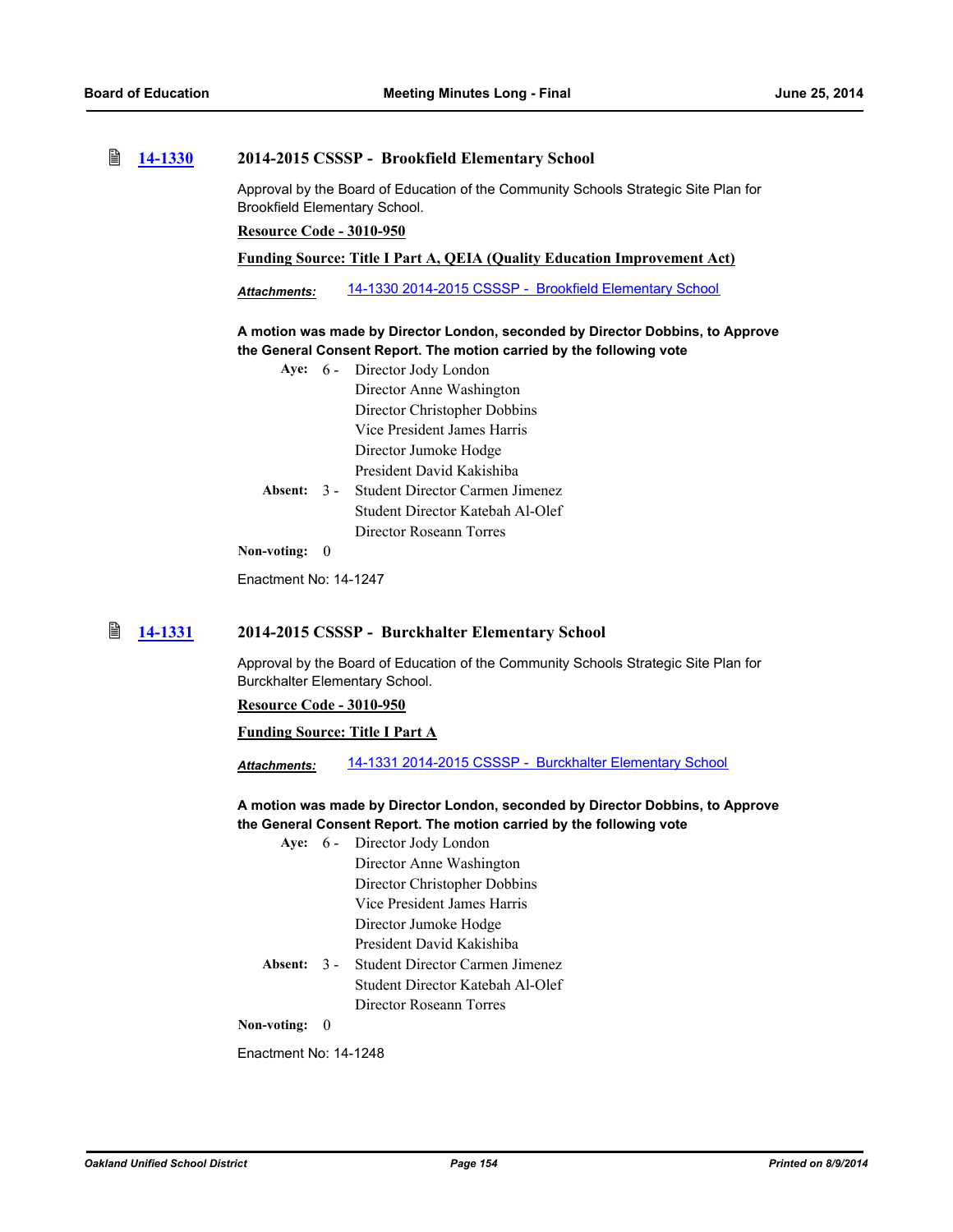#### 窅 **[14-1332](http://ousd.legistar.com/gateway.aspx?m=l&id=/matter.aspx?key=33012) 2014-2015 CSSSP - Carl Munck Elementary School**

Approval by the Board of Education of the Community Schools Strategic Site Plan for Carl Munck Elementary School.

**Resource Code - 3010-950**

**Funding Source: Title I Part A**

*Attachments:* [14-1332 2014-2015 CSSSP - Carl Munck Elementary School](http://ousd.legistar.com/gateway.aspx?M=F&ID=76609.pdf)

**A motion was made by Director London, seconded by Director Dobbins, to Approve the General Consent Report. The motion carried by the following vote**

|                |       | Aye: 6 - Director Jody London          |
|----------------|-------|----------------------------------------|
|                |       | Director Anne Washington               |
|                |       | Director Christopher Dobbins           |
|                |       | Vice President James Harris            |
|                |       | Director Jumoke Hodge                  |
|                |       | President David Kakishiba              |
| <b>Absent:</b> | $3 -$ | <b>Student Director Carmen Jimenez</b> |
|                |       | Student Director Katebah Al-Olef       |
|                |       | Director Roseann Torres                |
|                |       |                                        |

**Non-voting:** 0

Enactment No: 14-1249

#### 閶 **[14-1333](http://ousd.legistar.com/gateway.aspx?m=l&id=/matter.aspx?key=33013) 2014-2015 CSSSP - Chabot Elementary School**

Approval by the Board of Education of the Community Schools Strategic Site Plan for Chabot Elementary School.

*Attachments:* [14-1333 2014-2015 CSSSP - Chabot Elementary School](http://ousd.legistar.com/gateway.aspx?M=F&ID=76610.pdf)

# **A motion was made by Director London, seconded by Director Dobbins, to Approve the General Consent Report. The motion carried by the following vote**

|                    | Aye: 6 - Director Jody London          |
|--------------------|----------------------------------------|
|                    | Director Anne Washington               |
|                    | Director Christopher Dobbins           |
|                    | Vice President James Harris            |
|                    | Director Jumoke Hodge                  |
|                    | President David Kakishiba              |
| <b>Absent:</b> 3 - | <b>Student Director Carmen Jimenez</b> |
|                    | Student Director Katebah Al-Olef       |
|                    | Director Roseann Torres                |

### **Non-voting:** 0

Enactment No: 14-1250

*Oakland Unified School District Page 155 Printed on 8/9/2014*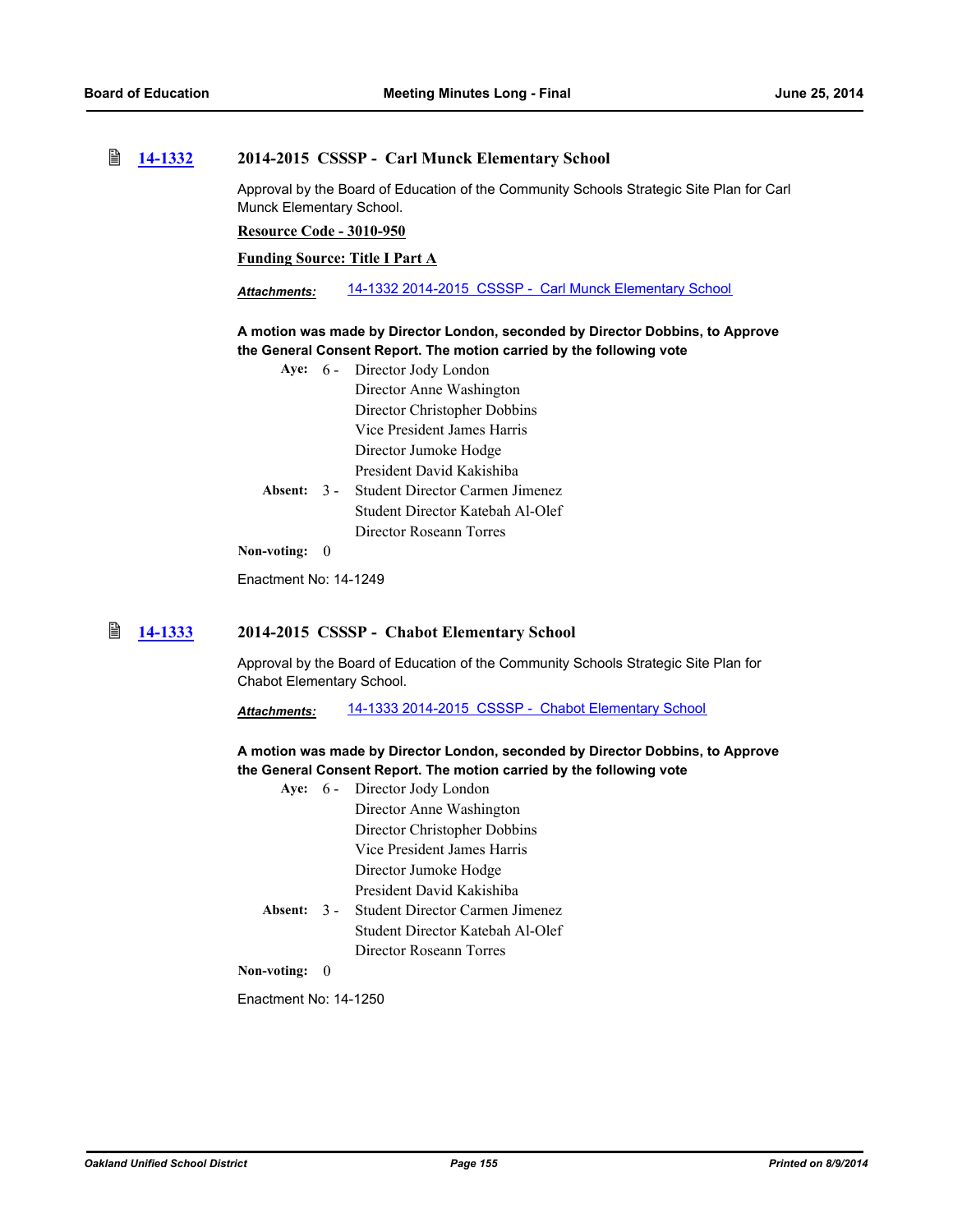#### 昏 **[14-1334](http://ousd.legistar.com/gateway.aspx?m=l&id=/matter.aspx?key=33014) 2014-2015 CSSSP - Claremont Middle School**

Approval by the Board of Education of the Community Schools Strategic Site Plan for Claremont Middle School.

### **Resource Code - 3010-950**

### **Funding Source: Title I, Part A, QEIA (Quality Education Improvement Act)**

*Attachments:* [14-1334 2014-2015 CSSSP - Claremont Middle School](http://ousd.legistar.com/gateway.aspx?M=F&ID=76661.pdf)

## **A motion was made by Director London, seconded by Director Dobbins, to Approve the General Consent Report. The motion carried by the following vote**

|                    | Aye: 6 - Director Jody London          |
|--------------------|----------------------------------------|
|                    | Director Anne Washington               |
|                    | Director Christopher Dobbins           |
|                    | Vice President James Harris            |
|                    | Director Jumoke Hodge                  |
|                    | President David Kakishiba              |
| <b>Absent:</b> 3 - | <b>Student Director Carmen Jimenez</b> |
|                    | Student Director Katebah Al-Olef       |
|                    | Director Roseann Torres                |
|                    |                                        |

**Non-voting:** 0

Enactment No: 14-1251

# **[14-1335](http://ousd.legistar.com/gateway.aspx?m=l&id=/matter.aspx?key=33015) 2014-2015 CSSSP - Cleveland Elementary School**

Approval by the Board of Education of the Community Schools Strategic Site Plan for Cleveland Elementary School.

## **Resource Code - 3010-950**

**Funding Source: Title I Part A**

*Attachments:* [14-1335 2014-2015 CSSSP - Cleveland Elementary School](http://ousd.legistar.com/gateway.aspx?M=F&ID=76611.pdf)

# **A motion was made by Director London, seconded by Director Dobbins, to Approve the General Consent Report. The motion carried by the following vote**

Aye: 6 - Director Jody London Director Anne Washington Director Christopher Dobbins Vice President James Harris Director Jumoke Hodge President David Kakishiba Absent: 3 - Student Director Carmen Jimenez Student Director Katebah Al-Olef Director Roseann Torres

**Non-voting:** 0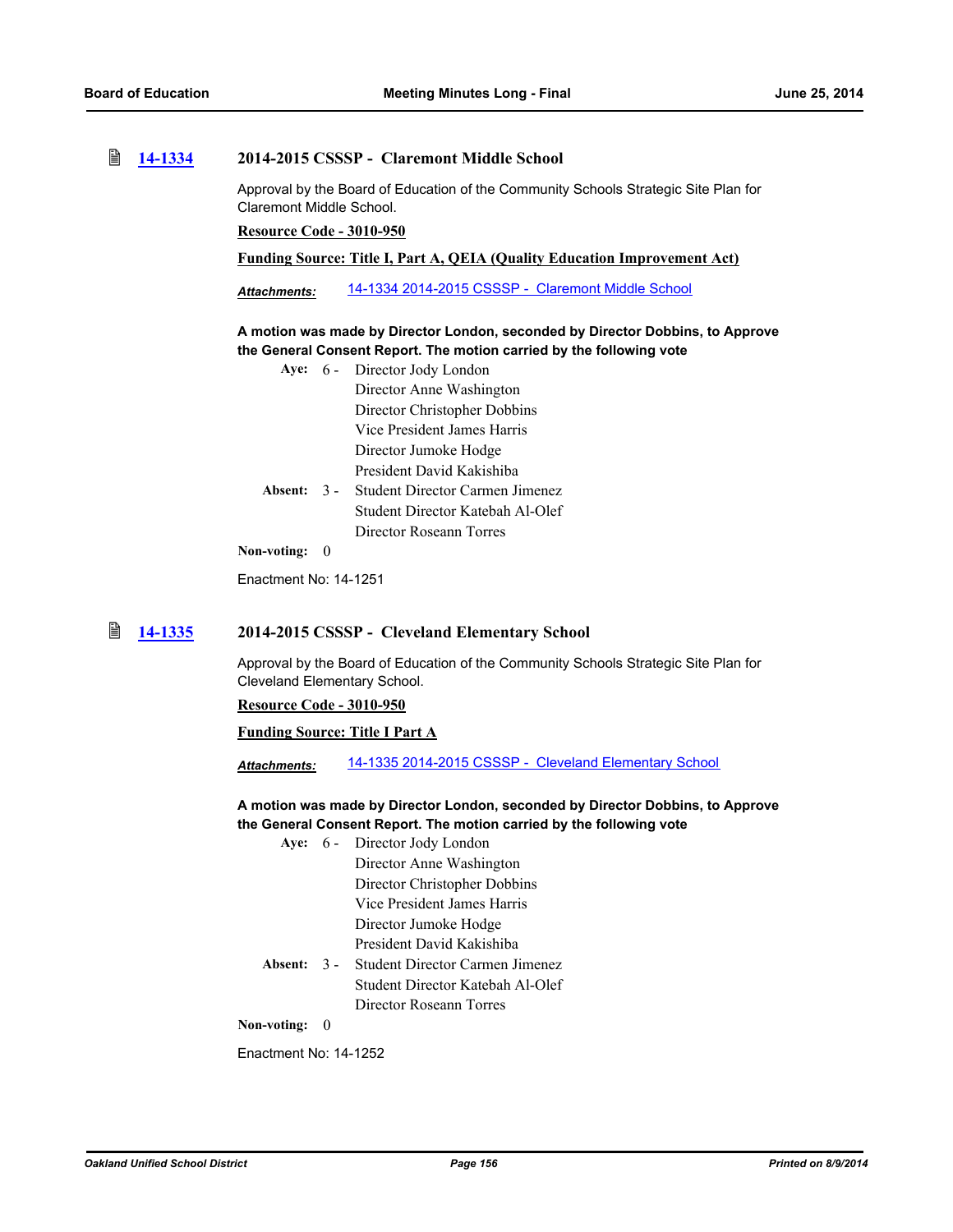#### 窅 **[14-1336](http://ousd.legistar.com/gateway.aspx?m=l&id=/matter.aspx?key=33016) 2014-2015 CSSSP - Community United Elementary School**

Approval by the Board of Education of the Community Schools Strategic Site Plan for Community United Elementary School.

## **Resource Code - 3010-950**

**Funding Source: Title I Part A**

*Attachments:* [14-1336 2014-2015 CSSSP - Community United Elementary School](http://ousd.legistar.com/gateway.aspx?M=F&ID=76612.pdf)

**A motion was made by Director London, seconded by Director Dobbins, to Approve the General Consent Report. The motion carried by the following vote**

|               | Aye: 6 - Director Jody London          |
|---------------|----------------------------------------|
|               | Director Anne Washington               |
|               | Director Christopher Dobbins           |
|               | Vice President James Harris            |
|               | Director Jumoke Hodge                  |
|               | President David Kakishiba              |
| Absent: $3 -$ | <b>Student Director Carmen Jimenez</b> |
|               | Student Director Katebah Al-Olef       |
|               | Director Roseann Torres                |
|               |                                        |

**Non-voting:** 0

Enactment No: 14-1253

#### 閶 **[14-1337](http://ousd.legistar.com/gateway.aspx?m=l&id=/matter.aspx?key=33017) 2014-2015 CSSSP - Crocker Highlands Elementary School**

Approval by the Board of Education of the Community Schools Strategic Site Plan for Crocker Highlands Elementary School.

*Attachments:* [14-1337 2014-2015 CSSSP - Crocker Highlands Elementary School](http://ousd.legistar.com/gateway.aspx?M=F&ID=76613.pdf)

# **A motion was made by Director London, seconded by Director Dobbins, to Approve the General Consent Report. The motion carried by the following vote**

|                    | Aye: 6 - Director Jody London          |
|--------------------|----------------------------------------|
|                    | Director Anne Washington               |
|                    | Director Christopher Dobbins           |
|                    | Vice President James Harris            |
|                    | Director Jumoke Hodge                  |
|                    | President David Kakishiba              |
| <b>Absent:</b> 3 - | <b>Student Director Carmen Jimenez</b> |
|                    | Student Director Katebah Al-Olef       |
|                    | Director Roseann Torres                |

### **Non-voting:** 0

Enactment No: 14-1254

*Oakland Unified School District Page 157 Printed on 8/9/2014*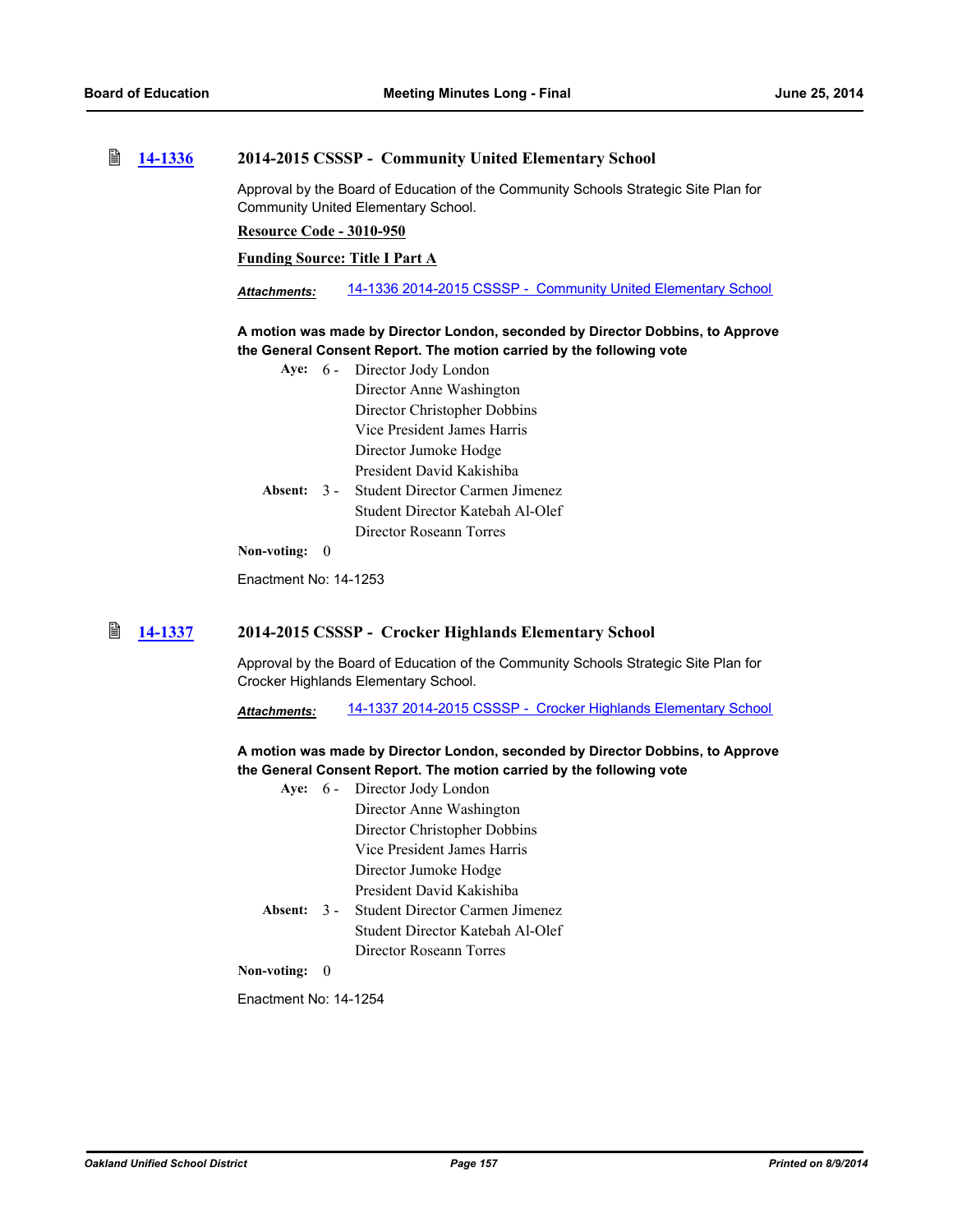#### 窅 **[14-1339](http://ousd.legistar.com/gateway.aspx?m=l&id=/matter.aspx?key=33019) 2014-2015 CSSSP - East Oakland Pride Elementary School**

Approval by the Board of Education of the Community Schools Strategic Site Plan for East Oakland Pride Elementary School.

## **Resource Code - 3010-950**

### **Funding Source: Title I Part A**

[14-1339 2014-2015 CSSSP - East Oakland Pride Elementary](http://ousd.legistar.com/gateway.aspx?M=F&ID=76614.pdf)  **School** *Attachments:*

**A motion was made by Director London, seconded by Director Dobbins, to Approve the General Consent Report. The motion carried by the following vote**

|                    | Aye: 6 - Director Jody London          |
|--------------------|----------------------------------------|
|                    | Director Anne Washington               |
|                    | Director Christopher Dobbins           |
|                    | Vice President James Harris            |
|                    | Director Jumoke Hodge                  |
|                    | President David Kakishiba              |
| <b>Absent:</b> 3 - | <b>Student Director Carmen Jimenez</b> |
|                    | Student Director Katebah Al-Olef       |
|                    | Director Roseann Torres                |

**Non-voting:** 0

Enactment No: 14-1255

#### 窅 **[14-1340](http://ousd.legistar.com/gateway.aspx?m=l&id=/matter.aspx?key=33020) 2014-2015 CSSSP - Edna Brewer Middle School**

Approval by the Board of Education of the Community Schools Strategic Site Plan for Edna Brewer Middle School.

**Resource Code - 3010-950**

**Funding Source: Title I Part A**

*Attachments:* [14-1340 2014-2015 CSSSP - Edna Brewer Middle School](http://ousd.legistar.com/gateway.aspx?M=F&ID=76664.pdf)

# **A motion was made by Director London, seconded by Director Dobbins, to Approve the General Consent Report. The motion carried by the following vote**

|               | Aye: 6 - Director Jody London          |
|---------------|----------------------------------------|
|               | Director Anne Washington               |
|               | Director Christopher Dobbins           |
|               | Vice President James Harris            |
|               | Director Jumoke Hodge                  |
|               | President David Kakishiba              |
| Absent: $3 -$ | <b>Student Director Carmen Jimenez</b> |
|               | Student Director Katebah Al-Olef       |
|               | Director Roseann Torres                |
| Non-voting:   |                                        |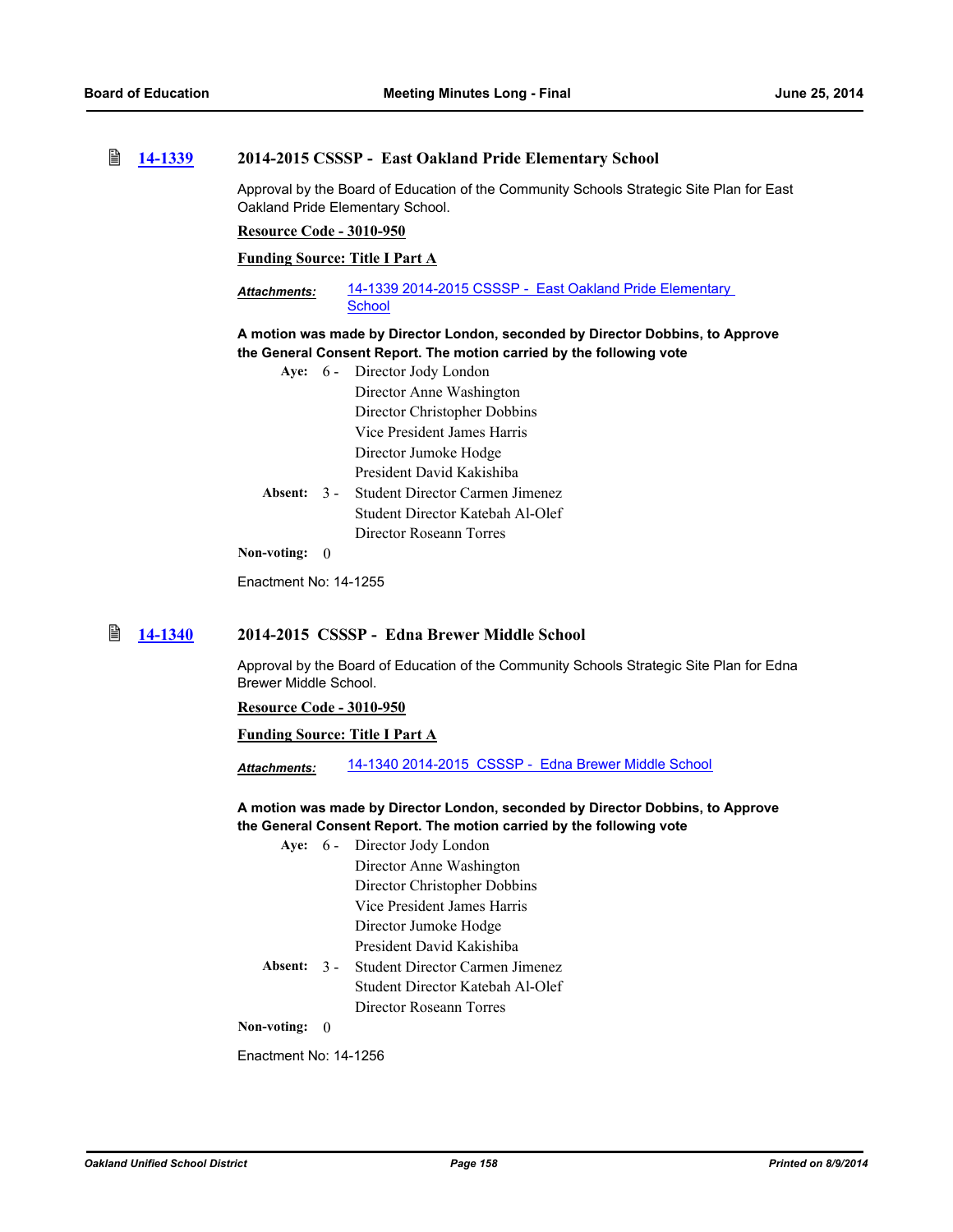#### 窅 **[14-1341](http://ousd.legistar.com/gateway.aspx?m=l&id=/matter.aspx?key=33021) 2014-2015 CSSSP - Elmhurst Community Preparatory School**

Approval by the Board of Education of the Community Schools Strategic Site Plan for Elmhurst Community Preparatory School.

# **Resource Code - 3010-950**

### **Funding Source: Title I Part A**

[14-1341 2014-2015 CSSSP - Elmhurst Community Preparatory](http://ousd.legistar.com/gateway.aspx?M=F&ID=76665.pdf)  **School** *Attachments:*

**A motion was made by Director London, seconded by Director Dobbins, to Approve the General Consent Report. The motion carried by the following vote**

|                    | Aye: 6 - Director Jody London          |
|--------------------|----------------------------------------|
|                    | Director Anne Washington               |
|                    | Director Christopher Dobbins           |
|                    | Vice President James Harris            |
|                    | Director Jumoke Hodge                  |
|                    | President David Kakishiba              |
| <b>Absent:</b> 3 - | <b>Student Director Carmen Jimenez</b> |
|                    | Student Director Katebah Al-Olef       |
|                    | Director Roseann Torres                |

**Non-voting:** 0

Enactment No: 14-1257

#### 窅 **[14-1342](http://ousd.legistar.com/gateway.aspx?m=l&id=/matter.aspx?key=33022) 2014-2015 CSSSP - Encompass Academy**

Approval by the Board of Education of the Community Schools Strategic Site Plan for Encompass Academy.

**Resource Code - 3010-950**

**Funding Source: Title I Part A**

*Attachments:* [14-1342 2014-2015 CSSSP - Encompass Academy](http://ousd.legistar.com/gateway.aspx?M=F&ID=76616.pdf)

# **A motion was made by Director London, seconded by Director Dobbins, to Approve the General Consent Report. The motion carried by the following vote**

|               | Aye: 6 - Director Jody London          |
|---------------|----------------------------------------|
|               | Director Anne Washington               |
|               | Director Christopher Dobbins           |
|               | Vice President James Harris            |
|               | Director Jumoke Hodge                  |
|               | President David Kakishiba              |
| Absent: $3 -$ | <b>Student Director Carmen Jimenez</b> |
|               | Student Director Katebah Al-Olef       |
|               | Director Roseann Torres                |
| Non-voting:   |                                        |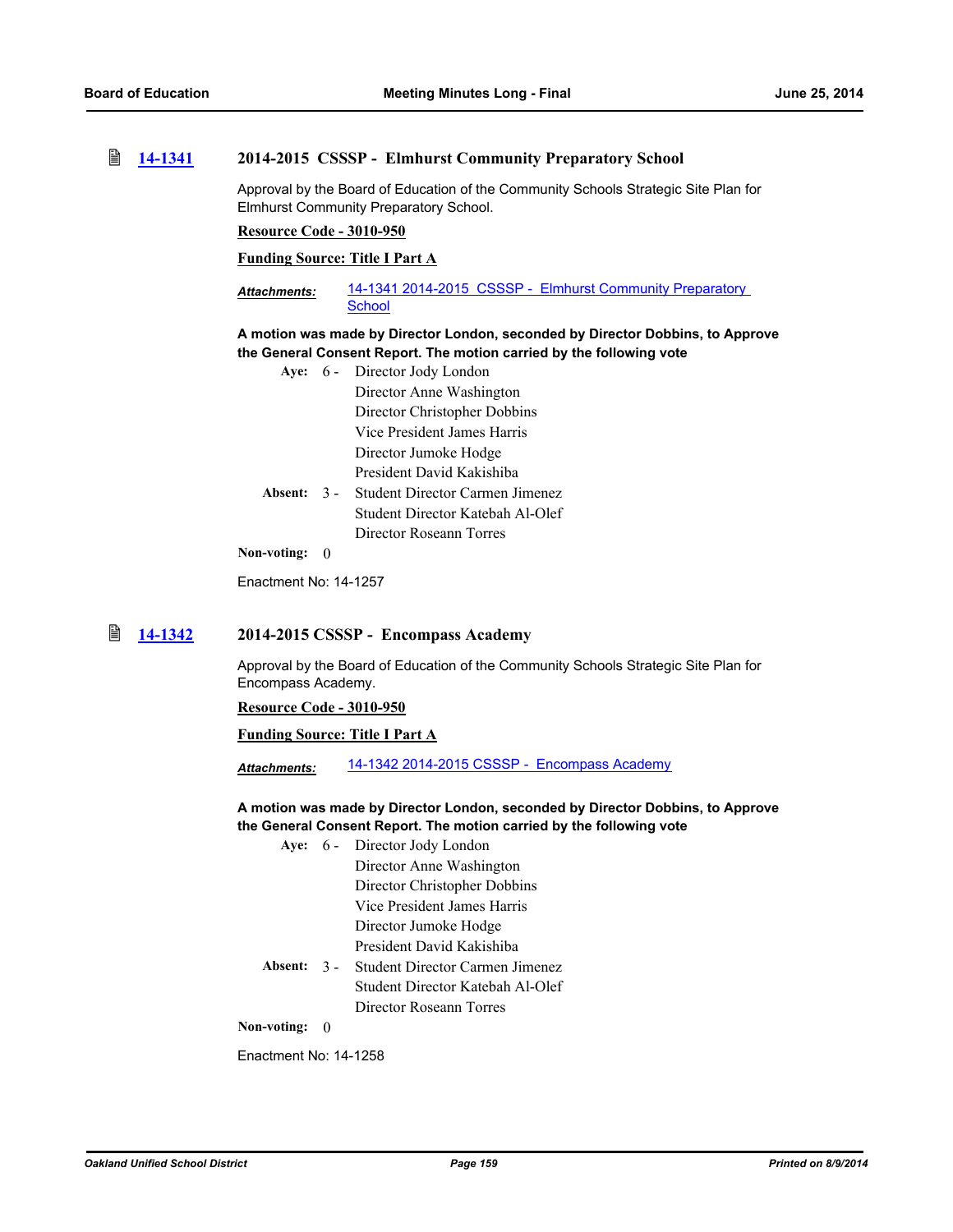#### 昏 **[14-1343](http://ousd.legistar.com/gateway.aspx?m=l&id=/matter.aspx?key=33023) 2014-2015 CSSSP - Franklin Elementary School**

Approval by the Board of Education of the Community Schools Strategic Site Plan for Franklin Elementary School.

## **Resource Code - 3010-950**

**Funding Source: Title I Part A**

*Attachments:* [14-1343 2014-2015 CSSSP - Franklin Elementary School](http://ousd.legistar.com/gateway.aspx?M=F&ID=76618.pdf)

**A motion was made by Director London, seconded by Director Dobbins, to Approve the General Consent Report. The motion carried by the following vote**

|                    | Aye: 6 - Director Jody London          |
|--------------------|----------------------------------------|
|                    | Director Anne Washington               |
|                    | Director Christopher Dobbins           |
|                    | Vice President James Harris            |
|                    | Director Jumoke Hodge                  |
|                    | President David Kakishiba              |
| <b>Absent:</b> 3 - | <b>Student Director Carmen Jimenez</b> |
|                    | Student Director Katebah Al-Olef       |
|                    | Director Roseann Torres                |
|                    |                                        |

**Non-voting:** 0

Enactment No: 14-1259

# **[14-1344](http://ousd.legistar.com/gateway.aspx?m=l&id=/matter.aspx?key=33024) 2014-2015 CSSSP - Frick Middle School**

Approval by the Board of Education of the Community Schools Strategic Site Plan for Frick Middle School.

**Resource Code - 3010-950**

**Funding Source: Title I Part A, QEIA (Quality Education Improvement Act)**

*Attachments:* [14-1344 2014-2015 CSSSP - Frick Middle School](http://ousd.legistar.com/gateway.aspx?M=F&ID=76620.pdf)

# **A motion was made by Director London, seconded by Director Dobbins, to Approve the General Consent Report. The motion carried by the following vote**

Aye: 6 - Director Jody London Director Anne Washington Director Christopher Dobbins Vice President James Harris Director Jumoke Hodge President David Kakishiba Absent: 3 - Student Director Carmen Jimenez Student Director Katebah Al-Olef Director Roseann Torres

**Non-voting:** 0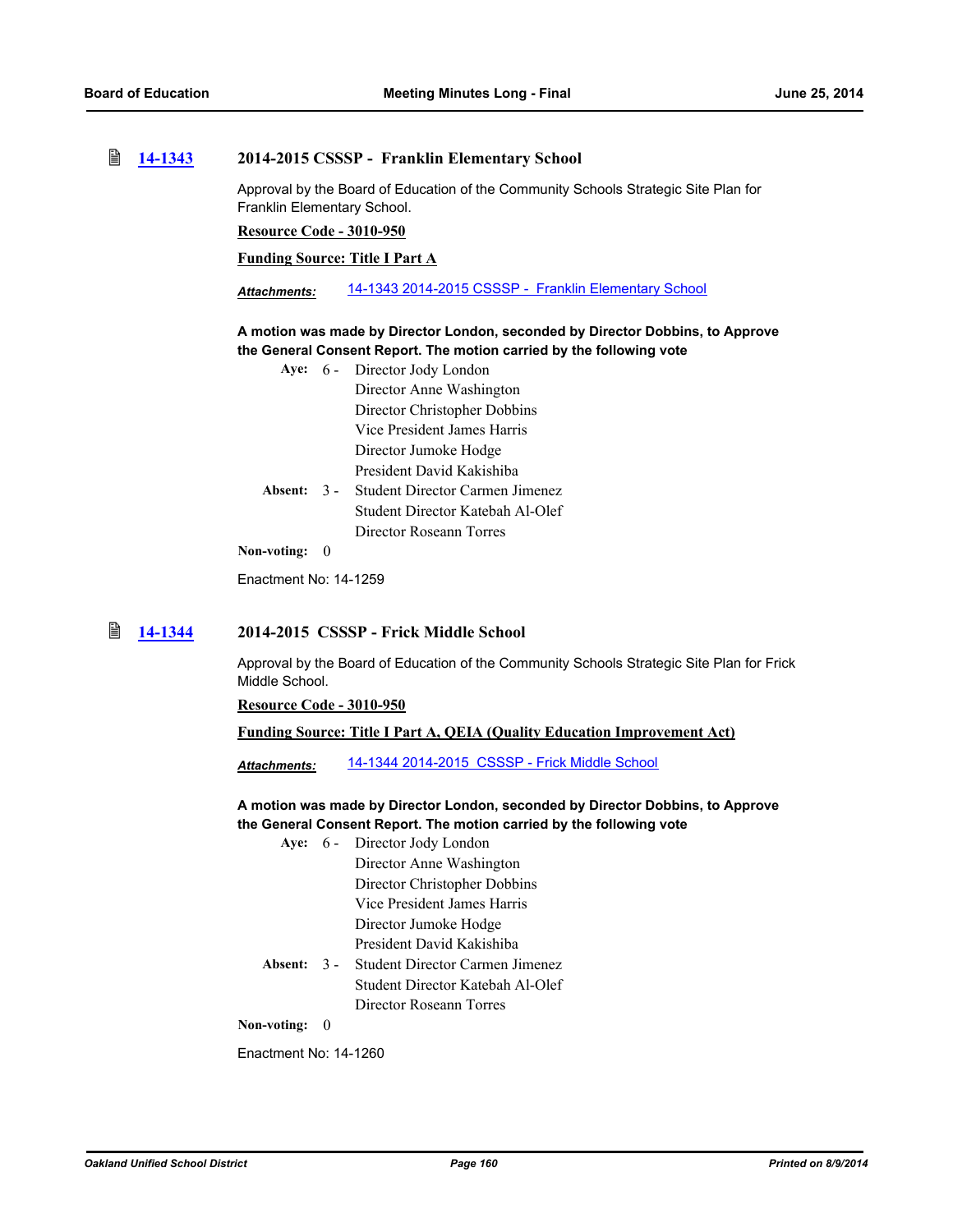#### 昏 **[14-1345](http://ousd.legistar.com/gateway.aspx?m=l&id=/matter.aspx?key=33025) 2014-2015 CSSSP - Fruitvale Elementary School**

Approval by the Board of Education of the Community Schools Strategic Site Plan for Fruitvale Elementary School.

**Resource Code - 3010-950**

**Funding Source: Title I Part A**

*Attachments:* [14-1345 2014-2015 CSSSP - Fruitvale Elementary School](http://ousd.legistar.com/gateway.aspx?M=F&ID=76621.pdf)

**A motion was made by Director London, seconded by Director Dobbins, to Approve the General Consent Report. The motion carried by the following vote**

|             | Aye: 6 - Director Jody London          |
|-------------|----------------------------------------|
|             | Director Anne Washington               |
|             | Director Christopher Dobbins           |
|             | Vice President James Harris            |
|             | Director Jumoke Hodge                  |
|             | President David Kakishiba              |
| Absent: 3 - | <b>Student Director Carmen Jimenez</b> |
|             | Student Director Katebah Al-Olef       |
|             | Director Roseann Torres                |
|             |                                        |

**Non-voting:** 0

Enactment No: 14-1261

## **[14-1346](http://ousd.legistar.com/gateway.aspx?m=l&id=/matter.aspx?key=33026) 2014-2015 CSSSP - Futures Elementary School**

Approval by the Board of Education of the Community Schools Strategic Site Plan for Futures Elementary School.

**Resource Code - 3010-950**

**Funding Source: Title I Part A**

*Attachments:* [14-1346 2014-2015 CSSSP - Futures Elementary School](http://ousd.legistar.com/gateway.aspx?M=F&ID=76622.pdf)

# **A motion was made by Director London, seconded by Director Dobbins, to Approve the General Consent Report. The motion carried by the following vote**

Aye: 6 - Director Jody London Director Anne Washington Director Christopher Dobbins Vice President James Harris Director Jumoke Hodge President David Kakishiba Absent: 3 - Student Director Carmen Jimenez Student Director Katebah Al-Olef Director Roseann Torres

**Non-voting:** 0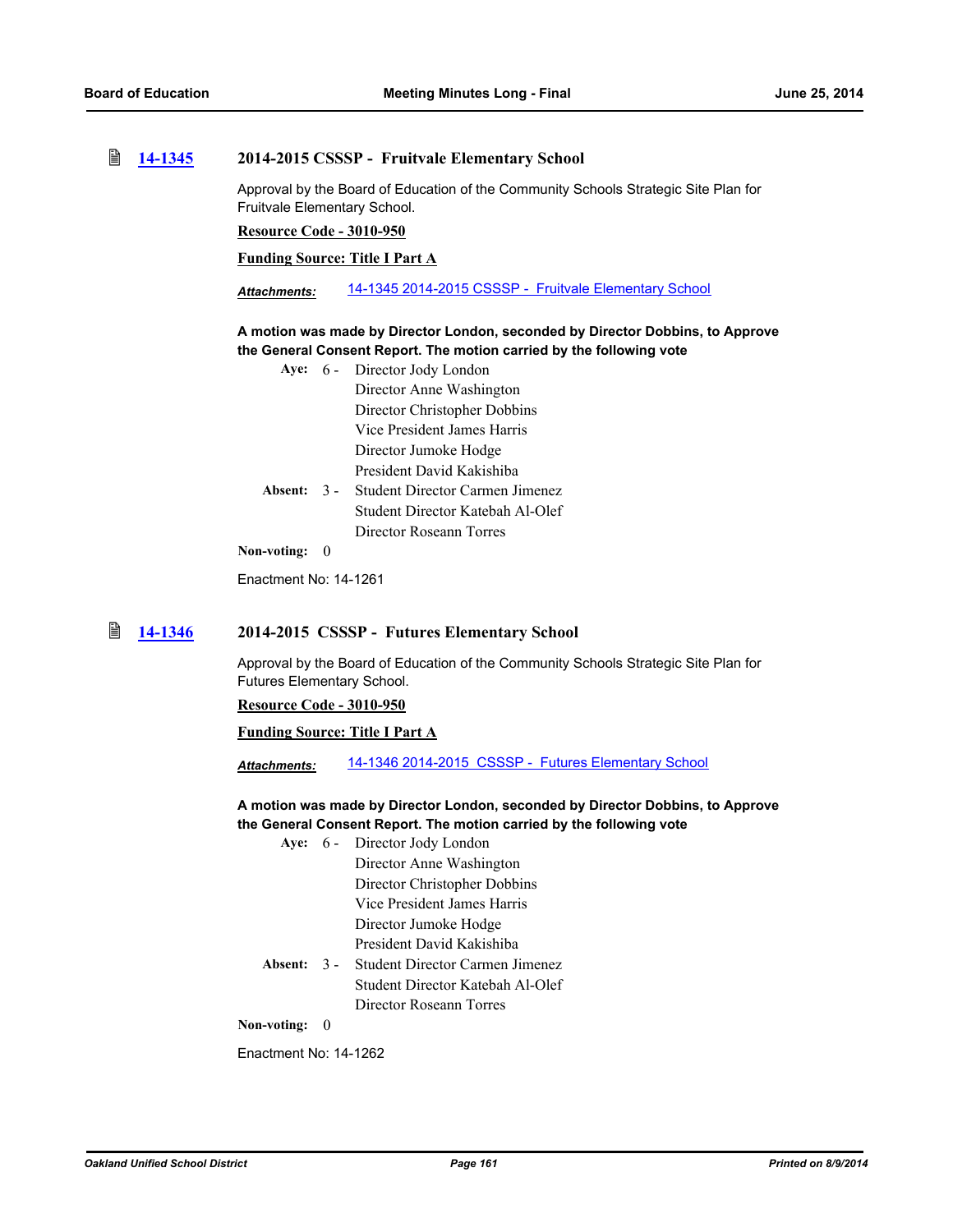#### 昏 **[14-1347](http://ousd.legistar.com/gateway.aspx?m=l&id=/matter.aspx?key=33027) 2014-2015 CSSSP - Garfield Elementary School**

Approval by the Board of Education of the Community Schools Strategic Site Plan for Garfield Elementary School.

# **Resource Code - 3010-950**

## **Funding Source: Title I Part A, QEIA (Quality Education Improvement Act)**

*Attachments:* [14-1347 2014-2015 CSSSP - Garfield Elementary School](http://ousd.legistar.com/gateway.aspx?M=F&ID=76623.pdf)

**A motion was made by Director London, seconded by Director Dobbins, to Approve the General Consent Report. The motion carried by the following vote**

|             | Aye: 6 - Director Jody London          |
|-------------|----------------------------------------|
|             | Director Anne Washington               |
|             | Director Christopher Dobbins           |
|             | Vice President James Harris            |
|             | Director Jumoke Hodge                  |
|             | President David Kakishiba              |
| Absent: 3 - | <b>Student Director Carmen Jimenez</b> |
|             | Student Director Katebah Al-Olef       |
|             | Director Roseann Torres                |
|             |                                        |

**Non-voting:** 0

Enactment No: 14-1263

## **[14-1348](http://ousd.legistar.com/gateway.aspx?m=l&id=/matter.aspx?key=33028) 2014-2015 CSSSP - Global Family Elementary School**

Approval by the Board of Education of the Community Schools Strategic Site Plan for Global Family Elementary School.

## **Resource Code - 3010-950**

**Funding Source: Title I Part A**

*Attachments:* [14-1348 2014-2015 CSSSP - Global Family Elementary School](http://ousd.legistar.com/gateway.aspx?M=F&ID=76625.pdf)

# **A motion was made by Director London, seconded by Director Dobbins, to Approve the General Consent Report. The motion carried by the following vote**

Aye: 6 - Director Jody London Director Anne Washington Director Christopher Dobbins Vice President James Harris Director Jumoke Hodge President David Kakishiba Absent: 3 - Student Director Carmen Jimenez Student Director Katebah Al-Olef Director Roseann Torres

**Non-voting:** 0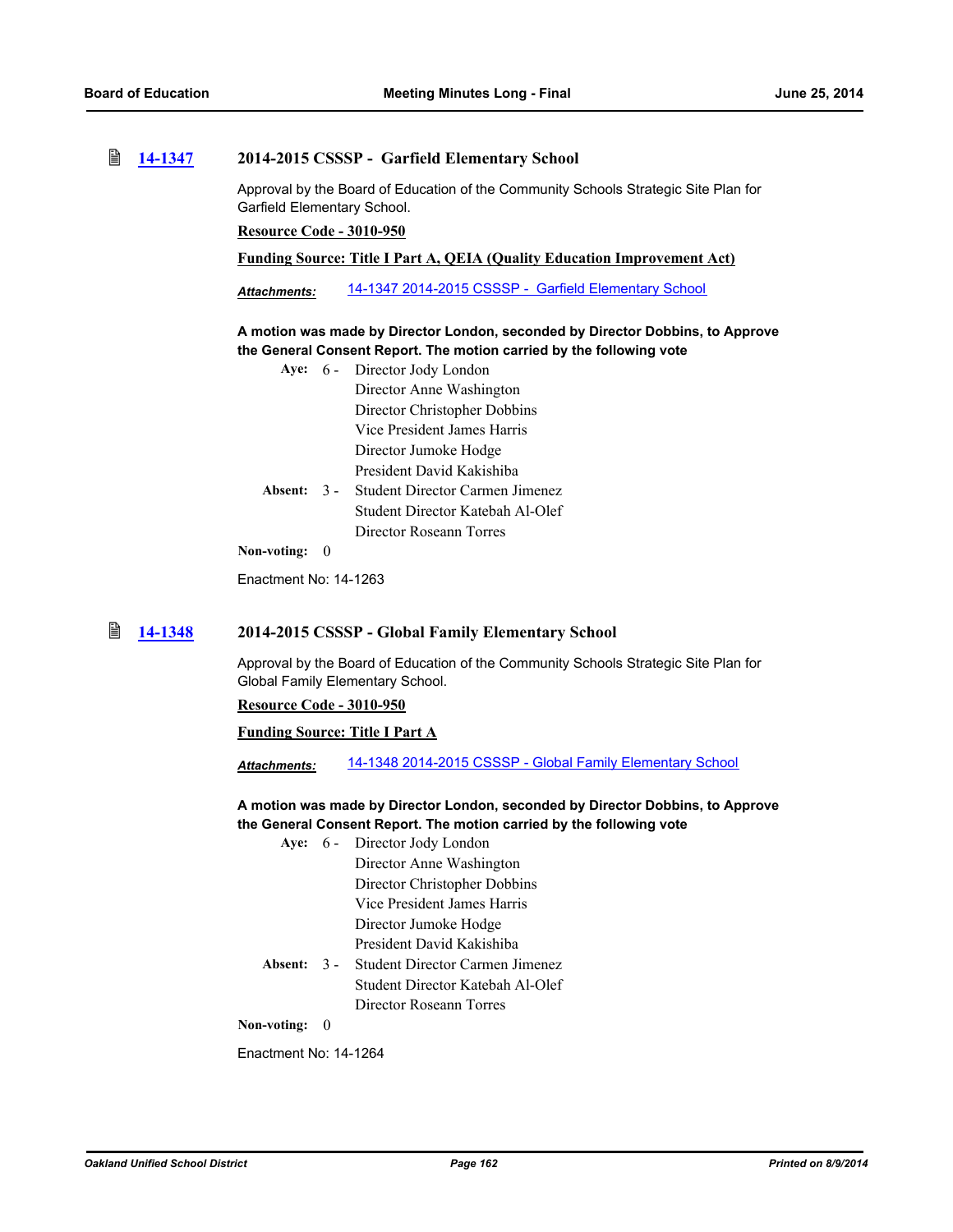#### 昏 **[14-1349](http://ousd.legistar.com/gateway.aspx?m=l&id=/matter.aspx?key=33029) 2014-2015 CSSSP - Grass Valley Elementary School**

Approval by the Board of Education of the Community Schools Strategic Site Plan for Grass Valley Elementary School.

**Resource Code - 3010-950**

**Funding Source: Title I Part A**

*Attachments:* [14-1349 2014-2015 CSSSP - Grass Valley Elementary School](http://ousd.legistar.com/gateway.aspx?M=F&ID=76626.pdf)

**A motion was made by Director London, seconded by Director Dobbins, to Approve the General Consent Report. The motion carried by the following vote**

|                    | Aye: 6 - Director Jody London          |
|--------------------|----------------------------------------|
|                    | Director Anne Washington               |
|                    | Director Christopher Dobbins           |
|                    | Vice President James Harris            |
|                    | Director Jumoke Hodge                  |
|                    | President David Kakishiba              |
| <b>Absent:</b> 3 - | <b>Student Director Carmen Jimenez</b> |
|                    | Student Director Katebah Al-Olef       |
|                    | Director Roseann Torres                |
|                    |                                        |

**Non-voting:** 0

Enactment No: 14-1265

# **[14-1350](http://ousd.legistar.com/gateway.aspx?m=l&id=/matter.aspx?key=33030) 2014-2015 CSSSP - Greenleaf Elementary School**

Approval by the Board of Education of the Community Schools Strategic Site Plan for Greenleaf Elementary School.

**Resource Code - 3010-950**

**Funding Source: Title I Part A**

*Attachments:* [14-1350 2014-2015 CSSSP - Greenleaf Elementary School](http://ousd.legistar.com/gateway.aspx?M=F&ID=76627.pdf)

# **A motion was made by Director London, seconded by Director Dobbins, to Approve the General Consent Report. The motion carried by the following vote**

Aye: 6 - Director Jody London Director Anne Washington Director Christopher Dobbins Vice President James Harris Director Jumoke Hodge President David Kakishiba Absent: 3 - Student Director Carmen Jimenez Student Director Katebah Al-Olef Director Roseann Torres

**Non-voting:** 0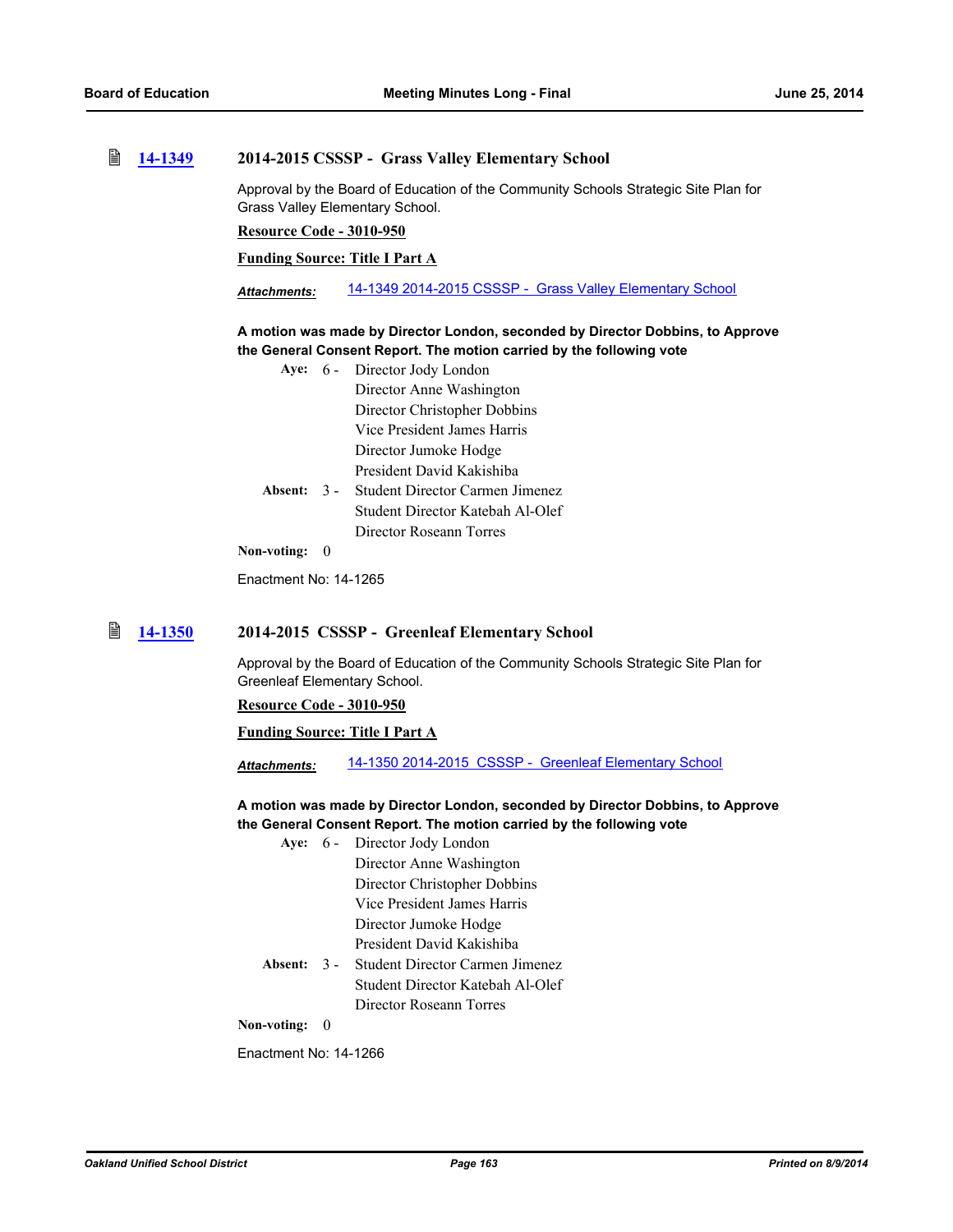#### 昏 **[14-1351](http://ousd.legistar.com/gateway.aspx?m=l&id=/matter.aspx?key=33031) 2014-2015 CSSSP - Hillcrest Elementary School**

Approval by the Board of Education of the Community Schools Strategic Site Plan for Hillcrest Elementary School.

*Attachments:* [14-1351 2014-2015 CSSSP - Hillcrest Elementary School](http://ousd.legistar.com/gateway.aspx?M=F&ID=76628.pdf)

## **A motion was made by Director London, seconded by Director Dobbins, to Approve the General Consent Report. The motion carried by the following vote**

Aye: 6 - Director Jody London Director Anne Washington Director Christopher Dobbins Vice President James Harris Director Jumoke Hodge President David Kakishiba Absent: 3 - Student Director Carmen Jimenez Student Director Katebah Al-Olef Director Roseann Torres

**Non-voting:** 0

Enactment No: 14-1267

#### ₿ **[14-1352](http://ousd.legistar.com/gateway.aspx?m=l&id=/matter.aspx?key=33032) 2014-2015 CSSSP - Hoover Elementary School**

Approval by the Board of Education of the Community Schools Strategic Site Plan for Hoover Elementary School.

# **Resource Code - 3010-950**

### **Funding Source: Title I Part A**

*Attachments:* [14-1352 2014-2015 CSSSP - Hoover Elementary School](http://ousd.legistar.com/gateway.aspx?M=F&ID=76629.pdf)

## **A motion was made by Director London, seconded by Director Dobbins, to Approve the General Consent Report. The motion carried by the following vote**

|               | Aye: 6 - Director Jody London    |
|---------------|----------------------------------|
|               | Director Anne Washington         |
|               | Director Christopher Dobbins     |
|               | Vice President James Harris      |
|               | Director Jumoke Hodge            |
|               | President David Kakishiba        |
| Absent: $3 -$ | Student Director Carmen Jimenez  |
|               | Student Director Katebah Al-Olef |
|               | Director Roseann Torres          |
|               |                                  |

### **Non-voting:** 0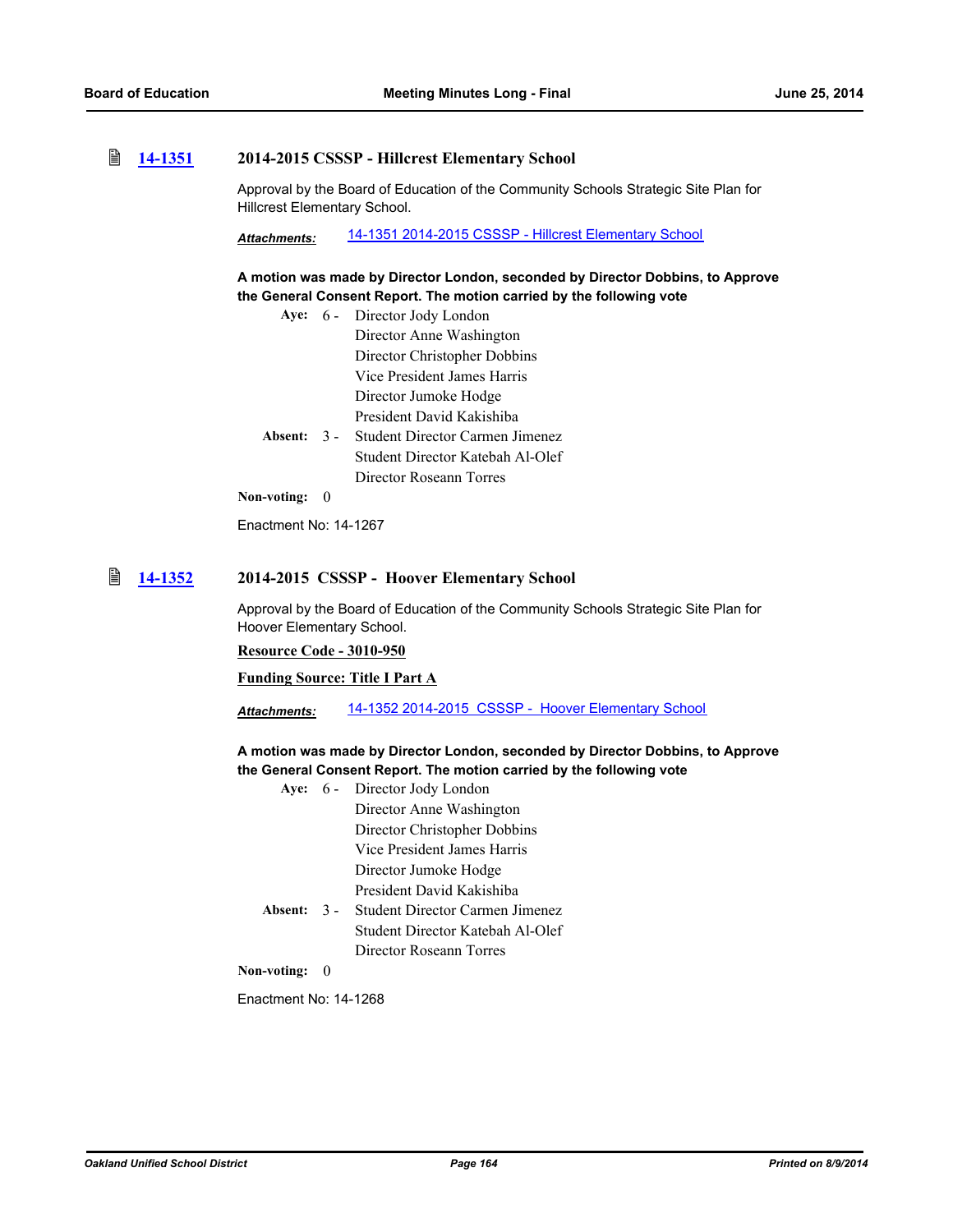#### 窅 **[14-1353](http://ousd.legistar.com/gateway.aspx?m=l&id=/matter.aspx?key=33033) 2014-2015 CSSSP - Horace Mann Elementary School**

Approval by the Board of Education of the Community Schools Strategic Site Plan for Horace Mann Elementary School.

# **Resource Code - 3010-950**

### **Funding Source: Title I Part A, QEIA (Quality Education Improvement Act)**

*Attachments:* [14-1353 2014-2015 CSSSP - Horace Mann Elementary School](http://ousd.legistar.com/gateway.aspx?M=F&ID=76630.pdf)

## **A motion was made by Director London, seconded by Director Dobbins, to Approve the General Consent Report. The motion carried by the following vote**

|                    | Aye: 6 - Director Jody London          |
|--------------------|----------------------------------------|
|                    | Director Anne Washington               |
|                    | Director Christopher Dobbins           |
|                    | Vice President James Harris            |
|                    | Director Jumoke Hodge                  |
|                    | President David Kakishiba              |
| <b>Absent:</b> 3 - | <b>Student Director Carmen Jimenez</b> |
|                    | Student Director Katebah Al-Olef       |
|                    | Director Roseann Torres                |
|                    |                                        |

**Non-voting:** 0

Enactment No: 14-1269

## **[14-1354](http://ousd.legistar.com/gateway.aspx?m=l&id=/matter.aspx?key=33034) 2014-2015 CSSSP - International Community Elementary School**

Approval by the Board of Education of the Community Schools Strategic Site Plan for International Community Elementary School.

### **Resource Code - 3010-950**

### **Funding Source: Title I Part A**

[14-1354 2014-2015 CSSSP - International Community Elementary](http://ousd.legistar.com/gateway.aspx?M=F&ID=76632.pdf)  **School** *Attachments:*

# **A motion was made by Director London, seconded by Director Dobbins, to Approve the General Consent Report. The motion carried by the following vote**

|             | Aye: 6 - Director Jody London          |
|-------------|----------------------------------------|
|             | Director Anne Washington               |
|             | Director Christopher Dobbins           |
|             | Vice President James Harris            |
|             | Director Jumoke Hodge                  |
|             | President David Kakishiba              |
| Absent: 3 - | <b>Student Director Carmen Jimenez</b> |
|             | Student Director Katebah Al-Olef       |
|             | Director Roseann Torres                |
| Non-voting: |                                        |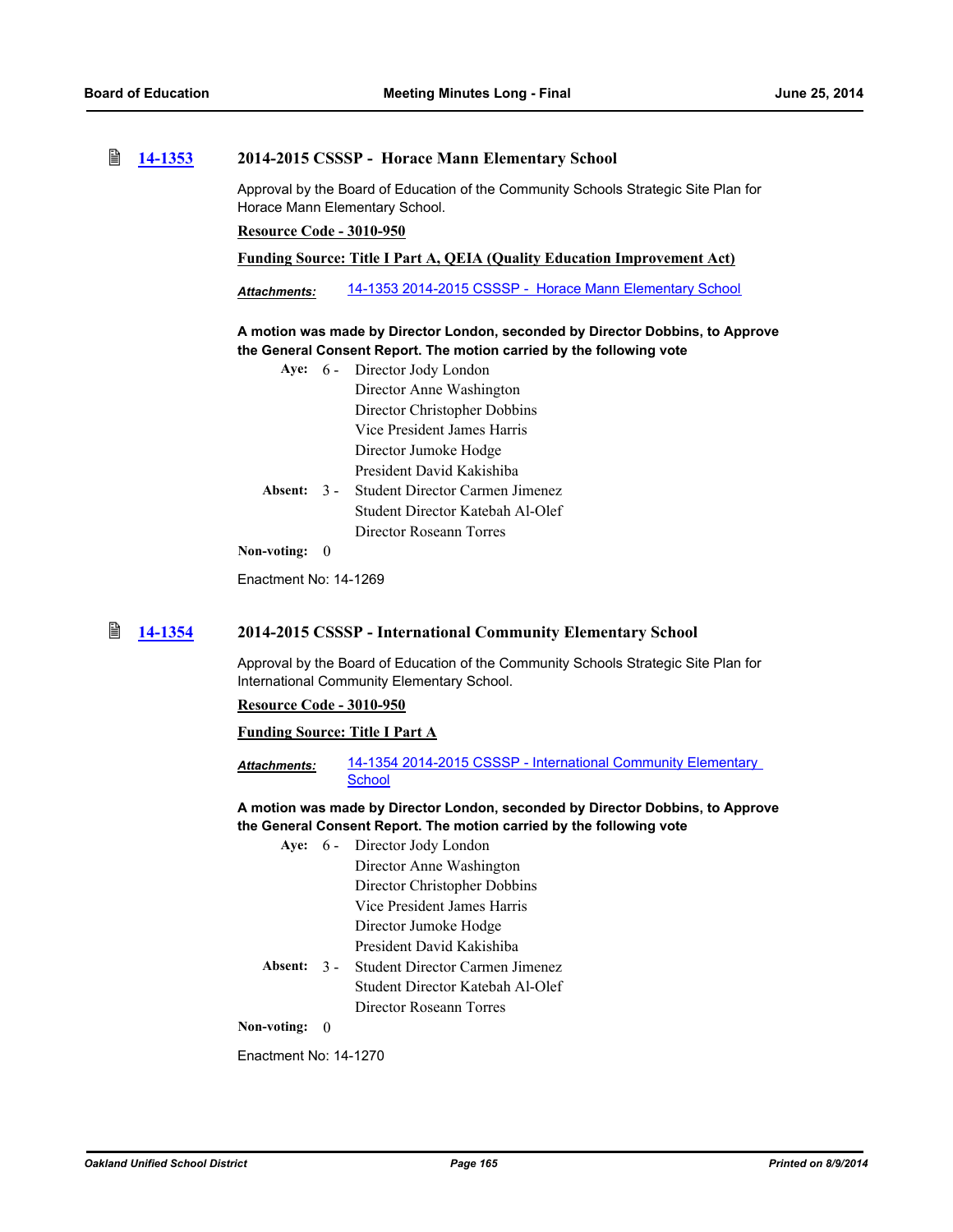#### 昏 **[14-1355](http://ousd.legistar.com/gateway.aspx?m=l&id=/matter.aspx?key=33035) 2014-2015 CSSSP - Kaiser Elementary School**

Approval by the Board of Education of the Community Schools Strategic Site Plan for Kaiser Elementary School.

*Attachments:* [14-1355 2014-2015 CSSSP - Kaiser Elementary School](http://ousd.legistar.com/gateway.aspx?M=F&ID=76634.pdf)

## **A motion was made by Director London, seconded by Director Dobbins, to Approve the General Consent Report. The motion carried by the following vote**

Aye: 6 - Director Jody London Director Anne Washington Director Christopher Dobbins Vice President James Harris Director Jumoke Hodge President David Kakishiba Absent: 3 - Student Director Carmen Jimenez Student Director Katebah Al-Olef Director Roseann Torres **Non-voting:** 0

Enactment No: 14-1271

#### ₿ **[14-1356](http://ousd.legistar.com/gateway.aspx?m=l&id=/matter.aspx?key=33036) 2014-2015 CSSSP - La Escuelita Elementary School**

Approval by the Board of Education of the Community Schools Strategic Site Plan for La Escuelita Elementary School.

# **Resource Code - 3010-950**

### **Funding Source: Title I Part A**

*Attachments:* [14-1356 2014-2015 CSSSP - La Escuelita Elementary School](http://ousd.legistar.com/gateway.aspx?M=F&ID=76635.pdf)

## **A motion was made by Director London, seconded by Director Dobbins, to Approve the General Consent Report. The motion carried by the following vote**

|  | Aye: 6 - Director Jody London                      |
|--|----------------------------------------------------|
|  | Director Anne Washington                           |
|  | Director Christopher Dobbins                       |
|  | Vice President James Harris                        |
|  | Director Jumoke Hodge                              |
|  | President David Kakishiba                          |
|  | <b>Absent:</b> 3 - Student Director Carmen Jimenez |
|  | Student Director Katebah Al-Olef                   |
|  | Director Roseann Torres                            |
|  |                                                    |

### **Non-voting:** 0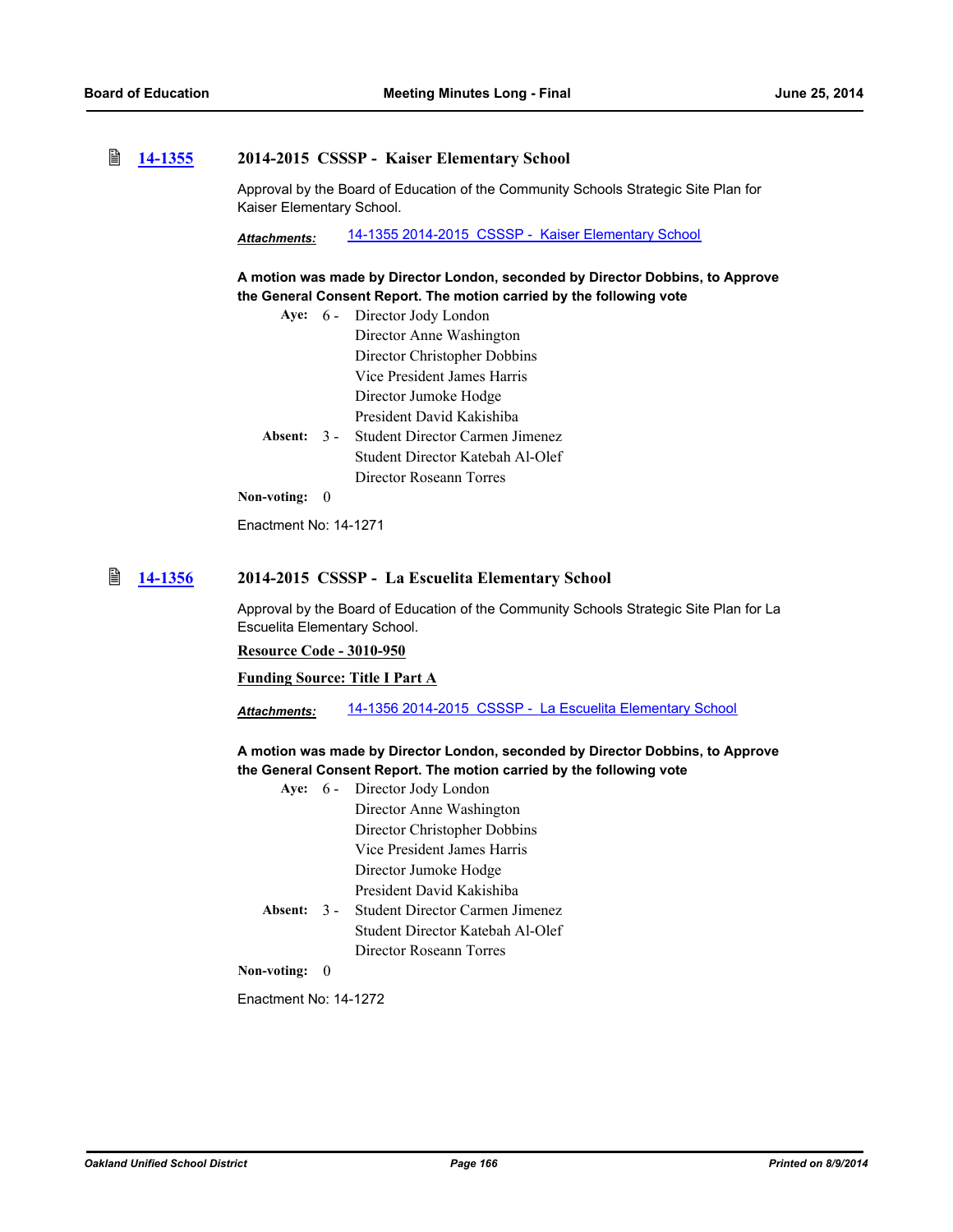#### 昏 **[14-1357](http://ousd.legistar.com/gateway.aspx?m=l&id=/matter.aspx?key=33037) 2014-2015 CSSSP - Lafayette Elementary School**

Approval by the Board of Education of the Community Schools Strategic Site Plan for Lafayette Elementary School.

## **Resource Code - 3010-950**

# **Funding Source: Title I Part A, QEIA (Qulaity Education Improvement Act), SIG (School Improvement Grant)**

# **A motion was made by Director London, seconded by Director Dobbins, to Approve the General Consent Report. The motion carried by the following vote**

Aye: 6 - Director Jody London Director Anne Washington Director Christopher Dobbins Vice President James Harris Director Jumoke Hodge President David Kakishiba **Absent:** Student Director Carmen Jimenez Student Director Katebah Al-Olef Director Roseann Torres Absent:  $3 -$ 

**Non-voting:** 0

Enactment No: 14-1273

#### 窅 **[14-1358](http://ousd.legistar.com/gateway.aspx?m=l&id=/matter.aspx?key=33038) 2014-2015 CSSSP - Laurel Elementary School**

Approval by the Board of Education of the Community Schools Strategic Site Plan for Laurel Elementary School.

### **Resource Code - 3010-950**

**Funding Source: Title I Part A**

*Attachments:* [14-1358 2014-2015 CSSSP - Laurel Elementary School](http://ousd.legistar.com/gateway.aspx?M=F&ID=76637.pdf)

# **A motion was made by Director London, seconded by Director Dobbins, to Approve the General Consent Report. The motion carried by the following vote**

|             |       | Aye: 6 - Director Jody London          |
|-------------|-------|----------------------------------------|
|             |       | Director Anne Washington               |
|             |       | Director Christopher Dobbins           |
|             |       | Vice President James Harris            |
|             |       | Director Jumoke Hodge                  |
|             |       | President David Kakishiba              |
| Absent:     | $3 -$ | <b>Student Director Carmen Jimenez</b> |
|             |       | Student Director Katebah Al-Olef       |
|             |       | Director Roseann Torres                |
| Non-votino: |       |                                        |

Non-voting: 0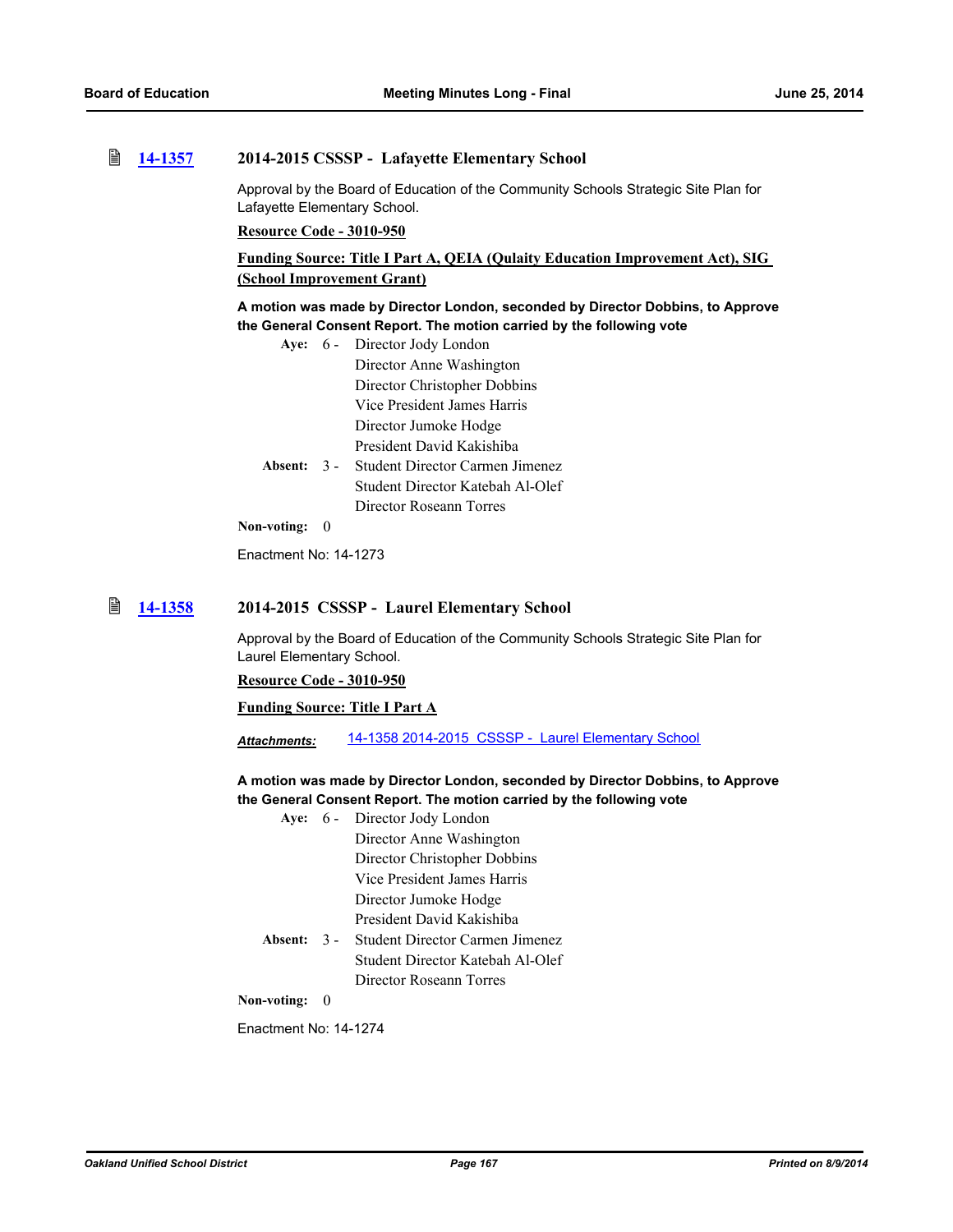#### 昏 **[14-1359](http://ousd.legistar.com/gateway.aspx?m=l&id=/matter.aspx?key=33039) 2014-2015 CSSSP - Lincoln Elementary School**

Approval by the Board of Education of the Community Schools Strategic Site Plan for Lincoln Elementary School.

**Resource Code - 3010-950**

**Funding Source: Title I Part A**

*Attachments:* [14-1359 2014-2015 CSSSP - Lincoln Elementary School](http://ousd.legistar.com/gateway.aspx?M=F&ID=76638.pdf)

**A motion was made by Director London, seconded by Director Dobbins, to Approve the General Consent Report. The motion carried by the following vote**

|                    | Aye: 6 - Director Jody London          |
|--------------------|----------------------------------------|
|                    | Director Anne Washington               |
|                    | Director Christopher Dobbins           |
|                    | Vice President James Harris            |
|                    | Director Jumoke Hodge                  |
|                    | President David Kakishiba              |
| <b>Absent:</b> 3 - | <b>Student Director Carmen Jimenez</b> |
|                    | Student Director Katebah Al-Olef       |
|                    | Director Roseann Torres                |
|                    |                                        |

**Non-voting:** 0

Enactment No: 14-1275

## **[14-1360](http://ousd.legistar.com/gateway.aspx?m=l&id=/matter.aspx?key=33040) 2014-2015 CSSSP - Sobrante Park Elementary School**

Approval by the Board of Education of the Community Schools Strategic Site Plan for Sobrante Park Elementary School.

**Resource Code - 3010-950**

**Funding Source: Title I Part A**

*Attachments:* [14-1360 2014-2015 CSSSP - Sobrante Park Elementary School](http://ousd.legistar.com/gateway.aspx?M=F&ID=76656.pdf)

# **A motion was made by Director London, seconded by Director Dobbins, to Approve the General Consent Report. The motion carried by the following vote**

Aye: 6 - Director Jody London Director Anne Washington Director Christopher Dobbins Vice President James Harris Director Jumoke Hodge President David Kakishiba Absent: 3 - Student Director Carmen Jimenez Student Director Katebah Al-Olef Director Roseann Torres

**Non-voting:** 0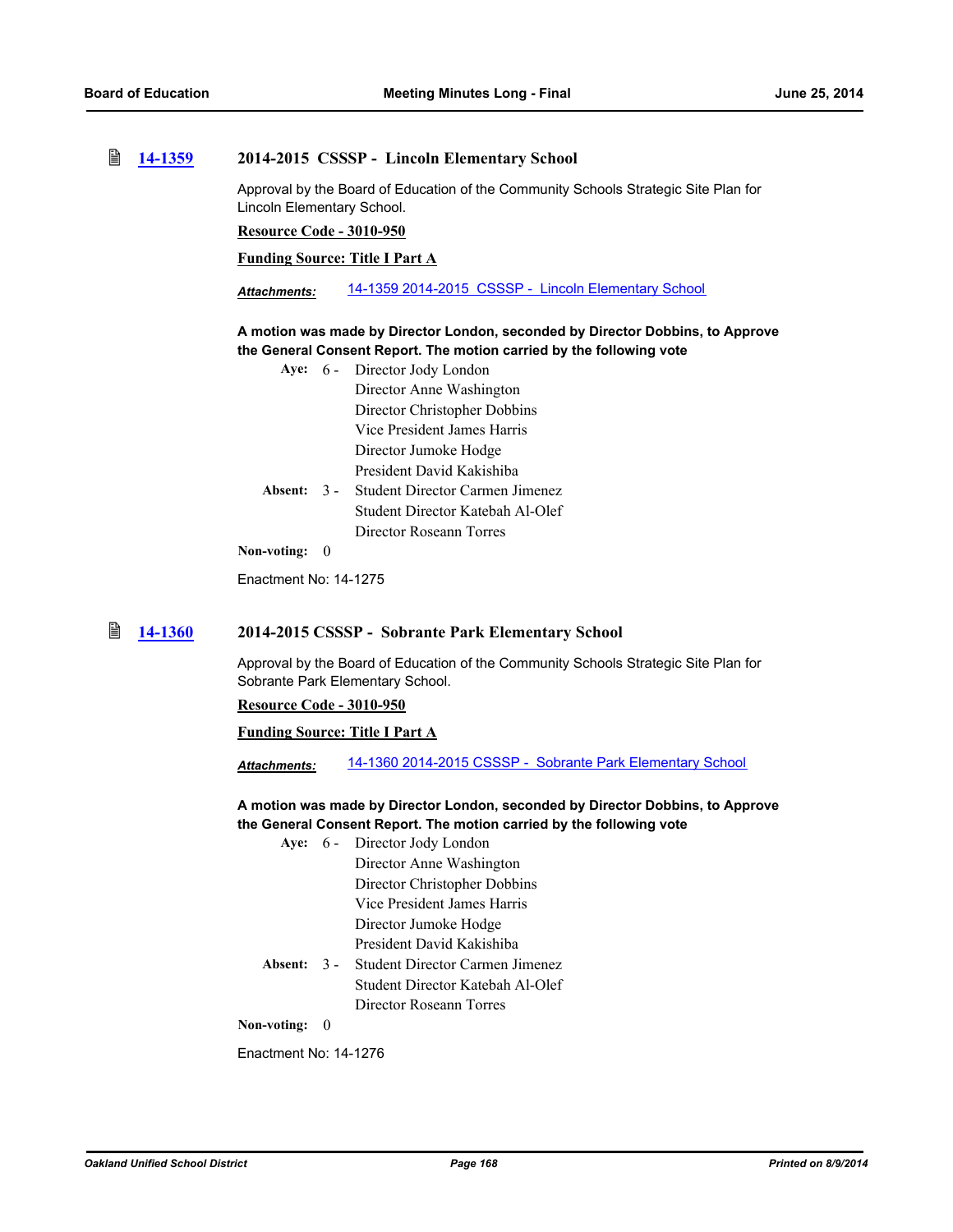#### 窅 **[14-1361](http://ousd.legistar.com/gateway.aspx?m=l&id=/matter.aspx?key=33041) 2014-2015 CSSSP - James Madison Middle School**

Approval by the Board of Education of the Community Schools Strategic Site Plan for James Madison Middle School.

## **Resource Code - 3010-950**

## **Funding Source: Title I Part A, QEIA (Quality Education Improvement Act)**

*Attachments:* [14-1361 2014-2015 CSSSP - James Madison Middle School](http://ousd.legistar.com/gateway.aspx?M=F&ID=76668.pdf)

## **A motion was made by Director London, seconded by Director Dobbins, to Approve the General Consent Report. The motion carried by the following vote**

|                    | Aye: 6 - Director Jody London          |
|--------------------|----------------------------------------|
|                    | Director Anne Washington               |
|                    | Director Christopher Dobbins           |
|                    | Vice President James Harris            |
|                    | Director Jumoke Hodge                  |
|                    | President David Kakishiba              |
| <b>Absent:</b> 3 - | <b>Student Director Carmen Jimenez</b> |
|                    | Student Director Katebah Al-Olef       |
|                    | Director Roseann Torres                |
|                    |                                        |

**Non-voting:** 0

Enactment No: 14-1277

## **[14-1362](http://ousd.legistar.com/gateway.aspx?m=l&id=/matter.aspx?key=33042) 2014-2015 CSSSP - Manzanita Community Elementary School**

Approval by the Board of Education of the Community Schools Strategic Site Plan for Manzanita Community Elementary School.

### **Resource Code - 3010-950**

### **Funding Source: Title I Part A, QEIA (Qulaity Education Improvement Act)**

[14-1362 2014-2015 CSSSP - Manzanita Community Elementary](http://ousd.legistar.com/gateway.aspx?M=F&ID=76639.pdf)  **School** *Attachments:*

# **A motion was made by Director London, seconded by Director Dobbins, to Approve the General Consent Report. The motion carried by the following vote**

|               | Aye: 6 - Director Jody London          |
|---------------|----------------------------------------|
|               | Director Anne Washington               |
|               | Director Christopher Dobbins           |
|               | Vice President James Harris            |
|               | Director Jumoke Hodge                  |
|               | President David Kakishiba              |
| Absent: $3 -$ | <b>Student Director Carmen Jimenez</b> |
|               | Student Director Katebah Al-Olef       |
|               | Director Roseann Torres                |
| Non-voting:   |                                        |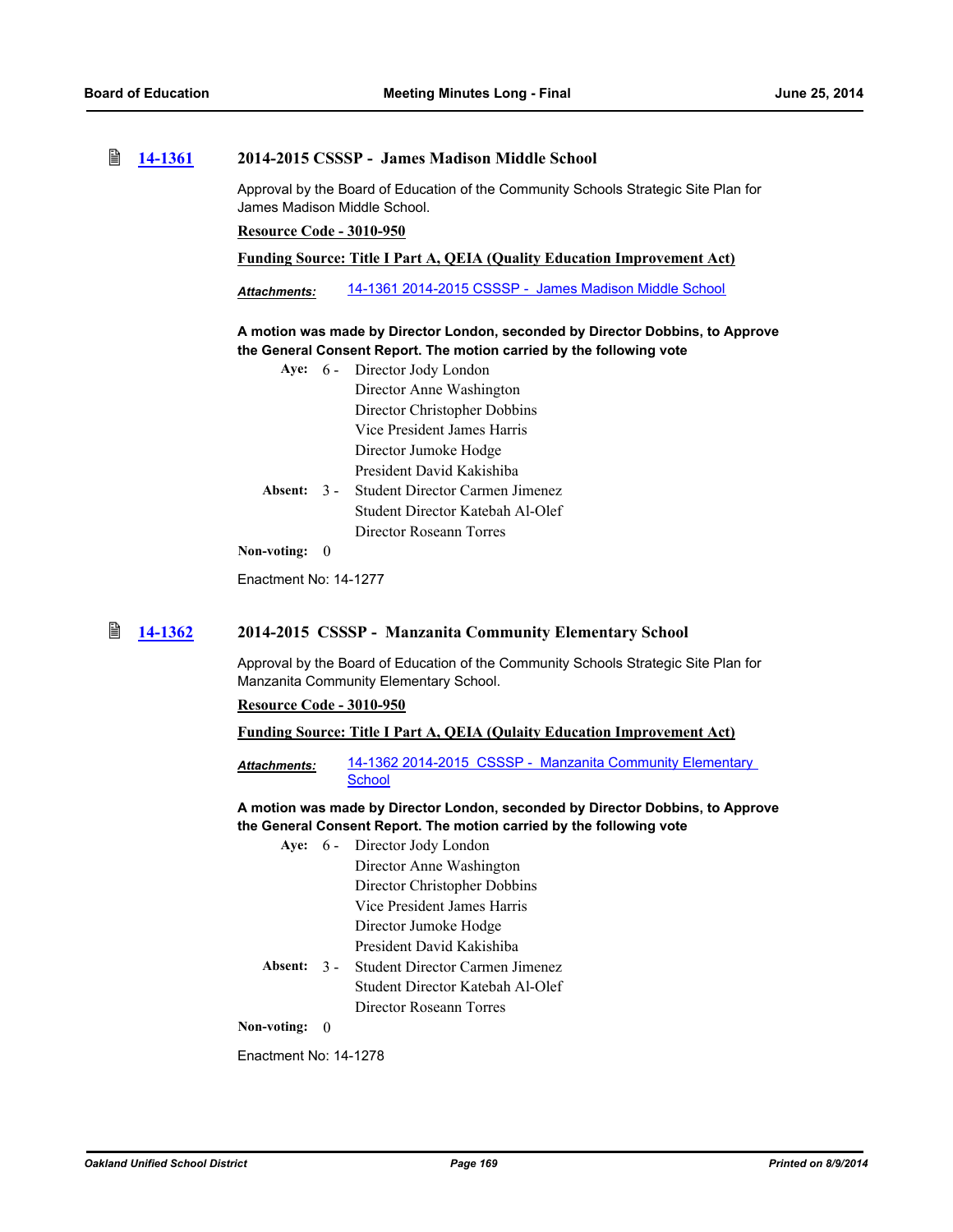#### 窅 **[14-1363](http://ousd.legistar.com/gateway.aspx?m=l&id=/matter.aspx?key=33043) 2014-2015 CSSSP - Manzanita SEED Elementary School**

Approval by the Board of Education of a Community Schools Strategic Site Plan for Manzanita SEED Elementary School.

### **Resource Code - 3010-950**

### **Funding Source: Title I Part A**

*Attachments:* [14-1363 2014-2015 CSSSP - Manzanita SEED Elementary School](http://ousd.legistar.com/gateway.aspx?M=F&ID=76640.pdf)

## **A motion was made by Director London, seconded by Director Dobbins, to Approve the General Consent Report. The motion carried by the following vote**

|                    | Aye: 6 - Director Jody London          |
|--------------------|----------------------------------------|
|                    | Director Anne Washington               |
|                    | Director Christopher Dobbins           |
|                    | Vice President James Harris            |
|                    | Director Jumoke Hodge                  |
|                    | President David Kakishiba              |
| <b>Absent:</b> 3 - | <b>Student Director Carmen Jimenez</b> |
|                    | Student Director Katebah Al-Olef       |
|                    | Director Roseann Torres                |
|                    |                                        |

**Non-voting:** 0

Enactment No: 14-1279

#### 閶 **[14-1364](http://ousd.legistar.com/gateway.aspx?m=l&id=/matter.aspx?key=33044) 2014-2015 CSSSP - Martin Luther King, Jr. Elementary School**

Approval by the Board of Education of the Community Schools Strategic Site Plan for Martin Luther King, Jr. Elementary School.

### **Resource Code - 3010-950**

### **Funding Source: Title I Part A**

[14-1364 2014-2015 CSSSP - Martin Luther King, Jr. Elementary](http://ousd.legistar.com/gateway.aspx?M=F&ID=76642.pdf)  **School** *Attachments:*

# **A motion was made by Director London, seconded by Director Dobbins, to Approve the General Consent Report. The motion carried by the following vote**

|             | Aye: 6 - Director Jody London          |
|-------------|----------------------------------------|
|             | Director Anne Washington               |
|             | Director Christopher Dobbins           |
|             | Vice President James Harris            |
|             | Director Jumoke Hodge                  |
|             | President David Kakishiba              |
| Absent: 3 - | <b>Student Director Carmen Jimenez</b> |
|             | Student Director Katebah Al-Olef       |
|             | Director Roseann Torres                |
| Non-voting: |                                        |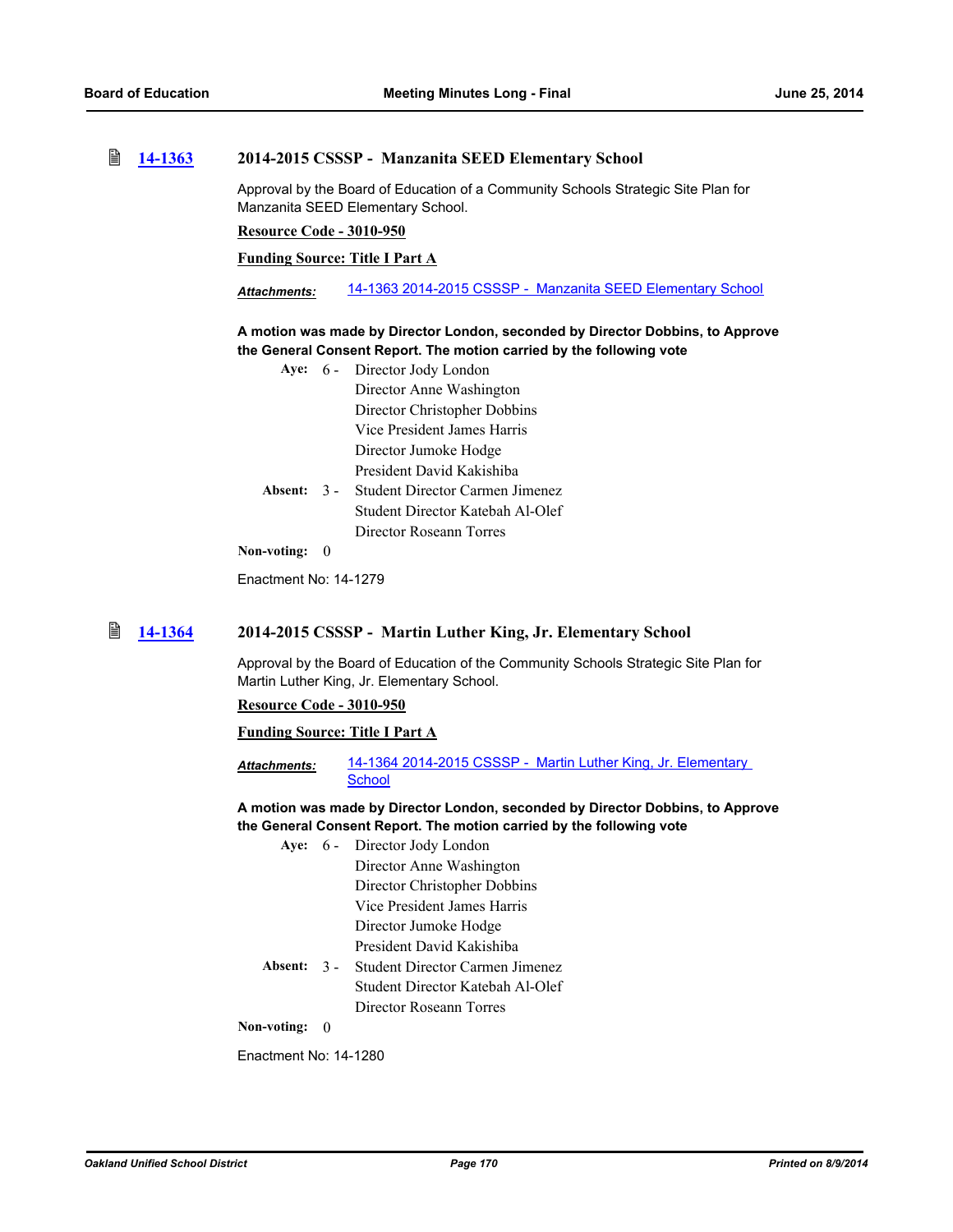#### 窅 **[14-1366](http://ousd.legistar.com/gateway.aspx?m=l&id=/matter.aspx?key=33046) 2014-2015 CSSSP - Melrose Leadership Academy**

Approval by the Board of Education of a Community Schools Strategic Site Plan for Melrose Leadership Academy.

**Resource Code - 3010-950**

**Funding Source: Title I Part A**

*Attachments:* [14-1366 2014-2015 CSSSP - Melrose Leadership Academy](http://ousd.legistar.com/gateway.aspx?M=F&ID=76643.pdf)

**A motion was made by Director London, seconded by Director Dobbins, to Approve the General Consent Report. The motion carried by the following vote**

|                |       | Aye: 6 - Director Jody London          |
|----------------|-------|----------------------------------------|
|                |       | Director Anne Washington               |
|                |       | Director Christopher Dobbins           |
|                |       | Vice President James Harris            |
|                |       | Director Jumoke Hodge                  |
|                |       | President David Kakishiba              |
| <b>Absent:</b> | $3 -$ | <b>Student Director Carmen Jimenez</b> |
|                |       | Student Director Katebah Al-Olef       |
|                |       | Director Roseann Torres                |
|                |       |                                        |

**Non-voting:** 0

Enactment No: 14-1281

# **[14-1367](http://ousd.legistar.com/gateway.aspx?m=l&id=/matter.aspx?key=33047) 2014-2015 CSSSP - Montclair Elementary School**

Approval by the Board of Education of the Community Schools Strategic Site Plan for Montclair Elementary School.

*Attachments:* [14-1367 2014-2015 CSSSP - Montclair Elementary School](http://ousd.legistar.com/gateway.aspx?M=F&ID=76644.pdf)

# **A motion was made by Director London, seconded by Director Dobbins, to Approve the General Consent Report. The motion carried by the following vote**

|                    | Aye: 6 - Director Jody London          |
|--------------------|----------------------------------------|
|                    | Director Anne Washington               |
|                    | Director Christopher Dobbins           |
|                    | Vice President James Harris            |
|                    | Director Jumoke Hodge                  |
|                    | President David Kakishiba              |
| <b>Absent:</b> 3 - | <b>Student Director Carmen Jimenez</b> |
|                    | Student Director Katebah Al-Olef       |
|                    | Director Roseann Torres                |

### **Non-voting:** 0

Enactment No: 14-1282

*Oakland Unified School District Page 171 Printed on 8/9/2014*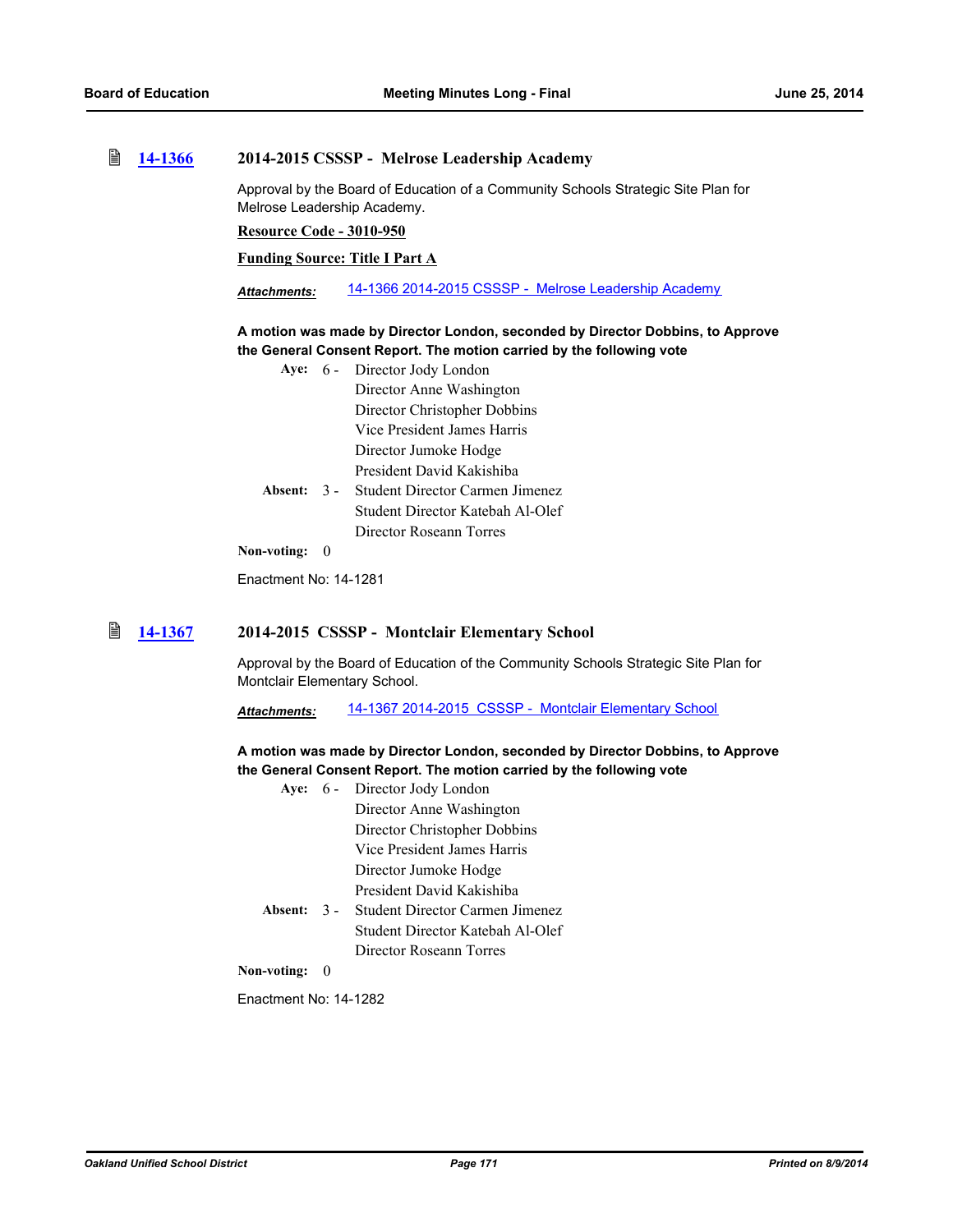#### 昏 **[14-1368](http://ousd.legistar.com/gateway.aspx?m=l&id=/matter.aspx?key=33048) 2014-2015 CSSSP - Montera Middle School**

Approval by the Board of Education of a Community Schools Strategic Site Plan for Montera Middle School.

**Resource Code - 3010-950**

### **Funding Source: Title I Part A**

*Attachments:* [14-1368 2014-2015 CSSSP - Montera Middle School](http://ousd.legistar.com/gateway.aspx?M=F&ID=76669.pdf)

**A motion was made by Director London, seconded by Director Dobbins, to Approve the General Consent Report. The motion carried by the following vote**

|                    | Aye: 6 - Director Jody London          |
|--------------------|----------------------------------------|
|                    | Director Anne Washington               |
|                    | Director Christopher Dobbins           |
|                    | Vice President James Harris            |
|                    | Director Jumoke Hodge                  |
|                    | President David Kakishiba              |
| <b>Absent:</b> 3 - | <b>Student Director Carmen Jimenez</b> |
|                    | Student Director Katebah Al-Olef       |
|                    | Director Roseann Torres                |
|                    |                                        |

**Non-voting:** 0

Enactment No: 14-1283

# **[14-1370](http://ousd.legistar.com/gateway.aspx?m=l&id=/matter.aspx?key=33050) 2014-2015 CSSSP - New Highland Academy**

Approval by the Board of Education of the Community Schools Strategic Site Plan for New Highland Academy.

**Resource Code - 3010-950**

**Funding Source: Title I Part A, QEIA (Quality Education Improvement Act)**

*Attachments:* [14-1370 2014-2015 CSSSP - New Highland Academy](http://ousd.legistar.com/gateway.aspx?M=F&ID=76645.pdf)

# **A motion was made by Director London, seconded by Director Dobbins, to Approve the General Consent Report. The motion carried by the following vote**

Aye: 6 - Director Jody London Director Anne Washington Director Christopher Dobbins Vice President James Harris Director Jumoke Hodge President David Kakishiba Absent: 3 - Student Director Carmen Jimenez Student Director Katebah Al-Olef Director Roseann Torres

**Non-voting:** 0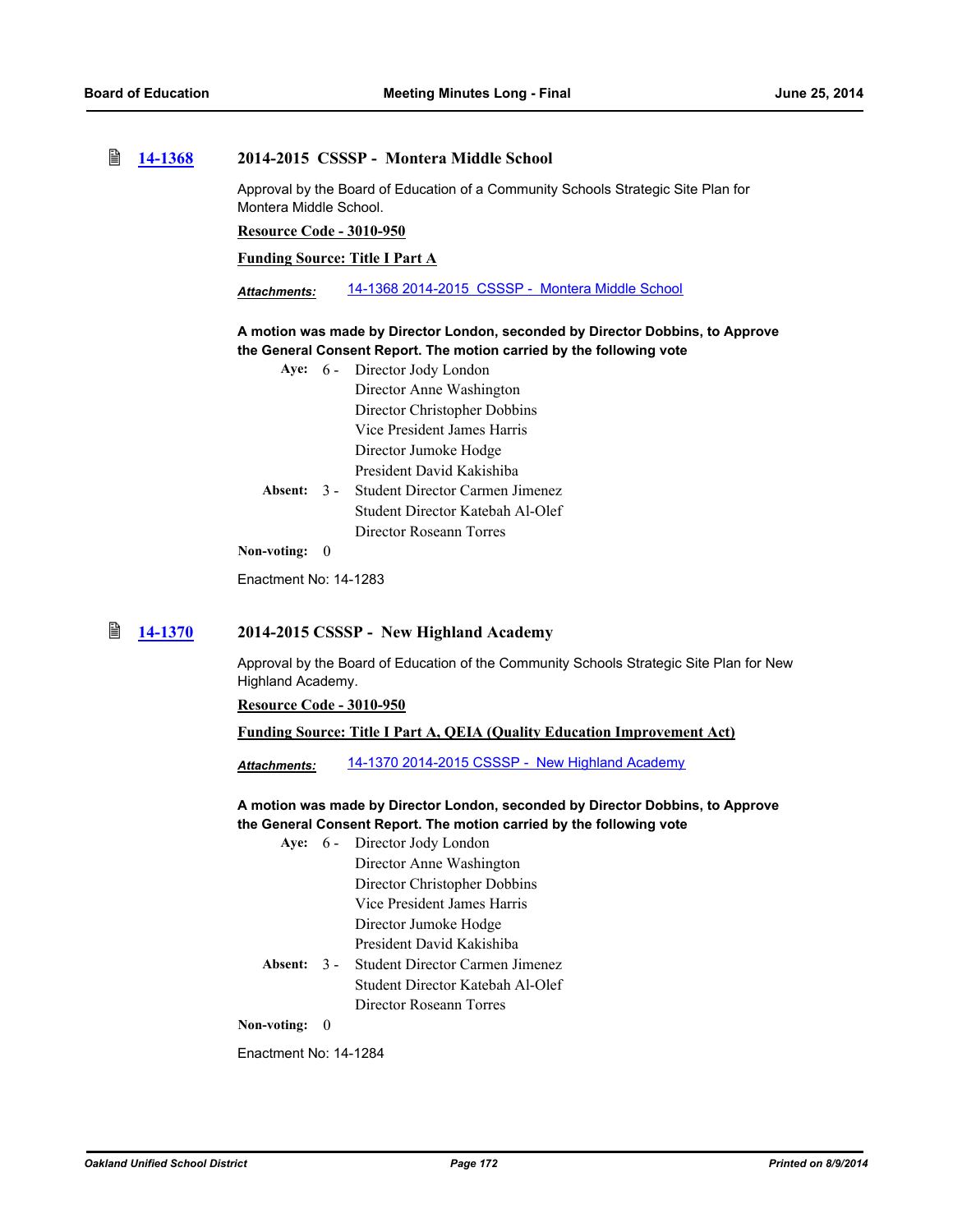#### 窅 **[14-1371](http://ousd.legistar.com/gateway.aspx?m=l&id=/matter.aspx?key=33051) 2014-2015 CSSSP - Parker Elementary School**

Approval by the Board of Education of the Community Schools Strategic Site Plan for Parker Elementary School.

## **Resource Code - 3010-950**

### **Funding Source: Title I Part A, QEIA (Quality Education Improvement Act)**

*Attachments:* [14-1371 2014-2015 CSSSP - Parker Elementary School](http://ousd.legistar.com/gateway.aspx?M=F&ID=76646.pdf)

## **A motion was made by Director London, seconded by Director Dobbins, to Approve the General Consent Report. The motion carried by the following vote**

|                    | Aye: 6 - Director Jody London          |
|--------------------|----------------------------------------|
|                    | Director Anne Washington               |
|                    | Director Christopher Dobbins           |
|                    | Vice President James Harris            |
|                    | Director Jumoke Hodge                  |
|                    | President David Kakishiba              |
| <b>Absent:</b> 3 - | <b>Student Director Carmen Jimenez</b> |
|                    | Student Director Katebah Al-Olef       |
|                    | Director Roseann Torres                |
|                    |                                        |

**Non-voting:** 0

Enactment No: 14-1285

# **[14-1372](http://ousd.legistar.com/gateway.aspx?m=l&id=/matter.aspx?key=33052) 2014-2015 CSSSP - Peralta Elementary School**

Approval by the Board of Education of the Community Schools Strategic Site Plan for Peralta Elementary School.

## **Resource Code - 3010-950**

**Funding Source: Title I Part A**

*Attachments:* [14-1372 2014-2015 CSSSP - Peralta Elementary School](http://ousd.legistar.com/gateway.aspx?M=F&ID=76647.pdf)

# **A motion was made by Director London, seconded by Director Dobbins, to Approve the General Consent Report. The motion carried by the following vote**

|               | Aye: 6 - Director Jody London          |
|---------------|----------------------------------------|
|               | Director Anne Washington               |
|               | Director Christopher Dobbins           |
|               | Vice President James Harris            |
|               | Director Jumoke Hodge                  |
|               | President David Kakishiba              |
| Absent: $3 -$ | <b>Student Director Carmen Jimenez</b> |
|               | Student Director Katebah Al-Olef       |
|               | Director Roseann Torres                |
| watina:       |                                        |

**Non-voting:** 0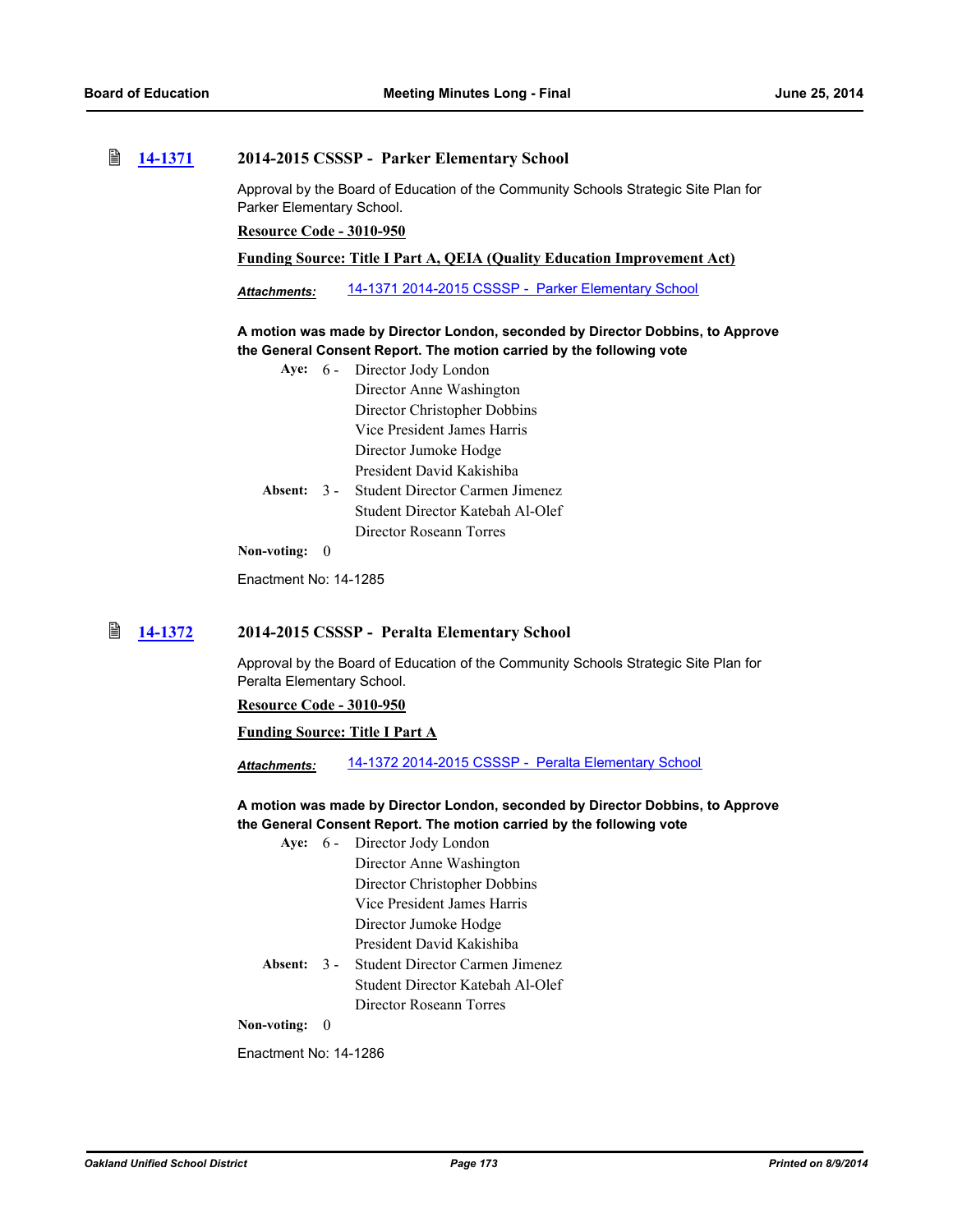#### 昏 **[14-1373](http://ousd.legistar.com/gateway.aspx?m=l&id=/matter.aspx?key=33053) 2014-2015 CSSSP - Piedmont Avenue Elementary School**

Approval by the Board of Education of the Community Schools Strategic Site Plan for Piedmont Avenue Elementary School.

## **Resource Code - 3010-950**

**Funding Source: Title I Part A, QEIA (Qulaity Education Improvement Act), SIG (School Improvement Grant)**

*Attachments:* [14-1373 2014-2015 CSSSP - Piedmont Avenue Elementary School](http://ousd.legistar.com/gateway.aspx?M=F&ID=76648.pdf)

# **A motion was made by Director London, seconded by Director Dobbins, to Approve the General Consent Report. The motion carried by the following vote**

|               | Aye: 6 - Director Jody London          |
|---------------|----------------------------------------|
|               | Director Anne Washington               |
|               | Director Christopher Dobbins           |
|               | Vice President James Harris            |
|               | Director Jumoke Hodge                  |
|               | President David Kakishiba              |
| Absent: $3 -$ | <b>Student Director Carmen Jimenez</b> |
|               | Student Director Katebah Al-Olef       |
|               | Director Roseann Torres                |
|               |                                        |

**Non-voting:** 0

Enactment No: 14-1287

#### 誾 **[14-1374](http://ousd.legistar.com/gateway.aspx?m=l&id=/matter.aspx?key=33054) 2014-2015 CSSSP - Reach Academy**

Approval by the Board of Education of the Community Schools Strategic Site Plan for Reach Academy.

## **Resource Code - 3010-950**

### **Funding Source: Title I Part A**

*Attachments:* [14-1374 2014-2015 CSSSP - Reach Academy](http://ousd.legistar.com/gateway.aspx?M=F&ID=76650.pdf)

## **A motion was made by Director London, seconded by Director Dobbins, to Approve the General Consent Report. The motion carried by the following vote**

Aye: 6 - Director Jody London Director Anne Washington Director Christopher Dobbins Vice President James Harris Director Jumoke Hodge President David Kakishiba **Absent:** Student Director Carmen Jimenez Student Director Katebah Al-Olef Director Roseann Torres Absent:  $3 -$ 

**Non-voting:** 0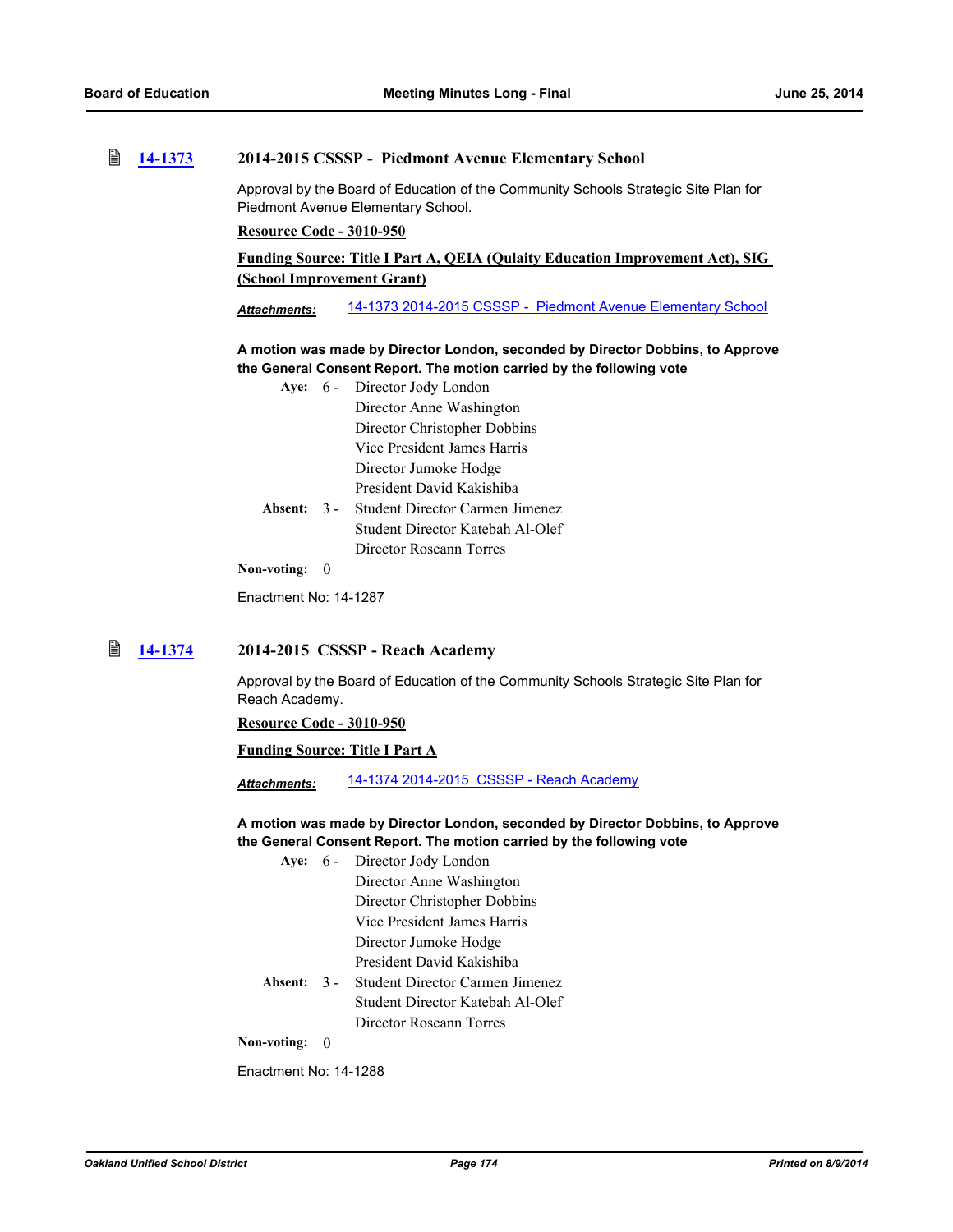#### 昏 **[14-1375](http://ousd.legistar.com/gateway.aspx?m=l&id=/matter.aspx?key=33055) 2014-2015 CSSSP - Redwood Heights Elementary School**

Approval by the Board of Education of the Community Schools Strategic Site Plan for Redwood Heights Elementary School.

*Attachments:* [14-1375 2014-2015 CSSSP - Redwood Heights Elementary School](http://ousd.legistar.com/gateway.aspx?M=F&ID=76651.pdf)

## **A motion was made by Director London, seconded by Director Dobbins, to Approve the General Consent Report. The motion carried by the following vote**

- Aye: 6 Director Jody London Director Anne Washington Director Christopher Dobbins Vice President James Harris Director Jumoke Hodge President David Kakishiba Absent: 3 - Student Director Carmen Jimenez Student Director Katebah Al-Olef Director Roseann Torres
- **Non-voting:** 0

Enactment No: 14-1289

#### ₿ **[14-1376](http://ousd.legistar.com/gateway.aspx?m=l&id=/matter.aspx?key=33056) 2014-2015 CSSSP - Rise Elementary School**

Approval by the Board of Education of a Community Schools Strategic Site Plan for Rise Elementary School.

# **Resource Code - 3010-950**

### **Funding Source: Title I Part A**

*Attachments:* [14-1376 2014-2015 CSSSP - Rise Elementary School](http://ousd.legistar.com/gateway.aspx?M=F&ID=76652.pdf)

## **A motion was made by Director London, seconded by Director Dobbins, to Approve the General Consent Report. The motion carried by the following vote**

|                    | Aye: 6 - Director Jody London          |
|--------------------|----------------------------------------|
|                    | Director Anne Washington               |
|                    | Director Christopher Dobbins           |
|                    | Vice President James Harris            |
|                    | Director Jumoke Hodge                  |
|                    | President David Kakishiba              |
| <b>Absent:</b> 3 - | <b>Student Director Carmen Jimenez</b> |
|                    | Student Director Katebah Al-Olef       |
|                    | Director Roseann Torres                |
|                    |                                        |

### **Non-voting:** 0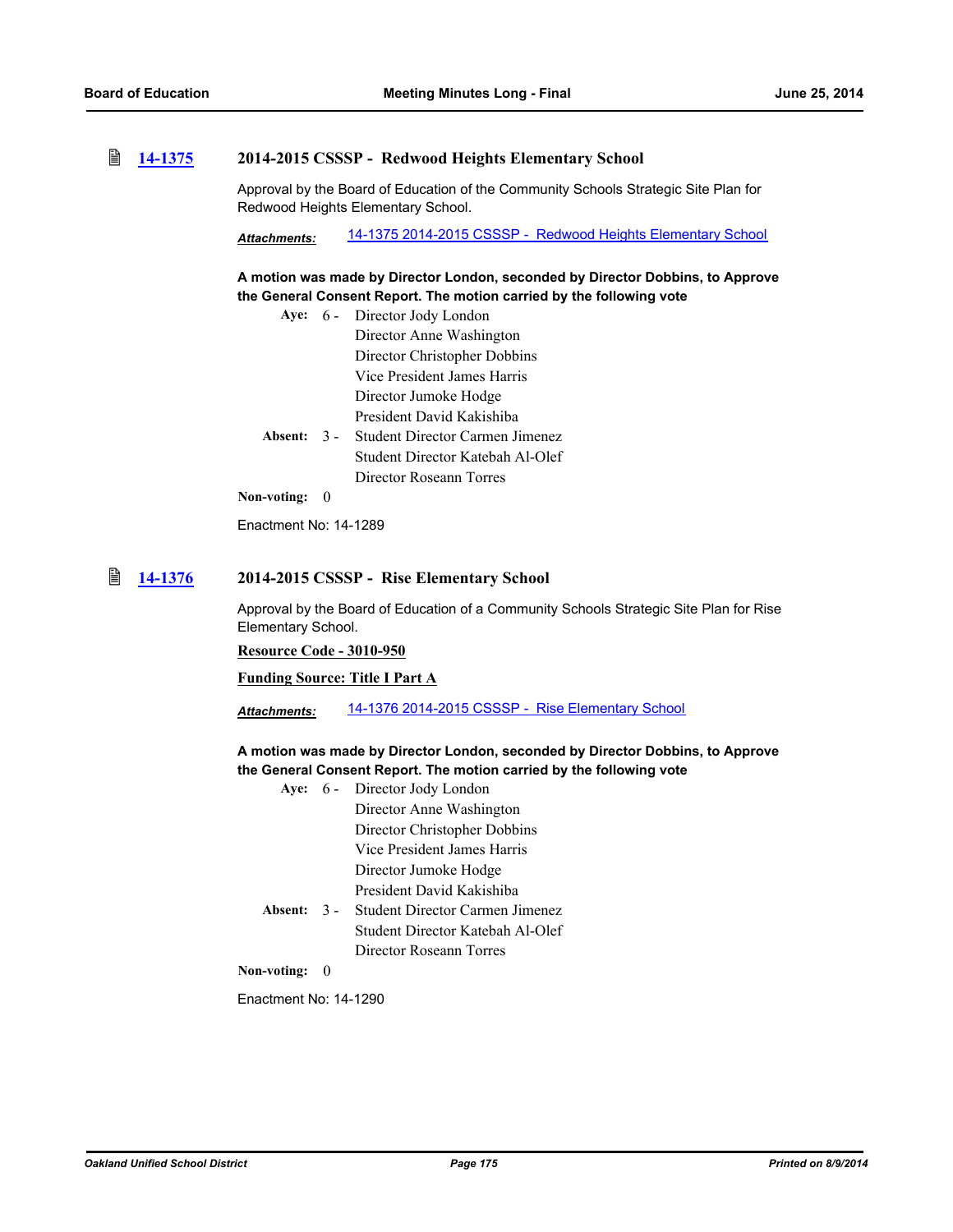#### 昏 **[14-1377](http://ousd.legistar.com/gateway.aspx?m=l&id=/matter.aspx?key=33057) 2014-2015 CSSSP - Roosevelt Middle School**

Approval by the Board of Education of a Community Schools Strategic Site Plan for Roosevelt Middle School.

### **Resource Code - 3010-950**

**Funding Source: Title I Part A**

*Attachments:* [14-1377 2014-2015 CSSSP - Roosevelt Middle School](http://ousd.legistar.com/gateway.aspx?M=F&ID=76671.pdf)

**A motion was made by Director London, seconded by Director Dobbins, to Approve the General Consent Report. The motion carried by the following vote**

|                    | Aye: 6 - Director Jody London          |
|--------------------|----------------------------------------|
|                    | Director Anne Washington               |
|                    | Director Christopher Dobbins           |
|                    | Vice President James Harris            |
|                    | Director Jumoke Hodge                  |
|                    | President David Kakishiba              |
| <b>Absent:</b> 3 - | <b>Student Director Carmen Jimenez</b> |
|                    | Student Director Katebah Al-Olef       |
|                    | Director Roseann Torres                |
|                    |                                        |

**Non-voting:** 0

Enactment No: 14-1291

## **[14-1378](http://ousd.legistar.com/gateway.aspx?m=l&id=/matter.aspx?key=33058) 2014-2015 CSSSP - Roots International Middle School**

Approval by the Board of Education of a Community Schools Strategic Site Plan for Roots International Middle School.

**Resource Code - 3010-950**

### **Funding Source: Title I Part A, SIG (School Improvement Grant)**

*Attachments:* [14-1378 2014-2015 CSSSP - Roots International Middle School](http://ousd.legistar.com/gateway.aspx?M=F&ID=76673.pdf)

# **A motion was made by Director London, seconded by Director Dobbins, to Approve the General Consent Report. The motion carried by the following vote**

Aye: 6 - Director Jody London Director Anne Washington Director Christopher Dobbins Vice President James Harris Director Jumoke Hodge President David Kakishiba Absent: 3 - Student Director Carmen Jimenez Student Director Katebah Al-Olef Director Roseann Torres

**Non-voting:** 0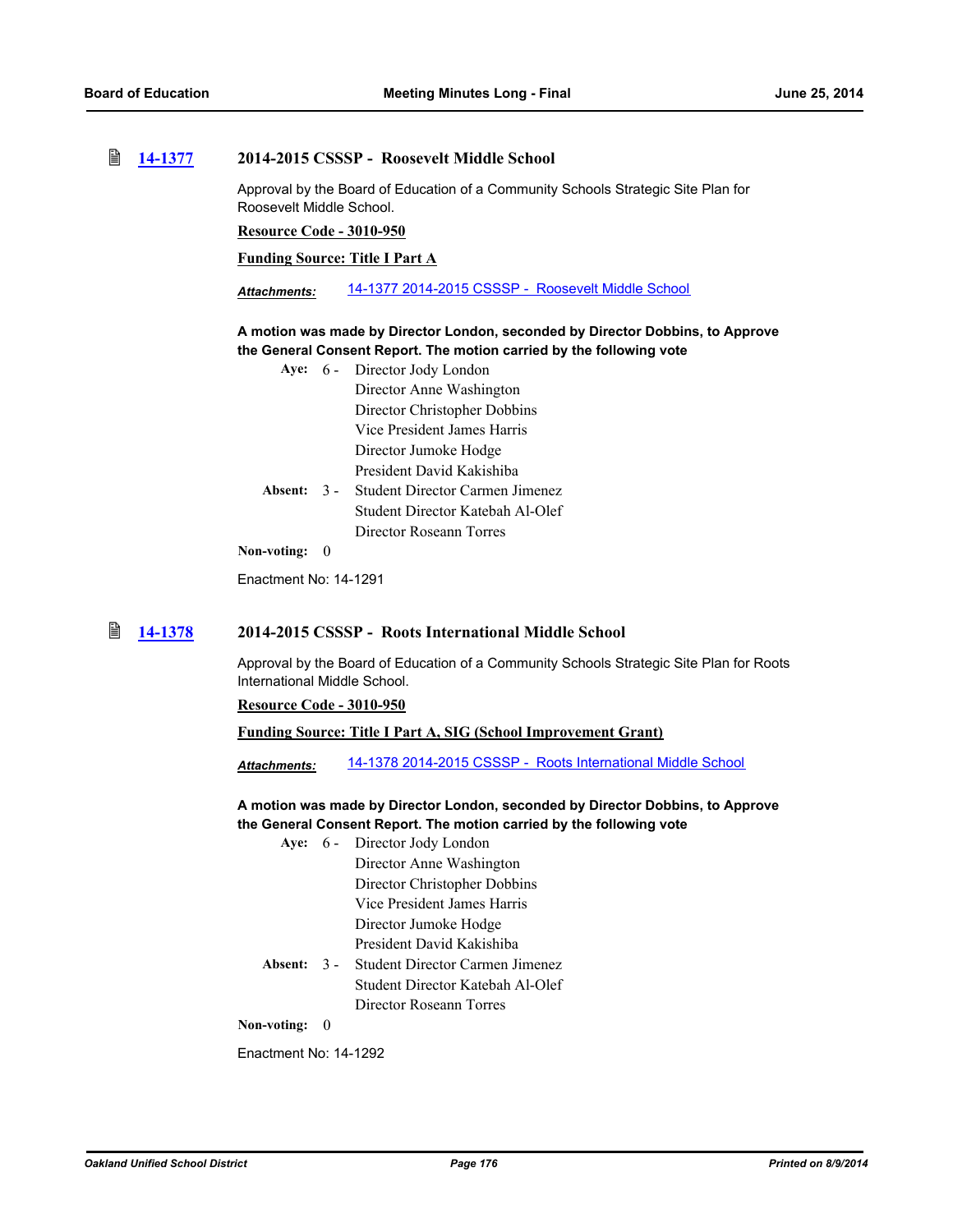#### 昏 **[14-1379](http://ousd.legistar.com/gateway.aspx?m=l&id=/matter.aspx?key=33059) 2014-2015 CSSSP - Sankofa Elementary School**

Approval by the Board of Education of the Community Schools Strategic Site Plan for Sankofa Elementary School.

**Resource Code - 3010-950**

**Funding Source: Title I Part A**

*Attachments:* [14-1379 2014-2015 CSSSP - Sankofa Elementary School](http://ousd.legistar.com/gateway.aspx?M=F&ID=76653.pdf)

**A motion was made by Director London, seconded by Director Dobbins, to Approve the General Consent Report. The motion carried by the following vote**

|                    | Aye: 6 - Director Jody London          |
|--------------------|----------------------------------------|
|                    | Director Anne Washington               |
|                    | Director Christopher Dobbins           |
|                    | Vice President James Harris            |
|                    | Director Jumoke Hodge                  |
|                    | President David Kakishiba              |
| <b>Absent:</b> 3 - | <b>Student Director Carmen Jimenez</b> |
|                    | Student Director Katebah Al-Olef       |
|                    | Director Roseann Torres                |
|                    |                                        |

**Non-voting:** 0

Enactment No: 14-1293

## **[14-1380](http://ousd.legistar.com/gateway.aspx?m=l&id=/matter.aspx?key=33060) 2014-2015 CSSSP - Sequoia Elementary School**

Approval by the Board of Education of the Community Schools Strategic Site Plan for Sequoia Elementary School.

**Resource Code - 3010-950**

**Funding Source: Title I Part A**

*Attachments:* [14-1380 2014-2015 CSSSP - Sequoia Elementary School](http://ousd.legistar.com/gateway.aspx?M=F&ID=76655.pdf)

# **A motion was made by Director London, seconded by Director Dobbins, to Approve the General Consent Report. The motion carried by the following vote**

Aye: 6 - Director Jody London Director Anne Washington Director Christopher Dobbins Vice President James Harris Director Jumoke Hodge President David Kakishiba Absent: 3 - Student Director Carmen Jimenez Student Director Katebah Al-Olef Director Roseann Torres

**Non-voting:** 0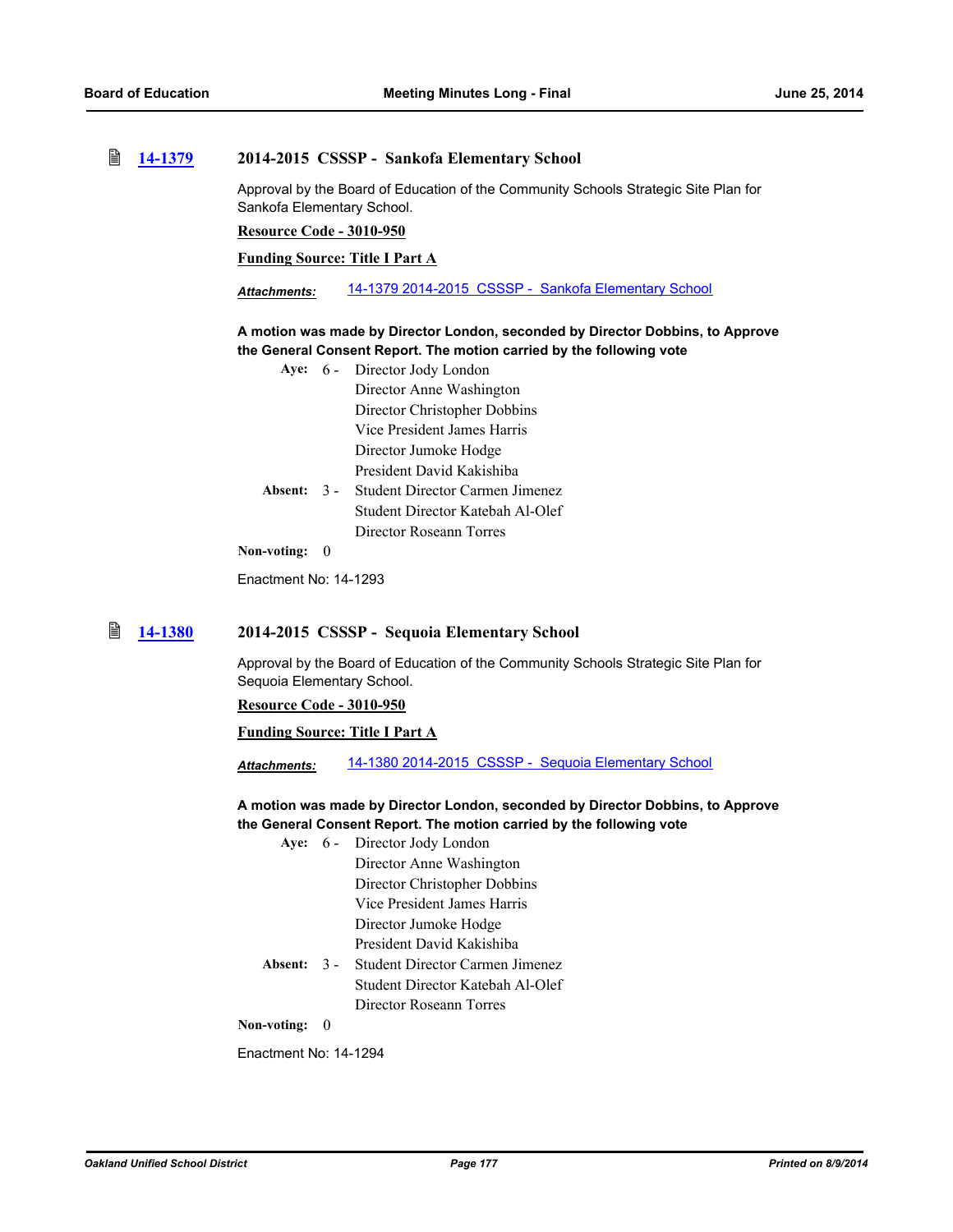#### 窅 **[14-1381](http://ousd.legistar.com/gateway.aspx?m=l&id=/matter.aspx?key=33061) 2014-2015 CSSSP - Think College Now Elementary School**

Approval by the Board of Education of the Community Schools Strategic Site Plan for Think College Now Elementary School.

## **Resource Code - 3010-950**

### **Funding Source: Title I Part A**

[14-1381 2014-2015 CSSSP - Think College Now Elementary](http://ousd.legistar.com/gateway.aspx?M=F&ID=76657.pdf)  **School** *Attachments:*

**A motion was made by Director London, seconded by Director Dobbins, to Approve the General Consent Report. The motion carried by the following vote**

|                    | Aye: 6 - Director Jody London    |
|--------------------|----------------------------------|
|                    | Director Anne Washington         |
|                    | Director Christopher Dobbins     |
|                    | Vice President James Harris      |
|                    | Director Jumoke Hodge            |
|                    | President David Kakishiba        |
| <b>Absent: 3 -</b> | Student Director Carmen Jimenez  |
|                    | Student Director Katebah Al-Olef |
|                    | Director Roseann Torres          |
|                    |                                  |

**Non-voting:** 0

Enactment No: 14-1295

#### 窅 **[14-1382](http://ousd.legistar.com/gateway.aspx?m=l&id=/matter.aspx?key=33062) 2014-2015 CSSSP - Thornhill Elementary School**

Approval by the Board of Education of the Community Schools Strategic Site Plan for Thornhill Elementary School.

*Attachments:* [14-1382 2014-2015 CSSSP - Thornhill Elementary School](http://ousd.legistar.com/gateway.aspx?M=F&ID=76658.pdf)

# **A motion was made by Director London, seconded by Director Dobbins, to Approve the General Consent Report. The motion carried by the following vote**

|                      | Aye: 6 - Director Jody London          |
|----------------------|----------------------------------------|
|                      | Director Anne Washington               |
|                      | Director Christopher Dobbins           |
|                      | Vice President James Harris            |
|                      | Director Jumoke Hodge                  |
|                      | President David Kakishiba              |
| <b>Absent:</b> 3 -   | <b>Student Director Carmen Jimenez</b> |
|                      | Student Director Katebah Al-Olef       |
|                      | Director Roseann Torres                |
| $\ddot{\phantom{a}}$ |                                        |

Non-voting: 0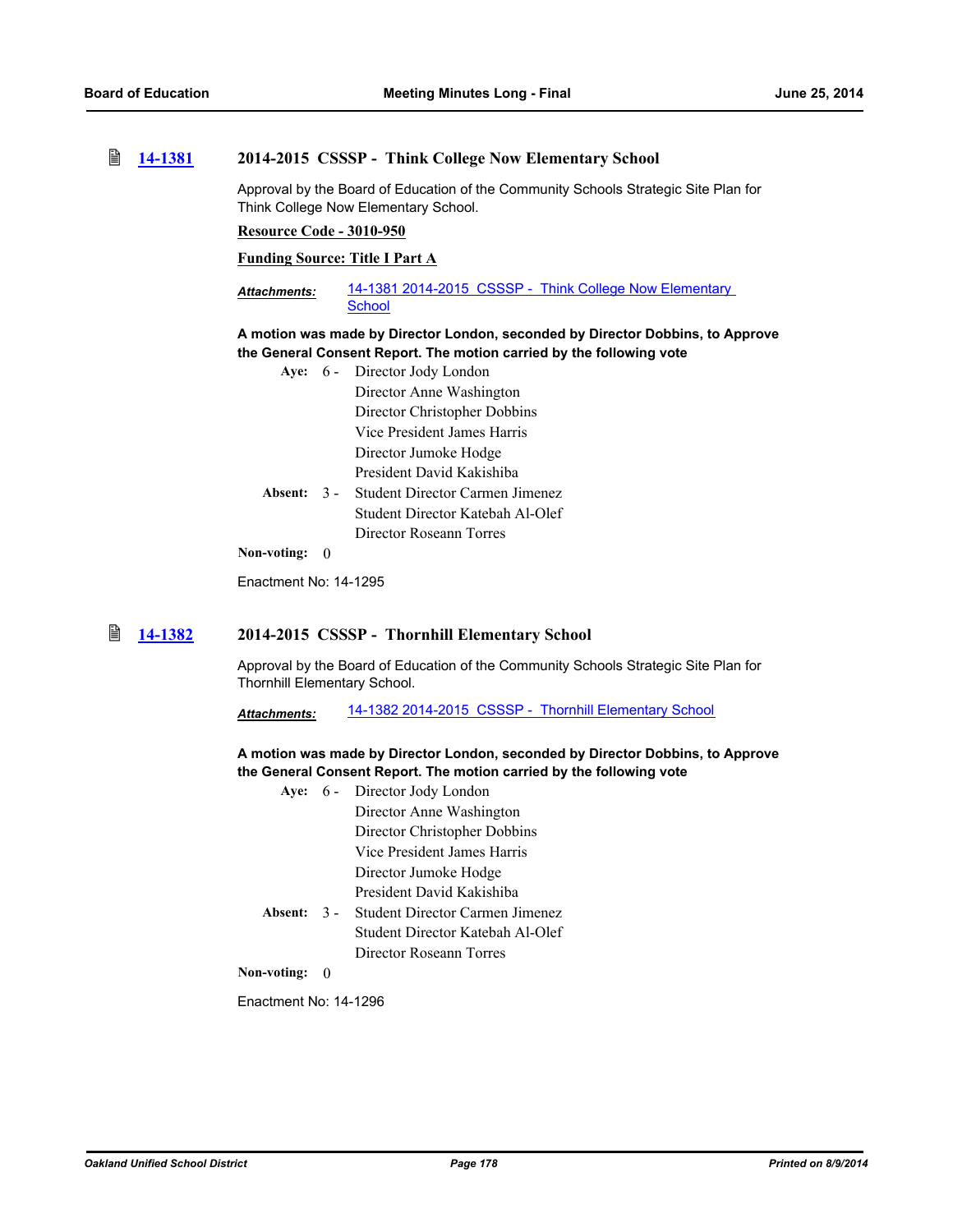#### 昏 **[14-1383](http://ousd.legistar.com/gateway.aspx?m=l&id=/matter.aspx?key=33063) 2014-2015 CSSSP - United for Success Middle School**

Approval by the Board of Education of the Community Schools Strategic Site Plan for United for Success Middle School.

**Resource Code - 3010-950**

**Funding Source: Title I Part A**

*Attachments:* [14-1383 2014-2015 CSSSP - United for Success Middle School](http://ousd.legistar.com/gateway.aspx?M=F&ID=76675.pdf)

**A motion was made by Director London, seconded by Director Dobbins, to Approve the General Consent Report. The motion carried by the following vote**

|             | Aye: 6 - Director Jody London          |
|-------------|----------------------------------------|
|             | Director Anne Washington               |
|             | Director Christopher Dobbins           |
|             | Vice President James Harris            |
|             | Director Jumoke Hodge                  |
|             | President David Kakishiba              |
| Absent: 3 - | <b>Student Director Carmen Jimenez</b> |
|             | Student Director Katebah Al-Olef       |
|             | Director Roseann Torres                |
|             |                                        |

**Non-voting:** 0

Enactment No: 14-1297

# **[14-1384](http://ousd.legistar.com/gateway.aspx?m=l&id=/matter.aspx?key=33064) 2014-2015 CSSSP - Urban Promise Academy**

Approval by the Board of Education of the Community Schools Strategic Site Plan for Urban Promise Academy.

**Resource Code - 3010-950**

**Funding Source: Title I Part A, QEIA (Quality Education Improvement Act)**

*Attachments:* [14-1384 2014-2015 CSSSP - Urban Promise Academy](http://ousd.legistar.com/gateway.aspx?M=F&ID=76677.pdf)

# **A motion was made by Director London, seconded by Director Dobbins, to Approve the General Consent Report. The motion carried by the following vote**

Aye: 6 - Director Jody London Director Anne Washington Director Christopher Dobbins Vice President James Harris Director Jumoke Hodge President David Kakishiba Absent: 3 - Student Director Carmen Jimenez Student Director Katebah Al-Olef Director Roseann Torres

**Non-voting:** 0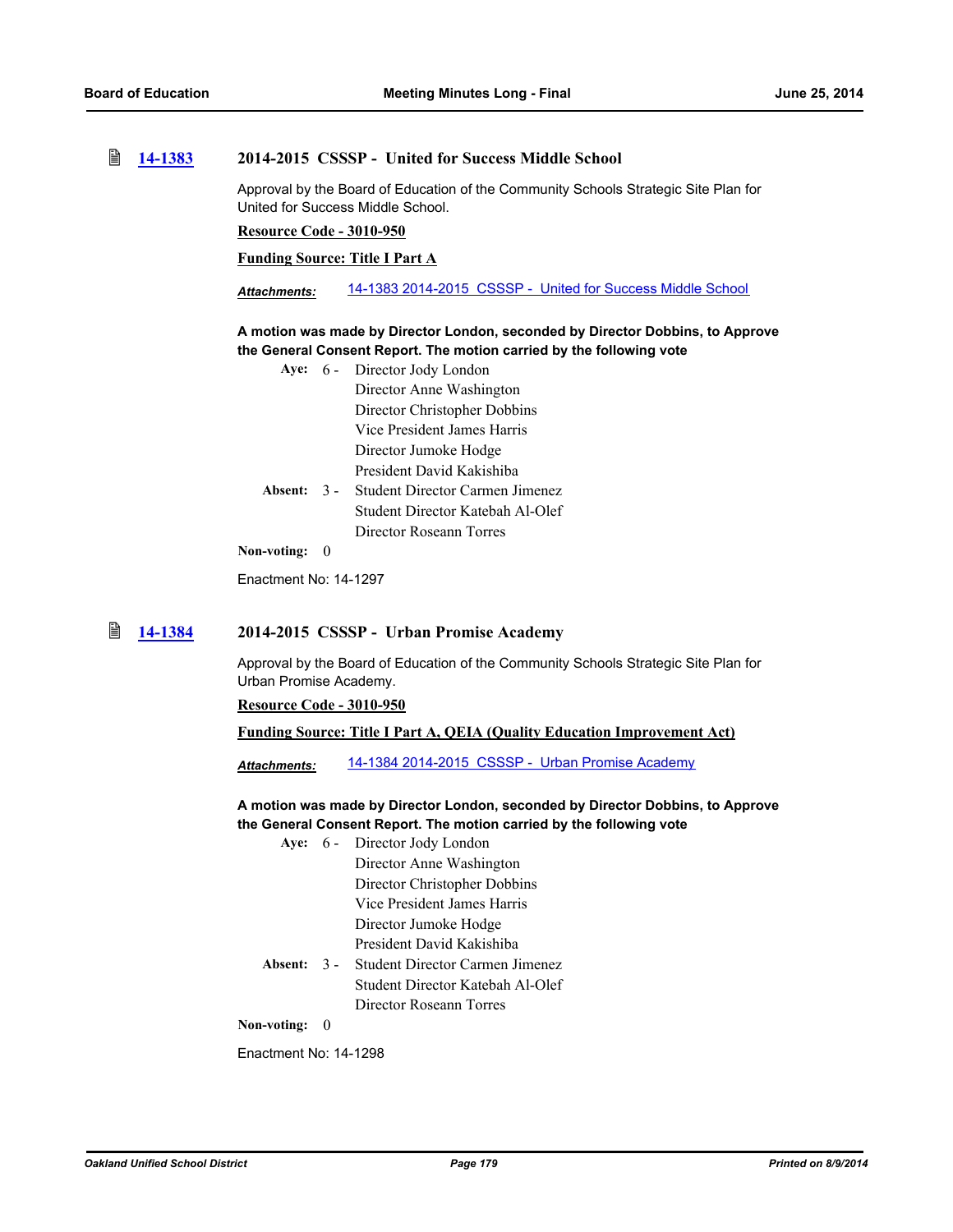#### 昏 **[14-1385](http://ousd.legistar.com/gateway.aspx?m=l&id=/matter.aspx?key=33065) 2014-2015 CSSSP - Westlake Middle School**

Approval by the Board of Education of the Community Schools Strategic Site Plan for Westlake Middle School.

### **Resource Code - 3010-950**

### **Funding Source: Title I Part A**

*Attachments:* [14-1385 2014-2015 CSSSP - Westlake Middle School](http://ousd.legistar.com/gateway.aspx?M=F&ID=76678.pdf)

**A motion was made by Director London, seconded by Director Dobbins, to Approve the General Consent Report. The motion carried by the following vote**

|                    | Aye: 6 - Director Jody London          |
|--------------------|----------------------------------------|
|                    | Director Anne Washington               |
|                    | Director Christopher Dobbins           |
|                    | Vice President James Harris            |
|                    | Director Jumoke Hodge                  |
|                    | President David Kakishiba              |
| <b>Absent:</b> 3 - | <b>Student Director Carmen Jimenez</b> |
|                    | Student Director Katebah Al-Olef       |
|                    | Director Roseann Torres                |
|                    |                                        |

**Non-voting:** 0

Enactment No: 14-1299

# **[14-1386](http://ousd.legistar.com/gateway.aspx?m=l&id=/matter.aspx?key=33066) 2014-2015 CSSSP - West Oakland Middle School**

Approval by the Board of Education of the Community Schools Strategic Site Plan for West Oakland Middle School.

### **Resource Code - 3010-950**

**Funding Source: Title I Part A**

*Attachments:* [14-1386 2014-2015 CSSSP - West Oakland Middle School](http://ousd.legistar.com/gateway.aspx?M=F&ID=76680.pdf)

# **A motion was made by Director London, seconded by Director Dobbins, to Approve the General Consent Report. The motion carried by the following vote**

Aye: 6 - Director Jody London Director Anne Washington Director Christopher Dobbins Vice President James Harris Director Jumoke Hodge President David Kakishiba Absent: 3 - Student Director Carmen Jimenez Student Director Katebah Al-Olef Director Roseann Torres

**Non-voting:** 0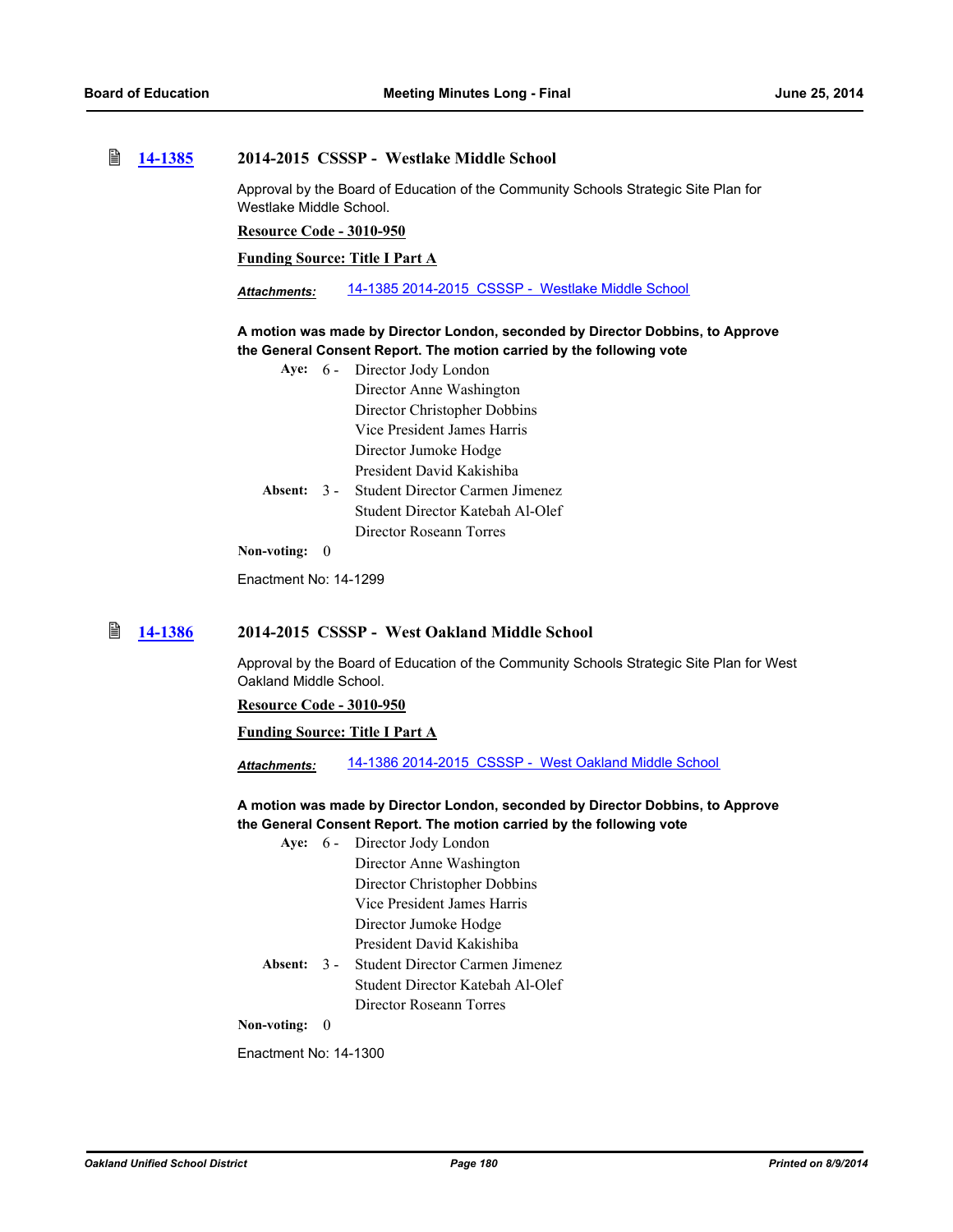#### 昏 **[14-1388](http://ousd.legistar.com/gateway.aspx?m=l&id=/matter.aspx?key=33068) 2014-2015 CSSSP - Coliseum College Preparatory School**

Approval by the Board of Education of the Community Schools Strategic Site Plan for Coliseum College Preparatory School.

# **Resource Code - 3010-950**

**Funding Source: Title I Part A**

*Attachments:* [14-1388 2014-2015 CSSSP - Coliseum College Preparatory School](http://ousd.legistar.com/gateway.aspx?M=F&ID=76662.pdf)

**A motion was made by Director London, seconded by Director Dobbins, to Approve the General Consent Report. The motion carried by the following vote**

|                    | Aye: 6 - Director Jody London          |
|--------------------|----------------------------------------|
|                    | Director Anne Washington               |
|                    | Director Christopher Dobbins           |
|                    | Vice President James Harris            |
|                    | Director Jumoke Hodge                  |
|                    | President David Kakishiba              |
| <b>Absent:</b> 3 - | <b>Student Director Carmen Jimenez</b> |
|                    | Student Director Katebah Al-Olef       |
|                    | Director Roseann Torres                |
|                    |                                        |

**Non-voting:** 0

Enactment No: 14-1301

# **[14-1389](http://ousd.legistar.com/gateway.aspx?m=l&id=/matter.aspx?key=33069) 2014-2015 CSSSP - Dewey Academy**

Approval by the Board of Education of the Community Schools Strategic Site Plan for Dewey Academy.

**Resource Code - 3010-950**

**Funding Source: Title I Part A**

*Attachments:* [14-1389 2014-2015 CSSSP - Dewey Academy](http://ousd.legistar.com/gateway.aspx?M=F&ID=76682.pdf)

# **A motion was made by Director London, seconded by Director Dobbins, to Approve the General Consent Report. The motion carried by the following vote**

Aye: 6 - Director Jody London Director Anne Washington Director Christopher Dobbins Vice President James Harris Director Jumoke Hodge President David Kakishiba Absent: 3 - Student Director Carmen Jimenez Student Director Katebah Al-Olef Director Roseann Torres

**Non-voting:** 0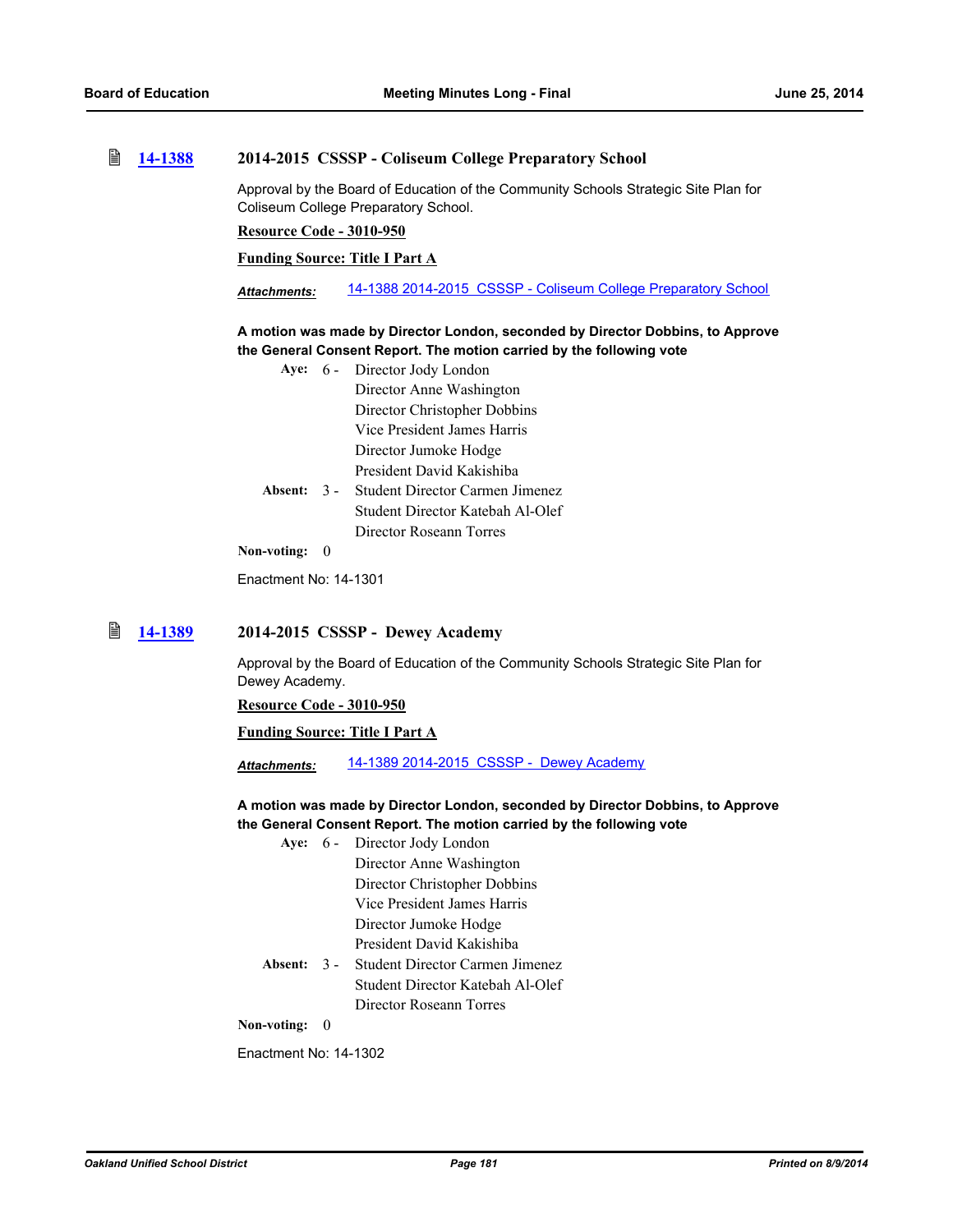#### 昏 **[14-1390](http://ousd.legistar.com/gateway.aspx?m=l&id=/matter.aspx?key=33070) 2014-2015 CSSSP - Fremont HIgh School**

Approval by the Board of Education of the Community Schools Strategic Site Plan for Fremont High School.

### **Resource Code - 3010-950**

### **Funding Source: Title I Part A**

*Attachments:* [14-1390 2014-2015 CSSSP - Fremont HIgh School](http://ousd.legistar.com/gateway.aspx?M=F&ID=76683.pdf)

**A motion was made by Director London, seconded by Director Dobbins, to Approve the General Consent Report. The motion carried by the following vote**

|                    | Aye: 6 - Director Jody London          |
|--------------------|----------------------------------------|
|                    | Director Anne Washington               |
|                    | Director Christopher Dobbins           |
|                    | Vice President James Harris            |
|                    | Director Jumoke Hodge                  |
|                    | President David Kakishiba              |
| <b>Absent:</b> 3 - | <b>Student Director Carmen Jimenez</b> |
|                    | Student Director Katebah Al-Olef       |
|                    | Director Roseann Torres                |
|                    |                                        |

**Non-voting:** 0

Enactment No: 14-1303

# **[14-1391](http://ousd.legistar.com/gateway.aspx?m=l&id=/matter.aspx?key=33071) 2014-2015 CSSSP - Life Academy**

Approval by the Board of Education of the Community Schools Strategic Site Plan for Life Academy.

**Resource Code - 3010-950**

**Funding Source: Title I Part A**

*Attachments:* [14-1391 2014-2015 CSSSP - Life Academy](http://ousd.legistar.com/gateway.aspx?M=F&ID=76684.pdf)

# **A motion was made by Director London, seconded by Director Dobbins, to Approve the General Consent Report. The motion carried by the following vote**

Aye: 6 - Director Jody London Director Anne Washington Director Christopher Dobbins Vice President James Harris Director Jumoke Hodge President David Kakishiba Absent: 3 - Student Director Carmen Jimenez Student Director Katebah Al-Olef Director Roseann Torres

**Non-voting:** 0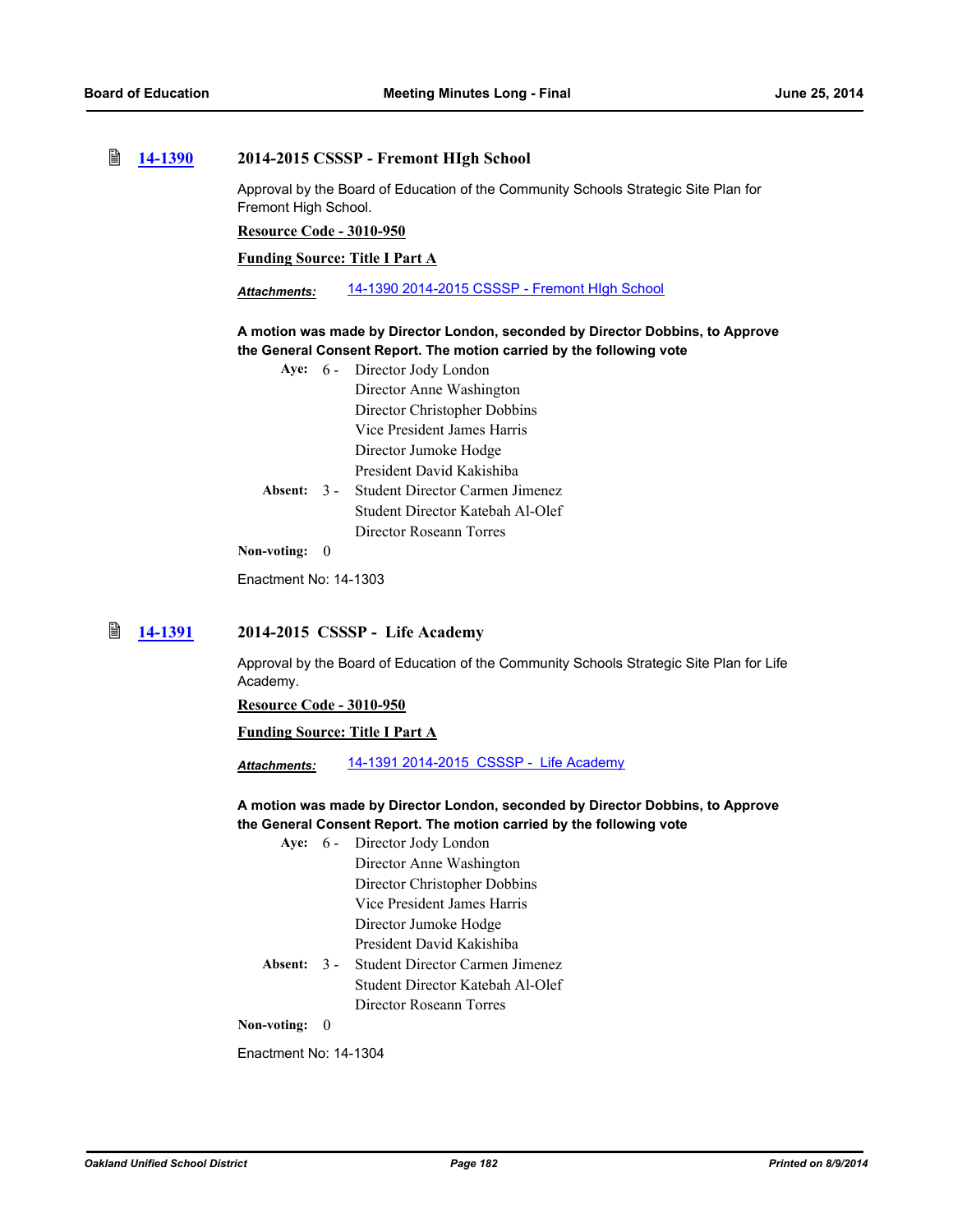#### 昏 **[14-1393](http://ousd.legistar.com/gateway.aspx?m=l&id=/matter.aspx?key=33073) 2014-2015 CSSSP - McClymonds High School**

Approval by the Board of Education of the Community Schools Strategic Site Plan for McClymonds High School.

### **Resource Code - 3010-950**

### **Funding Source: Title I Part A**

*Attachments:* [14-1393 2014-2015 CSSSP - McClymonds High School](http://ousd.legistar.com/gateway.aspx?M=F&ID=76685.pdf)

**A motion was made by Director London, seconded by Director Dobbins, to Approve the General Consent Report. The motion carried by the following vote**

|                    | Aye: 6 - Director Jody London          |
|--------------------|----------------------------------------|
|                    | Director Anne Washington               |
|                    | Director Christopher Dobbins           |
|                    | Vice President James Harris            |
|                    | Director Jumoke Hodge                  |
|                    | President David Kakishiba              |
| <b>Absent:</b> 3 - | <b>Student Director Carmen Jimenez</b> |
|                    | Student Director Katebah Al-Olef       |
|                    | Director Roseann Torres                |
|                    |                                        |

**Non-voting:** 0

Enactment No: 14-1305

# **[14-1394](http://ousd.legistar.com/gateway.aspx?m=l&id=/matter.aspx?key=33074) 2014-2015 CSSSP - MetWest High School**

Approval by the Board of Education of the Community Schools Strategic Site Plan for MetWest High School.

### **Resource Code - 3010-950**

**Funding Source: Title I Part A**

*Attachments:* [14-1394 2014-2015 CSSSP - MetWest High School](http://ousd.legistar.com/gateway.aspx?M=F&ID=76686.pdf)

# **A motion was made by Director London, seconded by Director Dobbins, to Approve the General Consent Report. The motion carried by the following vote**

Aye: 6 - Director Jody London Director Anne Washington Director Christopher Dobbins Vice President James Harris Director Jumoke Hodge President David Kakishiba Absent: 3 - Student Director Carmen Jimenez Student Director Katebah Al-Olef Director Roseann Torres

**Non-voting:** 0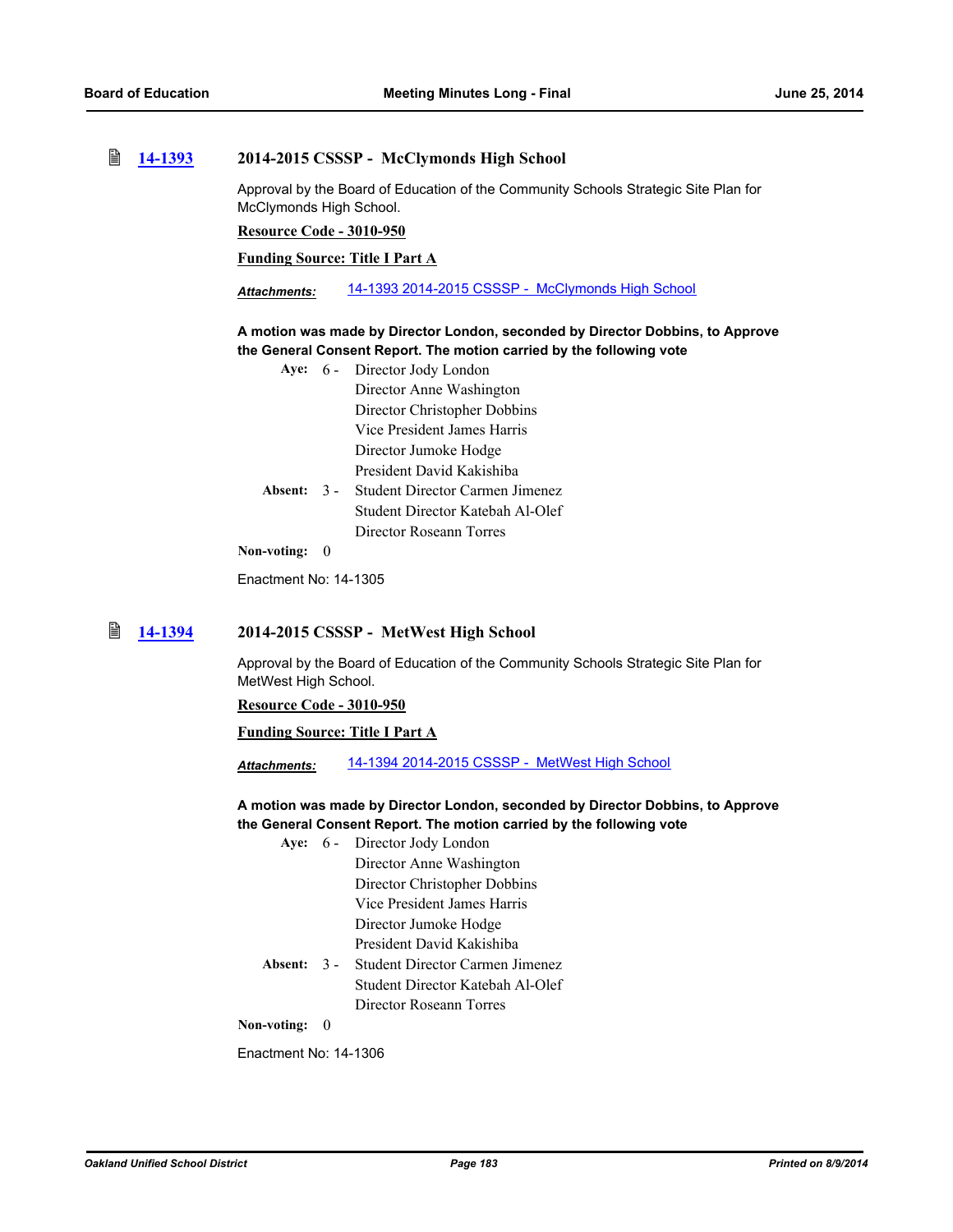#### 昏 **[14-1395](http://ousd.legistar.com/gateway.aspx?m=l&id=/matter.aspx?key=33075) 2014-2015 CSSSP - Oakland High School**

Approval by the Board of Education of the Community Schools Strategic Site Plan for Oakland High School.

### **Resource Code - 3010-950**

### **Funding Source: Title I Part A**

*Attachments:* [14-1395 2014-2015 CSSSP - Oakland High School](http://ousd.legistar.com/gateway.aspx?M=F&ID=76687.pdf)

**A motion was made by Director London, seconded by Director Dobbins, to Approve the General Consent Report. The motion carried by the following vote**

|                    | Aye: 6 - Director Jody London          |
|--------------------|----------------------------------------|
|                    | Director Anne Washington               |
|                    | Director Christopher Dobbins           |
|                    | Vice President James Harris            |
|                    | Director Jumoke Hodge                  |
|                    | President David Kakishiba              |
| <b>Absent:</b> 3 - | <b>Student Director Carmen Jimenez</b> |
|                    | Student Director Katebah Al-Olef       |
|                    | Director Roseann Torres                |
|                    |                                        |

**Non-voting:** 0

Enactment No: 14-1307

# **[14-1396](http://ousd.legistar.com/gateway.aspx?m=l&id=/matter.aspx?key=33076) 2014-2015 CSSSP - Oakland International High School**

Approval by the Board of Education of the Community Schools Strategic Site Plan for Oakland International High School.

## **Resource Code - 3010-950**

**Funding Source: Title I Part A**

*Attachments:* [14-1396 2014-2015 CSSSP - Oakland International High School](http://ousd.legistar.com/gateway.aspx?M=F&ID=76688.pdf)

# **A motion was made by Director London, seconded by Director Dobbins, to Approve the General Consent Report. The motion carried by the following vote**

Aye: 6 - Director Jody London Director Anne Washington Director Christopher Dobbins Vice President James Harris Director Jumoke Hodge President David Kakishiba Absent: 3 - Student Director Carmen Jimenez Student Director Katebah Al-Olef Director Roseann Torres

**Non-voting:** 0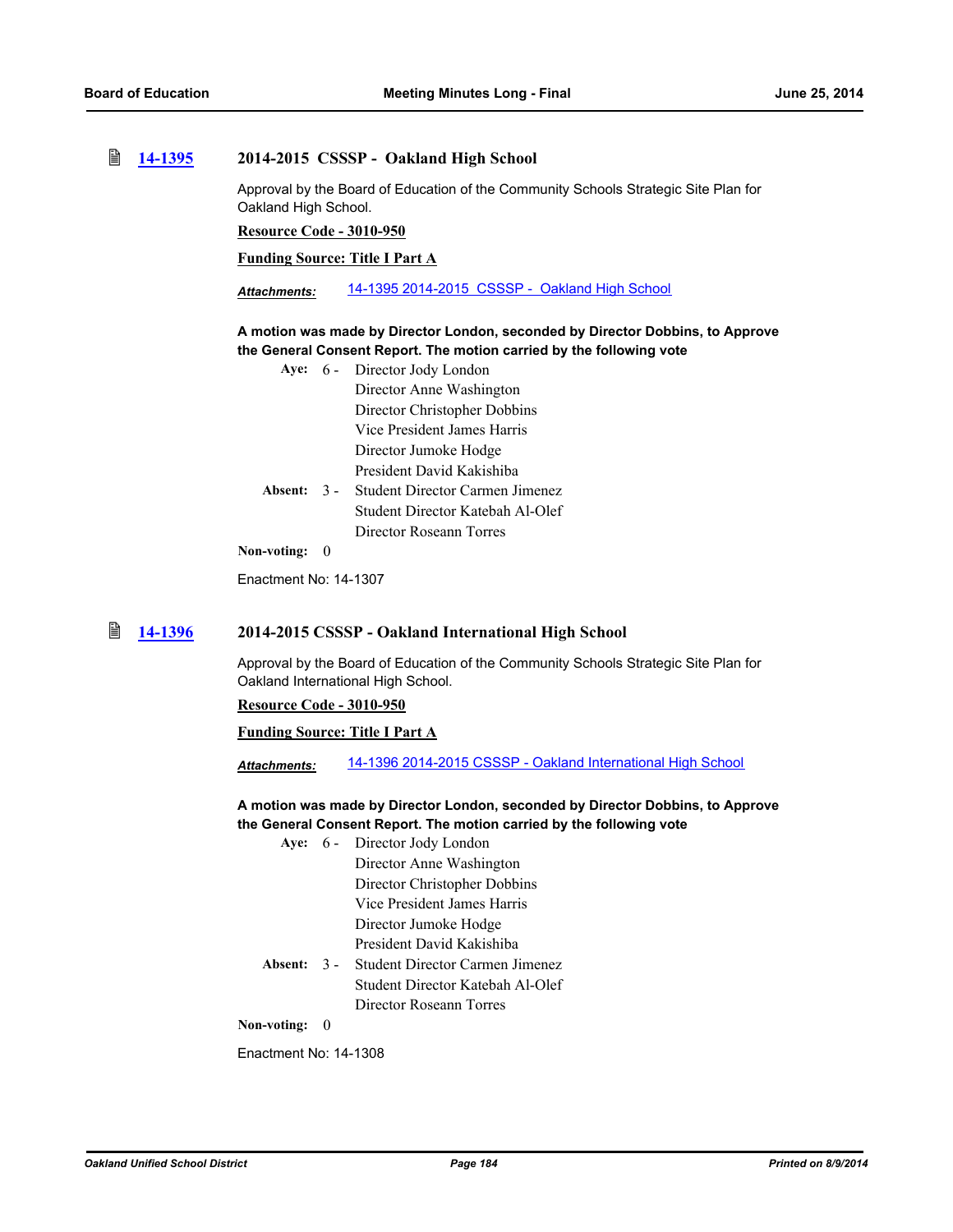#### 昏 **[14-1397](http://ousd.legistar.com/gateway.aspx?m=l&id=/matter.aspx?key=33077) 2014-2015 CSSSP- Oakland Technical High School**

Approval by the Board of Education of the Community Schools Strategic Site Plan for Oakland Technical High School.

**Resource Code - 3010-950**

**Funding Source: Title I Part A**

*Attachments:* [14-1397 2014-2015 CSSSP- Oakland Technical High School](http://ousd.legistar.com/gateway.aspx?M=F&ID=76689.pdf)

**A motion was made by Director London, seconded by Director Dobbins, to Approve the General Consent Report. The motion carried by the following vote**

|             | Aye: 6 - Director Jody London          |
|-------------|----------------------------------------|
|             | Director Anne Washington               |
|             | Director Christopher Dobbins           |
|             | Vice President James Harris            |
|             | Director Jumoke Hodge                  |
|             | President David Kakishiba              |
| Absent: 3 - | <b>Student Director Carmen Jimenez</b> |
|             | Student Director Katebah Al-Olef       |
|             | Director Roseann Torres                |
|             |                                        |

**Non-voting:** 0

Enactment No: 14-1309

# **[14-1398](http://ousd.legistar.com/gateway.aspx?m=l&id=/matter.aspx?key=33078) 2014-2015 CSSSP - Ralph J. Bunche High School**

Approval by the Board of Education of the Community Schools Strategic Site Plan for Ralph J. Bunche High School.

## **Resource Code - 3010-950**

**Funding Source: Title I Part A**

*Attachments:* [14-1398 2014-2015 CSSSP - Ralph J. Bunche High School](http://ousd.legistar.com/gateway.aspx?M=F&ID=76681.pdf)

# **A motion was made by Director London, seconded by Director Dobbins, to Approve the General Consent Report. The motion carried by the following vote**

Aye: 6 - Director Jody London Director Anne Washington Director Christopher Dobbins Vice President James Harris Director Jumoke Hodge President David Kakishiba Absent: 3 - Student Director Carmen Jimenez Student Director Katebah Al-Olef Director Roseann Torres

**Non-voting:** 0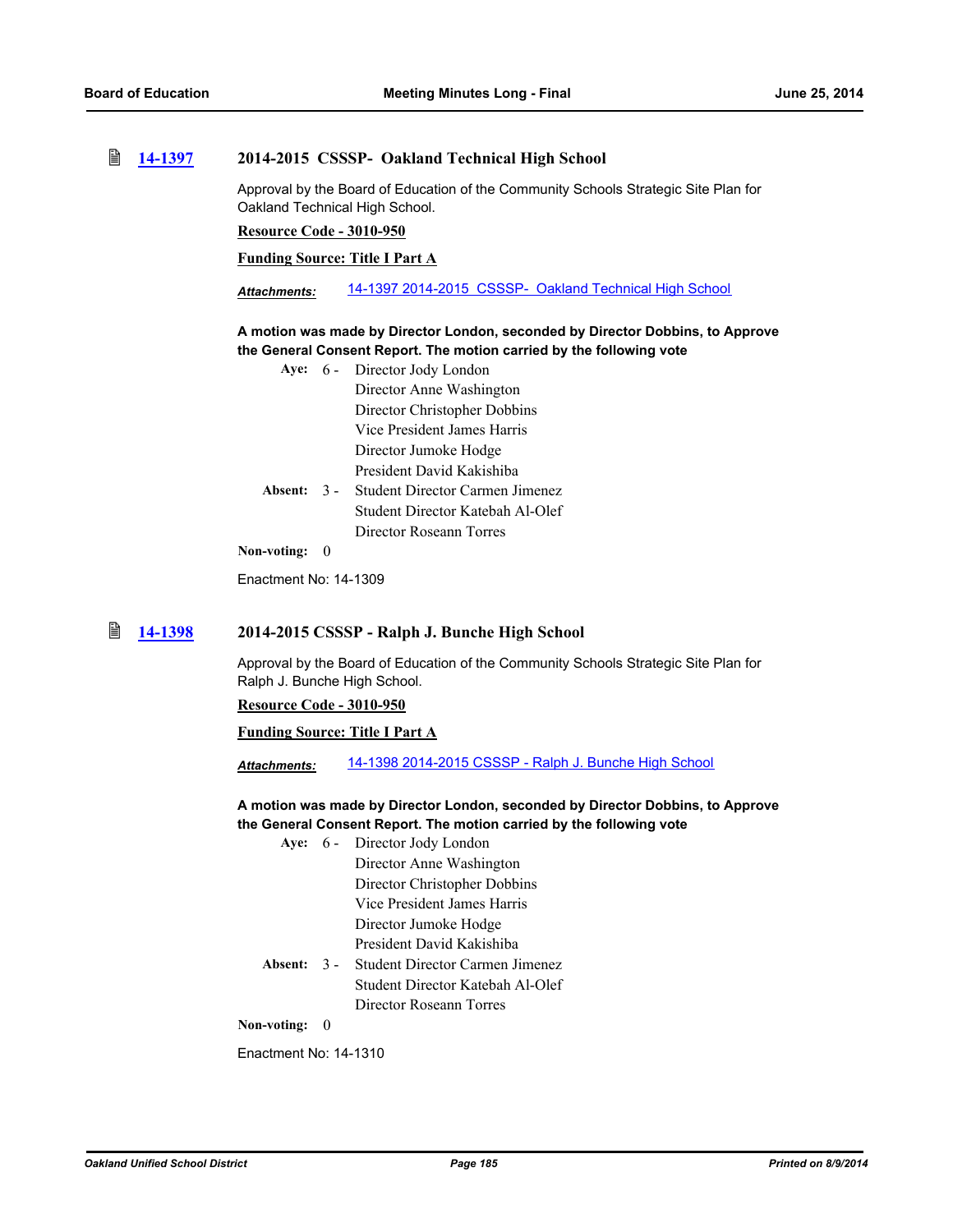#### 昏 **[14-1399](http://ousd.legistar.com/gateway.aspx?m=l&id=/matter.aspx?key=33079) 2014-2015 CSSSP - Rudsdale Continuation School**

Approval by the Board of Education of the Community Schools Strategic Site Plan for Rudsdale Continuation School.

**Resource Code - 3010-950**

**Funding Source: Title I Part A**

*Attachments:* [14-1399 2014-2015 CSSSP - Rudsdale Continuation School](http://ousd.legistar.com/gateway.aspx?M=F&ID=76692.pdf)

**A motion was made by Director London, seconded by Director Dobbins, to Approve the General Consent Report. The motion carried by the following vote**

|                    | Aye: 6 - Director Jody London          |
|--------------------|----------------------------------------|
|                    | Director Anne Washington               |
|                    | Director Christopher Dobbins           |
|                    | Vice President James Harris            |
|                    | Director Jumoke Hodge                  |
|                    | President David Kakishiba              |
| <b>Absent:</b> 3 - | <b>Student Director Carmen Jimenez</b> |
|                    | Student Director Katebah Al-Olef       |
|                    | Director Roseann Torres                |
|                    |                                        |

**Non-voting:** 0

Enactment No: 14-1311

# **[14-1400](http://ousd.legistar.com/gateway.aspx?m=l&id=/matter.aspx?key=33080) 2014-2015 CSSSP - Skyline High School**

Approval by the Board of Education of the Community Schools Strategic Site Plan for Skyline High School.

**Resource Code - 3010-950**

**Funding Source: Title I Part A**

*Attachments:* [14-1400 2014-2015 CSSSP - Skyline High School](http://ousd.legistar.com/gateway.aspx?M=F&ID=76693.pdf)

# **A motion was made by Director London, seconded by Director Dobbins, to Approve the General Consent Report. The motion carried by the following vote**

Aye: 6 - Director Jody London Director Anne Washington Director Christopher Dobbins Vice President James Harris Director Jumoke Hodge President David Kakishiba Absent: 3 - Student Director Carmen Jimenez Student Director Katebah Al-Olef Director Roseann Torres

**Non-voting:** 0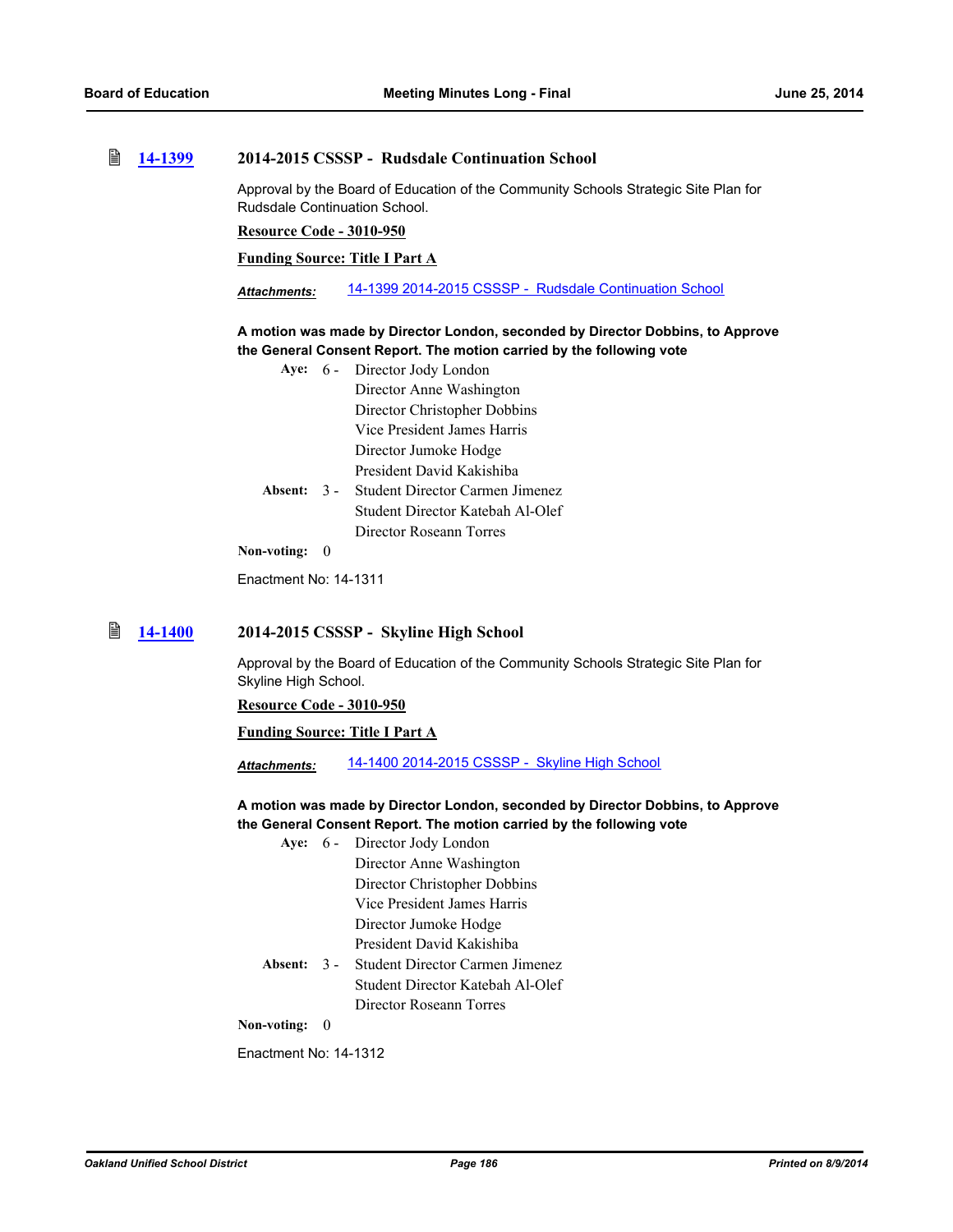#### 昏 **[14-1404](http://ousd.legistar.com/gateway.aspx?m=l&id=/matter.aspx?key=33084) 2014-2015 CSSSP - Community Day School**

Approval by the Board of Education of the Community Schools Strategic Site Plan for Community Day School.

# **Resource Code - 3010-950**

**Funding Source: Title I Part A**

*Attachments:* [14-1404 2014-2015 CSSSP - Community Day School](http://ousd.legistar.com/gateway.aspx?M=F&ID=76694.pdf)

**A motion was made by Director London, seconded by Director Dobbins, to Approve the General Consent Report. The motion carried by the following vote**

|                    | Aye: 6 - Director Jody London          |
|--------------------|----------------------------------------|
|                    | Director Anne Washington               |
|                    | Director Christopher Dobbins           |
|                    | Vice President James Harris            |
|                    | Director Jumoke Hodge                  |
|                    | President David Kakishiba              |
| <b>Absent:</b> 3 - | <b>Student Director Carmen Jimenez</b> |
|                    | Student Director Katebah Al-Olef       |
|                    | Director Roseann Torres                |
|                    |                                        |

**Non-voting:** 0

Enactment No: 14-1313

# **[14-1405](http://ousd.legistar.com/gateway.aspx?m=l&id=/matter.aspx?key=33085) 2014-2015 CSSSP - Sojourner Truth Independent Study**

Approval by the Board of Education of the Community Schools Strategic Site Plan for Sojourner Truth Independent Study.

## **Resource Code - 3010-950**

**Funding Source: Title I Part A**

*Attachments:* [14-1405 2014-2015 CSSSP - Sojourner Truth Independent Study](http://ousd.legistar.com/gateway.aspx?M=F&ID=76695.pdf)

# **A motion was made by Director London, seconded by Director Dobbins, to Approve the General Consent Report. The motion carried by the following vote**

Aye: 6 - Director Jody London Director Anne Washington Director Christopher Dobbins Vice President James Harris Director Jumoke Hodge President David Kakishiba Absent: 3 - Student Director Carmen Jimenez Student Director Katebah Al-Olef Director Roseann Torres

**Non-voting:** 0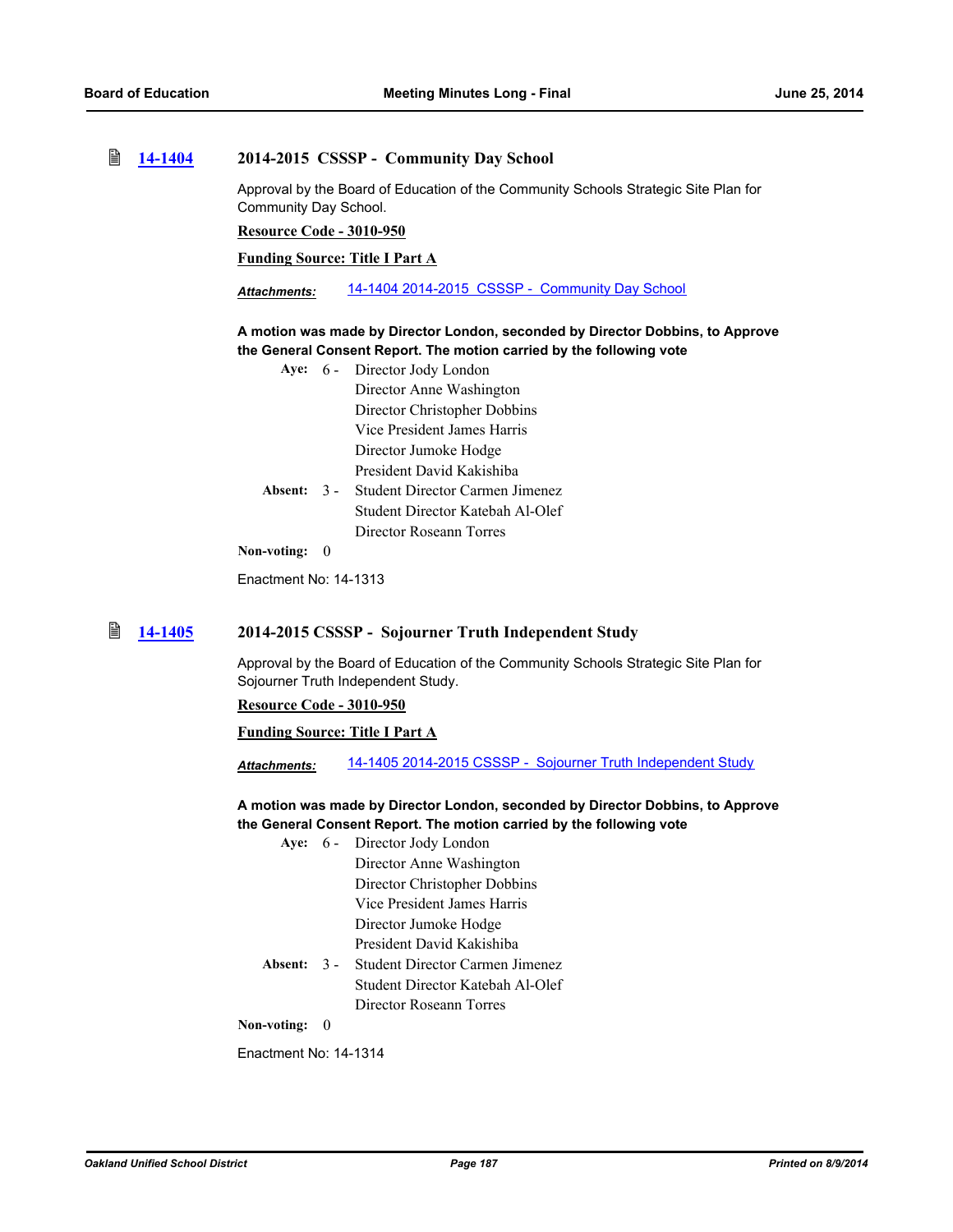# ₿

# **[14-0592](http://ousd.legistar.com/gateway.aspx?m=l&id=/matter.aspx?key=32297) Amendment No. 1 - Professional Services Contract - Anna Massi - St. Leo the Great School**

Ratification by the Board of Education of Amendment No. 1, Professional Services Contract between District and Anna Massi, Danville, CA, for the latter to provide 10 additional hours of professional development services for school site instructional and administrative staff; provide on-going professional development services that will enable teachers to provide a more effective instructional program and improve student academic achievement in curriculum areas of Reading Language Arts, Reading, and or Mathematics, as delineated in the Scope of Work, incorporated herein by reference as though fully set forth, at St. Leo the Great School, for the period September 1, 2012 through June 30, 2013, in an additional amount of \$590.00, increasing the Contract not to exceed amount from \$3,894.00 to \$4,484.00.

## **Resource Code - 4035-735**

# **Funding Source: Title IIA**

[14-0592 Amendment No. 1 - Professional Services Contract - Anna](http://ousd.legistar.com/gateway.aspx?M=F&ID=76497.pdf)  Massi - St. Leo the Great School *Attachments:*

**A motion was made by Director London, seconded by Director Dobbins, to Approve the General Consent Report. The motion carried by the following vote**

Aye: 6 - Director Jody London

|                    | Director Anne Washington               |
|--------------------|----------------------------------------|
|                    | Director Christopher Dobbins           |
|                    | Vice President James Harris            |
|                    | Director Jumoke Hodge                  |
|                    | President David Kakishiba              |
| <b>Absent:</b> 3 - | <b>Student Director Carmen Jimenez</b> |
|                    | Student Director Katebah Al-Olef       |
|                    | Director Roseann Torres                |

**Non-voting:** 0

Enactment No: 14-1315

# **[14-1096](http://ousd.legistar.com/gateway.aspx?m=l&id=/matter.aspx?key=32796) Professional Services Contract - Center for Transformative Teacher Training - No Nonsense Nurturer - Oakland Unified School District**

Approval by the Board of Education of a Professional Services Contract between the District and Center for Transformative Teacher Training, San Francisco, CA, for the latter to provide to Region 3 Schools staff On-Line Training licenses to the No-Nonsense Nurturer (NNN) and Real Time Teacher Coach Training, a research validated approach to classroom management and culture for staff, as described in the Scope of Work, incorporated herein by reference as though fully set forth, for the period of July 1, 2014 through June 30, 2015, in an amount not to exceed \$217,680.00.

# **Resource Code - 7090-123, 3180-226, 3180-224, 7090-107, 0000-922, 0000-193**

# **Funding Source: EIA-SCE Instructional, School Improvement Grant (SIG), Priority Schools Grant, and General Purpose**

[14-1096 Professional Services Contract - Center for Transformative](http://ousd.legistar.com/gateway.aspx?M=F&ID=76488.pdf)  Teacher Training - No Nonsense Nurturer - Oakland Unified School **District** *Attachments:*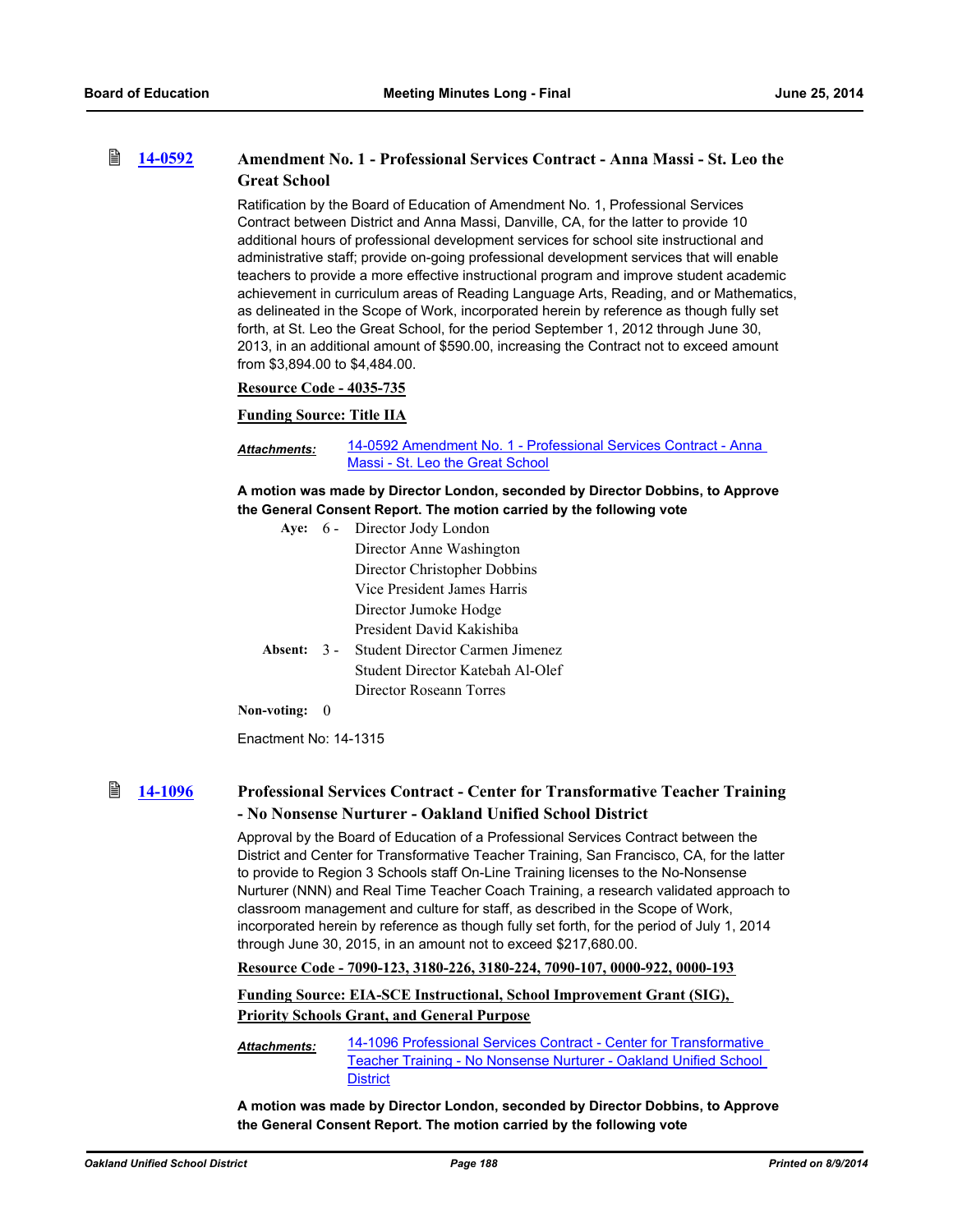|             |        | Aye: 6 - Director Jody London                      |
|-------------|--------|----------------------------------------------------|
|             |        | Director Anne Washington                           |
|             |        | Director Christopher Dobbins                       |
|             |        | Vice President James Harris                        |
|             |        | Director Jumoke Hodge                              |
|             |        | President David Kakishiba                          |
|             |        | <b>Absent:</b> 3 - Student Director Carmen Jimenez |
|             |        | Student Director Katebah Al-Olef                   |
|             |        | Director Roseann Torres                            |
| Non-voting: | $_{0}$ |                                                    |

眥

# **[14-1310](http://ousd.legistar.com/gateway.aspx?m=l&id=/matter.aspx?key=32990) Grant Award - Shoo the Flu, LLC - Health Services - Department of Family, School and Community Partnerships**

Acceptance by the Board of Education of a Grant Award from Shoo the Flu, LLC., Palo Alto, CA, as donor, in the amount up to \$100,000.00, to support the base salary and benefits for the position of Clinic Liaison for the Health Services Department for all Oakland Unified Elementary Schools, for the Fiscal Year 2014-2015, pursuant to the terms and conditions thereof, if any and subject to approval of Grant Agreement, as to form and content, by General Counsel and signature by the President and Secretary Board of Education.

[i14-1310 Grant Award - Shoo the Flu, LLC - Health Services -](http://ousd.legistar.com/gateway.aspx?M=F&ID=76487.pdf)  Department of Family, School and Community Partnerships *Attachments:*

# **A motion was made by Director London, seconded by Director Dobbins, to Approve the General Consent Report. The motion carried by the following vote**

|                    | Aye: 6 - Director Jody London                                                         |
|--------------------|---------------------------------------------------------------------------------------|
|                    | Director Anne Washington                                                              |
|                    | Director Christopher Dobbins                                                          |
|                    | Vice President James Harris                                                           |
|                    | Director Jumoke Hodge                                                                 |
|                    | President David Kakishiba                                                             |
| <b>Absent: 3 -</b> | Student Director Carmen Jimenez                                                       |
|                    | $\alpha$ , $\alpha$ , $\alpha$ , $\alpha$ , $\alpha$ , $\alpha$ , $\alpha$ , $\alpha$ |

Student Director Katebah Al-Olef Director Roseann Torres

**Non-voting:** 0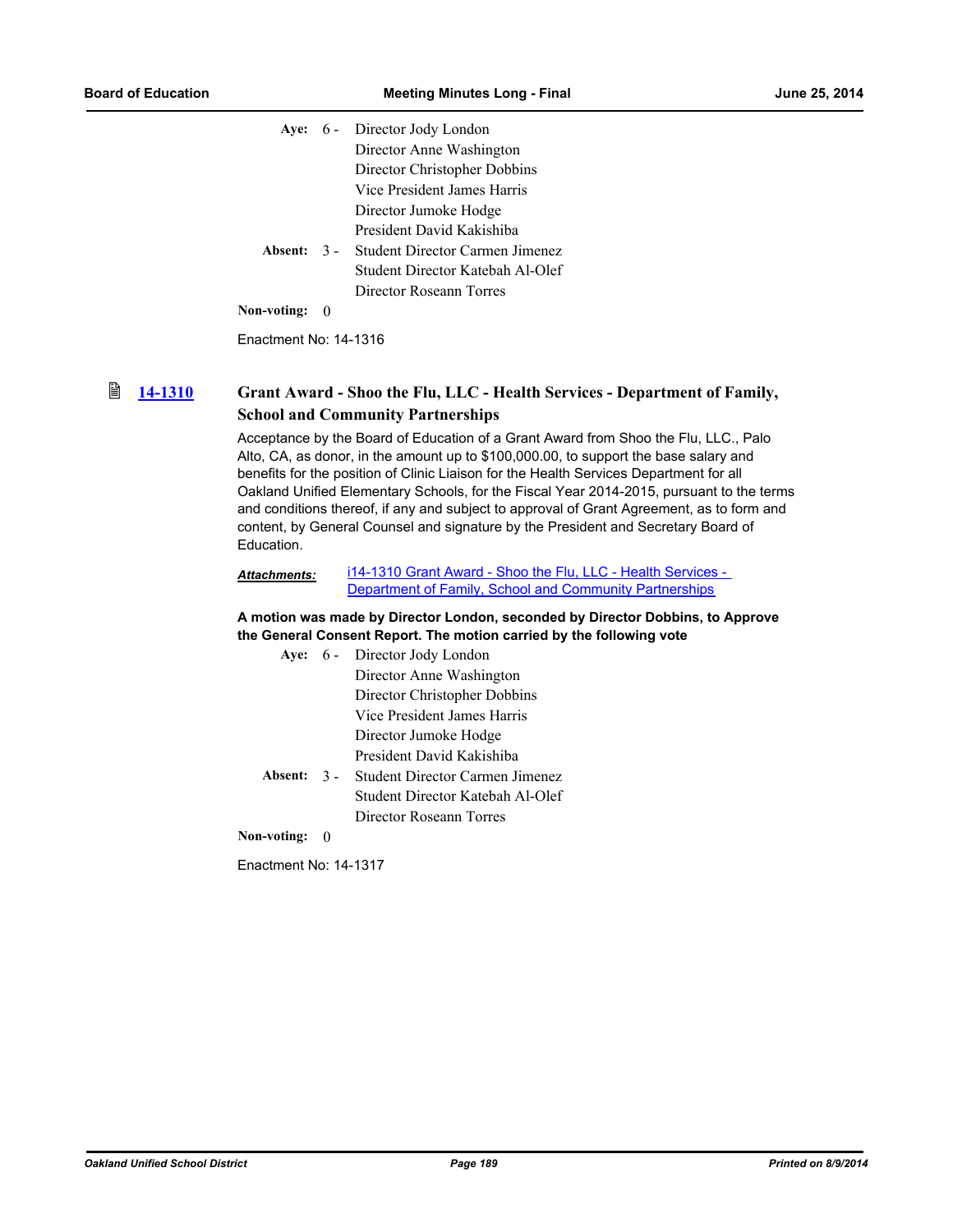### ₿ **[14-1324](http://ousd.legistar.com/gateway.aspx?m=l&id=/matter.aspx?key=33004) Professional Services Contract - National Equity Project - African American Male Achievement Initiative - Family, School, and Community Partnerships Department**

Approval by the Board of Education of a Professional Services Contract between the District and the National Equity Project, Oakland, CA, for the latter to provide design and facilitate a Leading with Cultural Eye Institute, a two-day learning experience to launch a yearlong engagement between the VRP Schools' Cohort and the VRP Central Office Support Team, as described in the Scope of Work, incorporated herein by reference as though fully set forth, for the period of August 16, 2013 through August 30, 2013, in an amount not to exceed \$25,000.00.

## **Resource Code - 3312-975**

**Funding Source: Special Education IDEA Early Intervening**

```
14-1324 Professional Services Contract - National Equity Project - 
                 African American Male Achievement Initiative - Family, School, and 
                 Community Partnerships Department
Attachments:
```
# **A motion was made by Director London, seconded by Director Dobbins, to Approve the General Consent Report. The motion carried by the following vote**

|             |          | Aye: 6 - Director Jody London                      |
|-------------|----------|----------------------------------------------------|
|             |          | Director Anne Washington                           |
|             |          | Director Christopher Dobbins                       |
|             |          | Vice President James Harris                        |
|             |          | Director Jumoke Hodge                              |
|             |          | President David Kakishiba                          |
|             |          | <b>Absent:</b> 3 - Student Director Carmen Jimenez |
|             |          | Student Director Katebah Al-Olef                   |
|             |          | Director Roseann Torres                            |
| Non-voting: | $\theta$ |                                                    |
|             |          |                                                    |

Enactment No: 14-1318

# ₿

# **[14-1487](http://ousd.legistar.com/gateway.aspx?m=l&id=/matter.aspx?key=33163) Amendment No. 2, Professional Services Contract - Whole Life Nutrition - Nutrition Services**

Ratification by the Board of Education of Amendment No. 2, Professional Services Contract between the District and Nancy Deming, Oakland, CA for the latter to identify 2-3 community organizations that can act as main partner for Food Donation Program, as described in the Scope of Work, incorporated herein by reference as though fully set forth, in an additional amount not to exceed \$15,000.00, increasing the Contract not to exceed amount from \$36,599 to \$59,599.00, for the period of November 1, 2013 through June 30, 2014. All other terms and conditions of the Contract remain in full force and effect.

[14-1487 Amendment No. 2, Professional Services Contract - Whole](http://ousd.legistar.com/gateway.aspx?M=F&ID=76748.pdf)  Life Nutrition - Nutrition Services *Attachments:*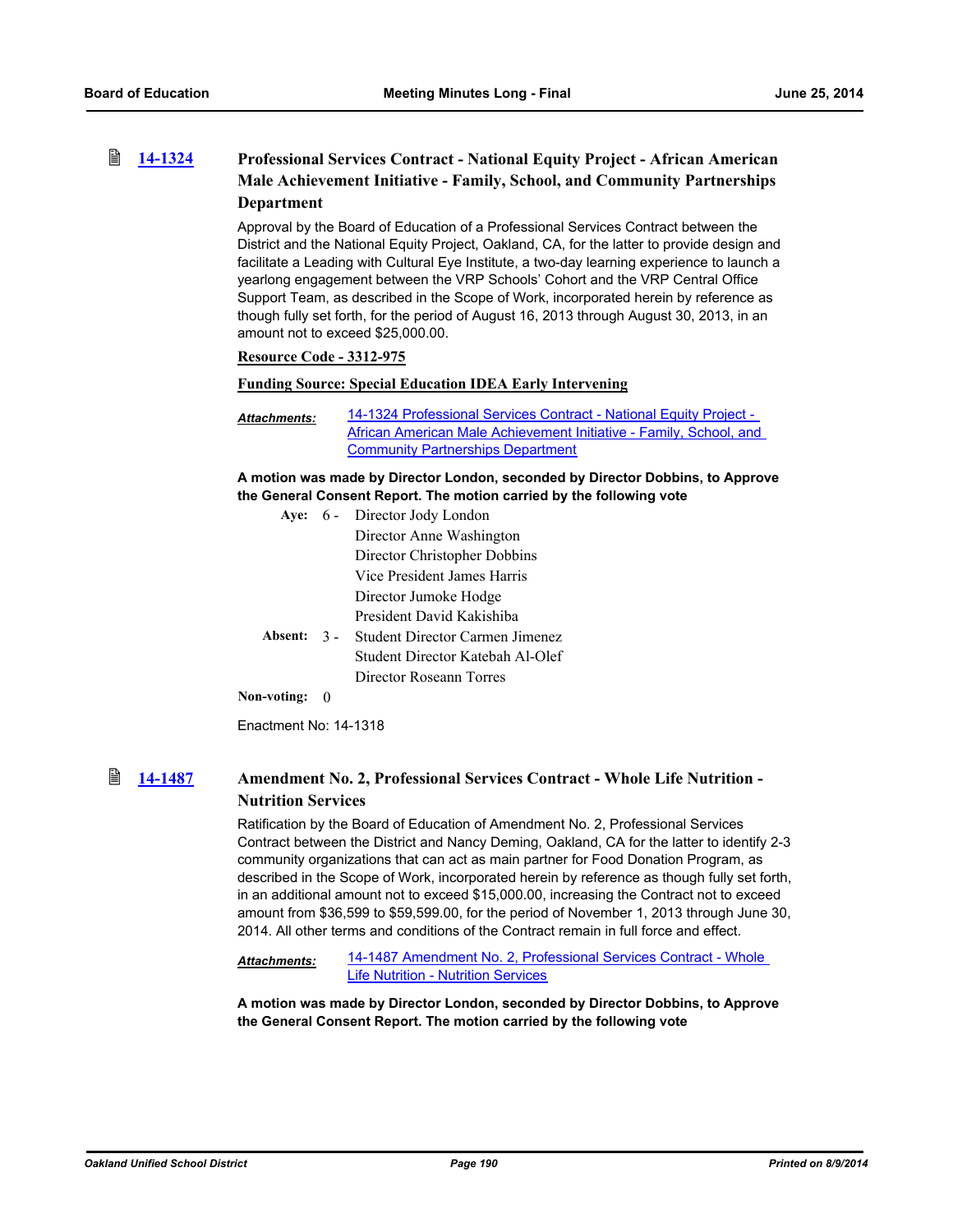|             | Aye: 6 - Director Jody London                      |
|-------------|----------------------------------------------------|
|             | Director Anne Washington                           |
|             | Director Christopher Dobbins                       |
|             | Vice President James Harris                        |
|             | Director Jumoke Hodge                              |
|             | President David Kakishiba                          |
|             | <b>Absent:</b> 3 - Student Director Carmen Jimenez |
|             | Student Director Katebah Al-Olef                   |
|             | Director Roseann Torres                            |
| Non-voting: |                                                    |

# **[14-1510](http://ousd.legistar.com/gateway.aspx?m=l&id=/matter.aspx?key=33186) CIF Representatives and Policy Committee Members - Oakland Athletic League - School Year 2014-2015**

Approval by the Board of Education of the Annual Certification of the District's named six high school principals – of Castlemont High, Fremont High, McClymonds High, Oakland High, Skyline High, Oakland Technical High, - by virtue of their position, and Antwan Wilson, Superintendent of Schools and Christopher Dobbins, Member, Board of Education, respectively, as the Members, Oakland Athletic League Policy Committee and as Oakland Athletic League representatives to the California Interscholastic Federation (CIF), for the period July 1, 2014 to June 30, 2015, pursuant to Board adopted OAL By-Laws.

# **A motion was made by Director London, seconded by Director Dobbins, to Approve the General Consent Report. The motion carried by the following vote**

|               | Aye: 6 - Director Jody London          |
|---------------|----------------------------------------|
|               | Director Anne Washington               |
|               | Director Christopher Dobbins           |
|               | Vice President James Harris            |
|               | Director Jumoke Hodge                  |
|               | President David Kakishiba              |
| Absent: $3 -$ | <b>Student Director Carmen Jimenez</b> |
|               | Student Director Katebah Al-Olef       |
|               | Director Roseann Torres                |

**Non-voting:** 0

Enactment No: 14-1320

### 窅 **[14-1402](http://ousd.legistar.com/gateway.aspx?m=l&id=/matter.aspx?key=33082) Employment Agreement - Brigitte Marshall - Human Resources Services and Support**

Approval by the Board of Education of the Employment Agreement with Brigitte Marshall to continue to serve as the Associate Superintendent for Human Resources Services and Support for a term of one year, from July 1, 2014 to June 30, 2015, at an annual salary of \$157,500.00.

**Resource Code - 0000-944**

# **Funding Source: General Purpose**

[14-1402 Employment Agreement - Brigitte Marshall - Human](http://ousd.legistar.com/gateway.aspx?M=F&ID=76322.pdf)  Resources Services and Support *Attachments:*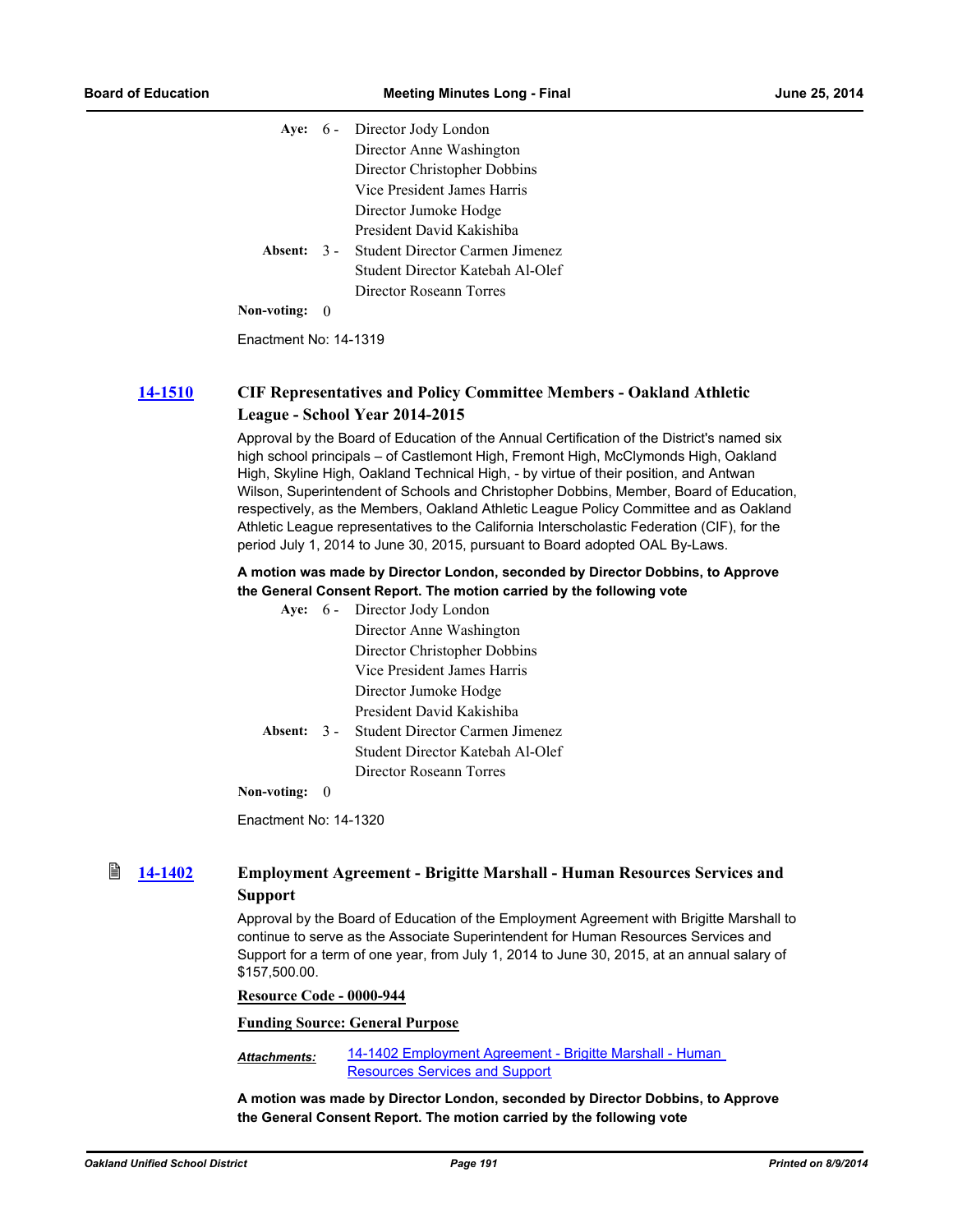|             | Aye: 6 - Director Jody London                      |
|-------------|----------------------------------------------------|
|             | Director Anne Washington                           |
|             | Director Christopher Dobbins                       |
|             | Vice President James Harris                        |
|             | Director Jumoke Hodge                              |
|             | President David Kakishiba                          |
|             | <b>Absent:</b> 3 - Student Director Carmen Jimenez |
|             | Student Director Katebah Al-Olef                   |
|             | Director Roseann Torres                            |
| Non-voting: |                                                    |

# 窅

# **[14-1403](http://ousd.legistar.com/gateway.aspx?m=l&id=/matter.aspx?key=33083) Employment Agreement - Timothy E. White - Facilities Planning and Management**

Approval by the Board of Education of the Employment Agreement for Timothy White, Associate Superintendent, Facilities Planning and Management, for the term from July 1, 2014 to June 30, 2015, at an annual salary of \$157,500.00.

# **Resource Code - 0000-918; 0096-918**

### **Funding Source: Geneal Purpose (20%); Measure B (80%)**

[14-1403 Employment Agreement - Timothy E. White - Facilities](http://ousd.legistar.com/gateway.aspx?M=F&ID=76440.pdf)  Planning and Management *Attachments:*

# **A motion was made by Director London, seconded by Director Dobbins, to Approve the General Consent Report. The motion carried by the following vote**

|                    | Aye: 6 - Director Jody London          |
|--------------------|----------------------------------------|
|                    | Director Anne Washington               |
|                    | Director Christopher Dobbins           |
|                    | Vice President James Harris            |
|                    | Director Jumoke Hodge                  |
|                    | President David Kakishiba              |
| <b>Absent:</b> 3 - | <b>Student Director Carmen Jimenez</b> |
|                    | Student Director Katebah Al-Olef       |
|                    | Director Roseann Torres                |

**Non-voting:** 0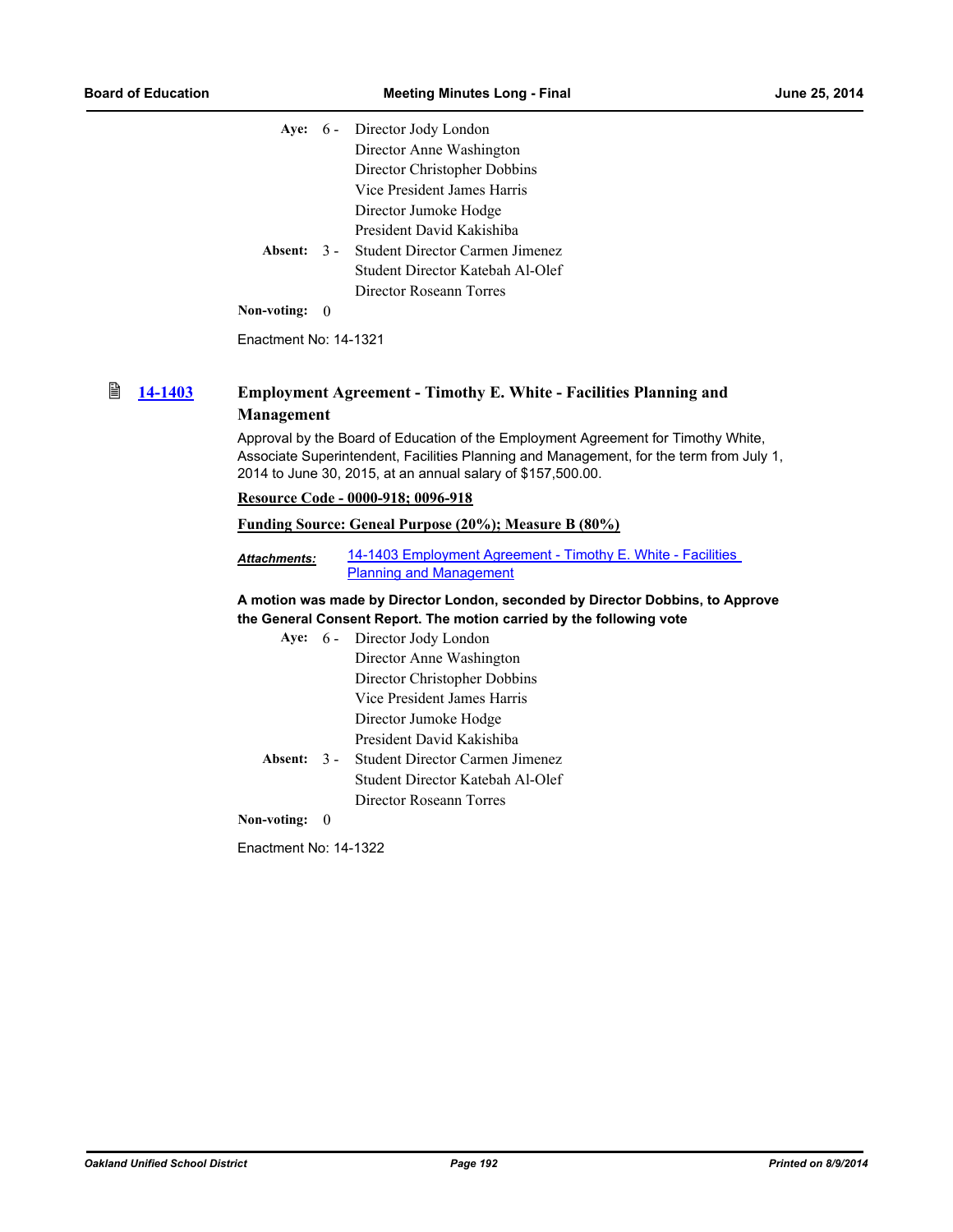### ₿ **[14-1406](http://ousd.legistar.com/gateway.aspx?m=l&id=/matter.aspx?key=33086) Amendment to Employment Agreement - Kyla Johnson Trammell - Leadership, Curriculum and Instruction (LCI)**

Approval by the Board of Education of Amendment No. 3 to the Employment Agreement for Kyla Johnson Trammell, Associate Superintendent LCI, to extend the term of the employment contract to July 1, 2014 to June 30, 2015, with no salary change, at an annual salary of \$142,800.00.

### **Resource Code - 0000-909**

# **Funding Source: General Purpose**

[14-1406 Amendment to Employment Agreement - Kyla Johnson](http://ousd.legistar.com/gateway.aspx?M=F&ID=76323.pdf)  Trammell - Leadership, Curriculum and Instruction (LCI) *Attachments:*

**A motion was made by Director London, seconded by Director Dobbins, to Approve the General Consent Report. The motion carried by the following vote**

- Aye: 6 Director Jody London
	- Director Anne Washington Director Christopher Dobbins Vice President James Harris Director Jumoke Hodge President David Kakishiba
- **Absent:** Student Director Carmen Jimenez Student Director Katebah Al-Olef Director Roseann Torres Absent:  $3 -$

**Non-voting:** 0

Enactment No: 14-1323

#### 誾 **[14-1407](http://ousd.legistar.com/gateway.aspx?m=l&id=/matter.aspx?key=33087) Employment Agreement - Marion McWilliams - Deputy General Counsel**

Approval by the Board of Education of the Employment Agreement between the District and Marion McWilliams to serve as Deputy General Counsel, Labor and Employment for the period from July 1, 2014 through June 30, 2015, in an amount not to exceed \$150,000.00.

### **Resource Code - 0000-946**

**Funding Source: General Purpose**

[14-1407 Employment Agreement - Marion McWilliams - General](http://ousd.legistar.com/gateway.aspx?M=F&ID=76324.pdf)  Counsel *Attachments:*

- Aye: 6 Director Jody London Director Anne Washington Director Christopher Dobbins Vice President James Harris Director Jumoke Hodge President David Kakishiba **Student Director Carmen Jimenez** Student Director Katebah Al-Olef Director Roseann Torres Absent: 3 -
- **Non-voting:** 0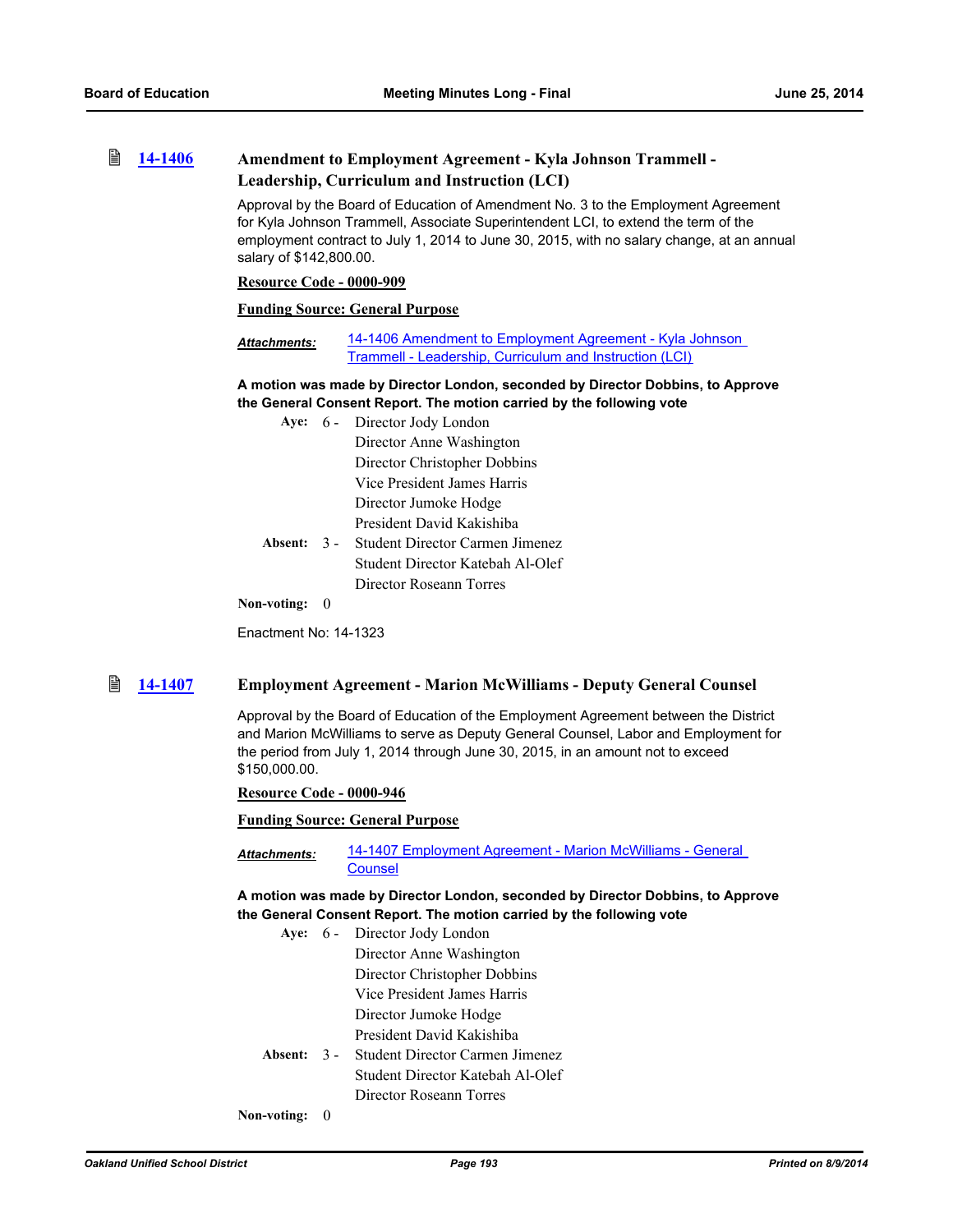### 窅 **[14-1534](http://ousd.legistar.com/gateway.aspx?m=l&id=/matter.aspx?key=33210) Agreement - Van Der Hout, Brigagliano & Nightingale LLP - Oakland Unified School District**

Ratification by the Board of Education of the Agreement and Addendum between the District and Van Der Hout, Brigagliano & Nightingale, LLP, San Francisco, CA, for the latter to provide immigration advice and prepare and file H-1B petitions for District teachers recruited abroad, for the term March 5, 2014 through June 30, 2017, in an amount not to exceed \$30,000.00 in any fiscal year.

[14-1534 Agreement - Van Der Hout, Brigagliano & Nightingale LLP -](http://ousd.legistar.com/gateway.aspx?M=F&ID=76602.pdf)  Oakland Unified School District *Attachments:*

# **A motion was made by Director London, seconded by Director Dobbins, to Approve the General Consent Report. The motion carried by the following vote**

|               | Aye: 6 - Director Jody London          |
|---------------|----------------------------------------|
|               | Director Anne Washington               |
|               | Director Christopher Dobbins           |
|               | Vice President James Harris            |
|               | Director Jumoke Hodge                  |
|               | President David Kakishiba              |
| Absent: $3 -$ | <b>Student Director Carmen Jimenez</b> |
|               | Student Director Katebah Al-Olef       |
|               | Director Roseann Torres                |
| Non-voting:   |                                        |

Enactment No: 14-1325

### ₿ **[14-1427](http://ousd.legistar.com/gateway.aspx?m=l&id=/matter.aspx?key=33107) Amendment No 4 - Memorandum of Understanding - Oakland Housing Authority - Oakland Unified School District**

Approval by the Board of Education of Amendment No. 4, Memorandum of Understanding between District and the Oakland Housing Authority, Oakland, CA, for the latter's on loan of an employee to act as District's interim Chief of Police (James Williams), extending the term of MOU from September 6, 2011 through June 30, 2014 to September 1, 2014. All other terms and conditions of the MOU remain in full force and effect.

[14-1427 Amendment No 4 - Memorandum of Understanding -](http://ousd.legistar.com/gateway.aspx?M=F&ID=76509.pdf)  Oakland Housing Authority - Oakland Unified School District *Attachments:*

**A motion was made by Director London, seconded by Director Dobbins, to Approve the General Consent Report. The motion carried by the following vote**

|             | Aye: 6 - Director Jody London                      |
|-------------|----------------------------------------------------|
|             | Director Anne Washington                           |
|             | Director Christopher Dobbins                       |
|             | Vice President James Harris                        |
|             | Director Jumoke Hodge                              |
|             | President David Kakishiba                          |
|             | <b>Absent:</b> 3 - Student Director Carmen Jimenez |
|             | Student Director Katebah Al-Olef                   |
|             | Director Roseann Torres                            |
| Non-voting: |                                                    |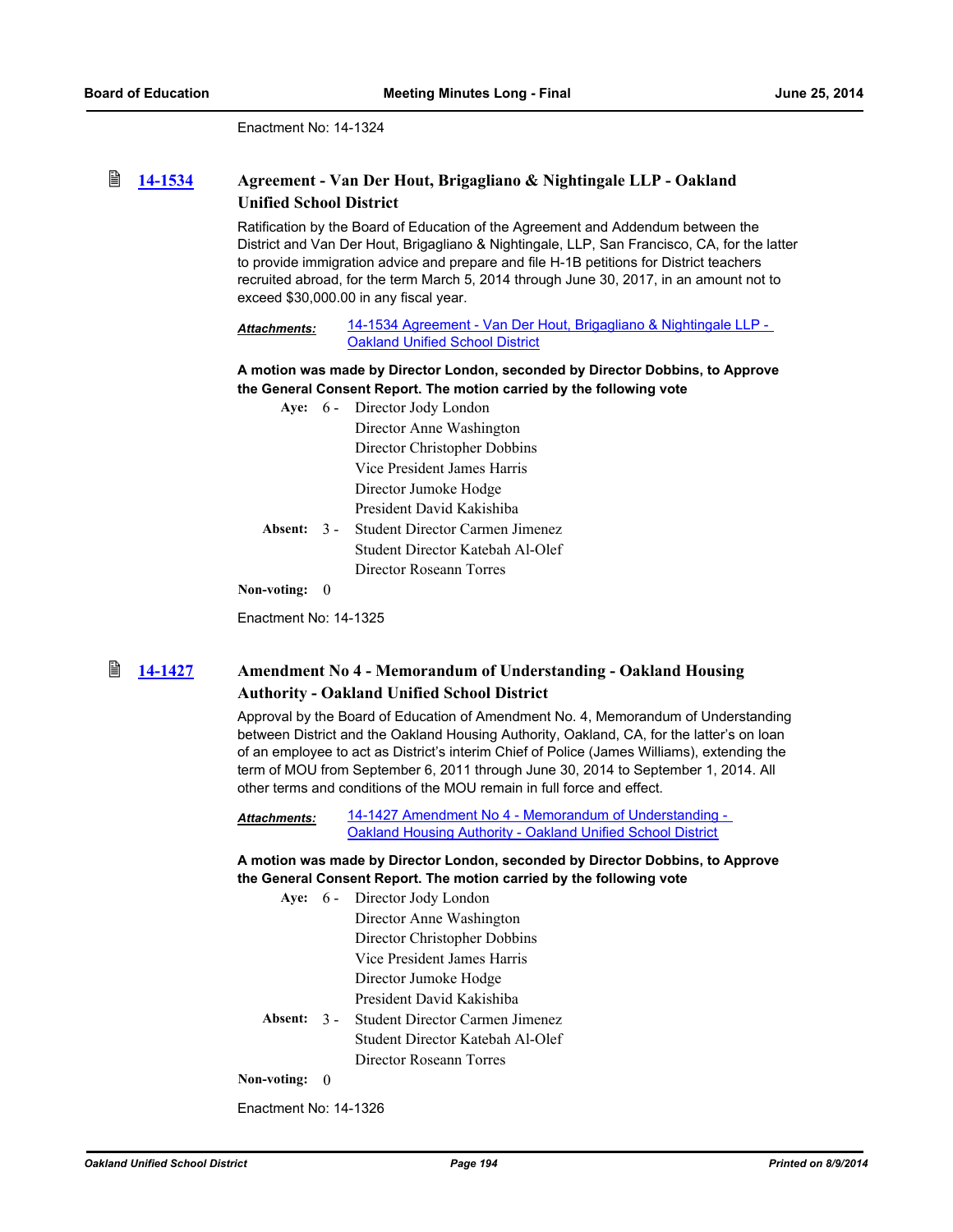### 昏 **[14-1471](http://ousd.legistar.com/gateway.aspx?m=l&id=/matter.aspx?key=33147) Amendment No. 3, Memorandum of Understanding - Orbach Huff & Suarez - General Counsel**

Approval by the Board of Education of Amendment No. 3, Memorandum of Understanding between District and Orbach Huff &Suarez, San Francisco, CA, a law firm providing legal services to the District on facilities and construction related legal matters, extending the term of the MOUEP from March 1, 2011 through June 30, 2014 to June 30, 2017. All other terms and conditions of the MOU remain in full force and effect.

**Funding Source: General Obligation Bond**

| <b>Attachments:</b> | 14-1471 Amendment No. 3, Memorandum of Understanding and   |
|---------------------|------------------------------------------------------------|
|                     | Engagement Policy - Orbach Huff & Suarez - General Counsel |

**A motion was made by Director London, seconded by Director Dobbins, to Approve the General Consent Report. The motion carried by the following vote**

|               | Aye: 6 - Director Jody London          |
|---------------|----------------------------------------|
|               | Director Anne Washington               |
|               | Director Christopher Dobbins           |
|               | Vice President James Harris            |
|               | Director Jumoke Hodge                  |
|               | President David Kakishiba              |
| Absent: $3 -$ | <b>Student Director Carmen Jimenez</b> |
|               | Student Director Katebah Al-Olef       |
|               | Director Roseann Torres                |
|               |                                        |

**Non-voting:** 0

Enactment No: 14-1327

# **[14-1499](http://ousd.legistar.com/gateway.aspx?m=l&id=/matter.aspx?key=33175) Amendment No. 1, Professional Services Agreement - Linda S. Todd - Office of Business Operations**

Approval by the Board of Education of Amendment No. 1, Professional Services Agreement between the District and Linda S. Todd, Pleasanton, CA, for the latter to project manage the District's annual financial audits, extending the term of the Contract from August 21, 2013 through June 30, 2014 to June 30, 2106, in an amount not to exceed \$84,100.00 per fiscal year.

[14-1499 Amendment No. 1, Professional Services Agreement -](http://ousd.legistar.com/gateway.aspx?M=F&ID=76716.pdf)  Linda S. Todd - Office of Business Operations *Attachments:*

**A motion was made by Director London, seconded by Director Dobbins, to Approve the General Consent Report. The motion carried by the following vote**

Aye: 6 - Director Jody London Director Anne Washington Director Christopher Dobbins Vice President James Harris Director Jumoke Hodge President David Kakishiba **Absent:** Student Director Carmen Jimenez Student Director Katebah Al-Olef Director Roseann Torres Absent:  $3 -$ **Non-voting:** 0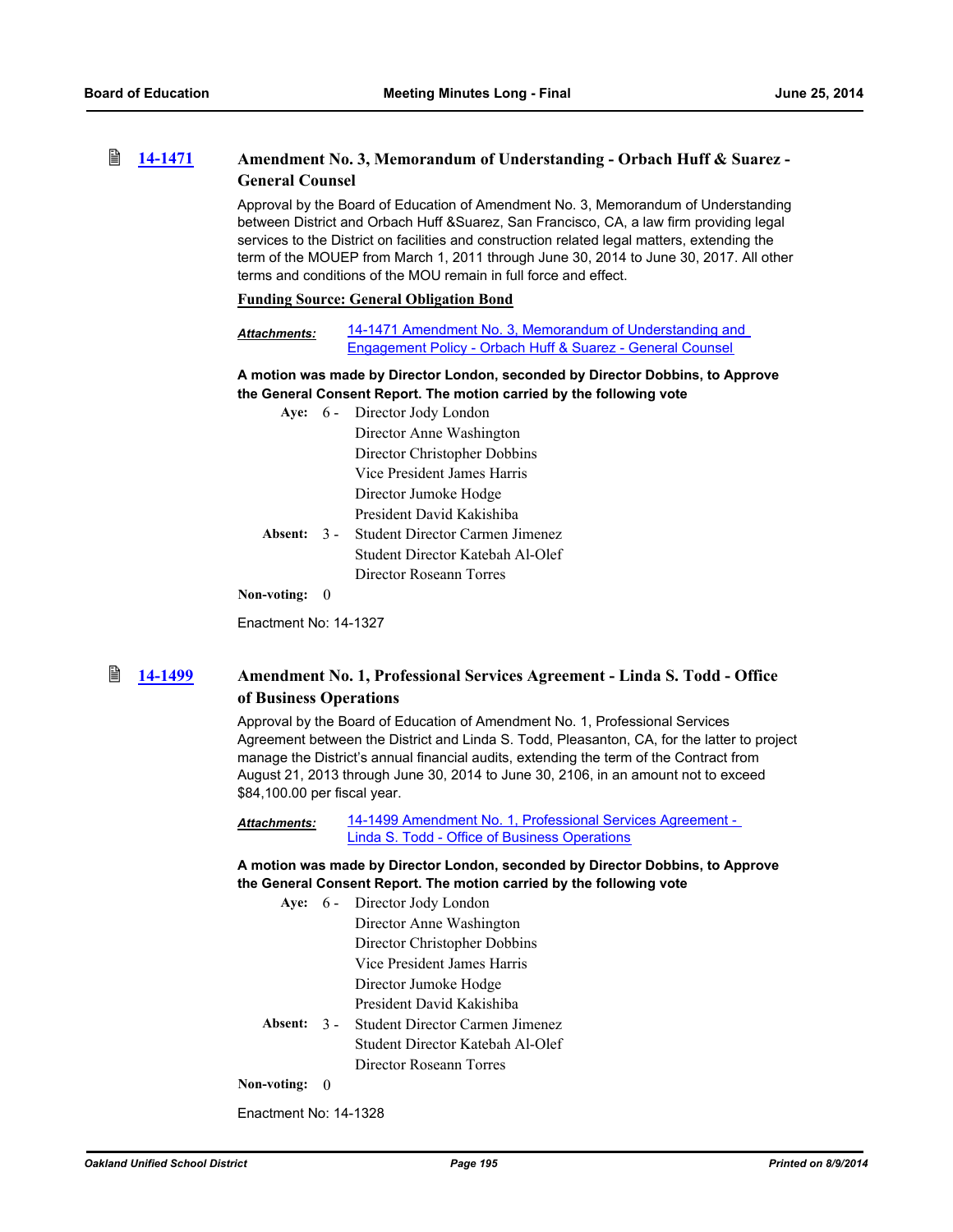#### 昏 **[14-1500](http://ousd.legistar.com/gateway.aspx?m=l&id=/matter.aspx?key=33176) Employment Contract - Bernard McCune - Office of the Superintendent**

Approval by the Board of Education of the Employment Contract with Bernard McCune to serve as Deputy Chief, Postsecondary Readiness, pursuant to the terms and conditions thereof, for the term July 30, 2014 to June 30, 2017 at the annual salary of \$157,500.00 per year.

[14-1500 Employment Contract - Bernard McCune - Office of the](http://ousd.legistar.com/gateway.aspx?M=F&ID=76717.pdf)  **Superintendent** *Attachments:*

**A motion was made by Director London, seconded by Director Dobbins, to Approve the General Consent Report. The motion carried by the following vote**

|               | Aye: 6 - Director Jody London    |
|---------------|----------------------------------|
|               | Director Anne Washington         |
|               | Director Christopher Dobbins     |
|               | Vice President James Harris      |
|               | Director Jumoke Hodge            |
|               | President David Kakishiba        |
| Absent: $3 -$ | Student Director Carmen Jimenez  |
|               | Student Director Katebah Al-Olef |
|               | Director Roseann Torres          |
|               |                                  |

**Non-voting:** 0

Enactment No: 14-1329

### 閶 **[14-1502](http://ousd.legistar.com/gateway.aspx?m=l&id=/matter.aspx?key=33178) Executive On Loan Agreement - Urban Strategies Council - Oakland Unified School District**

Approval by the Board of Education of the Executive on Loan Agreement between the District and Urban Strategies Council of Oakland, for the latter to provide Executives on Loan to serve as lead project consultants for various District projects and initiatives for the term from July 1, 2014 to June 30, 2015 in an amount not to exceed \$250,000.00.

[14-1502 Executive On Loan Agreement - Urban Strategies Council -](http://ousd.legistar.com/gateway.aspx?M=F&ID=76504.pdf)  Oakland Unified School District *Attachments:*

# **A motion was made by Director London, seconded by Director Dobbins, to Approve the General Consent Report. The motion carried by the following vote**

|               | Aye: 6 - Director Jody London          |
|---------------|----------------------------------------|
|               | Director Anne Washington               |
|               | Director Christopher Dobbins           |
|               | Vice President James Harris            |
|               | Director Jumoke Hodge                  |
|               | President David Kakishiba              |
| Absent: $3 -$ | <b>Student Director Carmen Jimenez</b> |
|               | Student Director Katebah Al-Olef       |
|               | Director Roseann Torres                |

**Non-voting:** 0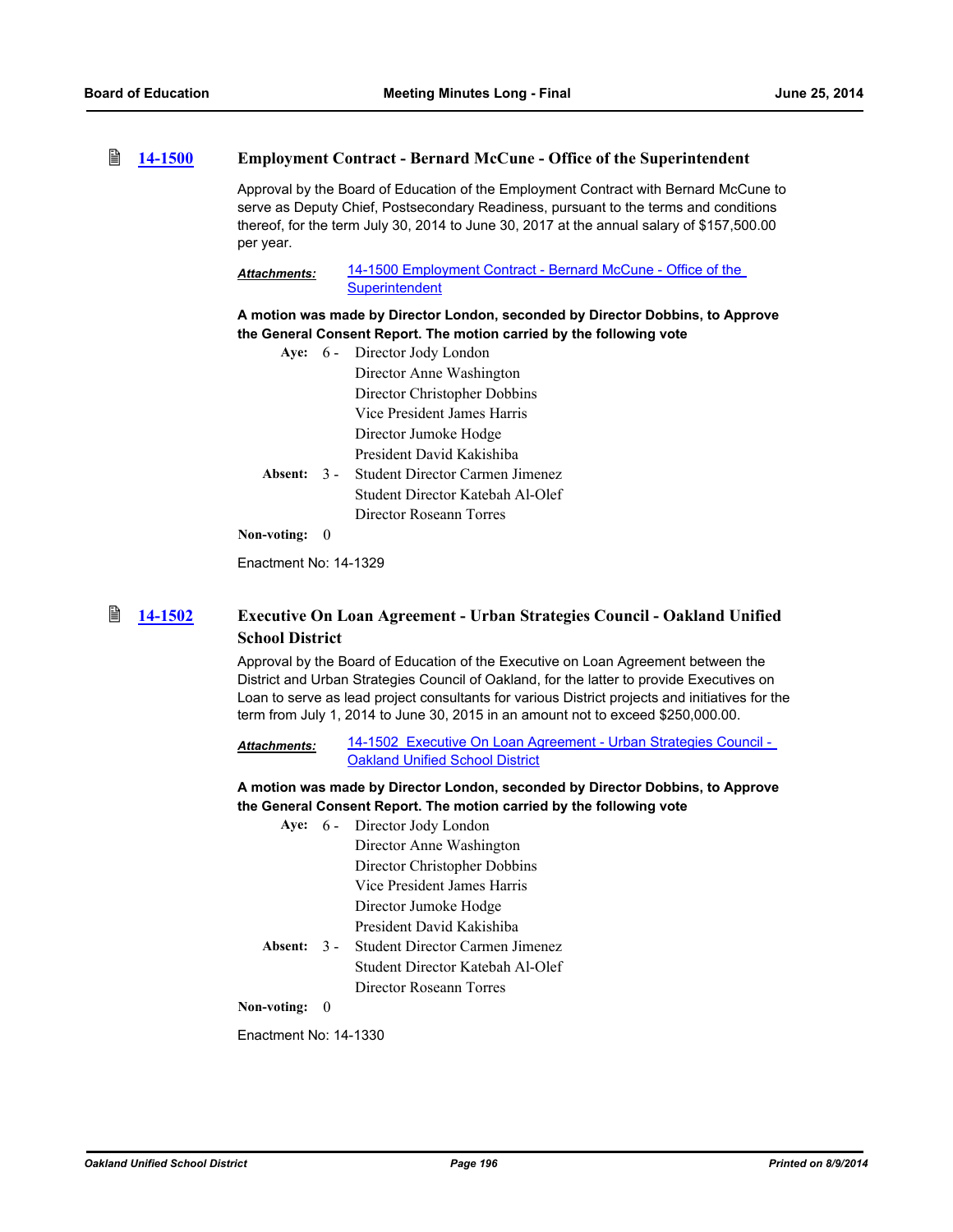#### ₿ **[14-1508](http://ousd.legistar.com/gateway.aspx?m=l&id=/matter.aspx?key=33184) Agreement - Lillie Jenkins - Oakland Unified School District**

Approval by the Board of Education of the Agreement between District and Lillie Jenkins, Oakland CA, for the latter to serve on the Pupil Disciplinary Hearing Panel (DHP) for the period from July 1, 2014 to June 30, 2017 as provided in Board Resolution 1011-1137 enacted on August 10, 2011, at a rate not to exceed \$100 per case.

*Attachments:* [14-1508 Agreement - Lillie Jenkins - Oakland Unified School District](http://ousd.legistar.com/gateway.aspx?M=F&ID=76466.pdf)

**A motion was made by Director London, seconded by Director Dobbins, to Approve the General Consent Report. The motion carried by the following vote**

|               | Aye: 6 - Director Jody London          |
|---------------|----------------------------------------|
|               | Director Anne Washington               |
|               | Director Christopher Dobbins           |
|               | Vice President James Harris            |
|               | Director Jumoke Hodge                  |
|               | President David Kakishiba              |
| Absent: $3 -$ | <b>Student Director Carmen Jimenez</b> |
|               | Student Director Katebah Al-Olef       |
|               | Director Roseann Torres                |
|               |                                        |

**Non-voting:** 0

Enactment No: 14-1331

# **[14-1513](http://ousd.legistar.com/gateway.aspx?m=l&id=/matter.aspx?key=33189) Agreement - Halima Dotson Franklin - Oakland Unified School District**

Approval by the Board of Education of the Agreement between District and Halima Dotson Franklin, Berkeley CA, for the latter to serve on the Pupil Disciplinary Hearing Panel (DHP) for the period from July 1, 2014 to June 30, 2017 as provided in Board Resolution 1011-1137 enacted on August 10, 2011, at a rate not to exceed \$100 per case.

[14-1513 Agreement - Halima Dotson Franklin - Oakland Unified](http://ousd.legistar.com/gateway.aspx?M=F&ID=76468.pdf)  School District *Attachments:*

**A motion was made by Director London, seconded by Director Dobbins, to Approve the General Consent Report. The motion carried by the following vote**

Aye: 6 - Director Jody London Director Anne Washington Director Christopher Dobbins Vice President James Harris Director Jumoke Hodge President David Kakishiba **Absent:** Student Director Carmen Jimenez Student Director Katebah Al-Olef Director Roseann Torres Absent:  $3 -$ 

**Non-voting:** 0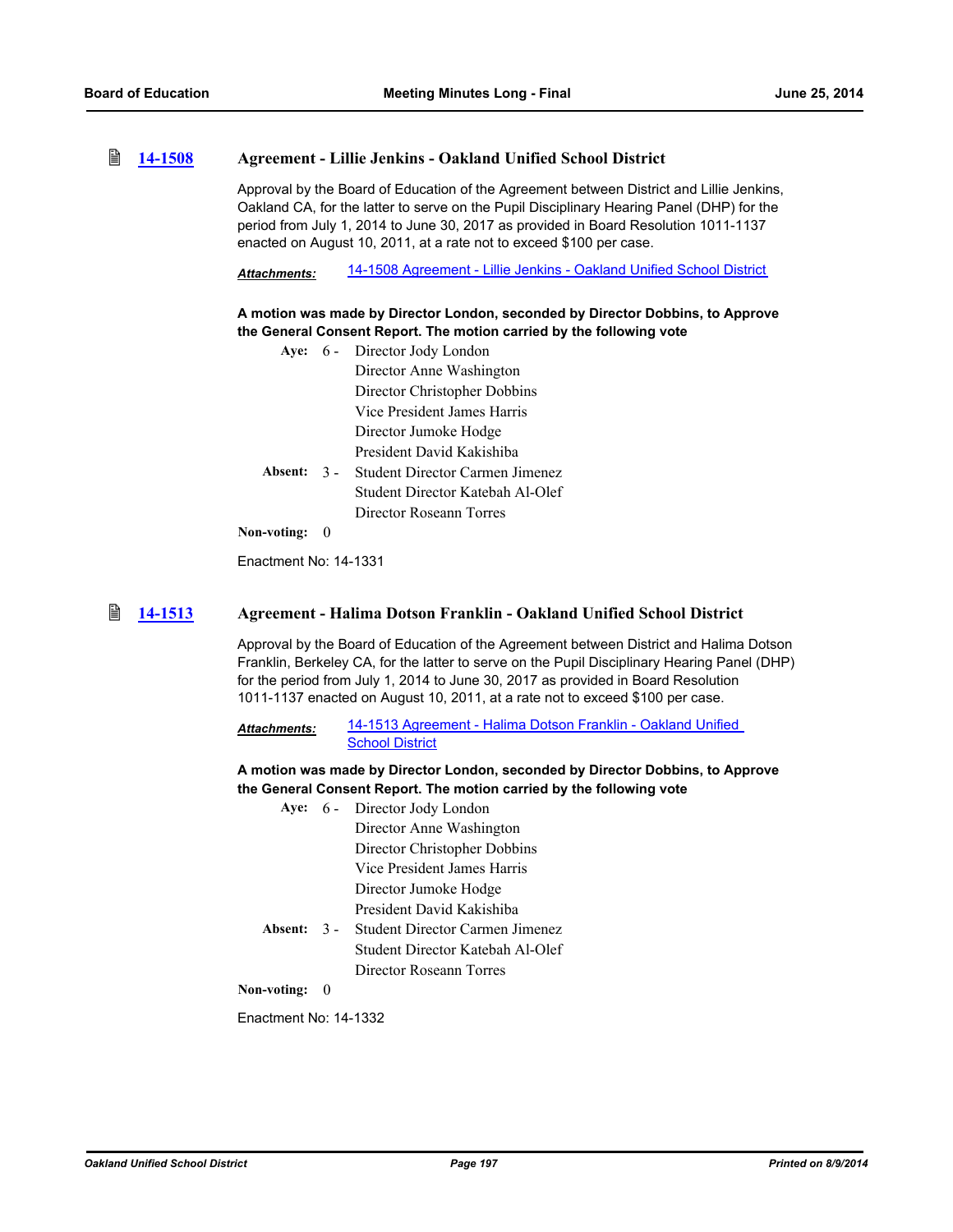#### 昏 **[14-1514](http://ousd.legistar.com/gateway.aspx?m=l&id=/matter.aspx?key=33190) Agreement - Linda Lu - Oakland Unified School District**

Approval by the Board of Education of the Agreement between District and Linda Lu, Hayward CA, for the latter to serve on the Pupil Disciplinary Hearing Panel (DHP) for the period from July 1, 2014 to June 30, 2017 as provided in Board Resolution 1011-1137 enacted on August 10, 2011, at a rate not to exceed \$100 per case.

*Attachments:* [14-1514 Agreement - Linda Lu - Oakland Unified School District](http://ousd.legistar.com/gateway.aspx?M=F&ID=76471.pdf)

**A motion was made by Director London, seconded by Director Dobbins, to Approve the General Consent Report. The motion carried by the following vote**

|               | Aye: 6 - Director Jody London          |
|---------------|----------------------------------------|
|               | Director Anne Washington               |
|               | Director Christopher Dobbins           |
|               | Vice President James Harris            |
|               | Director Jumoke Hodge                  |
|               | President David Kakishiba              |
| Absent: $3 -$ | <b>Student Director Carmen Jimenez</b> |
|               | Student Director Katebah Al-Olef       |
|               | Director Roseann Torres                |
|               |                                        |

**Non-voting:** 0

Enactment No: 14-1333

#### 眥 **[14-1515](http://ousd.legistar.com/gateway.aspx?m=l&id=/matter.aspx?key=33191) Agreement - Cheryl Rodby - Oakland Unified School District**

Approval by the Board of Education of the Agreement between District and Cheryl Rodby, San Ramon CA, for the latter to serve on the Pupil Disciplinary Hearing Panel (DHP) for the period from July 1, 2014 to June 30, 2017 as provided in Board Resolution 1011-1137 enacted on August 10, 2011, at a rate not to exceed \$100 per case.

*Attachments:* [14-1515 Agreement - Cheryl Rodby - Oakland Unified School District](http://ousd.legistar.com/gateway.aspx?M=F&ID=76470.pdf)

**A motion was made by Director London, seconded by Director Dobbins, to Approve the General Consent Report. The motion carried by the following vote**

|             | Aye: 6 - Director Jody London          |
|-------------|----------------------------------------|
|             | Director Anne Washington               |
|             | Director Christopher Dobbins           |
|             | Vice President James Harris            |
|             | Director Jumoke Hodge                  |
|             | President David Kakishiba              |
| Absent: 3 - | <b>Student Director Carmen Jimenez</b> |
|             | Student Director Katebah Al-Olef       |
|             | Director Roseann Torres                |

**Non-voting:** 0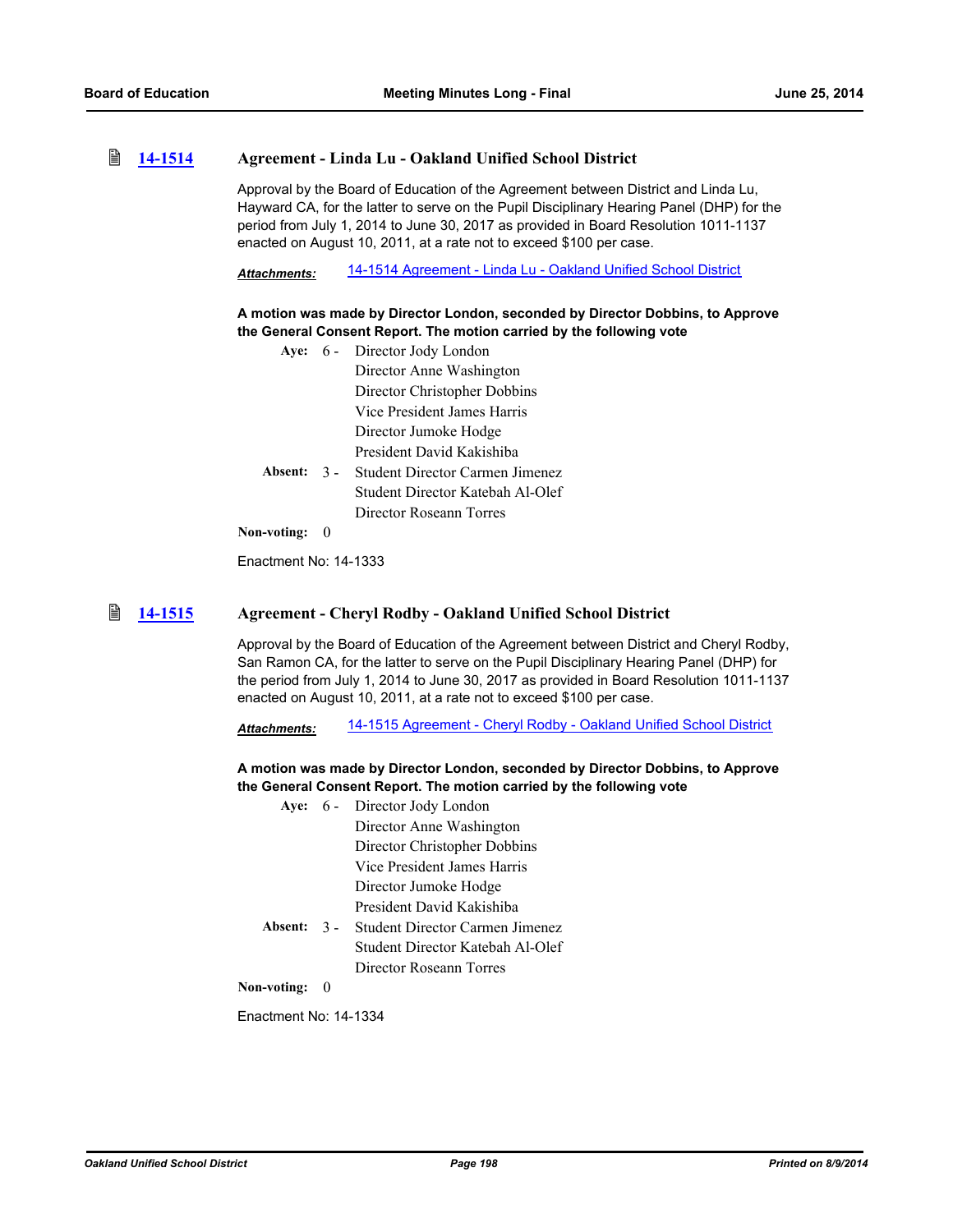#### 昏 **[14-1516](http://ousd.legistar.com/gateway.aspx?m=l&id=/matter.aspx?key=33192) Agreement - John Cooke - Oakland Unified School District**

Approval by the Board of Education of the Agreement between District and John Cooke, Oakland CA, for the latter to serve on the Pupil Disciplinary Hearing Panel (DHP) for the period from July 1, 2014 to June 30, 2017 as provided in Board Resolution 1011-1137 enacted on August 10, 2011, at a rate not to exceed \$100 per case.

*Attachments:* [14-1516 Agreement - John Cooke - Oakland Unified School District](http://ousd.legistar.com/gateway.aspx?M=F&ID=76718.pdf)

**A motion was made by Director London, seconded by Director Dobbins, to Approve the General Consent Report. The motion carried by the following vote**

|               | Aye: 6 - Director Jody London          |
|---------------|----------------------------------------|
|               | Director Anne Washington               |
|               | Director Christopher Dobbins           |
|               | Vice President James Harris            |
|               | Director Jumoke Hodge                  |
|               | President David Kakishiba              |
| Absent: $3 -$ | <b>Student Director Carmen Jimenez</b> |
|               | Student Director Katebah Al-Olef       |
|               | Director Roseann Torres                |
|               |                                        |

**Non-voting:** 0

Enactment No: 14-1335

眥 **[14-1517](http://ousd.legistar.com/gateway.aspx?m=l&id=/matter.aspx?key=33193) Agreement - Dr. William Riley - Oakland Unified School District**

> Approval by the Board of Education of the Agreement between District and Dr. William Riley, Oakland CA, for the latter to serve on the Pupil Disciplinary Hearing Panel (DHP) for the period from July 1, 2014 to June 30, 2017 as provided in Board Resolution 1011-1137 enacted on August 10, 2011, at a rate not to exceed \$100 per case.

[14-1517 Agreement - Dr. William Riley - Oakland Unified School](http://ousd.legistar.com/gateway.aspx?M=F&ID=76472.pdf)  **District** *Attachments:*

**A motion was made by Director London, seconded by Director Dobbins, to Approve the General Consent Report. The motion carried by the following vote**

|               | Aye: 6 - Director Jody London          |
|---------------|----------------------------------------|
|               | Director Anne Washington               |
|               | Director Christopher Dobbins           |
|               | Vice President James Harris            |
|               | Director Jumoke Hodge                  |
|               | President David Kakishiba              |
| Absent: $3 -$ | <b>Student Director Carmen Jimenez</b> |
|               | Student Director Katebah Al-Olef       |
|               | Director Roseann Torres                |

**Non-voting:** 0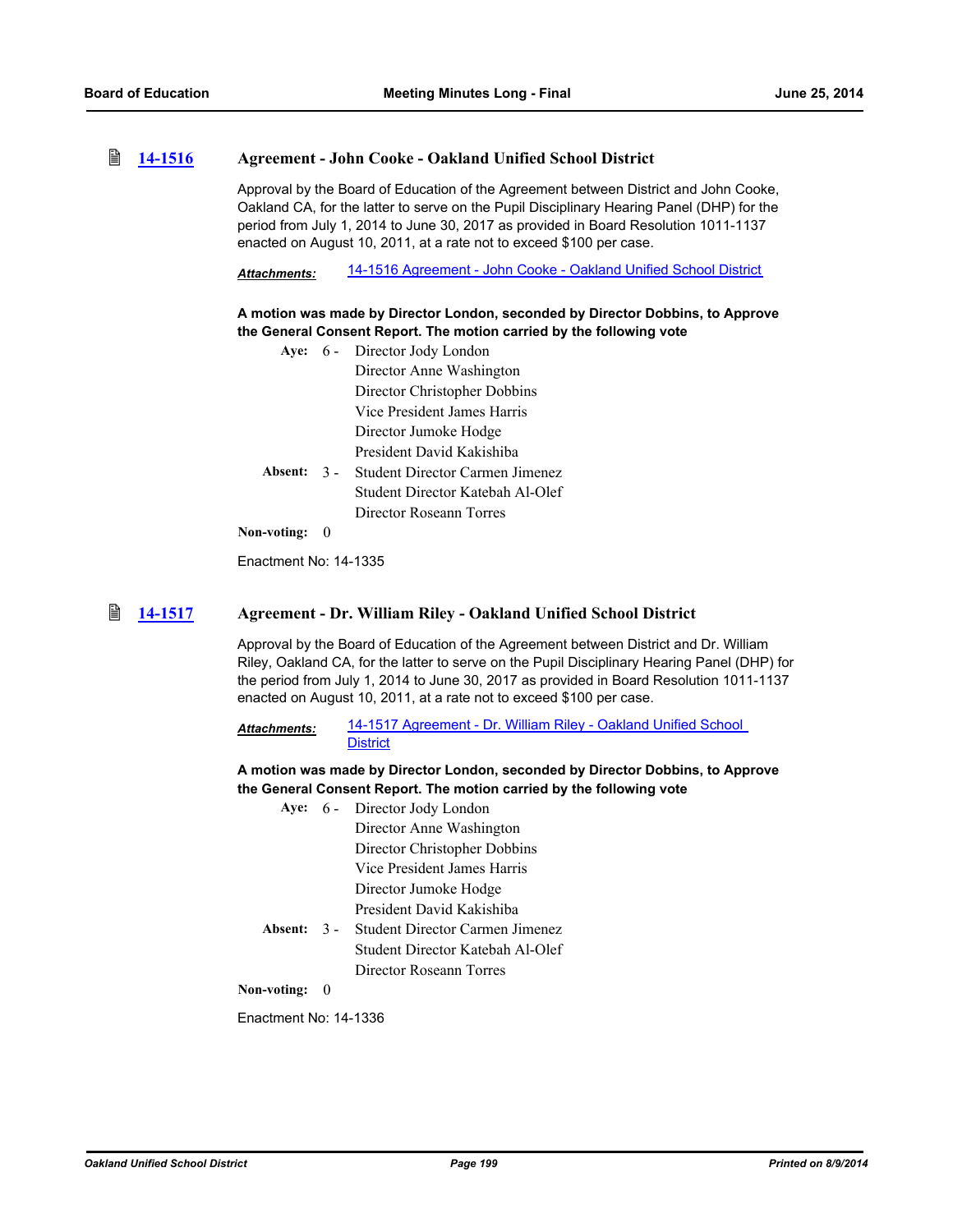#### 昏 **[14-1518](http://ousd.legistar.com/gateway.aspx?m=l&id=/matter.aspx?key=33194) Agreement - Nat Bornor - Oakland Unified School District**

Approval by the Board of Education of the Agreement between District and Nat Bornor, Oakland CA, for the latter to serve on the Pupil Disciplinary Hearing Panel (DHP) for the period from July 1, 2014 to June 30, 2017 as provided in Board Resolution 1011-1137 enacted on August 10, 2011, at a rate not to exceed \$100 per case.

*Attachments:* [14-1518 Agreement - Nat Bornor - Oakland Unified School District](http://ousd.legistar.com/gateway.aspx?M=F&ID=76473.pdf)

**A motion was made by Director London, seconded by Director Dobbins, to Approve the General Consent Report. The motion carried by the following vote**

|               | Aye: 6 - Director Jody London          |
|---------------|----------------------------------------|
|               | Director Anne Washington               |
|               | Director Christopher Dobbins           |
|               | Vice President James Harris            |
|               | Director Jumoke Hodge                  |
|               | President David Kakishiba              |
| Absent: $3 -$ | <b>Student Director Carmen Jimenez</b> |
|               | Student Director Katebah Al-Olef       |
|               | Director Roseann Torres                |
|               |                                        |

**Non-voting:** 0

Enactment No: 14-1337

# **[14-1519](http://ousd.legistar.com/gateway.aspx?m=l&id=/matter.aspx?key=33195) Agreement - Johnny Lorigo - Oakland Unified School District**

Approval by the Board of Education of the Agreement between District and Johnny Lorigo, Oakland CA, for the latter to serve on the Pupil Disciplinary Hearing Panel (DHP) for the period from July 1, 2014 to June 30, 2017 as provided in Board Resolution 1011-1137 enacted on August 10, 2011, at a rate not to exceed \$100 per case.

[14-1519 Agreement - Johnny Lorigo - Oakland Unified School](http://ousd.legistar.com/gateway.aspx?M=F&ID=76475.pdf)  **District** *Attachments:*

**A motion was made by Director London, seconded by Director Dobbins, to Approve the General Consent Report. The motion carried by the following vote**

Aye: 6 - Director Jody London Director Anne Washington Director Christopher Dobbins Vice President James Harris Director Jumoke Hodge President David Kakishiba **Absent:** Student Director Carmen Jimenez Student Director Katebah Al-Olef Director Roseann Torres Absent:  $3 -$ 

**Non-voting:** 0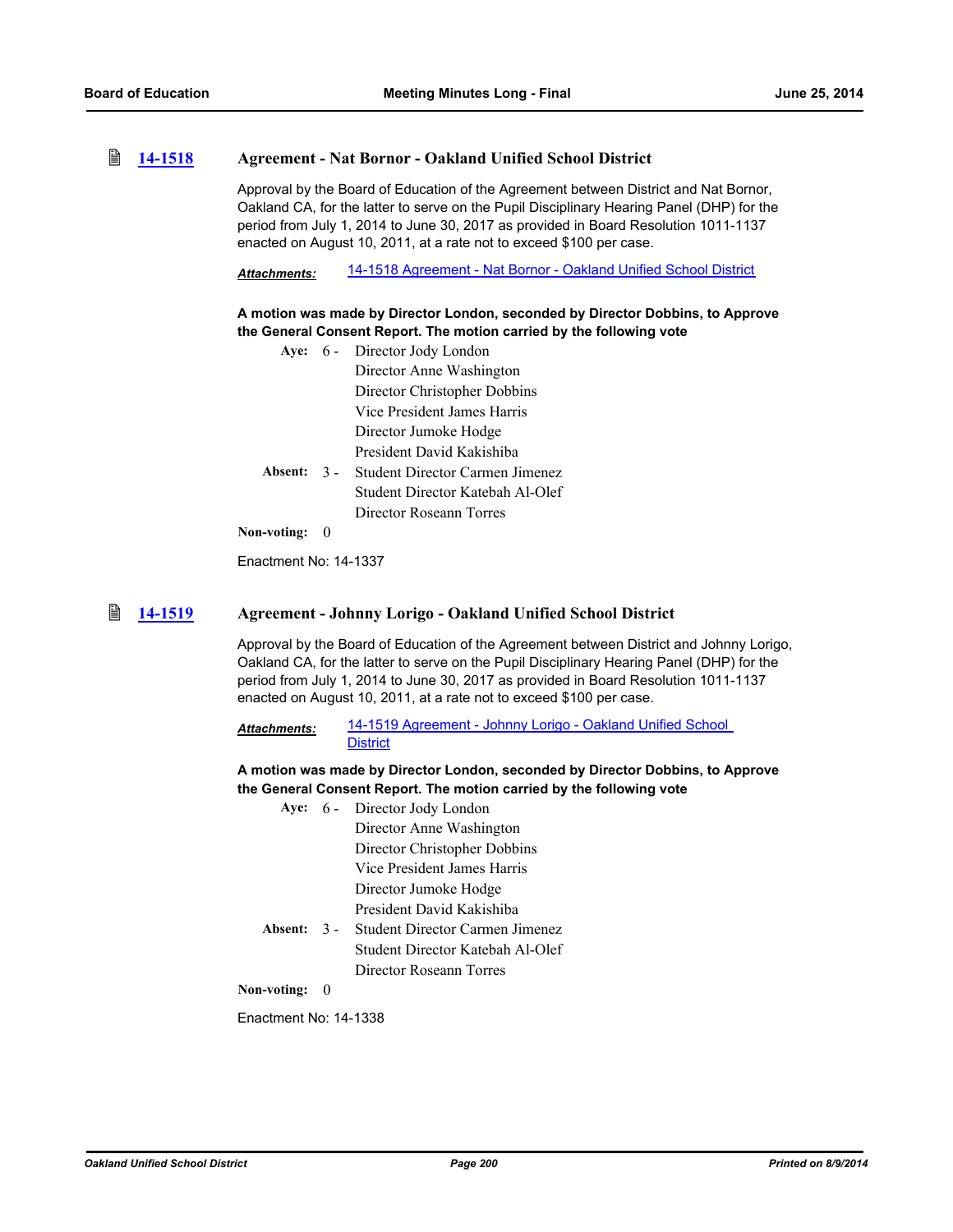### ₿ **[14-1520](http://ousd.legistar.com/gateway.aspx?m=l&id=/matter.aspx?key=33196) Agreement for School District Consulting Services - The Lew Edwards Group - Oakland Unified School District**

Ratification by the Board of Education of Agreement for School Consulting Services between the District and the Lew Edwards Group, Oakland, CA, for the latter to provide strategic advice and support to the District in finalizing the Call for Election documents for the November 2014 Parcel Tax Election, as stated in Services to Be Performed, incorporated herein by reference as though fully set forth, in an amount not to exceed \$3,500.00.

[14-1520 Agreement for School District Consulting Services - The](http://ousd.legistar.com/gateway.aspx?M=F&ID=76484.pdf)  Lew Edwards Group - Oakland Unified School District *Attachments:*

# **A motion was made by Director London, seconded by Director Dobbins, to Approve the General Consent Report. The motion carried by the following vote**

|         |       | Aye: 6 - Director Jody London          |
|---------|-------|----------------------------------------|
|         |       | Director Anne Washington               |
|         |       | Director Christopher Dobbins           |
|         |       | Vice President James Harris            |
|         |       | Director Jumoke Hodge                  |
|         |       | President David Kakishiba              |
| Absent: | $-3-$ | <b>Student Director Carmen Jimenez</b> |
|         |       | Student Director Katebah Al-Olef       |
|         |       | Director Roseann Torres                |
|         |       |                                        |

**Non-voting:** 0

Enactment No: 14-1339

# **[14-1532](http://ousd.legistar.com/gateway.aspx?m=l&id=/matter.aspx?key=33208) Donations - Division of Facilities Planning and Management Summer Intern Program**

Acceptance by the Board of Education of a donation from named Consultants: Arntz Builders, Inc. - \$5,000.00; Colland Jang Architects - \$1,000.00; Wholesale Solutions, Inc. - \$1,000.00; Byren Kim Design Works - \$3,000.00; Simplex Grinnell - \$1,000.00; Fire Alarm Security and Patrol - \$1,500.00 for 2014 District's Facilities Summer Intern Program, July 1, 2014 to August 31, 2014, each pursuant to the terms and conditions thereof, for a sum of \$12,500.00.

[14-1532 14-1532 Grant Award Acceptance - Division of Facilities](http://ousd.legistar.com/gateway.aspx?M=F&ID=76719.pdf)  Planning and Management Summer Intern Program *Attachments:*

**A motion was made by Director London, seconded by Director Dobbins, to Approve the General Consent Report. The motion carried by the following vote**

- Aye: 6 Director Jody London Director Anne Washington Director Christopher Dobbins Vice President James Harris Director Jumoke Hodge President David Kakishiba **Student Director Carmen Jimenez** Absent: 3 -
- Student Director Katebah Al-Olef Director Roseann Torres

**Non-voting:** 0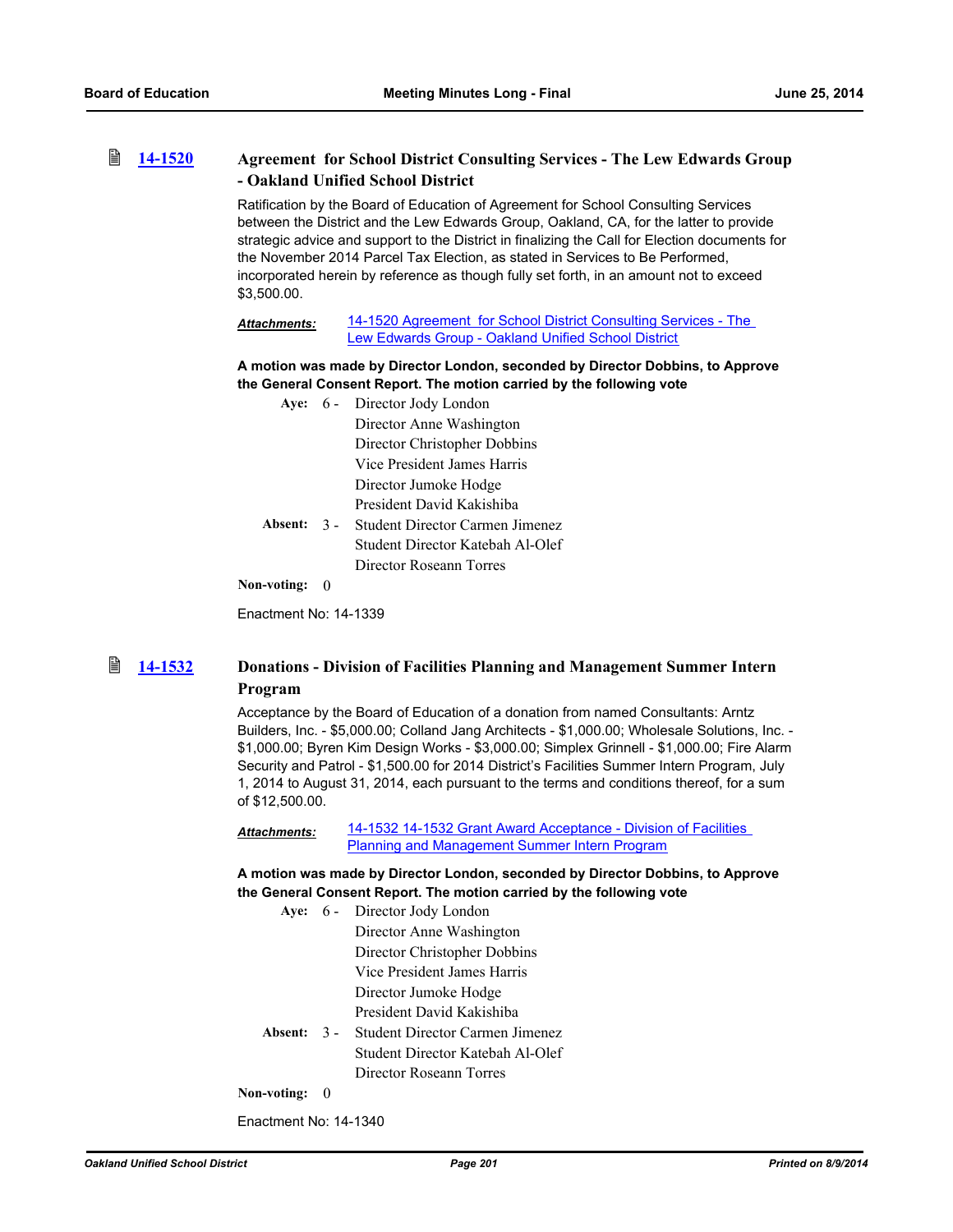#### ₿ **[14-1095](http://ousd.legistar.com/gateway.aspx?m=l&id=/matter.aspx?key=32795) Professional Services Contract - Hero, Inc. - Sankofa Academy**

Approval by the Board of Education of a Professional Services Contract between the District and Hero, Inc., Oakland, CA, for the latter to support the improvement of students' behaviors, skills, attitudes towards learning, and overall school climate; develop and implement an organized set of activities designed to improve behavior, self-esteem and leadership skills, as described in the Scope of Work, incorporated herein by reference as though fully set forth, for the period of April 30, 2014 and June 13, 2014, in an amount not to exceed \$5,000.00.

## **Resource Code - 0000-191**

### **Funding Source: General Purpose Unrestricted**

[14-1095 Professional Services Contract - Hero, Inc. - Sankofa](http://ousd.legistar.com/gateway.aspx?M=F&ID=76517.pdf)  **Academy** *Attachments:*

# **A motion was made by Director London, seconded by Director Dobbins, to Approve the General Consent Report. The motion carried by the following vote**

|               |          | Aye: 6 - Director Jody London    |
|---------------|----------|----------------------------------|
|               |          | Director Anne Washington         |
|               |          | Director Christopher Dobbins     |
|               |          | Vice President James Harris      |
|               |          | Director Jumoke Hodge            |
|               |          | President David Kakishiba        |
| Absent: $3 -$ |          | Student Director Carmen Jimenez  |
|               |          | Student Director Katebah Al-Olef |
|               |          | Director Roseann Torres          |
| Non-voting:   | $\theta$ |                                  |
|               |          |                                  |

Enactment No: 14-1122

# **[14-1486](http://ousd.legistar.com/gateway.aspx?m=l&id=/matter.aspx?key=33162) Amendment No. 1, Professional Services Contract - Whole Life Nutrition - Nutrition Services**

Ratification by the Board of Education of Amendment No. 1, Professional Services Contract between the District and Whole Life Nutrition, Oakland, CA, for the latter to complete audit preparation and employee training, write Administrative Regulations for Wellness Policy, and create list of approved snacks for parents, as described in the Scope of Work, incorporated herein by reference as though fully set forth, in an additional amount not to exceed \$7,398.00, increasing the Contract not to exceed amount from \$62,280.00 to \$69,678.00, for the period of September 27, 2013 through June 30, 2014. All other terms and conditions of the Contract remain in full force and effect.

#### [14-1486 Amendment No. 1, Professional Services Contract - Whole](http://ousd.legistar.com/gateway.aspx?M=F&ID=76775.pdf)  Life Nutrition - Nutrition Services *Attachments:*

# **A motion was made by Director London, seconded by Director Dobbins, to Approve the General Consent Report. The motion carried by the following vote**

Aye: 6 - Director Jody London Director Anne Washington Director Christopher Dobbins Vice President James Harris Director Jumoke Hodge President David Kakishiba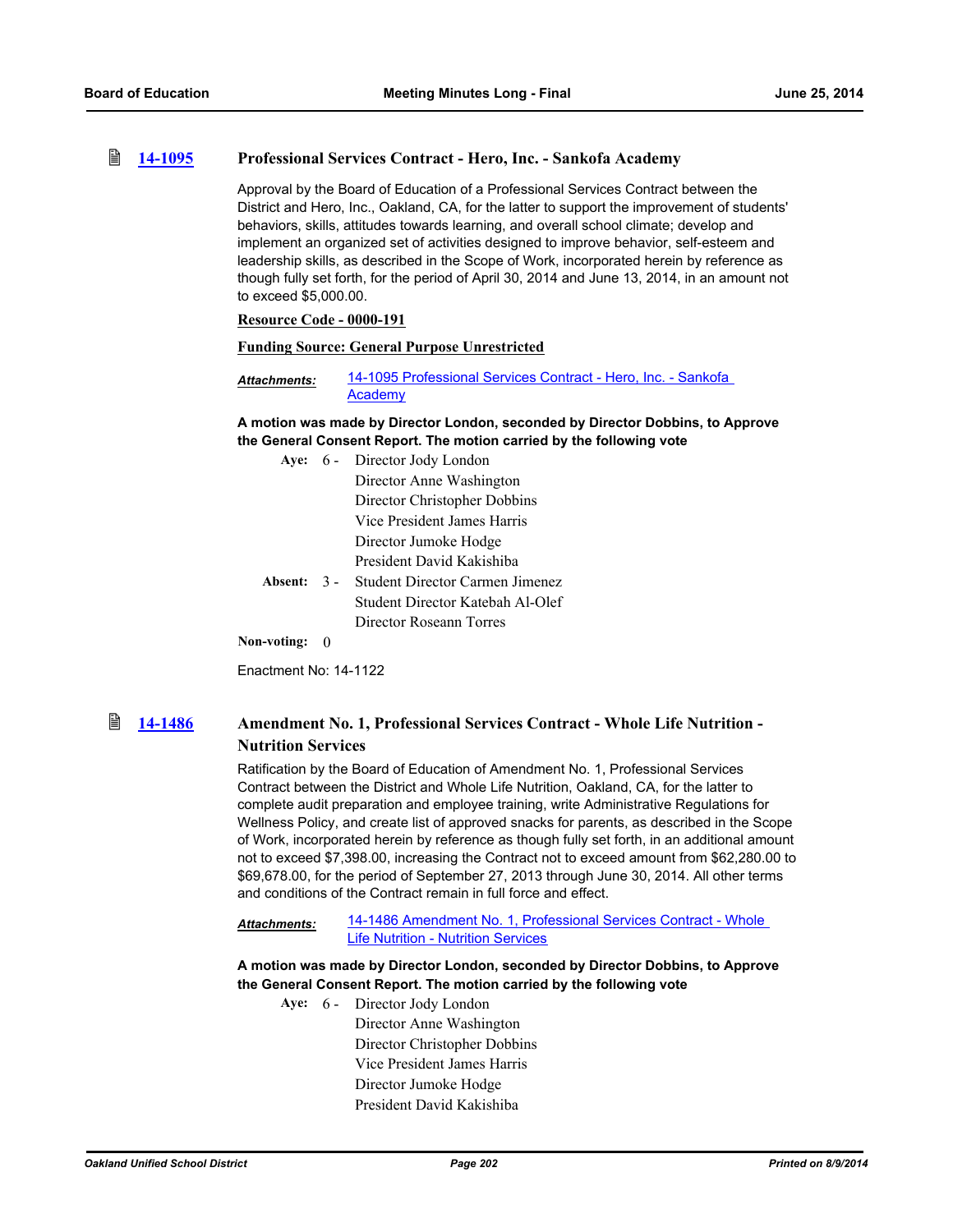|  | <b>Absent:</b> 3 - Student Director Carmen Jimenez |
|--|----------------------------------------------------|
|  | Student Director Katebah Al-Olef                   |
|  | Director Roseann Torres                            |

Enactment No: 14-1341

# **[14-1528](http://ousd.legistar.com/gateway.aspx?m=l&id=/matter.aspx?key=33204) Agreement - The Segal Company - Oakland Unified School District**

Approval by the Board of Education of Agreement between District and Segal Company, San Francisco, CA, an Employee Benefits Consulting Service, for the latter to provide District the services described in the Proposal to the Health Benefits Insurance Committee dated May 16, 2014, incorporated herein by reference as though fully set forth, for the period July 1, 2014 through June 30, 2017, at a cost not to exceed \$195,000.00 annually.

#### [14-1528 Agreement - the Segal Company - Oakland Unified School](http://ousd.legistar.com/gateway.aspx?M=F&ID=76739.pdf)  **District** *Attachments:*

# **A motion was made by Director London, seconded by Director Dobbins, to Approve the General Consent Report. The motion carried by the following vote**

|             | Aye: 6 - Director Jody London                      |
|-------------|----------------------------------------------------|
|             | Director Anne Washington                           |
|             | Director Christopher Dobbins                       |
|             | Vice President James Harris                        |
|             | Director Jumoke Hodge                              |
|             | President David Kakishiba                          |
|             | <b>Absent:</b> 3 - Student Director Carmen Jimenez |
|             | Student Director Katebah Al-Olef                   |
|             | Director Roseann Torres                            |
| ™an_votino≀ |                                                    |

**Non-voting:** 0

Enactment No: 14-1342

# **[14-1529](http://ousd.legistar.com/gateway.aspx?m=l&id=/matter.aspx?key=33205) Payments - District Insurance Premiums - Workers Compensation and Excess Liability - Fiscal Year 2014-15**

Approval by the Board of Education of District's Fiscal Year 2014-15 Insurance Premium Payments as follows:

Workers Compensation Coverage \$727,104.00 Alliant Insurance Services, Inc. Excess Liability \$1,688,493.00 Northern California ReLIEF

for a total of \$2,415,597.00 for these services for 2014-15 Fiscal Year.

[14-1529 Payments - District Insurance Premiums - Workers](http://ousd.legistar.com/gateway.aspx?M=F&ID=76741.pdf)  Compensation and Excess Liability - Fiscal Year 2014-15 *Attachments:*

# **A motion was made by Director London, seconded by Director Dobbins, to Approve the General Consent Report. The motion carried by the following vote**

Aye: 6 - Director Jody London Director Anne Washington Director Christopher Dobbins Vice President James Harris Director Jumoke Hodge President David Kakishiba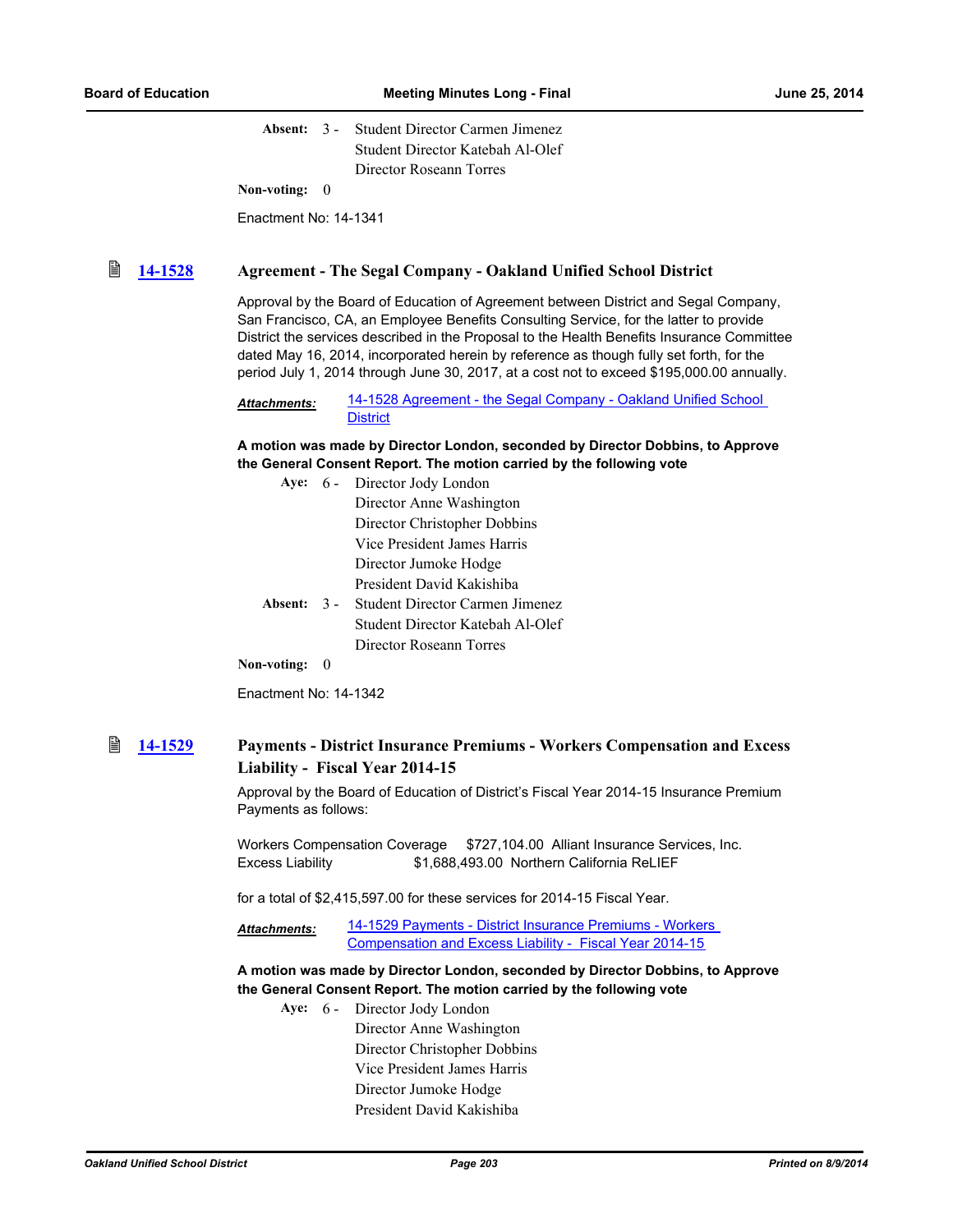|  | <b>Absent:</b> 3 - Student Director Carmen Jimenez |
|--|----------------------------------------------------|
|  | Student Director Katebah Al-Olef                   |
|  | Director Roseann Torres                            |

Enactment No: 14-1343

# **[14-1530](http://ousd.legistar.com/gateway.aspx?m=l&id=/matter.aspx?key=33206) Trust Accounts - District's Works Compensation Program**

Approval by the Board of Education of Resolution No. 1314-1138, Authorizing The Opening Of New District Trust Account With Union Bank For Workers' Compensation Program Deposits And Disbursements effective July 1, 2014; Closure of the current Trust Account with Bank of America after all bills have been paid or six months from July 1, 2014, whichever occurs first; and authorizing signatories on the new Trust Account.

*Attachments:* [14-1530 Trust Accounts - District's Works Compensation Program](http://ousd.legistar.com/gateway.aspx?M=F&ID=76776.pdf)

# **A motion was made by Director London, seconded by Director Dobbins, to Approve the General Consent Report. The motion carried by the following vote**

|              | Aye: 6 - Director Jody London    |
|--------------|----------------------------------|
|              | Director Anne Washington         |
|              | Director Christopher Dobbins     |
|              | Vice President James Harris      |
|              | Director Jumoke Hodge            |
|              | President David Kakishiba        |
| Absent: $3-$ | Student Director Carmen Jimenez  |
|              | Student Director Katebah Al-Olef |
|              | Director Roseann Torres          |
| on-voting:   |                                  |

**Non-voting:** 0

Enactment No: 14-1344

# **[14-1537](http://ousd.legistar.com/gateway.aspx?m=l&id=/matter.aspx?key=33213) Amendment II - Finkbeiner and Associates - Oakland Unified School District**

Ratification of Amendment-II to the Professional Services Agreement between District and Finkbeiner and Associates, Orinda CA, for the latter to continue the operation support work, aligning Business and Operations to the District's Strategic Plan, by increasing the Agreement by an additional \$15,000.00, increasing the Agreement not to exceed amount from \$55,000.00 to \$70,000.00 and extends the term of the Agreement from October 1, 2013 through June 30, 2014 to December 15, 2014. All other terms and conditions of the Agreement remain in full force and effect.

[14-1537 Amendment II - Finkbeiner and Associates - Oakland](http://ousd.legistar.com/gateway.aspx?M=F&ID=76742.pdf)  Unified School District *Attachments:*

**A motion was made by Director London, seconded by Director Dobbins, to Approve the General Consent Report. The motion carried by the following vote**

Aye: 6 - Director Jody London Director Anne Washington Director Christopher Dobbins Vice President James Harris Director Jumoke Hodge President David Kakishiba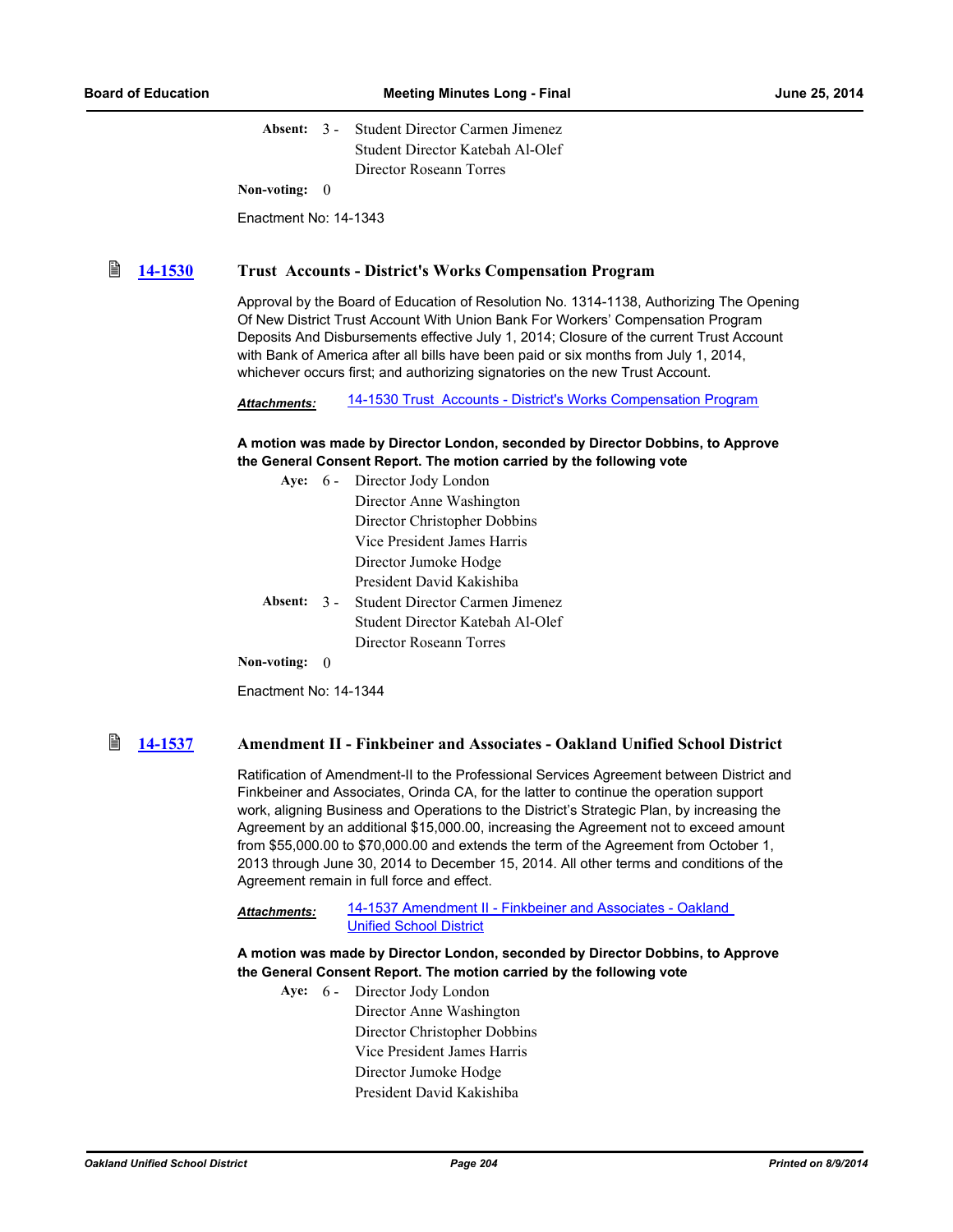|  | <b>Absent:</b> 3 - Student Director Carmen Jimenez |
|--|----------------------------------------------------|
|  | Student Director Katebah Al-Olef                   |
|  | Director Roseann Torres                            |

Enactment No: 14-1345

# **[14-1505](http://ousd.legistar.com/gateway.aspx?m=l&id=/matter.aspx?key=33181) Grant Application - Target Corporation - Quality Community Schools Development**

Approval by Board of Education of Grant Application to Target Corporation, seeking \$75,000.00 in funding for Pre-K Literacy Collaborative, and if awarded, in whole or in part, authorizing acceptance of same, pursuant to terms and conditions thereof.

# **Funding Source: Target Corporation**

```
14-1505 Grant Application - Target Corporation - Quality Community
                Schools
Attachments:
```
# **A motion was made by Director London, seconded by Director Dobbins, to Approve the General Consent Report. The motion carried by the following vote**

|                    |     | Aye: 6 - Director Jody London          |
|--------------------|-----|----------------------------------------|
|                    |     | Director Anne Washington               |
|                    |     | Director Christopher Dobbins           |
|                    |     | Vice President James Harris            |
|                    |     | Director Jumoke Hodge                  |
|                    |     | President David Kakishiba              |
| <b>Absent:</b> 3 – |     | <b>Student Director Carmen Jimenez</b> |
|                    |     | Student Director Katebah Al-Olef       |
|                    |     | Director Roseann Torres                |
| Non-voting:        | - 0 |                                        |

Enactment No: 14-1346

# **[14-1541](http://ousd.legistar.com/gateway.aspx?m=l&id=/matter.aspx?key=33217) School Meal Price Increase - Fiscal Year 2014-2015 - Nutrition Services Department**

Approval by the Board of Education of Resolution No. 1314-1172 - Full Price Meal Charge Increase, effective July 1, 2014 a follows: Elementary Lunch - \$2.50 Secondary Lunch -\$3.25

[14-1541 School Meal Price Increase - Fiscal Year 2014-2015 -](http://ousd.legistar.com/gateway.aspx?M=F&ID=76751.pdf)  **Nutrition Services Department** *Attachments:*

**A motion was made by Director London, seconded by Director Dobbins, to Approve the General Consent Report. The motion carried by the following vote**

Aye: 6 - Director Jody London Director Anne Washington Director Christopher Dobbins Vice President James Harris Director Jumoke Hodge President David Kakishiba **Absent:** Student Director Carmen Jimenez Student Director Katebah Al-Olef Director Roseann Torres **Absent:** 3 -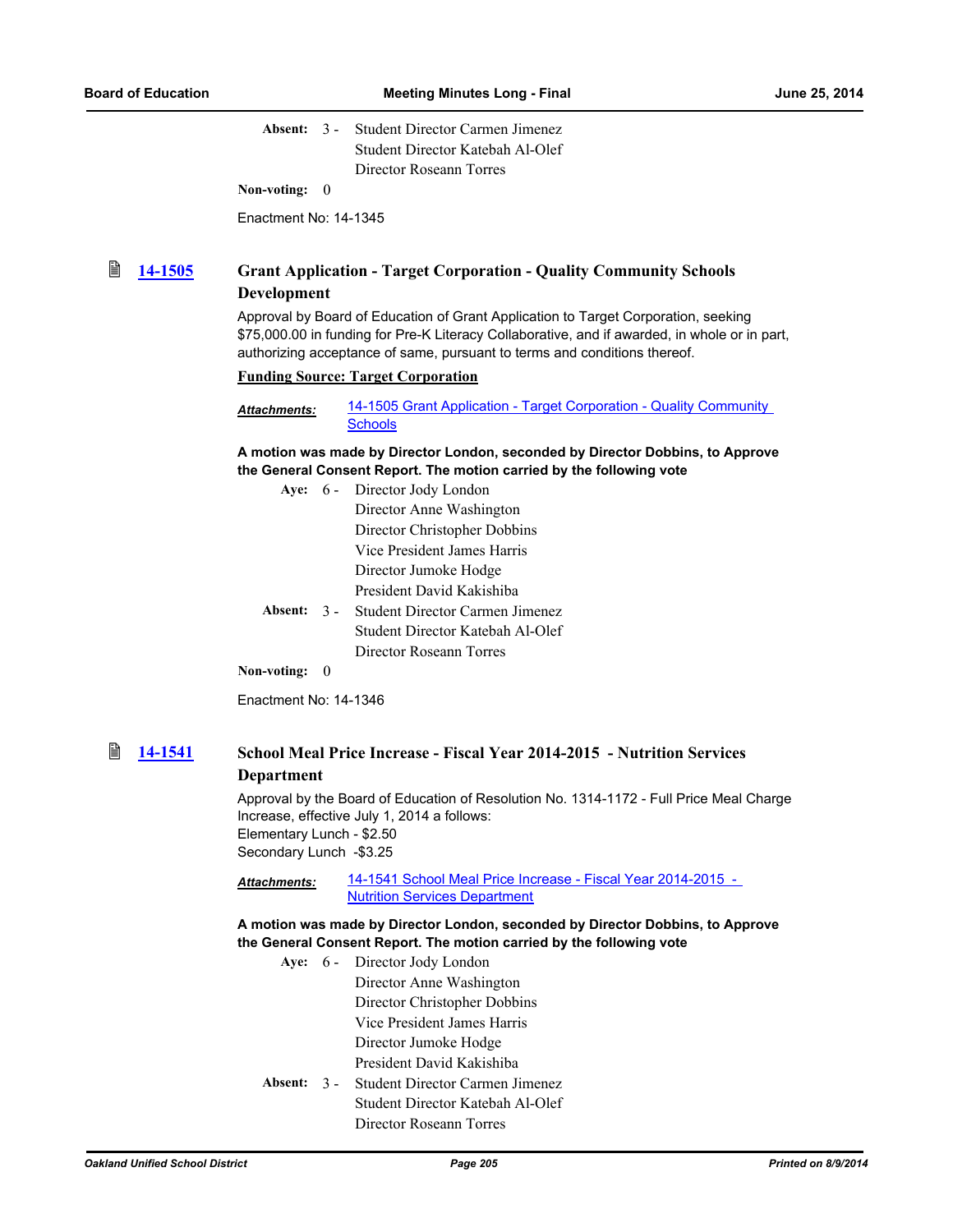Enactment No: 14-1347

### 窅 **[14-1006](http://ousd.legistar.com/gateway.aspx?m=l&id=/matter.aspx?key=32706) Amendment No. 1, Teach for America and Oakland Unfied School District Vision for Partnership Agreement - Human Resources and Support**

Approval by the Board of Education of Amendment No. 1, Teach for America and Oakland Unified School District Vision for Partnership Agreement between District and Teach for America, (Enactment Number 14-0595, April 9, 2014), which created a collaboration to facilitate recruitment and retention of between 10 (ten) and 60 (sixty) teachers, correcting the Agreement not to exceed amount, approved in error, from \$125,000.00 to \$156,000.00.

# **Resource Code - 4035-944**

## **Funding Source: Title IIA**

| <b>Attachments:</b> | 14-1006 Amendment No. 1, Teach for America and Oakland Unfied |
|---------------------|---------------------------------------------------------------|
|                     | School District Vision for Partnership Agreement - Human      |
|                     | <b>Resources and Support</b>                                  |

# **A motion was made by Director London, seconded by Director Dobbins, to Approve the General Consent Report. The motion carried by the following vote**

|               | Aye: 6 - Director Jody London          |
|---------------|----------------------------------------|
|               | Director Anne Washington               |
|               | Director Christopher Dobbins           |
|               | Vice President James Harris            |
|               | Director Jumoke Hodge                  |
|               | President David Kakishiba              |
| Absent: $3 -$ | <b>Student Director Carmen Jimenez</b> |
|               | Student Director Katebah Al-Olef       |
|               | Director Roseann Torres                |
| Non-voting:   |                                        |

Enactment No: 14-1348

# **Facilities Matter(s)**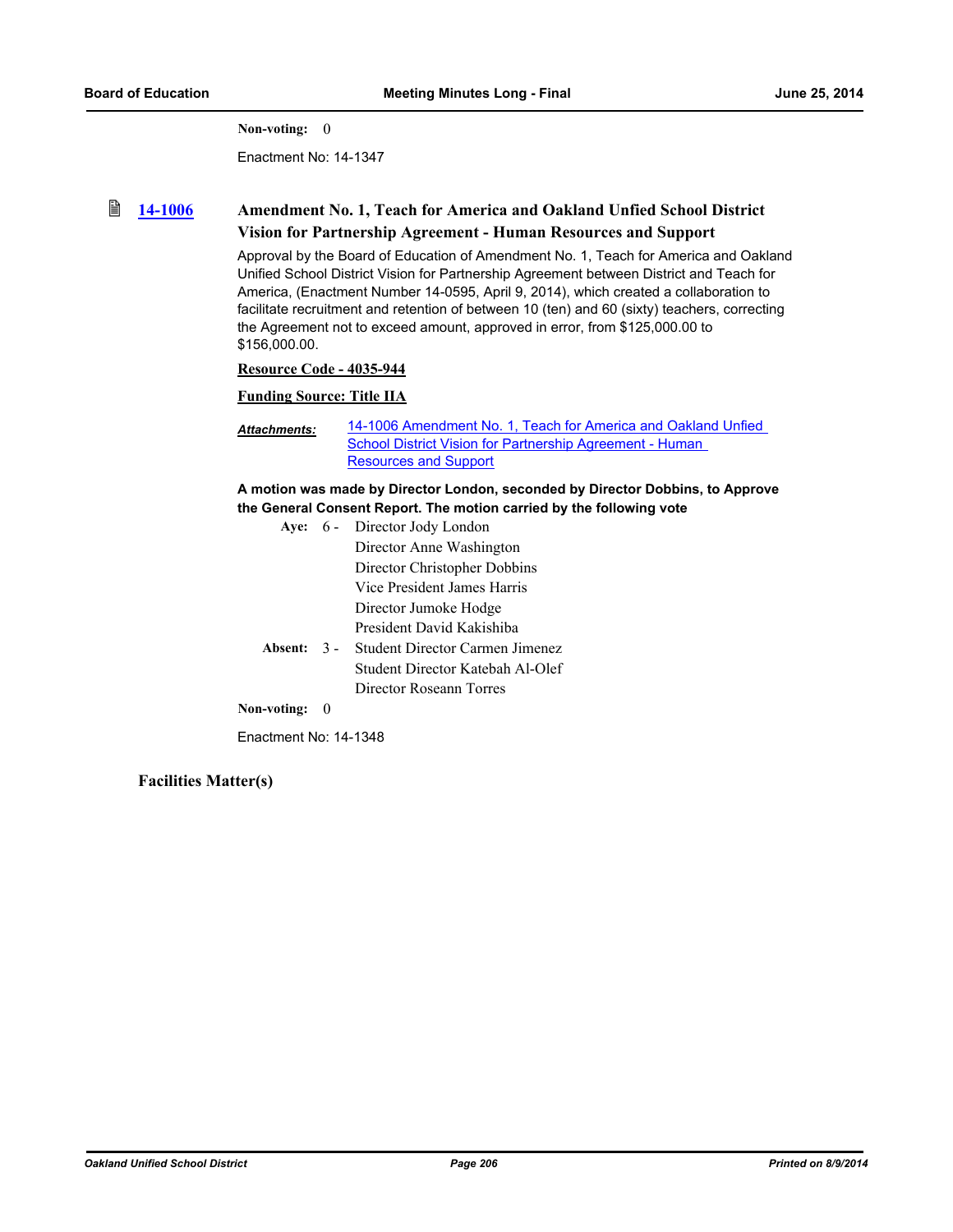### 昏 **[14-1321](http://ousd.legistar.com/gateway.aspx?m=l&id=/matter.aspx?key=33001) Award of Bid and Construction Contract-McGuire & Hester-Elmhurst Middle School Paving Project**

Approval by the Board of Education of Resolution No. 1314-1149 - Award of Bid and Construction Contract between District and McGuire & Hester, Oakland, CA, for the latter as the lowest responsive, responsible bidder and rejection of all other bids, if any, to furnish all tools, equipment, apparatus, facilities, labor, and materials necessary to perform and complete in a good and workmanlike manner, new asphalt to replace all existing paving in parking lots and playgrounds; work includes storm drainage infrastructure, demolition, excavation, earthwork, base rock, striping and new site furnishings in conjunction with the Elmhurst Middle School Paving Project, with Contact being completed within Ninety-Five (95) consecutive calendar days from the date specified in the District's Notice to Proceed, for \$1,225,000.00.

### **Funding Source: Measure J**

```
14-1321 Award of Bid and Construction Contract-McGuire & 
                Hester-Elmhurst Middle School Paving Project
Attachments:
```
**A motion was made by Director London, seconded by Director Dobbins, to Approve the General Consent Report. The motion carried by the following vote**

Aye: 6 - Director Jody London Director Anne Washington Director Christopher Dobbins Vice President James Harris Director Jumoke Hodge President David Kakishiba **Absent:** Student Director Carmen Jimenez Student Director Katebah Al-Olef Director Roseann Torres Absent:  $3 -$ **Non-voting:** 0

Enactment No: 14-1349

# **[14-1430](http://ousd.legistar.com/gateway.aspx?m=l&id=/matter.aspx?key=33108) Retainer and Fee Agreement - East Bay Sotheby's International Realty - Superintendent**

Ratification by the Board of Education of Retainer and Fee Agreement between the District and East Bay Sotheby's International Realty, Oakland, CA, to provide relocation support and housing location services to Superintendent and cabinet level management employees relocating from outside of California, for the period from May 25, 2014 through June 30, 2015, in an amount not to exceed \$30,000.00.

### **Resource Code - 0000-941**

### **Funding Source: General Purpose**

[14-1430 Retainer and Fee Agreement - East Bay Sotheby's](http://ousd.legistar.com/gateway.aspx?M=F&ID=76445.pdf)  **International Realty - Superintendent** *Attachments:*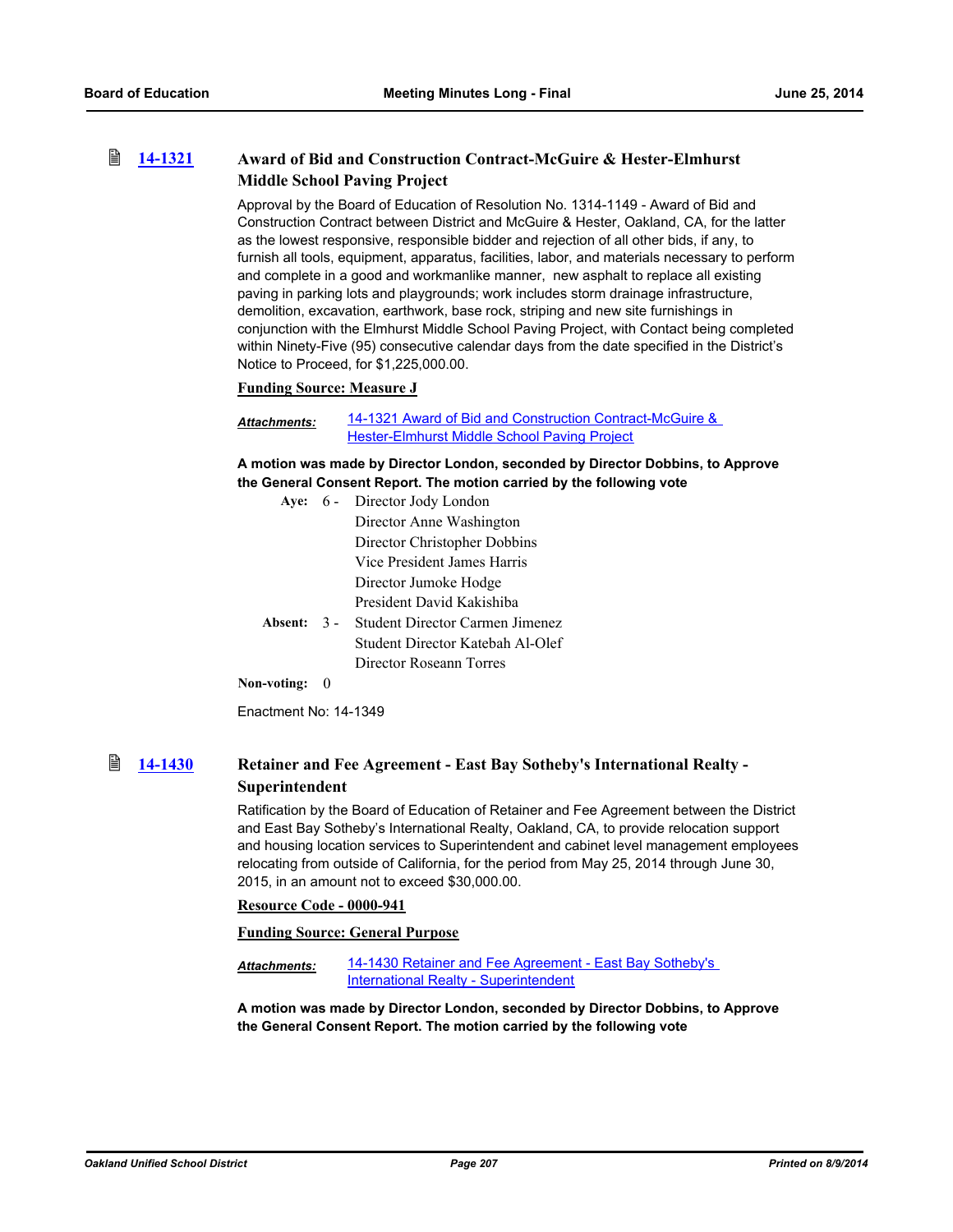|             | Aye: 6 - Director Jody London                      |
|-------------|----------------------------------------------------|
|             | Director Anne Washington                           |
|             | Director Christopher Dobbins                       |
|             | Vice President James Harris                        |
|             | Director Jumoke Hodge                              |
|             | President David Kakishiba                          |
|             | <b>Absent:</b> 3 - Student Director Carmen Jimenez |
|             | Student Director Katebah Al-Olef                   |
|             | Director Roseann Torres                            |
| Non-voting: |                                                    |

# **[14-1449](http://ousd.legistar.com/gateway.aspx?m=l&id=/matter.aspx?key=33125) Independent Consultant Agreement for Professional Services - 360 Total Concept - Division of Facilities Planning and Management Project**

Approval by the Board of Education of Independent Consultant Agreement for Professional Services between District and 360 Total Concept, Oakland, CA, for the latter to provide Contract Compliance monitoring support for District contracts including Lease Lease Back projects, including: attend project meetings; coordinating technical assistance community benefit workshops for subcontractors on team; act as liaison / ombudsman for conflict-resolution services; brief officials and community through status-updates on projects, and coordinate Legislative tours; Monitor Local Business Utilization; provide reports/presentations on program, in conjunction with the Division of Facilities Planning and Management Project, more specifically delineated in the Scope of Services in Exhibit "A", incorporated herein by reference as though fully set forth, for the period, commencing July 1, 2014 and concluding no later than June 30, 2015 in an amount not to exceed \$288,000.00.

# **Resource Code - 9350-918**

# **Funding Source: Measure J**

14-1449 Independent Consultant Agreement for Professional [Services - 360 Total Concept - Division of Facilities Planning and](http://ousd.legistar.com/gateway.aspx?M=F&ID=76420.pdf)  Management Project *Attachments:*

# **A motion was made by Director London, seconded by Director Dobbins, to Approve the General Consent Report. The motion carried by the following vote**

# Aye: 6 - Director Jody London Director Anne Washington Director Christopher Dobbins Vice President James Harris Director Jumoke Hodge President David Kakishiba **Absent:** Student Director Carmen Jimenez Student Director Katebah Al-Olef Director Roseann Torres Absent:  $3 -$

## **Non-voting:** 0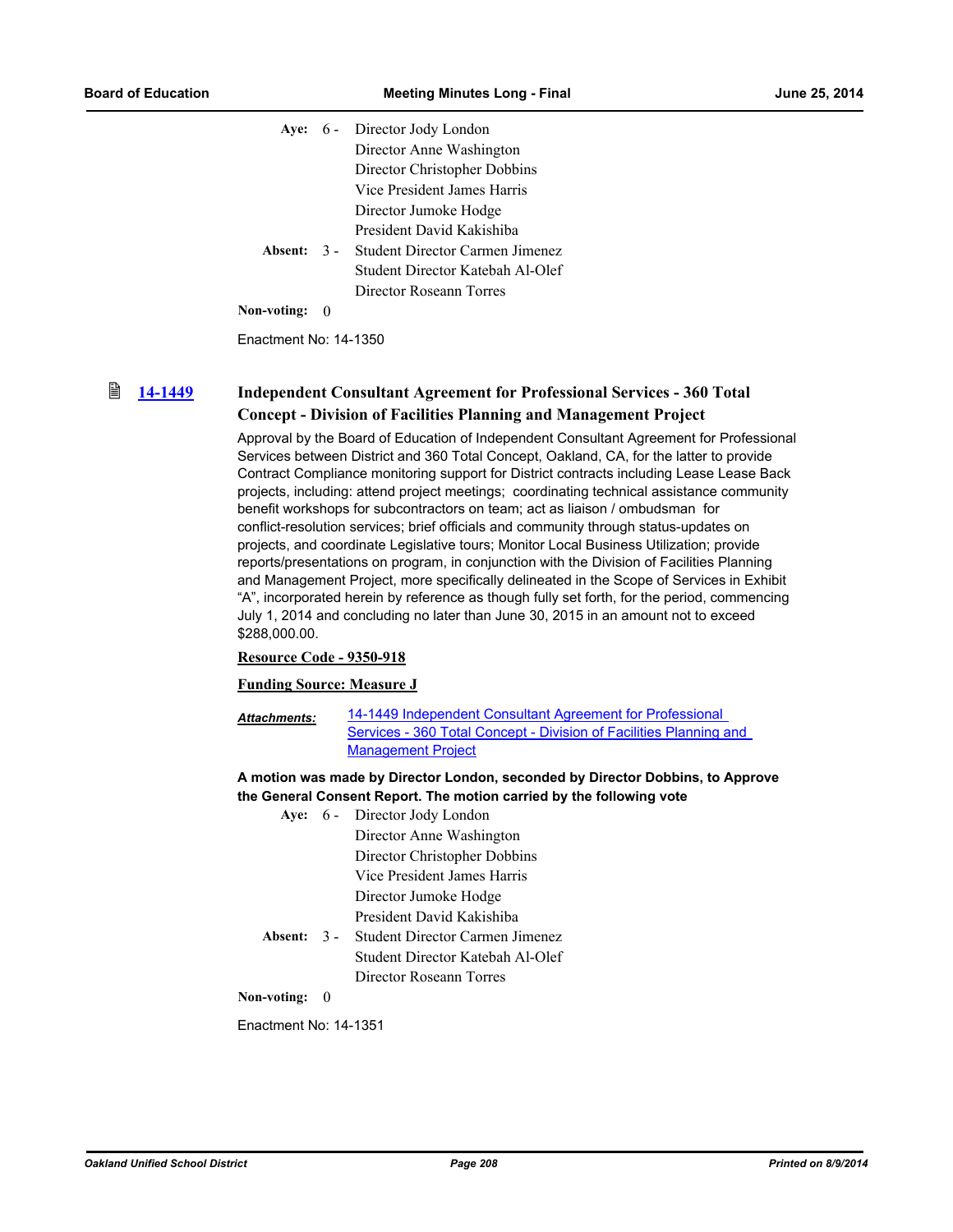### ₿ **[14-1450](http://ousd.legistar.com/gateway.aspx?m=l&id=/matter.aspx?key=33126) Independent Consultant Agreement for Professional Services - AEKO Consulting - Division of Facilities Planning and Management Project**

Approval by the Board of Education of Independent Consultant Agreement for Professional Services between District and AEKO Consulting, Oakland, CA, for the latter to provide Local Area Network Support and WAN support for the Division of Facilities Planning and Management, in conjunction with the Division of Facilities Planning and Management Project, more specifically delineated in the Scope of Services in Exhibit "A", incorporated herein by reference as though fully set forth, for the period commencing July 1, 2014 and concluding no later than June 30, 2015 in an amount not to exceed \$105,000.00.

### **Resource Code - 9350-918**

### **Funding Source: Measure J**

14-1450 Independent Consultant Agreement for Professional [Services - AEKO Consulting - Division of Facilities Planning and](http://ousd.legistar.com/gateway.aspx?M=F&ID=76457.pdf)  **Management Project** *Attachments:*

## **A motion was made by Director London, seconded by Director Dobbins, to Approve the General Consent Report. The motion carried by the following vote**

|               | Aye: 6 - Director Jody London          |
|---------------|----------------------------------------|
|               | Director Anne Washington               |
|               | Director Christopher Dobbins           |
|               | Vice President James Harris            |
|               | Director Jumoke Hodge                  |
|               | President David Kakishiba              |
| Absent: $3 -$ | <b>Student Director Carmen Jimenez</b> |
|               | Student Director Katebah Al-Olef       |
|               | Director Roseann Torres                |
| Non-voting:   |                                        |

Enactment No: 14-1352

# **[14-1451](http://ousd.legistar.com/gateway.aspx?m=l&id=/matter.aspx?key=33127) Independent Consultant Agreement for Professional Services - Bay Valley Security - 955 High Street Paving Project**

Approval by the Board of Education of Independent Consultant Agreement for Professional Services between District and Bay Valley Security, Oakland, CA, for the latter to provide security for Building and Grounds service vehicles at night and private cars of Building and Grounds employees during the day throughout the summer break, in conjunction with the 955 High Street Paving Project, more specifically delineated in the Scope of Services in Exhibit "A", incorporated herein by reference as though fully set forth, for the period commencing June 25, 2014 and concluding no later than October 12, 2014 in an amount not to exceed \$35,000.00.

# **Resource Code - 9350-918**

# **Funding Source: Measure J, Fund 21**

14-1451 Independent Consultant Agreement for Professional [Services - Bay Valley Security - 955 High Street Paving Project](http://ousd.legistar.com/gateway.aspx?M=F&ID=76453.pdf) *Attachments:*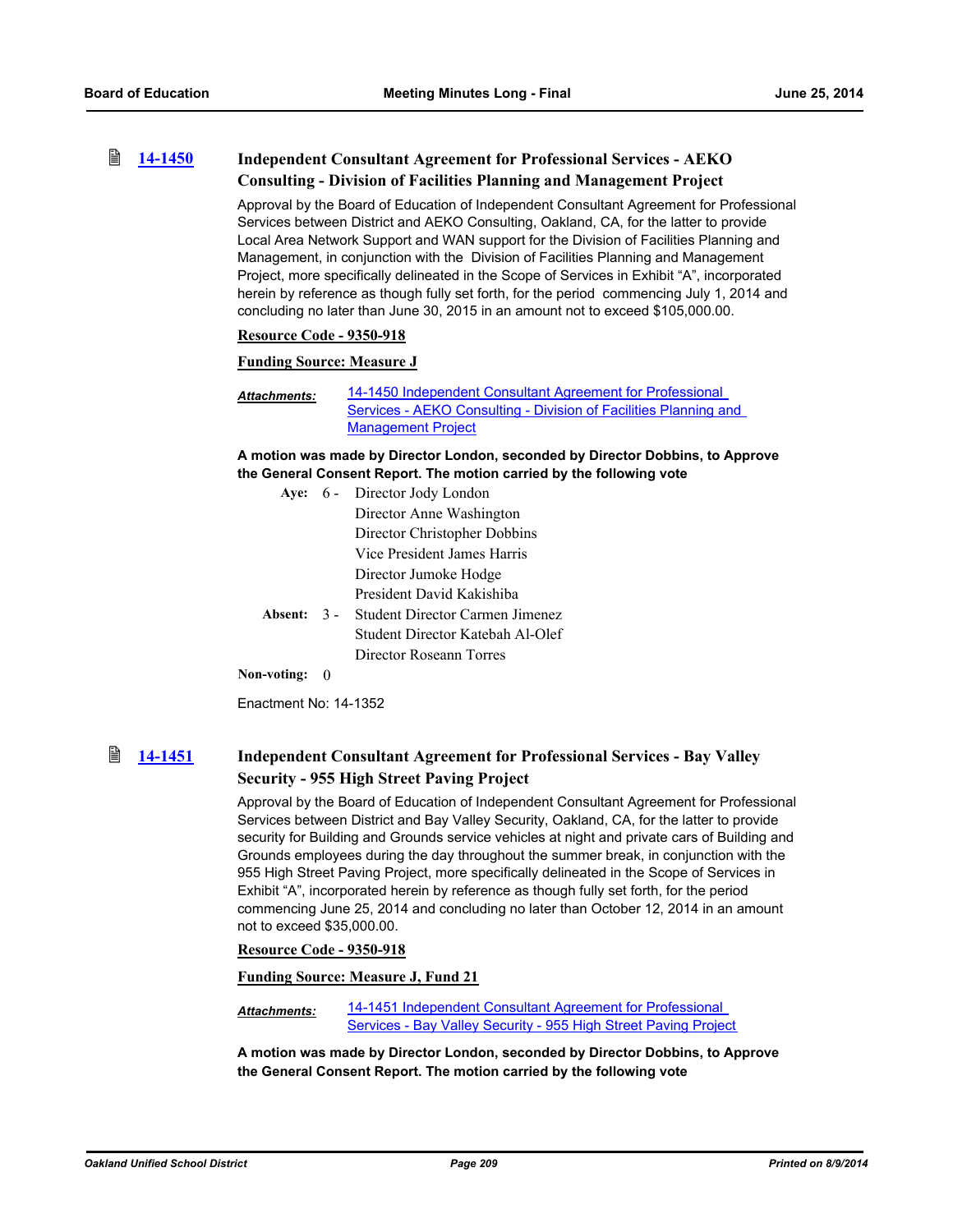|             | Aye: 6 - Director Jody London                      |
|-------------|----------------------------------------------------|
|             | Director Anne Washington                           |
|             | Director Christopher Dobbins                       |
|             | Vice President James Harris                        |
|             | Director Jumoke Hodge                              |
|             | President David Kakishiba                          |
|             | <b>Absent:</b> 3 - Student Director Carmen Jimenez |
|             | Student Director Katebah Al-Olef                   |
|             | Director Roseann Torres                            |
| Non-voting: |                                                    |

# **[14-1452](http://ousd.legistar.com/gateway.aspx?m=l&id=/matter.aspx?key=33128) Independent Consultant Agreement for Professional Services - Davillier-Sloan - Division of Facilities Planning and Management Project**

Approval by the Board of Education of Independent Consultant Agreement for Professional Services between District and Davillier-Sloan, Oakland, CA, for the latter to provide a full range of services related to the Project Labor Agreement (PLA) for the Oakland Unified School District with a primary focus on local hiring, including: provide a full range of labor relations and dispute resolution services, based on extensive experience in the construction industry, in conjunction with the Division of Facilities Planning and Management Project, more specifically delineated in the Scope of Services in Exhibit "A", incorporated herein by reference as though fully set forth, for the period commencing July 1, 2014 and concluding no later than June 30, 2015 in an amount not to exceed \$180,000.00.

# **Resource Code - 9350-918**

# **Funding Source: Measure J**

[14-1452 Independent Consultant Agreement for Professional](http://ousd.legistar.com/gateway.aspx?M=F&ID=76421.pdf)  Services - Davillier-Sloan - Division of Facilities Planning and Management Project *Attachments:*

*At Agenda Item E - Speaker Request Card/Modification(s) To Agenda - this Legislative file wording mis-print was corrected as follows:*

*Name of Contractor in Text Field - From 360 Total Concept to Davillier-Sloan (matching the Title Field)*

*Contract Amount - From \$288,000.00 to \$180,000.00*

# **A motion was made by Director London, seconded by Director Dobbins, to Approve the General Consent Report. The motion carried by the following vote**

Aye: 6 - Director Jody London Director Anne Washington Director Christopher Dobbins Vice President James Harris Director Jumoke Hodge President David Kakishiba **Absent:** Student Director Carmen Jimenez Student Director Katebah Al-Olef Director Roseann Torres Absent:  $3 -$ 

**Non-voting:** 0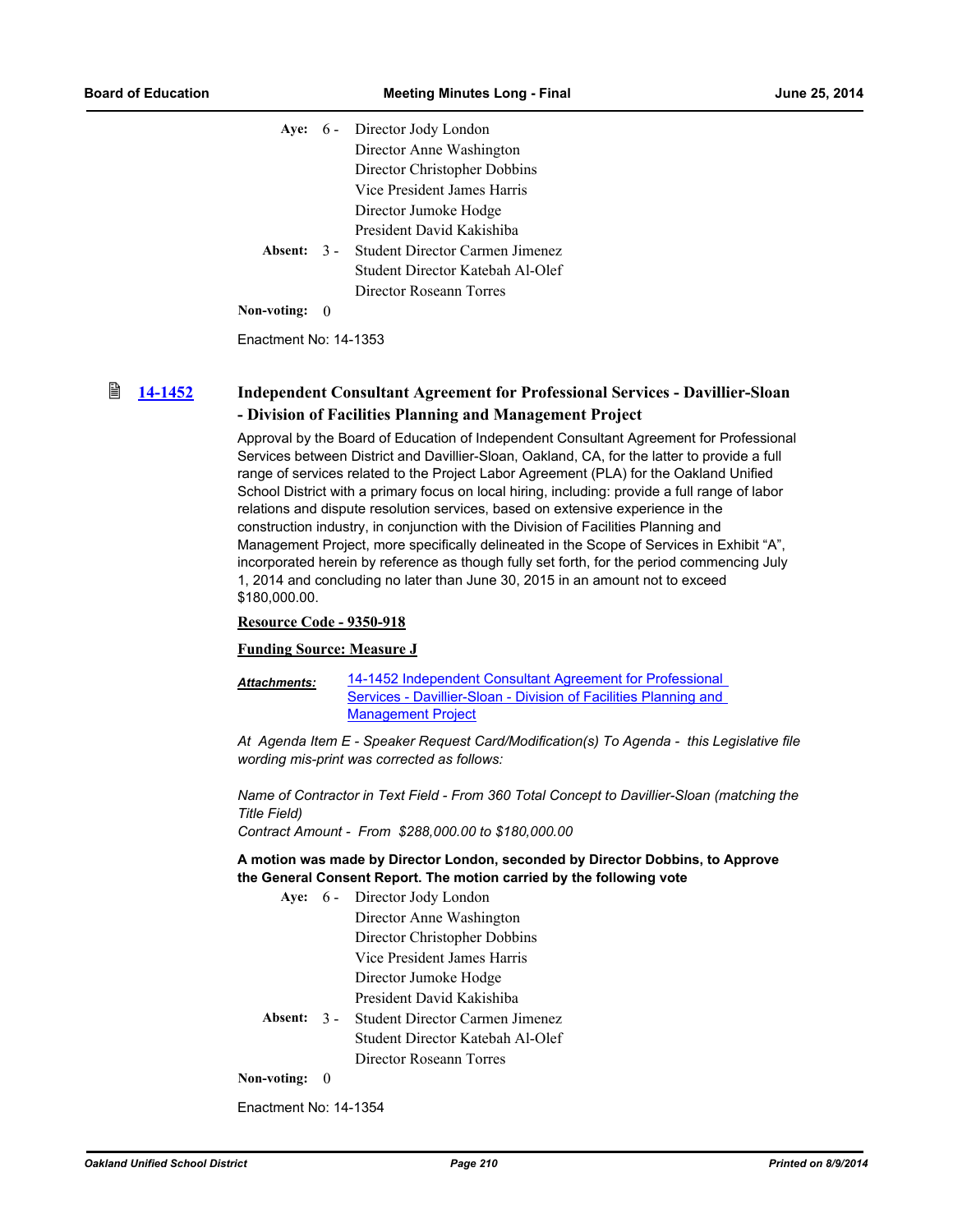### ₿ **[14-1453](http://ousd.legistar.com/gateway.aspx?m=l&id=/matter.aspx?key=33129) Independent Consultant Agreement for Professional Services - HY Architects - Glenview Elementary School Closeout Project**

Approval by the Board of Education of Independent Consultant Agreement for Professional Services between District and HY Architects, Oakland, CA, for the latter to provide Division of State Architect services for project certification (original Architect of Record (AOR) went out of business), in conjunction with the Glenview Elementary School Closeout Project, more specifically delineated in the Scope of Services in Exhibit "A", incorporated herein by reference as though fully set forth, for the period commencing June 25, 2014 and concluding no later than June 30, 2015 in an amount not to exceed \$2,500.00.

# **Resource Code - 9599-918**

### **Funding Source: Measure B, Fund 21**

14-1453 Independent Consultant Agreement for Professional Services - HY Architects - Glenview Elementary School Closeout Project *Attachments:*

# **A motion was made by Director London, seconded by Director Dobbins, to Approve the General Consent Report. The motion carried by the following vote**

|               | Aye: 6 - Director Jody London          |
|---------------|----------------------------------------|
|               | Director Anne Washington               |
|               | Director Christopher Dobbins           |
|               | Vice President James Harris            |
|               | Director Jumoke Hodge                  |
|               | President David Kakishiba              |
| Absent: $3 -$ | <b>Student Director Carmen Jimenez</b> |
|               | Student Director Katebah Al-Olef       |
|               | Director Roseann Torres                |
| Non-voting:   |                                        |

Enactment No: 14-1355

# **[14-1454](http://ousd.legistar.com/gateway.aspx?m=l&id=/matter.aspx?key=33130) Independent Consultant Agreement for Professional Services - Kam Yan & Associates - Piedmont Elementary School Library Project**

Approval by the Board of Education of Independent Consultant Agreement for Professional Services between District and Kam Yan & Associates, Oakland, CA, for the latter to provide floor elevation review of approximately twenty-four points using an optical leveler to map the floor's elevation; exterior perimeter foundation inspection to determine and verify levelness; Vendor requests that removal of portions of carpet and some plywood sheathing so they can observe existing floor joists and foundation, in conjunction with the Piedmont Elementary School Library Project, more specifically delineated in the Scope of Services in Exhibit "A", incorporated herein by reference as though fully set forth, for the period commencing June 25, 2014 and concluding no later than December 31, 2014 in an amount not to exceed \$8,000.00.

### **Resource Code - 9699-146**

### **Funding Source: Measure B**

14-1454 Independent Consultant Agreement for Professional [Services - Kam Yan & Associates - Piedmont Elementary School](http://ousd.legistar.com/gateway.aspx?M=F&ID=76425.pdf)  Library Project *Attachments:*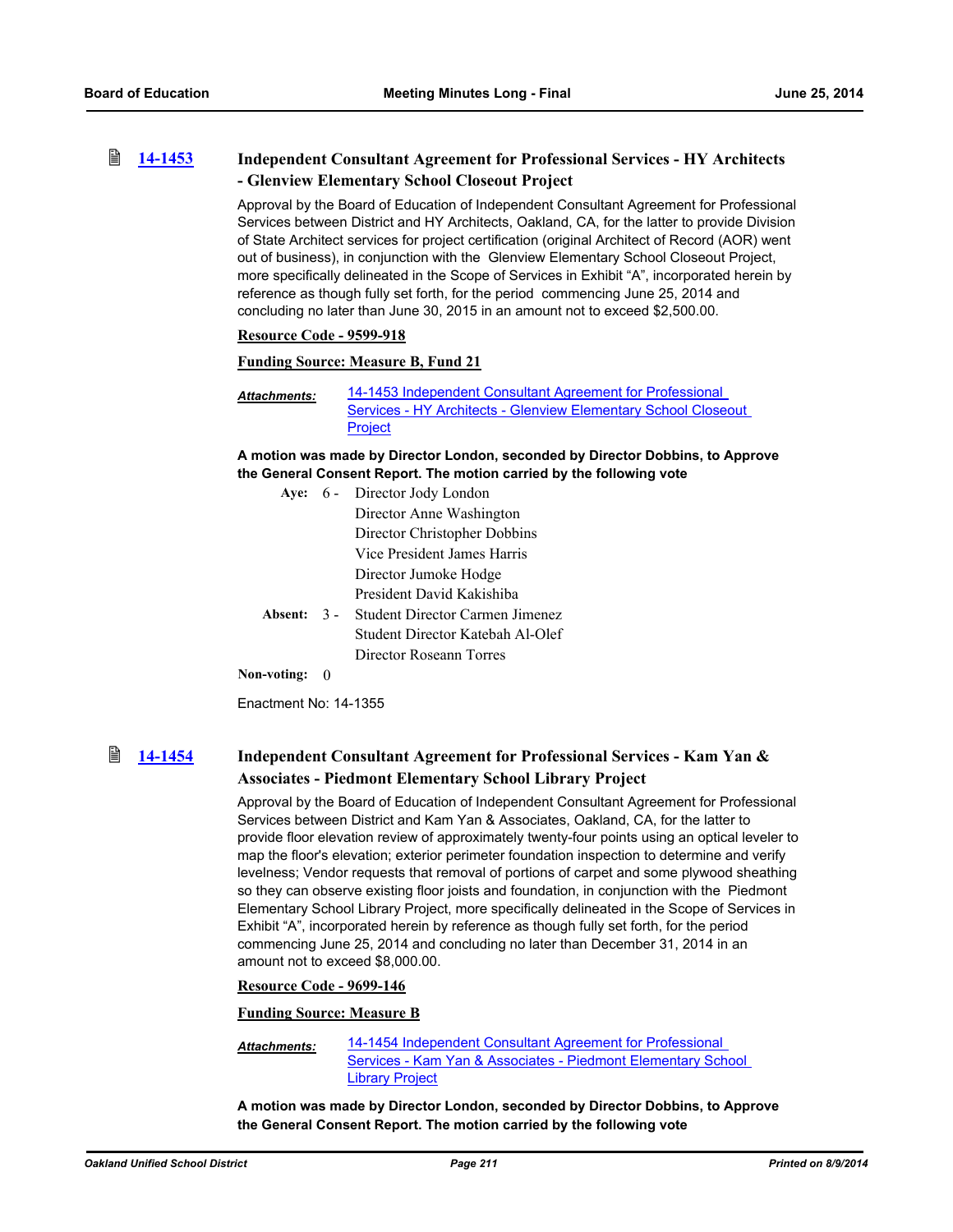|             | Aye: 6 - Director Jody London                      |
|-------------|----------------------------------------------------|
|             | Director Anne Washington                           |
|             | Director Christopher Dobbins                       |
|             | Vice President James Harris                        |
|             | Director Jumoke Hodge                              |
|             | President David Kakishiba                          |
|             | <b>Absent:</b> 3 - Student Director Carmen Jimenez |
|             | Student Director Katebah Al-Olef                   |
|             | Director Roseann Torres                            |
| Non-voting: |                                                    |

# 眥

# **[14-1455](http://ousd.legistar.com/gateway.aspx?m=l&id=/matter.aspx?key=33131) Independent Consultant Agreement for Professional Services - KCP - Madison Middle School Expansion-New Construction Project**

Approval by the Board of Education of Independent Consultant Agreement for Professional Services between District and KCP, Oakland, CA, for the latter to provide programming, research, field survey, mapping, boundary survey, and topographic survey, in conjunction with the Madison Middle School Expansion-New Construction Project, more specifically delineated in the Scope of Services in Exhibit "A", incorporated herein by reference as though fully set forth, for the period commencing June 25, 2014 and concluding no later than June 25, 2016 in an amount not to exceed \$30,440.00.

# **Resource Code - 9350-215**

## **Funding Source: Measure J, Fund 21**

[14-1455 Independent Consultant Agreement for Professional](http://ousd.legistar.com/gateway.aspx?M=F&ID=76426.pdf)  Services - KCP - Madison Middle School Expansion-New Construction Project *Attachments:*

# **A motion was made by Director London, seconded by Director Dobbins, to Approve the General Consent Report. The motion carried by the following vote**

|             | Aye: 6 - Director Jody London                      |
|-------------|----------------------------------------------------|
|             | Director Anne Washington                           |
|             | Director Christopher Dobbins                       |
|             | Vice President James Harris                        |
|             | Director Jumoke Hodge                              |
|             | President David Kakishiba                          |
|             | <b>Absent:</b> 3 - Student Director Carmen Jimenez |
|             | Student Director Katebah Al-Olef                   |
|             | Director Roseann Torres                            |
| Non-voting: |                                                    |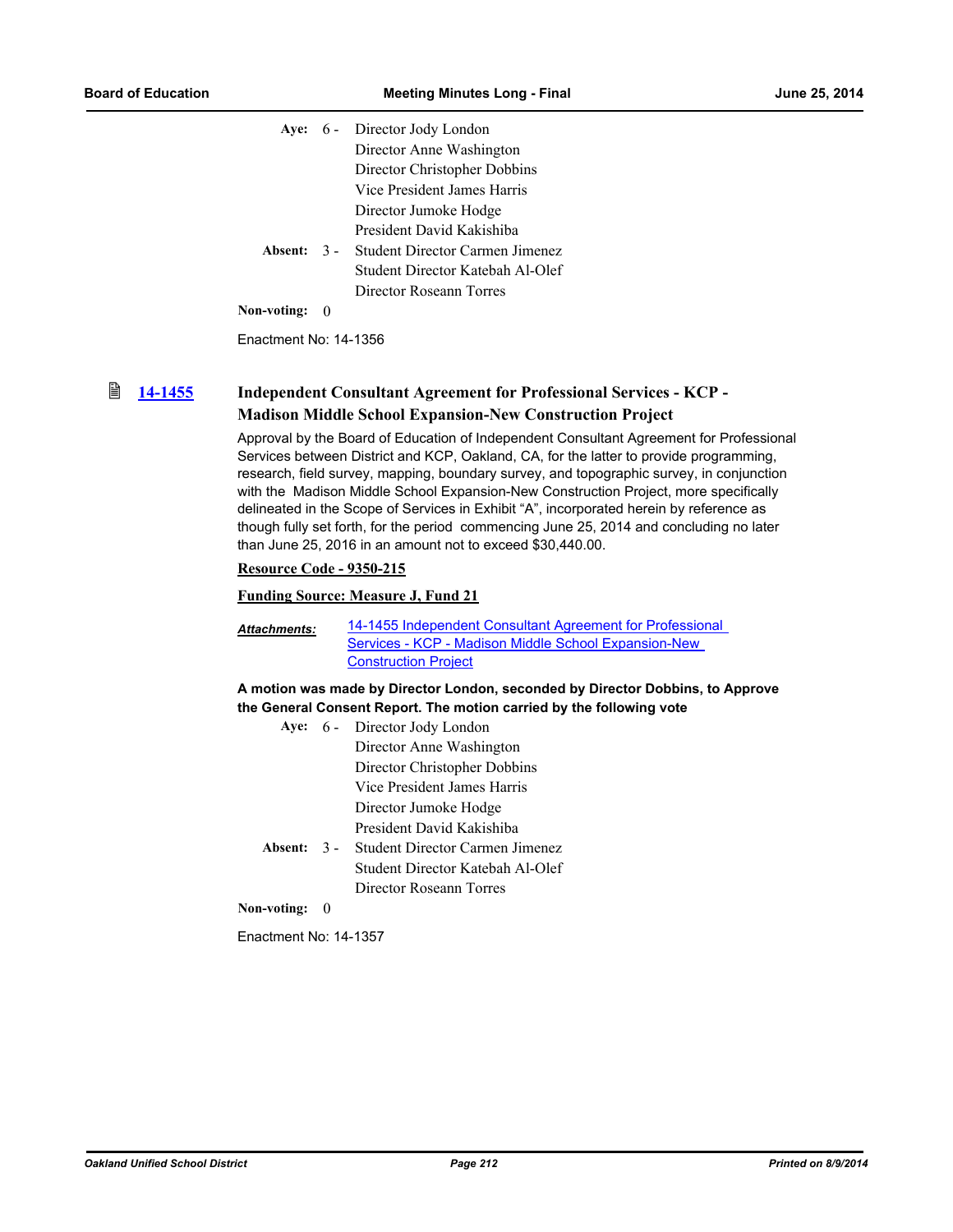### ₿ **[14-1456](http://ousd.legistar.com/gateway.aspx?m=l&id=/matter.aspx?key=33132) Independent Consultant Agreement for Professional Services - KCP - Whittier Elementary School Expansion-New Construction Project**

Approval by the Board of Education of Independent Consultant Agreement for Professional Services between District and KCP, Oakland, CA, for the latter to provide a topography survey for the existing school property to include boundary and underground utility locator, in conjunction with the Whittier Elementary School Expansion-New Construction Project, more specifically delineated in the Scope of Services in Exhibit "A", incorporated herein by reference as though fully set forth, for the period commencing June 28, 2014 and concluding no later than September 28, 2014 in an amount not to exceed \$18,200.00.

### **Resource Code - 9350-163**

### **Funding Source: Measure J, Fund 21**

14-1456 Independent Consultant Agreement for Professional [Services - KCP - Whittier Elementary School Expansion-New](http://ousd.legistar.com/gateway.aspx?M=F&ID=76427.pdf)  Construction Project *Attachments:*

## **A motion was made by Director London, seconded by Director Dobbins, to Approve the General Consent Report. The motion carried by the following vote**

|               | Aye: 6 - Director Jody London          |
|---------------|----------------------------------------|
|               | Director Anne Washington               |
|               | Director Christopher Dobbins           |
|               | Vice President James Harris            |
|               | Director Jumoke Hodge                  |
|               | President David Kakishiba              |
| Absent: $3 -$ | <b>Student Director Carmen Jimenez</b> |
|               | Student Director Katebah Al-Olef       |
|               | Director Roseann Torres                |
| Non-voting:   |                                        |

Enactment No: 14-1358

# **[14-1457](http://ousd.legistar.com/gateway.aspx?m=l&id=/matter.aspx?key=33133) Independent Consultant Agreement for Professional Services - Magdave Associates, Inc. - Division of Facilities Planning and Management Project**

Approval by the Board of Education of Independent Consultant Agreement for Professional Services between District and Magdave Associates, Inc., Oakland, CA, for the latter to provide Capital and Bond program budget costs, evaluate Project Costs and Change Orders and provide recommendations, including developing a Cost Estimate guide, templates and software to analyze, store and present Historical and Current Cost Data, in conjunction with the Division of Facilities Planning and Management Project, more specifically delineated in the Scope of Services in Exhibit "A", incorporated herein by reference as though fully set forth, for the period commencing July 1, 2014 and concluding no later than June 30, 2015 in an amount not to exceed \$252,824.00

# **Resource Code - 9350-918**

### **Funding Source: Measure J**

14-1457 Independent Consultant Agreement for Professional [Services - Magdave Associates, Inc. - Division of Facilities Planning](http://ousd.legistar.com/gateway.aspx?M=F&ID=76428.pdf)  and Management Project *Attachments:*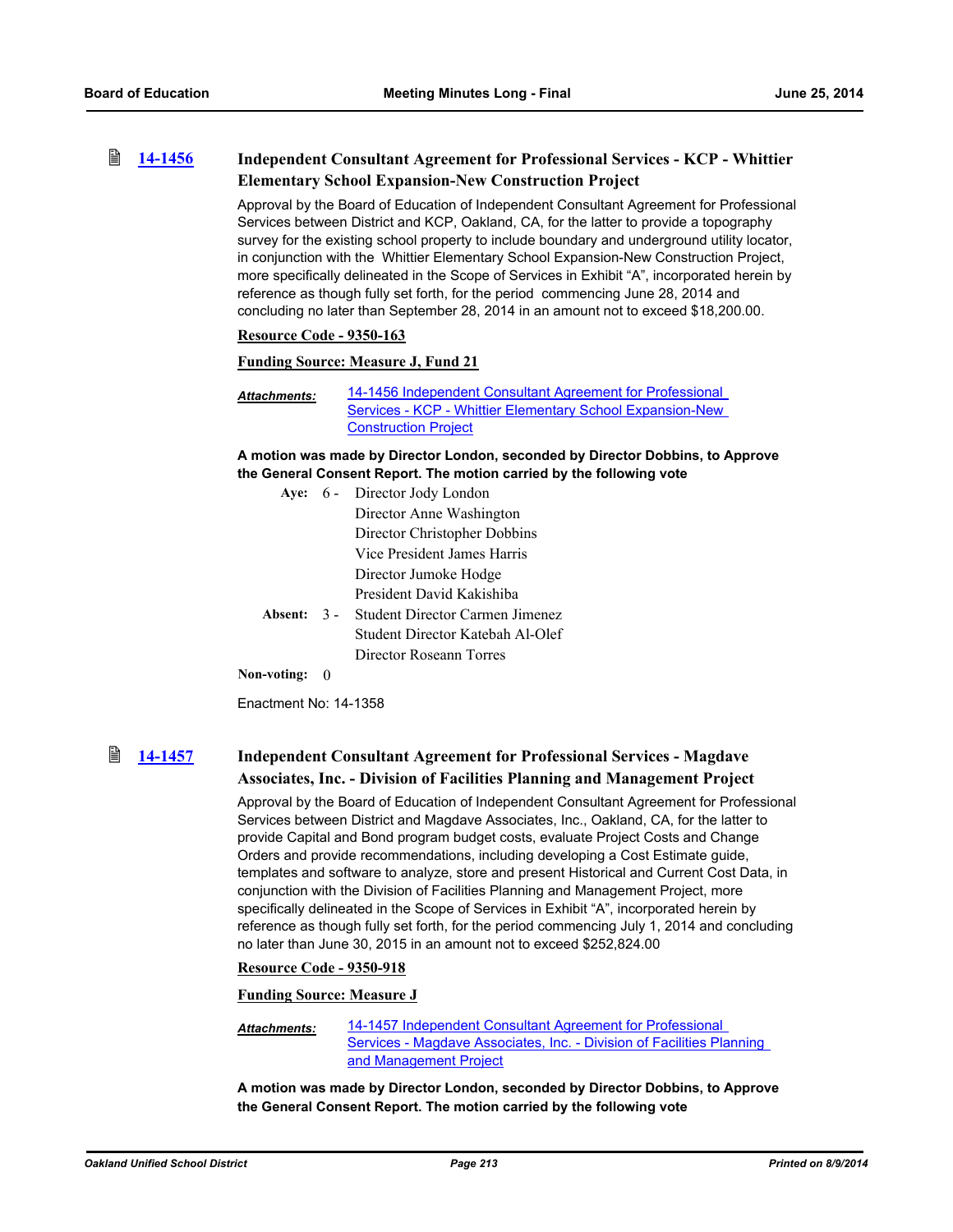|             | Aye: 6 - Director Jody London                      |
|-------------|----------------------------------------------------|
|             | Director Anne Washington                           |
|             | Director Christopher Dobbins                       |
|             | Vice President James Harris                        |
|             | Director Jumoke Hodge                              |
|             | President David Kakishiba                          |
|             | <b>Absent:</b> 3 - Student Director Carmen Jimenez |
|             | Student Director Katebah Al-Olef                   |
|             | Director Roseann Torres                            |
| Non-voting: |                                                    |

# **[14-1458](http://ousd.legistar.com/gateway.aspx?m=l&id=/matter.aspx?key=33134) Independent Consultant Agreement for Professional Services - School Facility Consultant - Division of Facilities Planning and Management Project**

Approval by the Board of Education of Independent Consultant Agreement for Professional Services between District and School Facility Consultant, Sacramento, CA, for the latter to assist the District on an ongoing basis to determine and acquire State funding eligibility for new school construction, the modernization of existing school facilities and joint-use projects under the School Facility Program, and other services delineated, in conjunction with the Division of Facilities Planning and Management Project, more specifically delineated in the Scope of Services in Exhibit "A", incorporated herein by reference as though fully set forth, for the period commencing July 1, 2014 and concluding no later than June 30, 2015 in an amount not to exceed \$190,000.00.

# **Resource Code - 9350-918**

# **Funding Source: Measure J**

14-1458 Independent Consultant Agreement for Professional [Services - School Facility Consultant - Division of Facilities Planning](http://ousd.legistar.com/gateway.aspx?M=F&ID=76422.pdf)  and Management Project *Attachments:*

**A motion was made by Director London, seconded by Director Dobbins, to Approve the General Consent Report. The motion carried by the following vote**

Aye: 6 - Director Jody London Director Anne Washington Director Christopher Dobbins Vice President James Harris Director Jumoke Hodge President David Kakishiba **Student Director Carmen Jimenez** Student Director Katebah Al-Olef Director Roseann Torres Absent: 3 -

### **Non-voting:** 0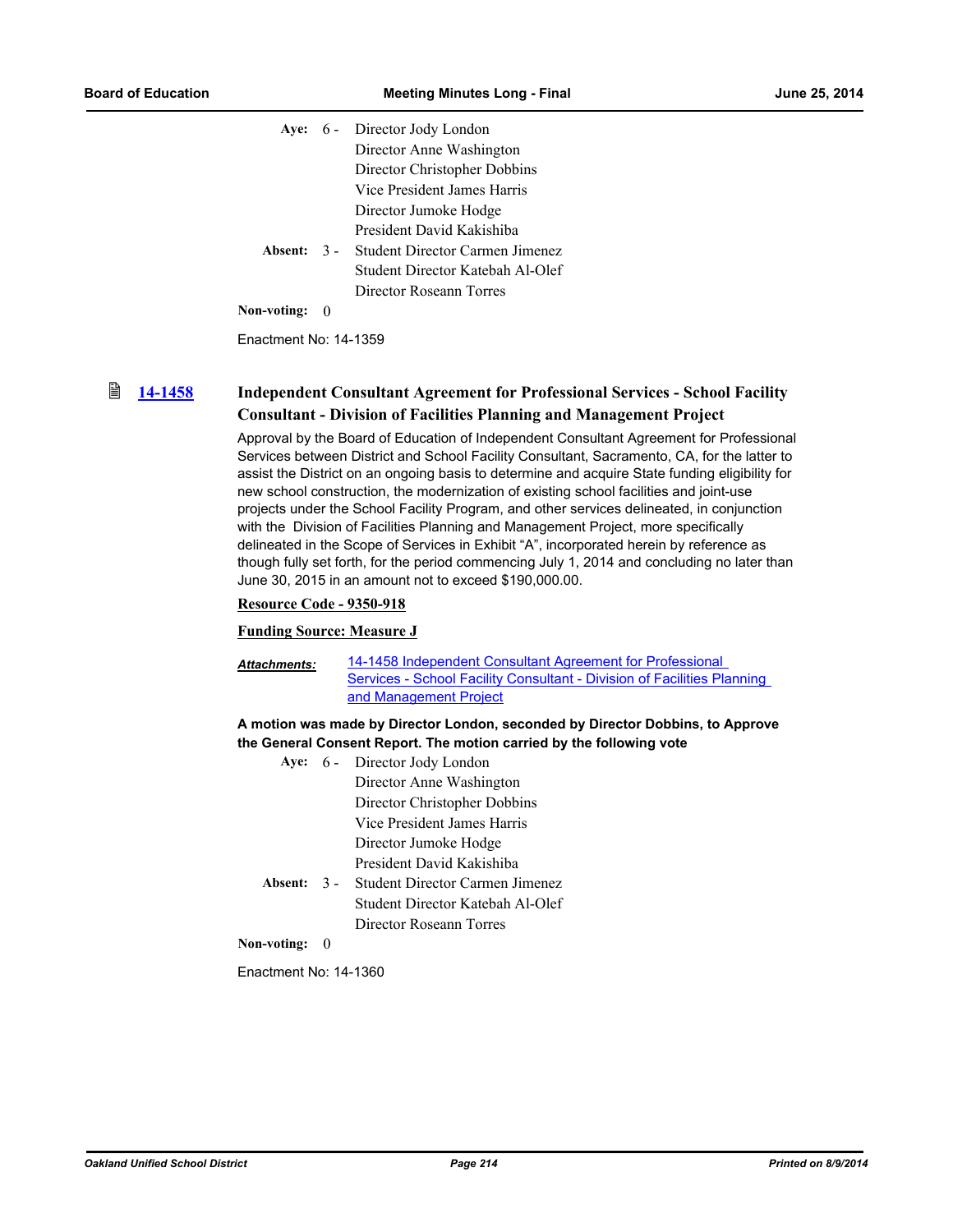### 昏 **[14-1459](http://ousd.legistar.com/gateway.aspx?m=l&id=/matter.aspx?key=33135) Project Budget Increase - Elmhurst Middle School Paving Replacement Project**

Approval by the Board of Education of Resolution 1314-1156- Authorizing and approving the Project Budget Increase for the Elmhurst Middle School Paving Replacement Project in the additional amount of \$510,000.00, increasing the current amount from \$984,461.00.00 to \$1,494,461.00.

# **Funding Source: Measure J**

[14-1459 Project Budget Increase - Elmhurst Middle School Paving](http://ousd.legistar.com/gateway.aspx?M=F&ID=76423.pdf)  Replacement Project *Attachments:*

**A motion was made by Director London, seconded by Director Dobbins, to Approve the General Consent Report. The motion carried by the following vote**

|               | Aye: 6 - Director Jody London          |
|---------------|----------------------------------------|
|               | Director Anne Washington               |
|               | Director Christopher Dobbins           |
|               | Vice President James Harris            |
|               | Director Jumoke Hodge                  |
|               | President David Kakishiba              |
| Absent: $3 -$ | <b>Student Director Carmen Jimenez</b> |
|               | Student Director Katebah Al-Olef       |

Director Roseann Torres

**Non-voting:** 0

Enactment No: 14-1361

# **[14-1460](http://ousd.legistar.com/gateway.aspx?m=l&id=/matter.aspx?key=33136) Project Budget Increase - McClymonds High School Intrusion and Fire Alarm Replacement Project**

Approval by the Board of Education of Resolution 1314-1152- Authorizing and approving the Project Budget Increase for the McClymonds High School Intrusion and Fire Alarm Replacement Project in the additional amount of \$350,000.00, increasing the current amount from \$1,160,000.00 to \$1,990,000.00.

**Funding Source: County School Facilites**

[14-1460 Project Budget Increase - McClymonds High School](http://ousd.legistar.com/gateway.aspx?M=F&ID=76419.pdf)  Intrusion and Fire Alarm Replacement Project *Attachments:*

# **A motion was made by Director London, seconded by Director Dobbins, to Approve the General Consent Report. The motion carried by the following vote**

|                    | Aye: 6 - Director Jody London          |
|--------------------|----------------------------------------|
|                    | Director Anne Washington               |
|                    | Director Christopher Dobbins           |
|                    | Vice President James Harris            |
|                    | Director Jumoke Hodge                  |
|                    | President David Kakishiba              |
| <b>Absent:</b> 3 - | <b>Student Director Carmen Jimenez</b> |
|                    | Student Director Katebah Al-Olef       |
|                    | Director Roseann Torres                |

**Non-voting:** 0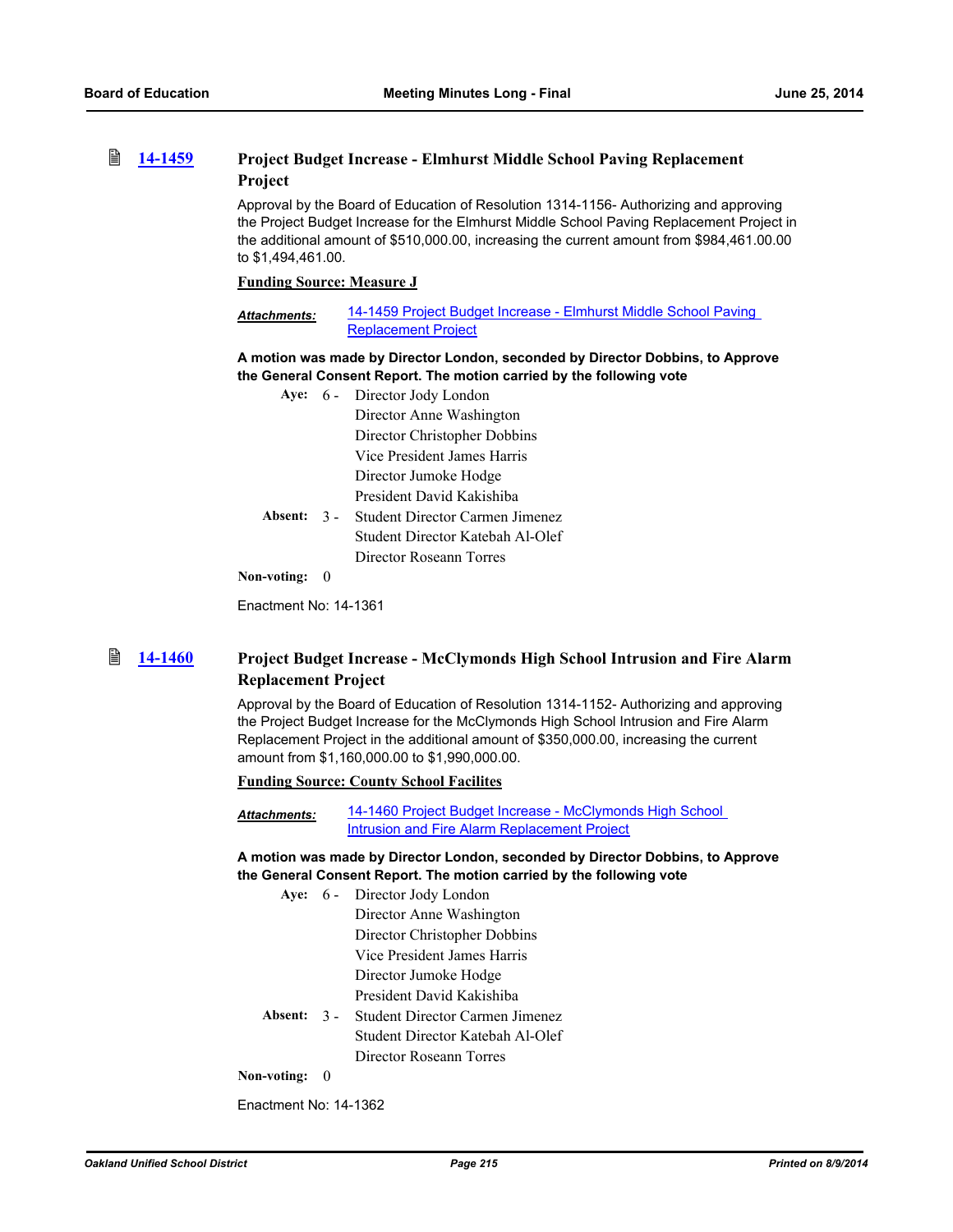#### ₿ **[14-1461](http://ousd.legistar.com/gateway.aspx?m=l&id=/matter.aspx?key=33137) New Project Budget, Key Code and Project Number-Prop 39 Energy Planning Services Retrofit Project**

Approval by the Board of Education of Resolution 1314-1159- Authorizing and approving the New Project Budget, Key Code and Project Number for the Prop 39 Energy Planning Services Retrofit Project in the amount of \$2,230,262.00.

### **Funding Source: Measue J Fund 40**

[14-1461 New Project Budget, Key Code and Project Number-Prop](http://ousd.legistar.com/gateway.aspx?M=F&ID=76430.pdf)  39 Energy Planning Services Retrofit Project *Attachments:*

### **A motion was made by Director London, seconded by Director Dobbins, to Approve the General Consent Report. The motion carried by the following vote**

|                    | Aye: 6 - Director Jody London          |
|--------------------|----------------------------------------|
|                    | Director Anne Washington               |
|                    | Director Christopher Dobbins           |
|                    | Vice President James Harris            |
|                    | Director Jumoke Hodge                  |
|                    | President David Kakishiba              |
| <b>Absent:</b> 3 - | <b>Student Director Carmen Jimenez</b> |
|                    | Student Director Katebah Al-Olef       |
|                    | Director Roseann Torres                |
|                    |                                        |

**Non-voting:** 0

Enactment No: 14-1363

# **[14-1462](http://ousd.legistar.com/gateway.aspx?m=l&id=/matter.aspx?key=33138) New Project Budget, Key Code and Project Number - Oakland International High School Turf Replacement Project**

Approval by the Board of Education of Resolution 1314-1163 - Authorizing and approving the New Project Budget, Key Code and Project Number for the Oakland International High School Turf Replacement Project in the amount of \$3,500,000.00.

### **Funding Source: Measure J**

[14-1462 New Project Budget, Key Code and Project Number -](http://ousd.legistar.com/gateway.aspx?M=F&ID=76431.pdf)  Oakland International High School Turf Replacement Project *Attachments:*

**A motion was made by Director London, seconded by Director Dobbins, to Approve the General Consent Report. The motion carried by the following vote**

- Aye: 6 Director Jody London Director Anne Washington Director Christopher Dobbins Vice President James Harris Director Jumoke Hodge President David Kakishiba
- **Absent:** Student Director Carmen Jimenez Student Director Katebah Al-Olef Director Roseann Torres Absent:  $3 -$

**Non-voting:** 0

Enactment No: 14-1364

*Oakland Unified School District Page 216 Printed on 8/9/2014*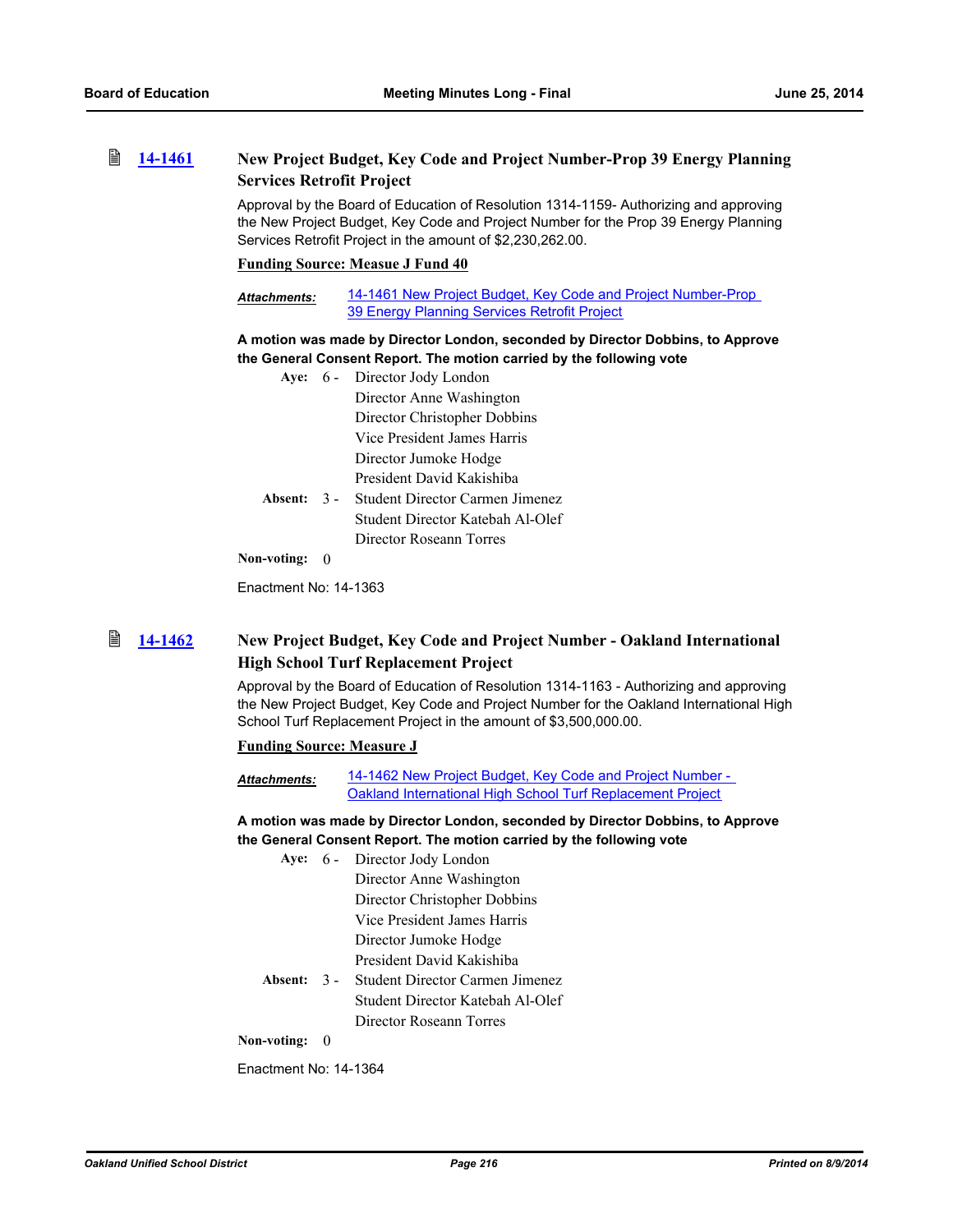#### ₿ **[14-1463](http://ousd.legistar.com/gateway.aspx?m=l&id=/matter.aspx?key=33139) Award of Bid and Construction Contract - Del Monte Electric – McClymonds High School Fire and Intrusion Alarm Replacement Project**

Approval by the Board of Education of Resolution No. 1314-1148 - Award of Bid and Construction Contract between District and Del Monte Electric, Dublin, CA, for the latter, as the lowest responsive, responsible bidder and rejecting all other bids, if any, to replace existing fire alarm and intrusion alarm system and install a new state of the art (Simplex 4100U) fire alarm system and a new (Bosch 9412GV4) intrusion alarm system in conjunction with the McClymonds High School Fire Alarm and Intrusion Alarm Replacement Project, with work to be completed within Two Hundred Seventy (270) consecutive days from the date specified in the District's Notice to Proceed, in the amount of \$1,650,000.00.

### **Resource Code - 7710-303**

**Funding Source: County School Facilities**

```
14-1463 Award of Bid and Construction Contract - Del Monte 
                 Electric – McClymonds High School Fire and Intrusion Alarm 
                Replacement Project
Attachments:
```
**A motion was made by Director London, seconded by Director Dobbins, to Approve the General Consent Report. The motion carried by the following vote**

Aye: 6 - Director Jody London Director Anne Washington Director Christopher Dobbins Vice President James Harris Director Jumoke Hodge President David Kakishiba **Absent:** Student Director Carmen Jimenez Student Director Katebah Al-Olef Director Roseann Torres Absent:  $3 -$ 

**Non-voting:** 0

Enactment No: 14-1365

# **[14-1464](http://ousd.legistar.com/gateway.aspx?m=l&id=/matter.aspx?key=33140) Amendment No. 1, Independent Consultant Agreement for Professional Services - KDI Consultants - King Estates - DSA Closeout Project**

Approval by the Board of Education of Amendment No. 1, Independent Consultant Agreement for Professional Services between District and KDI Consultants, Oakland, CA, for the latter to provide additional Division of State Architect (DSA) Punchlist/Close-out and DSA Final Verified Report , Inspector of Record and DSA Inspection Program-Architectural Services, in conjunction with the King Estates - DSA Closeout Project, in an additional amount not to exceed \$2,750.00, increasing the Agreement not to exceed amount from \$6,100.00 to \$8,850.00. All other terms and conditions of the Agreement remain in full force and effect.

### **Resource Code - 9350-918**

**Funding Source: Measure B, Fund 21**

[14-1464 Amendment No. 1, Independent Consultant Agreement for](http://ousd.legistar.com/gateway.aspx?M=F&ID=76447.pdf)  Professional Services - KDI Consultants - King Estates - DSA Closeout Project *Attachments:*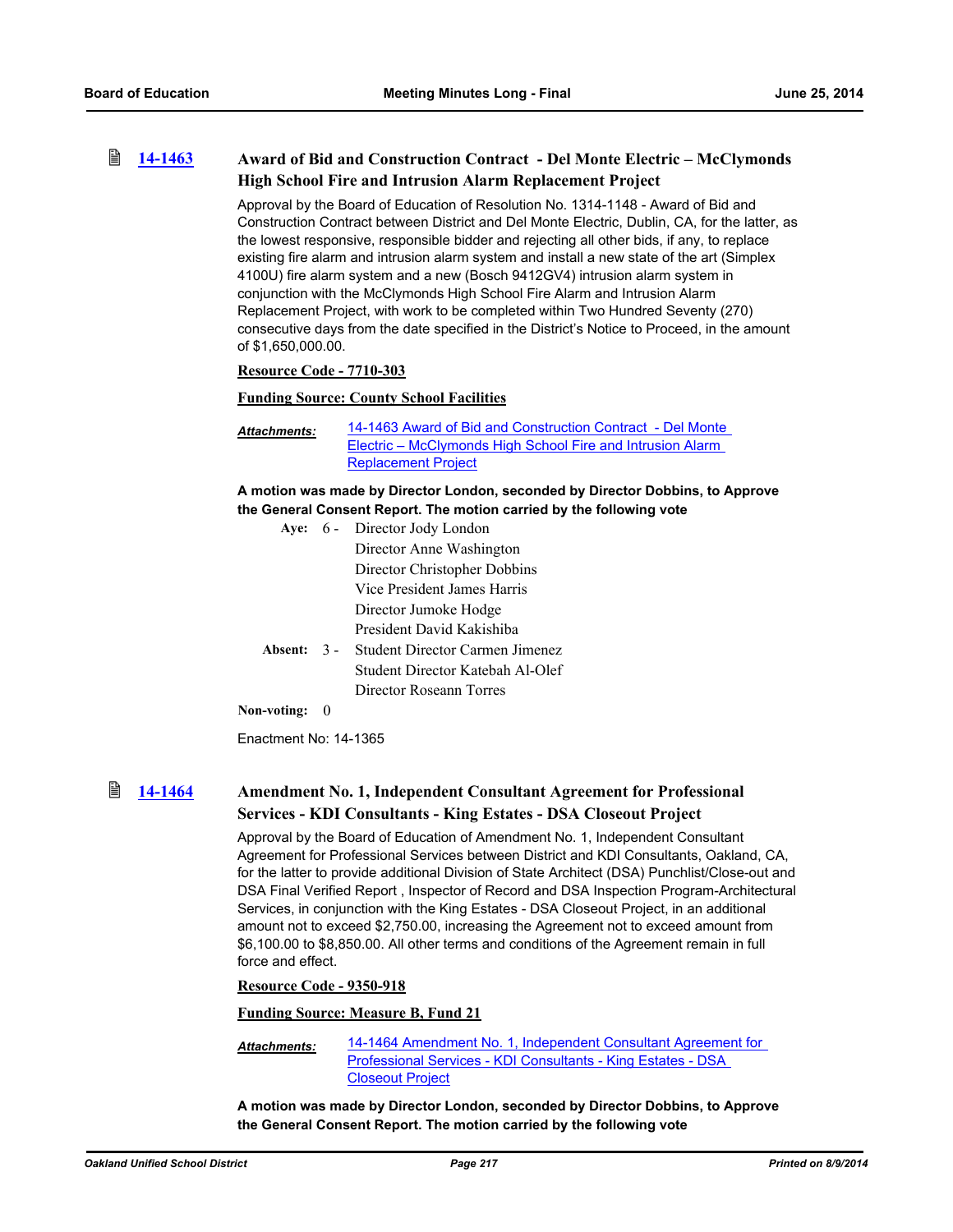|             |        | Aye: 6 - Director Jody London                      |
|-------------|--------|----------------------------------------------------|
|             |        | Director Anne Washington                           |
|             |        | Director Christopher Dobbins                       |
|             |        | Vice President James Harris                        |
|             |        | Director Jumoke Hodge                              |
|             |        | President David Kakishiba                          |
|             |        | <b>Absent:</b> 3 - Student Director Carmen Jimenez |
|             |        | Student Director Katebah Al-Olef                   |
|             |        | Director Roseann Torres                            |
| Non-voting: | $_{0}$ |                                                    |

# **[14-1465](http://ousd.legistar.com/gateway.aspx?m=l&id=/matter.aspx?key=33141) Amendment No. 1, Independent Consultant Agreement for Professional Services - HY Architects - Elmhurst Middle School Paving Project**

Approval by the Board of Education of Amendment No. 1, Independent Consultant Agreement for Professional Services between District and HY Architects, Oakland, CA, for the latter to provide additional design and civil engineering services to incorporate city sidewalk improvement (as a Bid Alternate), designing site furnishing and packaging a conformed set for re-bid in conjunction with the Elmhurst Middle School Paving Project, in an additional amount not to exceed \$15,150.00, increasing the Agreement not to exceed amount from \$55,925.00 to \$71,075.00. All other terms and conditions of the Agreement remain in full force and effect.

### **Resource Code - 9350-202**

### **Funding Source: Measure B**

[14-1465 Amendment No. 1, Independent Consultant Agreement for](http://ousd.legistar.com/gateway.aspx?M=F&ID=76448.pdf)  Professional Services - HY Architects - Elmhurst Middle School Paving Project *Attachments:*

**A motion was made by Director London, seconded by Director Dobbins, to Approve the General Consent Report. The motion carried by the following vote**

Aye: 6 - Director Jody London Director Anne Washington Director Christopher Dobbins Vice President James Harris Director Jumoke Hodge President David Kakishiba **Student Director Carmen Jimenez** Student Director Katebah Al-Olef Director Roseann Torres Absent: 3 -**Non-voting:** 0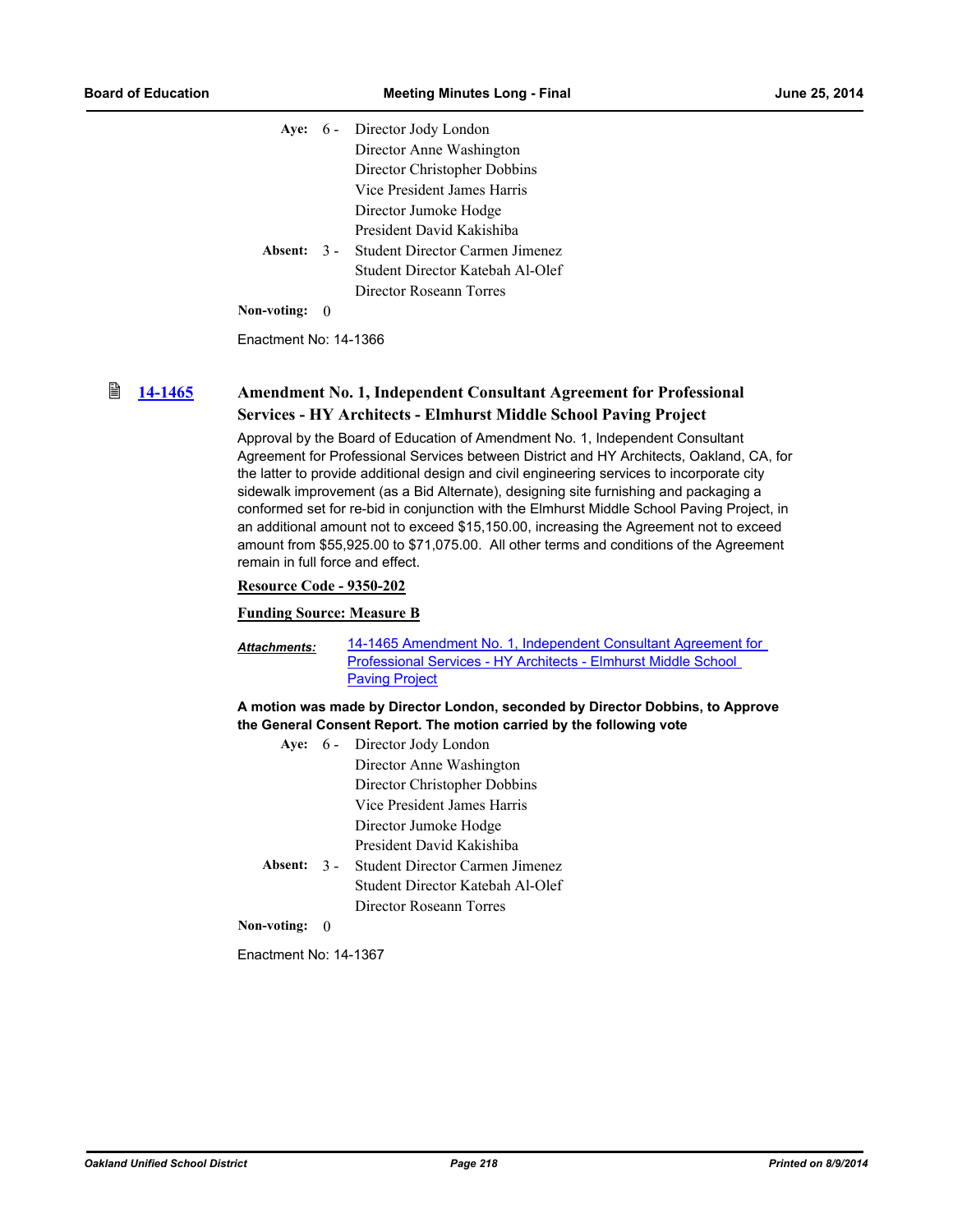#### ₿ **[14-1466](http://ousd.legistar.com/gateway.aspx?m=l&id=/matter.aspx?key=33142) Amendment No. 1, Lease Agreement - Mobile Modular Management Corp. - Madison Middle School Interim Housing Portables Project**

Approval by the Board of Education of Amendment No. 1, Lease Agreement between District and Mobile Modular Management Corp., Livermore, CA, for the latter to provide installation and furnishing of custom ramps for thirty-six (36) months to coincide with the lease terms in conjunction with the Madison Middle School Interim Housing Portables Project, in an additional amount not to exceed \$34,083.00, increasing the Contract not to exceed amount from \$90,407.00 to \$124,490.00. All other terms and conditions of the Contract remain in full force and effect.

### **Resource Code - 7710-215**

### **Funding Source: County School Facilites Fund**

[14-1466 Amendment No. 1, Lease Agreement - Mobile Modular](http://ousd.legistar.com/gateway.aspx?M=F&ID=76449.pdf)  Management Corp. - Madison Middle School Interim Housing Portables Project *Attachments:*

### **A motion was made by Director London, seconded by Director Dobbins, to Approve the General Consent Report. The motion carried by the following vote**

|               | Aye: 6 - Director Jody London          |
|---------------|----------------------------------------|
|               | Director Anne Washington               |
|               | Director Christopher Dobbins           |
|               | Vice President James Harris            |
|               | Director Jumoke Hodge                  |
|               | President David Kakishiba              |
| Absent: $3 -$ | <b>Student Director Carmen Jimenez</b> |
|               | Student Director Katebah Al-Olef       |
|               | Director Roseann Torres                |
| Non-voting:   |                                        |

Enactment No: 14-1368

# **[14-1467](http://ousd.legistar.com/gateway.aspx?m=l&id=/matter.aspx?key=33143) Independent Consultant Agreement for Professional Services - KCP-Sankofa at Washington Expansion - New Construction Project**

Approval by the Board of Education of Independent Consultant Agreement for Professional Services between District and KCP, Oakland, CA, for the latter to provide surveying and mapping servces, plus boundary and topographic survey, in conjunction with the Sankofa at Washington Expansion-New Construction Project, more specifically delineated in the Scope of Services in Exhibit "A", incorporated herein by reference as though fully set forth, for the period commencing June 25, 2014 and concluding no later than June 25, 2015 in an amount not to exceed \$9,920.00.

### **Resource Code - 9350-161**

### **Funding Source: Measure J, Fund 21**

[14-1467 Independent Consultant Agreement for Professional](http://ousd.legistar.com/gateway.aspx?M=F&ID=76450.pdf)  Services - KCP-Sankofa at Washington Expansion - New Construction Project *Attachments:*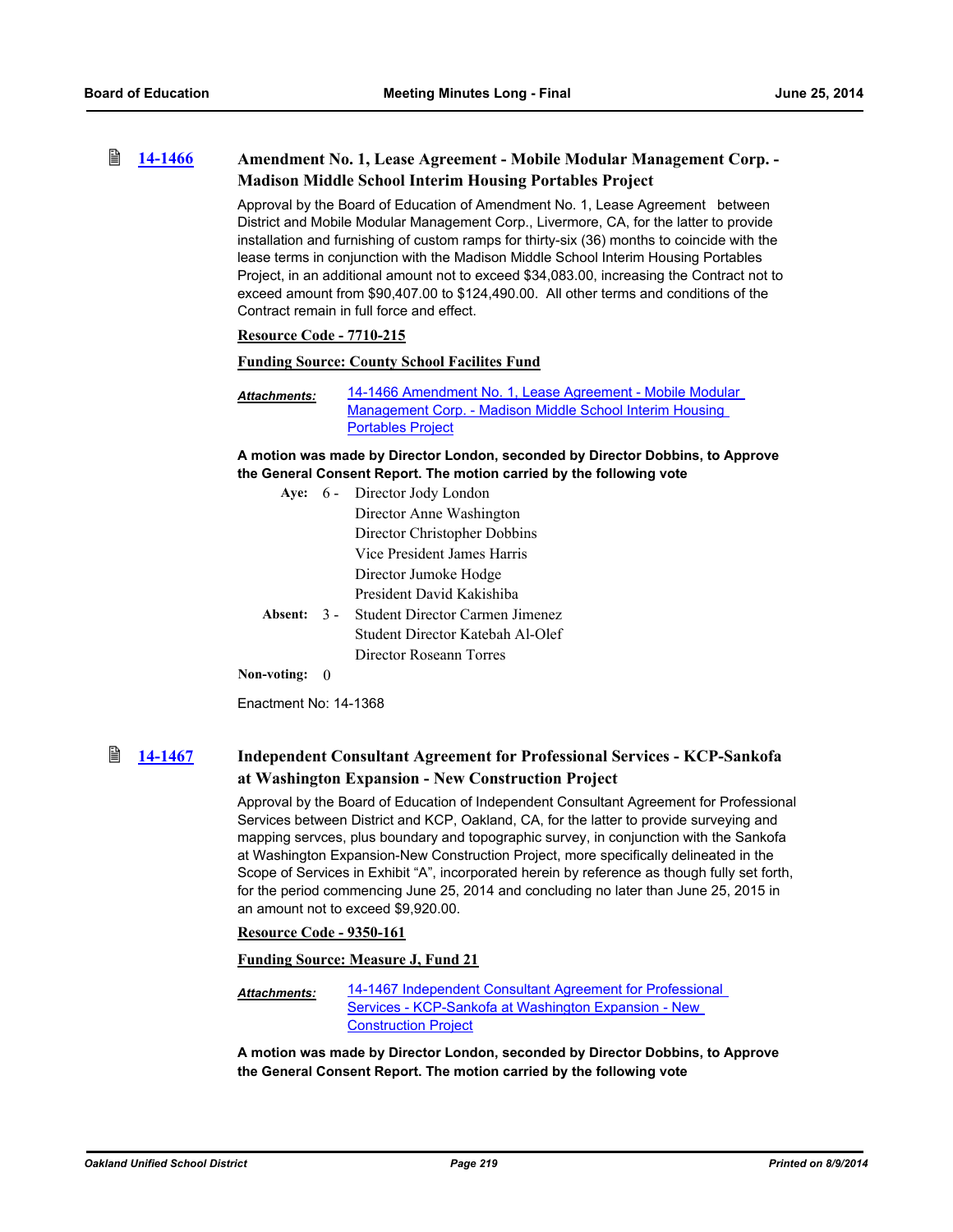|              |          | Aye: 6 - Director Jody London          |
|--------------|----------|----------------------------------------|
|              |          | Director Anne Washington               |
|              |          | Director Christopher Dobbins           |
|              |          | Vice President James Harris            |
|              |          | Director Jumoke Hodge                  |
|              |          | President David Kakishiba              |
| Absent: $3-$ |          | <b>Student Director Carmen Jimenez</b> |
|              |          | Student Director Katebah Al-Olef       |
|              |          | Director Roseann Torres                |
| Non-voting:  | $\theta$ |                                        |

### 眥 **[14-1468](http://ousd.legistar.com/gateway.aspx?m=l&id=/matter.aspx?key=33144) New Project Budgert, Key Code and Project Number - Varioous Sites Demoliton Project**

Approval by the Board of Education of Resolution 1314-1161 - Authorizing and Approving the New Project Budget, Key Code and Project Number for the Various Sites Demolition Project in the amount of \$932,500.00.

### **Funding Source: Measure J**

[14-1468 New Project Budgert, Key Code and Project Number -](http://ousd.legistar.com/gateway.aspx?M=F&ID=76451.pdf)  Varioous Sites Demoliton Project *Attachments:*

### **A motion was made by Director London, seconded by Director Dobbins, to Approve the General Consent Report. The motion carried by the following vote**

|              | Aye: 6 - Director Jody London          |
|--------------|----------------------------------------|
|              | Director Anne Washington               |
|              | Director Christopher Dobbins           |
|              | Vice President James Harris            |
|              | Director Jumoke Hodge                  |
|              | President David Kakishiba              |
| Absent: $3-$ | <b>Student Director Carmen Jimenez</b> |
|              | Student Director Katebah Al-Olef       |
|              | Director Roseann Torres                |

**Non-voting:** 0

Enactment No: 14-1370

### 閶

### **[14-1469](http://ousd.legistar.com/gateway.aspx?m=l&id=/matter.aspx?key=33145) Project Budget Increase - Lowell Middle School Modernization Project**

Approval by the Board of Education of Resolution 1314-1164 - Authorizing and Approving the Project Budget Increase for the Lowell Middle School Modernization Project in the additional amount of \$100,000.00, increasing the current project amount from \$19,188,360.00 to \$19,288,360.00.

### **Funding Source: Measure B**

[14-1469 Project Budget Increase - Lowell Middle School](http://ousd.legistar.com/gateway.aspx?M=F&ID=76452.pdf)  **Modernization Project** *Attachments:*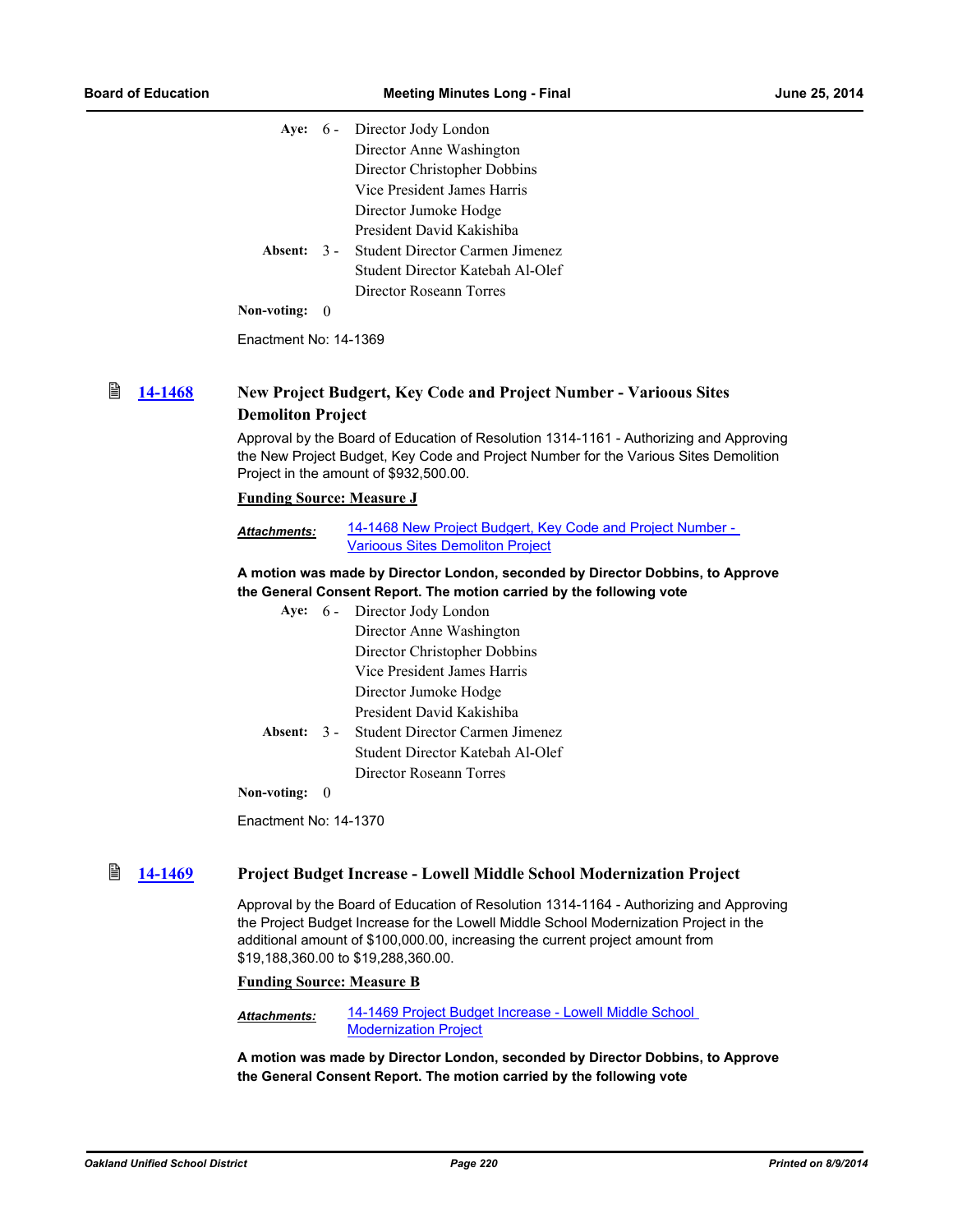|             | Aye: 6 - Director Jody London                      |
|-------------|----------------------------------------------------|
|             | Director Anne Washington                           |
|             | Director Christopher Dobbins                       |
|             | Vice President James Harris                        |
|             | Director Jumoke Hodge                              |
|             | President David Kakishiba                          |
|             | <b>Absent:</b> 3 - Student Director Carmen Jimenez |
|             | Student Director Katebah Al-Olef                   |
|             | Director Roseann Torres                            |
| Non-voting: |                                                    |

窅

# **[14-1475](http://ousd.legistar.com/gateway.aspx?m=l&id=/matter.aspx?key=33151) Certification of Unhoused Pupils as Related to Charter School Applications for Facilities Funding**

Adoption by the Board of Education of Resolution 1314-1162 - Authorizing and approving Certification of Unhoused Pupils related to Charter School Applications for Facilities Funding in accordance with applicable law.

[14-1475 Certification of Unhoused Pupils as Related to Charter](http://ousd.legistar.com/gateway.aspx?M=F&ID=76407.pdf)  **School Applications for Facilities Funding** *Attachments:*

### **A motion was made by Director London, seconded by Director Dobbins, to Approve the General Consent Report. The motion carried by the following vote**

|               | Aye: 6 - Director Jody London    |
|---------------|----------------------------------|
|               | Director Anne Washington         |
|               | Director Christopher Dobbins     |
|               | Vice President James Harris      |
|               | Director Jumoke Hodge            |
|               | President David Kakishiba        |
| Absent: $3 -$ | Student Director Carmen Jimenez  |
|               | Student Director Katebah Al-Olef |
|               | Director Roseann Torres          |
| $\cdots$      |                                  |

**Non-voting:** 0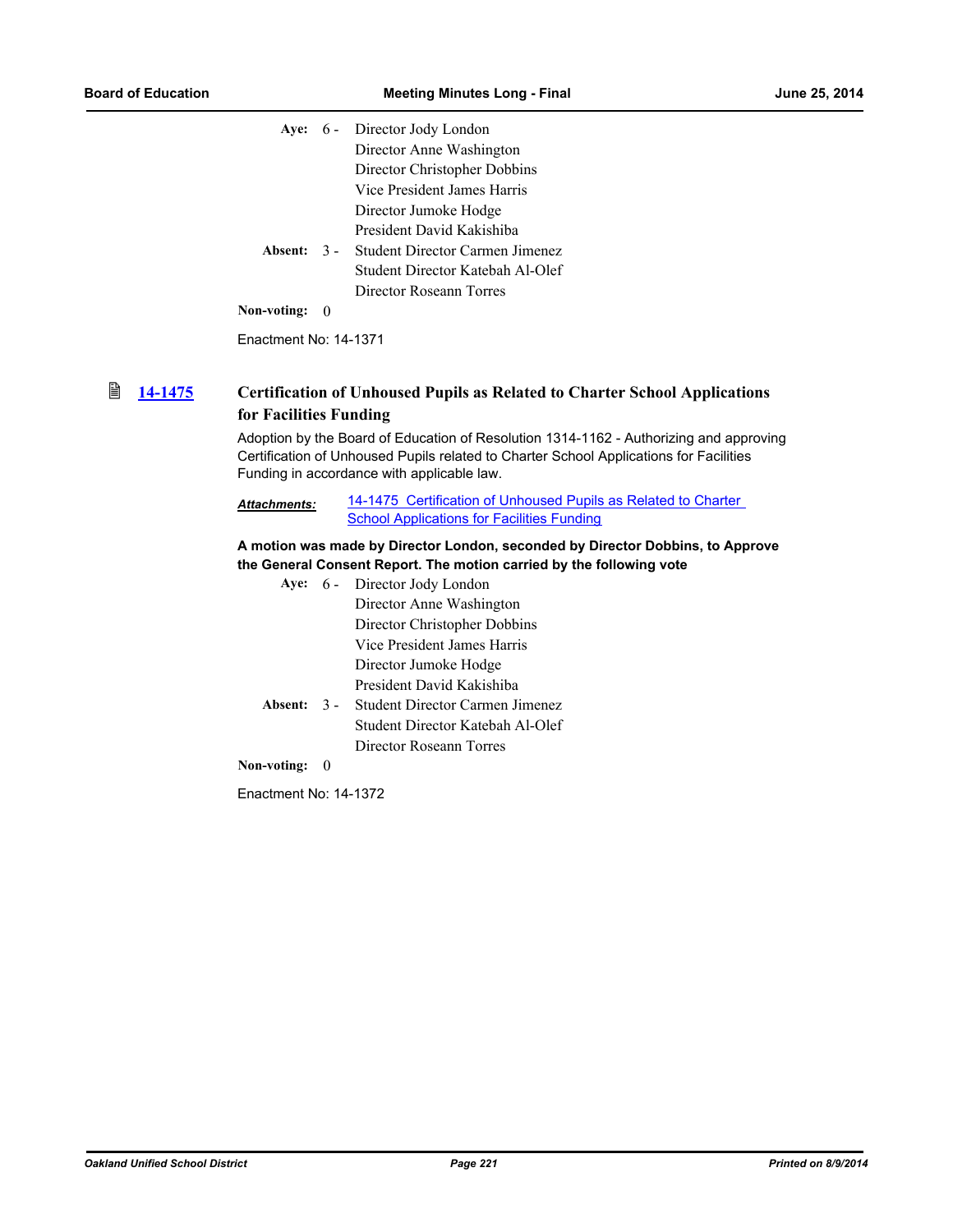#### ₿ **[14-1477](http://ousd.legistar.com/gateway.aspx?m=l&id=/matter.aspx?key=33153) Amendment No. 1, Independent Consultant Agreement for Professional Services - Simplex Grinnell - District-wide Fire Alarm Maintenance Project**

Approval by the Board of Education of Amendment No. 1, Independent Consultant Agreement for Professional Services between District and Simplex Grinnell, Livermore, CA, for the latter to provide fire alarm annual testing, fire sprinkler testing repairs as well as supporting the District's alarm shop with fire alarm repairs in conjunction with the District-wide Fire Alarm Maintenance, in an additional amount not to exceed \$300,000.00, increasing the Contract not to exceed amount from \$800,000.00 to \$1,100,000.00. All other terms and conditions of the Contract remain in full force and effect.

### **Resource Code - 0000-918**

### **Funding Source: Developer Fee Fund**

[14-1477 Amendment No. 1, Independent Consultant Agreement for](http://ousd.legistar.com/gateway.aspx?M=F&ID=76465.pdf)  Professional Services - Simplex Grinnell - District-wide Fire Alarm **Maintenance Project** *Attachments:*

### **A motion was made by Director London, seconded by Director Dobbins, to Approve the General Consent Report. The motion carried by the following vote**

|            |       | Aye: 6 - Director Jody London    |
|------------|-------|----------------------------------|
|            |       | Director Anne Washington         |
|            |       | Director Christopher Dobbins     |
|            |       | Vice President James Harris      |
|            |       | Director Jumoke Hodge            |
|            |       | President David Kakishiba        |
| Absent:    | $-3-$ | Student Director Carmen Jimenez  |
|            |       | Student Director Katebah Al-Olef |
|            |       | Director Roseann Torres          |
| on_voting• |       |                                  |

**Non-voting:** 0

Enactment No: 14-1373

# **[14-1478](http://ousd.legistar.com/gateway.aspx?m=l&id=/matter.aspx?key=33154) Award of Bid and Construction Contract - Greentech Industry, Inc. - Various School Sites Restroom Renovation Project**

Approval by the Board of Education of Resolution No. 1314-1151 - Award of Bid and Construction Contract between District and Greentech Industry, Inc., Oakland, CA, for the latter as the lowest responsive, responsible bidder and rejecting all other bids, if any, renovate seven student's Division of State Architect (DSA) Exempt restroom renovations for both Girls an Boys at various school sites in conjunction with the Various School Sites Restroom Renovation Project, with Contract being completed within Sixty (60) conservative calendar days from the date specified in the District's Notice to Proceed, with all work being completed by August 26, 2014, in the amount of \$283,700.00.

### **Resource Code - 283,700**

### **Funding Source: Measure J, Fund 21**

14-1478 Award of Bid and Construction Contract - Greentech [Industry, Inc. - Various School Sites Restroom Renovation Project](http://ousd.legistar.com/gateway.aspx?M=F&ID=76469.pdf) *Attachments:*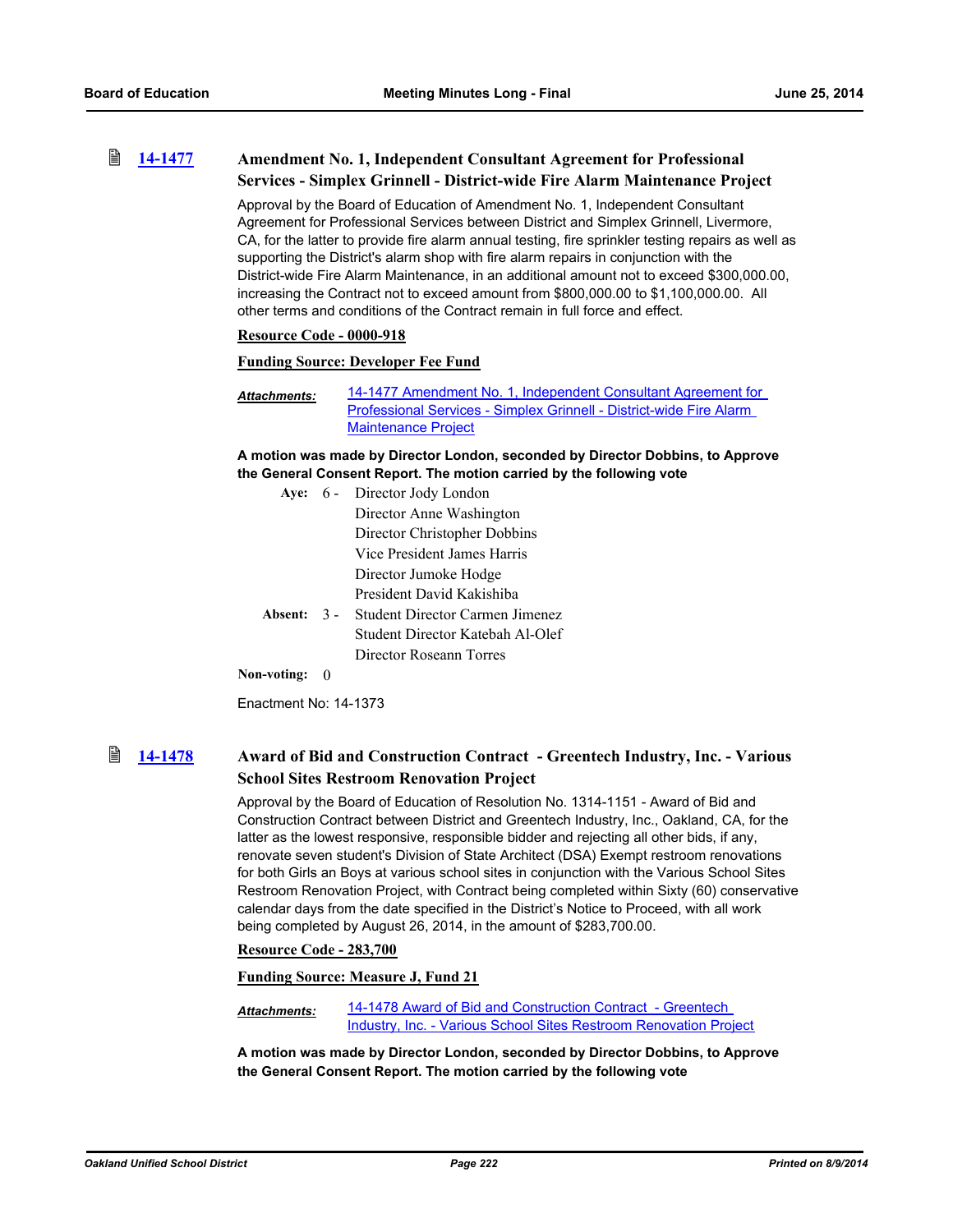|             | Aye: 6 - Director Jody London                      |
|-------------|----------------------------------------------------|
|             | Director Anne Washington                           |
|             | Director Christopher Dobbins                       |
|             | Vice President James Harris                        |
|             | Director Jumoke Hodge                              |
|             | President David Kakishiba                          |
|             | <b>Absent:</b> 3 - Student Director Carmen Jimenez |
|             | Student Director Katebah Al-Olef                   |
|             | Director Roseann Torres                            |
| Non-voting: |                                                    |

# **[14-1479](http://ousd.legistar.com/gateway.aspx?m=l&id=/matter.aspx?key=33155) Award of Bid and Construction Contract - O.C. Jones & Sons, Inc. - 955 High Street Paving Project**

Approval by the Board of Education of Resolution No. 1314-1154 - Award of Bid and Construction Contract between District and O.C. Jones & Sons, Inc., Oakland, CA, for the latter as the lowest responsive, responsible bidder and rejecting all other bids, if any, providing for demolition of existing paving and sub-grade, install new sub-base, asphalt, area drains, storm drains piping, man holes, sump pump and field engineering in conjunction with the 955 High Street Paving Project, with Contract being completed within One Hundred Eighteen (118) consecutive calendar days from the date specified in the District's Notice to Proceed, with all work being completed by October 20, 2014, in the amount of \$569,500.00.

### **Resource Code - 9350-918**

### **Funding Source: Measure J, Fund 21**

#### [14-1479 Award of Bid and Construction Contract - O.C. Jones &](http://ousd.legistar.com/gateway.aspx?M=F&ID=76467.pdf)  Sons, Inc. - 955 High Street Paving Project *Attachments:*

### **A motion was made by Director London, seconded by Director Dobbins, to Approve the General Consent Report. The motion carried by the following vote**

Aye: 6 - Director Jody London Director Anne Washington Director Christopher Dobbins Vice President James Harris Director Jumoke Hodge President David Kakishiba **Student Director Carmen Jimenez** Student Director Katebah Al-Olef Director Roseann Torres Absent: 3 -

### **Non-voting:** 0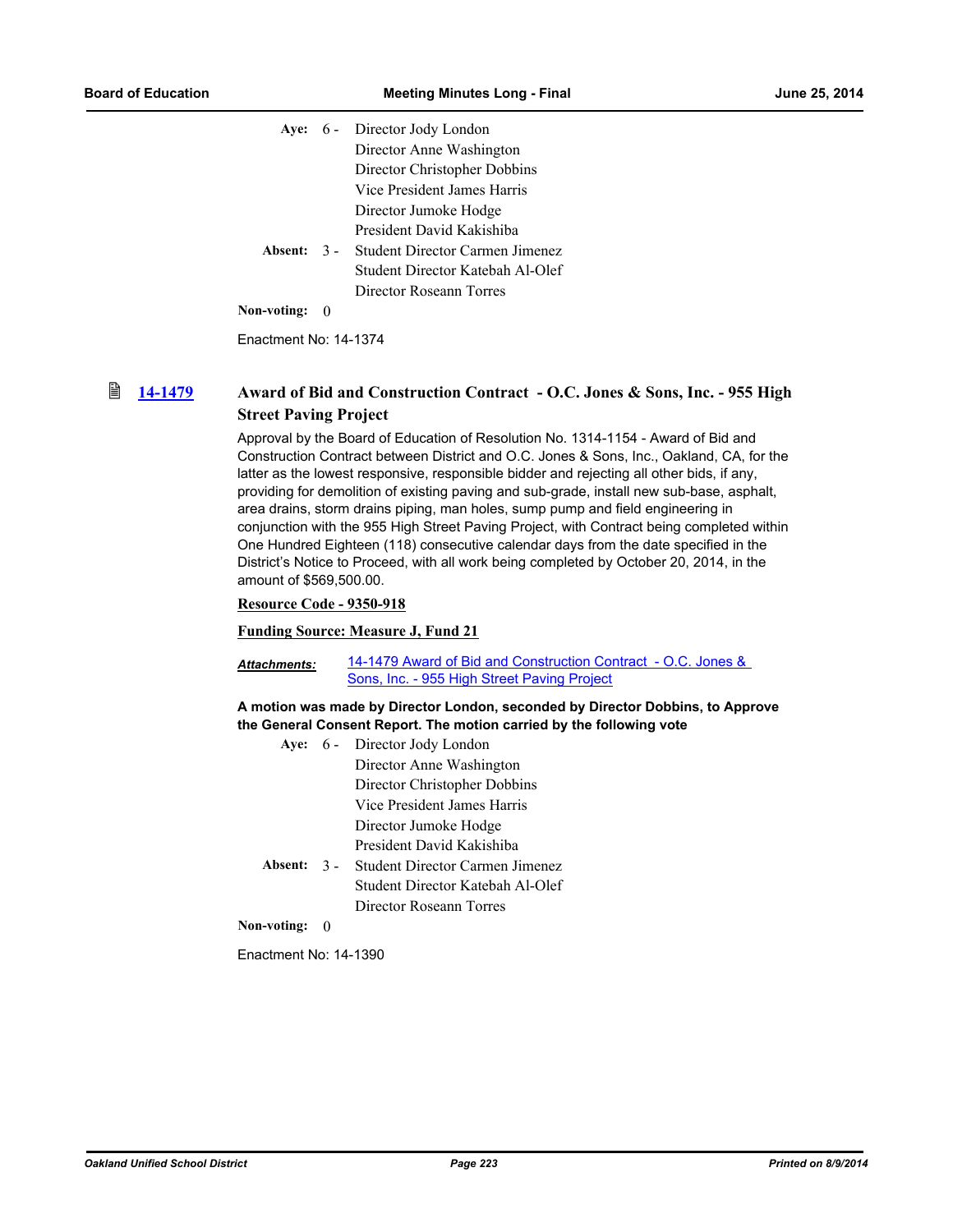### 昏 **[14-1480](http://ousd.legistar.com/gateway.aspx?m=l&id=/matter.aspx?key=33156) Award of Bid and Construction Contract - Stronger Building Services - Melrose Roof Replacement Project**

Approval by the Board of Education of Resolution No. 1314-1157 - Award of Bid and Construction Contract between District and Stronger Building Services, Hayward, CA, for the latter as the lowest responsive, responsible bidder and rejecting all other bids, if any, to remove existing gutters, downspouts and roofing components and install new gutters and downspouts through-out; remove and reinstall existing HVAC equipment with new duct works, electrical and related conduits on new roofs at the Administrative and Kindergarten Buildings in conjunction with the Melrose Roof Replacement Project for the period commencing with work to be completed within Three Hundred Sixty-Five (365) consecutive calendar days from the date specified in the District's Notice to Proceed, with all work being completed by June 25, 2015, in the amount of \$158,450.00.

### **Resource Code - 9350-239**

### **Funding Source: Measure J, Fund 21**

[14-1480 Award of Bid and Construction Contract - Stronger Building](http://ousd.legistar.com/gateway.aspx?M=F&ID=76454.pdf)  Services - Melrose Roof Replacement Project *Attachments:*

### **A motion was made by Director London, seconded by Director Dobbins, to Approve the General Consent Report. The motion carried by the following vote**

Aye: 6 - Director Jody London Director Anne Washington Director Christopher Dobbins Vice President James Harris Director Jumoke Hodge President David Kakishiba **Absent:** Student Director Carmen Jimenez Student Director Katebah Al-Olef Director Roseann Torres Absent:  $3 -$ **Non-voting:** 0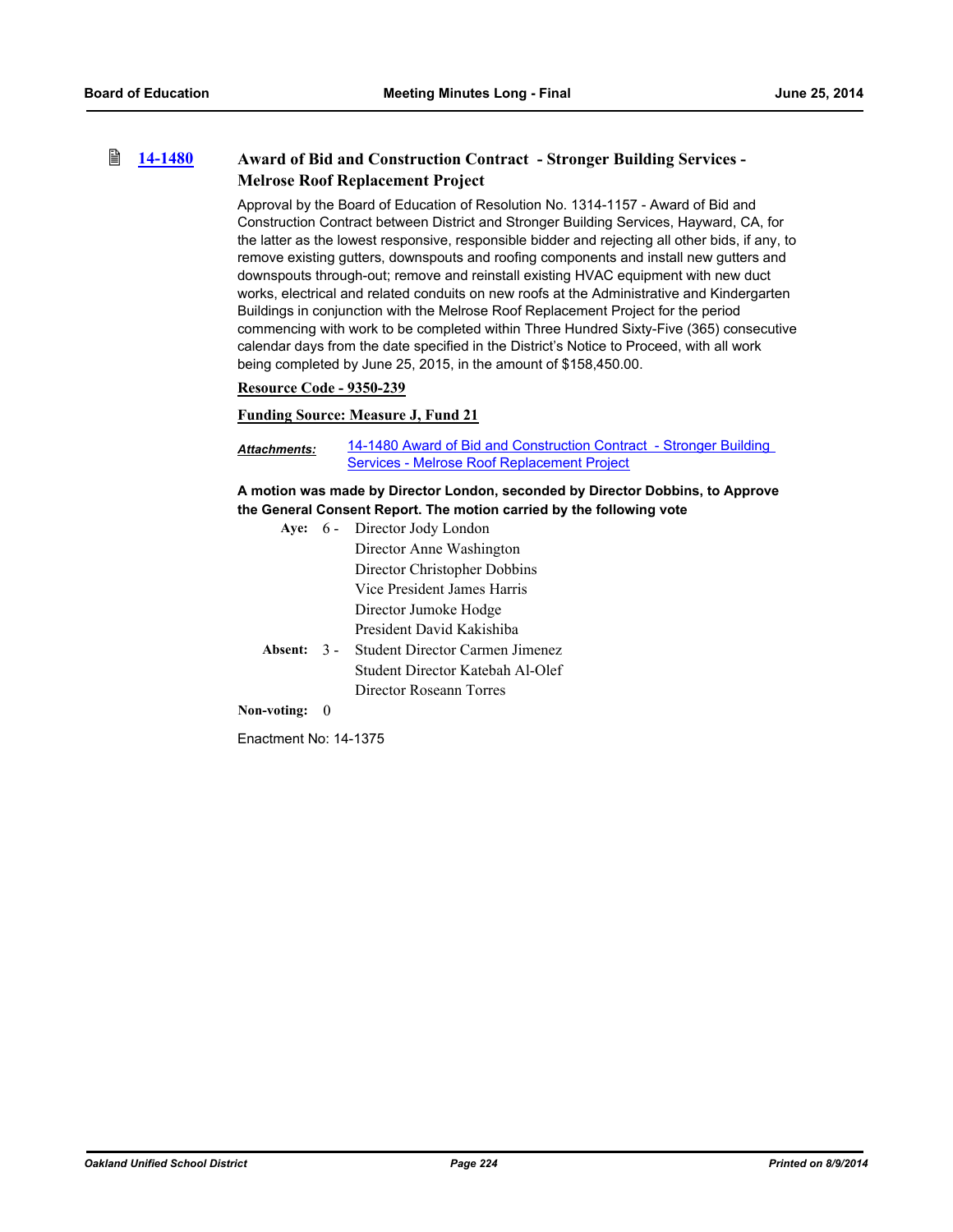### 昏 **[14-1481](http://ousd.legistar.com/gateway.aspx?m=l&id=/matter.aspx?key=33157) Award of Bid and Construction Contract - Stronger Building Services - Thornhill Elementary School Roof Replacement Project**

Approval by the Board of Education of Resolution No. 1314-1158 - Award of Bid and Construction Contract between District and Stronger Building Services, Hayward, CA, for the latter as the lowest responsive, responsible bidder and rejecting all other bids, if any, to remove existing gutters, downspouts' and roofing components and install new gutters and downspouts' though-out; remove and install existing HVAC equipment with new duct works, electrical and related conduits on new roofs at the Administrative and Kindergarten Building in conjunction with the Thornhill Elementary School Roof Replacement Project for the period commencing with work to be completed within Three Hundred Sixty-Five (365) consecutive calendar days from the date specified in the District's Notice to Proceed, with all work being completed by June 25, 2015, in the amount of \$244,500.00.

### **Resource Code - 9350-157**

### **Funding Source: Measure J, Fund 21**

[14-1481 Award of Bid and Construction Contract - Stronger Building](http://ousd.legistar.com/gateway.aspx?M=F&ID=76455.pdf)  Services - Thornhill Elementary School Roof Replacement Project *Attachments:*

### **A motion was made by Director London, seconded by Director Dobbins, to Approve the General Consent Report. The motion carried by the following vote**

Aye: 6 - Director Jody London Director Anne Washington Director Christopher Dobbins Vice President James Harris Director Jumoke Hodge President David Kakishiba **Absent:** Student Director Carmen Jimenez Student Director Katebah Al-Olef Director Roseann Torres Absent:  $3 -$ **Non-voting:** 0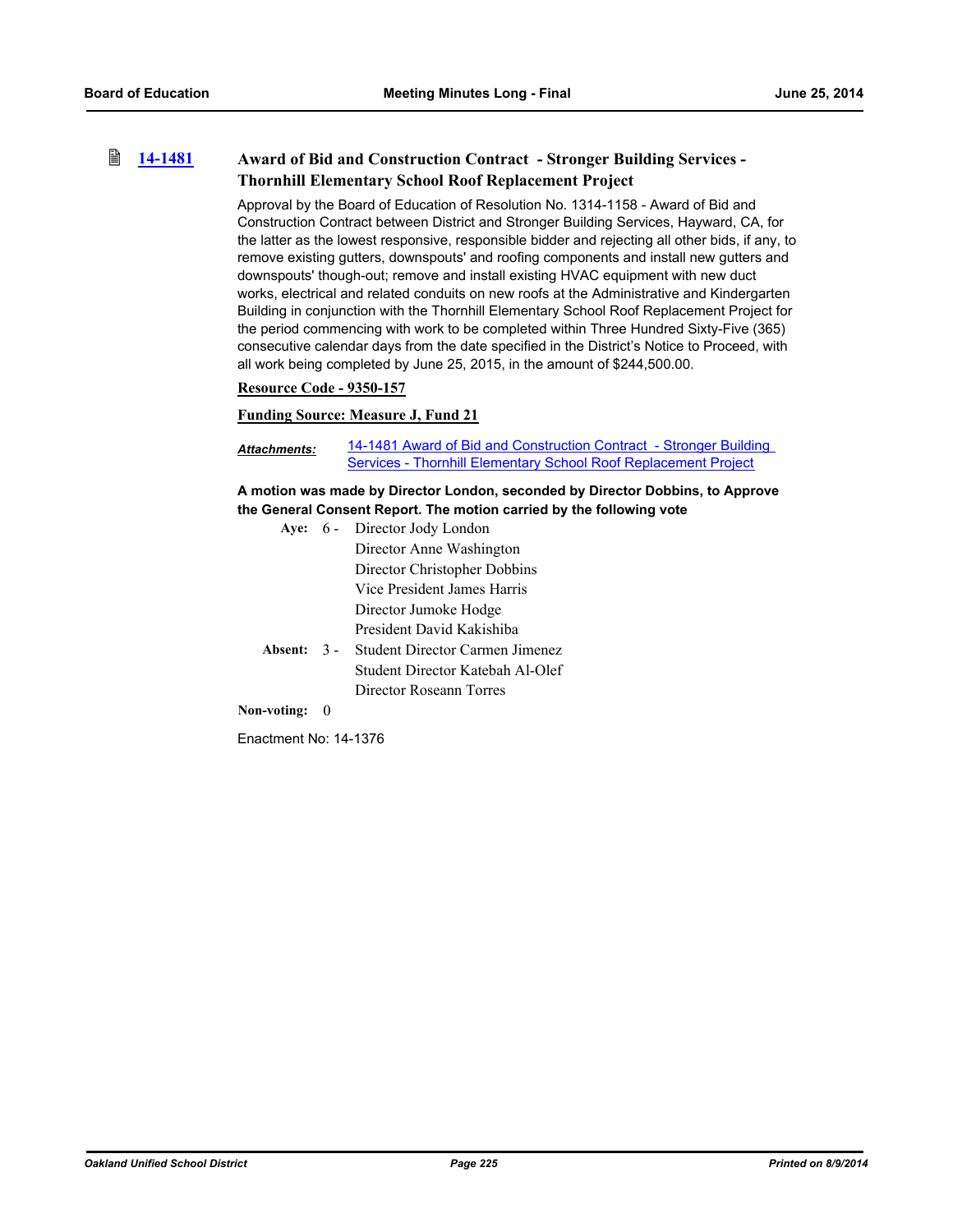### 窅 **[14-1482](http://ousd.legistar.com/gateway.aspx?m=l&id=/matter.aspx?key=33158) Award of Bid and Construction Contract - Stronger Building Services - Rudsdale Academyl Roof Replacement Project**

Approval by the Board of Education of Resolution No. 1314-1150 - Award of Bid and Construction Contract between District and Stronger Building Services, Hayward, CA, for the latter as the lowest responsive, responsible bidder and rejecting all other bids, if any, to provide replacement of the built-up roofing membrane, gutters, and downspouts for the three buildings on campus; select eaves will be replaced where they have been damaged by dry-rot; a new roofing system will be a single-ply TPO, new sheet metal gutters and downspouts in conjunction with the Rudsdale Academy Roof Replacement Project for the period commencing with work to be completed within Sixty (60) consecutive calendar days from the date specified in the District's Notice to Proceed, with all work being completed by August 16, 2014, with all work being completed by August 16, 2014, in the amount of \$216,715.00.

### **Resource Code - 9350-352**

### **Funding Source: Measure J, Fund 21**

[14-1482 Award of Bid and Construction Contract - Stronger Building](http://ousd.legistar.com/gateway.aspx?M=F&ID=76456.pdf)  Services - Rudsdale Academyl Roof Replacement Project *Attachments:*

**A motion was made by Director London, seconded by Director Dobbins, to Approve the General Consent Report. The motion carried by the following vote**

|              | Aye: 6 - Director Jody London          |
|--------------|----------------------------------------|
|              | Director Anne Washington               |
|              | Director Christopher Dobbins           |
|              | Vice President James Harris            |
|              | Director Jumoke Hodge                  |
|              | President David Kakishiba              |
| Absent: $3-$ | <b>Student Director Carmen Jimenez</b> |
|              | Student Director Katebah Al-Olef       |
|              | Director Roseann Torres                |
|              |                                        |

### **Non-voting:** 0

Enactment No: 14-1377

眥

### **[14-1501](http://ousd.legistar.com/gateway.aspx?m=l&id=/matter.aspx?key=33177) Support of Vision for Playing Fields In Temescal/North Oakland**

Adoption by the Board of Education of Resolution no. 1314-1168 'Support of Vision for Playing Fields in Temescal/North Oakland.'

14-1501 Support of Vision for Playing Fields In Temescal/North **Oakland** *Attachments:*

**A motion was made by Director London, seconded by Director Dobbins, to Approve the General Consent Report. The motion carried by the following vote**

Aye: 6 - Director Jody London Director Anne Washington Director Christopher Dobbins Vice President James Harris Director Jumoke Hodge President David Kakishiba **Absent:** Student Director Carmen Jimenez Student Director Katebah Al-Olef Director Roseann Torres Absent:  $3 -$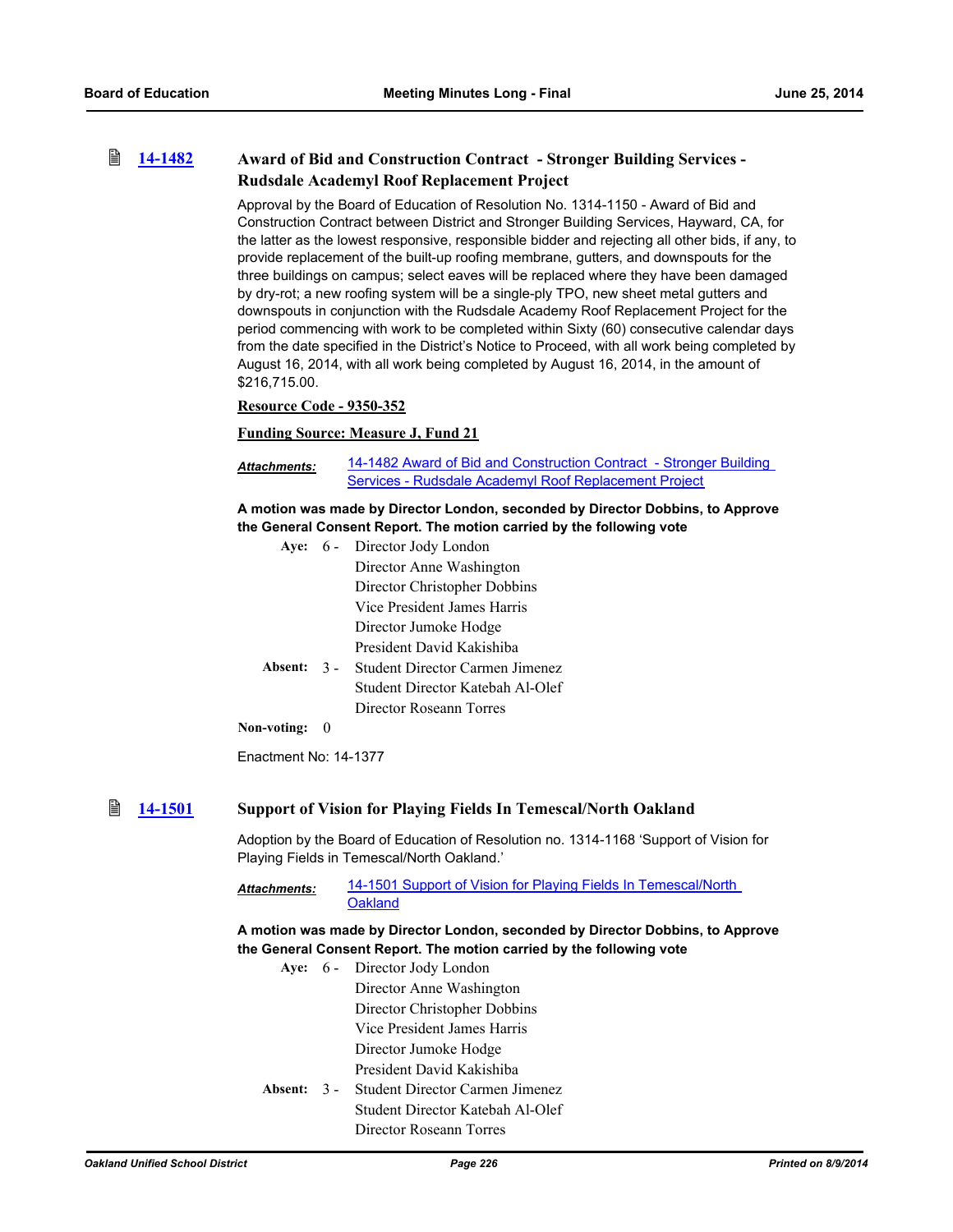**Non-voting:** 0

Enactment No: 14-1378

#### 眥 **[14-1526](http://ousd.legistar.com/gateway.aspx?m=l&id=/matter.aspx?key=33202) Professional Services Contract - Juan Lopez - Oakland Unified School District**

Ratification by the Board of Education of a Professional Services Contract between District and Juan Lopez, Berkeley, CA , for the latter to plan, develop and install mosaic art projects at LaEscuelita Elementary School and Montclair Elementary School, for the term of July 1, 2014 to June 30, 2015, at a cost not to exceed \$30,000 per school, with funds to be supplemented by private donations through the Oakland Education Fund.

[14-1526 Professional Services Contract - Juan Lopez - Oakland](http://ousd.legistar.com/gateway.aspx?M=F&ID=76737.pdf)  Unified School District *Attachments:*

### **A motion was made by Director London, seconded by Director Dobbins, to Approve the General Consent Report. The motion carried by the following vote**

Aye: 6 - Director Jody London

Director Anne Washington Director Christopher Dobbins Vice President James Harris Director Jumoke Hodge President David Kakishiba

**Absent:** Student Director Carmen Jimenez Student Director Katebah Al-Olef Director Roseann Torres Absent:  $3 -$ 

**Non-voting:** 0

Enactment No: 14-1379

#### 誾 **[14-1542](http://ousd.legistar.com/gateway.aspx?m=l&id=/matter.aspx?key=33218) Proposition 39 Facility Use Agreement - Lazear Charter Academy - 2014-2015 School Year**

Approval by Board of Education of Facilities Use Agreement Between District and Lazear Charter Academy, for use of Lazear Elementary School Campus, 2014-2015 School Year, pursuant to Proposition 39.

[14-1542 Proposition 39 Facility Use Agreement - Lazear Charter](http://ousd.legistar.com/gateway.aspx?M=F&ID=76763.pdf)  Academy - 2014-2015 School Year *Attachments:*

**A motion was made by Director London, seconded by Director Dobbins, to Approve the General Consent Report. The motion carried by the following vote**

|             |            | Aye: 6 - Director Jody London          |
|-------------|------------|----------------------------------------|
|             |            | Director Anne Washington               |
|             |            | Director Christopher Dobbins           |
|             |            | Vice President James Harris            |
|             |            | Director Jumoke Hodge                  |
|             |            | President David Kakishiba              |
| Absent:     | $\sim$ 3 – | <b>Student Director Carmen Jimenez</b> |
|             |            | Student Director Katebah Al-Olef       |
|             |            | Director Roseann Torres                |
| Non-voting: |            |                                        |

Enactment No: 14-1380

*Oakland Unified School District Page 227 Printed on 8/9/2014*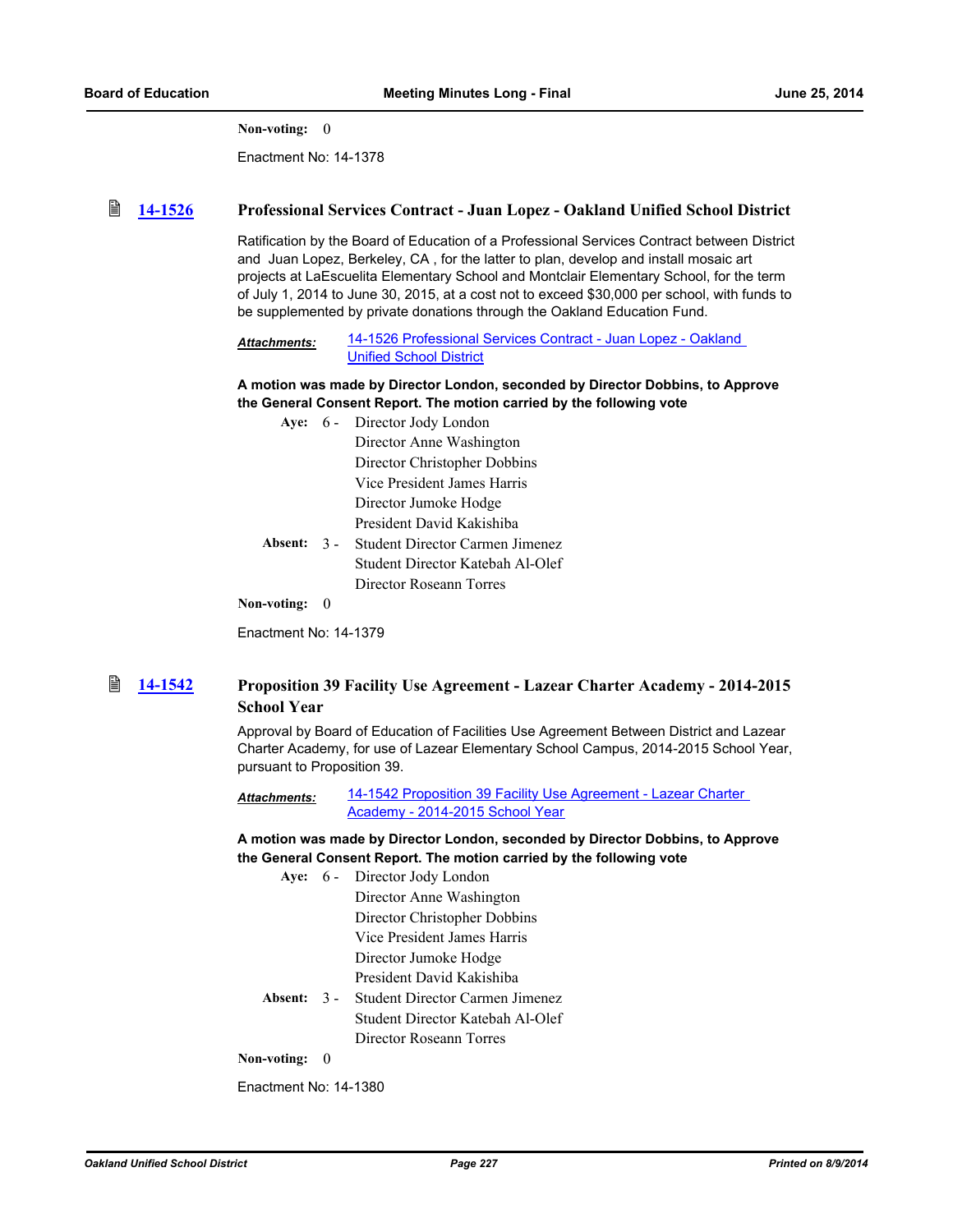### 昏 **[14-1543](http://ousd.legistar.com/gateway.aspx?m=l&id=/matter.aspx?key=33219) Proposition 39 Facility Use Agreement - Community School for Creative Education - 2014-2015 School Year**

Approval by Board of Education of Facilities Use Agreement Between District and Community School for Creative Education, for use of 2111 International Boulevard, 2014-2015 School Year, pursuant to Proposition 39.

[14-1543 Proposition 39 Facility Use Agreement - Community School](http://ousd.legistar.com/gateway.aspx?M=F&ID=76764.pdf)  for Creative Education - 2014-2015 School Year *Attachments:*

**A motion was made by Director London, seconded by Director Dobbins, to Approve the General Consent Report. The motion carried by the following vote**

|             | Aye: 6 - Director Jody London          |
|-------------|----------------------------------------|
|             | Director Anne Washington               |
|             | Director Christopher Dobbins           |
|             | Vice President James Harris            |
|             | Director Jumoke Hodge                  |
|             | President David Kakishiba              |
| Absent: 3 - | <b>Student Director Carmen Jimenez</b> |
|             | Student Director Katebah Al-Olef       |
|             | Director Roseann Torres                |
|             |                                        |

Non-voting: 0

Enactment No: 14-1381

**[14-1544](http://ousd.legistar.com/gateway.aspx?m=l&id=/matter.aspx?key=33220) Proposition 39 Facility Use Agreement - Leadership Public Schools - Oakland R&D Charters Schools - 2014-2015 School Year**

> Approval by Board of Education of Facilities Use Agreement Between District and Leadership Public Schools - Oakland R&D Charter Schools, for use of Castlemont High School Campus (In Part), 2014-2015 School Year, pursuant to Proposition 39.

[14-1544 Proposition 39 Facility Use Agreement - Leadership Public](http://ousd.legistar.com/gateway.aspx?M=F&ID=76765.pdf)  Schools - Oakland R&D Charters Schools - 2014-2015 School Year *Attachments:*

**A motion was made by Director London, seconded by Director Dobbins, to Approve the General Consent Report. The motion carried by the following vote**

|               | Aye: 6 - Director Jody London          |
|---------------|----------------------------------------|
|               | Director Anne Washington               |
|               | Director Christopher Dobbins           |
|               | Vice President James Harris            |
|               | Director Jumoke Hodge                  |
|               | President David Kakishiba              |
| Absent: $3 -$ | <b>Student Director Carmen Jimenez</b> |
|               | Student Director Katebah Al-Olef       |
|               | Director Roseann Torres                |
|               |                                        |

**Non-voting:** 0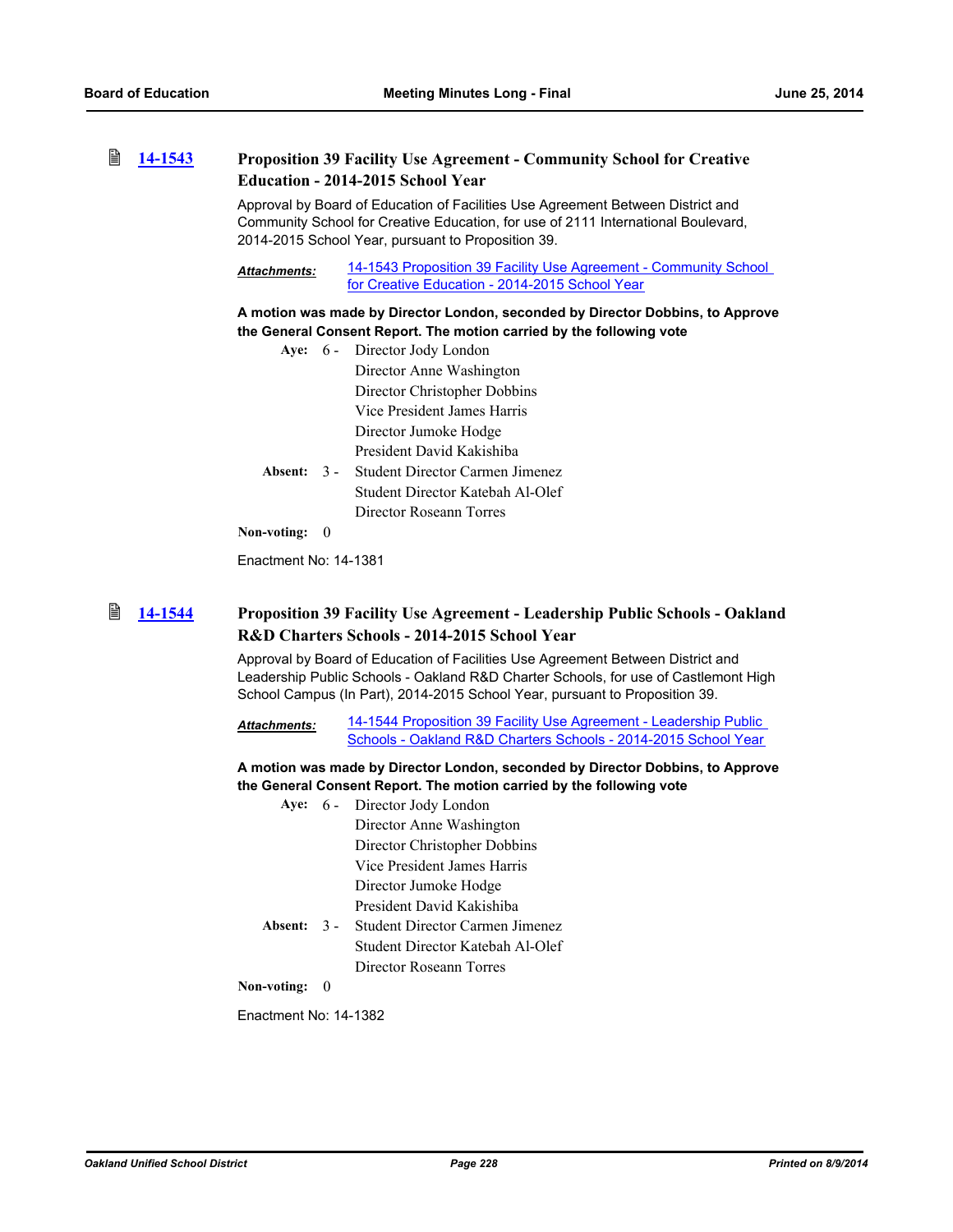### 昏 **[14-1545](http://ousd.legistar.com/gateway.aspx?m=l&id=/matter.aspx?key=33221) Proposition 39 Facility Use Agreement - Bay Area Technology School - 2014-2015 School Year**

Approval by Board of Education of Facilities Use Agreement Between District and Bay Area Technology School, for use of King Estates Middle School Campus (In Part), 2014-2015 School Year, pursuant to Proposition 39

[14-1545 Proposition 39 Facility Use Agreement - Bay Area](http://ousd.legistar.com/gateway.aspx?M=F&ID=76768.pdf)  Technology School - 2014-2015 School Year *Attachments:*

**A motion was made by Director London, seconded by Director Dobbins, to Approve the General Consent Report. The motion carried by the following vote**

|               | Aye: 6 - Director Jody London          |
|---------------|----------------------------------------|
|               | Director Anne Washington               |
|               | Director Christopher Dobbins           |
|               | Vice President James Harris            |
|               | Director Jumoke Hodge                  |
|               | President David Kakishiba              |
| Absent: $3 -$ | <b>Student Director Carmen Jimenez</b> |
|               | Student Director Katebah Al-Olef       |
|               | Director Roseann Torres                |
|               |                                        |

Non-voting: 0

Enactment No: 14-1383

#### 眥 **[14-1546](http://ousd.legistar.com/gateway.aspx?m=l&id=/matter.aspx?key=33222) Proposition 39 Facility Use Agreement – East Bay Innovation Academy - 2014-2015 School Year**

Approval by Board of Education of Facilities Use Agreement Between District and East Bay Innovation Academy, for use of Thurgood Marshall Elementary School Campus, 2014-2015 School Year, pursuant to Proposition 39.

[14-1546 Proposition 39 Facility Use Agreement – East Bay](http://ousd.legistar.com/gateway.aspx?M=F&ID=76766.pdf)  Innovation Academy - 2014-2015 School Year *Attachments:*

**A motion was made by Director London, seconded by Director Dobbins, to Approve the General Consent Report. The motion carried by the following vote**

|               | Aye: 6 - Director Jody London          |
|---------------|----------------------------------------|
|               | Director Anne Washington               |
|               | Director Christopher Dobbins           |
|               | Vice President James Harris            |
|               | Director Jumoke Hodge                  |
|               | President David Kakishiba              |
| Absent: $3 -$ | <b>Student Director Carmen Jimenez</b> |
|               | Student Director Katebah Al-Olef       |
|               | Director Roseann Torres                |
|               |                                        |

**Non-voting:** 0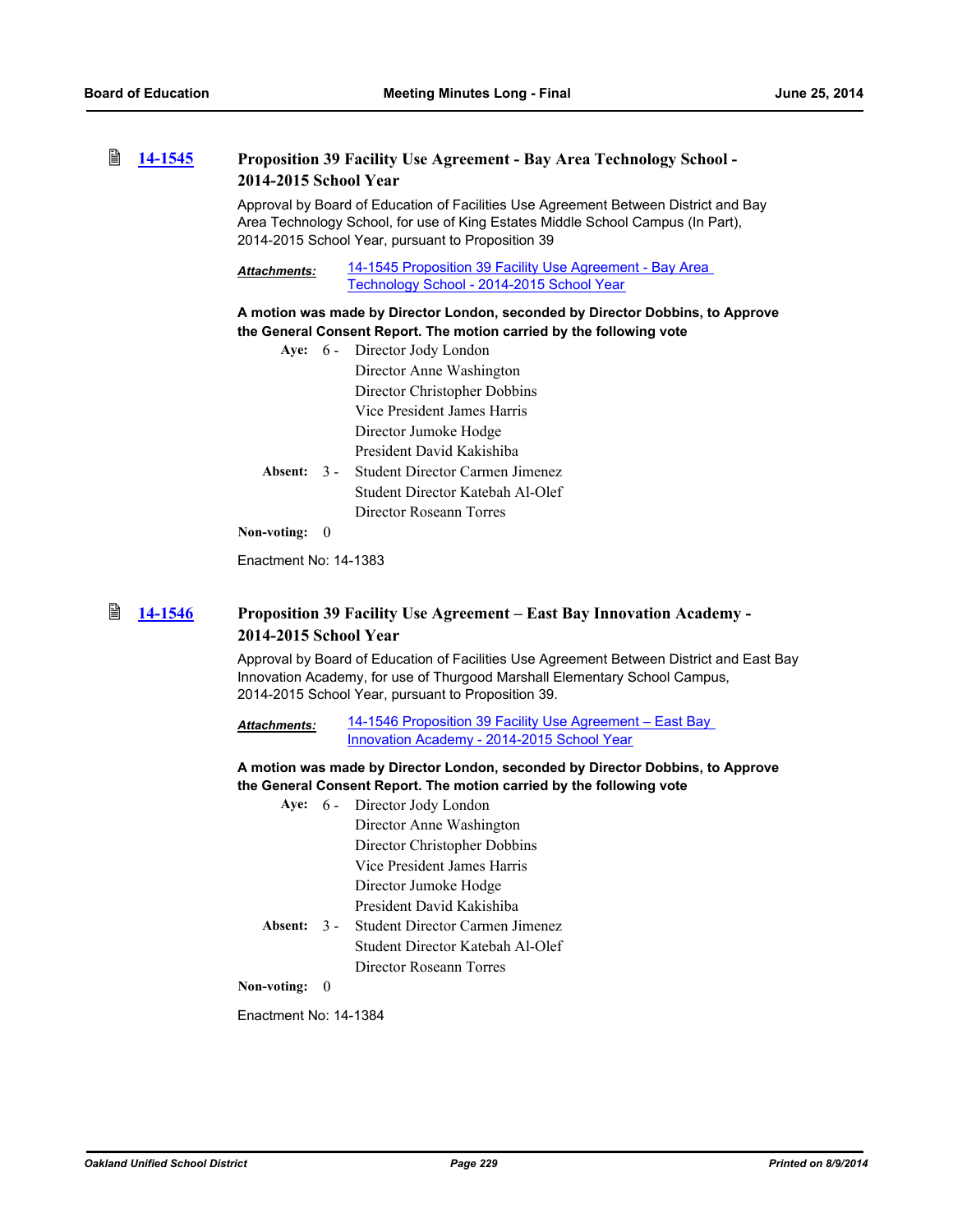#### ₿ **[14-1547](http://ousd.legistar.com/gateway.aspx?m=l&id=/matter.aspx?key=33223) Proposition 39 Facility Use Agreement – EPIC Charter School - 2014-2015 School Year**

Approval by Board of Education of Facilities Use Agreement Between District and EPIC Charter School, for use of Rudsdale School Campus, 2014-2015 School Year, pursuant to Proposition 39.

[14-1547 Proposition 39 Facility Use Agreement – EPIC Charter](http://ousd.legistar.com/gateway.aspx?M=F&ID=76767.pdf)  School - 2014-2015 School Year *Attachments:*

**A motion was made by Director London, seconded by Director Dobbins, to Approve the General Consent Report. The motion carried by the following vote**

|               | Aye: 6 - Director Jody London          |
|---------------|----------------------------------------|
|               | Director Anne Washington               |
|               | Director Christopher Dobbins           |
|               | Vice President James Harris            |
|               | Director Jumoke Hodge                  |
|               | President David Kakishiba              |
| Absent: $3 -$ | <b>Student Director Carmen Jimenez</b> |
|               | Student Director Katebah Al-Olef       |
|               | Director Roseann Torres                |
| Non-voting:   |                                        |

Enactment No: 14-1385

### **Board of Education Matter(s)**

# **[14-0966](http://ousd.legistar.com/gateway.aspx?m=l&id=/matter.aspx?key=32666) Professional Services Contract - Robert Jeffrey - District Six Board Member - Christopher Dobbins**

Approval by the Board of Education of a Professional Services Contract between District and Robert Jeffrey, Albuquerque, NM, for the latter to provide constituent services for District Six Director, Christopher Dobbins; provide public outreach to local businesses and other community groups; to work on the Oakland Athletic League Hall of Fame Annual event to be held in September 2014; and to work with the Oakland Athletic League Office to coordinate the recipients award and student athletes for the period of May 1, 2014 through November 30, 2014 in an amount not to exceed of \$2,100.00.

[14-0966 Professional Services Contract - Robert Jeffrey - District Six](http://ousd.legistar.com/gateway.aspx?M=F&ID=76753.pdf)  Board Member - Christopher Dobbins *Attachments:*

**A motion was made by Director London, seconded by Director Dobbins, to Approve the General Consent Report. The motion carried by the following vote**

Aye: 6 - Director Jody London Director Anne Washington Director Christopher Dobbins Vice President James Harris Director Jumoke Hodge President David Kakishiba **Absent:** Student Director Carmen Jimenez Student Director Katebah Al-Olef Director Roseann Torres Absent:  $3 -$ 

**Non-voting:** 0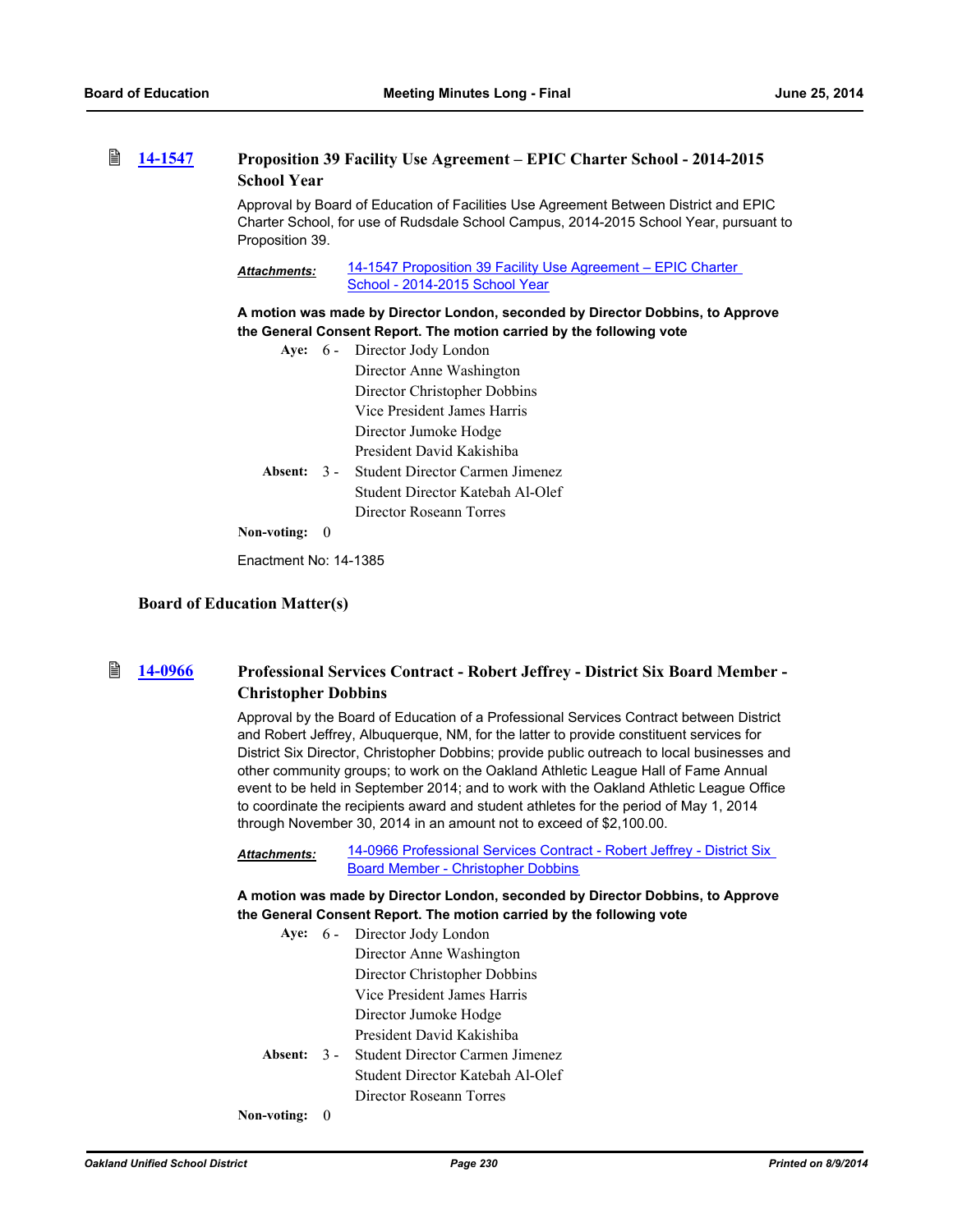### 昏 **[14-0967](http://ousd.legistar.com/gateway.aspx?m=l&id=/matter.aspx?key=32667) Professional Services Contract - Mark Gonzales - District Six Board Member - Christopher Dobbins**

Ratification by the Board of Education of Professional Services Contract between District and Mark Gonzales, Hayward, CA, for the latter to provide constituent services for District Six Director, Christopher Dobbins; work in Director Dobbins Office answering phones, making copies, etc., as well as appear at school sites and community events with and/or on behalf of Director Dobbins and assist with community meeting and/or community events for the period of May 15, 2014 through November 30, 2014 (minus the month of July) for an amount not to exceed \$1,800.00.

[14-0967 Professional Services Contract - Mark Gonzales - District](http://ousd.legistar.com/gateway.aspx?M=F&ID=76754.pdf)  Six Board Member - Christopher Dobbins *Attachments:*

### **A motion was made by Director London, seconded by Director Dobbins, to Approve the General Consent Report. The motion carried by the following vote**

|                    | Aye: 6 - Director Jody London          |
|--------------------|----------------------------------------|
|                    | Director Anne Washington               |
|                    | Director Christopher Dobbins           |
|                    | Vice President James Harris            |
|                    | Director Jumoke Hodge                  |
|                    | President David Kakishiba              |
| <b>Absent:</b> 3 - | <b>Student Director Carmen Jimenez</b> |
|                    | Student Director Katebah Al-Olef       |
|                    | Director Roseann Torres                |

**Non-voting:** 0

Enactment No: 14-1387

### **[14-1439](http://ousd.legistar.com/gateway.aspx?m=l&id=/matter.aspx?key=33115) Minutes - Board of Education - Regular Meeting - June 11, 2014**

Ratification by the Board of Education of Its Regular Meeting Minutes of June 11, 2014 prepared by Staff shortly after said Meeting.

[14-1439 Minutes - Board of Education - Regular Meeting - June 11,](https://ousd.legistar.com/View.ashx?M=M&ID=319668&GUID=DFA4FFF2-BCEC-4E3C-A70E-5A7B8F5A4ECB)  2014 *Attachments:*

**A motion was made by Director London, seconded by Director Dobbins, to Approve the General Consent Report. The motion carried by the following vote**

- Aye: 6 Director Jody London Director Anne Washington Director Christopher Dobbins Vice President James Harris Director Jumoke Hodge President David Kakishiba **Absent:** Student Director Carmen Jimenez Absent:  $3 -$
- Student Director Katebah Al-Olef Director Roseann Torres

**Non-voting:** 0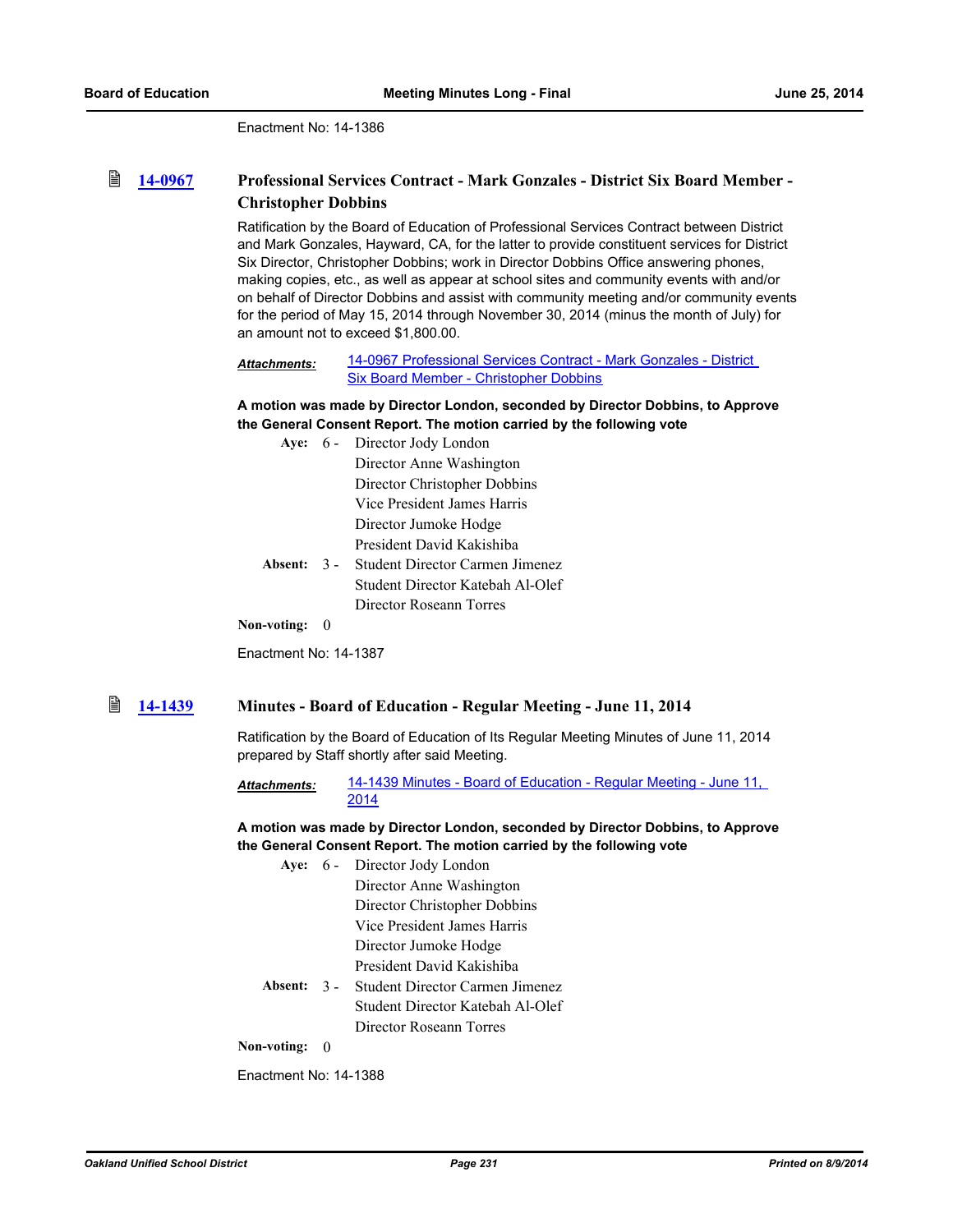# **Approval of General Consent Report No. 1**

# **A motion was made by Director London, seconded by Director Dobbins, to Approve General Consent Report No. 1. The motion carried by the following vote**

|               | Aye: 6 - Director Jody London          |
|---------------|----------------------------------------|
|               | Director Anne Washington               |
|               | Director Christopher Dobbins           |
|               | Vice President James Harris            |
|               | Director Jumoke Hodge                  |
|               | President David Kakishiba              |
| Absent: $3 -$ | <b>Student Director Carmen Jimenez</b> |
|               | Student Director Katebah Al-Olef       |
|               | Director Roseann Torres                |
|               |                                        |

**Non-voting:** 0

## **Roll Call (Secretary's Observation)**

*Director Torres present at 11:23 P.M.*

|            | <b>Present</b> 7 - Director Jody London |
|------------|-----------------------------------------|
|            | Director Anne Washington                |
|            | Director Roseann Torres                 |
|            | Director Christopher Dobbins            |
|            | Vice President James Harris             |
|            | Director Jumoke Hodge                   |
|            | President David Kakishiba               |
| Absent 2 - | <b>Student Director Carmen Jimenez</b>  |
|            | Student Director Katebah Al-Olef        |

## **Roll Call (Secretary's Observation)**

*Vice President Harris stated he is a Board Member for the contract on Consent Report No. 2 and said he will recuse himself from any discussion or voting. Vice President Harris absent at 11:23 P.M.*

|            | <b>Present</b> 6 - Director Jody London |
|------------|-----------------------------------------|
|            | Director Anne Washington                |
|            | Director Roseann Torres                 |
|            | Director Christopher Dobbins            |
|            | Director Jumoke Hodge                   |
|            | President David Kakishiba               |
| Absent 3 - | <b>Student Director Carmen Jimenez</b>  |
|            | Student Director Katebah Al-Olef        |
|            | Vice President James Harris             |

# **K1. Adoption of General Consent Report No. 2**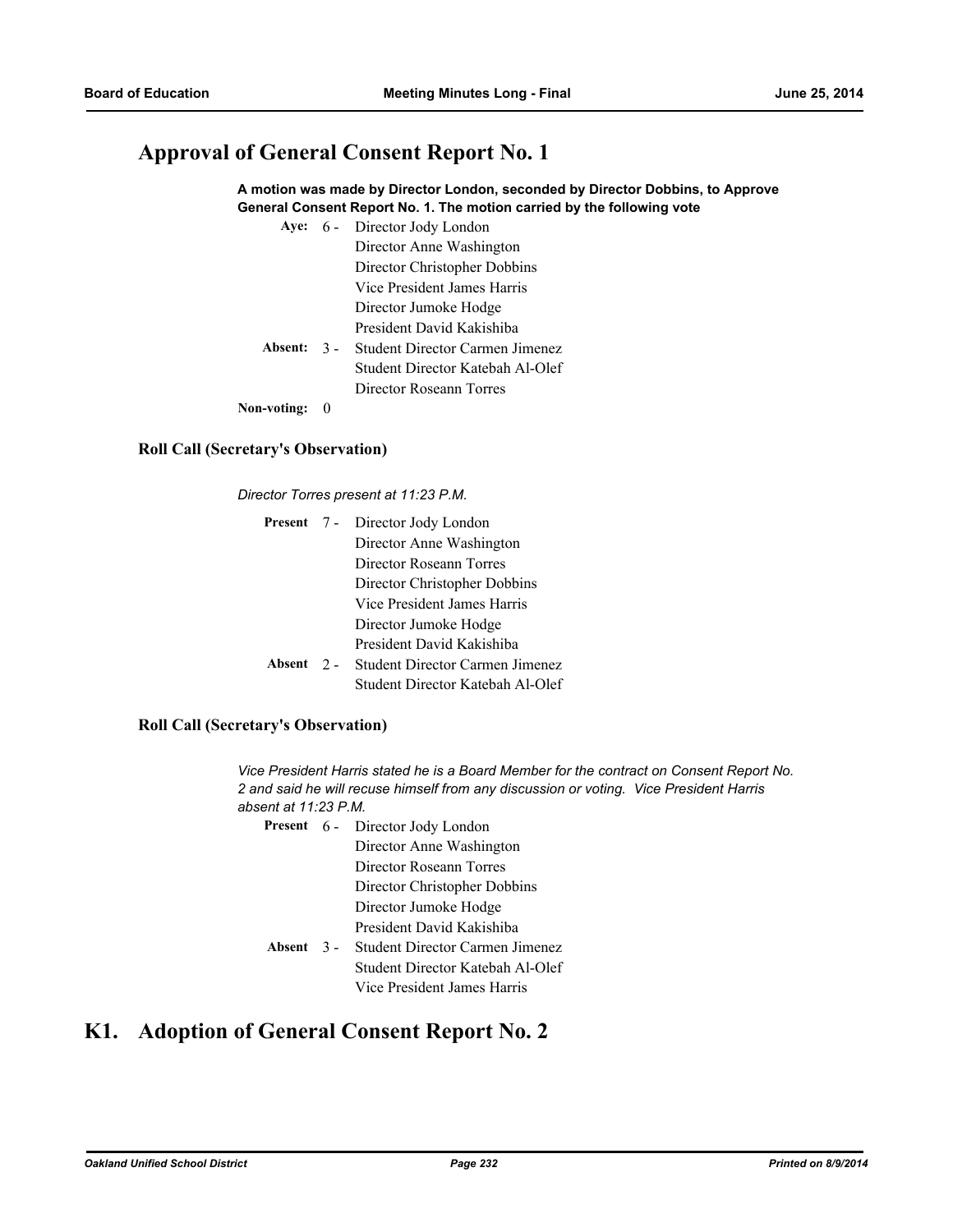### 昏 **[14-1127](http://ousd.legistar.com/gateway.aspx?m=l&id=/matter.aspx?key=32827) Professional Services Contract - Aim High - Summer Learning Program - Westlake Middle School**

Approval by the Board of Education of a Professional Services Contract between the District and Aim High, San Francisco, CA, for the latter to provide at least six hours of daily summer academic support and enrichments to District students who are in need of some of services to counter summer learning loss, as described in the Scope Work, incorporated herein by reference as though fully set forth, at Westlake Middle School, for the period of June 16, 2014 through August 15, 2014, in an amount not to exceed \$31,200.00.

## **Resource Code - 4124-922**

### **Funding Source: 21st Century Community Learning Centers (21st CCLC) Grant**

[14-1127 Professional Services Contract - Aim High - Summer](http://ousd.legistar.com/gateway.aspx?M=F&ID=76479.pdf)  Learning Program - Westlake Middle School *Attachments:*

## **A motion was made by Director London, seconded by Director Dobbins, to Approve the General Consent Report. The motion carried by the following vote**

|                 |          | Aye: 6 - Director Jody London    |
|-----------------|----------|----------------------------------|
|                 |          | Director Anne Washington         |
|                 |          | Director Roseann Torres          |
|                 |          | Director Christopher Dobbins     |
|                 |          | Director Jumoke Hodge            |
|                 |          | President David Kakishiba        |
| <b>Recused:</b> | $1 -$    | Vice President James Harris      |
| Absent:         | $2 -$    | Student Director Carmen Jimenez  |
|                 |          | Student Director Katebah Al-Olef |
| Non-voting:     | $\theta$ |                                  |
|                 |          |                                  |

Enactment No: 14-1391

# **Approval of General Consent Report No. 2**

## **A motion was made by Director London, seconded by Director Dobbins, to Approve the General Consent Report No. 2. The motion carried by the following vote**

|               |        | Aye: 6 - Director Jody London          |
|---------------|--------|----------------------------------------|
|               |        | Director Anne Washington               |
|               |        | Director Roseann Torres                |
|               |        | Director Christopher Dobbins           |
|               |        | Director Jumoke Hodge                  |
|               |        | President David Kakishiba              |
| Recused: 1 -  |        | Vice President James Harris            |
| Absent: $2 -$ |        | <b>Student Director Carmen Jimenez</b> |
|               |        | Student Director Katebah Al-Olef       |
| Non-voting:   | $_{0}$ |                                        |
|               |        |                                        |

## **Roll Call (Secretary's Observation)**

*Vice President Harris present at 11:24 P.M.*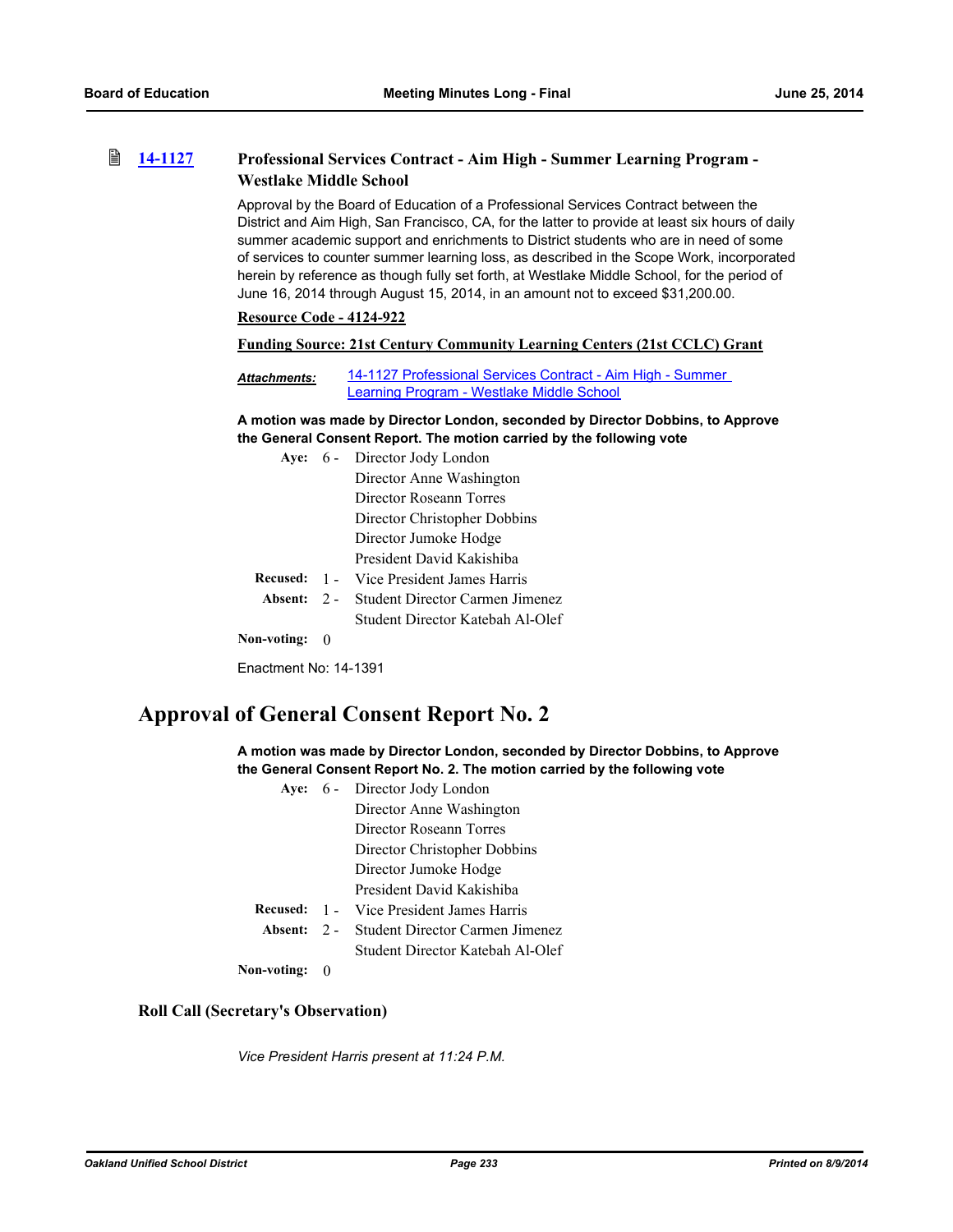|            | <b>Present</b> 7 - Director Jody London |
|------------|-----------------------------------------|
|            | Director Anne Washington                |
|            | Director Roseann Torres                 |
|            | Director Christopher Dobbins            |
|            | Vice President James Harris             |
|            | Director Jumoke Hodge                   |
|            | President David Kakishiba               |
| Absent 2 - | <b>Student Director Carmen Jimenez</b>  |
|            | Student Director Katebah Al-Olef        |

### **Roll Call (Secretary's Observation)**

*President Kakishiba stated Consent Report No. 3 contains contracts for an organization for which he is the Executive Director and said he will recuse himself from any discussion or voting. President Kakishiba absent at 11:24 P.M. and Vice President Harris assumes the Chair.*

|              | Present 6 - Director Jody London       |
|--------------|----------------------------------------|
|              | Director Anne Washington               |
|              | Director Roseann Torres                |
|              | Director Christopher Dobbins           |
|              | Vice President James Harris            |
|              | Director Jumoke Hodge                  |
| Absent $3 -$ | <b>Student Director Carmen Jimenez</b> |
|              | Student Director Katebah Al-Olef       |
|              | President David Kakishiba              |

# **K2. Adoption of General Consent Report No. 3**

*Public Comments: Hutchinson, Mike*

# **[14-1043](http://ousd.legistar.com/gateway.aspx?m=l&id=/matter.aspx?key=32743) Amendment No. 1 - Individual Service Agreement - Master Memorandum of Understanding - East Bay Asian Youth Center - Summer Learning Program - Manzanita Community Elementary School**

Approval by the Board of Education of Amendment No. 1 of the Individual Service Agreement to the Master Memorandum of Understanding (MMOU) between the District and the East Bay Asian Youth Center, Oakland, CA, for the latter to provide additional services for a safe, enriching and dynamic summer program utilizing its Menu of Service Option for Elementary Summer Programming Services at Manzanita Community Elementary School for the period of July 1, 2013 through August 22, 2014, in the additional amount of \$39,520.00, increasing the ISA not to exceed amount from \$95,760.00 to \$135,280.00. All other terms and conditions of the ISA remain in full force and effect.

### **Resource Code - 4124-922**

**Funding Source: 21st Century Community Learning Centers (21st CCLC) Grant**

[14-1043 Amendment No. 1 - Individual Service Agreement - Master](http://ousd.legistar.com/gateway.aspx?M=F&ID=76722.pdf)  Memorandum of Understanding - East Bay Asian Youth Center - Summer Learning Program - Manzanita Community Elementary **School** *Attachments:*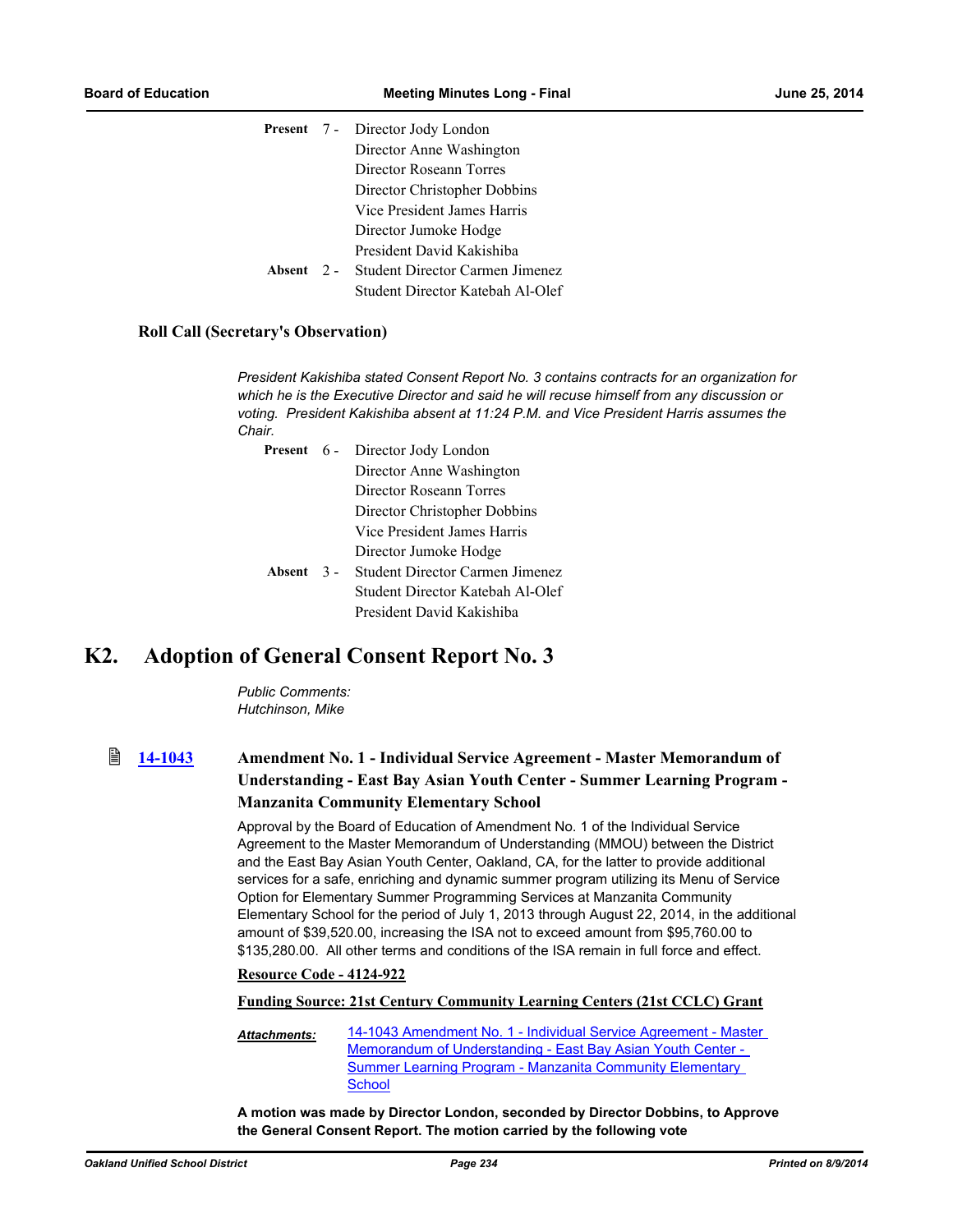|                | Aye: 6 - Director Jody London          |
|----------------|----------------------------------------|
|                | Director Anne Washington               |
|                | Director Roseann Torres                |
|                | Director Christopher Dobbins           |
|                | Vice President James Harris            |
|                | Director Jumoke Hodge                  |
| Recused: $1 -$ | President David Kakishiba              |
| Absent: 2 –    | <b>Student Director Carmen Jimenez</b> |
|                | Student Director Katebah Al-Olef       |
| Non-voting:    |                                        |

眥

# **[14-1044](http://ousd.legistar.com/gateway.aspx?m=l&id=/matter.aspx?key=32744) Amendment No. 1 - Individual Service Agreement - Master Memorandum of Understanding - East Bay Asian Youth Center - Summer Learning Program - Garfield Elementary School**

Approval by the Board of Education of Amendment No. 1 of the Individual Service Agreement to the Master Memorandum of Understanding (MMOU) between the District and the East Bay Asian Youth Center, Oakland, CA, for the latter to provide additional services for a safe, enriching and dynamic summer program utilizing its Menu of Service Option for Elementary Summer Programming Services at Garfield Elementary School for the period of July 1, 2013 through August 22, 2014, in the additional amount of \$24,700.00, increasing the ISA not to exceed amount from \$193,725.00 to \$218,425.00. All other terms and conditions of the ISA remain in full force and effect.

### **Resource Code - 4124-922**

### **Funding Source: 21st Century Community Learning Centers (21st CCLC) Grant**

[14-1044 Amendment No. 1 - Individual Service Agreement - Master](http://ousd.legistar.com/gateway.aspx?M=F&ID=76723.pdf)  Memorandum of Understanding - East Bay Asian Youth Center - Summer Learning Program - Garfield Elementary School *Attachments:*

### **A motion was made by Director London, seconded by Director Dobbins, to Approve the General Consent Report. The motion carried by the following vote**

|                | Aye: 6 - Director Jody London          |
|----------------|----------------------------------------|
|                | Director Anne Washington               |
|                | Director Roseann Torres                |
|                | Director Christopher Dobbins           |
|                | Vice President James Harris            |
|                | Director Jumoke Hodge                  |
| $Recused: 1 -$ | President David Kakishiba              |
| Absent: $2 -$  | <b>Student Director Carmen Jimenez</b> |
|                | Student Director Katebah Al-Olef       |
| Non-voting:    |                                        |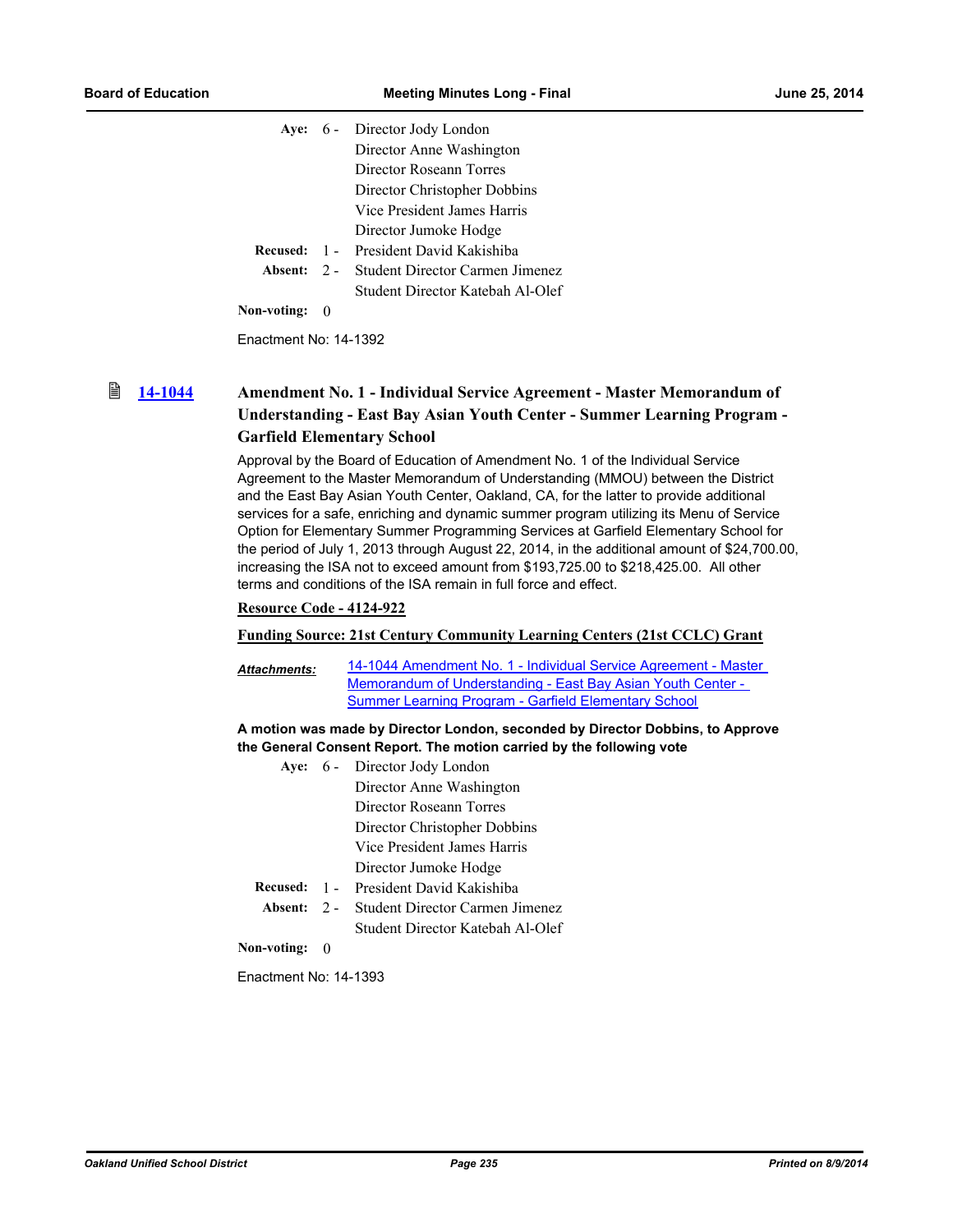### 昏 **[14-1045](http://ousd.legistar.com/gateway.aspx?m=l&id=/matter.aspx?key=32745) Amendment No. 1 - Individual Service Agreement - Master Memorandum of Understanding - Summer Learning Program - Franklin Elementary School**

Approval by the Board of Education of Amendment No. 1 of the Individual Service Agreement to the Master Memorandum of Understanding (MMOU) between the District and the East Bay Asian Youth Center, Oakland, CA, for the latter to provide additional services for a safe, enriching and dynamic summer program utilizing its Menu of Service Option for Elementary Summer Programming Services at Franklin Elementary School for the period of July 1, 2013 through August 22, 2014, in the additional amount of \$44,460.00, increasing the ISA not to exceed amount from \$135,318.00 to \$179,778.00. All other terms and conditions of the ISA remain in full force and effect.

### **Resource Code - 4124-922**

### **Funding Source: 21st Century Community Learning Centers (21st CCLC) Grant**

```
14-1045 Amendment No. 1 - Individual Service Agreement - Master 
                Memorandum of Understanding - Summer Learning Program - 
                Franklin Elementary School
Attachments:
```
## **A motion was made by Director London, seconded by Director Dobbins, to Approve the General Consent Report. The motion carried by the following vote**

|               |          | Aye: 6 - Director Jody London    |
|---------------|----------|----------------------------------|
|               |          | Director Anne Washington         |
|               |          | Director Roseann Torres          |
|               |          | Director Christopher Dobbins     |
|               |          | Vice President James Harris      |
|               |          | Director Jumoke Hodge            |
| Recused: 1 -  |          | President David Kakishiba        |
| Absent: $2 -$ |          | Student Director Carmen Jimenez  |
|               |          | Student Director Katebah Al-Olef |
| Non-voting:   | $\theta$ |                                  |

Enactment No: 14-1394

# **[14-1046](http://ousd.legistar.com/gateway.aspx?m=l&id=/matter.aspx?key=32746) Amendment No. 1 - Individual Service Agreement - Master Memorandum of Understanding - Summer Learning Program - Bella Vista Elementary School**

Approval by the Board of Education of Amendment No. 1 of the Individual Service Agreement to the Master Memorandum of Understanding (MMOU) between the District and the East Bay Asian Youth Center, Oakland, CA, for the latter to provide additional services for a safe, enriching and dynamic summer program utilizing its Menu of Service Option for Elementary Summer Programming Services at Bella Vista Elementary School for the period of July 1, 2013 through August 22, 2014, in the additional amount of \$29,640.00, increasing the ISA not to exceed amount from \$95,488.00 to \$125,128.00. All other terms and conditions of the ISA remain in full force and effect.

### **Resource Code - 4124-922**

### **Funding Source: 21st Century Community Learning Centers (21st CCLC) Grant**

14-1046 Amendment No. 1 - Individual Service Agreement - Master [Memorandum of Understanding - Summer Learning Program - Bella](http://ousd.legistar.com/gateway.aspx?M=F&ID=76726.pdf)  Vista Elementary School *Attachments:*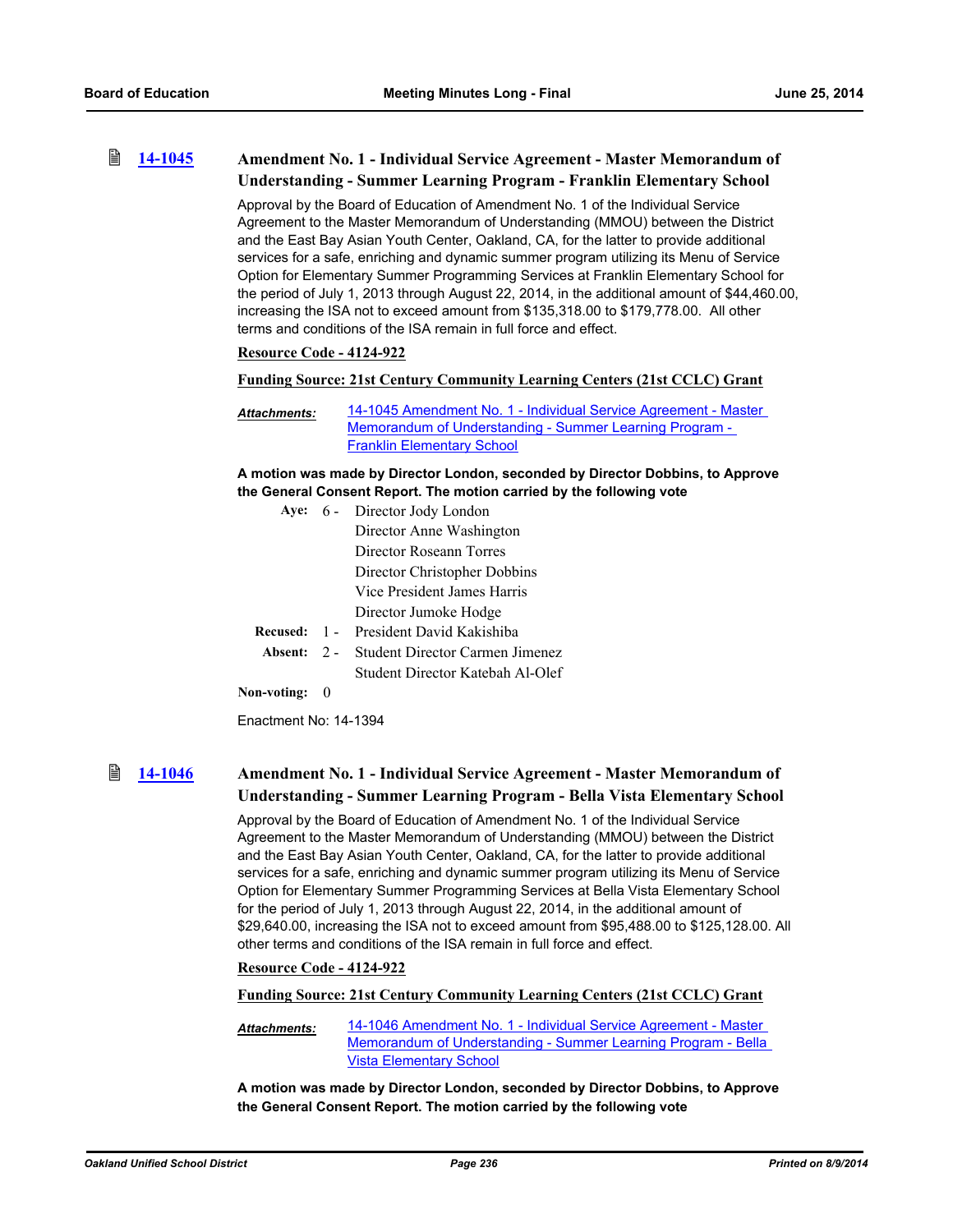|                | Aye: 6 - Director Jody London          |
|----------------|----------------------------------------|
|                | Director Anne Washington               |
|                | Director Roseann Torres                |
|                | Director Christopher Dobbins           |
|                | Vice President James Harris            |
|                | Director Jumoke Hodge                  |
| Recused: $1 -$ | President David Kakishiba              |
| Absent: $2 -$  | <b>Student Director Carmen Jimenez</b> |
|                | Student Director Katebah Al-Olef       |
| Non-voting:    |                                        |

眥

# **[14-1047](http://ousd.legistar.com/gateway.aspx?m=l&id=/matter.aspx?key=32747) Amendment No. 1 - Individual Service Agreement - Master Memorandum of Understanding - East Bay Asian Youth Center - Summer Learning Program - Roosevelt Middle School**

Approval by the Board of Education of Amendment No. 1 of the Individual Service Agreement to the Master Memorandum of Understanding (MMOU) between the District and the East Bay Asian Youth Center, Oakland, CA, for the latter to provide additional services for a safe, enriching and dynamic summer program utilizing its Menu of Service Option for Elementary Summer Programming Services at Roosevelt Middle School for the period of July 1, 2013 through August 22, 2014, in the additional amount of \$29,640.00, increasing the ISA not to exceed amount from \$356,627.00, to \$386,267.00. All other terms and conditions of the ISA remain in full force and effect.

### **Resource Code - 4124-922**

### **Funding Source: 21st Century Community Learning Centers (21st CCLC) Grant**

[14-1047 Amendment No. 1 - Individual Service Agreement - Master](http://ousd.legistar.com/gateway.aspx?M=F&ID=76725.pdf)  Memorandum of Understanding - East Bay Asian Youth Center - Summer Learning Program - Roosevelt Middle School *Attachments:*

### **A motion was made by Director London, seconded by Director Dobbins, to Approve the General Consent Report. The motion carried by the following vote**

|                | Aye: 6 - Director Jody London          |
|----------------|----------------------------------------|
|                | Director Anne Washington               |
|                | Director Roseann Torres                |
|                | Director Christopher Dobbins           |
|                | Vice President James Harris            |
|                | Director Jumoke Hodge                  |
| $Recused: 1 -$ | President David Kakishiba              |
| Absent: 2 -    | <b>Student Director Carmen Jimenez</b> |
|                | Student Director Katebah Al-Olef       |
| 'on voting:    |                                        |

**Non-voting:** 0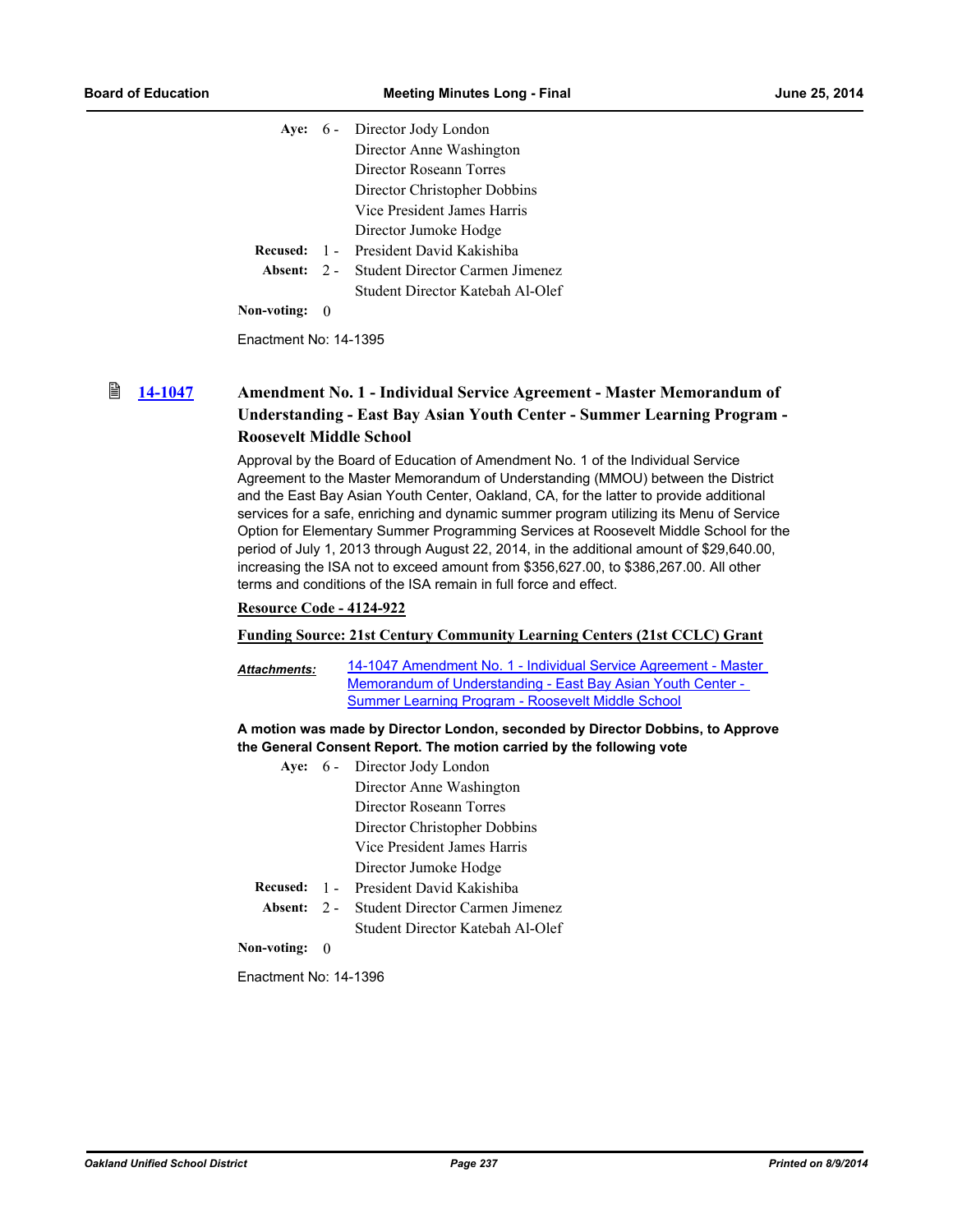### ₿ **[14-1304](http://ousd.legistar.com/gateway.aspx?m=l&id=/matter.aspx?key=32984) Master Memorandum of Understanding - East Bay Asian Youth Center - 2014-2015 School Year**

Approval by the Board of Education of a Master Memorandum of Understanding (MOU) between District and East Bay Asian Youth Center, Oakland, CA, for the latter to provide Arts, Recreation, Leadership and Family Literacy activities in its capacity as a Comprehensive After School Program Lead Agency at school sites to be determined, for the period of July 1, 2014 through August 21, 2015, in an amount not to exceed \$3,064,240.00, pursuant to the terms and conditions as specified in the MOU.

[14-1304 Master Memorandum of Understanding - East Bay Asian](http://ousd.legistar.com/gateway.aspx?M=F&ID=76746.pdf)  Youth Center - 2014-2015 School Year *Attachments:*

## **A motion was made by Director London, seconded by Director Dobbins, to Approve the General Consent Report. The motion carried by the following vote**

|                    | Aye: 6 - Director Jody London          |
|--------------------|----------------------------------------|
|                    | Director Anne Washington               |
|                    | Director Roseann Torres                |
|                    | Director Christopher Dobbins           |
|                    | Vice President James Harris            |
|                    | Director Jumoke Hodge                  |
| Recused: $1 -$     | President David Kakishiba              |
| <b>Absent:</b> 2 – | <b>Student Director Carmen Jimenez</b> |
|                    | Student Director Katebah Al-Olef       |
| Non-voting:        |                                        |

Enactment No: 14-1397

# **Approval of General Consent Report No. 3**

**A motion was made by Director London, seconded by Director Dobbins, to Approve General Consent Report No. 3. The motion carried by the following vote**

|                 |       | Aye: 6 - Director Jody London          |
|-----------------|-------|----------------------------------------|
|                 |       | Director Anne Washington               |
|                 |       | Director Roseann Torres                |
|                 |       | Director Christopher Dobbins           |
|                 |       | Vice President James Harris            |
|                 |       | Director Jumoke Hodge                  |
| <b>Recused:</b> | $1 -$ | President David Kakishiba              |
| Absent: $2 -$   |       | <b>Student Director Carmen Jimenez</b> |
|                 |       | Student Director Katebah Al-Olef       |
| nn-votino:      |       |                                        |

**Non-voting:** 0

# **L. Introduction of New Legislative Matter(s)**

*None.*

# **M. Special Recognitions and Presentations**

*None.*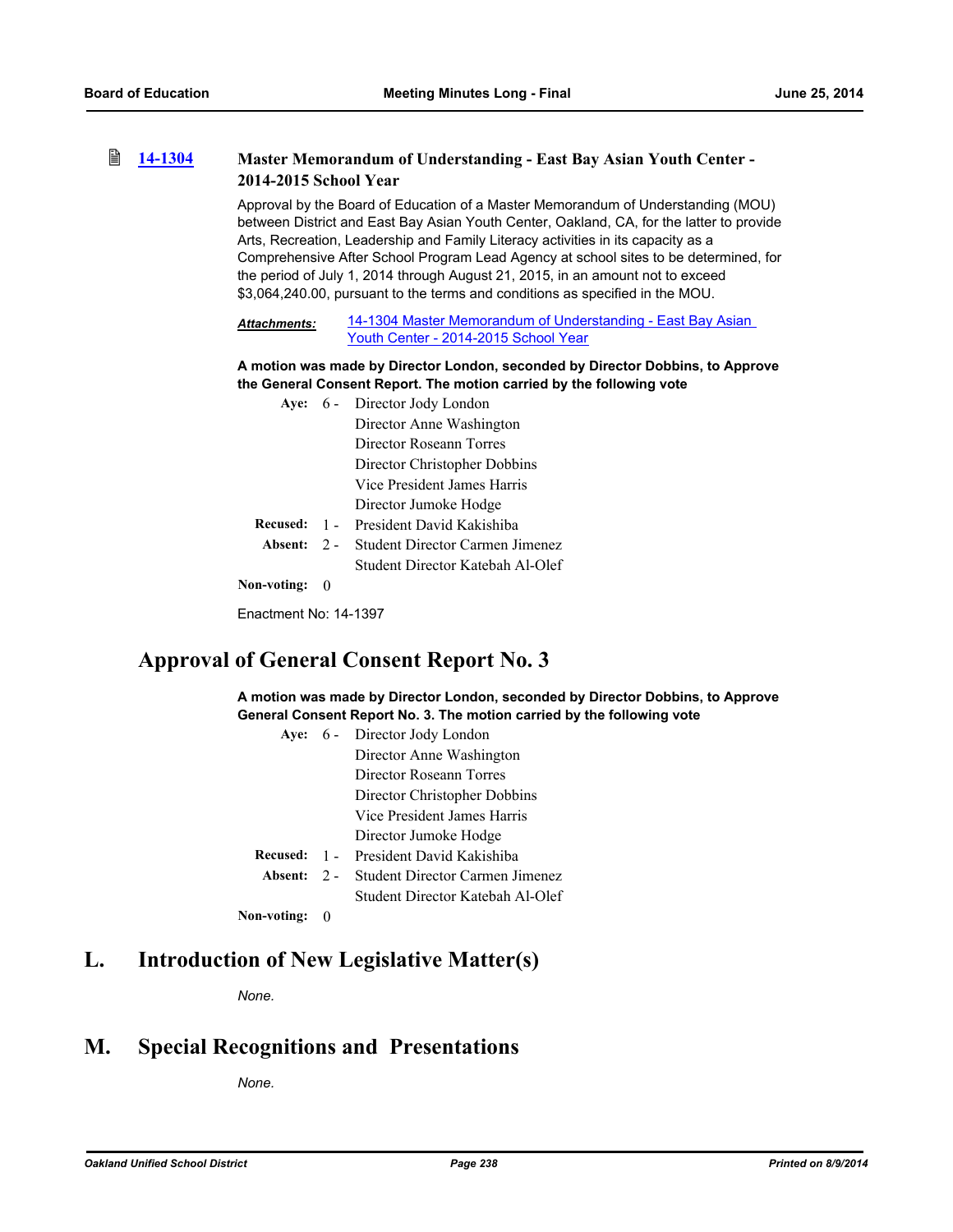# **N. Superintendent's Report**

|  | ■ 14-1440 | Superintendent's Report - June 25, 2014 |  |
|--|-----------|-----------------------------------------|--|
|--|-----------|-----------------------------------------|--|

Presentation of the Report of the Superintendent of Schools - June 25, 2014.

*Attachments:* [14-1440 Superintendent's Report - June 25, 2014](http://ousd.legistar.com/gateway.aspx?M=F&ID=76770.pdf)

**No Report**

# **O. President's Report**

**[14-1441](http://ousd.legistar.com/gateway.aspx?m=l&id=/matter.aspx?key=33117) President's Report - June 25, 2014**

Presentation of the Report of the President of the Board - June 25, 2014.

**No Report**

# **P. Board Members' Report**

**[14-1442](http://ousd.legistar.com/gateway.aspx?m=l&id=/matter.aspx?key=33118) Board Member's Report June 25, 2014**

Presentation of the Regular Board Members Report - June 25, 2014.

*Board Member reports made by Christopher Dobbins - District 6, Roseann Torres - District 5 and Jumoke Hinton Hodge - District 3.*

**Presentation/Acknowledgment Made**

### **Public Comments On All Non-Agenda Items Within the Subject Matter Jurisdiction of the District - 30 Minutes (Continued) Q.**

**[14-1437](http://ousd.legistar.com/gateway.aspx?m=l&id=/matter.aspx?key=33113) Public Comments on All Non-Agenda Items Within the Subject Matter Jurisdiction of the District - Up to 30 Minutes - June 25, 2014** Public Comments on All Non-Agenda Items Within the Subject Matter Jurisdiction of the

District - Up to 30 Minutes - June 25, 2014.

*None.*

**Presentation/Acknowledgment Made**

# **R. Adoption of the Pupil Discipline Consent Report**

*None.*